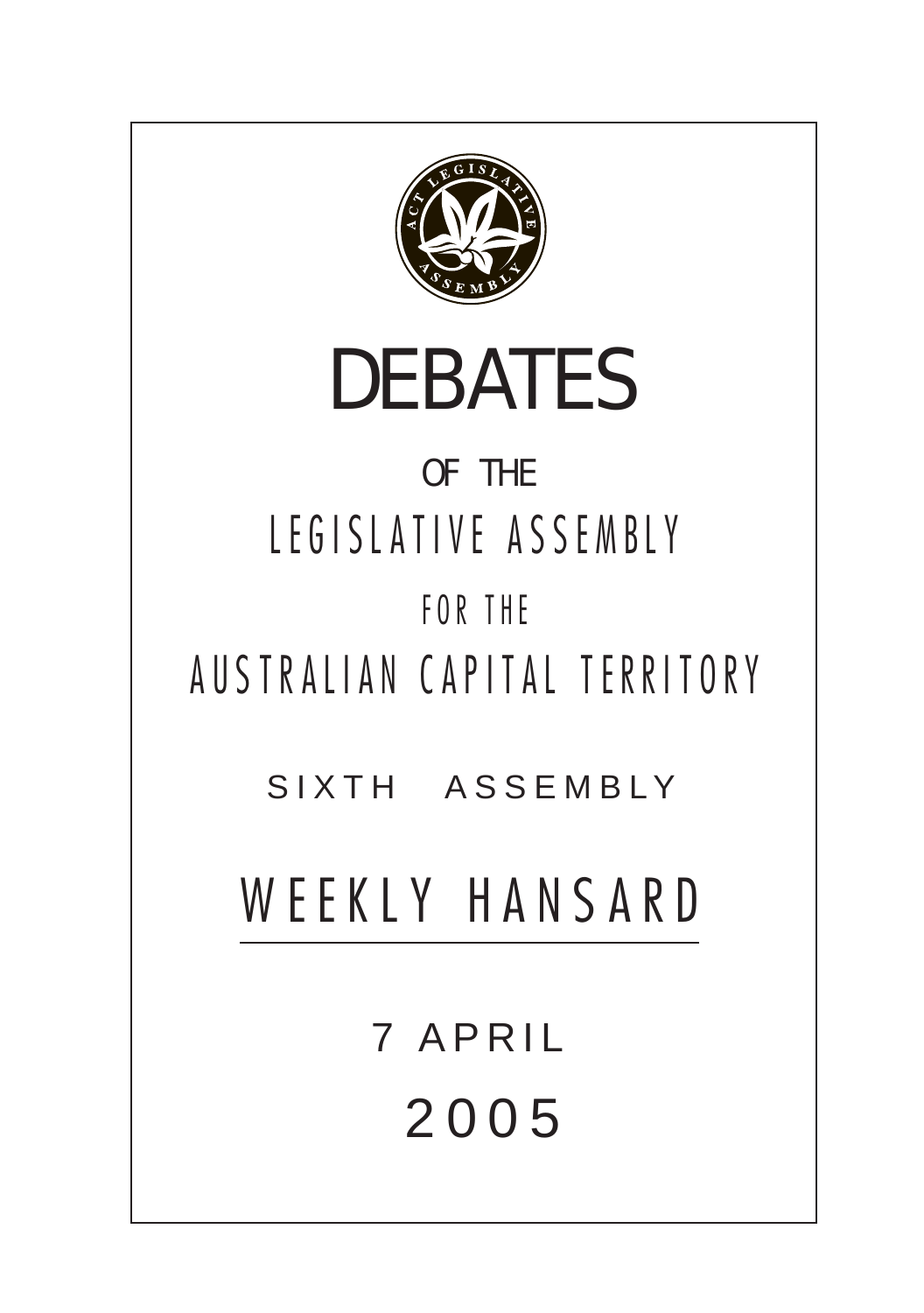# Thursday, 7 April 2005

| Minister for Health and Minister for Planning (Motion of want of confidence) 1490 |  |
|-----------------------------------------------------------------------------------|--|
|                                                                                   |  |
|                                                                                   |  |
|                                                                                   |  |
|                                                                                   |  |
| Human Rights Commission Legislation Amendment Bill 2005  1510                     |  |
|                                                                                   |  |
|                                                                                   |  |
|                                                                                   |  |
| Questions without notice:                                                         |  |
|                                                                                   |  |
|                                                                                   |  |
|                                                                                   |  |
|                                                                                   |  |
|                                                                                   |  |
|                                                                                   |  |
|                                                                                   |  |
|                                                                                   |  |
|                                                                                   |  |
|                                                                                   |  |
|                                                                                   |  |
| Supplementary answers to questions without notice:                                |  |
|                                                                                   |  |
|                                                                                   |  |
|                                                                                   |  |
|                                                                                   |  |
|                                                                                   |  |
|                                                                                   |  |
|                                                                                   |  |
|                                                                                   |  |
|                                                                                   |  |
|                                                                                   |  |
|                                                                                   |  |
|                                                                                   |  |
| Adjournment:                                                                      |  |
|                                                                                   |  |
|                                                                                   |  |
|                                                                                   |  |
|                                                                                   |  |
|                                                                                   |  |
|                                                                                   |  |
|                                                                                   |  |
|                                                                                   |  |
|                                                                                   |  |
|                                                                                   |  |
|                                                                                   |  |
|                                                                                   |  |
|                                                                                   |  |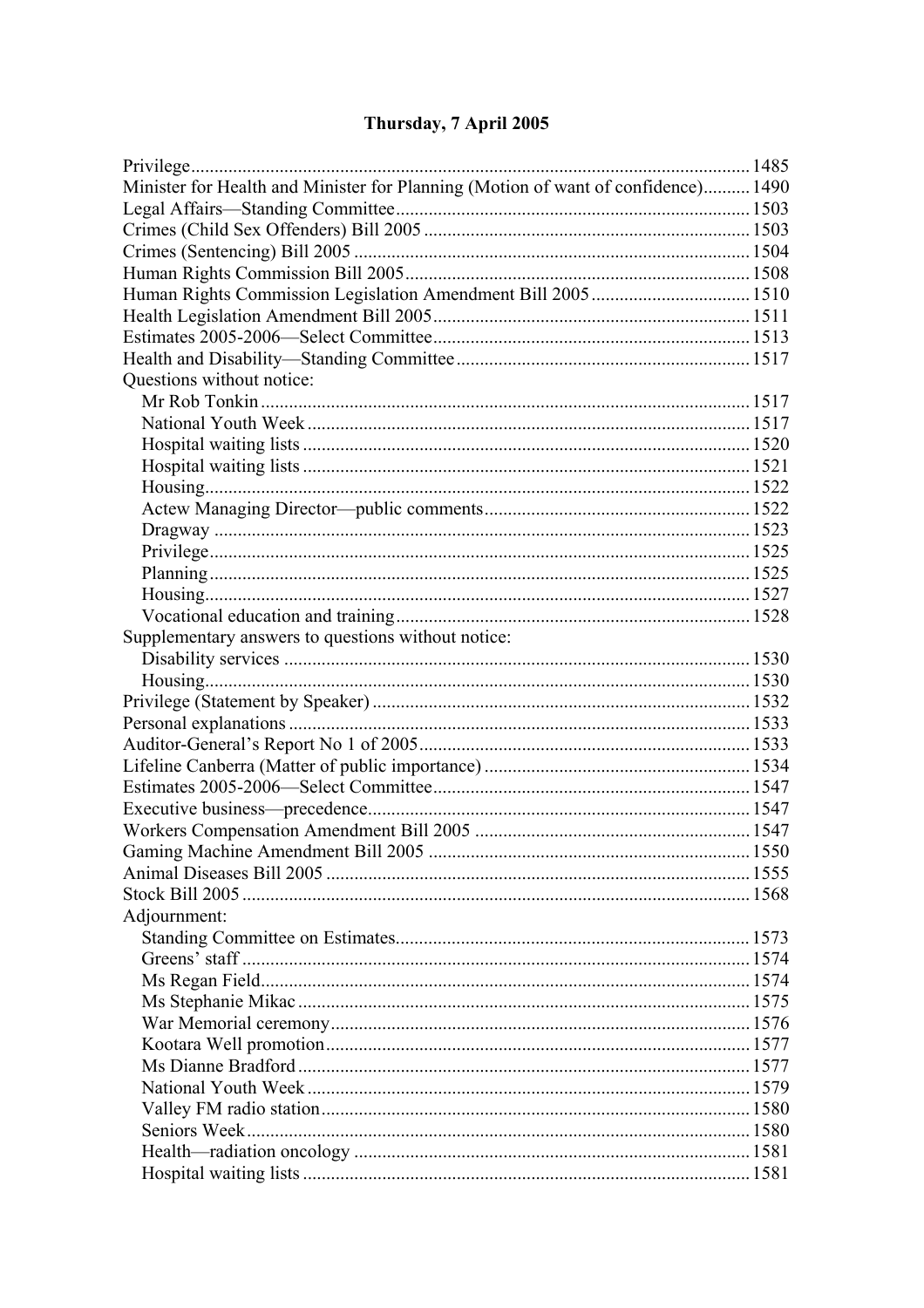| Answers to questions:                                          |  |
|----------------------------------------------------------------|--|
|                                                                |  |
|                                                                |  |
|                                                                |  |
|                                                                |  |
|                                                                |  |
|                                                                |  |
|                                                                |  |
|                                                                |  |
|                                                                |  |
|                                                                |  |
|                                                                |  |
|                                                                |  |
|                                                                |  |
|                                                                |  |
|                                                                |  |
|                                                                |  |
|                                                                |  |
|                                                                |  |
|                                                                |  |
|                                                                |  |
|                                                                |  |
|                                                                |  |
|                                                                |  |
|                                                                |  |
|                                                                |  |
|                                                                |  |
|                                                                |  |
|                                                                |  |
|                                                                |  |
|                                                                |  |
|                                                                |  |
|                                                                |  |
|                                                                |  |
|                                                                |  |
|                                                                |  |
|                                                                |  |
|                                                                |  |
|                                                                |  |
| Education—school-based apprenticeships (Question No 257)  1624 |  |
|                                                                |  |
|                                                                |  |
|                                                                |  |
|                                                                |  |
|                                                                |  |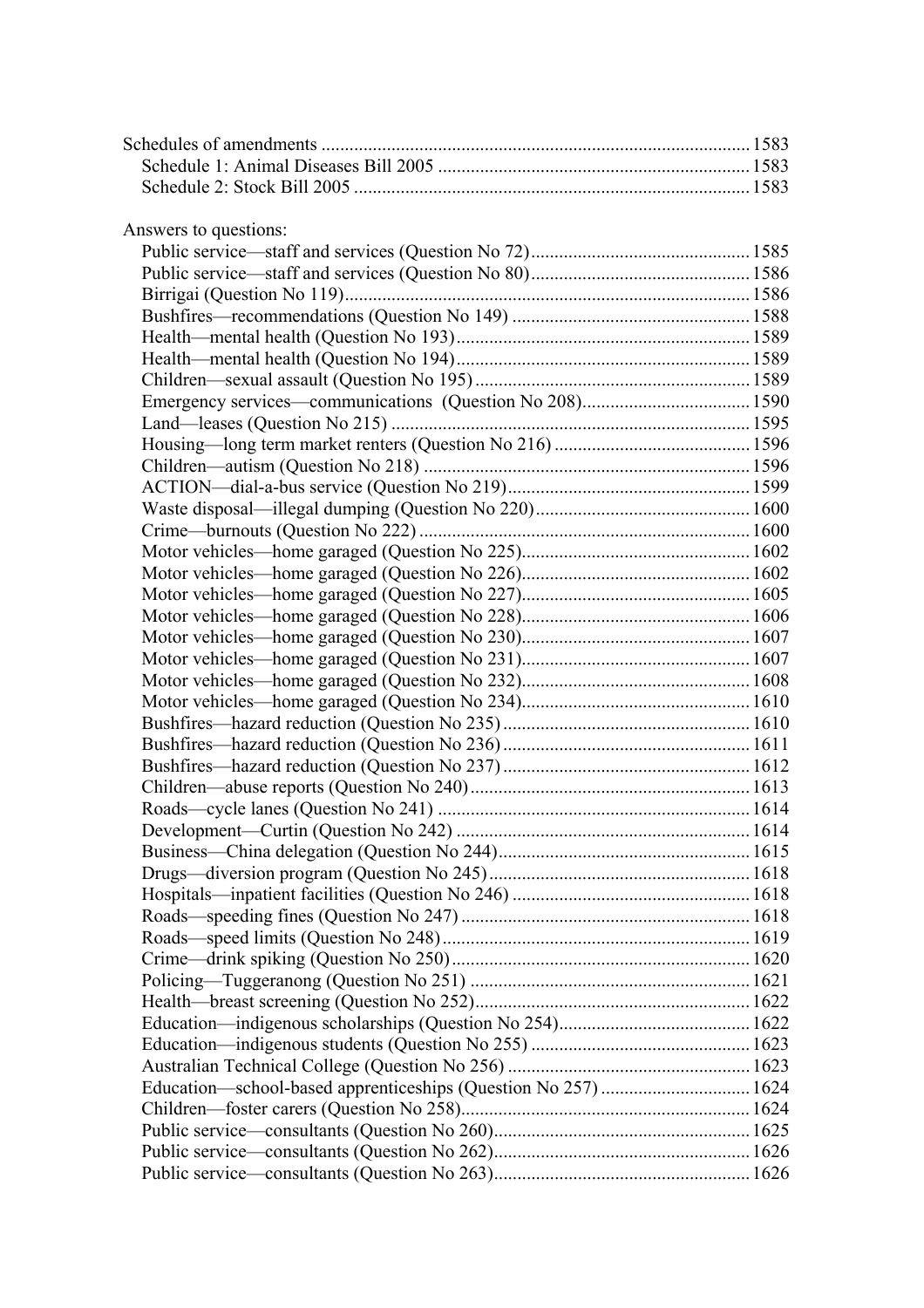| Environment and conservation—litter infringements (Question No 294)  1648      |  |
|--------------------------------------------------------------------------------|--|
|                                                                                |  |
|                                                                                |  |
|                                                                                |  |
|                                                                                |  |
|                                                                                |  |
| Environment and conservation—weed control (Question No 300)  1653              |  |
|                                                                                |  |
| Environment and conservation—noise complaints (Question No 301)  1653          |  |
|                                                                                |  |
|                                                                                |  |
|                                                                                |  |
|                                                                                |  |
|                                                                                |  |
|                                                                                |  |
| Environment and conservation—watering of public spaces (Question No 313)  1661 |  |
|                                                                                |  |
|                                                                                |  |
|                                                                                |  |
|                                                                                |  |
|                                                                                |  |
|                                                                                |  |
|                                                                                |  |
|                                                                                |  |
|                                                                                |  |
|                                                                                |  |
|                                                                                |  |
|                                                                                |  |
|                                                                                |  |
|                                                                                |  |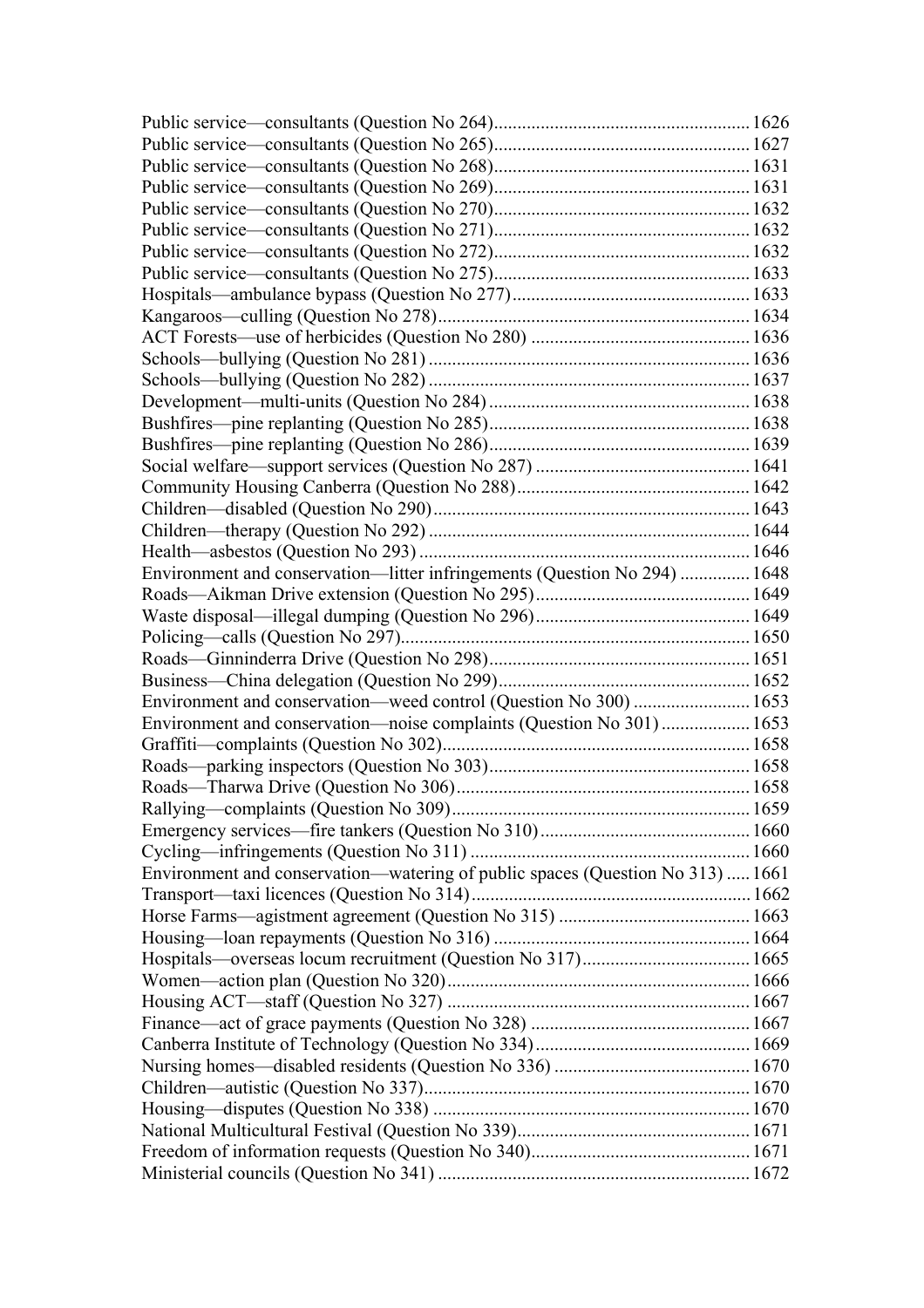# **Thursday, 7 April 2005**

**MR SPEAKER** (Mr Berry) took the chair at 10.30 am and asked members to stand in silence and pray or reflect on their responsibilities to the people of the Australian Capital Territory.

### <span id="page-4-0"></span>**Privilege Statement by Speaker**

**MR SPEAKER**: Members, late yesterday Mrs Dunne gave written notice of a possible breach of privilege concerning certain actions of Mr Corbell and Dr Foskey. Mrs Dunne queried whether Mr Corbell had offered Dr Foskey a position on the proposed select committee on estimates in return for her vote to secure a government chair on the committee; and, if this was the case, there was therefore a matter of privilege. Mrs Dunne also provided me with a record of conversation between herself and Dr Foskey. I present the following paper for the information of members:

Alleged breach of privilege—Letter from Mrs Dunne to the Speaker, dated 6 April 2005.

Under the provisions of standing order 71, I must determine, as soon as practicable, whether the matter merits precedence over other business. If, in my opinion, the matter does merit precedence, I must inform the Assembly of the decision and the member who raised the matter may move a motion without notice and forthwith refer the matter to a select committee appointed by the Assembly for that purpose.

If, in my opinion, the matter does not merit precedence, I must inform the member in writing and may also inform the Assembly of the decision. I am not required to judge whether there has been a breach of privilege or a contempt of the Assembly. I can only judge whether the matter merits precedence.

In my opinion, I have to distinguish between what is part of the cut and thrust of political life in a parliament, where it would be expected that pressures would be brought to bear on a whole range of decisions, and, on the other hand, ensure that members are not improperly influenced in the way they perform their duties, in coming to a decision on whether this matter warrants privilege or not.

Having considered the matter, I have concluded that the matter does not merit precedence. Whilst my decisions are always subject to decisions of this Assembly, that is my decision in relation to this matter. I will write to Mrs Dunne today to inform her formally of my decision.

**Mrs Dunne**: Mr Speaker, I seek leave to move a motion concerning your decision not to give precedence to the matter raised by me.

Leave not granted.

#### **Suspension of standing orders**

**MRS DUNNE** (Ginninderra) (10.34): I move: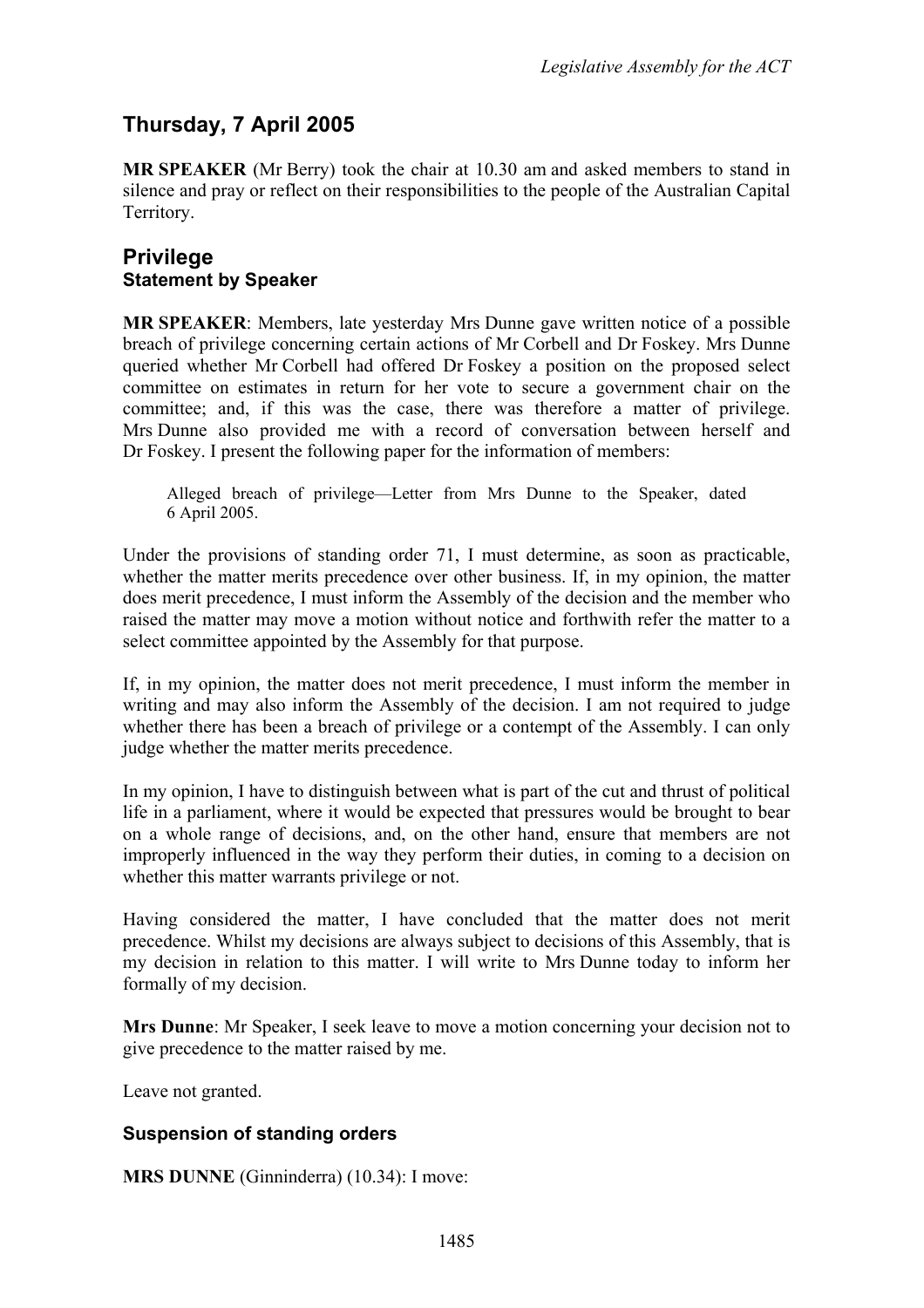That so much of the standing orders be suspended as would prevent Mrs Dunne moving that the decision of the Speaker not to give precedence to the matter of privilege be disagreed with.

Very important issues for this Assembly have occurred over the last couple of days, issues which go to the heart of how the ACT is governed by this Assembly. The issues raised in my correspondence with you, Mr Speaker, are very important; I think they warrant discussion. The decisions you have made—and you will note that I am not moving dissent from your ruling; you have not made a ruling—need to be aired in this place. The fact that, again, the government hide behind the granting of leave to prevent anything that is inconvenient for them to hear is typical and to be expected, but the matters raised are important. They are about matters of corruption which, if proved, in some places would warrant—

**MR SPEAKER**: Order! If you want to proceed against members on such a very deep and meaningful matter so far as parliaments are concerned, you ought to do it by way of a substantive motion, rather than imputing such improper motives. I order you to withdraw that.

**MRS DUNNE**: I will withdraw. This is at the whole heart of it. What has arisen in the last few days goes to the very heart of whether people in this place deal properly with their colleagues in a moral and incorrupt way.

**Mr Corbell**: Mr Speaker, I wish to raise a point of order.

**MR SPEAKER**: Order! I have ordered you to withdraw that and not impute such improper motives. That is another imputation. That is your last warning, Mrs Dunne.

**MRS DUNNE**: I withdraw. The matters raised here are of the highest importance. They need to be aired in the Assembly, not just in correspondence between you and me, Mr Speaker. I initiated action yesterday on the basis of both advice I received and my own consultation with the precedents of this place and other parliaments.

The matters raised need to be aired. If they have nothing to hide, the ministers and members concerned should not be afraid of the scrutiny of this Assembly. They have been elected to high office. When that occurs they sign up for public scrutiny of their actions.

The actions of some people here cause me to doubt whether people have acted appropriately. On consultation with my colleagues and with people who understand the forms of the house, those concerns were confirmed sufficiently in my mind that I felt it necessary to raise them with you. The idea that any discussion of this matter would be closed down by the Assembly is just another example of the rorts that are dealt out by this government. The restricting of sitting times, the constant applying of gags to debate, the stacking of committees, the rorting of the estimates committees, the closing down of the coroner's—

**Mr Corbell**: Mr Speaker, once more I rise to a point of order. Again, Mrs Dunne suggests that there is some sort of rorting or corrupt behaviour occurring. You have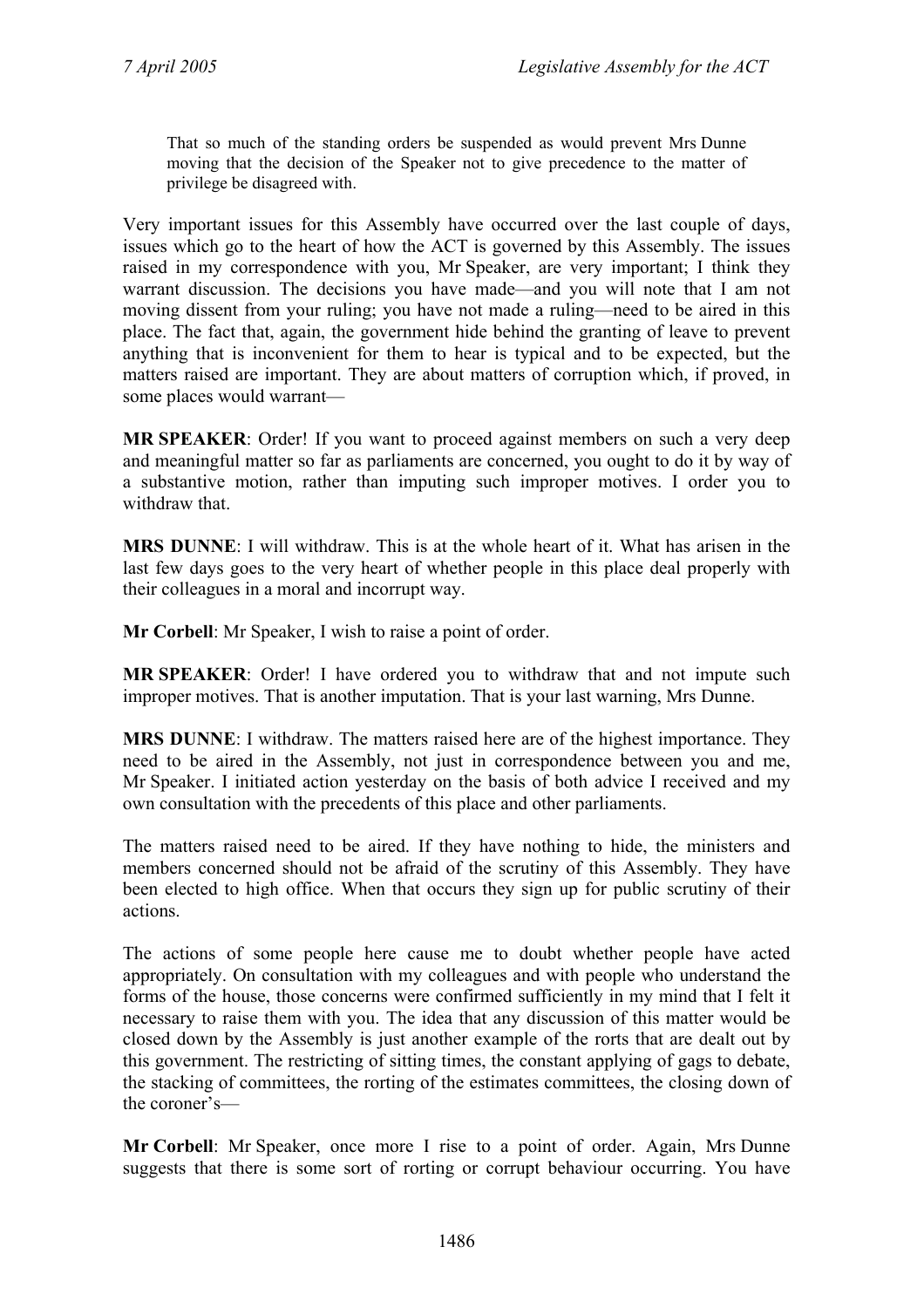warned her for the final time in relation to this matter. I ask you to take the appropriate action.

**MR SPEAKER**: Withdraw the reference to rorting.

**MRS DUNNE**: I withdraw the reference to rorts, Mr Speaker. The sensitivity of the Manager of Government Business on this matter is interesting because it seems to me that there is something he has to hide. He is so quick to his feet on every occasion, and quick to decline to give leave on important matters. That we have to spend time, rather than debating issues, debating whether we can debate the issues is a constant symbol of what the Manager of Government Business does. He seems to have something to hide. He feels the need to protect his people from simple scrutiny by the people of the ACT.

That is why we need to suspend standing orders. That is why we need to move a motion in relation to the decision you have made. These are important matters for the territory, for the way the territory is governed, for the confidence in the parliament and the parliamentary process. We need to suspend standing orders today so that these matters may be aired.

**MR CORBELL** (Molonglo—Minister for Health and Minister for Planning) (10.39): This is an absurd and preposterous waste of the Assembly's time. There is no other way to put it. We had Mrs Dunne flounce into this place this morning and make quite improperly—and you required her to withdraw—a whole range of completely false accusations against a number of members of this place.

What Mrs Dunne is saying is that she is unhappy with your decision not to give precedence to a potential breach of privilege which she believes has occurred and which she has raised with you. She now wishes to move a motion in this place this morning, presumably—she has not done us the courtesy of allowing us to see the motion—to refer the matter to a committee of inquiry.

There is no justification for such an action this morning—none whatsoever. Is Mrs Dunne seriously suggesting that members of this place will not have discussions about who makes up the composition of committees and who chairs them? Is she seriously suggesting that that is a matter of privilege? What an absurd suggestion!

In fact, if we were to go so far as to suggest that it was a breach of privilege, then I would tell you who the number one perpetrator would be. It would be the Manager of Opposition Business and former senior adviser to a minister in this place who was involved in all manner of discussions, both in her time as a member and in her time as a staff member to a member, on who would make up the composition of particular committees and who would chair them. What an absurd suggestion it is indeed!

That just shows how desperate the Liberal Party is to try to blacken the names of members of this place through means proper or improper. This is an abuse of the provisions of privilege in this Assembly; it is an abuse of the process that is open to members when serious and grave matters are raised as to whether a member has been improperly influenced in the course of their responsibilities. It is nothing more than a blatant and, I would suggest, base political tactic.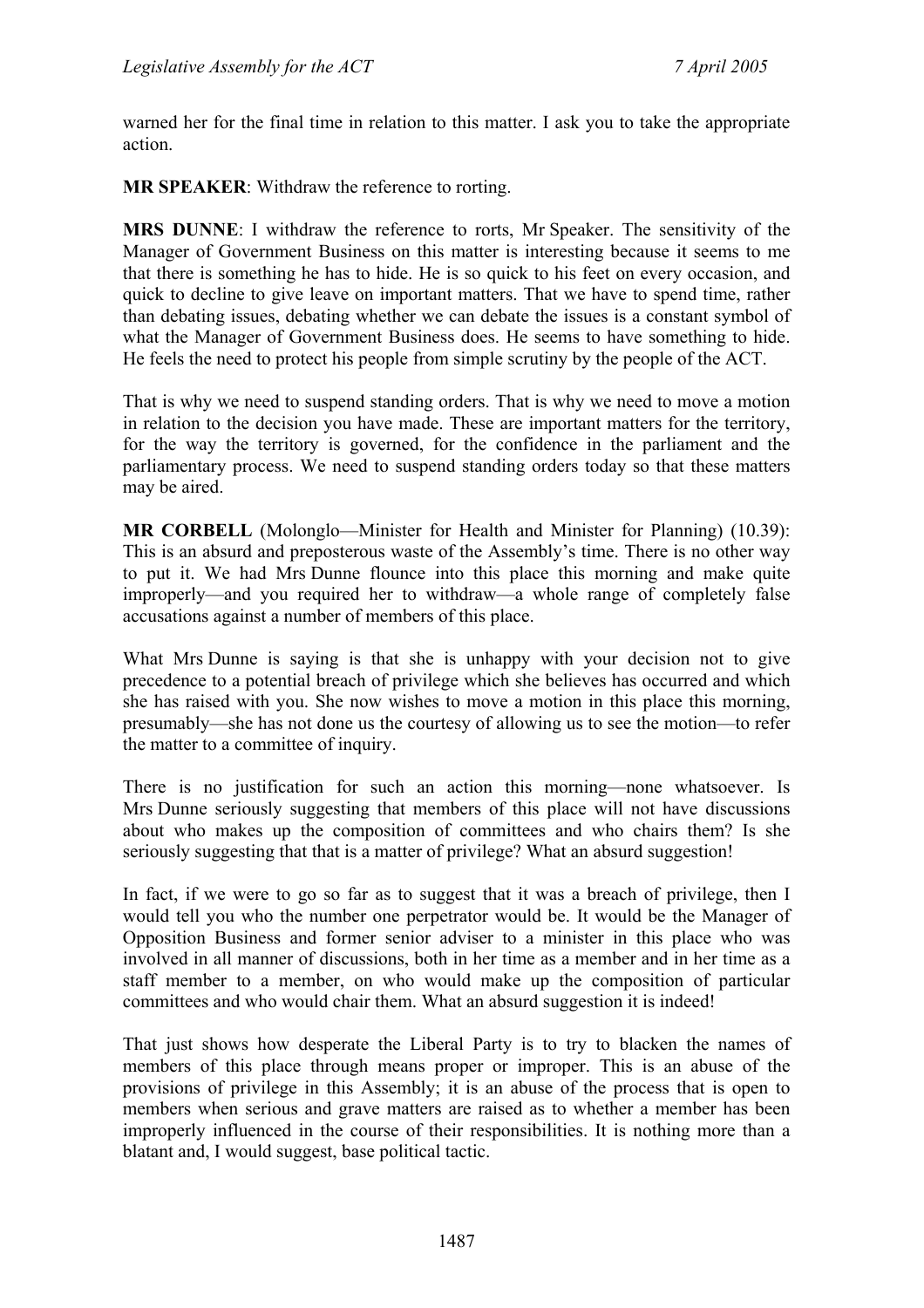There is no justification whatsoever for referring this matter to a privileges committee, which is the outcome that Mrs Dunne is seeking from her request to suspend standing orders to move a motion. It is, in my mind, simply an indication of the desperation of the Liberal opposition in this place that they will do anything at all to try to blacken the names of other members of this place.

It is completely appropriate that members of this place have discussions about how they conduct themselves and what their views are on the composition of committees. If you were to take Mrs Dunne's absurd interpretation, it would mean that none of us could ever have any discussion with anyone about the membership of an Assembly committee. What an absurd suggestion!

That is why members of the government are not supporting the suspension of standing orders this morning—not because we are not interested in scrutiny and not because we are not interested in oversight of our actions, but because the proposition is absurd and preposterous. We do not have time to waste the Assembly's time on absurd and preposterous propositions, and that is what Mrs Dunne is suggesting we do this morning.

**MR STEFANIAK** (Ginninderra) (10.43): It is not a waste of time to ensure that this place is open. It is not a waste of time to ensure that a government is, in fact, open. This government went to the election promising to be open. It is not a waste of time to discuss serious matters such as this. It is about accountable government; it is about an Assembly conducting itself with propriety in accordance with standing orders and in accordance with the rules set down in the Australian federal parliament. We base ourselves on *House of Representatives Practice*.

In her letter to the Speaker, Mrs Dunne has made some very serious allegations. It is right and proper that those matters have a chance to be aired—and indeed that anyone who might feel disaffected by the matters raised has a right to respond to them in the appropriate way. To hide behind numbers in this Assembly, to hide behind the fact that you guys have nine people and everyone else has only eight, is to avoid open government, to avoid scrutiny. We have seen far too often, in the very short term of this Assembly, attempts by the government to shut down important debate—important debates on behalf of the community and things the community expect of this parliament—and now, today, an important debate on propriety, on how this place should operate, on how this place should have regard for *House of Representatives Practice*, for our own standing orders and for matters of propriety.

Mr Corbell talks about there being merely discussions as to who should form committees. It is true that we have discussions about all sorts of things in this place—that is part and parcel of politics—but there is a time when matters go beyond discussion and other issues come into play. We have seen, in the short history of this place, some instances of areas where people have been found to have gone beyond what is normal in terms of their conduct in this Assembly. People have been admonished and people have been censured because of it. In fact, one staff member resigned as a result of it.

In the short space of this Assembly we have had instances where privileges committees have been formed and matters have been aired properly. All Mrs Dunne is trying to do today is to have an open discussion in relation to these matters and, obviously, see what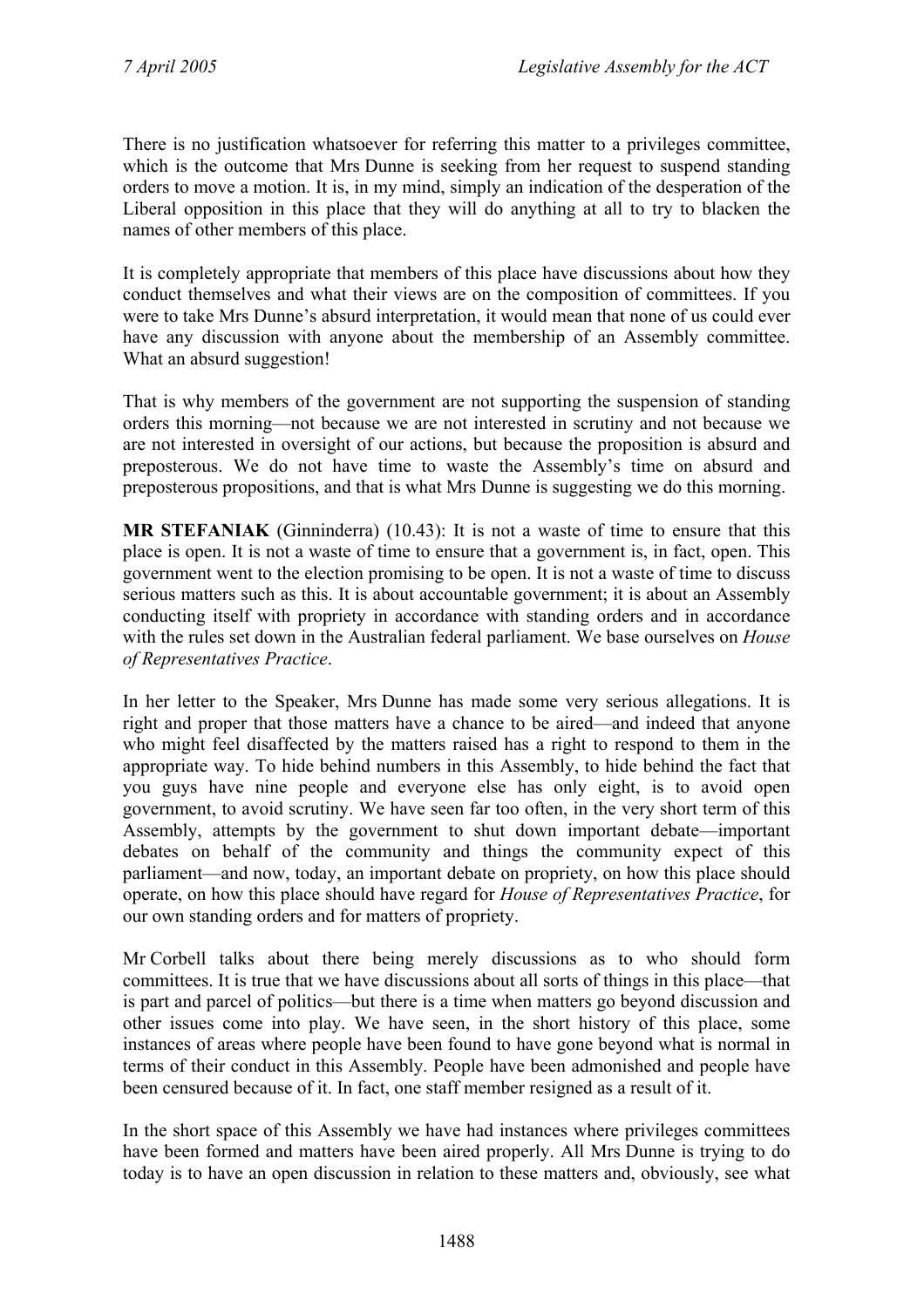comes from it. Numbers are obviously going to be very important, as they are, but for the government to attempt to shut down the debate is quite appalling. In shutting down debate it is shutting down proper scrutiny of its activities and the activities of its members.

That is something that, quite frankly, I think the community would be appalled at. The community wants to see openness. It does not want to see this place operating behind closed doors. It has a right and a duty to expect that what goes on here will be open to scrutiny. It has a right and an expectation that we will abide by rules.

Mrs Dunne has made some serious allegations that should be aired, allegations that possibly even involve breaches of various acts, such as the Crimes Act. The allegations are serious and need to be looked at carefully. It is up to everyone here to judge the substance or otherwise, but they are serious matters that need to be aired and matters indeed involving the minister who wants to shut down debate. He has a bit of a conflict there perhaps in even talking on this matter. It is important for us to vote for Mrs Dunne's motion. Mr Speaker has made a decision and she disagrees with it. She wants us to debate it. I would expect the community would want to hear exactly—

**MR SPEAKER**: Mr Stefaniak, you cannot impute that somebody has a conflict of interest in this place without a motion being decided by the Assembly. You ought to withdraw that.

**MR STEFANIAK**: Thank you, Mr Speaker; I will do that. I think this is important; it is a serious matter. Mrs Dunne has written a letter alleging some very serious issues. She has referred to *House of Representatives Practice* in relation to these issues. When one reads those pages of *House of Representatives Practice*, one sees that they are very serious matters indeed.

People do not have a huge regard for politicians. One of the reasons is that they do not trust us. All parties go to elections saying, "Yes we will be open, we will be accountable"—and it is questionable what happens after that when they get into government. One of the reasons is that people want open and accountable government. It is amazing that this government, which went to the electorate with that promise and which quite proudly trumpets in this place at every opportunity it has had so far why it got elected, attempts to shut down debate on important matters. Mrs Dunne has raised a very important matter, and it should be heard.

**MR STANHOPE** (Ginninderra—Chief Minister, Attorney-General, Minister for the Environment and Minister for Arts, Heritage and Indigenous Affairs) (10.48): I do not wish to speak for too long to this motion because it is a singular waste of time— Mr Corbell has made the case well.

The point needs to be made in relation to the nonsense being spouted about refusing to be open and accountable about how this Assembly operates that one-third of the sitting time of this Assembly, after the business of the Assembly, is devoted to private members' business. I do not know, but I would imagine that that is the greatest proportion of time devoted by any parliament in Australia to private members.

**MR SPEAKER**: The time for this debate has expired.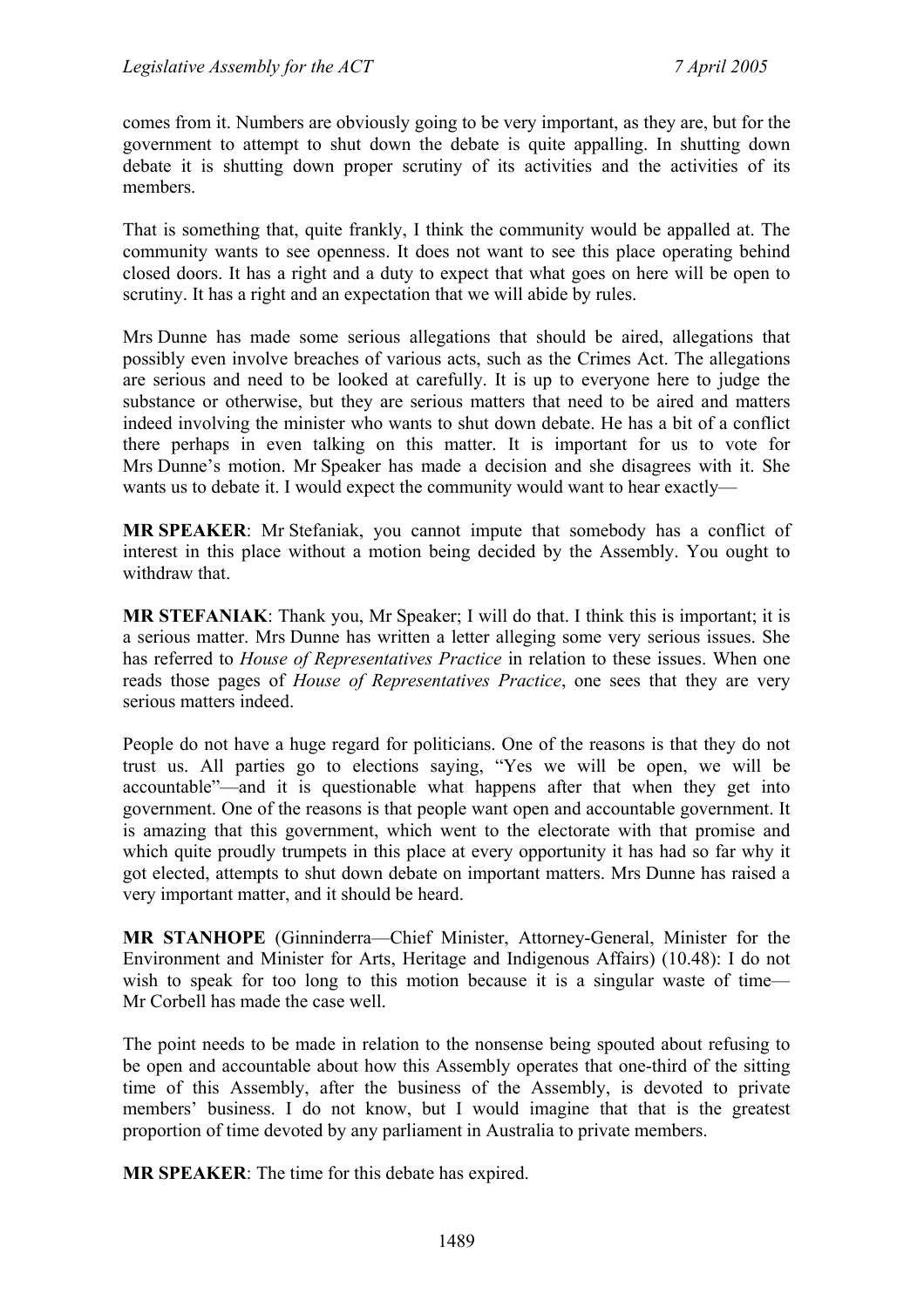Question put:

That **Mrs Dunne's** motion be agreed to.

The Assembly voted—

Ayes 7 Noes 10

| Mrs Burke  | Mr Smyth     |
|------------|--------------|
| Mrs Dunne  | Mr Stefaniak |
| Mr Mulcahy |              |
| Mr Pratt   |              |
| Mr Seselja |              |
|            |              |

Mr Corbell Ms MacDonald Dr Foskey Ms Porter Ms Gallagher Mr Ouinlan Mr Gentleman Mr Stanhope

Mr Berry Mr Hargreaves

Question so resolved in the negative.

## <span id="page-9-0"></span>**Minister for Health and Minister for Planning Motion of want of confidence**

**MR SMYTH** (Brindabella—Leader of the Opposition) (10.53): I seek leave to move a motion of no confidence in the Minister for Health, Minister for Planning and Manager of Government Business, Mr Corbell.

Leave granted.

**MR SMYTH**: I move:

That the Assembly expresses a lack of confidence in Mr Corbell (Minister for Health, Minister for Planning and Manager of Government Business).

We have been forced into this sorry state of moving a motion of no confidence in the minister because the proper processes have not been followed. When serious allegations are raised of this nature, the appropriate thing is for the matter to go to a privileges committee. They are serious matters because they talk about the membership of a committee of this Assembly and the control of that committee. The facts of what has occurred should be able to be put on the table. I will leave that to others to do, but the fact that we are not being given the opportunity to air what people think is a serious matter is of grave concern to me, and I believe it is of grave concern to the community.

**Mr Corbell**: Mr Speaker, I wish to raise a point of order. Mr Smyth cannot reflect on a vote of the Assembly. He is saying that he is unhappy with the decision of the Assembly not to have the matter raised by Mrs Dunne considered by a privileges committee. He is reflecting on a vote of the Assembly, and he is not permitted to do so.

**MR SPEAKER**: Yes. You cannot reflect on a previous vote, Mr Smyth.

**MR SMYTH**: I withdraw the reflection, Mr Speaker. When this kafuffle first arose we had some concerns about the process. Initially, perhaps as you decided, we thought that it was perhaps just to do with the argy-bargy of politics, but we looked at it more and sought advice. The advice we were given, and references in both *House of*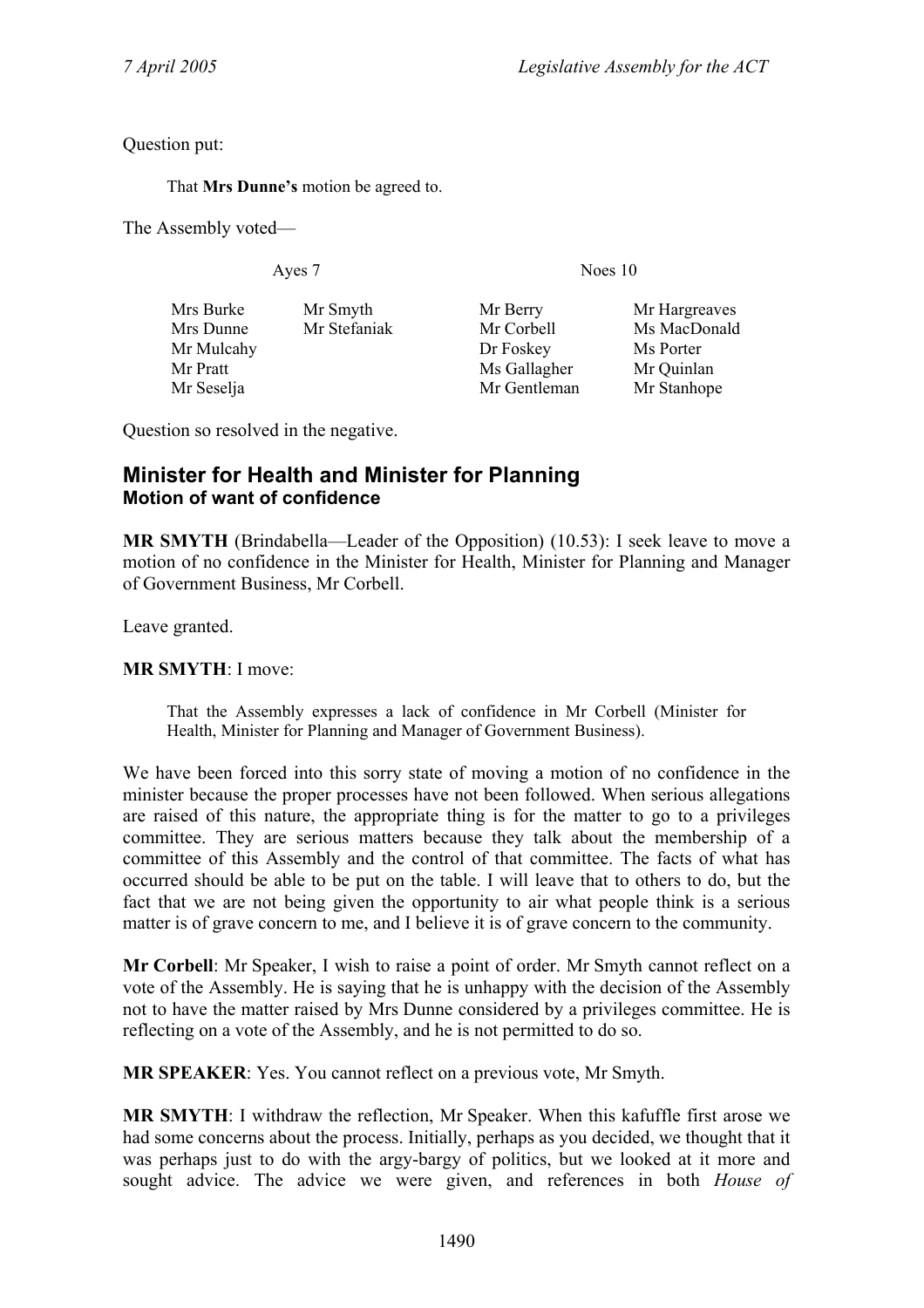*Representatives Practice* and Odgers, suggests there is something more that needs to be considered. That was the purpose of Mrs Dunne's writing to you to ask whether precedence should be given, and that was the purpose of moving the motion that said we did not agree with your decision.

These are serious matters. The control of a committee of the Assembly is a serious issue. All of the committees have a serious role in the functions they perform, perhaps none more serious than the estimates committee. The estimates committee is the vehicle by which we scrutinise the expenditure of the government's budget. As such, it determines very much what will occur in this place—not just in the Assembly but also in the Canberra community—for the coming year and for years to come, whether it be through programs established or for capital works.

What we want is very clear, very open, scrutiny of that process. Indeed, that was promised. The day before the election Mr Stanhope said that there was no need to fear majority government. We have seen a pattern emerging, culminating in this debate today. We have seen the number of sitting days restricted; we have seen sitting days cancelled; we have seen the hours of debate restricted; we have seen the gag applied innumerable times in the first six months of this Assembly; we have seen the government take control of a majority of the committees; and we are now seeing control being taken of the estimates committee, which is very much a move away from the tradition of this place. I note that Norm Jensen, a member of the Alliance Government, led an estimates committee once.

**Mrs Burke**: Mr Speaker, I wish to raise a point of order. There is a lot of noise coming from the government benches. If they would not mind toning it down, it would be helpful.

**MR SPEAKER**: Order, please, members! Mr Smyth has the floor.

**MR SMYTH**: Thank you, Mr Speaker. All we sought to do this morning was to have this possible breach looked at. That was the whole point of what we attempted to do. Concerns were raised. Upon checking through Odgers and *House of Representatives Practice*, there seemed to be some case to answer, and that was what we attempted to do.

The Chief Minister's defence as to why this matter should not go ahead is that it is just a singular waste of time. He said that a third of the time of the Assembly is given over to private members' business. I think he is going back a little bit in the record. The fullest days in this place are, in fact, private members' days because the private members of this place have an agenda and are attempting to carry out that agenda, given that we have all been elected by the people of Canberra to be here to serve them.

This is about making sure that there is always proper scrutiny. When one goes to, say, page 709 of *House of Representatives Practice*, one finds that there are provisions of the Crimes Act that provide that:

… a Member who asks for or receives or obtains, or offers or agrees to ask for or receive or obtain any property or benefit of any kind for himself or any other person on an understanding that the exercise by him of his duty or authority as such a Member will, in any manner, be influenced or affected, is guilty of an offence.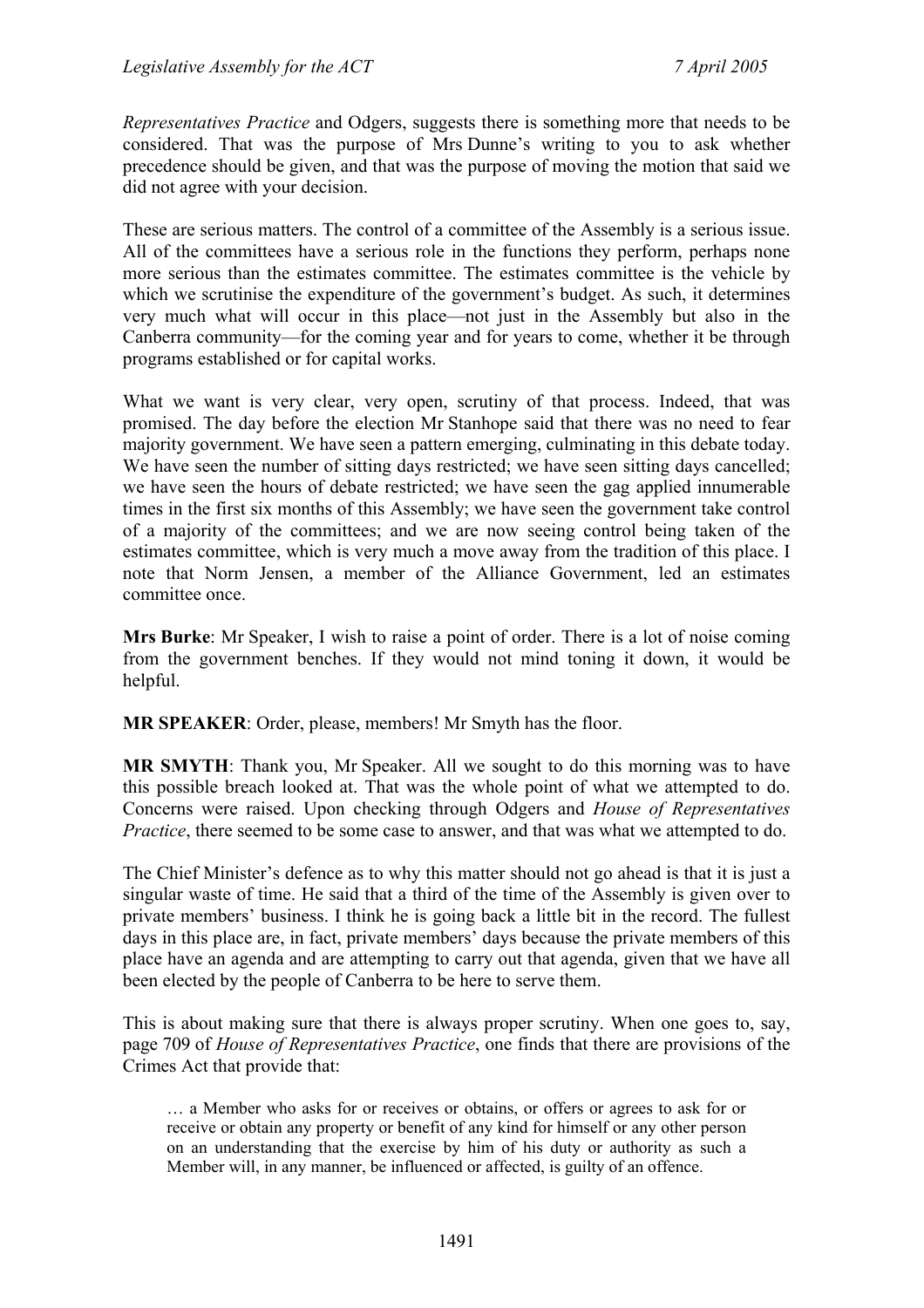At first blush—and the minister would make the point—it is all argy-bargy that we make arrangements and come to deals all the time, except that it is never for a personal benefit. It is inevitably to amend a bill or to change something that, in theory, benefits the people of Canberra. What was offered here was a place on a committee.

Places on committees of this place are limited, so they are highly sought after. They offer a venue for members to extol their philosophies or policies and they offer, in some cases, prestige. In some cases, if you manage to score the chairmanship of a committee—if you are elected as chair—it may offer financial remuneration. In this case, to barter for a position on a committee, we believe, is significantly different. If you look at *House of Representatives Practice* and at Odgers, the situation is significantly different in terms of what we do in the normal course of events here.

This is what happened: we had an arrogant government which said, "You have nothing to fear from us; no problems here; it is going to be business as normal"—except that we already have this litany of changes occurring. We have the restricting of the times, the applying of a gag to debate, the stacking of committees and now rorting of the estimates committee membership so that the government controls it, in breach of the traditions of this place.

Parliaments are run by two things—their standing orders and their traditions and practices. We do not have a traditions and practices document for this place yet. I understand it is being written, but we may need to cancel that contract because all the traditions and practices of this place have been thrown out in the last six months. It seems like a waste of money.

The point is that, if you look at what is in *House of Representatives Practice* and what is in Odgers, you will see quite clearly that asking somebody to change their vote in this way so that you get a benefit and offering members a benefit for changing their vote is, in fact, an inducement. That is what we are talking about today.

We have had the affair in the federal parliament whereby a member was supposedly offered a position overseas. The Metherell affair also comes to mind, where a member was offered an inducement. I think it is indicative of corrupt behaviour. That is why we have been forced to go today to this matter of no confidence in the minister.

Members opposite wanted something and they did not want to go through the political ire of just being seen to be arrogant—and people would know that they are arrogant—by simply taking control of the committee because they have the numbers, so they came up with this ruse, this subterfuge, to gain control of the committee by hiding behind the vote of the Greens. That is the problem.

We need to know whether that is truly acceptable. I think that any reasonable reading of pages 709, 710 and 711 of *House of Representatives Practice* clearly says that it is not. A benefit is being received in a personal sense. That is the problem here, and that is what we wanted to discuss, ideally in a privileges committee, because that is where it should be done appropriately.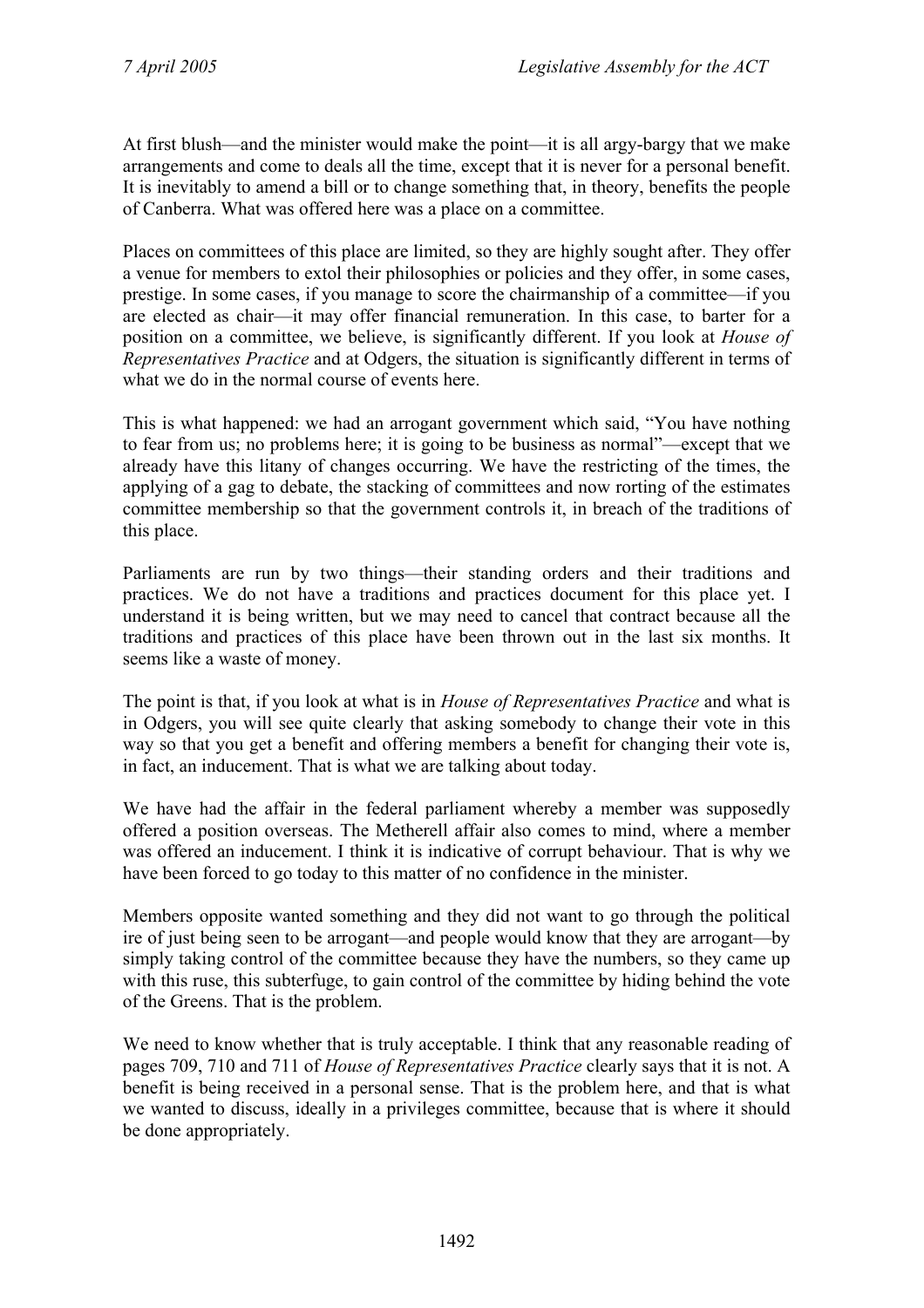That is why Mrs Dunne wrote to you, Mr Speaker, and that is why we moved not to agree with your decision—because it is unclear. We have been forced to the position of moving a motion of no confidence in the minister because we have been thwarted in that process. The process should have been allowed to go ahead, as it has gone ahead in other parliaments since time immemorial.

The opposition does not have any confidence in the Minister for Health, Minister for Planning and Manager of Government Business, Mr Corbell. We have seen that this minister, on four occasions, has had findings against him in this place. On 22 May 2003 the Minister for Health deliberately withheld information from the estimates committee with regard to data on the waiting lists. As a result, on 3 November 2003 a select committee of privileges found that the minister was in contempt of the Assembly. This minister has already been found by a committee to be in contempt of the Assembly. On 18 November the Assembly passed a motion expressing grave concern about the Minister for Health being found in contempt of the Assembly by a select committee of privileges. On 23 September 2003 the Assembly passed the following motion:

That the Assembly censures Mr Corbell (Minister for Planning) for his refusal to negotiate with the owners of the site at the corner of Nettlefold Street and Coulter Drive as directed by the Assembly.

This is the minister who refuses to follow the directions of the Assembly, the Assembly that he is ultimately beholden to for his position of authority. Indeed last year, on 24 June, the Assembly passed a motion censuring the minister for health and planning for persistently and wilfully misleading the Assembly on a number of issues. It is a sad day when we are drawn to this—when we have a leader of the house, a manager of government business—

**Mr Quinlan**: Wring your hands, mate!

**MR SMYTH**: We get Mr Quinlan's objection. That is the standard approach of the Treasurer, who simply treats everything dismissively. That is the other hallmark of this government—the dismissive way they treat everything. They are now so arrogantly entrenched in their majority that they think they can do and say anything they please. We will see more of this over the next  $3\frac{1}{2}$  years, I have no doubt. Already there is dismay out in the community. Many people I meet and speak to—

**Mr Quinlan**: They are all ringing your office, are they—or Mrs Burke's office?

**MR SMYTH**: No. They speak to me when I go out to functions. If you went to functions, Treasurer, and spoke to people, instead of telling them you are going to squeeze the blood out of them, if you spoke to them reasonably about the things they are concerned about, you would know that people are concerned about the way this government is progressing.

Restricting the sitting times, attempting to shut down the corridor, stacking the committees—it is now trying to stack the estimates committee—is not the hallmark of a government that is honest, open and accountable in its processes. That is the problem. That is why we are here today.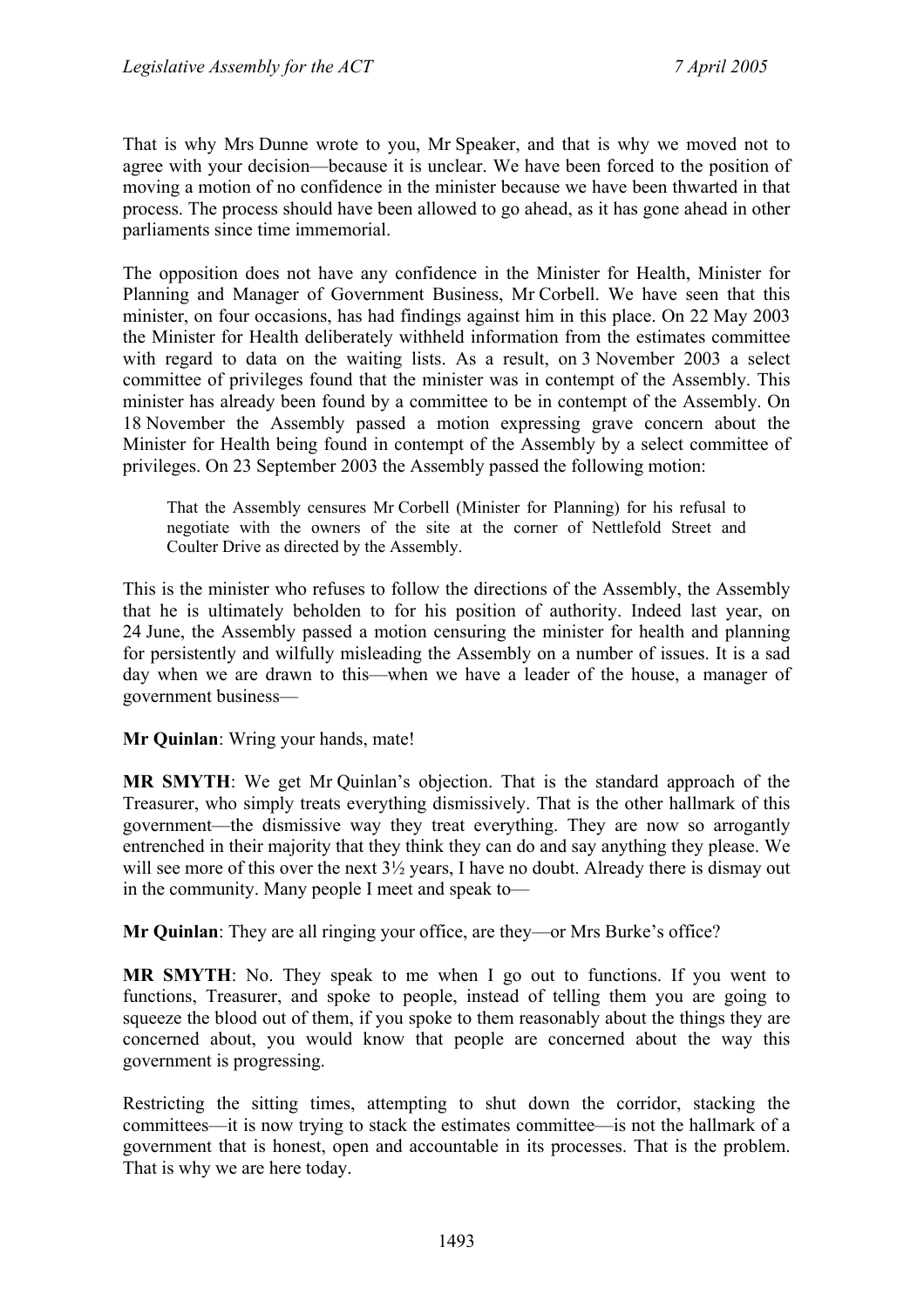Of all the ministers, we find Mr Corbell is the most constant in doing this. This is the minister for spin, this is the minister who twists and turns on the numbers, this is the minister who just tells the Assembly things. For instance, yesterday he said, "We are doing more elective surgery." He just stands up here and blatantly says, "We are doing more elective surgery." Yet his own reports for Calvary, for the year to date, show that there is 13 per cent less elective surgery.

I think that, in all of the areas in which we look at the performance of this minister, we find a minister who is not performing well in his duties. This is a minister who is not worthy of the confidence of this Assembly. That is why this Assembly is moving this motion of no confidence in the minister today.

**DR FOSKEY** (Molonglo) (11.05): I think people can see that I have found this whole episode rather upsetting. It certainly goes against everything that I thought was integral to integrity in politics.

**Mrs Dunne**: It is about not doing deals.

**DR FOSKEY:** Mrs Dunne will know that I have been absolutely open throughout this process. I find it offensive that conversations I have had with members are then used, apparently. I am aware, Mrs Dunne, that you were not recording our conversation, so I do not know how accurate the record was, but that is not the point.

I guess I have come to this place with a way of doing politics that is about openness and transparency. It is not a lesson I want to learn—I do not want to learn that I cannot talk to the Liberals in this place without its being turned against me in some way—and yet this is the lesson of this morning. I have been very open with Mr Corbell. I went to see him when I heard, at the same time as Mrs Dunne did—I am not into plotting behind people's backs—and I put the situation to him.

**Mrs Burke**: Nobody said you were plotting.

**DR FOSKEY**: I am sorry, I do not respect that, Mrs Burke. If you could listen to me; this is my turn, thank you.

**MR SPEAKER**: Order, please!

**DR FOSKEY**: I do not want to be looking as though I am barracking for Labor, either. In my position in this house I am representing the Greens. It was important to me to be on that committee because I could see, if I did not get on that committee this year, four years ahead, a precedent being set and always being outside the processes.

The fact is that we do have a majority government. We do not like it, Liberals, but it is here. I am a party of one person in this house; nonetheless, I represent everybody who voted for me and I believe I represent the people who voted for the Greens in other electorates as well. Not only that, but I have seen in my time here that I have a very important role to play. I speak to groups that a lot of you people do not speak to as yet whose perspectives need to come to this house. I hope that will change, but it is the same with the government.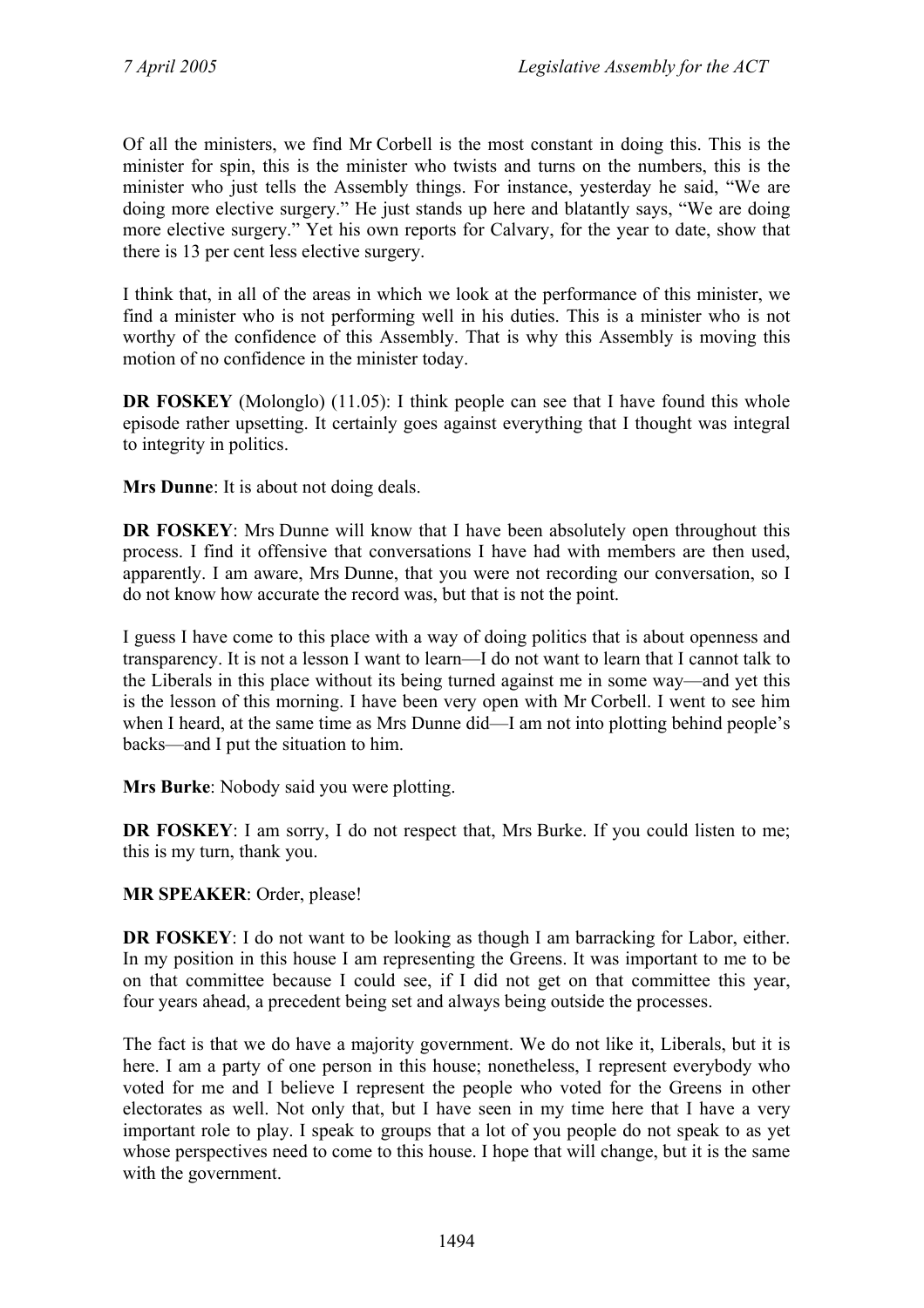Take, for instance, the bill yesterday. I was speaking for a group of people that it seems very few people in this place have even thought about. That is my job. My job, I feel, is to be on those committees. You will know, you will remember, how I fought with the government in my early weeks about committee membership because I see, in a house with a majority government, that those committees are extremely important. I have not yet been on an estimates committee; I do not know how they work; I have heard. If I knew how it was worked, perhaps I would be suggesting myself for chair, but I do not feel that, as yet, I have the qualification to do that.

What we see here is what I thought was the way politics is done. I was not on that committee. The person who made the decision about who was on that committee was Mr Corbell. I went to see Mr Corbell and talked to him about it. Mr Corbell told me, "We are a majority government and feel, as a result of that, that it is up to us to decide whether you can be on the committee or not." That is the reality of it. No doubt that decision was not made just by Mr Corbell. No doubt consultation occurred with the whole party, the whole group of people. I do not know how the Labor Party works. I know how I work, though, and I am seeing a little bit of how you guys work. I am not impressed.

I will not be supporting this motion. I would hate to see a media release go out, or something like that, saying that the Greens are now supporting the Labor Party. I am standing up for myself here, I am standing up for my party and I am defending my role in this place. I think that that is enough for now. I did believe that we would be debating the appointment motion later. That might be the place for these discussions.

I am not happy to see, again, a lot of time being wasted. I do consider it a waste. I think there are other ways that we in opposition could operate, because I am also in opposition. Sometimes I feel as though I am the only opposition, by the way. I think there are other ways that we can work. Liberals, I thought we could do this together sometimes. I feel that we are going to have a little bit of relationship building to do after this.

**MR CORBELL** (Molonglo—Minister for Health and Minister for Planning) (11.11): Mr Speaker, it seems to be par for the course now for the Liberal Party that, whenever they are unhappy with a decision, they seek first of all to personalise it, vilify the person who made the decision, and then seek to make political gains out of it by moving a motion such as the one we have this morning. It just shows that the Liberals cannot distinguish the political from the personal. They cannot make the distinction between the decision-making role of a government and the role of an individual in outlining the decisions of that government and the personal—what the person does as an individual.

It is a sad indictment of the Liberal Party that they cannot get beyond the personal in their conduct in this place. It is a sad indictment of the mover of this motion, the Leader of the Opposition, that he is unable to lift himself as leader of the opposition party above the personal and to reflect on the broader issues that Dr Foskey outlined quite eloquently this morning.

This no confidence motion really warrants very little, if any, attention. The reason is that it is simply a rehashing of everything that we have heard before in this place. It really is simply an attempt by the Liberal Party to say, "We don't like Mr Corbell. We are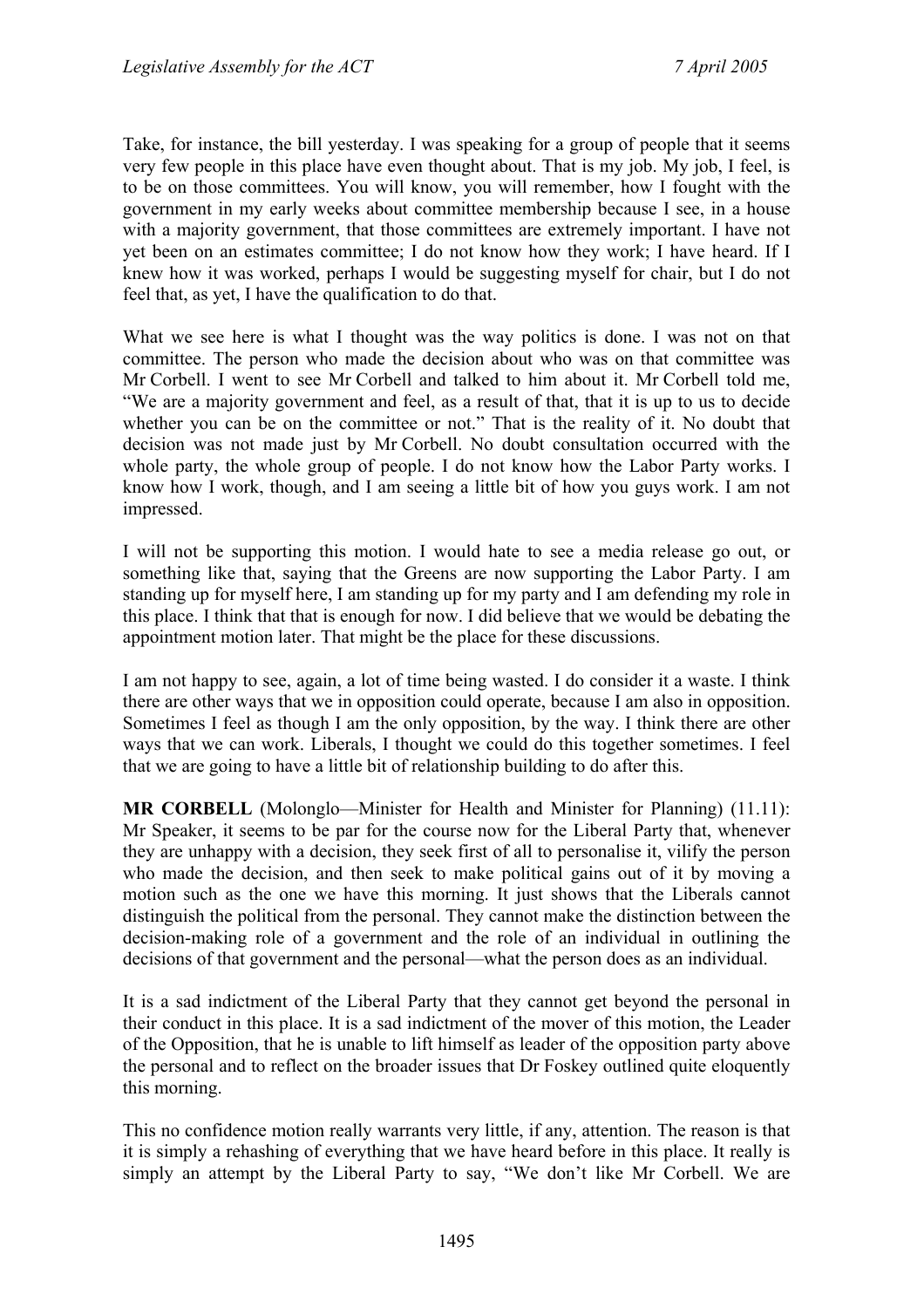unhappy with him and we are going to do everything we can to try to vilify him in the eyes of the broader community." If that is the way they want to play their politics, that is fine. We will not be playing that game. We will not be engaging in that sort of petty personal politics that we see every day from most members on the other side of this chamber.

Sadly, today—indeed, in the past 24 hours—we seem to have seen the Liberal Party reach a new low in the way it deals with other members in this place. It really does show that they cannot be trusted. They cannot even be trusted to deal with politicians in this place, let alone be trusted with the greater responsibilities that they profess to want; that is, government in this place and responsibility for leading this community. If that is the way they conduct their business in opposition, just imagine what they would be like in government. Just imagine how petty, personal and vindictive they would be in this place if they ever achieved government.

I think this signals further that, in many respects, the Leader of the Opposition has lost control of his party. The Liberal Party room is now so consumed by the personal politics of hate and vindictiveness that they have lost the plot. They have simply lost the plot. This morning we have seen an absolute waste of the Assembly's time, an absolute and complete waste of the Assembly's time. This no confidence motion warrants no further rebuttal from me. The arguments that we have heard from the Liberal Party are simply arguments of hate and vindictiveness. They are nothing more than that and I will not be giving them any more attention.

**MRS DUNNE** (Ginninderra) (11.15): These are important matters, Mr Speaker. To write to you about a matter that I considered might be a breach of privilege is not something that I would do lightly, and my colleagues will attest that I considered the matter fairly carefully.

I suppose we need to go back to what actually happened. On Tuesday, towards the end of question time, I had a conversation in the chamber with Dr Foskey. When I decided that I needed to write to you, Mr Speaker, about what happened in that conversation, I thought it appropriate that there should be a record of that conversation. I will now read the record of the conversation. If Dr Foskey at any time thinks that there is anything in it that is not correct, I certainly will give her leave to speak again.

**Mr Quinlan**: Why don't you check with her privately first?

**Dr Foskey**: Excuse me. I am—

**MR SPEAKER**: Order! Mrs Dunne has the floor.

**Dr Foskey**: Can't I take a point of order?

**MR SPEAKER**: You can raise a point of order.

**Dr Foskey**: I just want clarification on whether a private conversation—

**Mr Mulcahy**: Mr Speaker, that is not a point of order.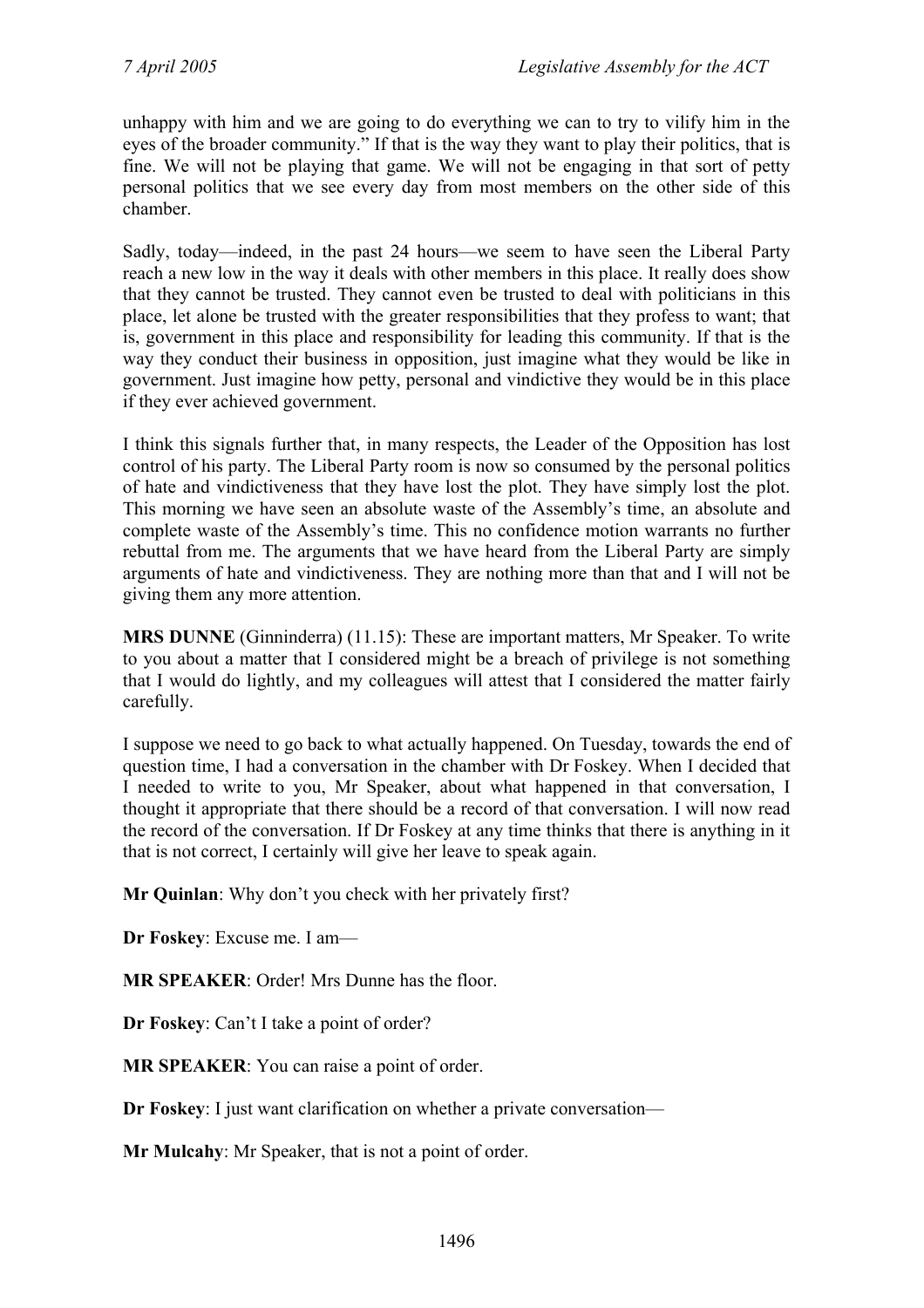**MR SPEAKER**: Order! Resume your seat, Mr Mulcahy. That is not a point of order. You may wish to make a personal explanation at the conclusion of the debate, but that is not a point of order.

**Dr Foskey**: I will make a personal explanation, then. Thank you.

**MR SPEAKER**: At the conclusion of the debate.

**Dr Foskey**: At the end of the debate. Okay.

**MR SPEAKER**: You have already spoken in the debate.

**Ms MacDonald**: I take a point of order, Mr Speaker. I question the relevance of this issue to this motion. The motion is a motion of no confidence in the Minister for Planning, Minister for Health and Manager of Government Business in this place. It is not a motion of no confidence in Dr Foskey and a conversation that took place between Mrs Dunne and Dr Foskey is not relevant.

**MR SPEAKER**: Thank you, Ms MacDonald. These debates are usually wide-ranging. The motion before the house is a wide-ranging motion and Mrs Dunne has only just started to speak. While she confines herself to matters consistent with the motion before the house, she does not breach the standing orders.

**MRS DUNNE**: Thank you, Mr Speaker. I will not be breaching the standing orders. The conversation between Dr Foskey and me relates directly to what I claim is possibly the benefit offered to Dr Foskey by Mr Corbell, the Manager of Government Business. I will read directly from my record of conversation:

I approached Dr Foskey in the Chamber towards the end of question time and asked her had she had any thoughts about the makeup of the Estimates Committee.

I told her that I had discussed the matter with some of my colleagues and there was a high level of anger about the proposal—

that is, the government's proposal—

and that I proposed to say something about the developments in the Adjournment Debate that afternoon.

Dr Foskey told me that she had raised the matter with Mr Corbell presumably in his capacity as Manager of Government Business. Dr Foskey said:

"I have raised this with Simon … and he has told me that he thought he could see his way clear to proposing that Caucus agree to me being on the committee so long as I support the Government for the chairmanship of the committee".

I began to speak to Dr Foskey about the precedents and how it had never been the case that government members chaired an estimates committee.

actually, I understand now that I was not quite correct in that—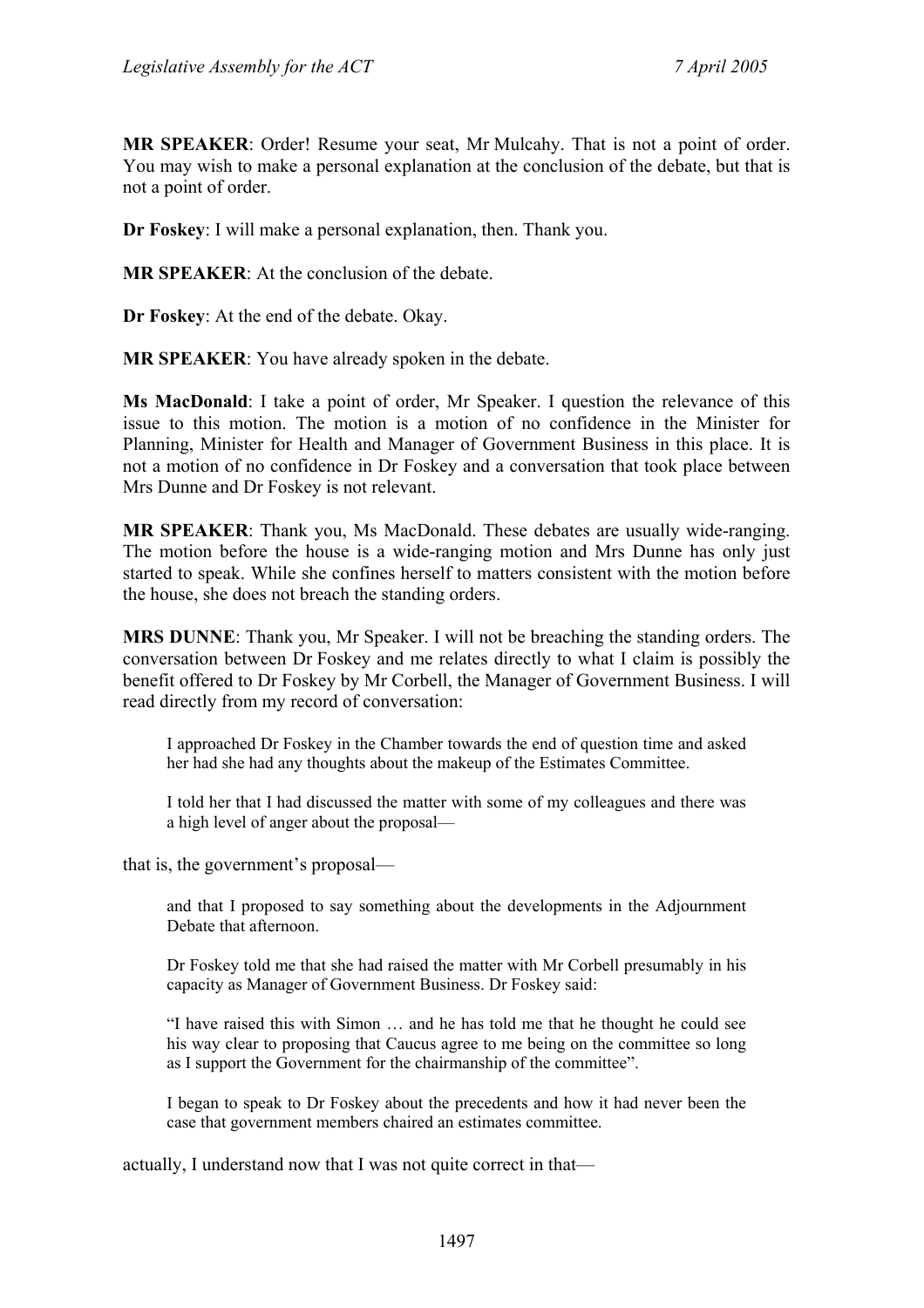In response Dr Foskey said:

"It is more important that I'm on the Committee than we quibble over who has the chairmanship".

I replied that the decision on the chairmanship was not a quibble but was about the precedents of the Assembly.

Dr Foskey indicated to me her most important concern was being a member of the committee.

I said to her that if she became a member of the committee we should discuss the chairmanship further.

I concluded the conversation by suggesting to Dr Foskey she needed to be "careful" in her dealings with the government.

It took a while for what it was that Dr Foskey had told me to dawn on me. What Dr Foskey had told me was that Mr Corbell had said, "I will give you something in return for your vote." This, as Mr Smyth has said, is not the normal cut and thrust of, "You support my amendment and I will pass your piece of legislation." It is not a personal benefit to a member if a piece of legislation is passed. But what Mr Corbell did in making this offer—and I do not think that Dr Foskey denies that this offer was made—was to offer a benefit. He was offering to give her a position on the estimates committee, something that she wanted to obtain, yes, in return for a particular thing. *House of Representatives Practice* on page 710 and following on page 711 states:

Section 73A of the *Crimes Act 1914* provides that a person who, in order to influence or affect a Member in the exercise of his duty or authority as such a Member, or to induce him to absent himself from the House or any committee of which he is a Member, gives or confers or promises or offers to give or confer any property or benefit of any kind—

a benefit of any kind—

to or on the Member or any person is guilty of an offence.

That offence carries a penalty of two years imprisonment. If any member was charged here and found guilty, they would lose their seat over it. *House of Representatives Practice* goes on to say:

As well as being a criminal offence, the offering of a bribe to a Member to influence them in their parliamentary conduct is equally a contempt.

More importantly, Mr Speaker, and probably more forcefully, *Odgers' Australian Senate Practice*, on page 599, says:

A person shall not, by fraud, intimidation, force or threat of any kind, by the offer or promise of any inducement or benefit of any kind, or by any other improper means, influence a Senator in the Senator's conduct as a Senator …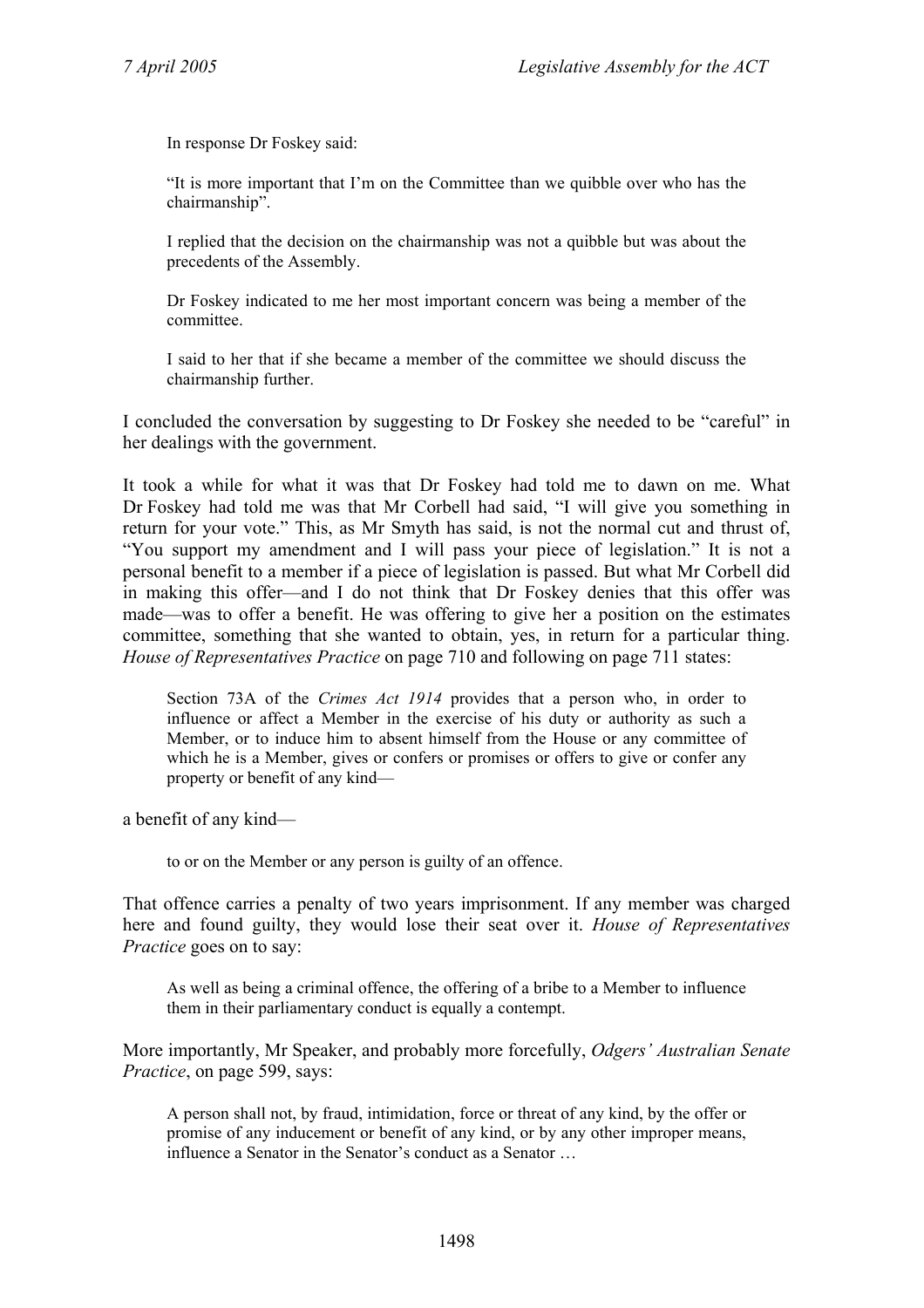Government members obviously do not consider the estimates committee to be important. What happened here was that a member, a new member, in many ways perhaps an innocent victim in this case, actually went to Mr Corbell to plead for a position because she thought it was important. Mr Corbell took advantage of that. By Dr Foskey's account, innocent as it may be—and I am sure that Dr Foskey did not intend in any way to drop Mr Corbell in it, but unfortunately she has—what Mr Corbell said was, "I will give you what you want so long as you do something in return." That was a contract. It was a contract initiated by Mr Corbell. It was a contract that offered Dr Foskey a benefit.

This is a most serious matter. It is a small matter. Mr Corbell did not offer Dr Foskey the chairmanship, which would have remuneration attached to it, but it does not have to be a pecuniary benefit. He did not offer her a weekend at the coast or anything like that, which would be more tangible, but he did offer her a benefit. The benefit is a seat at the table in the estimates committee. The benefit is the prestige of being a member of the estimates committee, something that obviously Dr Foskey sought considerably.

The benefit, especially for a Green and a crossbench member, is in having a casting vote on that estimates committee. It is a position of considerable power. This is not about the cut and thrust of normal negotiation. The crux of the issue is that Mr Corbell made an offer of a personal benefit to Dr Foskey. I understand that Dr Foskey is upset and I appreciate that she is really pretty much the meat in the sandwich. I sympathise with Dr Foskey's predicament. But this is not really about Dr Foskey's predicament. It is about the unacceptable inducement made by this minister. He would like to make this debate about, "Look, you're all picking on me because I'm Simon Corbell."

It is not about Simon Corbell personally. If it was a personal criticism, we might criticise the cut of his suit, his hair-do, the way he walks, all of those things. That would be a personal criticism. But when we criticise the actions of this minister and the actions of the Manager of Government Business, it is a political criticism.

**MR SPEAKER**: Order! The member's time has expired.

**MR STANHOPE** (Ginninderra—Chief Minister, Attorney-General, Minister for the Environment and Minister for Arts, Heritage and Indigenous Affairs) (11.25): I will respond to some of the points that have been made by the opposition in relation to this motion. This motion is a nonsense. It is a motion that suggests that the Minister for Health should be asked to resign. The Liberal Party today is calling on the Minister for Health to resign because he carried out, on behalf of the government, certain business. He made certain representations to another member of this Assembly with the authority, and on behalf, of the government and as a result you stand here and ask him to resign.

In asking him to resign you make a case which proposes, effectively, if we are to believe the words of Mrs Dunne, that Ms Foskey should in fact be facing criminal charges; that, if the charges are proved, she should go to jail. So today the Liberal Party is standing in this place and seriously suggesting that the Minister for Health should resign and that Deb Foskey should be sent to jail, all because a discussion was held in relation to the constitution of a committee of this place.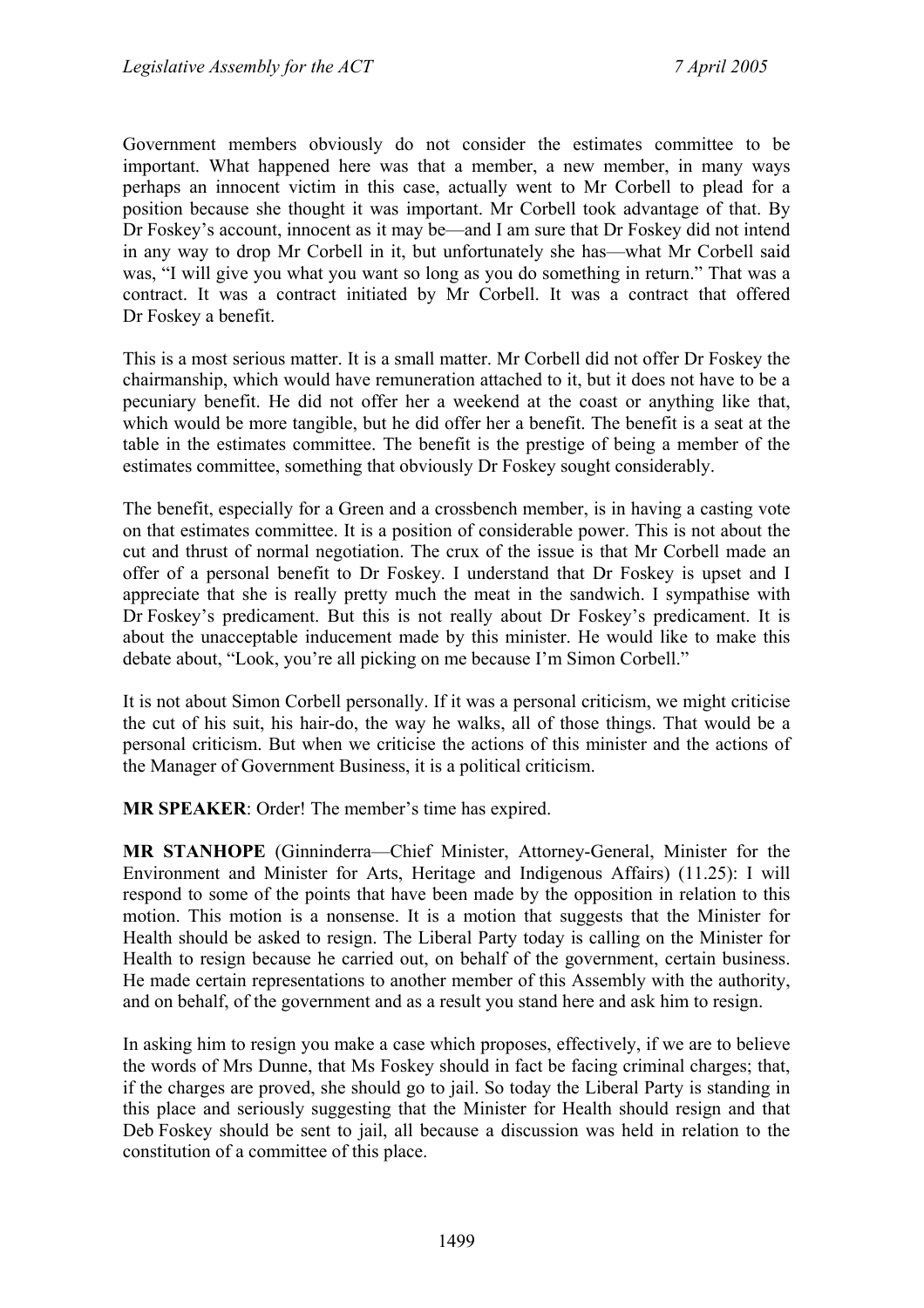Let me say that there were discussions and conversations in relation to the formulation of this committee within the caucus. I do not know how the Liberal Party operates, perhaps by osmosis: people imagine or try to guess or send little waves when they are trying to determine who will be represented on a committee. The Labor Party in this process discusses these issues. Perhaps there are others of us who should be sent to jail. The Labor Party proposes that Ms MacDonald chair this particular committee. Ms MacDonald has actually asked for the support of her colleagues in being put forward to chair this committee. I wonder whether Ms MacDonald should go to jail as well, along with Dr Foskey!

This is the nonsense that we are dealing with. We all discuss the make-up, the formation and the membership of committees. Members of the Labor Party come and say to me; "Jon, I'd like to be on this committee. Would you support me as a member of this committee? Would you agree if I was to put myself forward as chair?" Am I, in having a discussion with a member of my government about their desire to be a member of a committee, committing a crime that requires my jailing? This is the level of nonsense we are dealing with here today, that those opposite have actually beaten up the membership of a scrutiny committee as the achieving, the gaining or the requesting of a personal benefit.

What personal benefit is there in Dr Foskey being a member of the scrutiny committee? Dr Foskey is volunteering to serve the people of Canberra by volunteering to be a member of a committee. One of the great ironies here, of course, is that today we will be dealing with Mr Mulcahy's motion that the committee be constituted by two members of the government, two members of the opposition and Dr Foskey, yet the Liberal party is now suggesting that Dr Foskey should go to jail. Mr Mulcahy in an hour or two will be moving that Dr Foskey be a member of this committee. He is proposing that Dr Foskey actually be a member of this committee. This is absolute nonsense! It is time wasting nonsense.

In the debate on the motion to suspend standing orders, we heard that this government is not prepared to be scrutinised or open. The point has to be made that one-third of the time of this chamber is devoted to private members' business. That is a greater proportion of private members' business than in any other parliament in Australia. One-third of all the business of this parliament is devoted to private members' business. Go up to the House of Representatives and see how much time there is for private members' business. Choof off to Sydney and drop in on the New South Wales parliament and see how much time there is for private members' business.

What should we have been doing this morning? What business has this absurd motion prevented us from undertaking today? It has prevented us from introducing a law in relation to the need to register paedophiles in this community. This morning you have prevented us from dealing with a law in relation to paedophilia and the need to protect our children. You have prevented us from dealing with legislation to introduce a whole new regime in relation to sentencing. You have prevented us from dealing with a proposal to establish a whole new human rights commission regime. You have prevented us from dealing with a piece of legislation in relation to health.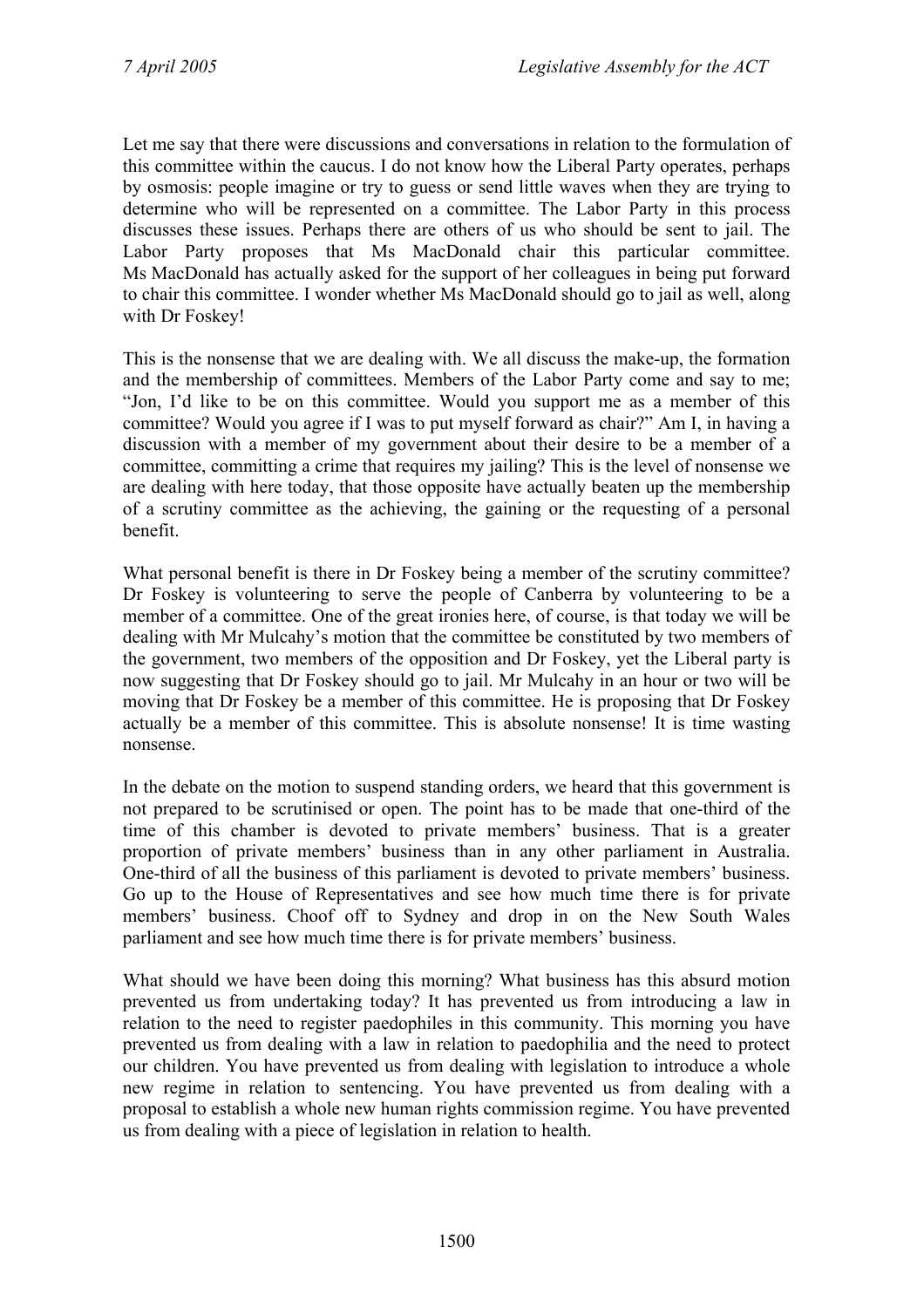This is the nonsense we have been discussing this morning: an absurd motion that suggests that, because Mr Corbell had a conversation about the constitution of a committee, he should resign or be sacked as Minister for Health; a proposal put directly and bluntly by Mrs Dunne that Dr Foskey should be sent to jail and a suggestion that, because Ms MacDonald had a discussion with me about her desire to be chair of this committee—we are now assuming that at no stage does the Liberal Party ever discuss who amongst their members might constitute the membership of a committee—she somehow was seeking a benefit from me. Ms MacDonald might need to join Dr Foskey in jail. This is the nonsense we are discussing here. I cannot believe that a mature party, an opposition with pretensions to be the next government of the ACT, would come into this place and waste our time with this childish, absurd nonsense. It is a complete waste of all our time.

As both Dr Foskey and Mr Corbell have said, it reflects a culture that exists within and is obviously part of this opposition's view of its role within this place. It is about personal politics. It is about a nasty, vindictive personal approach to its role as opposition. One can reflect on why the opposition has taken that approach in this place. It is very much to do with its standing within the community and the extent to which the people of Canberra have walked away from this opposition.

As a final point, one is entitled to ask: on what basis did Mrs Dunne approach Dr Foskey in the first place to discuss the committee? What was it that Mrs Dunne was going to say to Dr Foskey? Was she going to say; "Look, Dr Foskey, I want to talk about the committee. But let me be absolutely clear at the outset that under no circumstances will I be suggesting that I want you to vote in a certain way or behave in a certain way. We will not under any circumstances be asking you, when the committee is constituted as, say, two Labor, two Liberal and one Greens, for your vote in return for chairing the committee. Now, please understand this. Before I have a conversation with you, Dr Foskey, let me make it clear we will not be asking for your vote. We will not ask for your vote, Dr Foskey. Be clear about that." What was the conversation to be about?

More to the point in relation to this absurd nonsense, the Labor Party had considered that appropriate membership of the committee might be three members of the government and two members of the opposition. We do have majority government. We could have insisted—we could easily still insist—on a 3:2 membership. We could easily have done that then. We could easily do it now. There is no benefit to the government in this. It was simply that Dr Foskey, through a very strong desire to be involved in the work of the Assembly, had a strong interest in being a member of the committee, and the government responded to that.

To suggest that Dr Foskey sought some personal benefit or that a personal inducement was offered is patent nonsense designed, as Mr Corbell in particular has said, to vilify members of the government, and in this instance Dr Foskey, in a very personal, vindictive, nasty and, I might say, poisonous way. The opposition really is slinking, sliding and slipping into the gutter as the weeks pass. This is an absurd motion, and I move:

That the question be now put.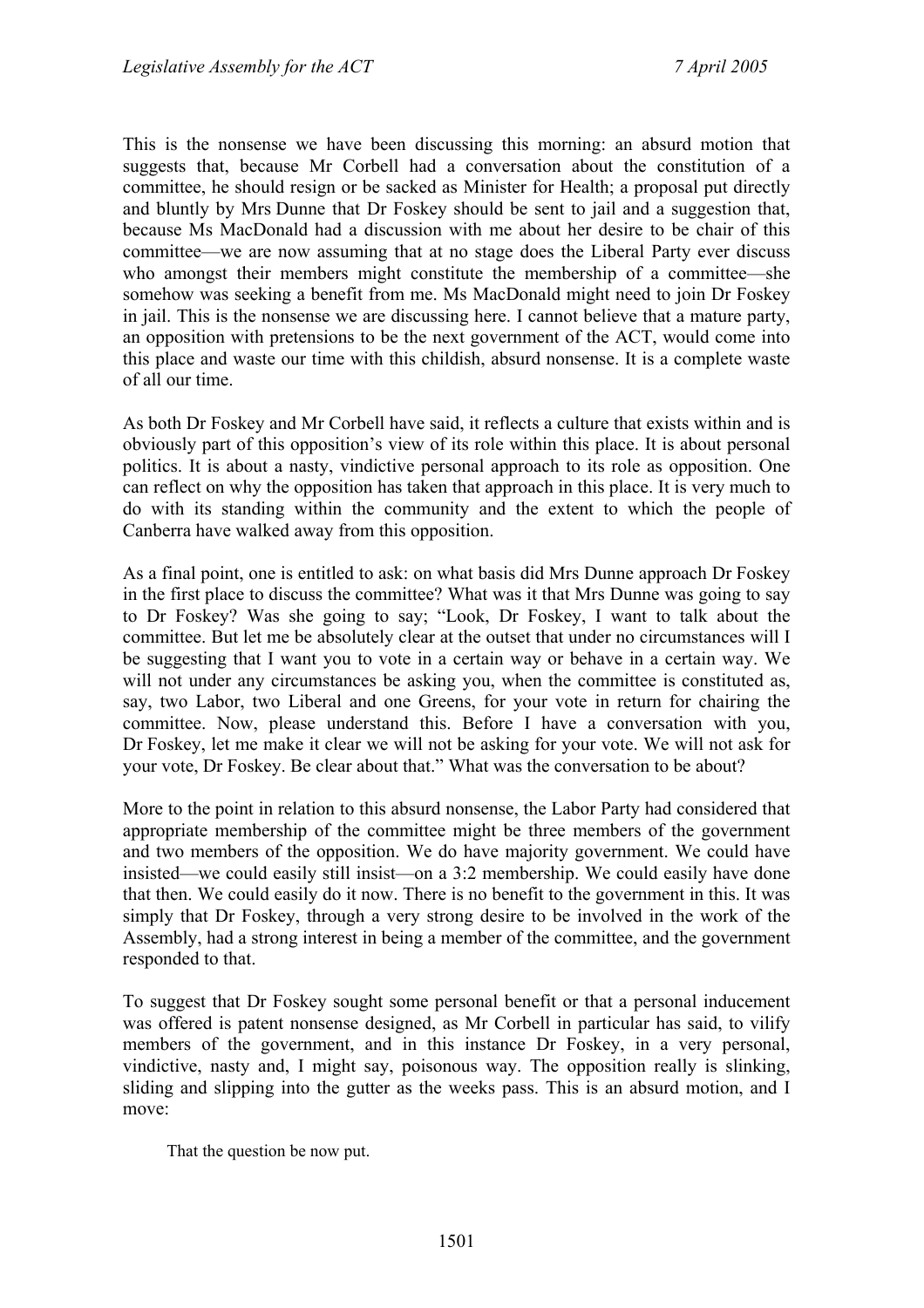Question put.

The Assembly voted—

Ayes 10 Noes 7

| Mr Berry<br>Mr Corbell<br>Dr Foskey | Mr Hargreaves<br>Ms MacDonald<br>Ms Porter | Mrs Burke<br>Mrs Dunne<br>Mr Mulcahy | Mr Smyth<br>Mr Stefaniak |
|-------------------------------------|--------------------------------------------|--------------------------------------|--------------------------|
| Ms Gallagher                        | Mr Quinlan                                 | Mr Pratt                             |                          |
| Mr Gentleman                        | Mr Stanhope                                | Mr Seselja                           |                          |

Question so resolved in the affirmative.

Original question put:

That **Mrs Dunne's** motion be agreed to.

The Assembly voted—

Ayes 7 Noes 10

| Mrs Burke  | Mr Smyth     | Mr Berry     | Mr Hargreaves |
|------------|--------------|--------------|---------------|
| Mrs Dunne  | Mr Stefaniak | Mr Corbell   | Ms MacDonald  |
| Mr Mulcahy |              | Dr Foskey    | Ms Porter     |
| Mr Pratt   |              | Ms Gallagher | Mr Quinlan    |
| Mr Seselja |              | Mr Gentleman | Mr Stanhope   |

Question so resolved in the negative.

Motion negatived.

**DR FOSKEY** (Molonglo): Mr Speaker, I seek leave to make personal explanation.

Leave granted.

**DR FOSKEY**: My personal explanation will be brief and I hope that it will conclude this matter, given that we will be debating the appointment motion very shortly. First of all, I want to clarify that I asked Mr Corbell to take to caucus my request that the government accept Mr Mulcahy's motion. Secondly, I want to say that the whole of my conversation with Mrs Dunne was not recounted today. That is okay. I am going to leave it there. I just wanted to say briefly that, yes, I have experienced a moment of glory, as Mrs Dunne said. Suddenly I smell power, and the route to power is the estimates committee. I am only joking. You must understand that I do joke sometimes. I think a bit of lightness in this house would be a good thing.

I want to put it on the record that members of the Liberal Party have lobbied me as well. What I think I have just experienced is what my colleague Kerrie Tucker may have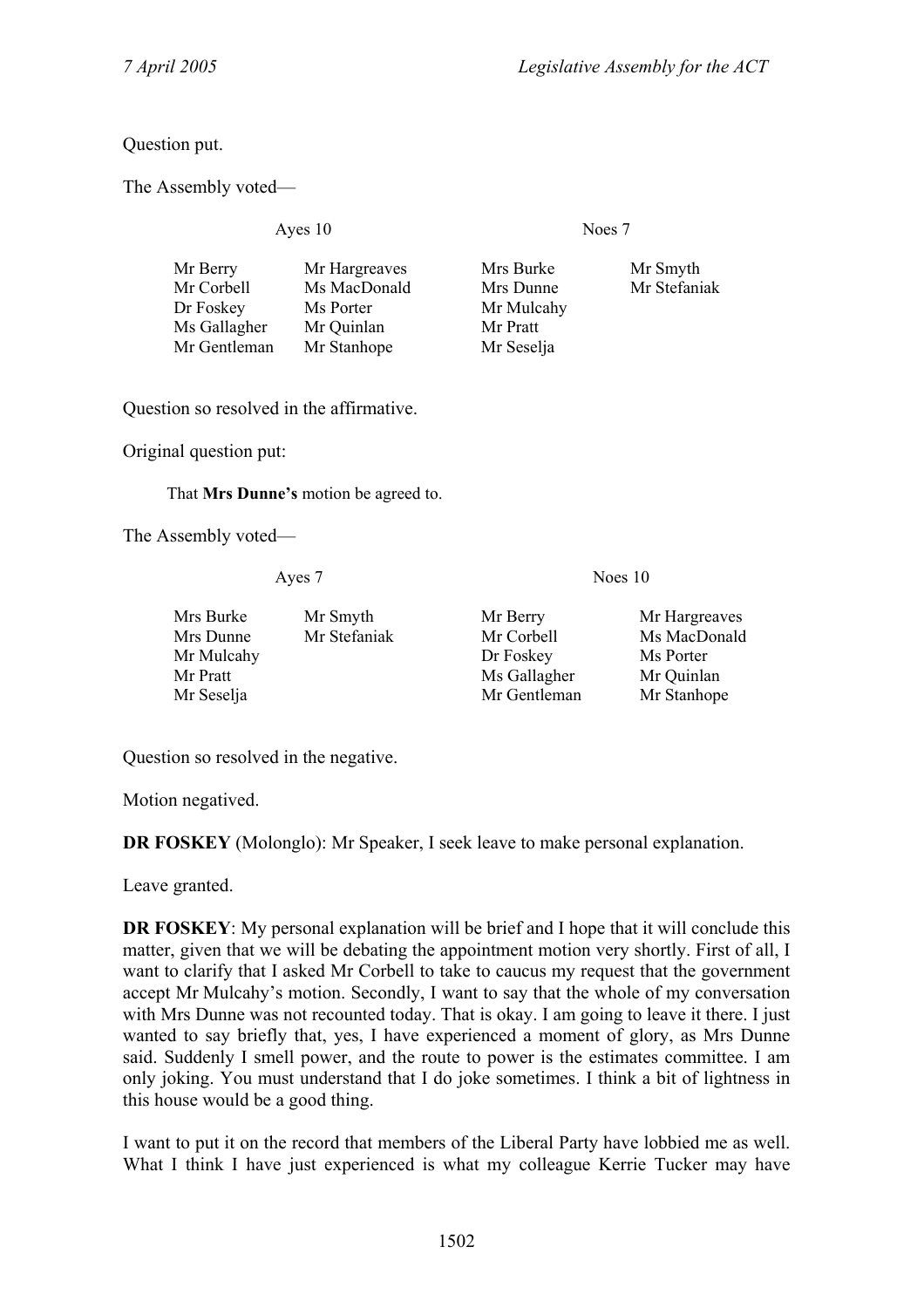experienced more of when the crossbench did have some weight. Certainly it has been a wake-up call for me, and actually I think I am up to it. I have survived.

## <span id="page-22-0"></span>**Legal Affairs—Standing Committee Scrutiny report 7**

**MR STEFANIAK** (Ginninderra): I present the following report:

Legal Affairs—Standing Committee (performing the duties of a Scrutiny of Bills and Subordinate Legislation Committee)—Scrutiny Report 7*,* dated 6 April 2005.

I seek leave to move a motion authorising the report for publication.

Leave granted.

#### **MR STEFANIAK**: I move:

That the report be authorised for publication.

Question resolved in the affirmative.

**MR STEFANIAK**: I seek leave to make a brief statement.

Leave granted.

**MR STEFANIAK**: This report contains the committee's comments on one bill. I commend the report to the Assembly.

## <span id="page-22-1"></span>**Crimes (Child Sex Offenders) Bill 2005**

**Mr Stanhope**, pursuant to notice, presented the bill, its explanatory statement and a Human Rights Act compatibility statement.

Title read by Clerk.

**MR STANHOPE** (Ginninderra—Chief Minister, Attorney-General, Minister for the Environment and Minister for Arts, Heritage and Indigenous Affairs) (11.41): I move:

That this bill be agreed to in principle.

The purpose of the Crimes (Child Sex Offenders) Bill 2005 is to require certain offenders who commit sexual offences against children to keep police informed of their whereabouts and other personal details for a period of time, and to prevent registered sex offenders from working in child-related employment.

The bill provides for the establishment of a child sex offenders register. The intelligence information gathered through the registration process is to be used to assist government agencies to better manage offenders in the community and, in so doing, reduce the likelihood that offenders will reoffend. It will also help the investigation and prosecution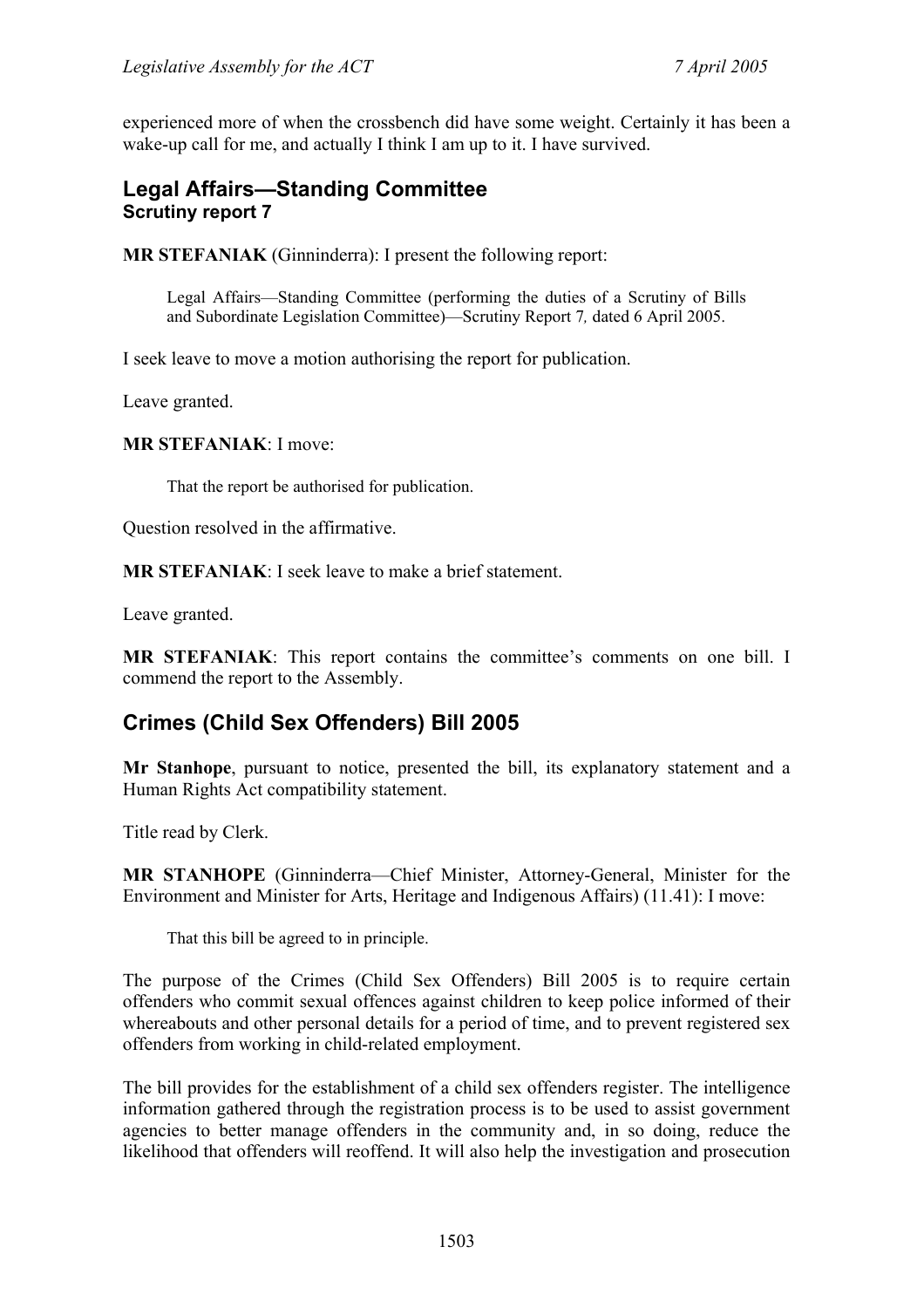of any future offences that they may commit. I will briefly highlight for members a few aspects of the bill.

The bill provides for the establishment of a register of child sex offenders and will require offenders who commit sexual offences to report specified personal details for inclusion in the register. The bill further extends this requirement to certain offenders sentenced for registrable offences before commencement of the legislation.

The bill will require juvenile offenders and offenders who commit certain sexual offences against child victims to comply with the reporting obligations and to keep their details up to date, to report details annually and to report their travel plans. The bill imposes reporting obligations for a period of between four years and life, depending on the number, severity and timing of the offences committed and the age of the offender at the time an offence was committed. The bill further provides for the recognition of the period of reporting obligations imposed under laws of other jurisdictions.

Under this bill the requirement to report to police will fall upon those child sex offenders found guilty of a definable registrable offence for which a custodial sentence was imposed or for which they were otherwise made subject to a supervisory order, such as parole. These reporting obligations will also apply to sex offenders who immediately before the commencement of the proposed legislation are in a correctional facility.

As an added community protection measure, the bill empowers the courts to impose a new form of sentencing order to be known as a sex offender registration order. This order, which is made concurrently with a sentencing order, may be made if the court is satisfied that the offender poses a risk to the sexual safety of one or more people or of the community. The bill has been developed in consultation with all other jurisdictions so that the ACT can participate in the national child protection offender registration scheme. Other states and the Northern Territory have introduced, or will shortly introduce, similar laws.

We, as legislators, have a responsibility to protect the children in our territory to the best of our ability. We need to maintain a vigilant eye on those who have already sexually offended against children. Those who have sexually offended against children must be monitored for as long as it is considered reasonably necessary to ensure that they do not reoffend, a situation that unfortunately very often arises with such offenders. This bill will reinforce, strengthen and improve the current position. It is a modest step in the right direction in the campaign against sexual predators of our children. I look forward to the commencement of the scheme and I commend the bill to the Assembly.

Debate (on motion by **Mr Stefaniak**) adjourned to the next sitting.

# <span id="page-23-0"></span>**Crimes (Sentencing) Bill 2005**

**Mr Stanhope,** pursuant to notice, presented the bill, its explanatory statement and a Human Rights Act compatibility statement.

Title read by Clerk.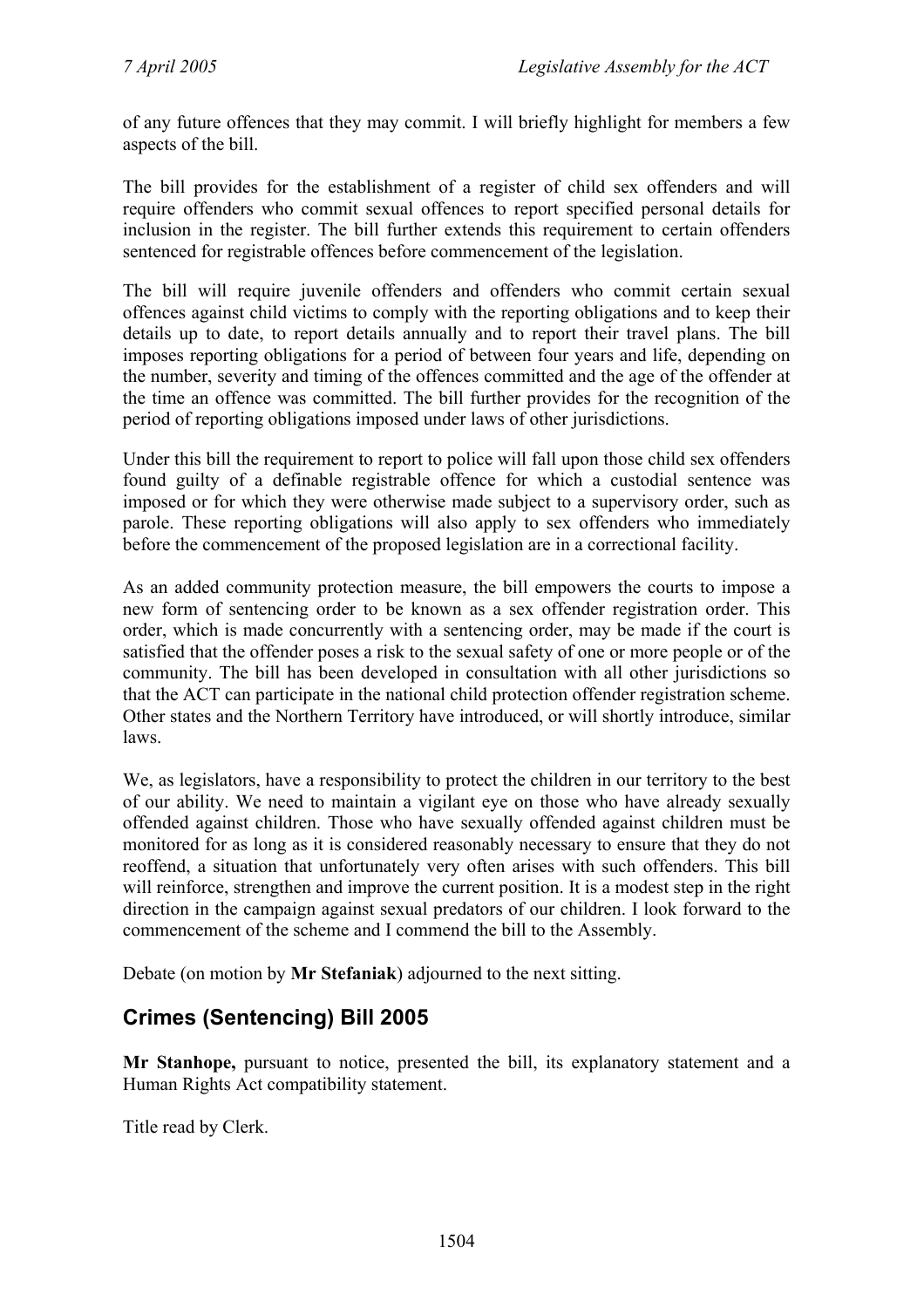**MR STANHOPE** (Ginninderra—Chief Minister, Attorney-General, Minister for the Environment and Minister for Arts, Heritage and Indigenous Affairs) (11.45): I move:

That this bill be agreed to in principle.

Today, I introduce the Crimes (Sentencing) Bill 2005. Sentencing criminal offenders is the responsibility of judges and magistrates. By anyone's standard, it is a demanding and arduous task. Judges and magistrates have to hear about all kinds of violent and inhumane experiences and pass judgment on those found guilty. Despite continued exposure to the negative side of human behaviour, the law and the community expect courts to pass judgments in a consistent and objective way.

The task of a judge or magistrate sentencing an offender is to impose a sentence in a manner that applies sentencing principles and considerations to all cases equally. The sentencing court must balance the needs of the victim, the community and the offender. The court must also determine the factual basis upon which the sentence should be imposed and consider the circumstances of the offence. Sentencing is a skilful task that brings together qualitative determination about the appropriate penalty and a quantitative expression of the penalty itself.

No piece of legislation can possibly contemplate the variety of circumstances and people before the court, but it is the duty of governments and legislatures to set down a coherent framework of sentencing options and procedures. The government's intention to improve sentencing law was made clear during our last term. In early 2002 a full sentencing review was announced and a sentencing review committee formed shortly thereafter. The purpose of the committee was to provide policy advice to the Department of Justice and Community Safety on sentencing issues. In September 2002 an issues paper was published and nine written submissions were received by the deadline in late January 2003. Further consultation with key stakeholders resulted in two more written submissions and a number of oral submissions being received.

This initial consultation shaped the two exposure drafts of the bills tabled in July and August last year, the Crimes (Sentencing) Bill and the Crimes (Sentence Administration) Bill. These two exposure drafts were the focus of further consultation. I am pleased to say that the key stakeholders made important comments and criticism of the bills. The bill before the Assembly today incorporates many of the suggestions made by stakeholders. On some issues that were in the balance or held no consensus, the government has made the final decision, as it is expected to do.

Before discussing the elements of the Crimes (Sentencing) Bill, I would like to foreshadow that the government intends to introduce the Crimes (Sentence Administration) Bill in June. That bill will contain counterpart provisions to the bill now before the Assembly.

This bill does not provide for home detention. The reason is based on our experience that the cost of running home detention greatly exceeds the benefit achieved from its use. Since 2001, only 35 people were suitable for home detention. Of those 35, only 25 completed their sentences. It is a low level of usage and a high failure rate. Despite the resources allocated to assess, monitor and police home detention, the ACT averaged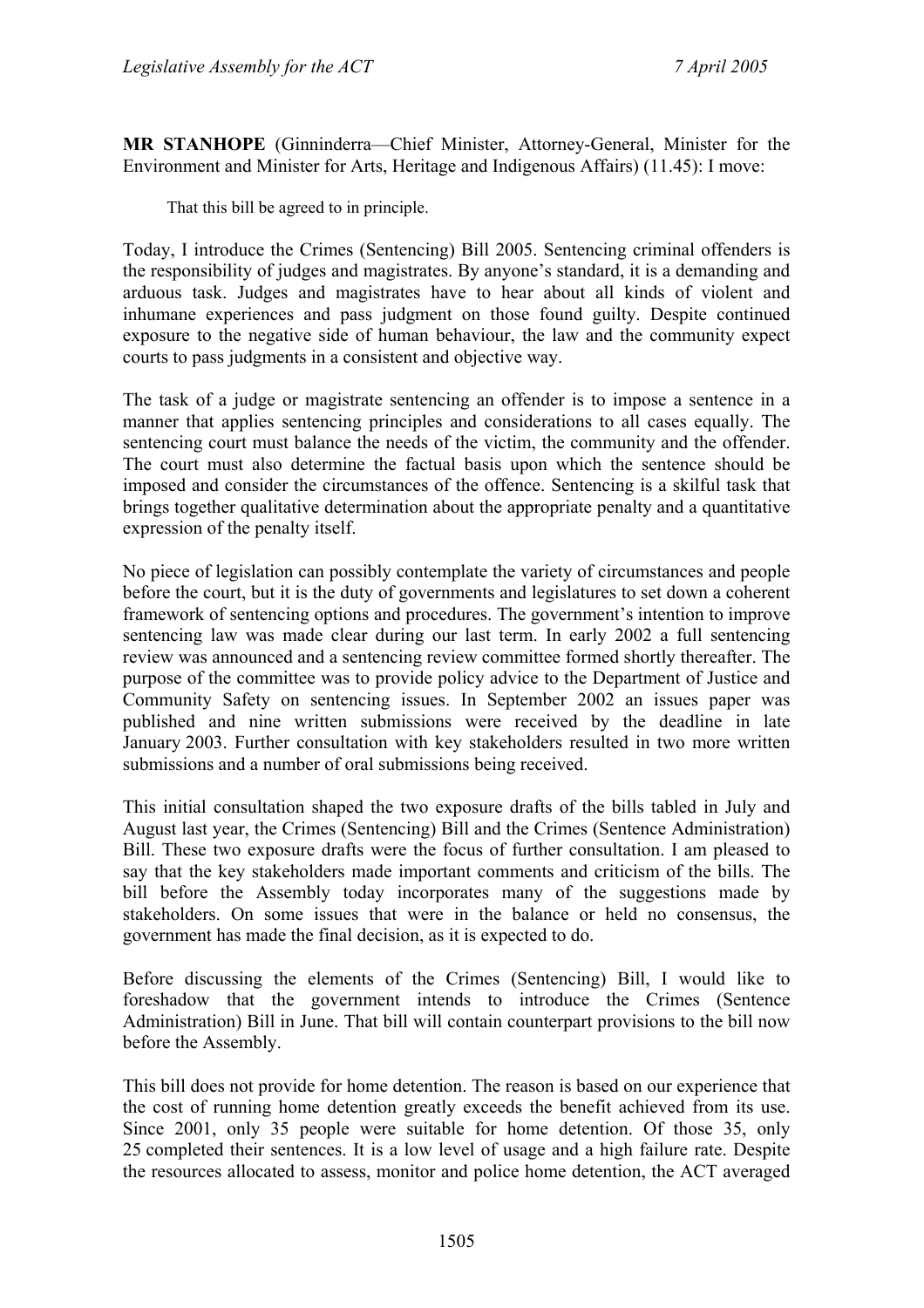just six completed sentences a year. We will continue to support periodic detention and the other sentencing options set out in the bill.

Apart from New South Wales, the ACT is the only Australian jurisdiction to offer periodic detention and it is clear from the level of usage by the courts that it is a more important and useful option than home detention. I believe this decision is in the best interests of the territory and reflects an honest and realistic assessment of the utility of home detention.

The Crimes (Sentencing) Bill 2005 consolidates a plethora of provisions from various acts that form the ACT's sentencing law. The current diverse sources of sentencing law reflect the disjointed manner in which sentencing law has been made in the ACT. These diverse sources fail to provide easy access to the statutory provisions relating to the principles and procedures of sentencing. This contributes to a risk of error in sentencing decisions and makes it difficult to ensure a consistent approach to sentencing.

The first thing practitioners will notice about this bill is the harmonisation of language, concepts and procedures. The bill is a compact expression of all the sentencing dispositions and sentencing procedure for the ACT. Chapter 3 of the bill forms the core of sentencing options. It is concise and direct.

The bill also includes a number of government initiatives to give courts the flexibility to determine a sentence that matches the particular needs of the case. The bill introduces the concept of combination sentences. The bill removes the old restrictions on combining penalties for individual convictions. Courts will be able to customise the sentence to the offence, the offender and the circumstances of the offence.

A primary aim of combination sentences is to improve prevention, management and rehabilitation of offending behaviour. The court will have the flexibility to impose any number of orders as part of a whole sentence. For example, the court may impose a sentence combining full-time imprisonment with a period of periodic detention, followed by a good behaviour order with a community service condition. The bill provides the overarching power for a court to sentence a convicted person to imprisonment. Imprisonment is the confinement of an offender in the custody of the state and restrains the liberty of the person during the time of imprisonment.

Within the context of imprisonment, periodic detention will be available as part-time imprisonment. Periodic detention allows for both the imposition of a custodial sentence and the maintenance of an offender's positive contribution to the community by way of family life, work or study. The government has opted for a form of periodic detention linked to the sentence of imprisonment. A court may set a period of periodic detention if a sentence of imprisonment is imposed. ACT Corrective Services will then have the responsibility of implementing the periodic detention. The Sentence Administration Board will be responsible for addressing any breaches of periodic detention and, if necessary, reverting the offender to full-time imprisonment.

The Crimes (Sentencing) Bill creates good behaviour orders, which will replace recognisances and options available currently under section 403 of the Crimes Act 1900. Good behaviour orders will be a vehicle for a range of conditions that can be set by the court; for example, a condition that the offender engage in community service work or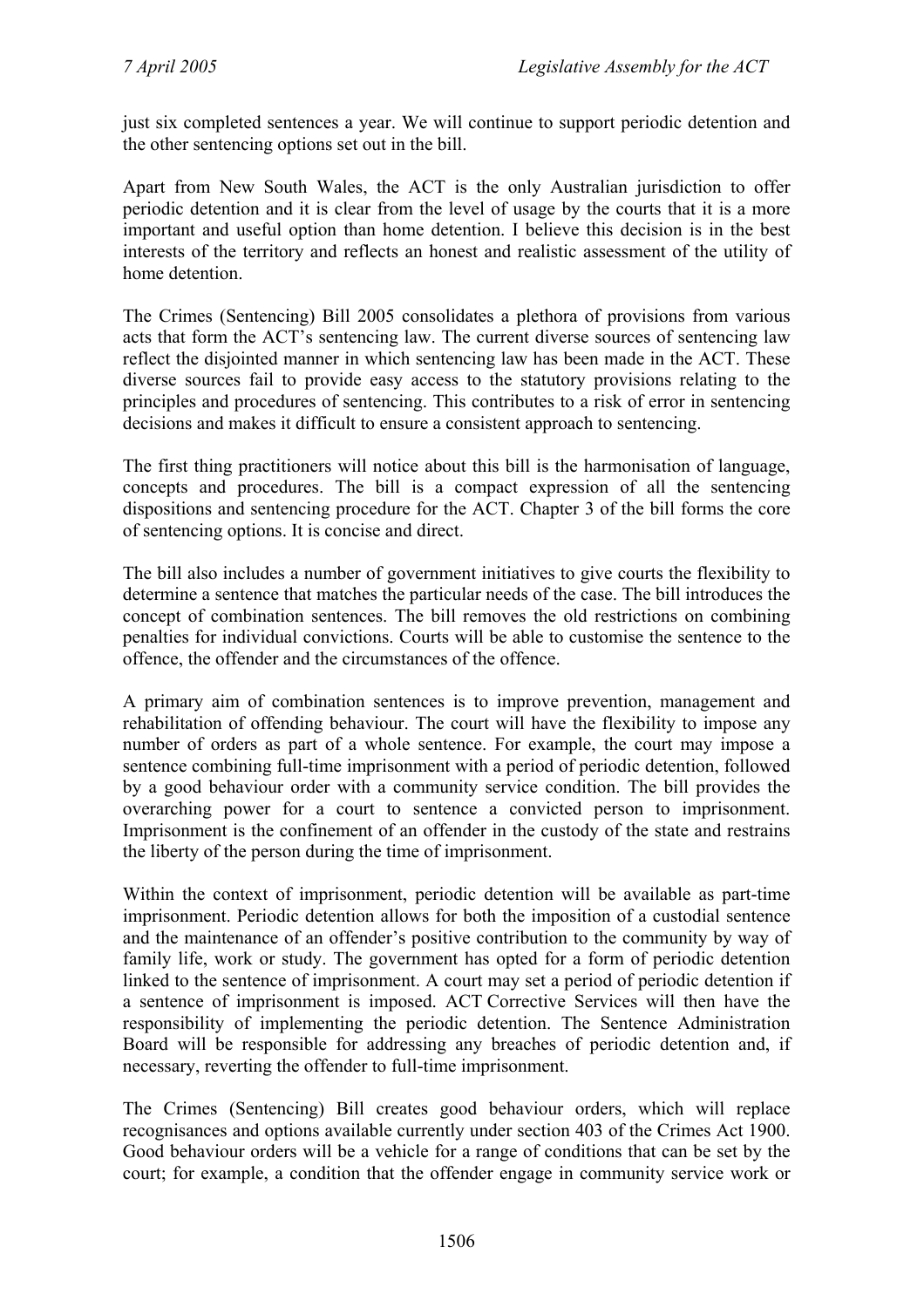participate in a rehabilitation program. The court will have the discretion to impose any particular conditions it wishes in a good behaviour order. Using one type of order as a vehicle for a spectrum of conditions will simplify the procedures for making orders, varying orders and addressing breaches.

The bill includes two new, important preventive tools for the courts: non-association orders and place restriction orders. A non-association order is an order prohibiting an offender from associating with a specified person for a specified time. A place restriction order is an order prohibiting an offender from frequenting or visiting a specified place or district for a specified time. These orders can be made if a court is dealing with an offence that involves harm against a person and the court believes an order will prevent further offences or harassment. These orders will be available to the court if the offender is subject to periodic detention or a good behaviour order.

I believe these orders will improve the safety of victims, particularly victims of domestic violence and personal violence. Since 1977 courts around the country have been familiar with the power to make Griffiths remands, following the High Court's decision in Griffiths v the Queen. Griffiths remands enable the court to adjourn proceedings to provide an offender with an opportunity to address their criminal behaviour before sentencing. The bill codifies this power available to the court and gives it the title of deferred sentence orders. Deferred sentence orders will enable the court to adjourn proceedings to provide an offender with an opportunity to address their criminal behaviour before sentencing. In this way the court can assess whether the offender demonstrates prospects for rehabilitation or an ability to address their criminal behaviour.

I said earlier that it is the duty of the court to consider the circumstances of the offence and the offender when passing sentence. To improve this process in the ACT, the bill increases the scope of presentence reports and enables the court to select the topics of assessment, as needed. For example, if the court is considering imposing community service upon an offender combined with periodic detention, it need only ask for those matters to be assessed.

Finally, the bill expands the availability of victim impact statements. Presently, victim impact statements can only be tendered if the offence in question holds a penalty of at least five years jail. We have lowered the threshold to enable victim impact statements to be tendered for any offence punishable by imprisonment for longer than one year and for the summary offence of common assault. Many concerns about the possibility of the courts being flooded with victim impact statements have not come true. If anything, victims often need to be encouraged to consider making a victim impact statement. So lowering the threshold will not clog up the system, but send the message that the government wishes more victims to express their experience.

Rather than narrowing the category of people who can tender victim impact statements, the bill broadens the class of people who can tender a statement. Victims, parents, close family members of victims, people who are carers of victims and people who are in an intimate relationship with a victim, such as a life partner, lover, boyfriend or girlfriend, will be entitled to make a victim impact statement.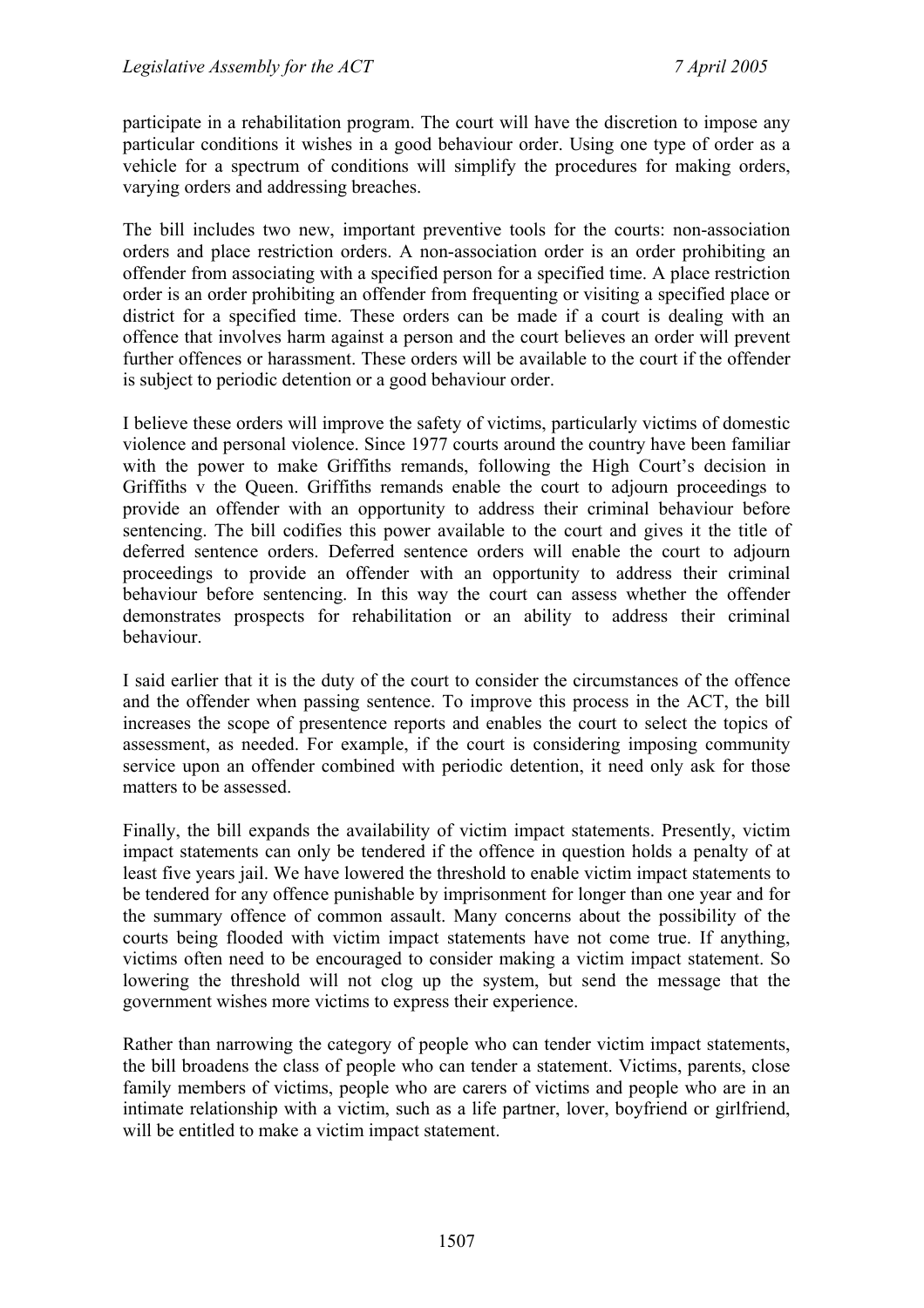I thank all of those in the community who have participated in consultation on the bill. I would particularly like to thank the justices of the Supreme Court and the territory's magistrates for making the time to meet departmental officers. I also thank the Director of Public Prosecutions, Mr Richard Refshauge, the Victims of Crime Coordinator, Ms Robyn Holder, Mr Martin Hockridge of the Legal Aid Office and Ms Renuka Thilagaratnam of my department for their enormous contribution to the bill. I commend the bill to the Assembly.

Debate (on motion by **Mr Stefaniak**) adjourned to the next sitting.

## <span id="page-27-0"></span>**Human Rights Commission Bill 2005**

**Mr Stanhope**, pursuant to notice, presented the bill, its explanatory statement and a Human Rights Act compatibility statement.

Title read by Clerk.

**MR STANHOPE** (Ginninderra—Chief Minister, Attorney-General, Minister for the Environment and Minister for Arts, Heritage and Indigenous Affairs) (11.55): I move:

That this bill be agreed to in principle.

The Human Rights Commission Bill will establish a new statutory authority to provide the ACT community with improved access to statutory oversight services. It carries out the commitment that my government made last year in the position paper *The right system for rights protection*. I released that paper in response to the report of the review of statutory oversight and community advocacy agencies conducted by the Foundation for Effective Markets and Governments, FEMAG. The review looked at a broad range of statutory oversight and community advocacy bodies, taking a holistic view of the system so that it could make recommendations on improvements to the system as a whole.

The FEMAG review report confirmed the need identified in the Reid review of ACT Health to consolidate the existing complaint bodies to ensure an optimum system for consumers and citizens and to allow flexibility in the use of resources. FEMAG noted that a series of small, stand-alone agencies will not be able to undertake the challenging tasks expected of them. The new structure established by this bill will establish a more integrated approach to statutory oversight and services improvement that will be more streamlined and accessible than currently.

The new Human Rights Commission will incorporate the statutory oversight functions of the current office of the Community Health Services Complaints Commissioner and the Human Rights Office. Both those offices have provided high-quality service to the Canberra community over a number of years. However, the creation of a new office that can accommodate all the functions of those offices will enable the sharing of resources and expertise as well as increasing consistency and improving coordination of the statutory oversight functions. Importantly, it will also provide a single access point for people who want to access a range of complaints resolution, service improvement and community education facilities.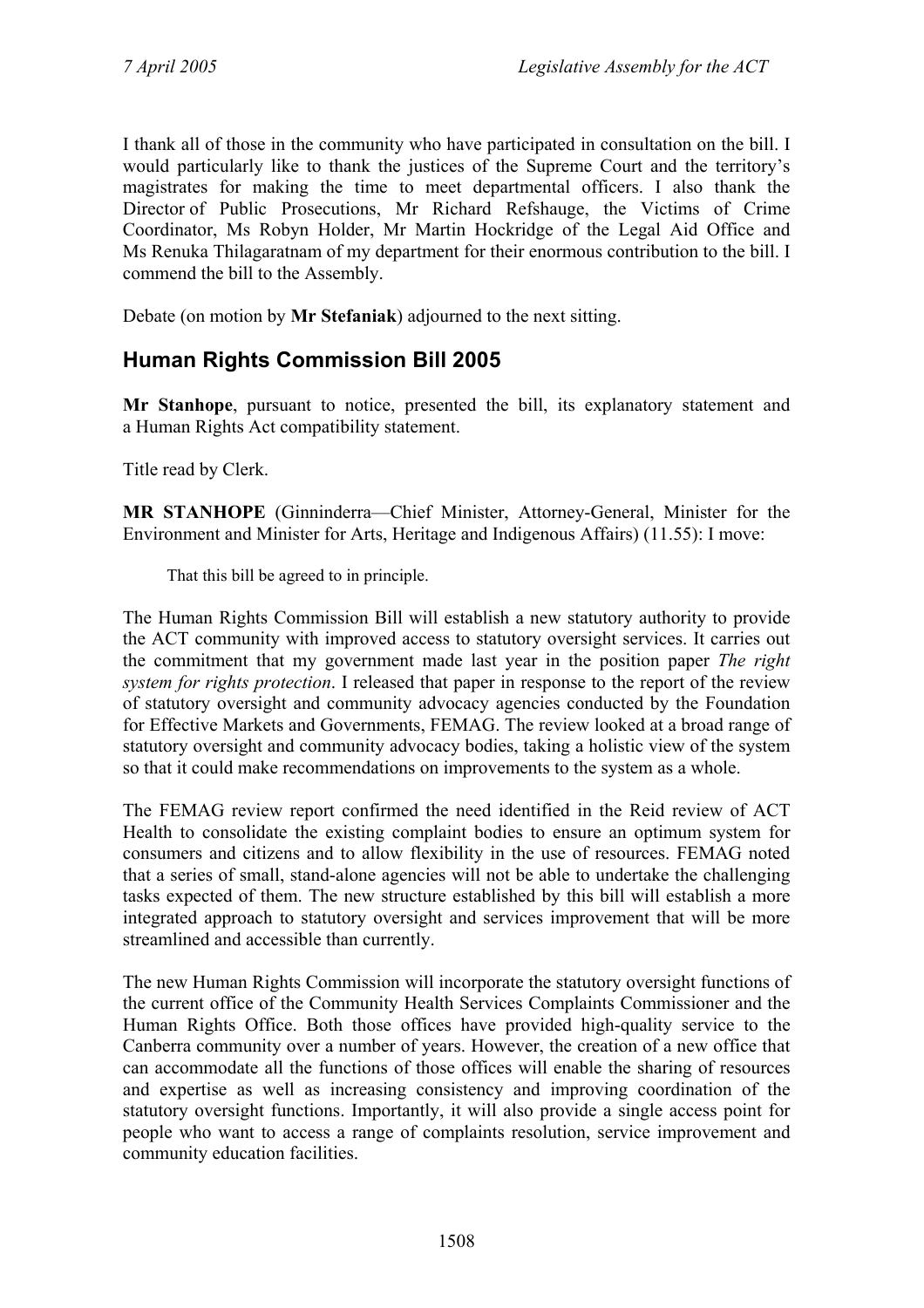The Human Rights Commission will have statutory functions that will allow it to present an independent, fair and accessible mechanism for the resolution of discrimination, heath, disability and community services complaints; to provide for Canberra's vulnerable people and service providers an opportunity to contribute to improving the provision of health, disability and other services; to provide education to the ACT community on human rights and commission review mechanisms and services; to collect information about the operation of the Human Rights Act and related legislation and publish the information; and to provide a reporting process to the ACT government on the resolution of health, disability and community service complaints in addition to human rights and discrimination issues within the ACT.

The Human Rights Commission will be comprised of the president and commissioners who, in a collegiate manner, will decide how best to carry out the functions of the commission. Although the president will have the responsibility for day-to-day administration of the commission's activities and will have a casting vote in meetings of the commission, the president will not have any powers or function separate from those of the commission. The role of the president will be similar to that of the president of the board of a company or a chief executive officer who also has a place on the board. This will free up the commissioners from day-to-day administration matters and make better use of the specialist skills that individual commissioners will bring to the commission.

When the new commission structure was announced in *The right system for rights protection*, it was envisaged that the president would have all the statutory powers and responsibilities and would delegate them to the commissioners as appropriate. In developing this bill, however, the statutory powers and functions have been vested in the Human Rights Commission itself, and the members who make up the commission—the president and the commissioners—exercise functions on the commission's behalf. Although this difference in approach will mean very little in practice, it will ensure that the commissioners share in the decision making about how the commission should deal with matters that come to it, allowing the commission to gain additional benefit from their specialist knowledge.

The commissioners will represent the commission in their areas of expertise and will retain their profiles as specialists. In this way the community will have the benefit of expert commissioners in the areas of health services, discrimination, human rights and disability, and community services. Other specialist commissioners could be added to the commission in the future. These specialists will be able to speak with authority in their own areas, while at the same time sharing accommodation, administrative services and conciliation services.

The commission established by this bill will have broad and flexible powers to look into complaints about health services, disability services and discriminatory behaviour. Uniform procedures for the consideration of complaints will make it easier for commission members to make decisions about the allocation of resources of the office and will facilitate joint consideration of complaints that raise issues across the boundaries between speciality areas.

This bill does not significantly alter the way in which a complaint will be dealt with, as its provisions are based on existing provisions about health and discrimination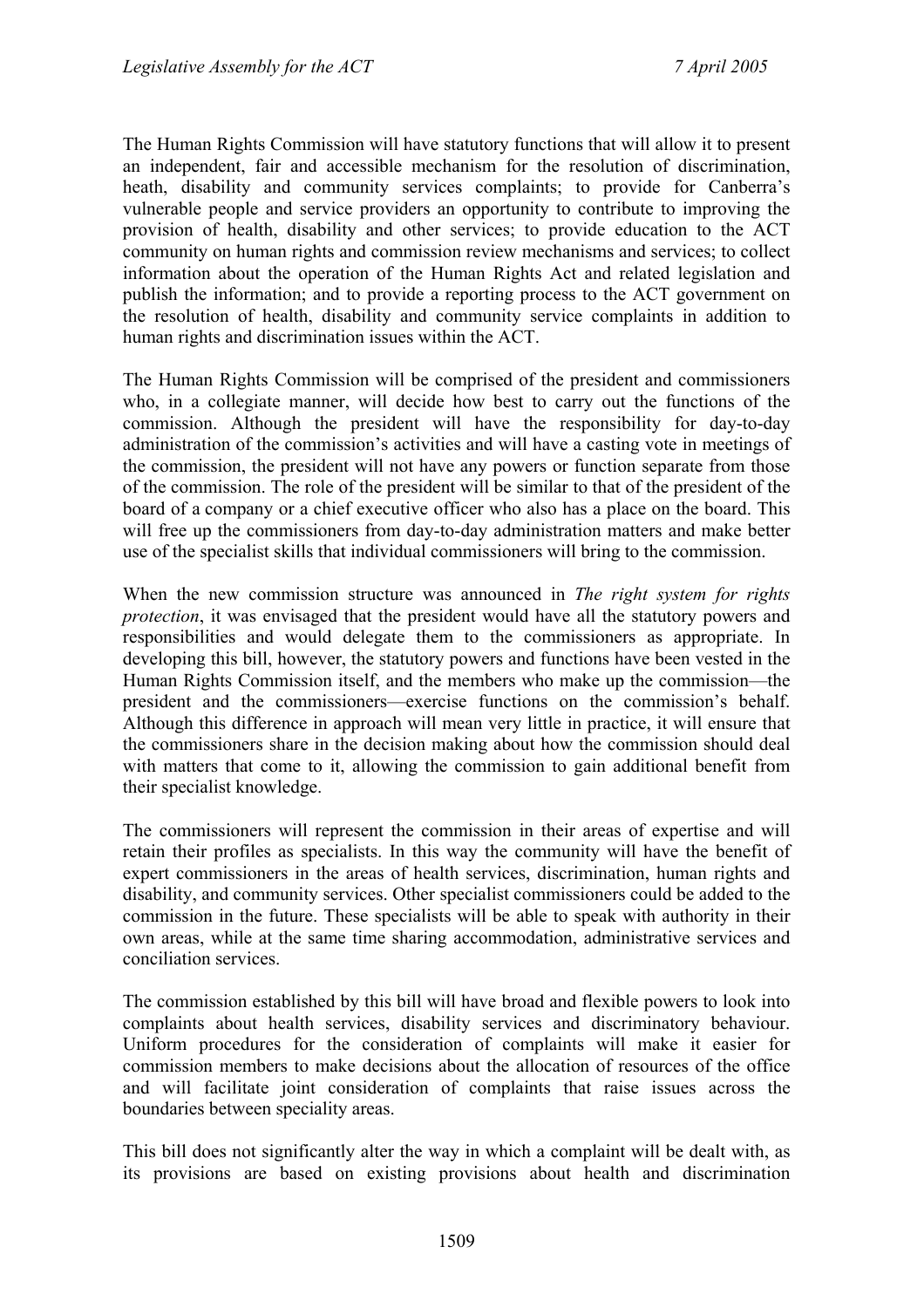complaints. The terms used are more modern, broader and more flexible in order to ensure the commission's capacity to approach each matter in the most appropriate fashion.

As well as taking care of day-to-day administration of the Human Rights Commission, the president will oversee conciliation of complaints on behalf of the commission. After consideration of the complaint, a commissioner will be able to refer it to conciliation if it seems that issues may be able to be resolved in that way.

This bill preserves the division between investigation of complaints and conciliation of them that currently exists in relation to community and health services complaints. This allows parties to freely discuss issues between them and conciliation without feeling the conciliator would have a role in making decisions about the final report on the complaint. The president will not have a role in investigating complaints.

The Human Rights Commission will have broad powers to initiate its own investigations into matters of concern. Reports will be able to be made to entities or office-holders that the commission considers could appropriately receive them. Although the commission will be within the Attorney-General's portfolio, I would expect the specialist commissioners to have regular discussions with the ministers and departments responsible for government activity within their specialist areas.

The Human Rights Commission will be required to act promptly and efficiently. This bill ensures that complainants will be kept up-to-date on the progress of consideration of their complaints. People who have difficulty in putting a complaint in writing will be able to get assistance to do so. There is a provision for complaints to be made on behalf of people who are unable to take action on their own. In order to protect complainants, a provision making victimisation an offence has been included in the bill.

The bill contains provisions representing the culmination of a number of years of reviews looking at the statutory oversight agencies in the ACT. I believe that the new structure that it establishes will deliver an improved service to vulnerable members of the community as well as to those who simply want to see better services and a greater awareness of the way human rights are relevant to our everyday lives. I commend the bill to the Assembly.

Debate (on motion by **Mr Stefaniak**) adjourned to the next sitting.

# <span id="page-29-0"></span>**Human Rights Commission Legislation Amendment Bill 2005**

**Mr Stanhope**, pursuant to notice, presented the bill, its explanatory statement and a Human Rights Act compatibility statement.

Title read by Clerk.

**MR STANHOPE** (Ginninderra—Chief Minister, Attorney-General, Minister for the Environment and Minister for Arts, Heritage and Indigenous Affairs) (12.03): I move:

That this bill be agreed to in principle.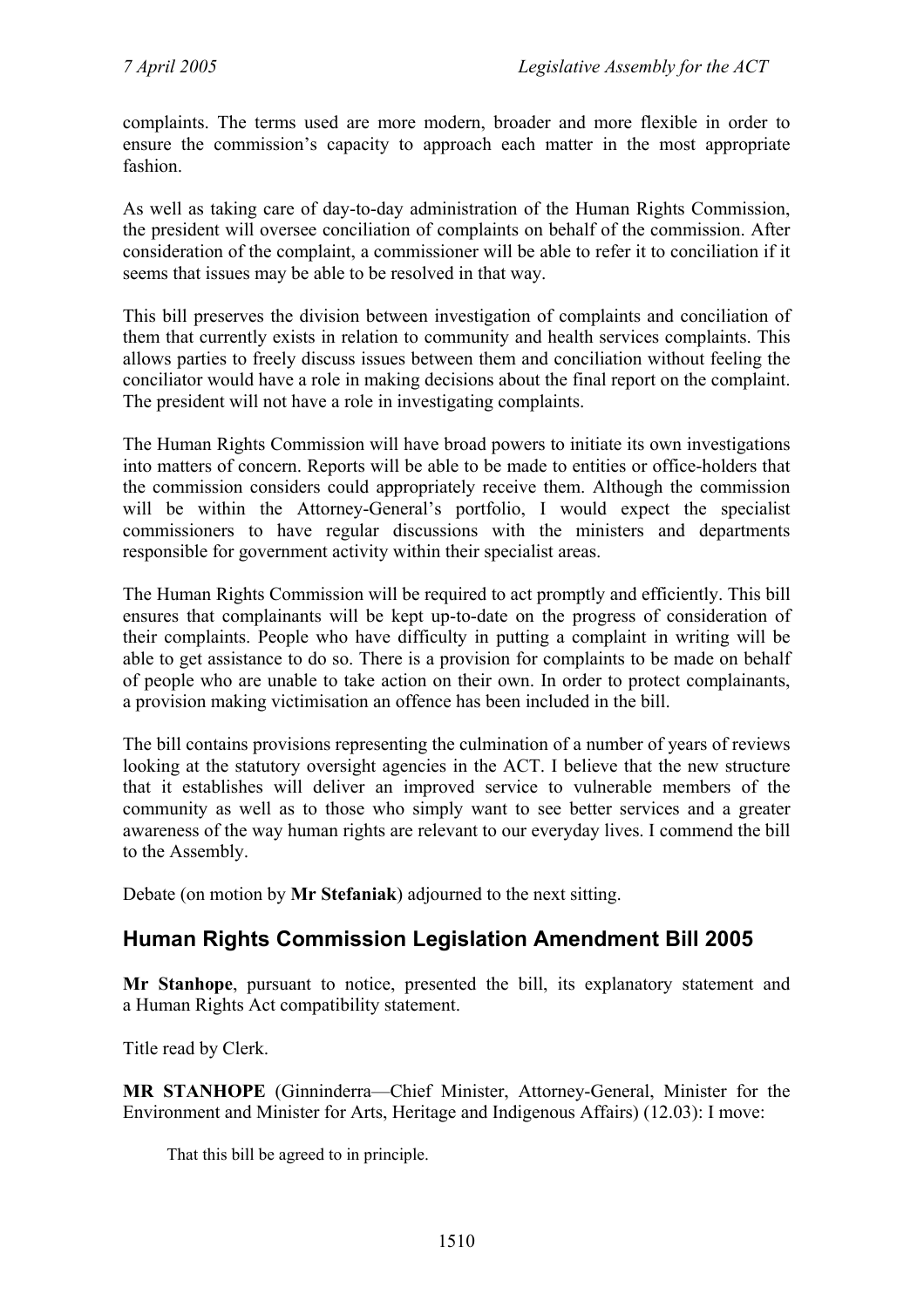Mr Speaker, this bill contains the necessary consequential amendments to allow the Human Rights Commission that will be established by the Human Rights Commission Bill to operate. It makes necessary changes to the Discrimination Act, the Health Professionals Act, the Human Rights Act, the Health Records (Privacy and Access) Act and the Community and Health Services Complaints Act. Minor changes to other legislation are made in order to include references to the new Human Rights Commission and to change references to the Community and Health Services Complaints Commissioner to the Health Services Commissioner.

The bill does not alter rights created by the Discrimination Act, the Human Rights Act or the Health Records (Privacy and Access) Act; neither does it change the way in which the health professions boards that help to regulate certain health professions under the Health Professionals Act work together with the Health Services Commissioner. Although the Health Services Commissioner will be working as part of a new Human Rights Commission, the collaborative approach to concerns about service standards will continue. The bill also provides transitional provisions to ensure that complaints already being considered are able to be taken over by the new commission and that existing rights to make complaints are not lost.

The bill amends the Ombudsman Act 1989 to make administrative processes of the Human Rights Commission open to scrutiny by the Ombudsman. This amendment is consistent with the government's agreement to implement the FEMAG recommendation for Ombudsman's scrutiny. Mr Speaker, I commend this bill to the Assembly.

Debate (on motion by **Mr Stefaniak**) adjourned to the next sitting.

### <span id="page-30-0"></span>**Health Legislation Amendment Bill 2005**

**Mr Corbell**, pursuant to notice, presented the bill, its explanatory statement and a Human Rights Act compatibility statement.

Title read by Clerk.

**MR CORBELL** (Molonglo—Minister for Health and Minister for Planning) (12.05): I move:

That this bill be agreed to in principle.

The Health Legislation Amendment Bill has been developed to achieve a number of outcomes: firstly, to relocate the current abortion provisions of the Medical Practitioners Act 1930 to the Health Act 1993; secondly, to repeal the Medical Services (Fees) Act 1984; and, thirdly, to put in place a series of amendments of the Health Professionals Act 2004 and Health Professionals Regulations 2004 which will allow for the establishment of midwifery as a separate health profession to nursing; extend the commencement date of the act from 8 July 2005 to 8 July 2006; remove subsection 22 (4) and subsection 37 (7) to facilitate better access to the profession-specific schedules made under the act; make permanent in legislation changes originally made via the Health Professionals Amendment Regulation 2004 (No1); and allow veterinary surgeons to be included under the Health Professionals Act 2004.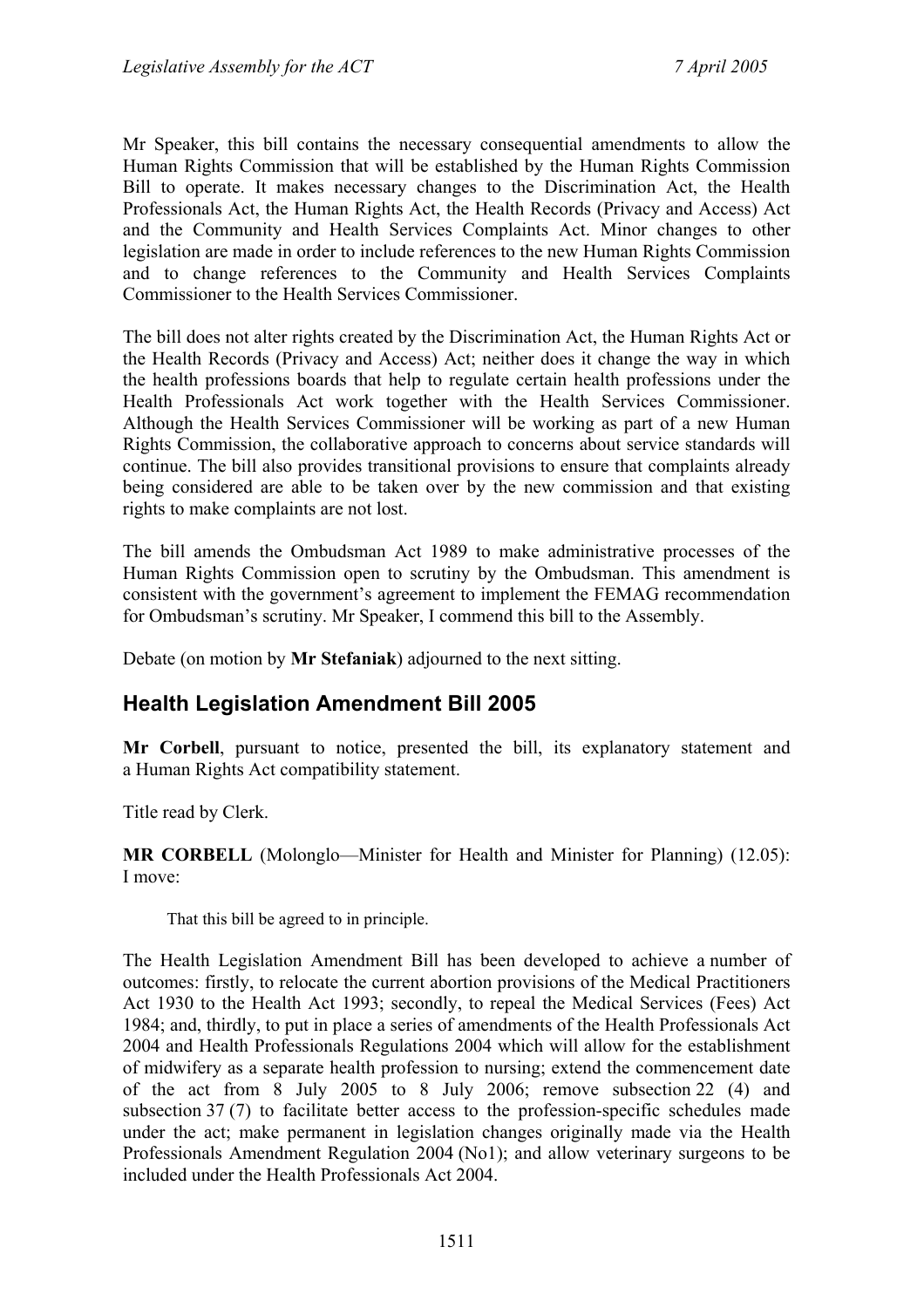Mr Speaker, the relocation of the abortion provisions from the Medical Practitioners Act 1930 to the Health Act 1993 is a straightforward matter. It is important that these abortion provisions are relocated as the Medical Practitioners Act 1930, which currently houses these provisions, will be repealed shortly as a result of the medical profession making the transition to the new health professionals legislation. If the abortion provisions are not relocated, they will be lost.

This bill simply allows for the relevant provisions to be lifted from the Medical Practitioners Act 1930 and placed in the Health Act 1993. The provisions themselves remain unchanged, with the exception of a change in terminology of "registered medical practitioner" to "doctor" for purposes of definition consistent with the health professionals legislation. The relocation of the provisions will involve amendments to the Health Professionals Act 2004 and the Health Act 1993.

The second issue addressed in the proposed bill is the repeal of the Medical Services (Fees) Act 1984. This act is an outdated piece of legislation that comprises two provisions relating to prescribed fees and, in particular, the overcharging of fees to private patients in ACT hospitals. The legislation no longer holds relevance, being largely overtaken over the years by various amendments to the Health Insurance Act 1973 of the commonwealth and associated legislation.

Mr Speaker, the third component of the bill relates to amendments to the Health Professionals Act 2004. The first amendment to the act relates to midwifery. International best practice indicates that midwifery should no longer be part of the nursing profession and requirements that midwives should also be registered as nurses are unnecessary. The requirement fails, in particular, to recognise the differences that exist between these two health professions.

Many local jurisdictions in Australia have already made the move to create a separate health profession for midwifery and it was considered that the transition of the nursing profession under the new Health Professionals Act 2004 would be an appropriate time to remove any legislative obstacles to establishing midwifery as a separate health profession in the ACT.

There is widespread support within the ACT nursing profession for this move, and the current chair of the Nurses Board of the ACT is one of the most vocal advocates for this development. The Chief Nurse of the ACT is also very supportive of the move. Midwifery has already been established as a separate profession in New Zealand, the Northern Territory and New South Wales. Direct entry educational programs for midwives, separate from nursing educational requirements, are available in Victoria and South Australia and are planned for the ACT in 2006. Western Australia and Queensland are also in the process of establishing a separate midwifery profession.

Mr Speaker, the second change to the Health Professionals Act 2004 relates to the extension of the commencement date of the act from 8 July 2005 until 8 July 2006. This extension is necessary to avoid the potential repeal of the current health professionals registration acts before completing the transition of these health professionals under the new legislation. It is essential that the transition of all health professionals occurs before the default commencement provisions take effect.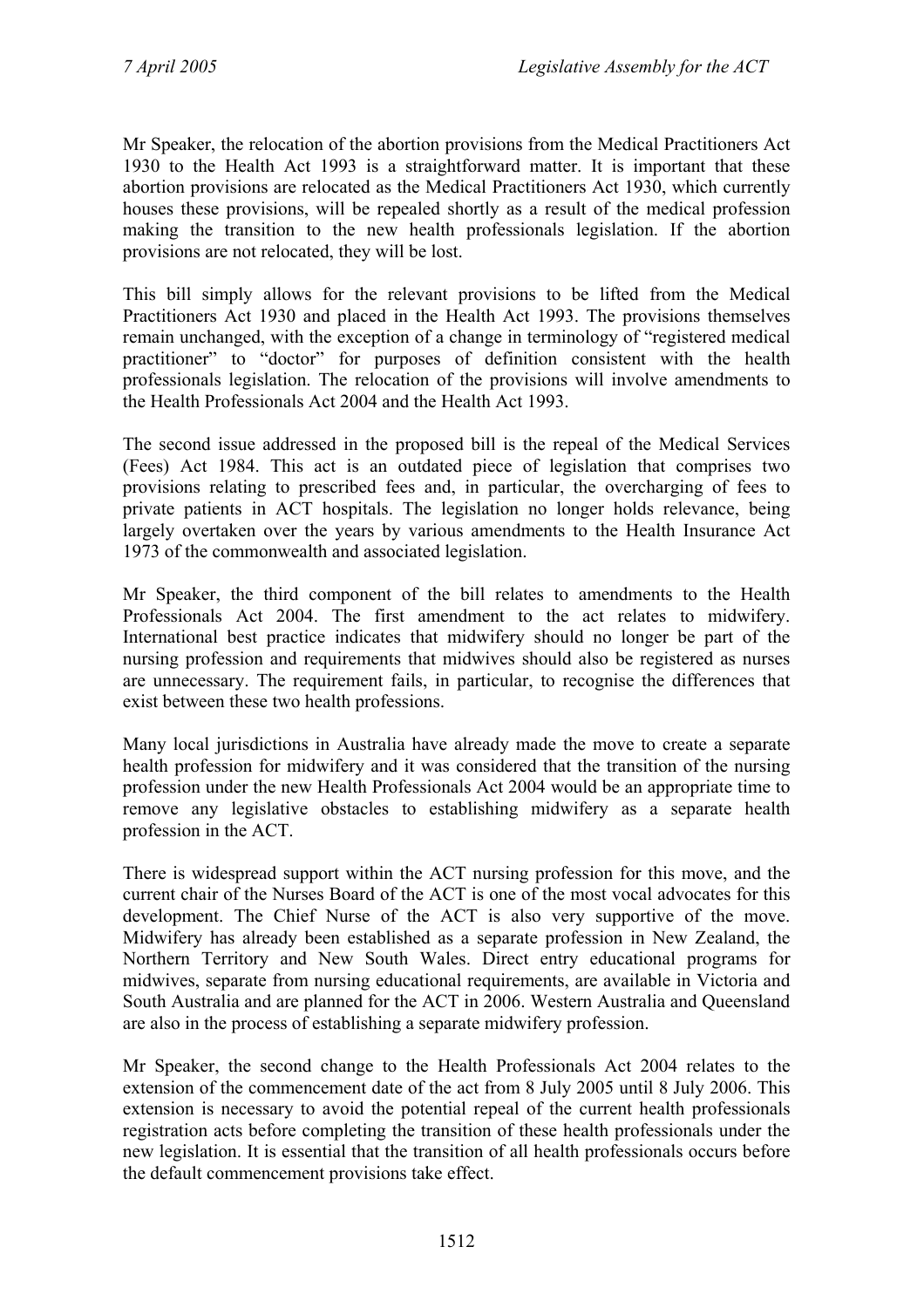The removal of subsections 22 (4) and 37 (7) is also necessary to allow greater flexibility in accessing the provisions of these schedules before they commence. It is important to be able to access these provisions before they commence, to facilitate a seamless transfer of all health professions under the new legislation.

This bill also moves to make permanent items currently included in the Health Professionals Amendment Regulation (No 1). These amendments have come to the government's attention as a result of advice provided by the Medical Board of the ACT. The legal advice raised a number of concerns in respect of whom the act applies to, the transfer of unfinished inquiries, referrals to the health professionals tribunal, referrals to the professional standards panel and the establishment of health professionals boards and, in particular, the validation of the medical board election. Many of the concerns raised by the board are legitimate and have now been addressed by some minor amendments to the existing legislation.

Finally, there is a change in this bill for the inclusion of veterinary surgeons under the Health Professionals Act 2004. The inclusion of veterinary surgeons as part of the health professional standards legislation will require an extension of the current definition of health service to include health services provided to animals. The inclusion of veterinary surgeons in the health professional standards will provide the general public with the assurance that persons who provide health services to animals can be relied upon to provide a professional and competent service consistent with the registration requirements that apply to that profession. Mr Speaker, I commend the bill to the Assembly.

Debate (on motion by **Mr Smyth**) adjourned to the next sitting.

#### <span id="page-32-0"></span>**Estimates 2005-2006—Select Committee Appointment**

**MR MULCAHY** (Molonglo) (12.12): I move:

That:

- (1) a Select Committee on Estimates 2005-2006 be appointed to examine the expenditure proposals contained in the Appropriation Bill 2005-2006 and any revenue estimates proposed by the Government in the 2005-2006 Budget;
- (2) the Committee be composed of
	- (a) two Members to be nominated by the Government;
	- (b) two Members to be nominated by the Opposition; and
	- (c) one Member to be nominated by the Crossbench;

to be notified in writing to the Speaker by 4.00 pm today;

(3) the Committee report by 21 June 2005;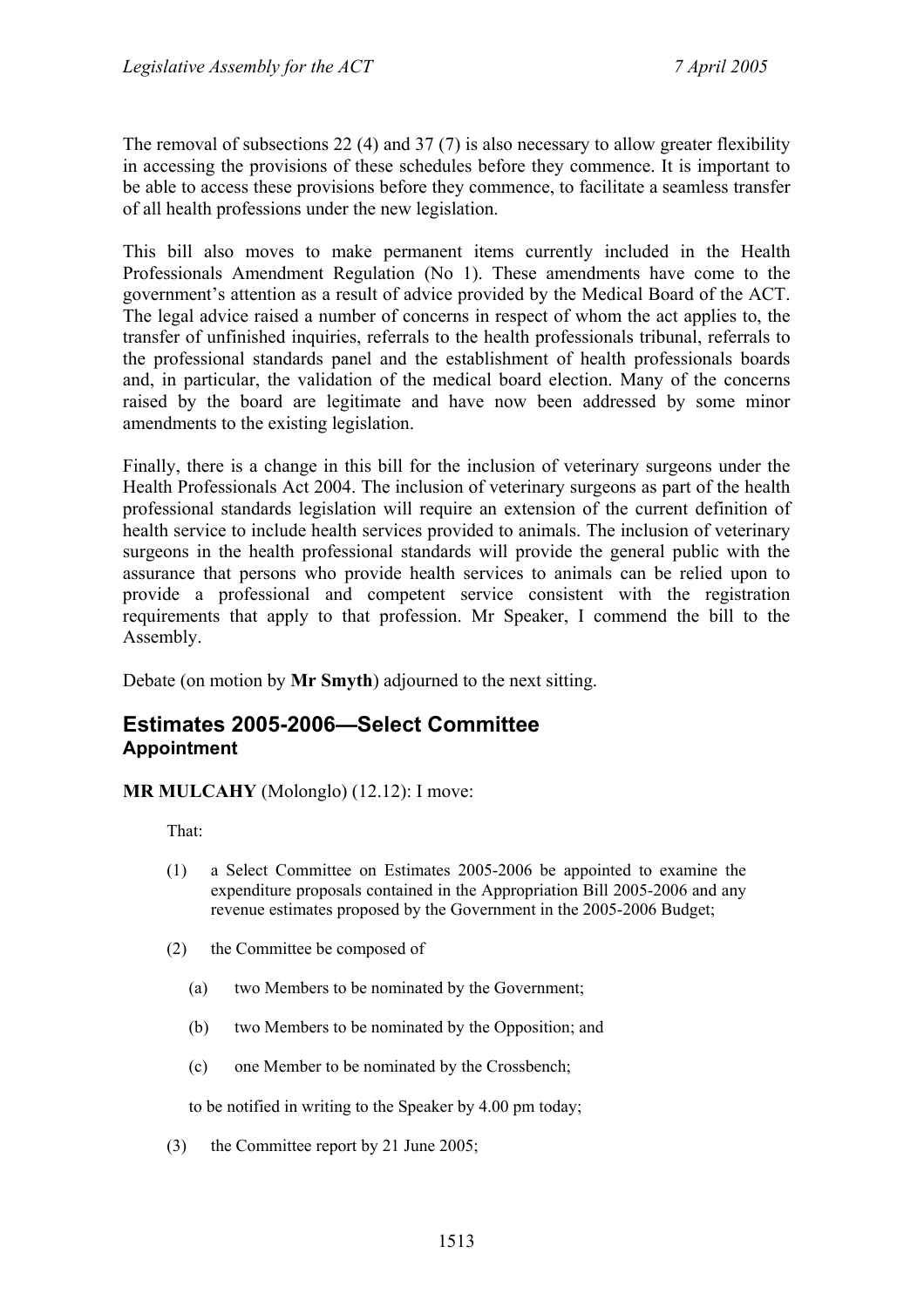- (4) if the Assembly is not sitting when the Committee has completed its inquiry the Committee may send its report to the Speaker or, in the absence of the Speaker, to the Deputy Speaker, who is authorised to give directions for its printing, publishing and circulation; and
- (5) the foregoing provisions of this resolution so far as they are inconsistent with the standing orders, have effect notwithstanding anything contained in the standing orders.

Mr Speaker, much has been said in relation to the estimates committee this year. Indeed, the estimates committee has far more importance in the ACT than, it might be argued, in most other parliaments. There are two reasons for this situation prevailing. First of all, we do not have an upper house or a house of review in the Australian Capital Territory to make an independent assessment of legislation. We also do not have anyone equivalent really to a governor or the Governor-General in Executive Council to review or question legislation before it is signed into law.

It is interesting, on that second point, that lots of people in the political system assume that the Executive Council is a rubber stamp, but my experience in other situations is that, in fact, matters are still reviewed and are questioned even at that level. Obviously with the Chief Minister effectively signing legislation into law, he is assuming that role as both Chief Minister and governor. Some would argue that this is a flaw in the political structure of the ACT and that it does not have those further checks. So the estimates committee does play an important role.

The strength and independence of the committees—and I emphasise "the independence of the committees"—is especially significant under the circumstances that now exist in the ACT of majority government. I believe that it is a special responsibility of the Assembly to make sure that the estimates process is effective and transparent in reviewing legislation.

It is very important that the executive—that is, ministers—do not interfere with committees so that they can get on with their job, scrutinise matters, hear evidence without fear or favour and then report diligently back to this Assembly. The separation of powers, in my view, is fundamental to the strength of democracy. Whilst I am one of the newer members here, I have already found, through the work on the public accounts committee in relation to annual reports, that this process can be most illuminating.

I think it is very important to ensure that the interests of the citizens at large are addressed and that the appropriate questions are raised through those hearings. At times, the Chief Minister has emphasised the importance of the separation of powers, and I would hope that he would act accordingly and ensure the strength, quality and effectiveness of committees.

In practical terms, I believe leadership should be provided by the government ensuring the composition of the estimates committee as two members of the government, two members of the Liberal opposition and one from the crossbench. I imagine, in light of the facts that have been presented and disclosed today, that that is the outcome that will likely be achieved.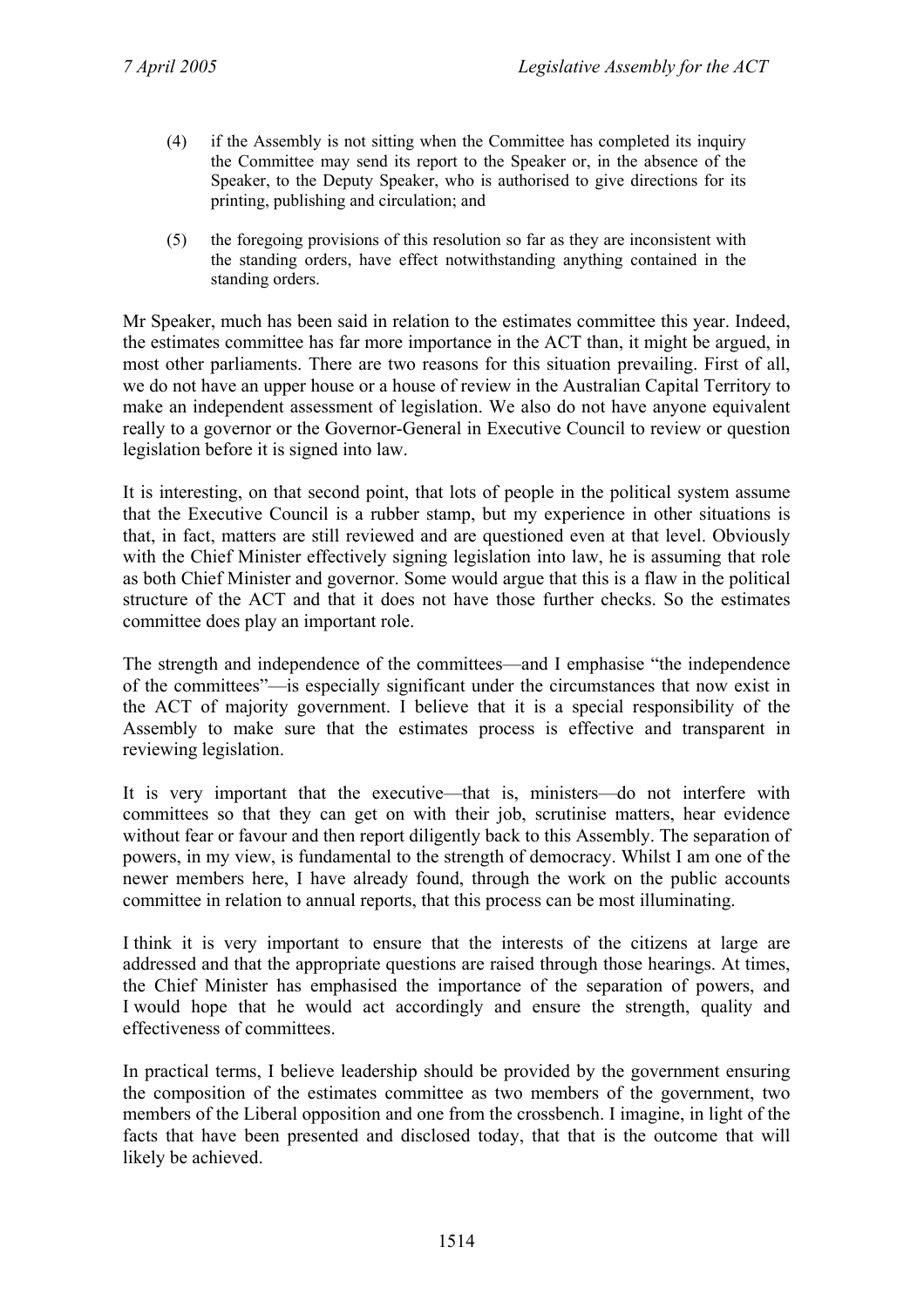Mr Speaker, I do not intend to canvass the issues that were discussed earlier today. I think the matter now before the Assembly is the consideration of this motion, the formation of the committee, which I now commend to the Assembly.

**MR CORBELL** (Molonglo—Minister for Health and Minister for Planning) (12.15): Mr Speaker, the government will be supporting this motion today. I just want to make some points in response to some of the issues raised by Mr Mulcahy.

The first is, of course, that the role of the estimates committee is an important one and one which is recognised as such by the government. Indeed, members have already seen, I think—through you, Mr Speaker—the approach to government in relation to other committees in this place, where we have been very upfront in the amount of time the government has provided to committees to scrutinise the second appropriation as well as annual reports and the pretty much standard level of response that committees have seen over the years in relation to questions taken on notice. The government continues that approach and it would be, I think, wrong of any member of this place to suggest otherwise.

Yes, the estimates committee has an important role to play, but it is ultimately the role of this place to determine whether a particular proposal for expenditure should be supported. There is certainly the opportunity in debate in this place, as much as in the estimates committee, for those matters to be well canvassed. Indeed, the estimates committee often provides an important palette upon which members can then draw for their debate on the estimates committee report in this place.

Finally, Mr Speaker, the government believes that it is important that there is representation, on a proportional basis, of all members of this place on the estimates committees and we think the outcome that is proposed by us and met by Mr Mulcahy in his motion is one that will achieve that. So the government looks forward to participating in the committee in terms of ministers presenting, answering questions, along with their officials, and providing information. I know that the non-executive members of the government are also looking forward to participating as members of the legislature in scrutinising the executive's proposals.

**DR FOSKEY** (Molonglo) (12.18): For several weeks, Mr Speaker, I have been trying to obtain information from the government about their proposal for the composition of the estimates committee. As everybody now knows, I did not hear anything about it until the Administration and Procedure Committee meeting on Tuesday afternoon.

I am happy to support Mr Mulcahy's motion today. I think it is fairly clear that one of the reasons that it stands is my intervention. I was extremely concerned at the government's proposal at the Administration and Procedure Committee to have a government majority on the estimates committee. The government's proposal would have jeopardised the important role of scrutinising the budget this year, which is so important to transparent and accountable government.

We have to remember, though, that the government could have had both a majority on the committee and the chair. They do have the power to achieve that and it seems they were wanting that. The key point is that now, if this motion is agreed to, the majority on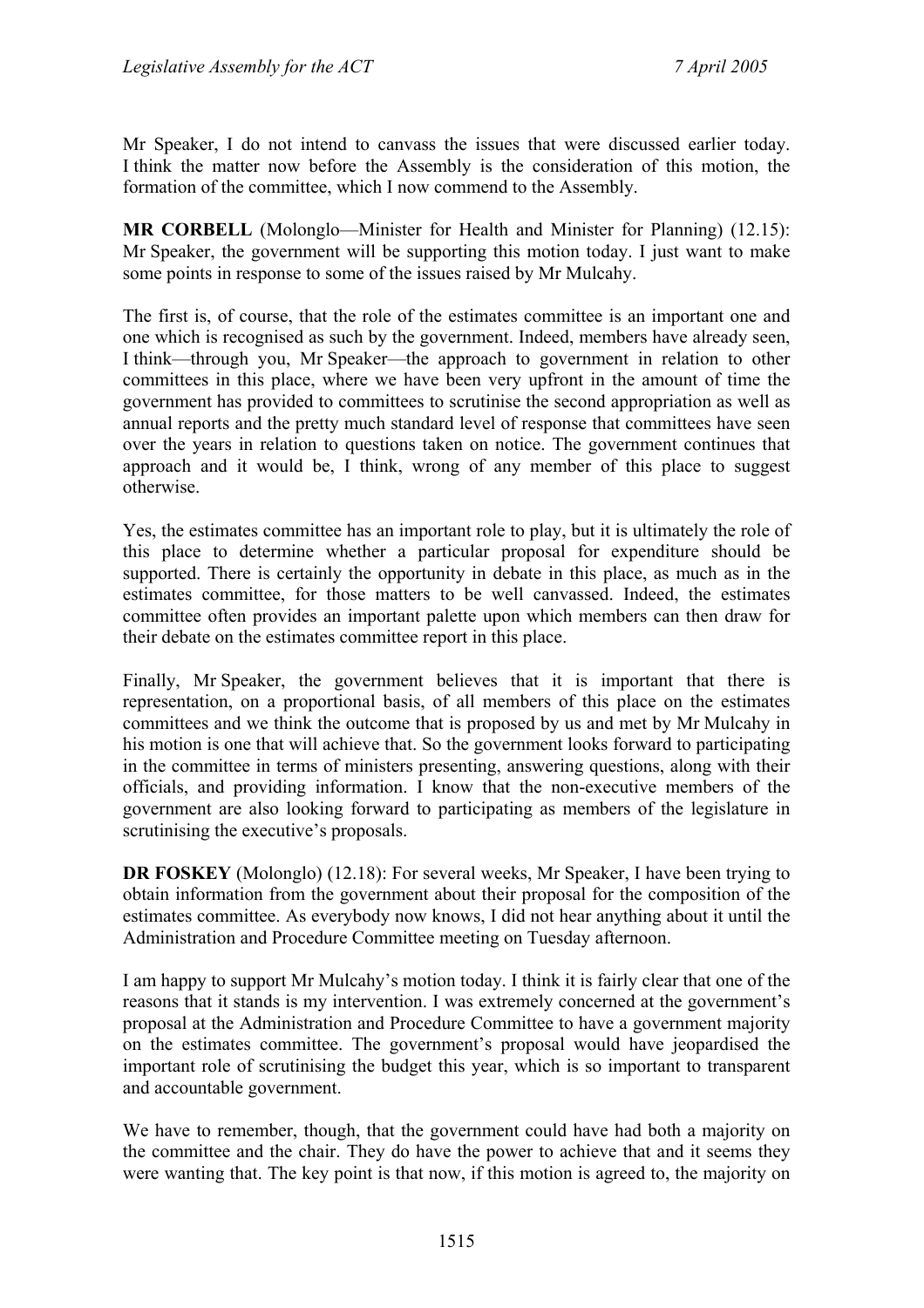this very important committee that scrutinises the ACT budget will be non-government members.

I realise that the reality of majority government in the Assembly does mean changes in some of the conventions of this place, as much as this may frustrate the non-government members. Of course that includes the crossbench. Having a majority of non-government members on the estimates committee is vital to give the committee some independence from government. I am certain that the non-government members, that is, the opposition and the crossbench, would agree with this sentiment.

I am clear—and it is important—that, as per standing order 221, all groups and parties in the Assembly are represented. The Greens, as the third party in the Assembly, are the party of scrutiny. The Greens also represent a constituency and concerns of the community that are not necessarily represented by the larger parties. I do feel a responsibility to fulfil that role of scrutiny and broad-ranging consideration of the budget.

In considering the various proposals and potential makeup of the estimates, we assessed the various proposals for this estimates committee against our usual criteria of transparency and accountability and made our decisions based on that. You can be sure that I consulted with members of my party before deciding how to act.

I reject the arguments put forward earlier today by the opposition that I gain any personal benefit from being on this committee. That argument is nonsense, as I outlined earlier in the day. I have no interest in the supposed prestige of being on a committee and I cannot see that I am going to gain anything personally from it. I just see it as my job to be on this committee. I am interested in working hard in this Assembly to ensure transparency and accountability and I am interested in representing the constituents of the Greens. In the case of this committee, I simply want to work hard to ensure that the budget is adequately scrutinised.

In regard to the chair of the estimates committee, that is something that will be worked out internally in the committee. But a government majority with a non-government chair would make the estimates process meaningless in terms of independence and accountability. Who chairs the committee is not the main point. The main point is that there is a majority of non-government members on it so that the budget can be properly scrutinised. Our view is that a government majority on the estimates committee would undermine the integrity of the committee. A Liberal chairperson would not alter that scenario. The outcome is not our preferred one but we are not in an ideal world.

This is the first time that we have had a majority government; so the way things work will obviously change and no doubt the Assembly is experiencing this. Obviously that experience is quite painful for some. This process, again, highlights the disadvantages of having that majority government in the Assembly, which the Greens have spoken about ever since I was elected.

Question resolved in the affirmative.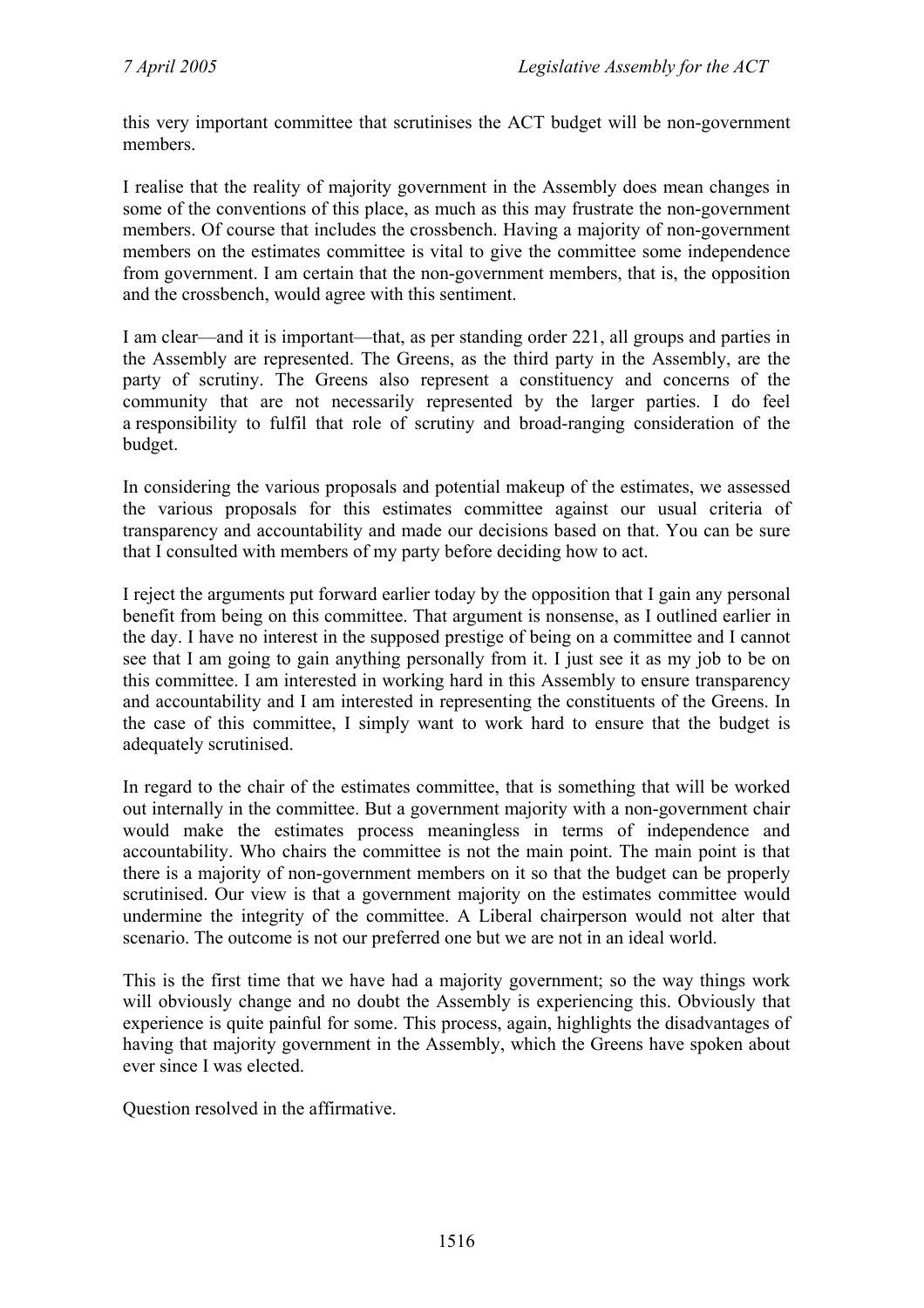## **Health and Disability—Standing Committee Statement by chair**

**MS MacDONALD** (Brindabella): I seek leave to make a statement regarding a new inquiry.

Leave granted.

**MS MacDONALD**: The Standing Committee on Health and Disability has resolved to conduct an inquiry into and report on the relationship between the health and science sectors in the ACT, with particular reference to the communication between primary and tertiary health organisations in the medical research community in the ACT; government and industry assistance to medical research in the ACT; the use of medical research in planning for health provision to the ACT and surrounding population; ways in which medical research can assist to lower the cost of health provision; models to support medical research; the availability and advancement of diagnostic testing; and any other related matter.

### **Sitting suspended from 12.24 to 2.30 pm.**

### **Questions without notice Mr Rob Tonkin**

**MR SMYTH**: My question is directed to the Chief Minister. Chief Minister, yesterday I asked you about the AWA that was signed by you and Mr Tonkin in relation to his role in the Office of Special Adviser. In passing, I note that the use of an AWA effectively circumvented scrutiny of this arrangement at that time by this Assembly.

As part of the negotiations leading up to this arrangement, Mr Tonkin sought an annual payment of \$12,000 to continue with his personal development and training activities through his involvement with the CEO circle. What is the CEO circle? Who is entitled to be a member of this circle? Who, from the ACT public service, are members of the circle?

**MR STANHOPE**: I will take the question on notice, Mr Speaker.

**MR SMYTH**: Mr Speaker, I have a supplementary question. Chief Minister, as you signed the AWA, I assumed that you would have been aware of the CEO circle. What is the cost of those ACT public servants being members of the CEO circle?

**MR STANHOPE**: I will take the question on notice, Mr Speaker.

### **National Youth Week**

**MR GENTLEMAN**: My question is to the Minister for Education and Training. Can the minister inform the Assembly of events occurring in the ACT for National Youth Week?

**MS GALLAGHER**: I thank Mr Gentleman for his question. Members will be aware that Saturday marks the beginning of National Youth Week, with events continuing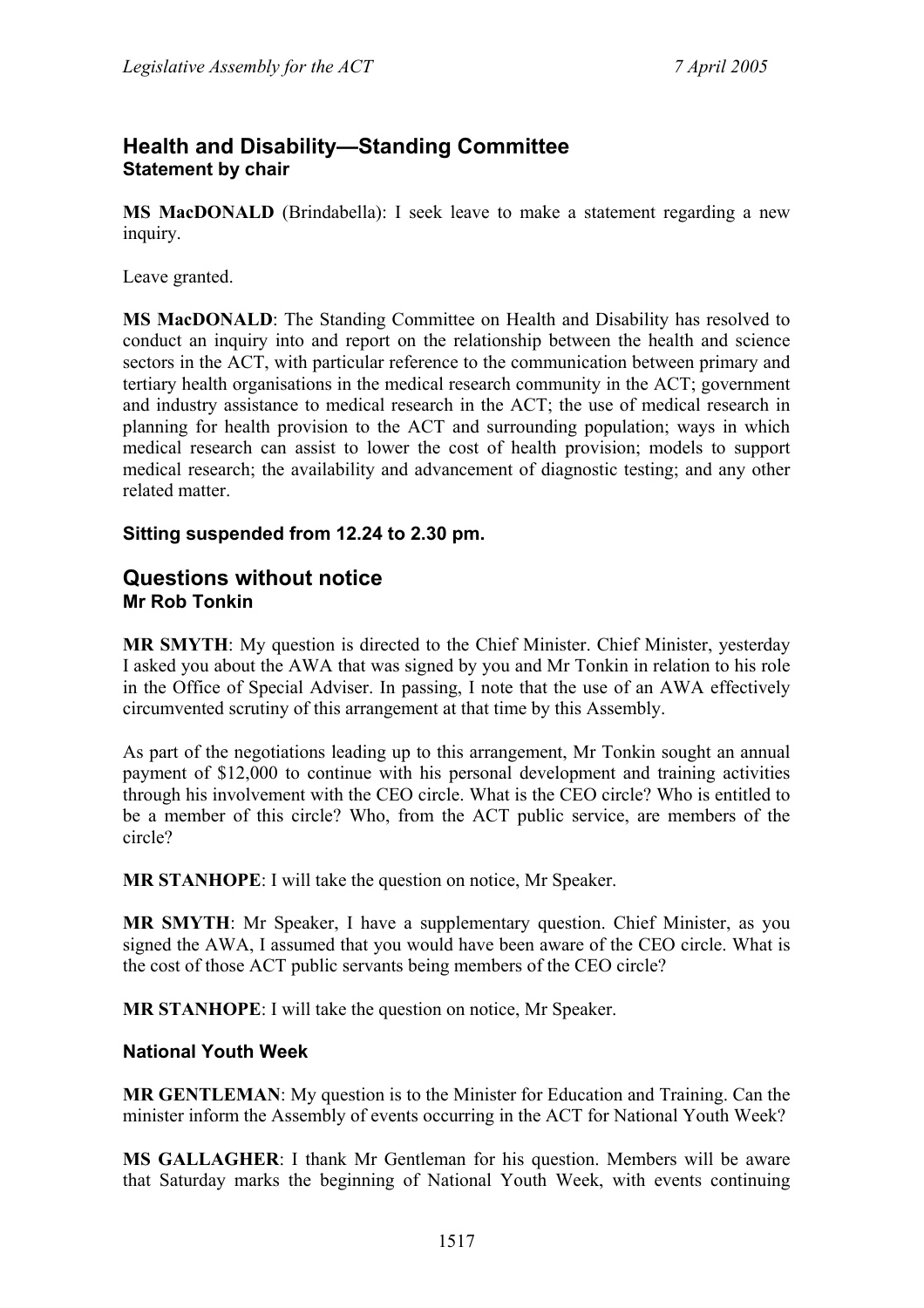through to Sunday, 17 April. The theme for National Youth Week 2005 is "make it yours". It is a message to young Canberrans to get involved and have a say in how National Youth Week is celebrated in the ACT and to help to foster that real youth community as part of the broader Canberra community. Youth Week is the major coming together and celebration for young people across Australia and is celebrated here annually through events organised by the ACT government, community groups and, of course, young people themselves. The ACT government plays an active role in facilitating Youth Week but it is really the contribution of young people at the many events that make it a worthwhile exercise, which builds a sense of community for young people in the territory.

One of the important events, which will kick off the week's events, will be the annual Youth InterACT Conference, which is an important forum for young people to formulate a common program of actions in response to the issues facing young people. The conference is to be held tomorrow, Friday, 8 April at the Gorman House Arts Centre. The conference aims to provide an opportunity for participants to contribute to youth policy, learn various skills, make connections, establish networks and meet new people. The conference outcomes will be collated into a report and posted on the youth website for public access.

National Youth Week Expo will be occurring in Garema Place this Friday from 3.00 pm. There will be music throughout the afternoon, food available, and a youth marketplace where information regarding youth services and information can be obtained. People will remember from previous years that this is a vibrant part of the calendar of events—not quite rivalling the Multicultural Festival but certainly a dynamic expo in its own right.

Canberra Youth Theatre will be holding ZAPTfest, which will provide the opportunity for young students interested in dance, music and acting to meet one another and showcase their talents. This will culminate in a gala event to highlight the week's acts that will be held on the main stage of the Street Theatre on 10 April. Quamby will be conducting an expo where up to 20 agencies will provide information stalls of the services that are available to assist Quamby residents as they re-engage with the community. Woden Youth Centre will be holding a youth festival with a line-up of 10 bands, a short film festival and a performance by the Circus Warehouse. The festival will highlight the creative works by young people in the fields of film, photography, graffiti art, painting, drawing and music.

On Tuesday, 12 April, I will have the pleasure of announcing the ACT Young Canberra Citizen for 2005 and the recipients of the first round of Youth InterACT grants for 2005. The ACT Young Canberra Citizen of the Year Award is an opportunity for the ACT government to recognise young citizens who have made a significant contribution to the ACT community through their personal efforts. The nature of the nominees' contributions can range through community work, sport, education, science, culture, the arts and the environment. The Young Canberra Citizen of the Year is expected to participate in activities such as significant community events, speaking to government agencies, relevant community groups and officiating at special events.

The Youth InterACT grants provide funding of up to \$1,500 to young people to organise projects, events, activities and programs for other young people in the ACT. The Youth InterACT scholarships provide funding of up to \$500 to young people to attend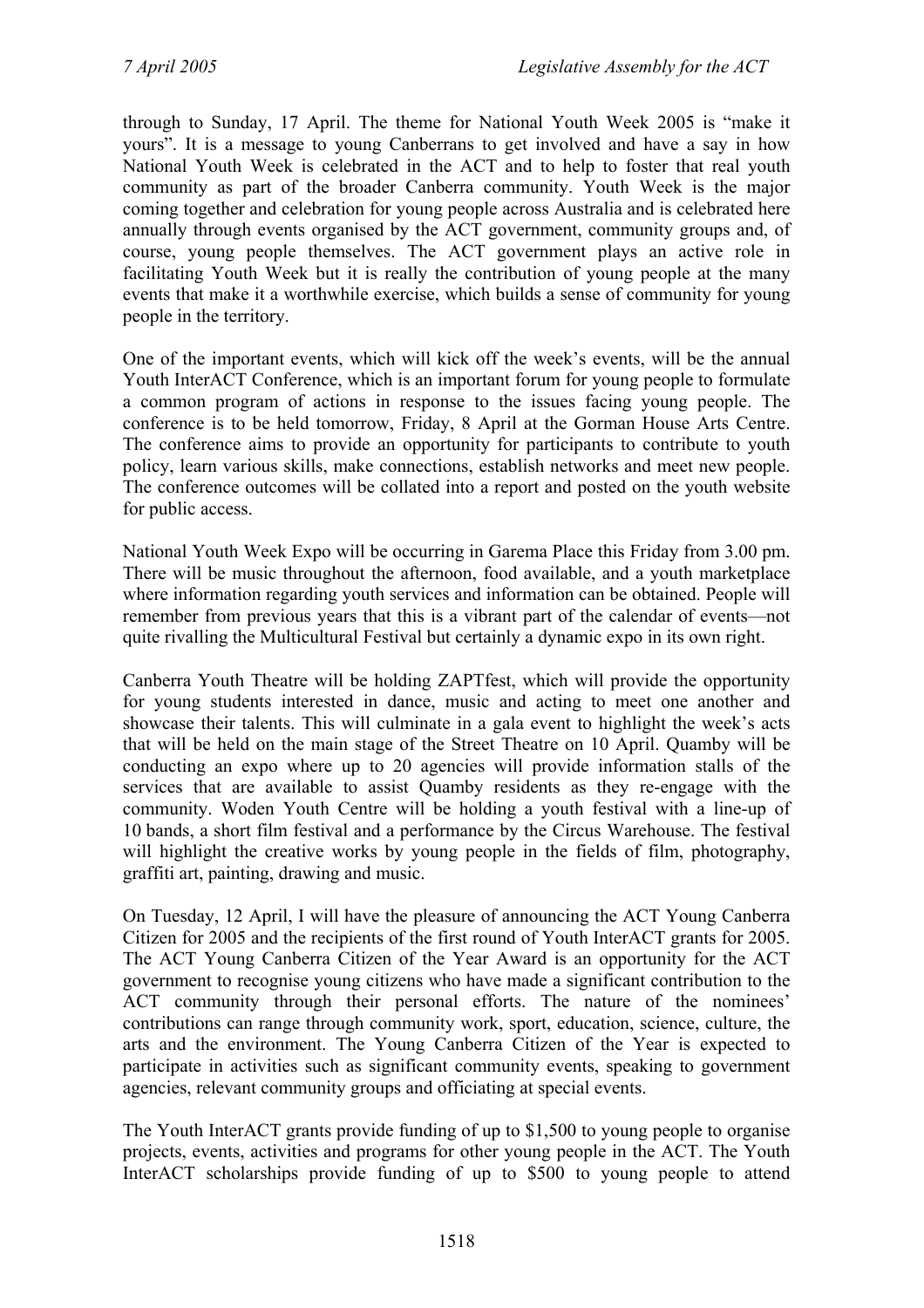conferences or events. These scholarships are based on encouraging young people to enhance their professional and personal development through participation in various conferences or events. I encourage MLAs to attend these events, where they can, and to support the good work being done to provide access, support, assistance and greater participation for young people in the ACT.

**MR GENTLEMAN**: I have a supplementary question, Mr Speaker. Can the minister inform members how the young people's plan supports events like National Youth Week?

**MS GALLAGHER**: I thank Mr Gentleman for his question. The ACT government concluded a major contribution to the youth policy area last year with the announcement of the ACT young people's plan 2004-2008. A part of the overall strategic planning for the ACT, embracing the Canberra plan and the social plan, the ACT young people's plan has provided a systematic breakdown of the priorities of young people in the territory and what this government is doing to address each of these issues.

The ACT government's commitment to young people specifically looks at increasing education participation, engagement and achievements of young people, as well as improving the transition between school, further study and the work force. The plan provides a whole of government policy framework for all young people in the ACT based on four approaches: participation, access, transitions and support. These approaches are linked to the seven priorities outlined in the Canberra plan and are strongly integrated with the Canberra social plan's goal of investing in our children and young people.

The Youth Interact initiative significantly expands participation opportunities and the number of young people able to contribute to the discussion on youth issues in the ACT. Youth InterACT is made up of a number of initiatives: the youth website, the Minister's Youth Council, the consultation register, grants and scholarships, which I have already outlined, the Canberra Citizen of the Year awards and the annual youth conference.

The child and family centres program is a flagship initiative of *Building our community: the Canberra social plan*. The recent establishment of a centre in Gungahlin has proven to be very successful, with services being provided for young families and young parents. A second centre is planned to begin servicing the Tuggeranong area later this year, and I am sure the Assembly wishes it the same success as has been experienced in Gungahlin.

The Minister for Planning, Simon Corbell, recently poured the first foundations of a new youth centre located in Civic that will house a range of youth service providers. This new building will replace the Griffin Centre and will act as a hub for young people to meet and exchange ideas and opinions while also being able to seek information and advice. Consultation with young people has occurred in recognition of their desire for both a temporary and, at a later date, permanent skate park in the heart of the city. Facilities have also been secured in Narrabundah for the provision of a supported accommodation program for young Aboriginal and Torres Strait Islander males aged between 12 and 18.

These programs are an essential part of the ACT government's work to build an active and engaged youth community throughout the year. Youth Week is our benchmark event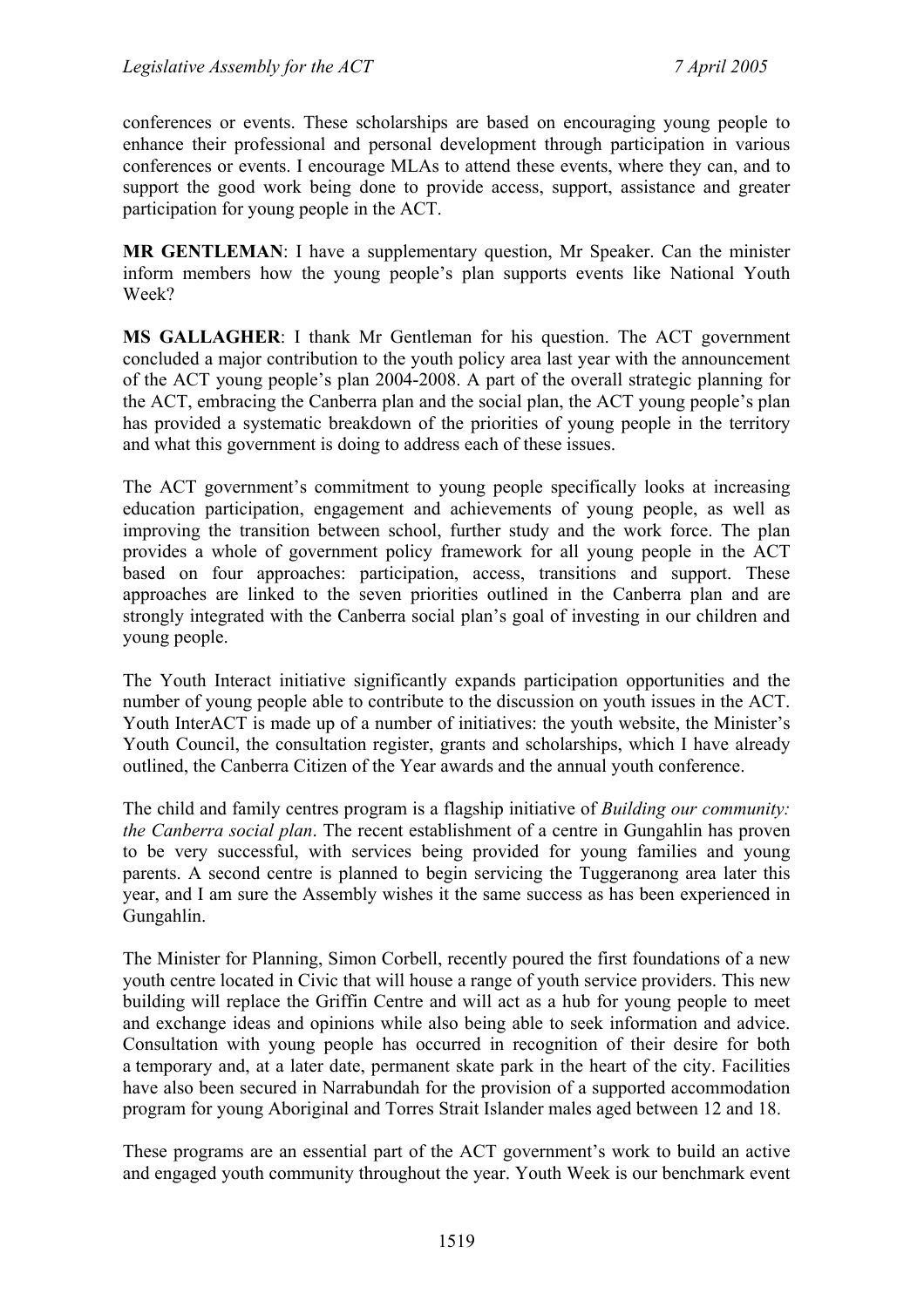of the year. We hope that it spurs more and more young people to participate in community events throughout the year. I would like to thank in advance all the organisers and participants of the 2005 Youth Week, and I wish them all the best for the week.

#### **Hospital waiting lists**

**MRS BURKE**: Mr Speaker, my question, through you, is to the Minister for Health, Mr Corbell. You said yesterday in relation to elective surgery:

Our throughput continues to grow. We continue to see more people getting access to elective surgery because of the government's initiatives.

The latest patient activity datasets for the Canberra Hospital and Calvary note that Calvary Hospital's elective surgery operations, year to date, are 13 per cent fewer than last year. At the Canberra Hospital elective surgery admissions, year to date, have dropped from 12,072 last year to 8,398 this year, a staggering 30 per cent drop.

Minister, how is it possible for throughput to grow and more people to access elective surgery when elective surgery admissions are down 30 per cent at the Canberra Hospital and elective surgery operations are down 13 per cent at Calvary?

**MR CORBELL**: Mr Speaker, we have been through this debate before. The point I need to make is that those data have been affected by some changes in relation to measuring both outpatients and inpatients. That material has previously been provided and dealt with in the recent estimates committee for the second appropriation. That information is on the public record.

The point I was making yesterday is the point I have made repeatedly, and that is that the government is paying for more operations. More operations are being done this year. This year an additional 200 people who are long-wait, category 2 and category 3 patients in ophthalmology and in knee and hip type operations are being targeted through additional money, particularly to Calvary Hospital. We continue to invest in improving access to elective surgery, and more people are getting access to elective surgery as a result of that investment.

**MRS BURKE**: I have a supplementary question, Mr Speaker. Minister, is it the case that surgeons at Calvary have now filled their quotas and will not be performing any more elective surgery operations for the rest of the financial year?

**MR CORBELL**: Mr Speaker, some surgeons at Calvary Hospital have completed their lists for the year. That is something which is down to a scheduling decision by Calvary Hospital as to how they will spread their lists over the period of the year. I think it is unfortunate that the lists are not spread out over the entire year. But that is a scheduling decision that Calvary Hospital has made this year.

I am in consultation with my department and Calvary Hospital on this matter, and I would hope that in future years they would choose to spread their lists and the funding for those lists over the year period so that surgeons will continue their work throughout the year rather than completing it in a period of less than a year.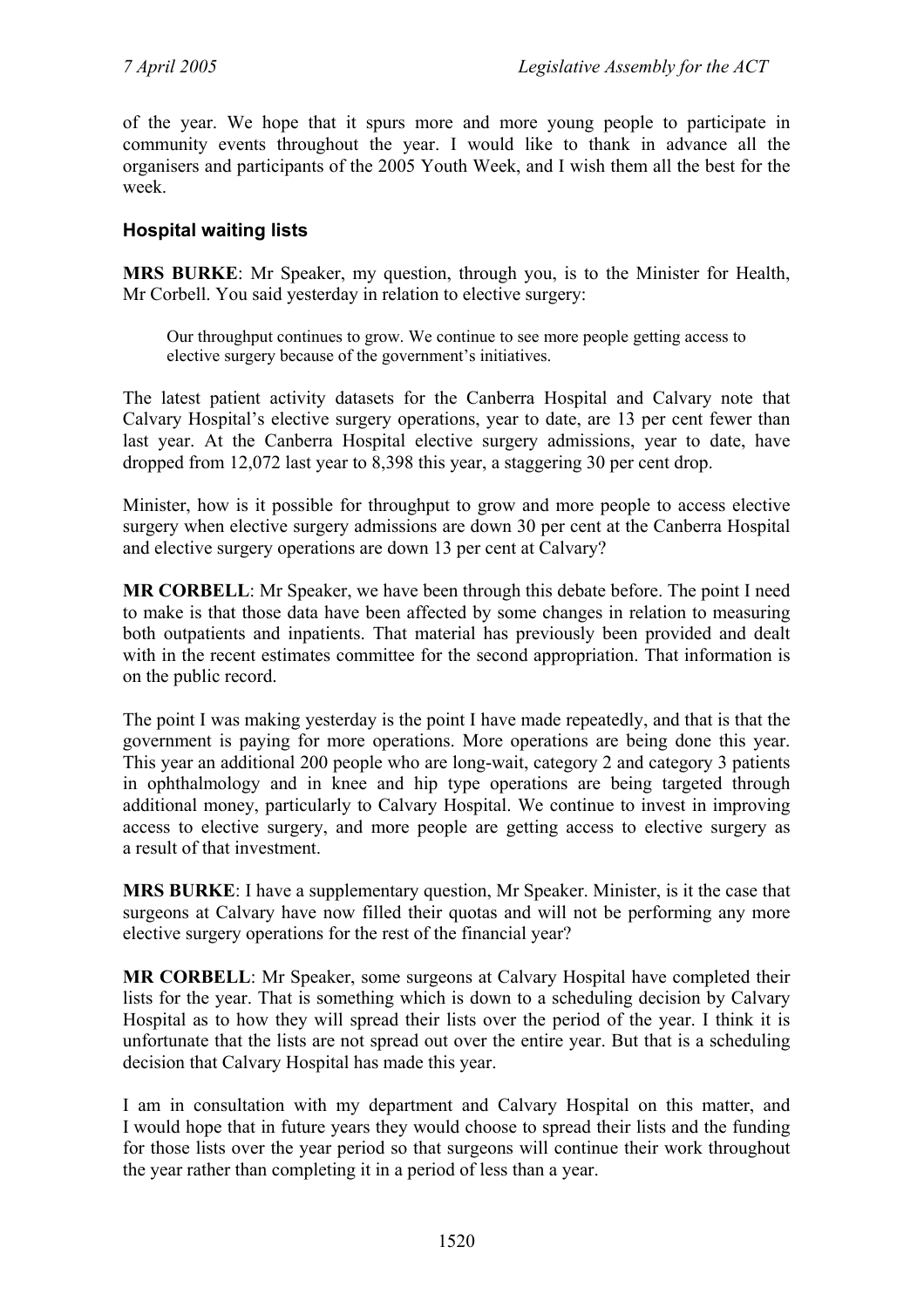### **Hospital waiting lists**

**MR PRATT**: My question is to the Minister for Health, Mr Corbell. Minister, I refer to an email sent to you, the Chief Minister and the Leader of the Opposition by Leon Webcke of Kambah on behalf of his wife Monica. The opposition has asked for Mr Webcke's permission to raise this matter in the Assembly.

Mrs Webcke fell heavily on her arm one Friday afternoon and the injury caused her extreme pain. She presented at the emergency department of the Canberra Hospital at 6.00 pm and was assessed by the triage sister as being an urgent case requiring treatment within 30 minutes. Despite that, Mrs Webcke waited for 3½ hours before an X-ray was performed. There was no radiologist there and a doctor sent Mrs Webcke home with a prescription for Panadeine Forte. On Wednesday of the next week, a radiologist finally had a look at the X-ray and found that she had broken her arm. A CT scan the following morning confirmed that diagnosis.

Minister, why is the Canberra Hospital falling short of Australian College of Emergency Medicine guidelines for the treatment of patients assessed as urgent or semi-urgent within the required time frame?

**MR CORBELL**: Mr Speaker, I would challenge Mr Pratt to find any hospital emergency department in the country that meets the time frames outlined by the Australian College of Emergency Medicine on every single occasion. The reality is that there is not one hospital in this country that is fully compliant with the time frames set by the Australian College of Emergency Medicine for each and every instance of a person presenting.

Mr Pratt should have been aware that the Canberra Hospital, according to the latest figures of the Productivity Commission, has the best compliance in the country when it comes to meeting the time frames set out by the Australian College of Emergency Medicine. Our times are the best in the country and we do more to meet those time frames than any other hospital in the country.

In relation to Mr Webcke's case, I can inform the Assembly that Mrs Webcke was identified as a category 3 patient. They are identified as categories 1 to 5, Mr Pratt, not urgent, semi-urgent and so on. Normally, you would expect to be seen, according to the Australasian triage scale category, within 30 minutes. I am advised that Mrs Webcke experienced a waiting time of 92 minutes, not  $3\frac{1}{2}$  hours. The delay was due to a high level of emergency department workload at the time and prioritisation of more urgent cases—not surprising at times when the hospital gets busy. The most urgent and most life-threatening cases are seen first.

For the information of members, the scale comprises five categories, ranging from triage category 1, which includes patients who require immediate treatment because they are in life-threatening situations, to triage category 5, which includes patients in less urgent circumstances. As I have already indicated to members, Canberra Hospital and the ACT have the best compliance in the country when it comes to complying with those time frames in the emergency department.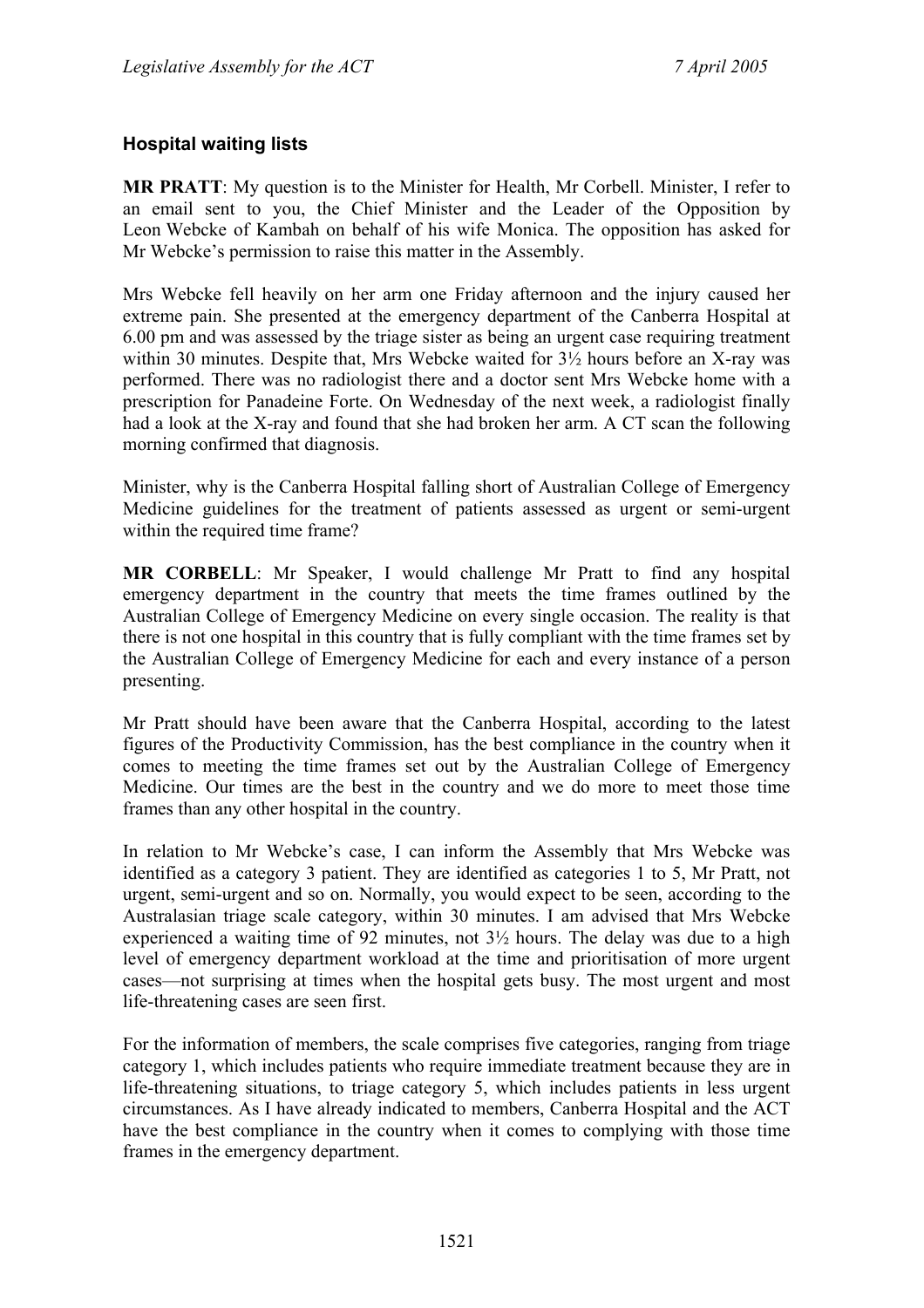The recall of this patient following the availability of a full radiology report demonstrates that we were able to identify the deficiency and checking of radiology reports effectively. Following diagnosis, no change was required to the patient's plan. Following the identification of the broken arm, no change was required to the patient's treatment plan. In relation to the timely reporting of radiology examinations, the hospital is currently undertaking an examination of this issue, including the potential introduction of new technology, to ensure that timely reporting of radiology examinations outside normal business hours is able to be undertaken.

The government and the hospital take the situation seriously, but it is important to make the point that Mrs Webcke did not wait for 3½ hours—she waited for a total of 92 minutes—and that the diagnosis following the full receipt of the radiology report did not result in any change to her treatment plan. So there was no compromising of the care provided to Mrs Webcke. The fact that the emergency department was busy and was dealing with more life-threatening cases is entirely the appropriate course of action when more serious cases are presenting at the hospital.

### **Housing**

**MRS DUNNE**: My question is directed to the Minister for Housing, Disability and Community Services. Minister, in question time on Tuesday, you waxed lyrical about the success of your department in housing homeless families. You are aware of the situation of the Wei family—because I have raised it in this place before—who were forced to vacate their privately rented accommodation earlier this year. Mr and Mrs Wei are living with a brother in one part of Canberra and their children are living with Mr Wei's sister in another suburb. When will your department provide the Wei family with appropriate housing?

**MR HARGREAVES**: Members of the opposition are only too well aware of the processes in Housing ACT whereby people's needs are addressed. There are various categories of early allocation. I have every confidence that the officers in Housing are doing everything they can to satisfy as much of the need in Canberra as they possibly can. Putting people's personal details into the public arena does not help that process.

**MRS DUNNE**: Mr Speaker, I have a supplementary question. Minister, are there other families who have been split up because they have been unable to obtain a property from Housing ACT?

**MR HARGREAVES**: As I said, the officers at Housing ACT do their very best to accommodate the needs of people as they present. Mrs Dunne is going on a fishing trip, and I do not intend to indulge her today.

### **Actew Managing Director—public comments**

**MR MULCAHY**: My question is to the Chief Minister. I refer to the latest outburst by the *Australian's* political commentator, Mr Michael Costello, as published in the *Australian* on 17 March 2005. Does the Chief Minister continue to believe that it is appropriate for the Managing Director of Actew Corporation to comment regularly on party political issues? Has the Chief Minister ever advised, under section 17 (a) of the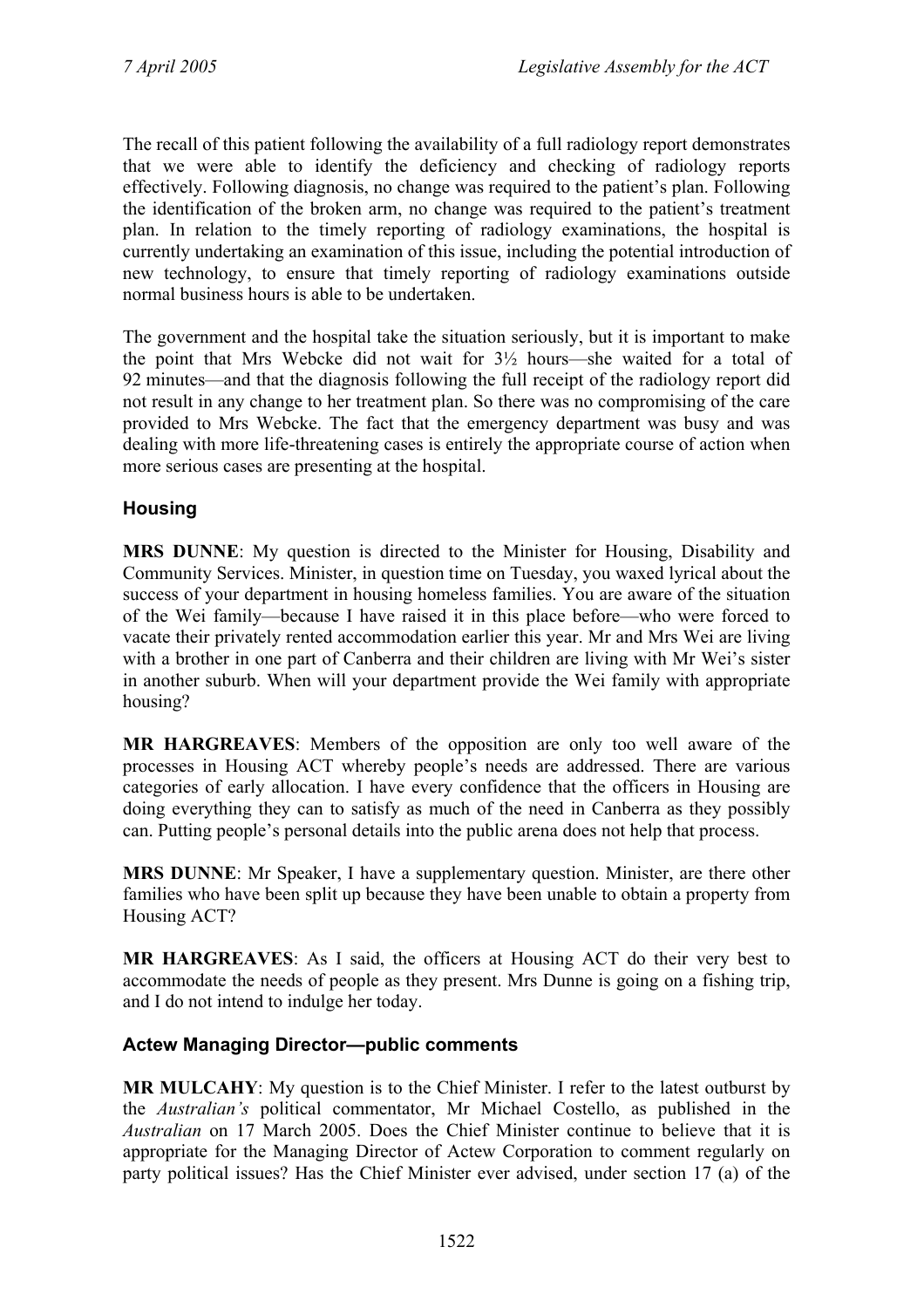Territory Owned Corporations Act 1990, the Managing Director of Actew Corporation or the Chairman of Actew that party political commentary by an employee of an ACT government corporation does not meet the standards of behaviour required by ACT public servants?

**MR STANHOPE**: I have no issues with Mr Costello's out of work activities.

**MR MULCAHY**: I have a supplementary question, Mr Speaker. Has the Managing Director of Actew ever used government property or equipment to monitor proceedings in the federal parliament or to write his articles for the *Australian*?

**MR STANHOPE**: Actew is an independent statutory corporation. I do not oversight, nor would any government, the operations of a chief executive of a statutory corporation.

#### **Dragway**

**MR STEFANIAK**: Mr Speaker, my question is to the Chief Minister. It relates to his election commitment to build a dragway within 18 months. As you are aware, Chief Minister, in the 2004-05 budget there is a total of \$8 million allocated to construct a dragway in the ACT. Can you advise the Assembly how much of that \$8 million has been expended to date? Are you on track to have the dragway built by May 2006—the date that would mark the end of the 18-month period in which you promised a dragway would be built?

**MR STANHOPE**: Thank you for the question. I am not aware that any of the \$8 million has been expended yet. I am satisfied with the progress being made in relation to the dragway. As I have indicated previously to the Assembly, significant work has been done since the election last year in relation to this. It is one of the issues the ACT government has directed that priority be given to by the ACT public service.

As I have said previously in this place, the matter is being handled through a strategic projects unit that was established in the Chief Minister's Department specifically to take charge of and responsibility for issues such as this. They have been very active since its constitution. This is one of the major tasks they are currently dealing with.

They have instituted and are engaged in continuing investigations in relation to the appropriateness of a site in the Majura Valley—the availability of the site; the legal steps that need to be pursued in relation to the obtaining of that land; issues in relation to the extent to which the use of that particular site would be compliant with our environmental obligations and legislation; and are consulting with all of those stakeholders quite regularly, as I understand it, as well as the residents who have a direct stake in the possibility of the dragway being constructed in the Majura Valley. This is a significant undertaking; there are significant issues involved around it. Yes, I am more than happy with progress. The money is there to be spent and it is our intention to do so.

**MR STEFANIAK**: Mr Speaker, I have a supplementary question. Are there currently any delays in the construction of the dragway? If so, what are they? Do you still stand by your election commitment to construct the dragway within 18 months?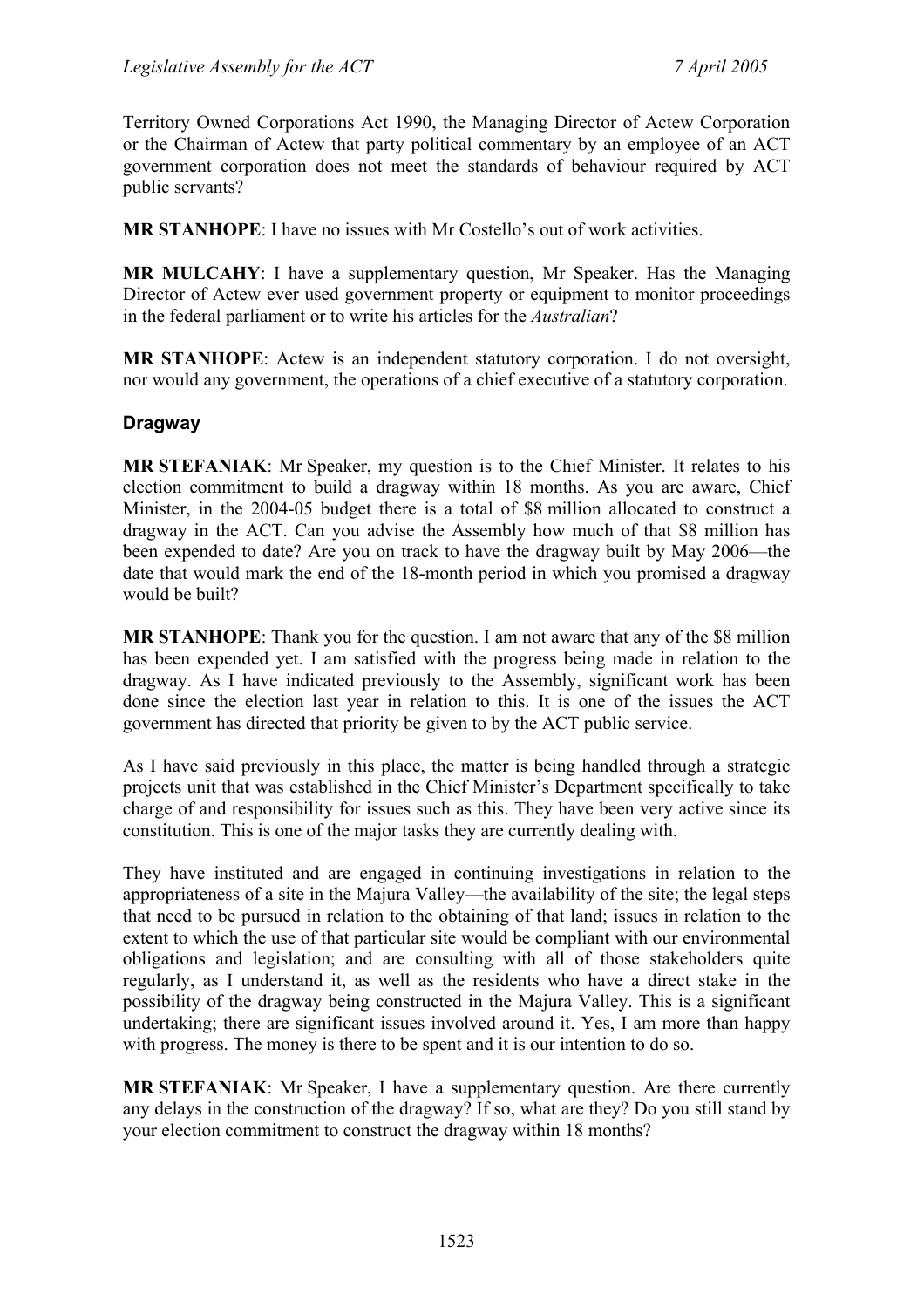**MR STANHOPE**: I don't think it is fair to say there are delays. I think it is fair to say that the land that has been identified, for instance, is not owned by the ACT government. I am not saying there is a delay as a result of that—you might, but I think there are some wee little steps that we need to take in relation to the obtaining of the land in the first place.

We have identified the site; we are negotiating with the leaseholder; we are talking with neighbours; we are investigating issues around noise; we are investigating whether or not the site would be appropriate, in any event. We have undertaken site assessments of the dragway in New South Wales to determine issues around the level of noise a dragway develops and emits, the extent to which noise carries and the potential for it to be an issue for the residents of Canberra, particularly those most closely resident to the Majura Valley. This is hardly, I would have thought, one of those issues where a government would simply plonk something as potentially invasive as a dragway without some serious attention to issues associated with it.

**Mr Stefaniak**: Are there any delays? Why don't you just answer the question?

**Mr Seselja**: Why did you make the 18-month commitment?

**MR STANHOPE**: Is this the Liberal Party position—that there should be no assessment of noise?

**Mr Smyth**: No. We didn't say that.

**MR STANHOPE**: This is the Liberal Party position—that we should charge into the Majura Valley, identify land—

*Opposition members interjecting—* 

**MR SPEAKER**: Order, members of the opposition!

**MR STANHOPE**: and just plonk it there, without any assessment of the extent to which the noise that would be generated by a dragway might affect the amenity of others. This is, of course, the Liberal Party approach; we know that. That is why at the last election nobody voted for you—because, essentially, the people of Canberra know how hopeless you are. I have to say that the longer this term of the Assembly goes, the clearer it becomes.

**Mr Stefaniak**: Mr Speaker, I wish to raise a point of order. He is debating the issue. All I asked him as a supplementary was: are there any delays?

**MR SPEAKER**: I think he is entitled to contrast the government's position with the opposition's position, is he not?

**MR STANHOPE**: I am. And now that the thought has occurred to me, it is relevant, I think, in the context of the debate around the dragway, to have regard for the position of the Liberal Party in relation to this and other issues and the extent of their dedication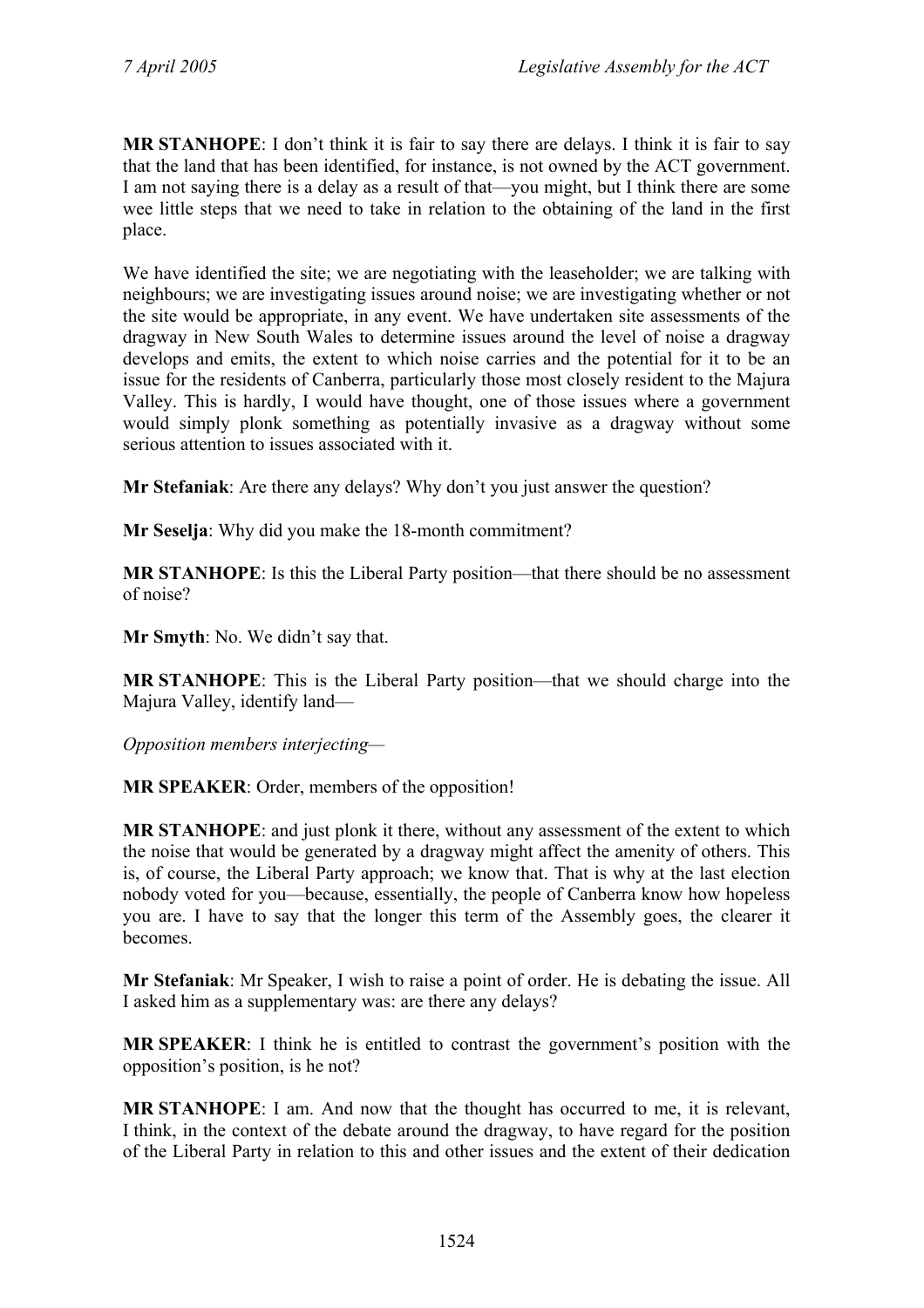to this and other issues, including health, of course. We see this contrived interest in health and health care delivery and we note—

**MR SPEAKER**: I think that is straying.

**MR STANHOPE**: Well, yes—perhaps. I am sure I can make a connection, Mr Speaker. I am more than satisfied with the progress that has been made in relation to the dragway. As I have said, we have established a separate office within the Chief Minister's Department which is staffed by very capable senior officers. They have this as a priority project; it is being pursued with the vigour by which our resources enable it to be pursued.

We have worked to identify a site to determine issues around the obtaining of that site and its suitability. We are continuing to work on issues around noise and the impact of a dragway on the environment—particularly the amenity of those most closely resident to the currently identified site. As we work through each of those issues, we will hopefully be in a position to deliver a dragway to the people of Canberra next year.

### **Privilege**

**MR SESELJA**: Mr Speaker, my question is to you. For the information of members, what advice did the Clerk give you relating to the matter of privilege raised vesterday by Mrs Dunne?

**MR SPEAKER**: I have got it. If I just go through the bin here, I can read out his note to me. With a few additions of my own, I am prepared to table it. That should satisfy your question.

### **Planning**

**MS MacDONALD**: Mr Speaker, my question is not to you; my question is to the Minister for Planning. Minister, can you please tell the Assembly what the government is doing to streamline planning processes in the city?

**MR CORBELL**: Mr Speaker, I am very pleased to inform members that, unlike previous governments, we are actually doing something to streamline planning processes in the city. For the period of time that the Liberal Party was in government, what steps did they take to actually focus on revitalising the city centre and improve the planning processes for investment in the city? They did absolutely nothing. In contrast, the government—

**Mr Smyth**: On a point of order: what the minister has just said is not true.

**MR SPEAKER**: Could you hear that above the cacophony?

**Mr Smyth**: I could. I have very good hearing. What the minister said is not true. He said the previous government did nothing. We had "building our city", "creating our city", the city centre strategy, the Link building project, the refurbishment of City West.

**MR SPEAKER**: Order! There is no point of order.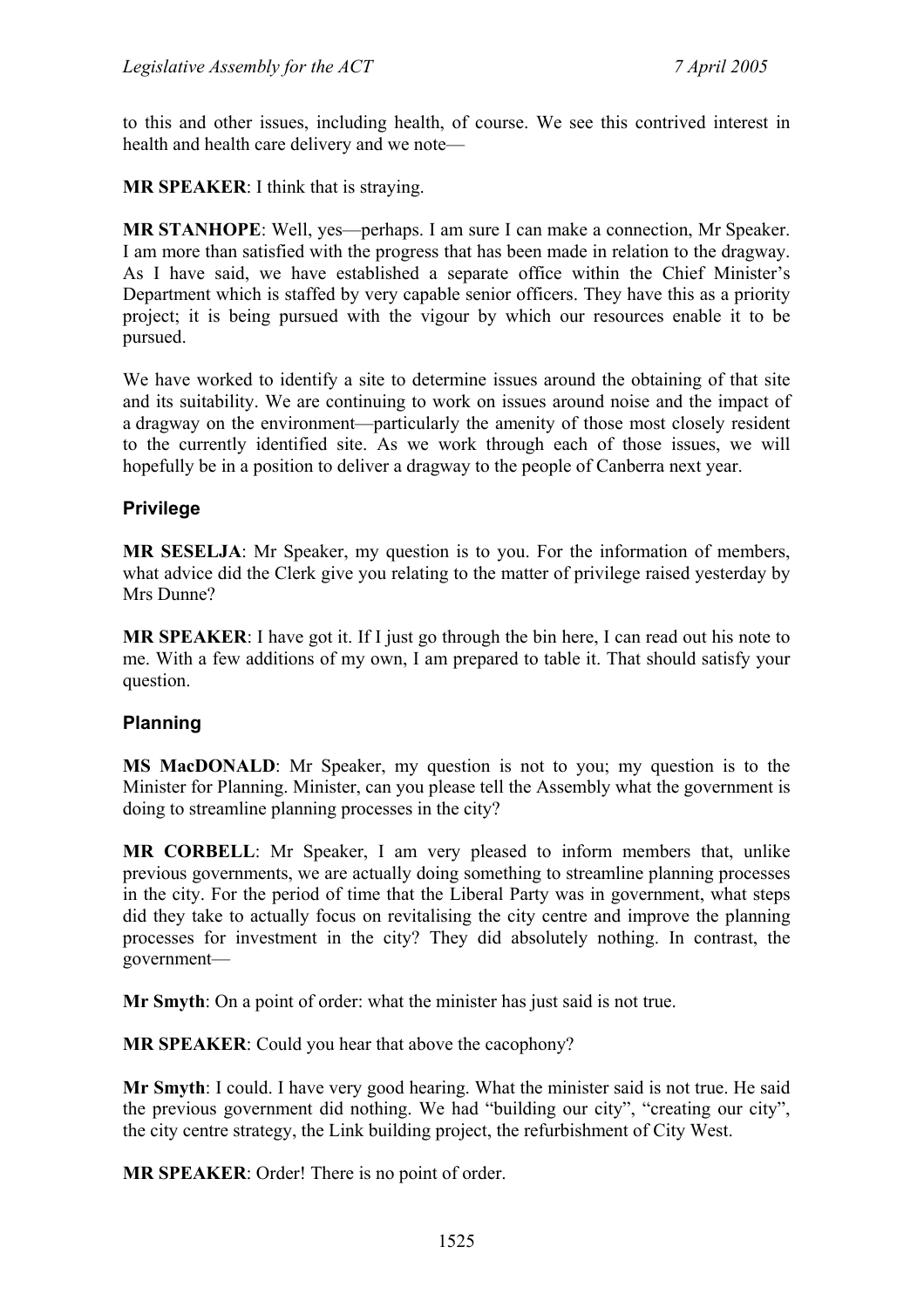**Mr Smyth**: It is patently untrue, and he should withdraw it.

**MR SPEAKER**: I could not hear him clearly.

**Mr Smyth**: I could repeat it for you if you like. I can tell you exactly what he said.

**MR SPEAKER**: I would prefer to hear it for myself.

**MR CORBELL**: I know Mr Smyth is sensitive on this issue because he was planning minister for some time but did not actually achieve very much. Nevertheless, them's the breaks.

The government has proceeded with a final variation for City West. It is currently before the Planning and Environment Committee for consideration. This variation will ease restrictions on the height, gross floor area and colour of new Civic buildings. It will also remove the mandatory preliminary assessment required for most new developments in the city.

It is one of the absurdities of the land act and the territory plan that large commercial office buildings can only be built in the city. You must then do an assessment on the impact of building large commercial office buildings in the city. The government has moved to remove this contradiction. The new draft variation, if subsequently approved by this place, will remove the requirement for preliminary assessment for most new developments in this part of the city.

The variation's public consultation process has been completed and will pave the way for the implementation of the government's City West master plan, which was released in May of last year. So I am very pleased to report to members that the government is not just doing the planning work; it is implementing it on the ground and giving to the development industry the certainty that is needed to create the future of a vibrant city centre, which is what most of us are aiming for.

Variation No 236 (City West commercial A Civic Centre land use policies) is consistent with the changes to the National Capital Plan.

**Mr Smyth**: It is typical of this minister—

**MR CORBELL**: I know you don't like it, Mr Smyth, but what did you do in your time as minister for planning? Absolutely nothing is the answer.

Not only have we achieved a positive outcome through the territory's planning processes, we also have agreement from the National Capital Authority on the way forward. Draft Variation No 236 is consistent with changes to the national capital plan in draft amendment No 49 to the national capital plan. The NCA and ACTPLA are working together to further streamline planning processes in the Civic area.

The City West master plan, as members would be aware, focuses on the section of Civic West between the ANU and London Circuit, which the government wants to establish as Canberra's premier commercial and residential address. The work we are doing in City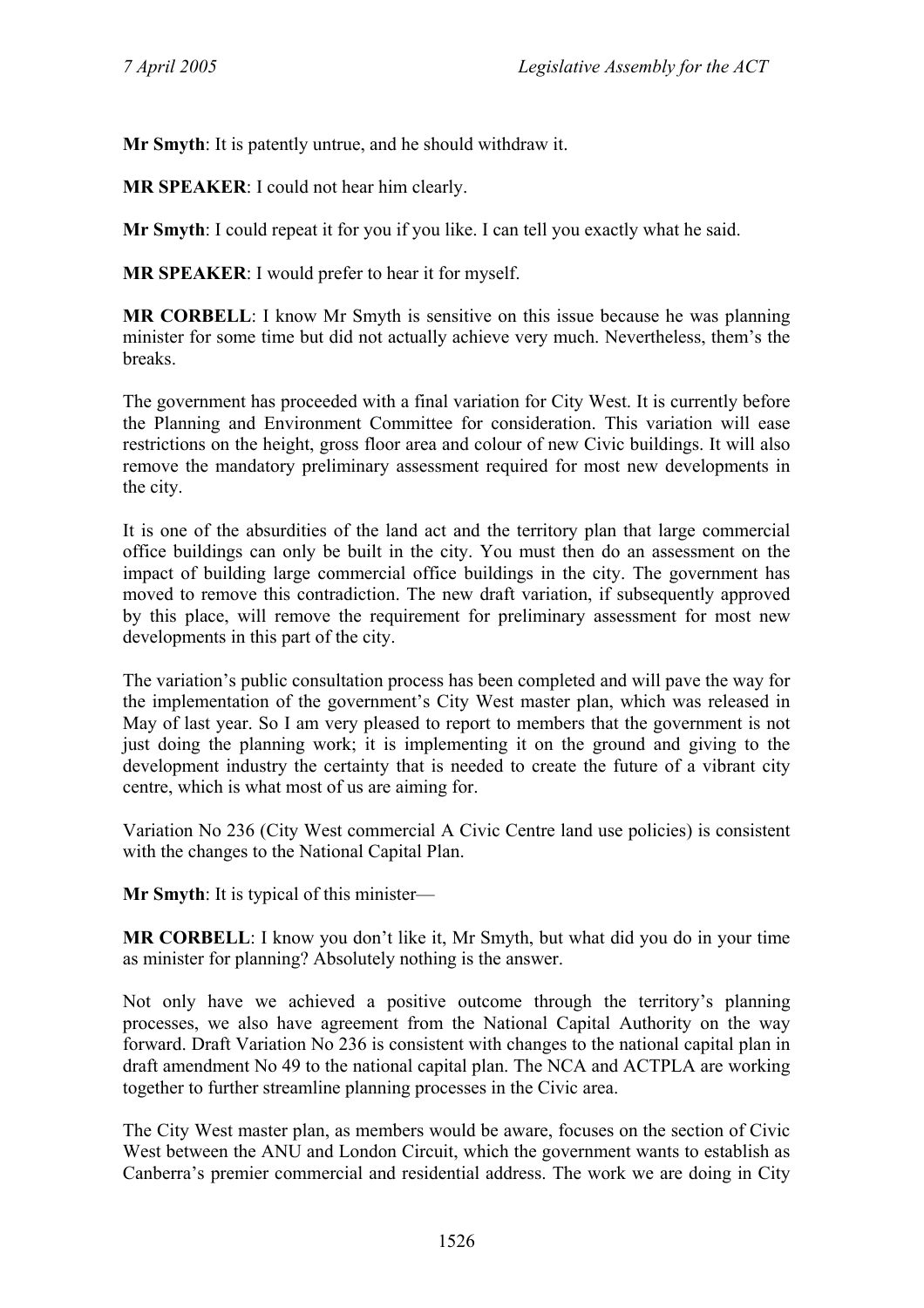West is also consistent with the recent agreement between the territory and the Australian National University aimed at bringing the university and the city together and creating a diverse and vibrant mix of student life, community activities and groups, commercial activity and a hospitality-type activity that everyone in the city can enjoy.

The changes proposed by draft variation 236 include implementing the recommendations of the City West master plan; providing that opportunity for revitalisation that I have outlined; relaxing those restrictions on building heights, gross floor area, colours and finishes; removing the special requirements that apply to the city and replacing them with a set of principles and policies; generally removing the requirement for mandatory preliminary assessment; and removing the requirement for a development control plan.

This is truly an example of streamlining development controls in the city area; truly an example of creating an environment that will encourage investment and activity to deliver the city centre that we all aim for.

#### **Housing**

**DR FOSKEY:** My question is directed to the Minister for Disability, Housing and Community Services. On page 55 of the social plan, the government makes a commitment to "continue to implement measures in response to the report of the Affordable Housing Taskforce". It also committed to release an implementation plan to accompany its final response to the recommendations of the taskforce.

It has been more than two years since the taskforce made these recommendations and one year since the social plan was released. I am yet to come across an implementation plan. To date the government responses to the taskforce recommendations have not established clear targets and actions for increasing housing affordability, timelines for achievements, or performance indicators for monitoring progress. When will the government produce the implementation plan to accompany its response to the Affordable Housing Taskforce?

**MR HARGREAVES**: I do not entirely agree with Dr Foskey; in fact, I do not. The government has tackled affordable housing and a range of issues. It has already started to implement quite a number of initiatives, as Dr Foskey would probably be aware. For example, one of those issues is releasing land specifically for low-income earners. Because I disagree with Dr Foskey, it would probably be more appropriate for me to offer her a briefing from departmental officers on the range of issues. If she has further questions, I am happy to cop them.

**DR FOSKEY:** Mr Speaker, I have a supplementary question. How will the government establish timelines and targets through which progress can be monitored and evaluated?

**MR HARGREAVES**: As I have just indicated, there is a range of issues, strategies and commitments that came out of our commitment on affordable housing; the homelessness strategy was just a part of it. There is such a raft of them that I do not propose to stand up here and list the lot. I am sure that the briefing offered to Dr Foskey will address that for her in detail.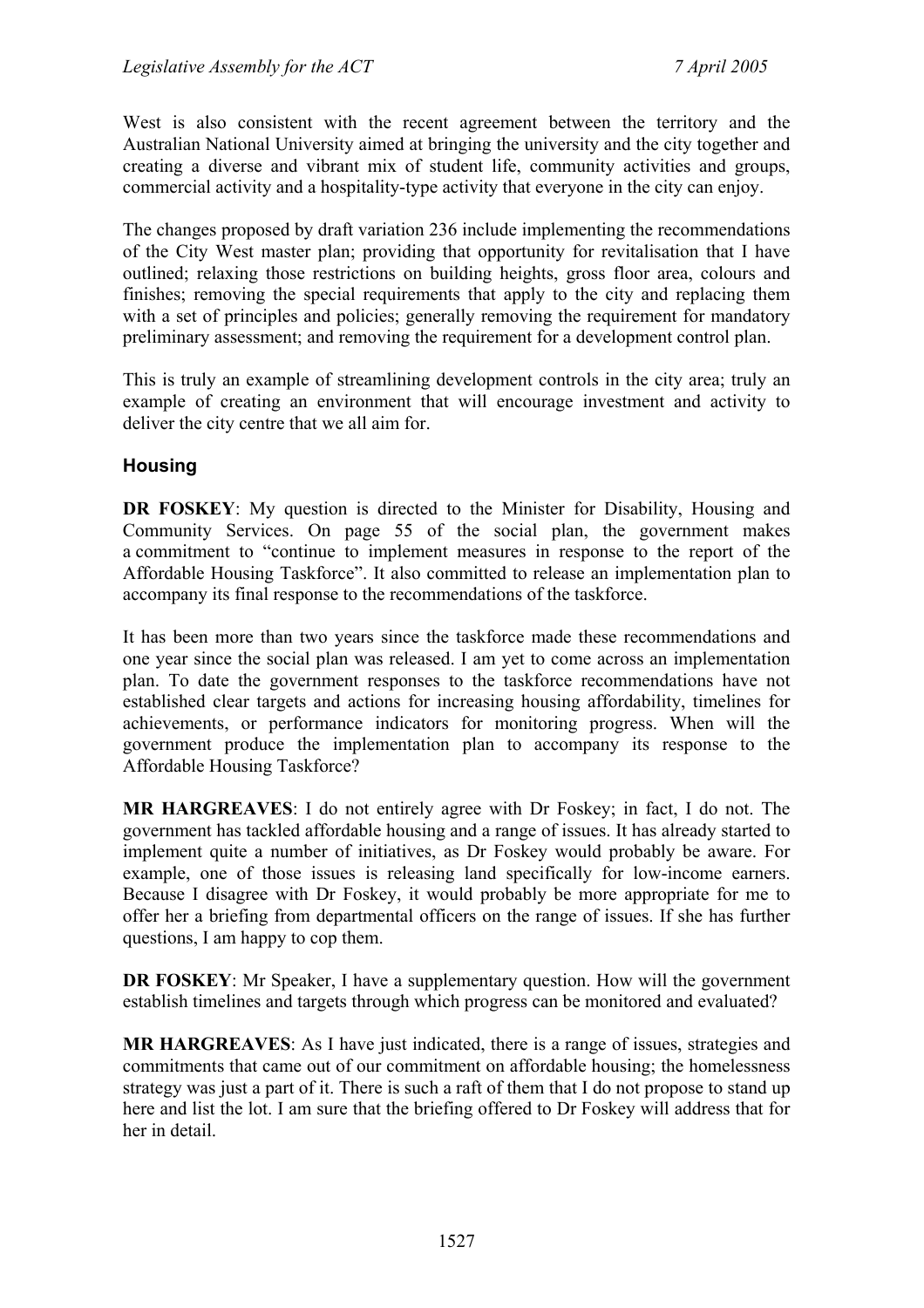### **Vocational education and training**

**MS PORTER**: My question is to the Minister for Education and Training. Minister, could you inform the Assembly about the impending abolition of ANTA on 30 June 2005, and the effect this will have on providing quality vocational options for young people and our ability to address the current skills shortage.

**MS GALLAGHER**: I thank Ms Porter for the question. Members of this chamber will be aware that the federal government decided unilaterally to abolish the Australian National Training Authority from July 2005. The Prime Minister and Minister Nelson have indicated that the functions of ANTA will be incorporated into the general departmental work of the Department of Education, Science and Training. At this stage, the federal minister says there will be a national VET ministerial council but has failed to provide any detail to the states and territories on essential details such as meeting frequency, the powers and responsibilities.

ANTA was formed in 1992 to ensure that all stakeholders had a say in VET policies, programs and outcomes. For this reason ANTA operated under a broadly based board and provided extensive research and secretariat functions to the ANTA Minco. Industry groups are represented through ANTA, as are trade unions, small and large stakeholder interests, and indigenous and other specific interest groups who have a direct relevance to Australia's VET system, through their representation of apprentices and interest in industry viability. The federal government rather than recognise this reality is instead pursuing an agenda against a cooperative and inclusive approach to the development and administration of national VET policies and strategies, as they are attempting to sideline important stakeholders from future debates in vocational education and training.

In abolishing ANTA, Australia will lose another of its unique national cooperative forums, where stakeholders have a real say, and are able to hold accountable federal, state and territory governments to work closely with industry and to deliver the skilled work force essential to Australia's future prosperity. The scrutiny of government policies and fundings are progressed through these forums. ANTA is one of the key transparency measures for ensuring that we have a VET system which meets the needs of the economy.

Just as the federal government abolished the National Occupational Health and Safety Council, they are now pursuing ANTA. Members will be aware that the key funding relationships between the states, territories and commonwealth have been worked through the ANTA structure. This has included arguing for increased resourcing for VET through the ANTA agreement—the triennial funding agreement between the Australian government and states as agreed by ANTA Minco.

Since the days of the Whitlam government, the federal government has assumed a major funding responsibility for the VET sector. But the current federal government refuses to accept this responsibility and refuses to accept any criticism of its position and those involved in the direct delivery of VET services from industry and from members of the ANTA board. The dispute between all states and territories and the commonwealth is about one thing—the Howard government's refusal to live up to its responsibility to adequately fund the rapidly growing demand for apprenticeships and traineeships.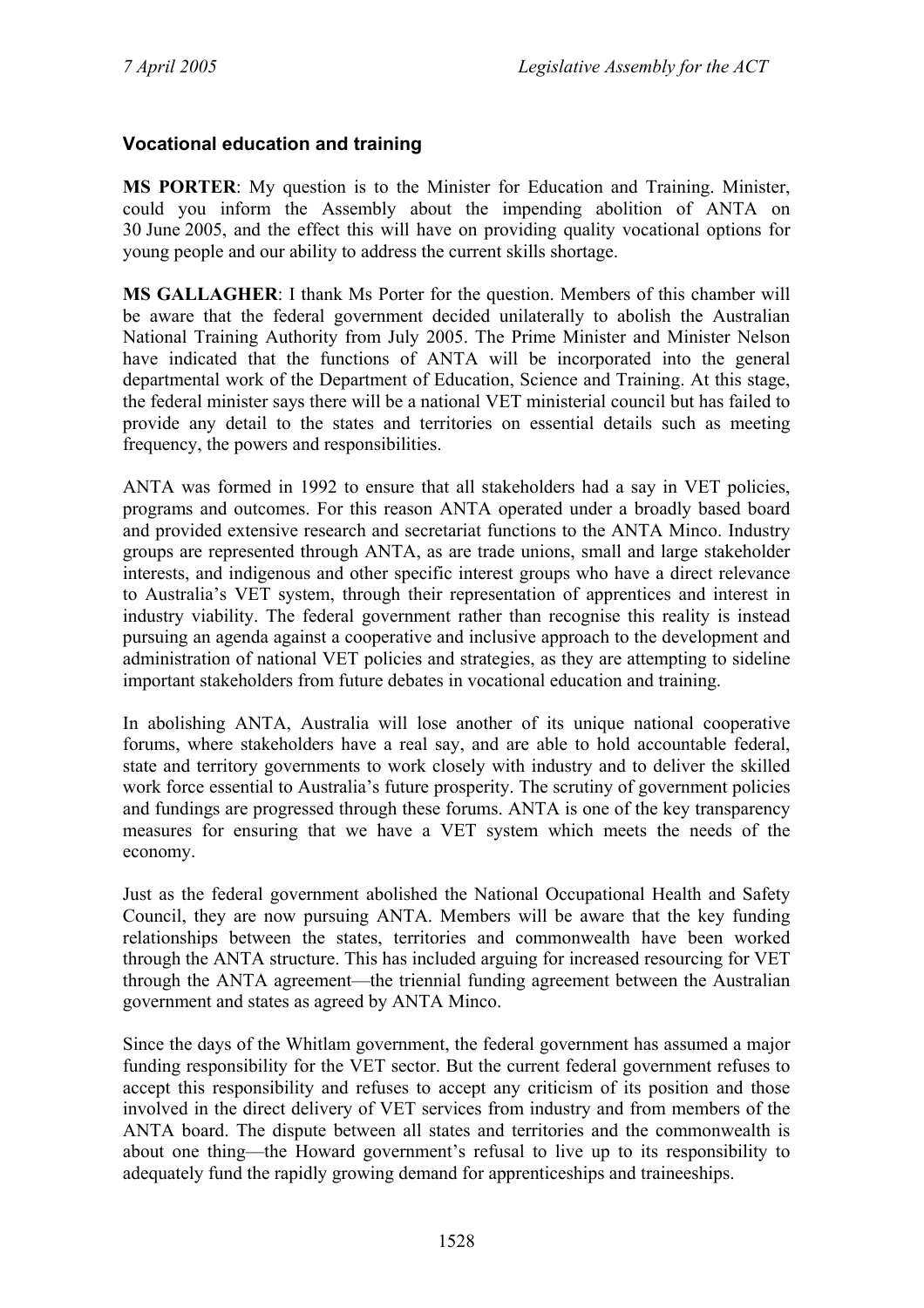*Mrs Dunne interjecting—* 

Mr Speaker, Mrs Dunne constantly interjects. I am trying to think who the shadow minister for training is in the Smyth opposition and I cannot think who it is. I think it might be Mrs Dunne, but I have not heard a peep out of Mrs Dunne about training in the ACT, other than interjecting in this question time because she does not like what I am saying. She does not understand the training system. She has not made a comment about the training system. I think she probably is the shadow. I am sure someone can answer that one for me. We have not heard a peep out of her. She cannot accept the reality of what is happening here in the training system. This is another example—

**Mr Smyth**: I rise on a point of order, Mr Speaker. Under standing order 118 (b) the minister is now debating her own point of order, which I think is probably out of order. She should actually be answering the question.

**MR SPEAKER**: Yes, I guess the minister should not respond to interjections from the shadow minister and it might be a good idea if the shadow minister did not interject, as I have tried to point out. I trust that Mrs Dunne will take note of that. The minister will confine herself to the subject matter of the question.

**MS GALLAGHER**: The Commonwealth points the finger of blame at the states saying that their refusal to sign up is about the states refusing to accept accountability requirements in their offer, and it simply is not the case. The states, for very good reasons, do have serious problems with a number of the areas contained in the proposed agreement. Provisions inserted for only one reason—to create disagreement on as many fronts as possible, to draw the attention away from the real issue, which is the failure to live up to its responsibility to adequately fund VET growth. The ACT government has this year alone injected \$5.1 million into the training system in the ACT—something that has not been matched by the commonwealth, has not even come close to by the commonwealth. This is because of the demand we are seeing in growth in VET. The commonwealth is refusing to accept that there is any growth in VET, instead making us an offer of what we get under the agreement with CPI indexation, essentially.

**MS PORTER**: Minister, how will the abolition of ANTA impact on students in the ACT?

**MS GALLAGHER**: Thank you, Mr Speaker, and I thank you for the opportunity to finish my answer to the previous question. This will have a serious effect on students in the ACT. It is one area in education and training where all industry groups, unions and governments work together. When you are involved in consultations and discussions around agreement, ANTA sticks out as the one that everyone works cooperatively on. You can ask any industry person whether they get on with trade unions or state governments in this area and they will say, "Yes", because it is an area where we work together. Unfortunately that is not the environment the federal government would like to see continue. It is not an area that the federal government is funding appropriately and that will have a significant impact on the ACT.

The Howard government's offer to the states includes our accepting the mandatory adoption of the national building and construction industry code, with policies aimed to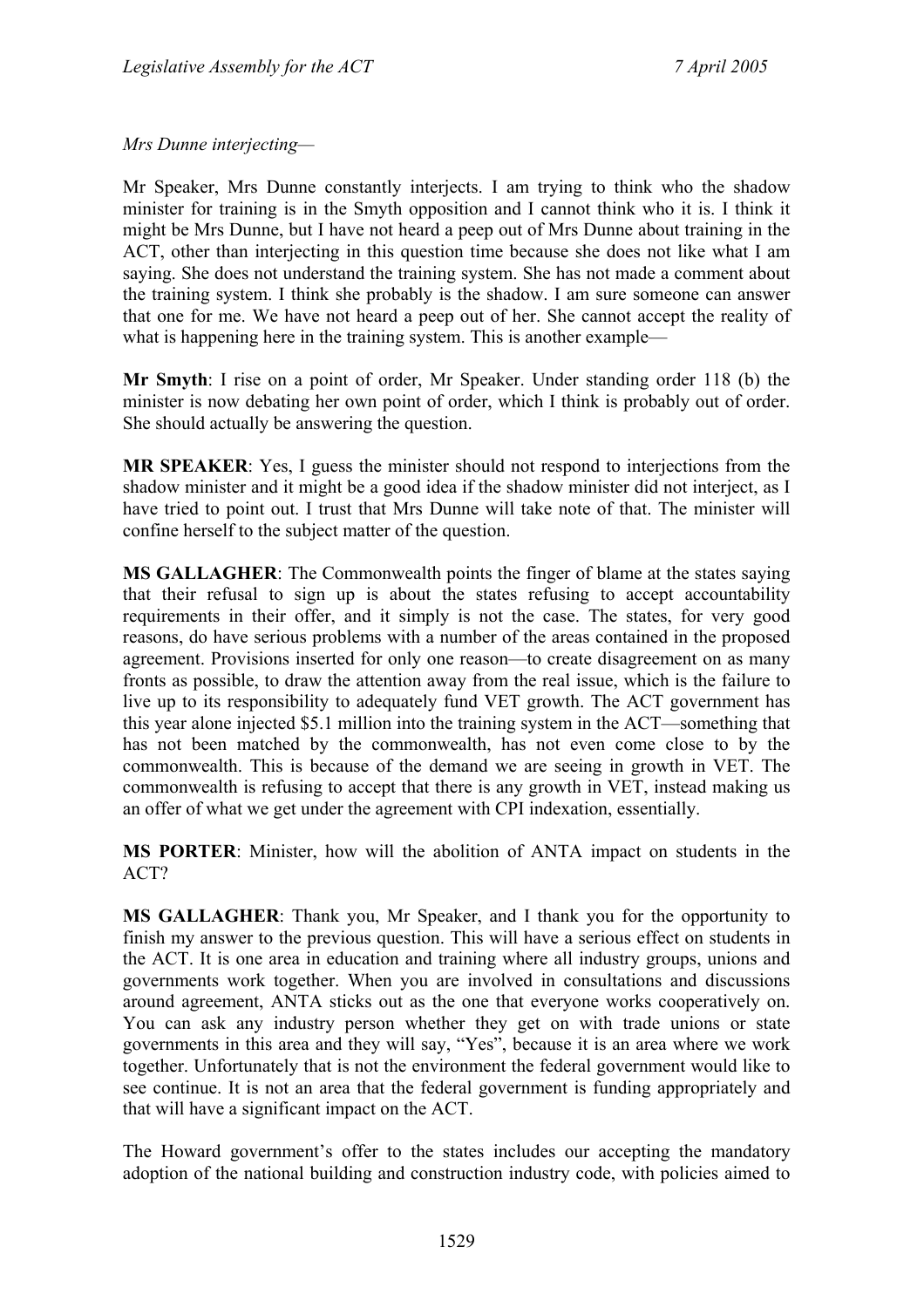bring more skilled overseas workers into Australia, despite evidence of more and more young people here wanting to gain a vocation. It includes the creation of 24 new technical colleges, which are designed and placed, interestingly, in marginal seats, and, not only that, are aimed at undermining the state and territory TAFEs. A technical college is to be established in Queanbeyan. That will have significant impact on the Queanbeyan public school system and we think an impact on the ACT CIT.

This is the redefinition of user choice to hide the real disempowerment of young Australians through vocational education. It is interesting that yesterday we had a discussion on compulsory student unionism in universities. Under the most recent commonwealth proposal, which we will be discussing next Friday, 15 April, there was a laughable redefinition of user choice. Currently young apprentices and trainees in the territory have the right to choose their training provider. This is something that the previous federal government pushed very heavily but under the proposals of this offer, that system would be scrapped and employers would be the ones who have the sole choice in training arrangements.

On the one hand, compulsory student unionism in universities is to be abolished in the name of student choice and on the other hand the rights of apprentices and trainees to choose their training provider is abolished—again, in the name of student choice. We listened to those opposite yesterday talk about freedom of association and choice; so we know they would support students being able to choose their own training provider. Unfortunately, you will be at odds with the people that give you your instructions every day, but there you go. This is an area where all stakeholders, regardless of backgrounds, work together in harmony in the interests of skilling young Australians, skilling all Australians. It is particularly disappointing to watch this system being abolished to make way for a system that seeks to exclude critical and willing stakeholders.

**Mr Stanhope**: Mr Speaker, I ask that further questions be placed on the notice paper.

## **Supplementary answers to questions without notice Disability services**

**MR HARGREAVES**: Yesterday, Mrs Burke asked me whether any of the 15 unsuccessful applicants were set to receive emergency funding because they did not receive funding under an ISP. My answer is that none of the 15 applicants who were short-listed for ISP grants and who were unsuccessful received emergency funding. However, a number of unsuccessful applicants are already linked into support and alternative service providers and we will continue to work towards improving their outcomes over the longer term.

### **Housing**

**MR HARGREAVES**: Mr Speaker, I was just contemplating the offer of a briefing for Dr Foskey. I do have some information. I know that Mrs Burke has an interest in this sort of stuff and I thought I should take the opportunity to give some information. The question, essentially, was about how we were responding to the strategies of the affordable housing task force. The government announced a number of affordability initiatives in the 2003-04 and 2004-05 budgets and additional appropriations. The 2003-04 budget provided \$13.4 million over four years to address homelessness. There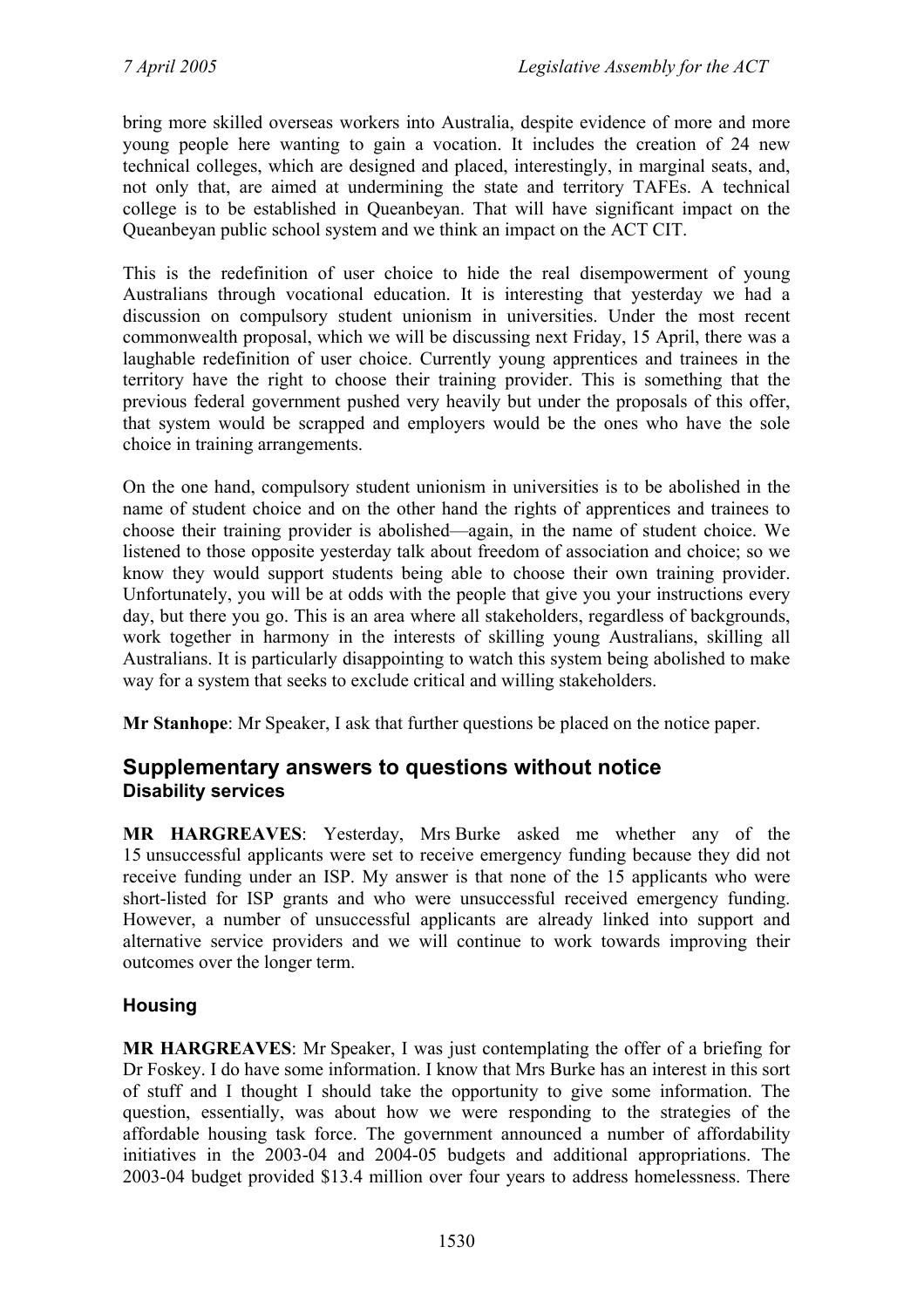was funding for replacement of the 81 public housing properties destroyed in the bushfires.

We will put in \$1.6 million over four years for emergency funding. Public and community housing will receive an extra \$20 million over four years for affordable housing options. To reduce the tax burden on rental properties, we have put in \$5.2 million. As to home ownership, in revising the eligibility for stamp duty concessions we have put in another \$5.2 million there. As to land, we will have targeted land releases of 500 blocks over five years for first home buyers and people on low to moderate incomes.

A seminar organised by the government's housing advisory committee was held on 17 June 2004 to discuss future trends and housing affordability. Community input was sought on recent government actions, the government's response to recommendations of the task force report and issues facing the future delivery and supply of affordable housing.

In July 2004, the redevelopment of the rural villages burnt out by bushfires at Uriarra, Stromlo and Pierces Creek was announced. We hope that the redevelopment will include public housing and former public housing tenants will be offered properties in the new village. That could be progressed a bit faster if the NCA would back off Pierces Creek.

A further government response to the report of the affordable housing task force of May 2003 was released on 26 August 2004. In this response the government agreed to a further 10 recommendations of the task force, resulting in a total of 33 recommendations being agreed to, nine agreed to in principle and four noted for further investigation. An interdepartmental committee continues to oversee the implementation of the government's response, which is part of the answer to Dr Foskey's question.

The government has incorporated a provision in the City West master plan that aims to ensure that a minimum of five per cent of the residential accommodation established through the master plan will be offered to low and medium income earners and, where possible, will be managed by affordable housing providers. ACTPLA has released the first block in the City West area—block 1 of section 90—without any affordable housing requirements. Interagency negotiations are well under way to develop mechanisms to ensure that future releases will contain affordable housing provisions.

More flexibility in the source of capital funds available to social housing will be achieved through the use of funding from the ACT home loans portfolio. The availability of equity funds from this portfolio will be reviewed biannually, potentially resulting in an annual injection of between \$2 million and \$5 million for social housing purposes.

Housing ACT is implementing improved procurement procedures for acquiring new Housing ACT properties. Rather than using a prequalified panel of home builders for the construction of standalone public housing dwellings, the open market will be utilised to achieve significant cost savings.

On 9 September 2004 the government released *Housing people, building communities*, a report that details the action it has taken over the past three years to address housing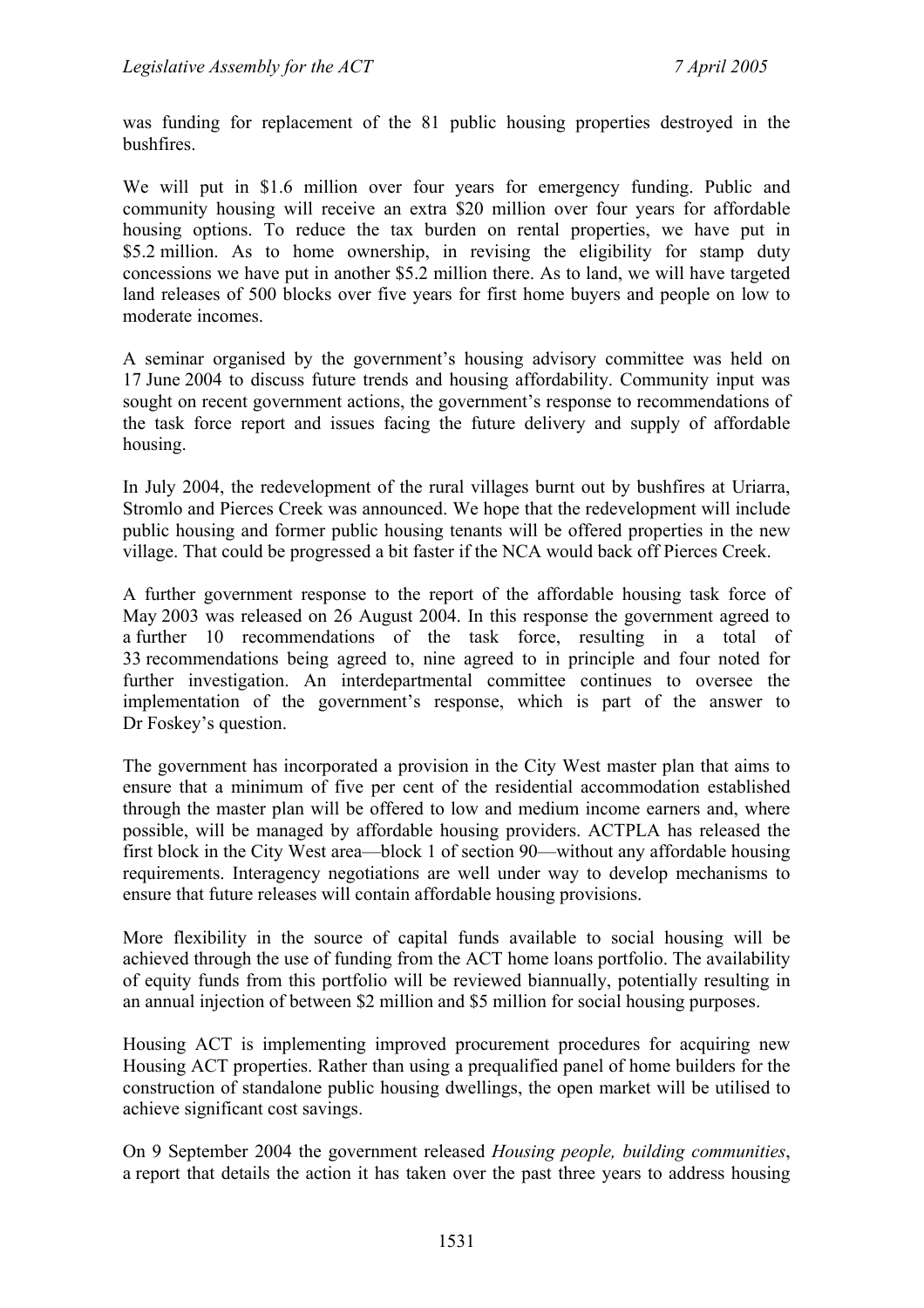affordability. It is noteworthy that nothing was done prior to that. It was, in fact, the Stanhope government that started off the whole thing. Low income earners have more options for affordable housing after the opening of a 28-unit development in Gungahlin on 29 September 2004. The complex was built by Community Housing Canberra after a direct sale of land to it by the government.

As part of the government's commitment to targeted land releases for low to moderate income earners, the Land Development Agency is holding a number of moderate income land ballots for those with a household income of up to \$100,000, with an additional allowance for dependent children. The first was held on 4 December 2004, at which 26 blocks of land were offered. The next ballot is scheduled for 30 April 2005, at which 13 blocks at Wells Station in Harrison and 24 blocks at Ginninderra Ridge in Dunlop will be offered. Dr Foskey, that gives, I would hope, a fair idea that we have not been sitting on our hands, but have actually been getting on with doing quite a few things.

### **Privilege Statement by Speaker**

**MR SESELJA** (Molonglo): Mr Speaker, I seek your clarification. The statement you tabled during question time does not appear to be perhaps the one you meant to table. I asked you for the advice you had received from the Clerk and the document tabled appears to be the statement you gave to the Assembly this morning.

**MR SPEAKER**: I think that you need to understand how my office operates when I receive a piece of correspondence. By the way, members should not take this as a means by which they can add to supplementary questions to ministers. This is about a proposition which has been put to me and which I am happy to answer because, if it comes to a motion, I do not get a chance to speak; but if somebody asks a question, I can rightfully respond to it.

When Mrs Dunne's letter came to me last evening, it was sent to the Clerk posthaste and this morning we had a wide-ranging conversation about the options that would be available to me, given the issues that have been raised by Mrs Dunne. Subsequent to that discussion, I decided on the option I would pursue.

It was open to me to find that this matter warranted precedence but, on the evidence and the custom and practice in this place, I formed the view that the most important aspect of any of my consideration was whether members were improperly influenced in the way they performed their duties and I formed the view that, on balance, the matter did not warrant precedence. Subsequently, the Clerk prepared the statement that I gave to you and on which you will find some scribbled additions. That was the statement I tabled today.

**MR SESELJA**: So there was no advice given by the Clerk?

**MR SPEAKER**: Of course there was. There is always advice given by the Clerk, Mr Seselja.

**MR SESELJA**: With respect, that was the question asked, Mr Speaker.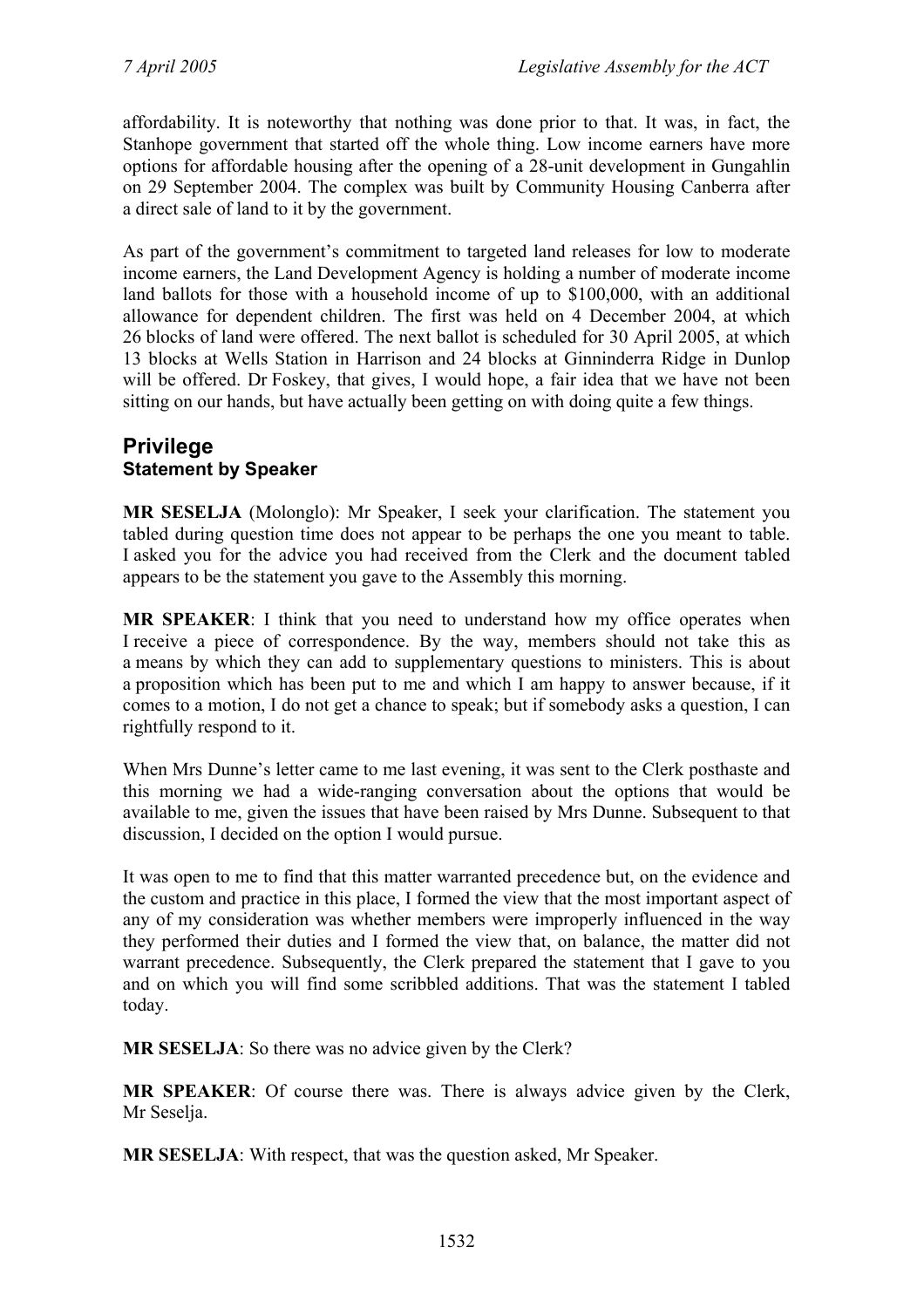**Mr Corbell**: He has just answered the question.

**MR SESELJA**: I do not believe that he has.

**MR SPEAKER**: Of course there is advice given by the Clerk and the Clerk would advise me on how I might pursue options. I chose the option that you find in the statement. I cannot see how I could add further, unless I was to add some controversy to it that you might be able to play with.

## **Personal explanations**

**MR SMYTH** (Brindabella—Leader of the Opposition): Mr Speaker, under standing order 46, I seek leave to make a personal explanation.

**MR SPEAKER**: Certainly.

**MR SMYTH**: Mr Speaker, during question time, Minister Corbell said that the previous government had done nothing in Civic and that I, as planning minister, had done nothing in Civic. That is incorrect. I am willing to cite a list of things that we had done, including the *Our city, Creating our city* and *Building our city* documents, the link refurbishment, the playhouse rebuilding, section 40, the section 56 redevelopment, the commencement of the honour walk, and our street art, including Ainslie's sheep and the cushion.

**MR SPEAKER**: That is hardly a personal explanation.

**MR SMYTH**: But there is more, Mr Speaker. There is the big screen. There is the Civic bus shelter. There are the cafes.

**MR SPEAKER**: Order! Resume your seat.

# **Auditor-General's Report No 1 of 2005**

**Mr Speaker** presented the following paper:

Auditor-General Act, pursuant to subsection 17 (5)—Auditor-General's Report No 1/2005—Management of Government Grants to the ACT Multicultural Council Inc., dated 6 April 2005.

**MR CORBELL** (Molonglo—Minister for Health and Minister for Planning): I ask for leave to move a motion to authorise publication of the report.

**MR SPEAKER**: Is leave granted?

**Mr Smyth**: Yes, Mr Speaker, we will extend that courtesy to the minister.

**MR SPEAKER**: Leave is granted. Thank you, Mr Smyth.

**Ms MacDonald**: You shit.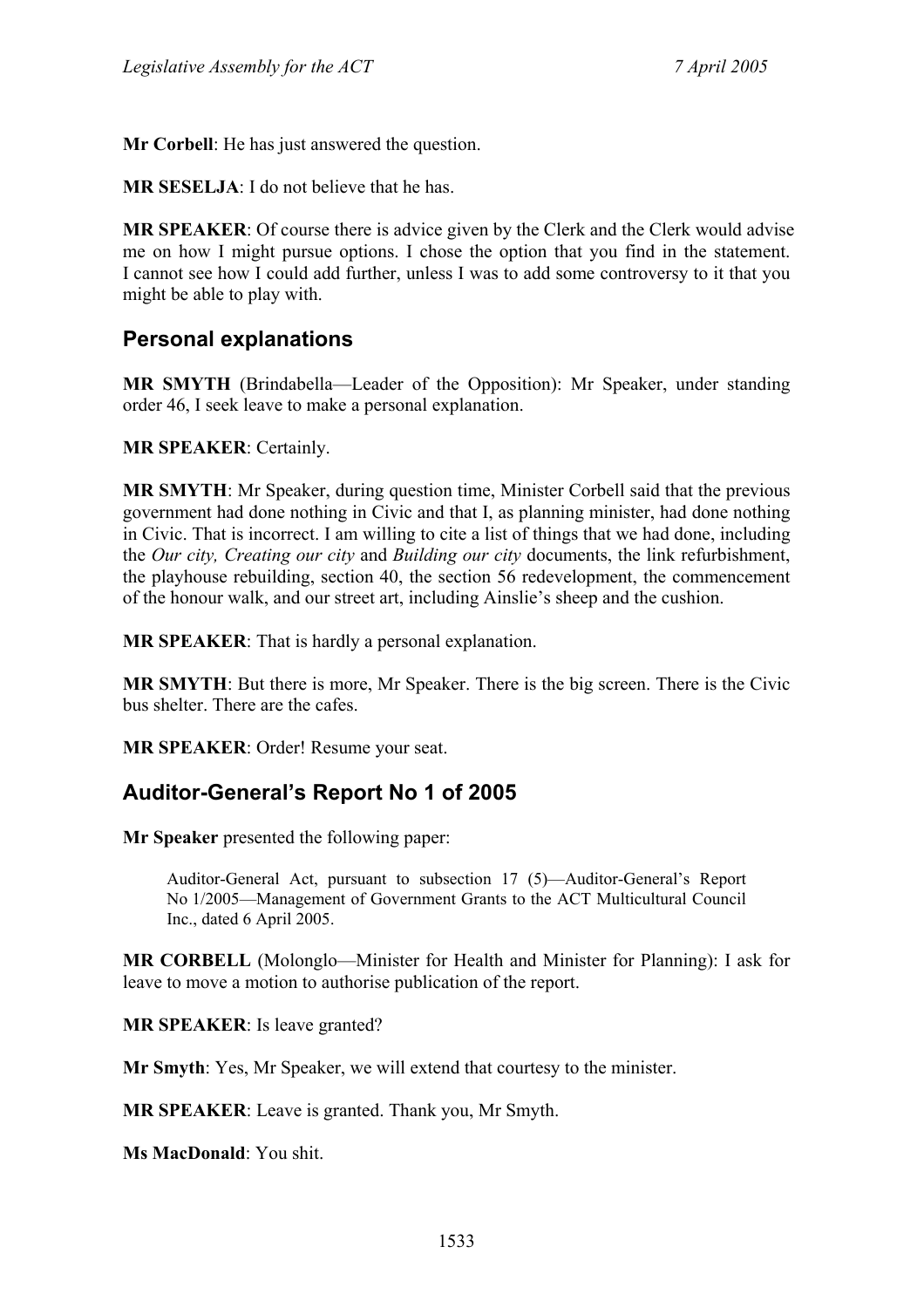**MR CORBELL:** I move:

That the Assembly authorises the publication of the Auditor-General's Report No 1/2005.

**Mr Smyth**: You should withdraw that. Mr Speaker, Ms MacDonald was swearing in the chamber and she should withdraw the comment.

**MR SPEAKER**: I did not hear it.

**Ms MacDonald**: I am happy to withdraw it.

Question resolved in the affirmative.

## **Papers**

**Ms Gallagher** presented the following paper:

Workers Compensation Amendment Bill 2005—Human Rights Act, pursuant to section 37—Compatibility statement, dated 5 April 2005.

#### **Matters of public importance Ruling by Speaker**

**MR SPEAKER**: Members, this morning Mrs Burke, Mrs Dunne, Mr Mulcahy, Mr Seselja, Mr Smyth and Mr Stefaniak lodged matters of public importance for discussion today. Were it not for other matters earlier this morning that caught my attention, I would have read this ruling out at that time. I have considered the MPIs and have ruled them out of order. The MPIs concerned matters that were not within the scope of ministerial action. I urge members to seek the advice of the Clerk when considering lodging MPIs.

### **Lifeline Canberra Discussion of matter of public importance**

**MR SPEAKER**: I have received letters that were in order from Dr Foskey and Ms MacDonald proposing that matters of public importance be submitted to the Assembly for discussion. In accordance with standing order 79, I have determined that the matter proposed by Ms MacDonald be submitted to the Assembly, namely:

The importance of recognising the valuable contribution Lifeline Canberra makes to the ACT community.

**MS MacDONALD** (Brindabella) (3.28): Mr Speaker, for more than 30 years, Lifeline Canberra has been providing our population with counselling support and advice 24 hours a day, seven days a week. A lifeline to thousands of people each year, Lifeline Canberra offers an important variety of services to all age groups. The services range from crisis telephone counselling to Youthline, suicide prevention programs, financial counselling, gambling counselling, and gambling care.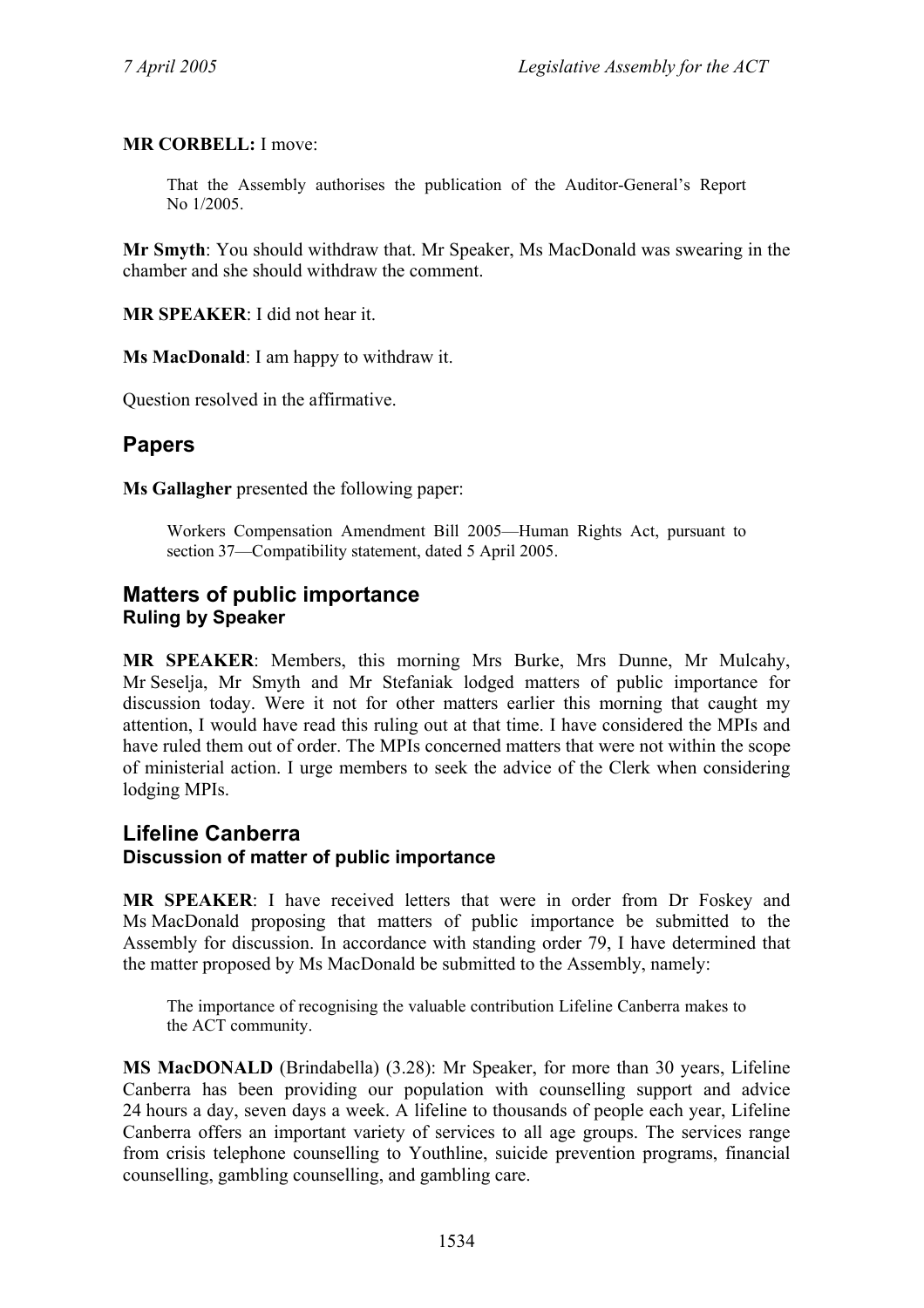Lifeline is there when many other services are closed and, most importantly, is non-judgmental, informative and immediately accessible for everybody. Those needing someone to talk to need only to call 13 11 14 and they will be put in touch with a trained telephone counsellor who will help talk clients through their issues. They listen with care and acceptance, whatever the issues may be.

It is important to note that the majority of the training telephone counsellors are volunteers. These people are to be congratulated and thanked for their tremendous dedication and support. Twice a year, Lifeline Canberra offers a comprehensive telephone counselling development program for volunteers and also specialised customised telephone counselling training. I urge anyone interested in counselling who is not already a Lifeline volunteer and has the time to take advantage of these training sessions.

With more than 40 Lifeline centres located throughout Australia and more than 235 centres around the world, Lifeline provides an invaluable service to millions. It has not been an easy few years for Canberrans and other Australians—in fact, the world in general. Many people have felt the traumatic effects of events such as September 11, the Bali bombings, the January 18 bushfires, the ongoing drought, the war in Iraq and, most recently, the Boxing Day tsunami and the ongoing threat of terrorism. I would add to that the events that occurred on the weekend. I am sure that they will have had an impact as well.

The closest issue to home for Canberrans, the January 2003 bushfires, left the entire community shattered. Four people lost their lives, more than 500 homes were lost and millions of dollars worth of property was damaged. Families were left devastated, with little more than the clothes on their backs. Lifeline became a support for many people during the initial period after the fires and will continue to provide long-term support and counselling to the Canberra community during its time of need. In fact, calls to the service have increased by 75 per cent since the January 2003 bushfires.

Alarmingly, there has been an 80 per cent increase in suicide-related calls to Lifeline Canberra. More and more people in our community are finding it difficult to cope with everyday stresses, relationships and responsibilities. This further proves the need for, and importance of, Lifeline Canberra in our community.

On this point, it was encouraging to see that in the ACT government's 2004-05 budget, suicide prevention was targeted as a major area of mental health funding, with \$1.373 million being allocated over four years. Importantly, this initiative includes the employment of a full-time prevention project officer to develop strategy and promote a more coordinated approach to the management of self-harm and suicide in the ACT. Hopefully, that will begin to address the traditional shortfalls in the management of mental health as well as provide for a healthier, happier and more tolerant community.

Lifeline has commented that only about one out of three of the people with a mental health disorder are accessing care. This was similarly recognised in the ACT's development of the mental health strategy and action plan in 2003. Within the 2004-05 budget allocation, the government has aimed to remedy this problem by providing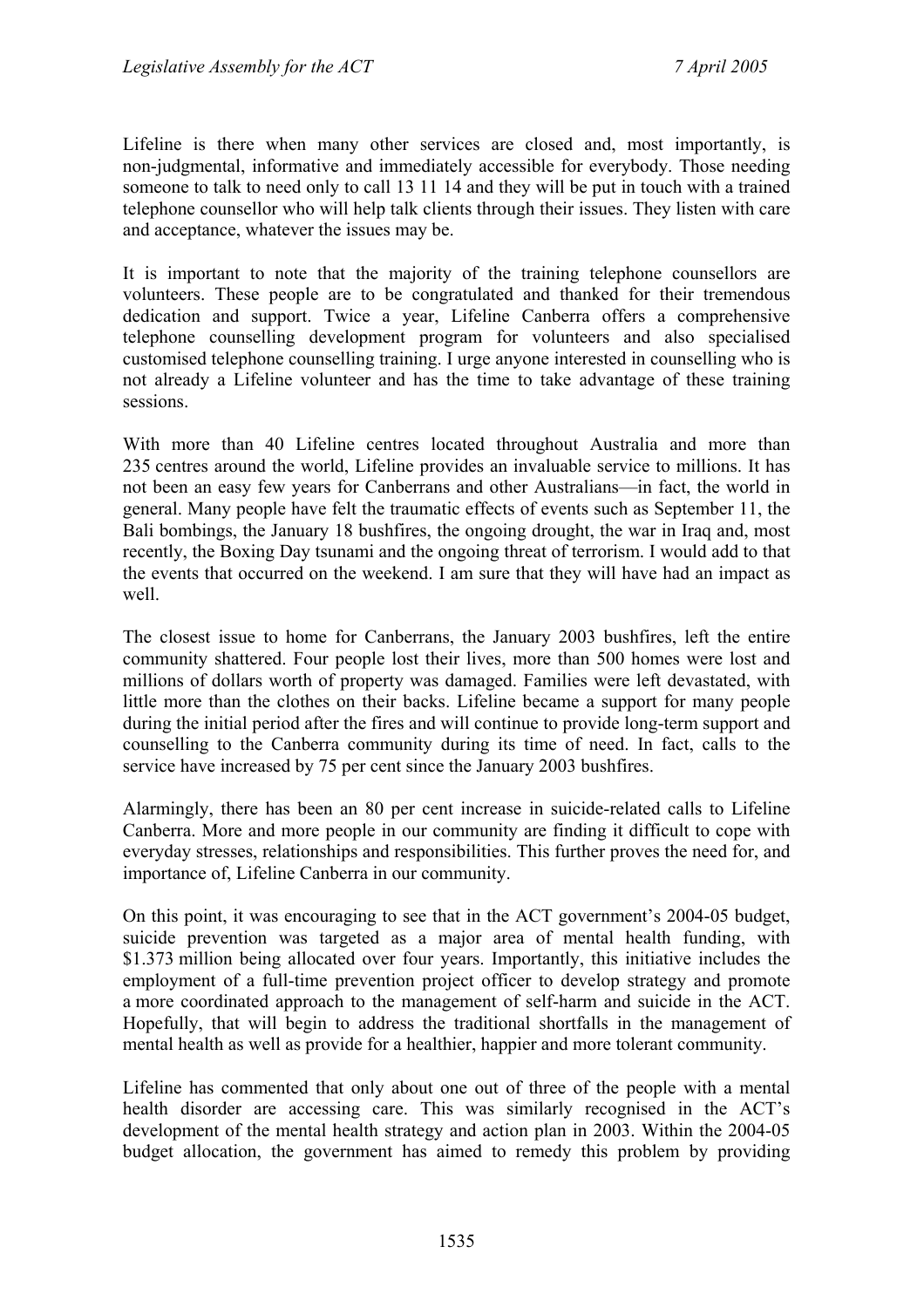funding to several mental health and counselling services, including the OzHelp Foundation and Lifeline.

The Stanhope Labor government has always been a strong supporter of Lifeline Canberra and its services. With addictive gambling on the increase throughout Australia, including the ACT, the importance of gambling and financial counselling is paramount. Lifeline gambling and financial counselling services receive \$165,000 in funding each year from the ACT government. In the 2003-04 financial year, the service provided over 1,000 hours of counselling and support to problem gamblers and their families. Gambling Care gives people who suffer from problem gambling or financial troubles the opportunity to discuss their problems and identify possible solutions. Counsellors offer long-term advice and help people improve their general financial management skills.

The innovative program Clubcare, which involves Lifeline, 11 Canberra clubs and ClubsACT, is a practical approach to providing problem gambling services. The Clubcare initiative allows anyone who chooses to gamble to do so within his or her budget in a safe and enjoyable way. It provides training for staff, counselling for patrons and professional services to management of the 11 clubs affiliated with Clubcare. With the support of ClubsACT and affiliated clubs, Clubcare has been able to expand its gambling counselling services and provide high-quality training to staff in the provision of responsible gambling.

The government has also provided recurrent funding to Lifeline to continue the Canberra Emergency Accommodation Service in partnership with Anglicare. The service allows people in need to call a single telephone number to receive information and access to emergency accommodation provided by a range of shelters across Canberra. It is such a simple idea and one that has greatly helped those in need of accommodation.

Lifeline Canberra also provides support and advice to Canberra's young people. In 2003, the Lifeline Youth Network X, or LYNX, was established and Youthline was incorporated into Lifeline. LYNX aims to improve the resilience and general wellbeing of young people in the Canberra region and has so far been involved in training young people in accident counselling skills, in raising awareness of youth suicide and of Lifeline as a support for young people, in educating teachers in ways to engage and support young people, and in developing mentoring and other programs to create resilience in Canberra's youth community. LYNX is another valuable service Lifeline provides to our community.

Lifeline's annual autumn book fair begins tomorrow and will run until Sunday. Located in the Budawang Building in Exhibition Park, the book fair is an essential fundraiser for the service. A major portion of the funding required to keep Lifeline's telephone counselling lines available to the community comes from the sale of donated second-hand books at book fairs. More than 150,000 books are usually donated and the fair is made possible only through the work of volunteers who pick up, sort, prepare and price the books all year round. The book fair's organiser, Ric Bennett, also works all year round to ensure that the fairs are a success. After the autumn fair, preparations will begin again for the spring book fair, which is due to be held on 23 to 25 September this year.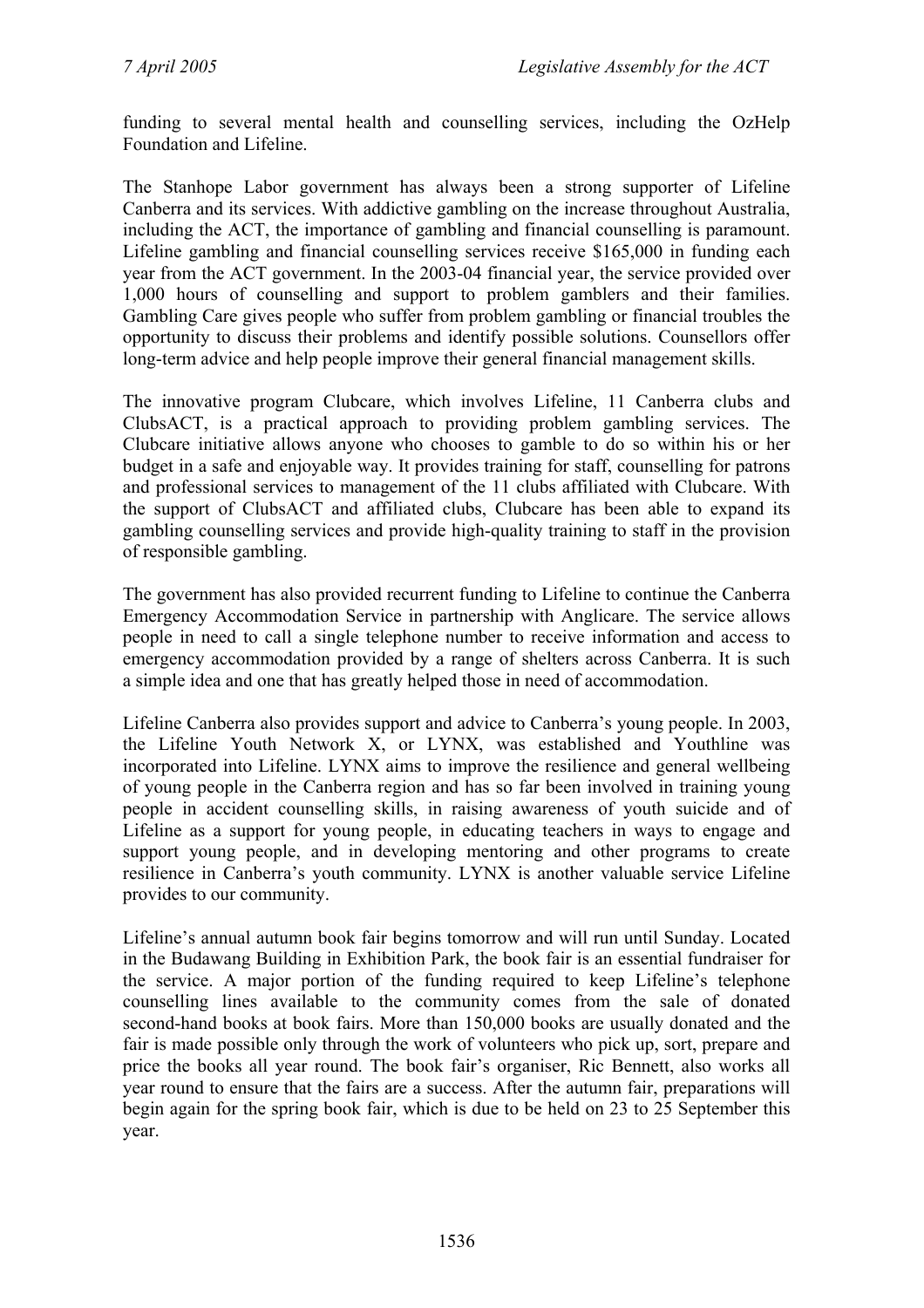I would urge everybody in this place to lend assistance to help make the Lifeline book fair a success. While it is too late to do so for this weekend's book fair, books for the spring book fair can be dropped off at the Belconnen, Griffith or Queanbeyan libraries and the Lifeline warehouse in Mitchell, or Lifeline couriers can pick up the books. People can also volunteer to help out during the fair by selling books and restocking shelves. Again, I would urge everyone to become involved in this worthy cause. Of course, it assists those people who are bibliophiles and book lovers all round to be able to go there and purchase books from the Lifeline book fair. I know that I am looking forward to being able to get along there this weekend and purchase some books for my bookshelves, which are already groaning, but I am sure that I will find room for a few extra.

Finally, I commend and thank Lifeline Canberra and all those associated with the service for providing constant advice and support to the ACT and surrounding regions. Lifeline Canberra certainly is a valuable part of our community and one that I know this community cannot do without.

**MR SMYTH** (Brindabella—Leader of the Opposition) (3.37): Mr Speaker, before we discuss Lifeline and what it actually does, it might be nice to acknowledge that in the chamber today we have representatives of Lifeline's staff and board and I would be very pleased if they could take back to the staff, the volunteers and the board the best wishes certainly of the opposition and I am sure all other members of the Assembly, and the gratitude and thanks that the community has for what they do. You are to be congratulated, ladies and gentlemen.

Mr Speaker, some not-for-profit organisations have achieved a pre-eminent position in our community. One of those is Lifeline. Lifeline is an Australian institution. I think that that is why people trust it and why people use it. People who are in trouble think of Lifeline, people who are in need of quick assistance think of Lifeline and people who are not necessarily mobile and are not conveniently situated think of Lifeline. I think that they do that because over the years Lifeline has developed a reputation for delivering what people need and remaining in touch. Often organisations do not change and the community does, but Lifeline is one of those organisations that have been able to grow with their community.

Lifeline Canberra has established itself as a significant contributor to our local community. Lifeline Canberra has been providing a telephone counselling service to this region since 1971, more than 34 years, and it now provides a range of services. It has a crisis phone service—the core telephone counselling service—available 24 hours a day. It has a youth support network. It assists people with gambling problems, including the Clubcare program it runs with a number of ACT clubs. I think that the Clubcare program is an indication of the level of support that this organisation has from its community. Lifeline Canberra provides financial advice and advice on suicide prevention.

To put Lifeline Canberra into a national context, it is part of 42 Lifeline centres located in metropolitan and regional centres around Australia. They utilise more than 10,000 volunteers; they are the backbone of the provision of services offered by Lifeline. Again I offer our thanks to our local volunteers. It would be fabulous if they could pass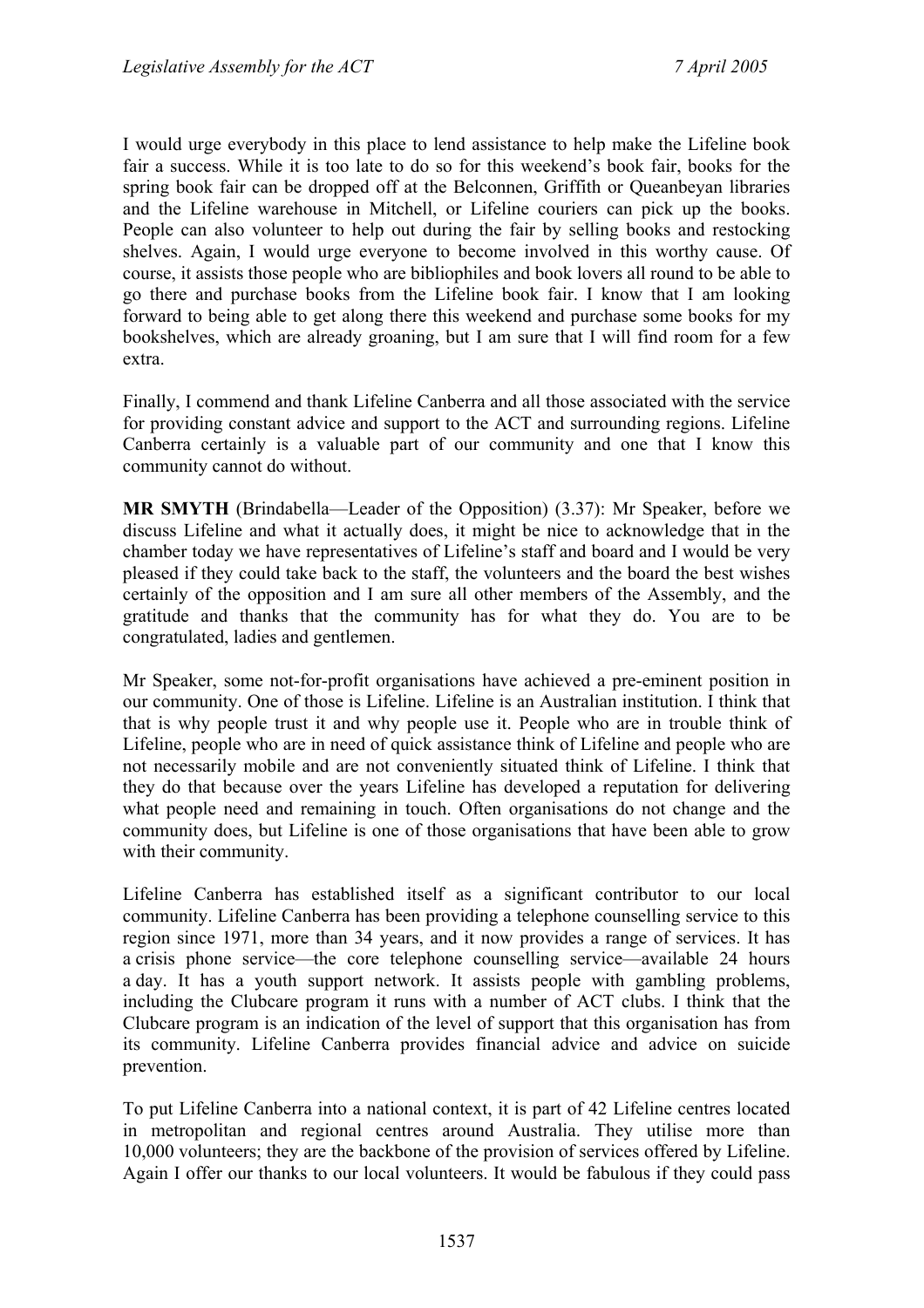that on to the 10,000 or more volunteers around the country. Nationally, Lifeline receives more than 1,300 calls each day. During the 2003-04 financial year it received more than half a million calls.

I think that it is pertinent to recall the foundation values of Lifeline because I think that they are what have made Lifeline so successful and why it continues to be relevant in our community. The core foundation values were based on Christian heritage. Lifeline was the vision of the Reverend Dr Sir Alan Walker in the mid-1960s. He saw Lifeline as an expression of the ministry of Christ to the world, reaching out to those in need. The beauty of Lifeline is that it has never worn that as a badge and it has never been seen as a particularly religious organisation. Lifeline is known to be inclusive, and I think that that is its great strength—people from different faiths and backgrounds and differing spiritual journeys work side by side, representing the whole community, and from that the whole community benefits.

Lifeline recognises that every person is valuable and worthy of affirmation and support and it is committed to overcoming oppression, exploitation and discrimination. Lifeline acknowledges a wide range of problems that people can experience—everything from relationship breakdowns to attempted suicide, loneliness, anxiety, different addictions, health problems and bereavements—and Lifeline recognises the reality of pain and suffering. It seeks to work with people to heal and renew hope in their lives.

Integral to achieving these aims is, in fact, the role of counselling, of there being a dialogue between people—because often the root cause of the problem for so many of the folk that seek Lifeline help is a sense of isolation—of a relationship being developed between people so that those in crisis know that there is at least one person, even if they are at the end of the phone, who will assist them. Ultimately there is a strengthening of a sense of community that will tackle the issues of loneliness and isolation.

Lifeline Canberra performs an incredibly valuable role within our community. I acknowledge the Christian basis to Lifeline as a great base; I think the diversity of interests of those who provide the services at Lifeline is one of their great strengths; and I think the multitude of different people and cultures served by Lifeline is one of the great benefits to our community.

The other side of Lifeline that all of us get to enjoy and love is the potential of the Lifeline book fairs. As Ms MacDonald has mentioned, we are about to be served up another gala event at the Budawang Building over the weekend and I would certainly urge the Canberrans who value, love and want to contribute something to the Lifeline service, to use the old phrase, to do themselves a favour and get down to the book fair. They will actually get the opportunity to buy some great books. You could spend a lifetime at the book fair itself hunting through the various collections and various selections, but what you are also doing is backing them up by giving them what they need, that is, cash.

The recent travails, particularly with Telstra, have been unfortunate, but I think the overwhelming support that the community came through with by saying that it values Lifeline as a service is an indication to groups that they need to continue to support Lifeline. On behalf of the Liberal Party, the parliamentary party, and all the people of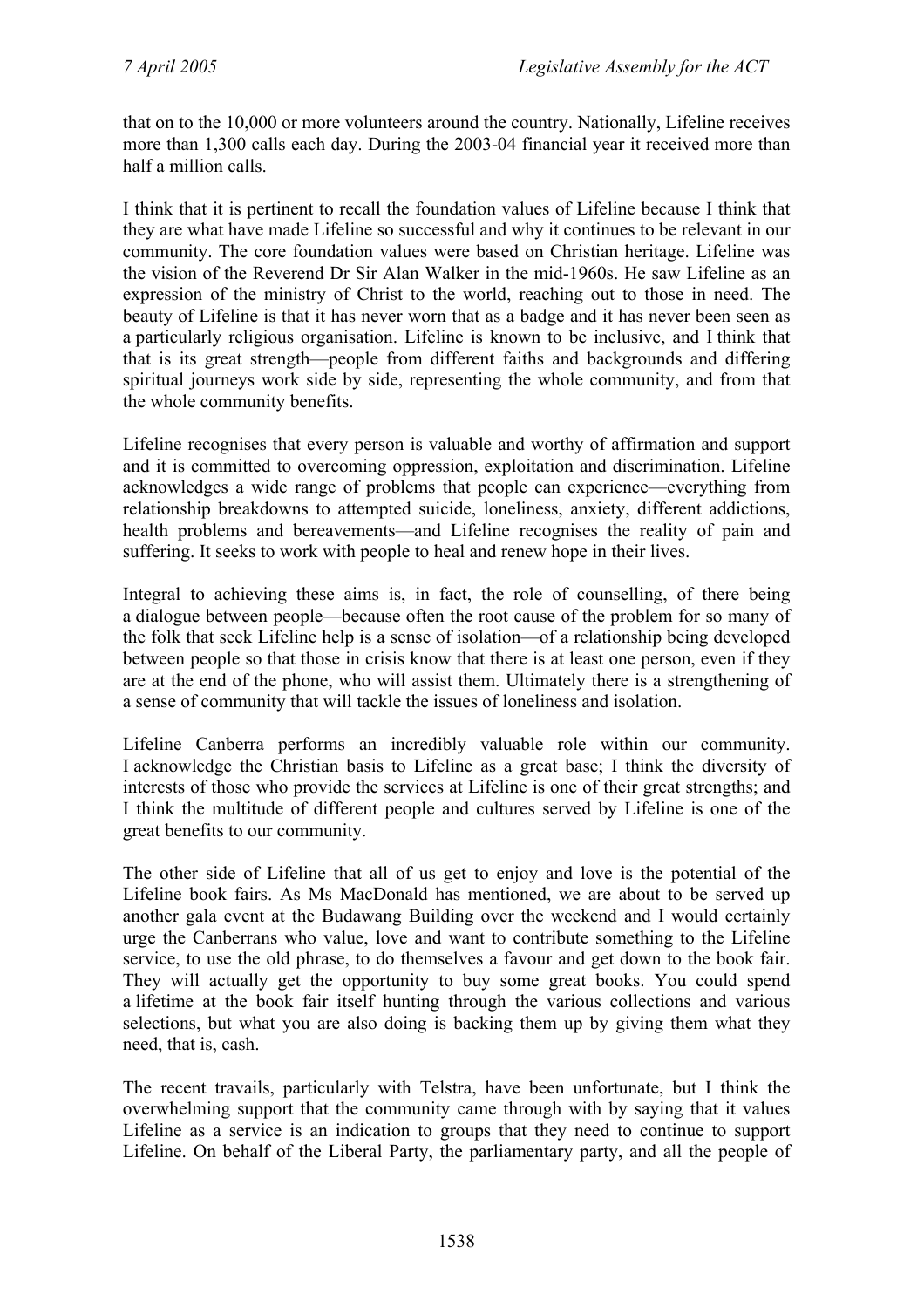Canberra, I offer Lifeline the thanks and support of the community that Lifeline supports and commend the motion to the Assembly.

**MR HARGREAVES** (Brindabella—Minister for Disability, Housing and Community Services, Minister for Urban Services and Minister for Police and Emergency Services) (3.43): I rise to support the matter of public importance today about the valuable contribution Lifeline Canberra makes to the ACT community. At the risk of repeating some of the things the Leader of the Opposition has said, I would like to underscore some of the contributions that Lifeline makes.

Every hour of every day for over 30 years Lifeline's trained volunteer telephone counsellors have been available to the people of Canberra. Since 1971, its mission has been to enhance the wellbeing of the community by providing telephone counselling. I can remember when it kicked off in 1971. People call Lifeline for many reasons. Some call to talk about their relationships and problems they are experiencing. Some people call about feelings of suicide and loneliness. Some people call looking for help with addictions or a bereavement and many people call to gain information and referrals to appropriate services, while others call because they just need someone to talk to, a lifeline.

The ACT government recognises that people experience disadvantage. Homelessness, unemployment and poverty are an unfortunate part of the Canberra community. As we work towards alleviating their impacts—I highlight the importance of the Canberra social plan in achieving this—we still need services to assist some people to reach their full potential, make a contribution and share the benefits of our community.

Lifeline counsellors provide skilled, sensitive support to callers at a time when a situation has overwhelmed them. They listen with care and acceptance, whatever the circumstances. It is one of the services that people call when everything is at its absolute blackest, when some people have no idea where to turn to. We need sometimes to pause, recognise and celebrate the fact that Lifeline does just that. When people are in a black room with their back to the wall and have no-one else to turn to, often they turn to Lifeline.

Mr Speaker, the professionalism of Lifeline Canberra is underpinned by its commitment to the ongoing professional development of staff and volunteers. In 2003-04, 77 people completed the initial counsellor development program to become probationary counsellors. Counsellors at Lifeline continue their professional development with a wide range of workshops and training made available to them. Anyone calling the service can be assured that they are talking to someone who is well equipped to provide appropriate support and sound guidance.

As a 24-hour service, Lifeline is there when other services are closed. I know that many services and private practitioners refer clients to the Lifeline service for support between appointments and after hours. In a sense, Lifeline is as much a safety net for those professionals who work nine to five as it is for the people who ring Lifeline. I wonder how often those people who rely on Lifeline as that safety net express their understanding and appreciation. I bet they do not do it that often.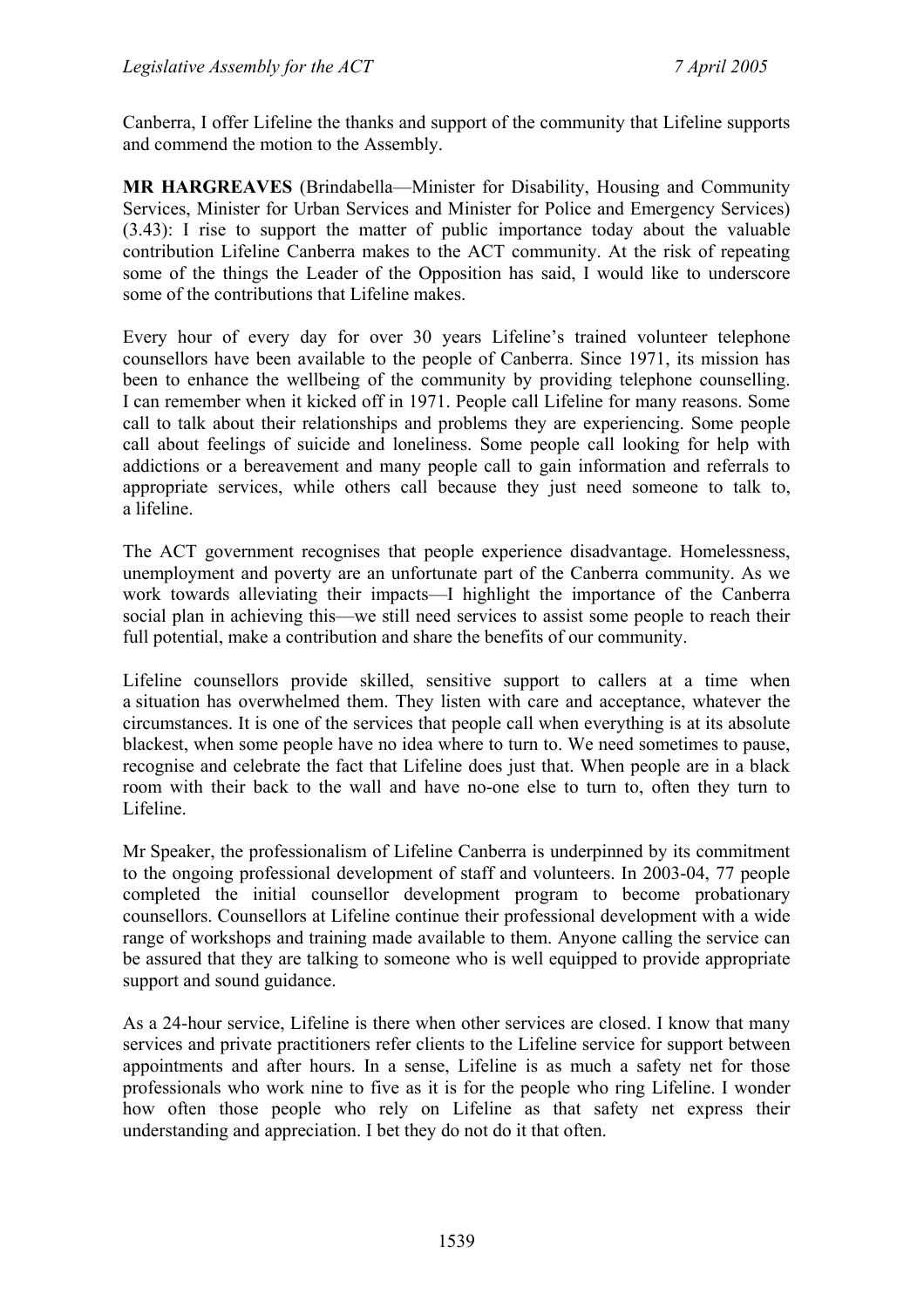In 2003-04, Lifeline answered a staggering 20,635 calls. Telephone counsellors spent 475,000 minutes providing counselling and listening to people of the ACT and the region, 3,250 counselling shifts were filled by at least one telephone counsellor and 77 new telephone counsellors were inducted into the service, as I have said. This is a huge contribution to the health and wellbeing of our community.

The ACT government provides important financial support to Lifeline. The funding provided recognises the quality of the service and the valuable role that Lifeline Canberra plays in strengthening our city and our community. In 2004-05, the 24-hour crisis telephone counselling service received funding of \$175,000 from the ACT government. Lifeline also receives funding of \$165,000 a year to provide Gambling Care, a free gambling and financial counselling service.

That is another vital service. ACT residents who experience gambling addiction are helped to develop skills and supported to manage debt and financial commitments. I understand that Lifeline negotiates with creditors on behalf of clients, exploring options such as reducing payments, loan consolidation, bankruptcy and improving general financial management skills. In 2003-4, Lifeline provided 1,053 hours of counselling and support to problem gamblers and their families.

Clearly, Lifeline Canberra is an important player in understanding the causes and impacts of gambling on individuals and families of the ACT. I am pleased to note that Lifeline Canberra is represented on the ACTCOSS gambling reference group and the National Association for Gambling Studies. These groups partner with the ACT government in working towards a better understanding of the causes and effects of, and responses, to gambling addiction.

Throughout 2003-04, Lifeline provided community education in relation to gambling at 46 events, including 11 sessions on gambling being provided to Lake Tuggeranong College. That was a first for the college system and it demonstrates Lifeline's recognition that working with young people on early intervention as prevention is a front-line response to alleviating the impacts of problem gambling.

Gambling Care has recently undertaken a six-month project to develop and strengthen relationships with service providers and clients from culturally and linguistically diverse backgrounds. The project aims to reduce social isolation amongst people from culturally and linguistically diverse backgrounds who may be facing hardships resulting from problem gambling.

I think it is worth talking about Clubcare. Clubcare is an innovative partnership between Lifeline Canberra and more than 20 licensed clubs across the ACT to ensure that gambling venues offer responsible environments for patrons who gamble. Club patrons can call Lifeline during business hours and speak to a Clubcare counsellor about anything to do with gambling for themselves or a family member or friend. Participating clubs have put up signs around gambling areas offering tips about responsible gambling. In 2003-04, Clubcare trained 800 club staff in the provision of responsible gambling services and launched the inaugural responsible gambling awareness week.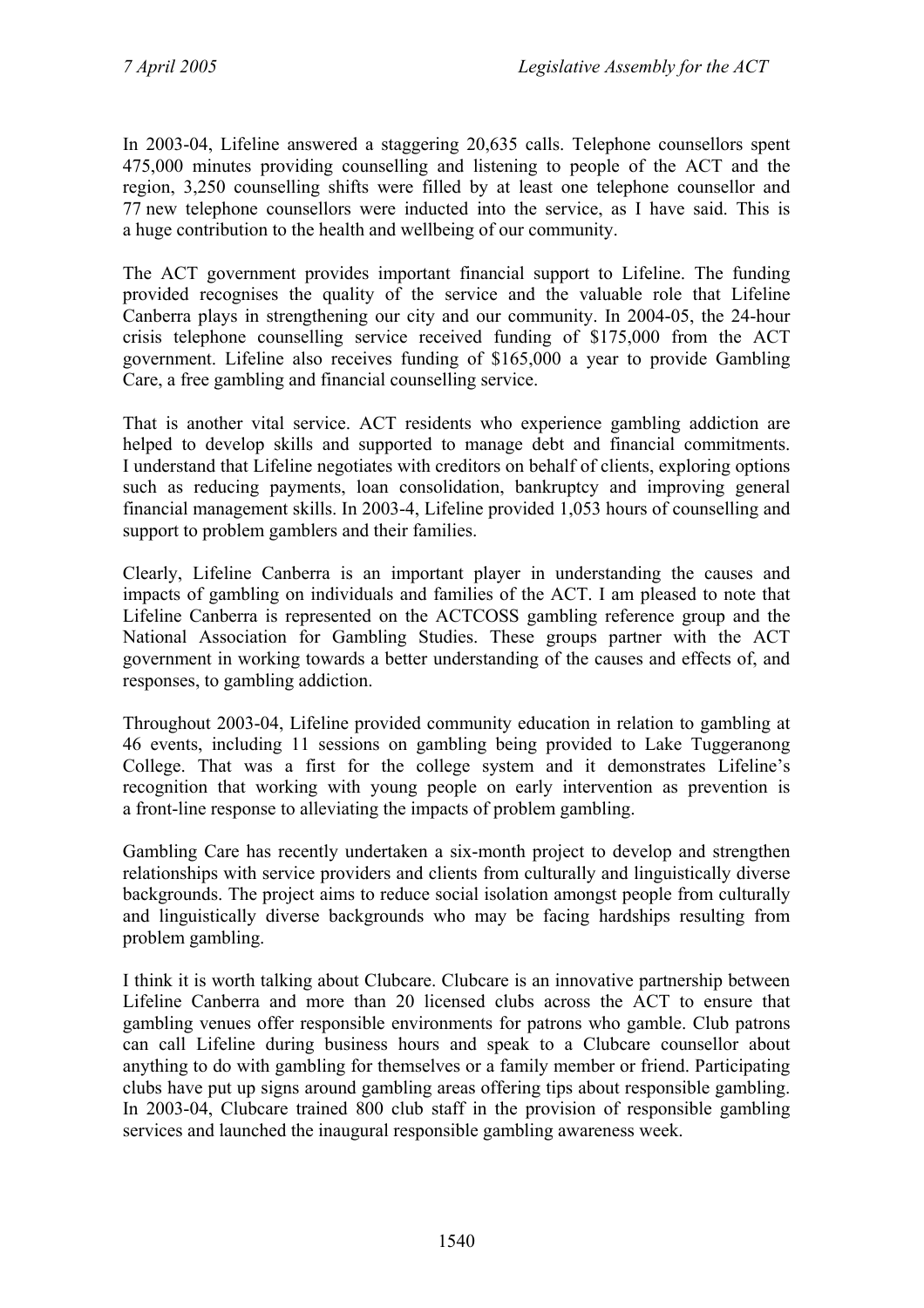In recognition of the expertise of Lifeline Canberra in providing quality telephone counselling services, in 2004-05 the ACT government provided recurrent funding to Lifeline to continue the Canberra Emergency Accommodation Service pilot project in partnership with Anglicare. This service works with Anglicare and other supported accommodated assistance program providers and is another example of Lifeline's ability to form innovative partnerships.

In this partnership, Lifeline provides a telephone information and counselling service that assists people who are homeless or at risk of homelessness to access crisis and emergency accommodation options. Lifeline receives \$88,550 to provide this service. Anglicare provides access to accommodation and support, which includes overnight accommodation in caravans and motels, to provide an immediate response to homelessness. In 2003-04, the CEAS project answered 2,500 telephone calls in response to people seeking information or counselling in relation to homelessness.

The ACT government has developed a community-wide framework in *Breaking the cycle—the ACT homelessness strategy* to deliver a continuum of services that respond to the causes and effects of homelessness. Lifeline's role is to make the process of seeking information and assistance with emergency accommodation easier. Lifeline Canberra also received \$64,000 to provide the Lifeline Youth Network X—LYNX—program. This service is better known under its former name of Youthline.

Mr Speaker, we can talk about the way in which the government is providing plenty of financial support to Lifeline but, at the end of the day, if the people who make up Lifeline did not do what they do we would have nothing to support. We recognise the worth of the contribution that Lifeline makes to very critical issues in this town. I could probably spend twice as long listing all the things they do and talking about how much money Lifeline has received from successive governments over the years to make sure that it remains in existence. As I said, Mr Speaker, I was here when it kicked off and I sincerely hope that it will be here forever. I was really glad to see that Telstra came to its senses and continued its support. Instead of having funding taken away, Lifeline should be given an award.

**MRS BURKE** (Molonglo) (3.53): I rise to support Ms MacDonald's worthy MPI highlighting the valuable work and support systems Lifeline puts in place for the benefit of all Canberrans, especially for people who are most vulnerable and require high levels of support to put them back on track. I acknowledge, and it is pleasing and encouraging to see, Ms Marie Bennett, executive director, along with other staff and board members, in the public gallery. We often debate things like this but we do not often get the opportunity to meet face-to-face those people that we are trying to support.

It must be recognised that recently Lifeline's longer-term viability came under threat due to a review of funding arrangements with a major sponsor. A couple of members have spoken about that. It is important to note that this matter was resolved and it would appear that a feasible agreement has been entered into for the benefit of both parties. I think Mr Hargreaves is quite right: public outcry is often worth doing and oftentimes we see good outcomes. But I will put aside financial matters, although I know money is a very big thing when running organisations like this.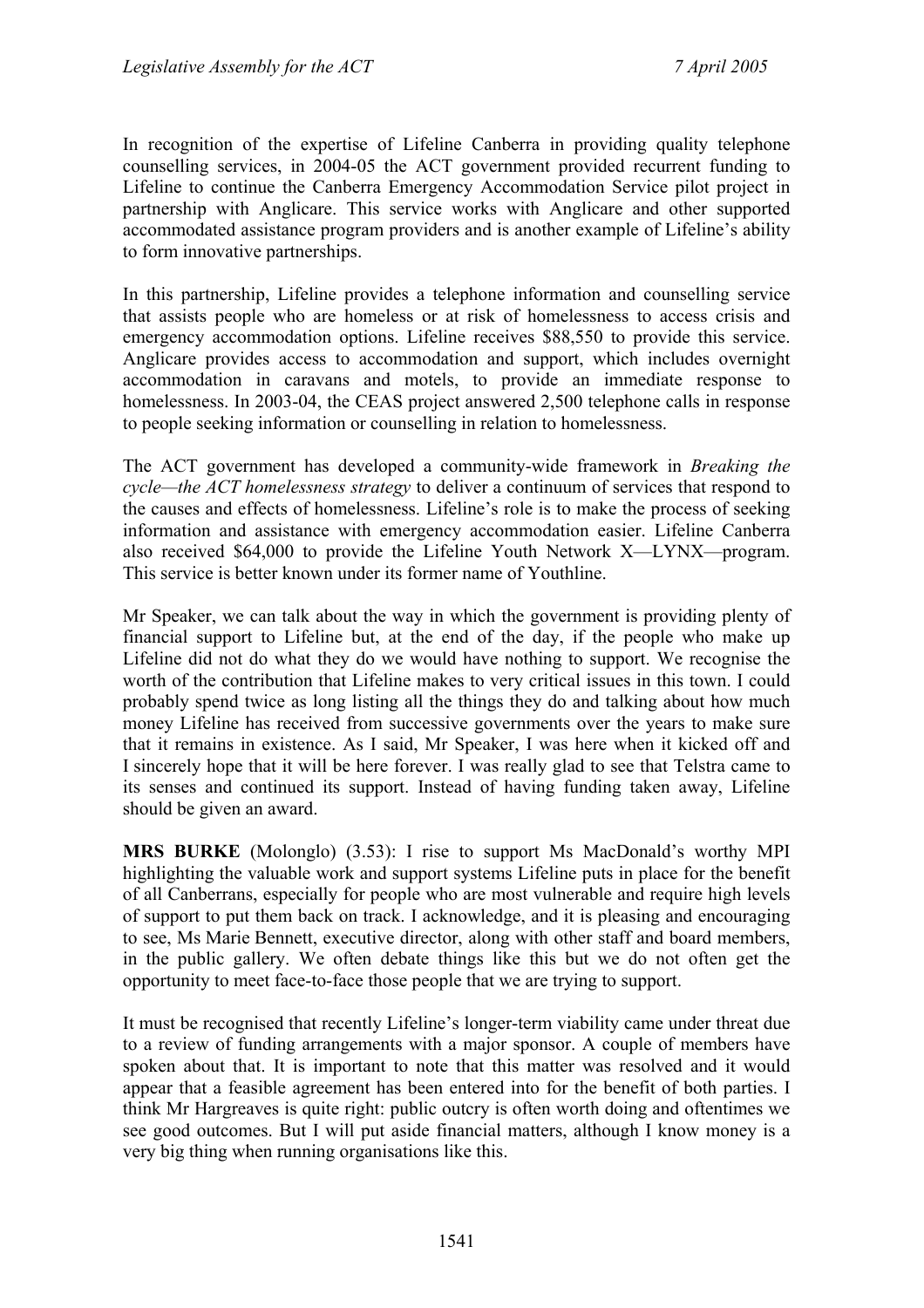Lifeline is a vital form of pastoral care, its origins coming from the inspiration of a Methodist, Reverend Dr Sir Alan Walker—I think the Leader of the Opposition, Mr Smyth, mentioned this as well—who, drawing from personal experience, decided to reach out to people via a lifeline, giving them the opportunity to call in to discuss issues of concern and just to be heard by an empathetic and understanding person on the other end of the phone line.

From these humble beginnings of a benevolent service in 1958 emerged this unique Australian service, eventually becoming a worldwide organisation with over 300 Lifeline centres operating across 15 countries. Lifeline is a values-based organisation—values that have become the key to the development and recognition of the important work it is faced with. At the heart of this, Lifeline embraces the notion that everyone has the right to be heard, understood and cared for. It is a unique service incorporating one-on-one communication between a counsellor and a caller, aiming to empower the caller with the belief that someone does want to listen, does not want to judge in any way and does want to find solutions to a problem or ways in which to cope with a specific personal situation.

I know that numbers have been mentioned, but it needs to keep being said for the public record that the number of calls to Lifeline in the ACT in 2004 had almost doubled over three years. Mr Hargreaves gave the facts and figures on the staggering volume of calls that Lifeline deals with on an ever-increasing basis, and we should never forget that the demands on this organisation are ever increasing.

What can be of value to government, in some cases, is that Lifeline not only seeks to help people overcome their own challenges in life but also is in a unique position to track the needs and experiences of all callers whilst, of course, still maintaining the integrity of privacy issues. Government can look at this information to ascertain any shift in social trends and to observe how its policy initiatives are working or not working and can therefore improve vital services across, for example, the community services sector in the ACT.

I am sure Ms Porter would agree with me that volunteers are the backbone of Lifeline, as they mostly are in other similar organisations. We all rely on the generous support and effort of volunteers in many of the services and activities in which we engage in the ACT. As highlighted by the United Nations Volunteers, UNV, volunteering brings benefits to both society at large and the individual volunteer. It makes important contributions economically as well as socially. It contributes to a more cohesive society by building trust and reciprocity among citizens. Greater significance needs to be placed on how volunteering can impact on public policy and how government can maximise volunteerism as a way in which people can make a contribution to society.

As we all know, giving our time and effort can be one of the most rewarding experiences in life. If we choose to volunteer, we can see a real, positive effect on our community and, most importantly, ourselves. This can be seen in context as a lifelong journey of caring, to discover how we as individuals can learn about the different service opportunities available, explore the many facets of volunteering and then ultimately decide on what level we contribute to the greater good of our community.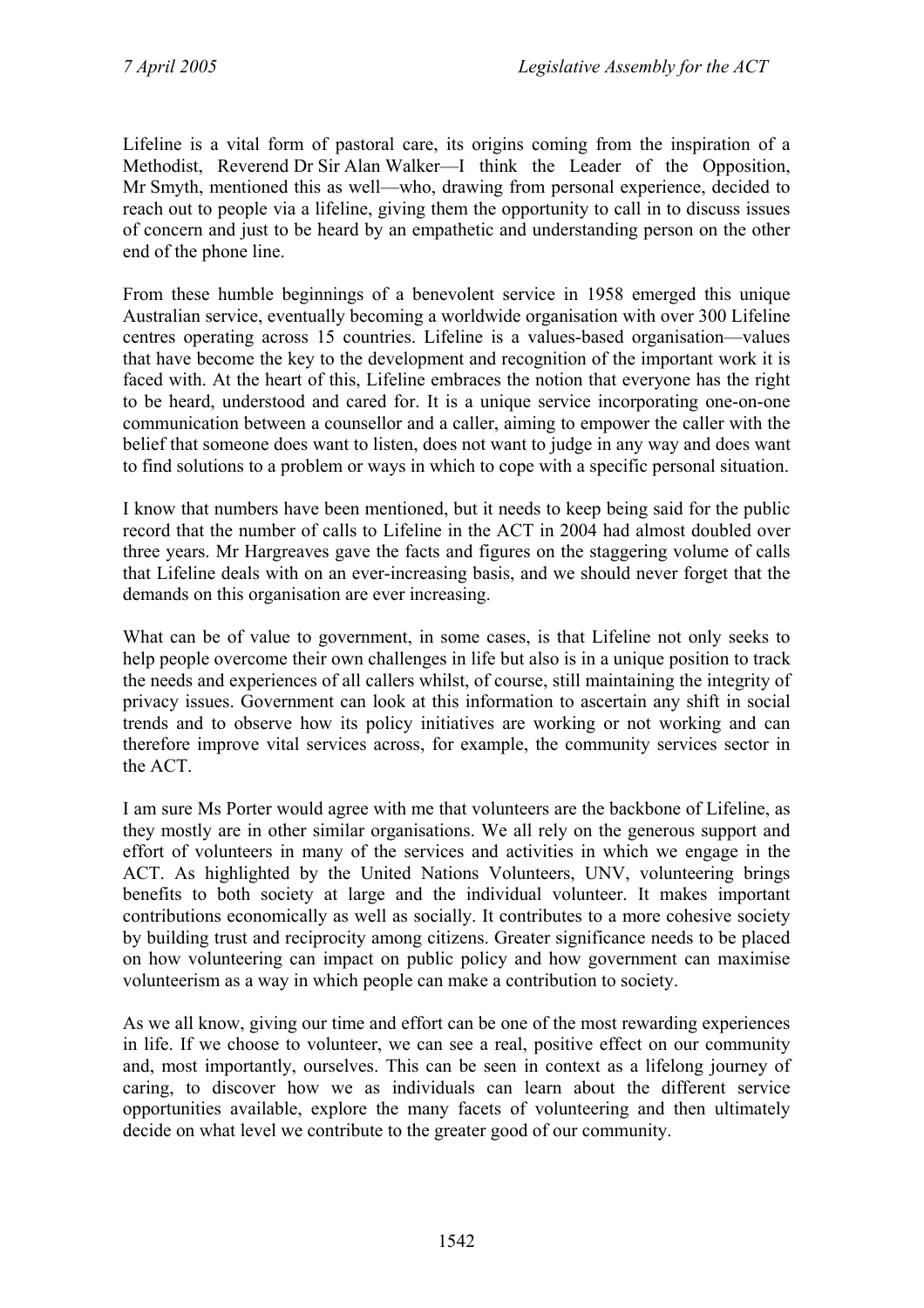This MPI certainly highlights the importance of supporting organisations such as Lifeline, both financially and physically, to ensure that they can continue to have a positive effect on our lives. I realise Lifeline is involved in so many excellent programs but, as I think those in the public gallery would know and I think the minister would know, I have a particular affection and affinity with CEAS, the Canberra Emergency Accommodation Service. That has been an excellent joint venture and one that we should perhaps really be focusing our efforts on more and giving more support to. I have been able to refer people so successfully to that organisation with the full confidence of knowing that people do get the support and help they need, so I commend that joint venture to the Assembly.

There is no doubt that the contribution that Lifeline makes to the ACT is vital. It is a shining example of community spirit. We as members should continually be giving elevation in the Legislative Assembly to such organisations, as an example to the wider community that the efforts of volunteers in particular are commendable and indeed can be personally rewarding. So I do thank Ms MacDonald for bringing this forward today. Things like this are worthy of our time and of debate.

Finally, may I personally wish Marie Bennett and her team every success and thank them for bringing hope and comfort to the many people who reach out to them for help in time of need.

**DR FOSKEY** (Molonglo) (4.00): I am going to abbreviate my prepared speech to some extent because I do think that we are all tending to say much the same things. In order that everyone has an opportunity to speak, I will oblige by abbreviating my speech.

The ACT Greens support the work of Lifeline Canberra and recognise the valuable contribution that it makes with the range of services it provides, as mentioned by Ms MacDonald, Mr Smyth, Mr Hargreaves, Mrs Burke and now me. Lifeline, as we know, is the only 24-hour telephone counselling service, is the primary provider of support to people with gambling problems and has an important role in suicide prevention, emergency accommodation and support for young people.

Lifeline is a very important thread in the fabric of social services in the ACT and in a sense it weaves a lot of disparate services together. I would like to congratulate Lifeline on some recent achievements: the reaccreditation against the Lifeline Australia standards; the success of CEAS, which now has ongoing commonwealth and ACT funding; the success and expansion of the Clubcare program; the successful piloting of a mentoring program for young carers as part of the Lifeline youth network services; and securing a Canberra Community Foundation grant to develop and strengthen relations for service providers and clients from a culturally and linguistically diverse background. We all know that Lifeline Canberra is considerably respected amongst other community organisations. It is widely respected for its professionalism and its capacity to mobilise a large number of volunteers.

I believe that, in recognising the valuable work of Lifeline, the government might consider increasing the resources available to the organisation to increase the capacity of existing services and address current gaps in social services. For instance, I understand that Lifeline's telephone counselling service has experienced a considerable increase in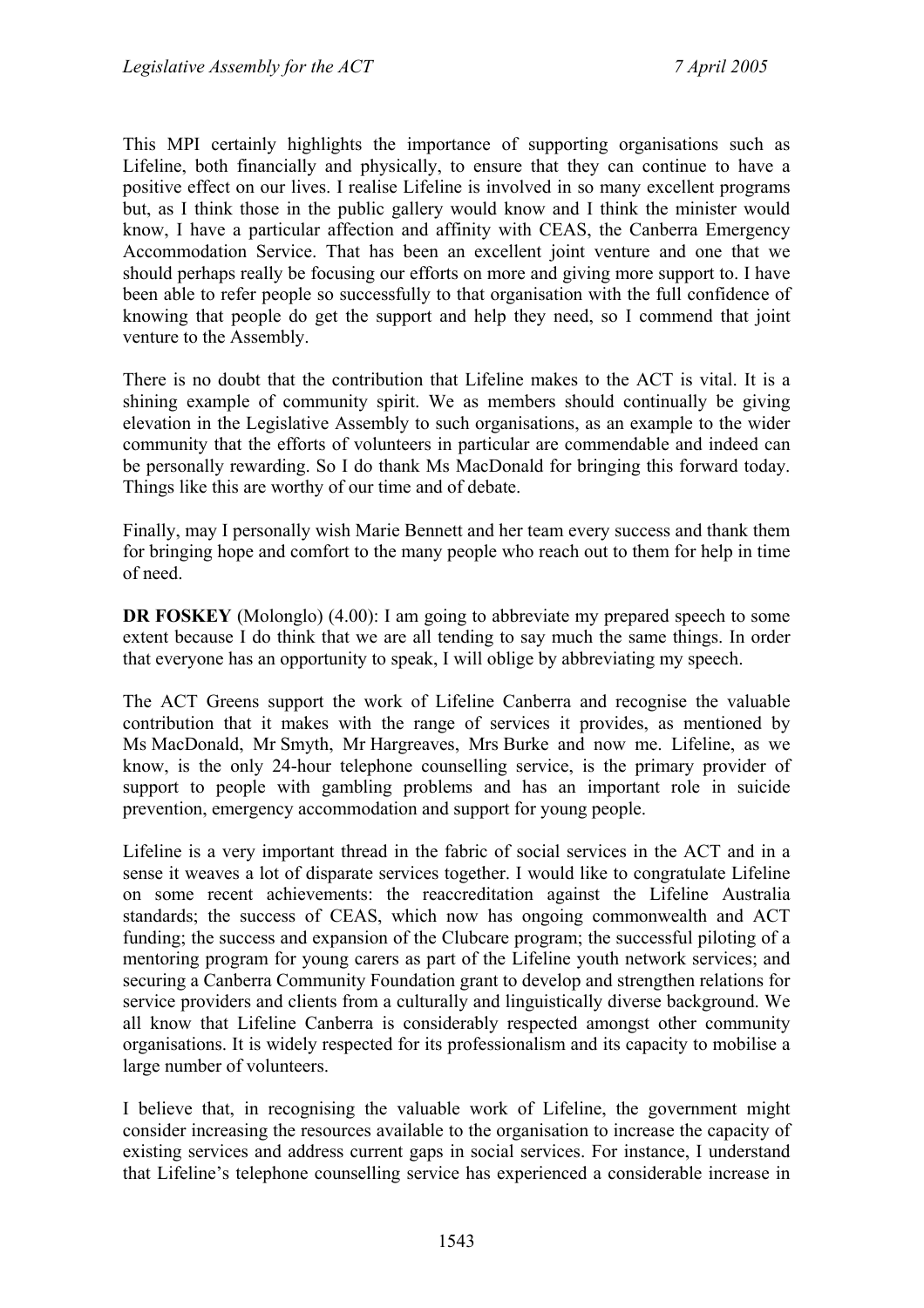calls over recent years. The number of calls in 2003-04 was nearly double the number of calls in 2001-02. There has been an enormous increase in calls relating to suicide. I would be interested to know whether ACT government funding has increased commensurate with the demand.

There are occasions when people calling Lifeline's crisis telephone service, including those experiencing homelessness, are unable to be referred to appropriate services because all services are full. This is very difficult for the person concerned and all of those involved in supporting that person—for example, case managers and social workers. This highlights the need for ongoing mechanisms to monitor unmet need and direct resources to address that need.

The gambling care program funded by the Department of Disability, Housing and Community Services does an excellent job but has limited capacity. The information I have indicates that the funding provides for just one full-time management position, one part-time gambling counsellor and one part-time financial counsellor. Limited resources can result in delays for gambling counselling, when timely access would have considerable potential for benefit. Given that we have over 5,000 people experiencing gambling problems in the ACT that we know of, and just 252 accessed the gambling care program in 2003-04, there is significant scope for expansion.

Gaps that have been identified in the past include: no after-hours gambling counselling services; no regional counselling services, that is, in the surrounding regions of the ACT, particularly Queanbeyan; and the lack of capacity for education in prevention strategies. In addition, recent research by the Centre for Gambling Research titled *Help-seeking by problem gamblers, friends and families: a focus on gender and cultural groups* identified the need to expand the quantum and diversity of support available to people experiencing gambling problems to include a coordinated network of cultural-specific services and gender-specific initiatives and that education about problem gambling and the support services available should be directed to friends and families, including cultural communities. I hope to see these recommendations acted upon in the future and I am sure that Lifeline has an important role to play as a major provider and innovator in gambling support in the ACT.

I have raised these issues because I think it is important not just to identify the valuable role that Lifeline play but to consider how we may assist them to improve their services even further. I express my support for their work and, of course, encourage everyone to attend the book fair this weekend as a way of assisting this valuable organisation to raise funds.

**MS PORTER** (Ginninderra) (4.05): I wish to add my support for Ms MacDonald's and Mr Hargreaves's words in recognising the valuable contribution Lifeline Canberra makes in supporting the ACT community, and in acknowledging those from Lifeline that have joined us this afternoon in the public gallery.

Mr Hargreaves has outlined the ACT government's support of this organisation through the provision of funding to Lifeline's many services. I want to add my support for Lifeline by drawing members' attention to Lifeline Canberra's vital role in relation to emergency and crisis responses to critical incidents, in particular the January 2003 bushfire emergency and the recent Asian tsunami disaster.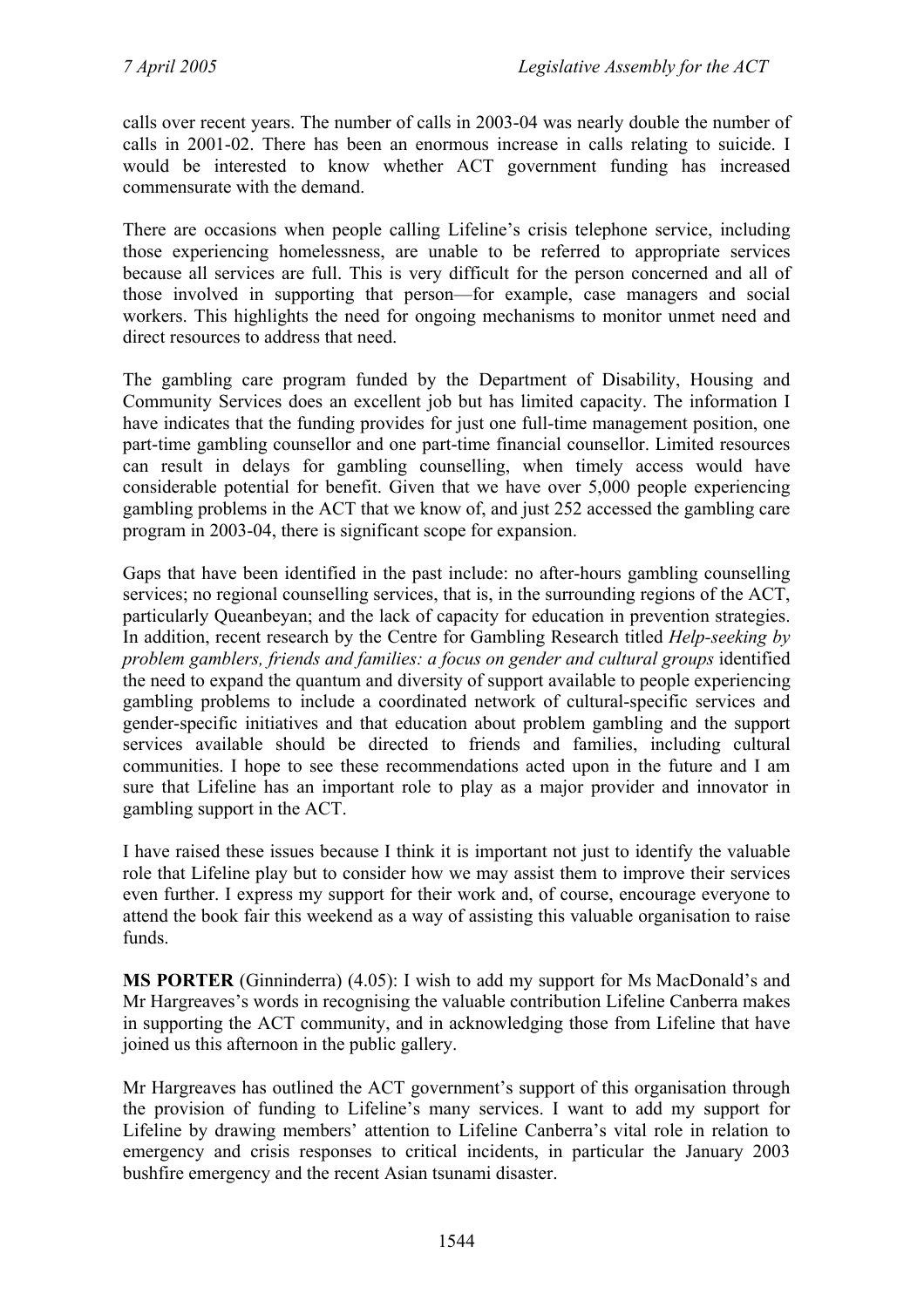Lifeline Canberra played an integral role in supporting the Canberra community in the wake of the January 2003 bushfire. At the time of this disaster, Lifeline Canberra galvanised its resources, its paid staff and volunteers to respond to the needs of the community. Lifeline eventually took over the ACT bushfire hotline to provide support and information to the Canberra community. On 18 January 2003, Lifeline was quickly and efficiently able to execute an emergency response to the situation at hand. By 4.00 pm that day, all staff had been placed on standby and over 250 volunteers had been contacted to see if they and their families were safe.

In the days following the disaster, Lifeline Canberra took calls on their crisis line at 350 per cent of their usual call rate. This peaked on 20 January 2003, Lifeline's busiest day ever. Lifeline counsellors listened to people who feared for their lives and those of their families. There were people who had lost homes and their pets, and people who had feared losing their livelihoods. There were people who had no home to return to and others who were scared to leave their homes for fear they may burn down. I remember that feeling distinctly when my family was asked to evacuate our home.

In what was a time of uncertainty for so many people of Canberra, the counsellors at Lifeline offered the certainty of someone to speak to and someone who was willing to listen. Lifeline's response to the bushfire went beyond its crisis line, as countless counsellors did outreach work in the suburbs most affected by the fires. Lifeline also produced a bushfire information kit, of which 500 were distributed through places where people went to seek information, including the recovery centre. Gambling counsellors were diverted from their work to provide face-to-face counselling and worked with telephone counsellors to provide follow-up support to community members who needed someone to talk to.

Lifeline counsellors even supported others involved in the emergency, providing a debriefing service to the staff of Canberra Connect, for instance. These services were provided in addition to the usual suite of support services provided to the Canberra community, as others have mentioned in this place today. In the period since the bushfire disaster, Lifeline has continued to provide an increased level of telephone counselling support. Calls to the crisis line have increased to a level of 75 per cent, greater than before the fires. At this stage this need shows no sign of abating to former levels.

We cannot underestimate the valuable role that Lifeline Canberra plays in Canberra's front line response to times of crisis. As a result of the 2003 bushfire, Lifeline has improved its response plans and introduced emergency recovery teams. By establishing these units, Lifeline will be able to act even more quickly and effectively in the event of any future emergencies.

In the wake of the Asian tsunami disaster, Lifeline again made itself available to support the Canberra community, establishing a tsunami crisis counselling line. This service is available 24 hours a day, seven days a week, to provide support and counselling for people affected by that disaster.

In a time of crisis, Lifeline Canberra is at the forefront of supporting our community. This important work assures residents of the ACT that someone will always be available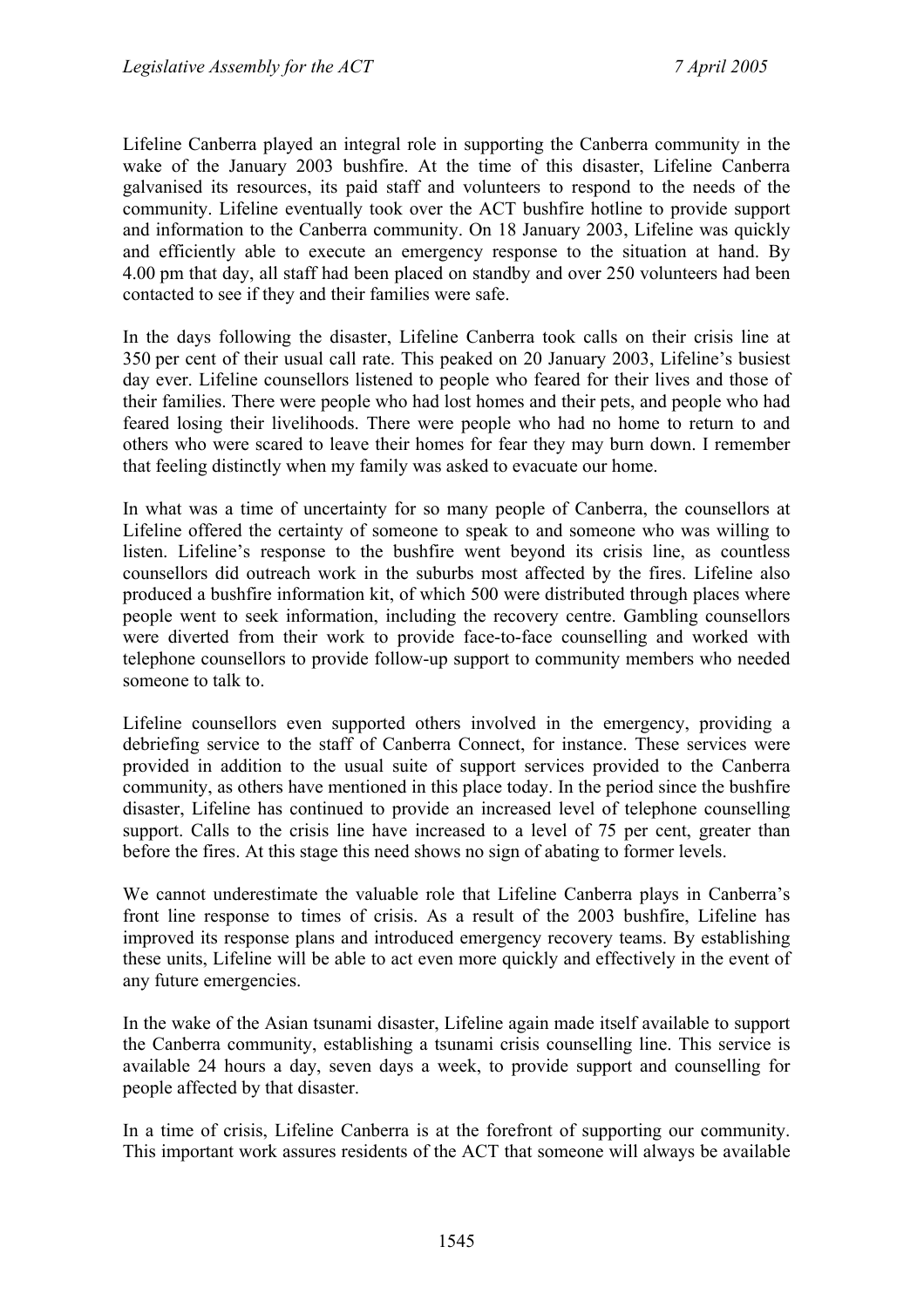to listen and to share with them their problems and concerns. We must acknowledge Lifeline Canberra's good work and that of its paid staff and volunteers.

**MR MULCAHY** (Molonglo) (4.10): I would like to add a few comments in support of this matter of public importance that has been brought before the Assembly. The reason I do is that I have a particular interest in Lifeline. My family has had an involvement—not in Canberra but in Hobart, where my mother was a telephone counsellor for 15 years and was recognised for that. I found great value in talking to her about the issues that she was dealing with.

I served on the federal government's ministerial advisory council on gambling and the thoughts my mother would give me in terms of her experience in dealing with people troubled by problem gambling—from everything I can gather it seems it is very much related to issues of self-esteem and in many cases there are parallels to the circumstances that bring people to alcoholism—were most valuable. She spent many nights at the Lifeline rooms in the local church near our home. My father, in retirement, would often stay overnight and sit there to keep her some measure of company while she took calls.

It was very important work and I came to understand the depth of training that was in place. It certainly is not the case that people just turn up, field calls and make their own decisions. It is a very thorough process and I was extraordinarily impressed when she explained to me the sorts of, if you like, constraints—but very sensible constraints based on specialist advice that Lifeline has gleaned from the professionalism of their work, and of course by the tremendous assistance they are rendering to so many people under desperate circumstances.

There has been a lot mentioned about the history of Lifeline. Looking over some of that today, mention has been made by other members of the role played by the Reverend Dr Alan Walker in Sydney—how he became determined to throw a mantle of care over Sydney and obviously came up with the idea of inviting people who were lonely or troubled to call a telephone number. With the help of so many volunteers to take calls, as has been recognised by members on all sides of the Assembly, tens of thousands of people have had the benefit of those listening ears and of volunteers giving of their time to help make our society a better place and to help people in times of distress and need.

I understand that there are about 42 Lifeline centres in urban and rural Australia and about 5,000 trained counsellors. The role this organisation has played in Australia and in 15 countries—I think Mrs Burke mentioned that—is quite extraordinary and must be recognised and should be encouraged and supported. I understand that the issues most typically raised are relationship and family problems, mental health concerns, people coping with loss and change, traumatic experiences, dealing with violence and abuse, dealing with addiction to harmful substances—a perennial problem in our cities, and our country areas even, these days—disability and illness and, of course, the very critical suicide prevention and the processes involved there. I have learned much about these issues through our family participation in acting as volunteers for Lifeline, which has been most enlightening and valuable, through my career, to understand situations.

In Canberra and other major centres there is also face-to-face counselling support to help people deal with these issues. We have had some discussion about the issue of the public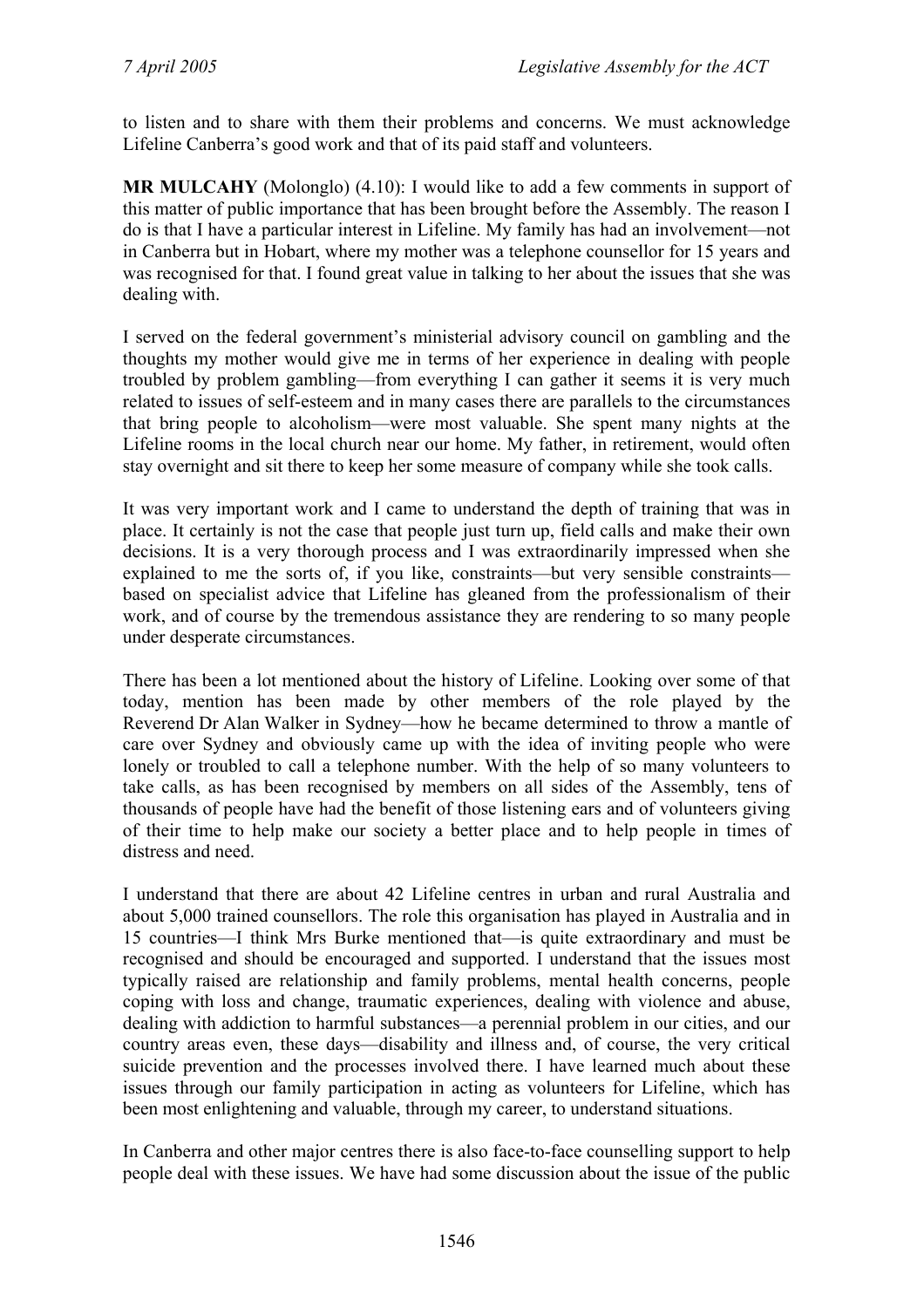debate over Telstra's involvement and the value of calls to Lifeline. I think it is commendable that at the federal level political intervention rescued that arrangement so that Lifeline is able to continue on with their good work. But I think that probably the message out of that is that, given that there is a compelling case—that this is essentially an essential service being provided by Lifeline—it behoves governments to step in and provide some support for this activity in relation to the cost of these calls. The issue appears now to have been resolved for the time being; but the reality is that it may well come up again in the future and we need to find a solution to ensure the organisation is not impeded in its very important work on behalf of the community.

There is no doubt that Lifeline meets people at their point of need and I, along with my colleagues in the Liberal Party, am very pleased to have this opportunity to place on record my appreciation and support for the great work done by the Lifeline organisation.

## **Estimates 2005-2006—Select Committee Membership**

**MR DEPUTY SPEAKER**: Mr Speaker has been notified in writing of the following nominations for membership of the Select Committee on Estimates for 2005-2006: Dr Foskey, Ms MacDonald, Mr Mulcahy, Ms Porter and Mr Seselja.

Motion (by **Mr Hargreaves**) agreed to:

That the Members so nominated be appointed as members of the Select Committee on Estimates 2005-2006.

# **Executive business—precedence**

*Ordered that executive business be called on forthwith.* 

# **Workers Compensation Amendment Bill 2005**

Debate resumed from 5 April 2005, on motion by **Ms Gallagher:** 

That this bill be agreed to in principle.

**MR MULCAHY** (Molonglo) (4.17): The purpose of this bill is to ensure the continued government underwriting of compensation entitlements for workers injured or killed in a terrorist attack. This continuation of underwriting is to be achieved by extending expiry dates for that underwriting from 2006 to 2009.

The need for this legislation had its origins in the September 11 attacks on the World Trade Centre in New York in 2001 and the massive claims that resulted from that horrific circumstance and event. As a consequence of those attacks, most insurers ceased to offer terrorism insurance, and the few that remained offered only very limited coverage at prohibitive rates.

Since the viability of the ACT workers compensation scheme was threatened, the ACT government, and indeed other governments in Australia, had no option but to step in with temporary reinsurance support. That works by the establishment of a temporary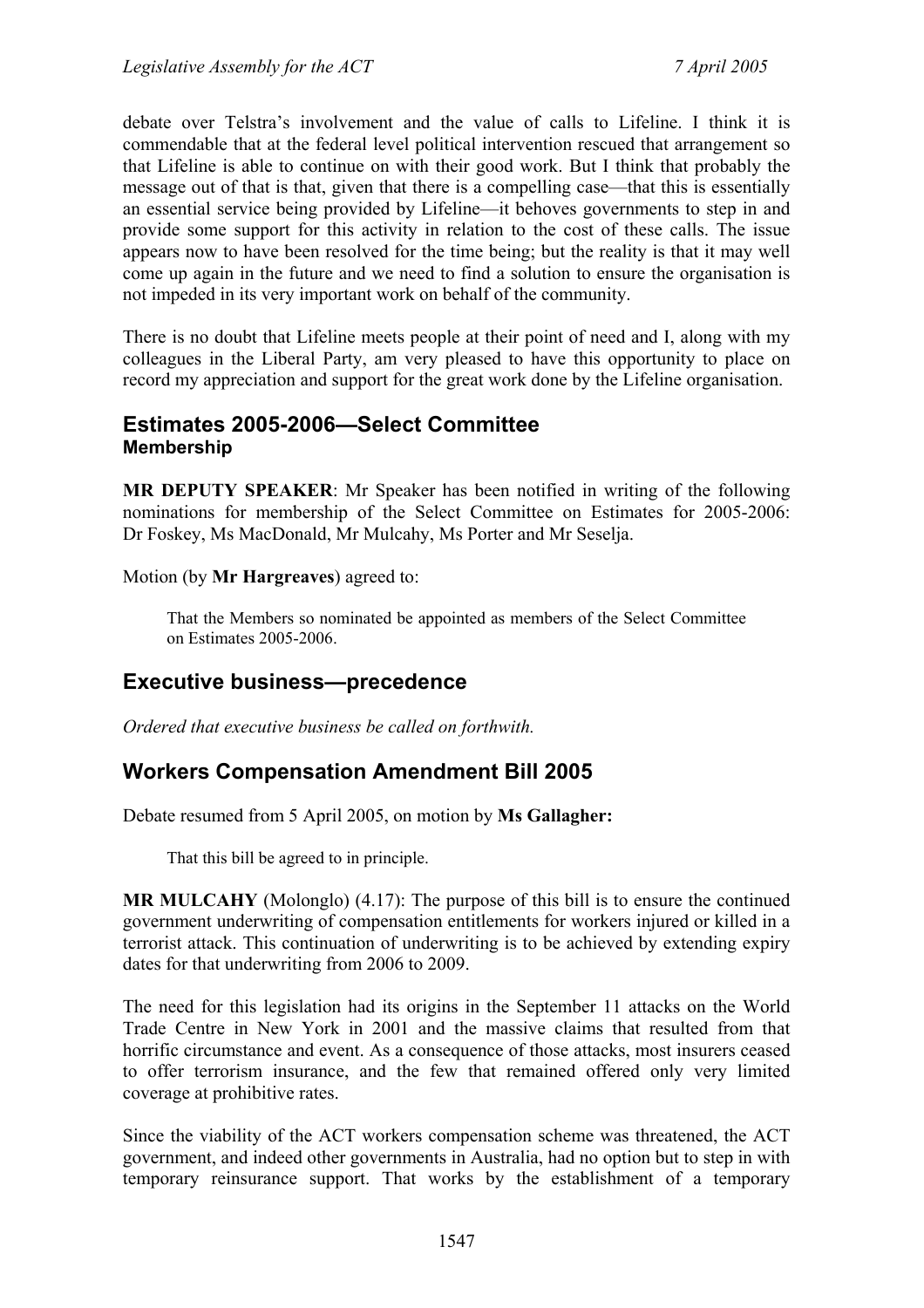emergency reinsurance fund that comes into operation only in the event of a terrorist attack. Its effect is that insurance cover will continue to be provided and that premiums will be contained to reasonable levels. Accordingly, the opposition supports this bill.

I must point out that this measure is necessary only because the reinsurance industry has declined to cover acts of terrorism. I acknowledge, of course, that covering acts of terrorism is not risk free, but I do believe that the refusal of the reinsurance industry to underwrite the ACT workers compensation scheme does reflect a level of disinterest in the territory, and a culture of palming off risk to someone else whenever possible. I have had discussions with the Treasurer informally over some of the difficulties facing industry and individual consumers in the ACT when dealing with the insurance industry, because too often I get the impression that the moral is "socialise your losses and pocket all the gains".

Going back to first principles, the whole concept of insurance is to spread and share the risks. I am grateful to the minister and her office for working cooperatively with my office and briefing me on this matter. I am disappointed, after six months in this Assembly, that the Insurance Council of Australia is yet to cross the doorstep of my office. I really think that there is scope for us to look more closely at other issues relating to insurance in the territory on another occasion, as I have many examples of, and have had personal experience with, the approach of that industry, which I think is less than satisfactory in terms of consumer expectations and business expectations. I certainly will be looking to bring some suggestions forward to my colleagues and also to the government to consider on another occasion.

The matter before the Assembly is the Workers Compensation Amendment Bill 2005. It makes sense to implement these changes. They are designed to protect the interests of employees in the territory and to prevent businesses facing unreasonable hikes in premiums and, therefore, we are pleased to support the government in this initiative.

**DR FOSKEY** (Molonglo) (4.20): The ACT Greens support the Workers Compensation Amendment Bill 2005. After the attacks on the World Trade Centre and the Pentagon in the United States in 2001, reinsurers withdrew their coverage in respect of acts of terrorism and, without reinsurance, insurance companies are not prepared to cover events that may result in such sizeable payouts.

Although on past evidence terrorist acts are a small risk in the ACT, there is, nonetheless, that potential. This legislation expires next year and I understand the urgency of passing this bill today. However, as I have noted during past debates when legislation has passed through the Assembly within a week, this is not ideal.

In 2002 the ACT Greens accepted that it was incumbent on the ACT government to take temporary responsibility for this insurance. It is disappointing that the reality is that three years later the government has to continue to provide this insurance. If workers compensation, like public liability and other essential insurance products, is to remain a primary function of business, we need to think carefully about how we manage it.

In 2002 the Greens argued the need for long-term solutions to be pursued at a national level, at the very least, in order to give the large international reinsurance companies greater confidence in the Australian system. I support the bill today, but I am interested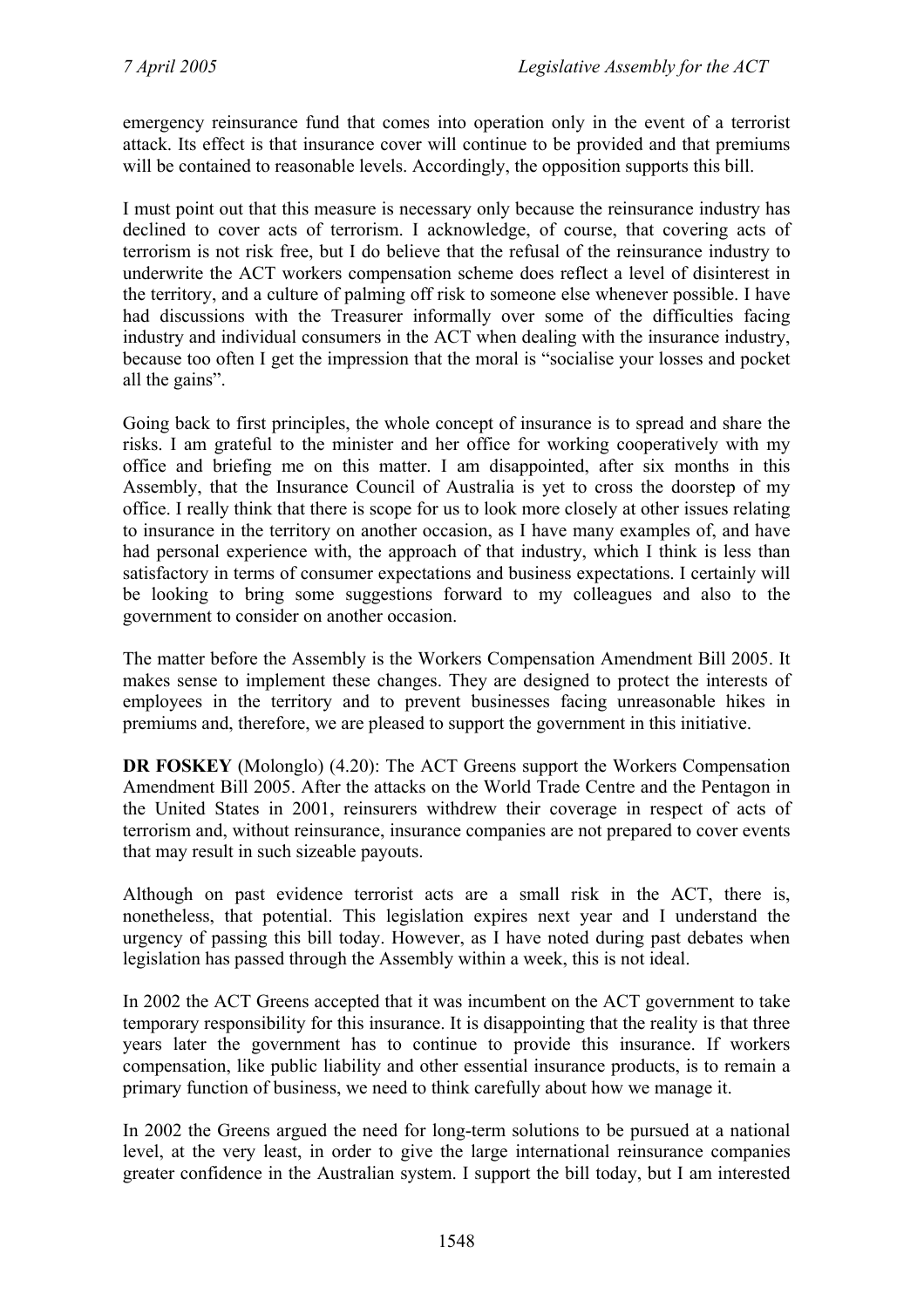in finding out how discussions about the longer-term solution to this problem at a national and interstate level proceed.

**MS GALLAGHER** (Molonglo—Minister for Education and Training, Minister for Children, Youth and Family Support, Minister for Women and Minister for Industrial Relations) (4.22), in reply: I thank members for their support for this bill. It does make a minor but important amendment to the Workers Compensation Act 1951. As other speakers have said, it extends the operation of the temporary provisions for acts of terrorism.

In June 2002 the act was amended to include temporary reinsurance provisions for acts of terrorism. The purpose of the temporary reinsurance provisions for acts of terrorism is to ensure that, if a worker is injured or killed during an act of terrorism, the worker or the worker's family will be able to claim their existing entitlements under the Workers Compensation Act. Without this provision, workers injured at work by the actions of a terrorist or terrorist group would be denied the right to claim compensation for their injuries. That was not a situation that this government could support.

These provisions were passed following the withdrawal of the private sector reinsurance coverage for acts of terrorism in early 2002, in the wake of the World Trade Centre attacks. The provisions ensure that workers compensation insurers can meet their obligations to fully insure for all work-related risks by establishing a reinsurance fund that will come into operation only in the event of a terrorist attack.

The provisions were initially given a temporary lifespan, covering attacks until 1 April 2004, to encourage private sector reinsurers back into the market at the earliest opportunity. In 2003 the Assembly agreed to extend the provisions to 1 April 2006. Recent world political events mean that only a couple of overseas companies are offering terrorism insurance as an individual product, but with limited coverage and prohibitive premiums. Without temporary terrorism provisions, ACT employers and businesses would be obliged to pay excessively high workers compensation premiums.

This bill proposes the extension, for a further three years, of the operation of the temporary reinsurance provisions that come into effect if territory workers are injured or killed in a terrorist attack. The amended provisions would apply to terrorist events that occur before 1 April 2009. Such an extension will retain confidence in the ACT workers compensation scheme. The temporary terrorism provisions already include a sunset provision. This bill proposes moving the expiry date of the provisions from 1 October 2006 to 1 October 2009.

As it is unlikely that private sector companies will be offering realistic and affordable terrorism coverage for some time yet, the government has retained the sunset provisions to continue pressure on the market to develop reinsurance products in the future. These provisions need to be passed as soon as possible because the insurance industry inform me that insurers are already writing workers compensation policies covering periods after 1 April 2006, when the current provisions cease to apply.

I thank members for their support. I thank the scrutiny of bills committee for dealing with this bill as quickly as it did. It will ensure that ACT workers continue to be fully protected in the event of a terrorist attack.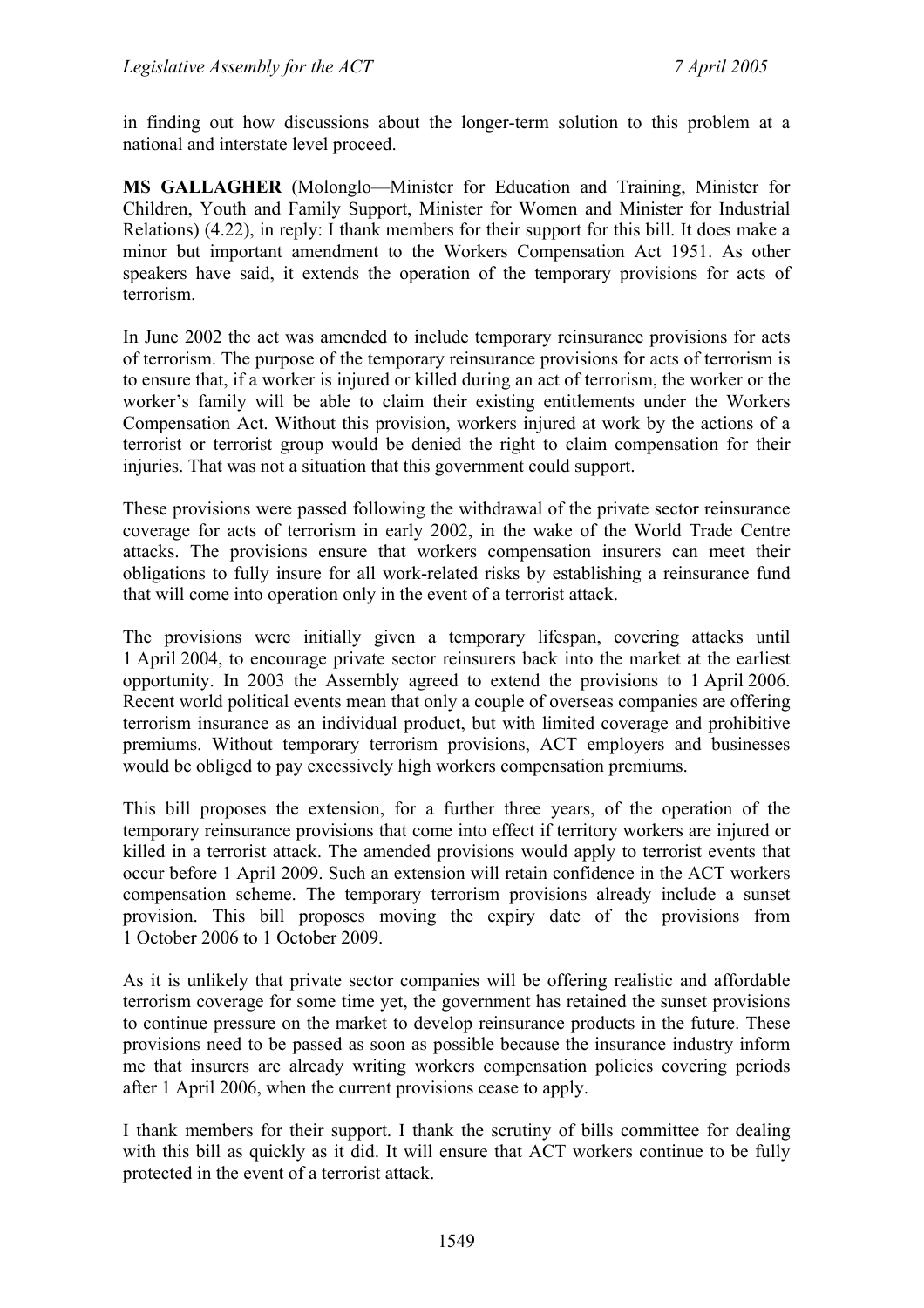Question resolved in the affirmative.

Bill agreed to in principle.

Leave granted to dispense with the detail stage.

Bill agreed to.

# **Orders of the day—discharge**

Motion (by **Mr Stefaniak**, by leave) agreed to:

That order of the day No 2, Private Members' business, relating to the Gaming Machine Amendment Bill 2004 (No 4), be discharged from the *Notice Paper*.

# **Gaming Machine Amendment Bill 2005**

Debate resumed from 15 March 2005, on motion by **Mr Quinlan**:

That this bill be agreed to in principle.

**MR STEFANIAK**: Carrying on now with the substantive bill, as I indicated, one of the main things it does is remove some problems in relation to unintended serious consequences to clubs as a result of giving the ACT Gambling and Racing Commission power to cancel licences where the election of the committee could be influenced by someone who is not a voting member, or all voting members did not have complete control over the election for sundry other reasons.

The fact is that a lot of the clubs are there for specific purposes. Associated bodies elect or nominate some of their members to the governing body—that is how it is operated. That was what my bill was about. Sections 1 to 5 are an exact copy of that—I make that point. The opposition will be supporting the Gaming Machine Amendment Bill.

The other sections of the government bill—the sections that do not relate to issues over club directors—are technical in nature and serve to make it clear that contraventions of the act are subject to the criminal code. Apparently this was only assumed before, but it has now been made transparent. Examples of contraventions that could be prosecuted as criminal matters are unlawful activities relating to gaming activities, such as theft, fraud or falsifying a document or return required by the act or the commission.

I understand the Greens are proposing a number of amendments—I will speak briefly to those when we come to them. We will not be supporting those amendments as they would have a number of potentially serious consequences if they were to be accepted. I will make a few brief comments on that later. The opposition will be supporting this bill.

**DR FOSKEY** (Molonglo) (4.29): While I support the majority of the Gaming Machine Amendment Bill 2005, I will be opposing clauses 9, 10 and 11 of the bill. I support the majority because I recognise that the changes are primarily addressing minor detail and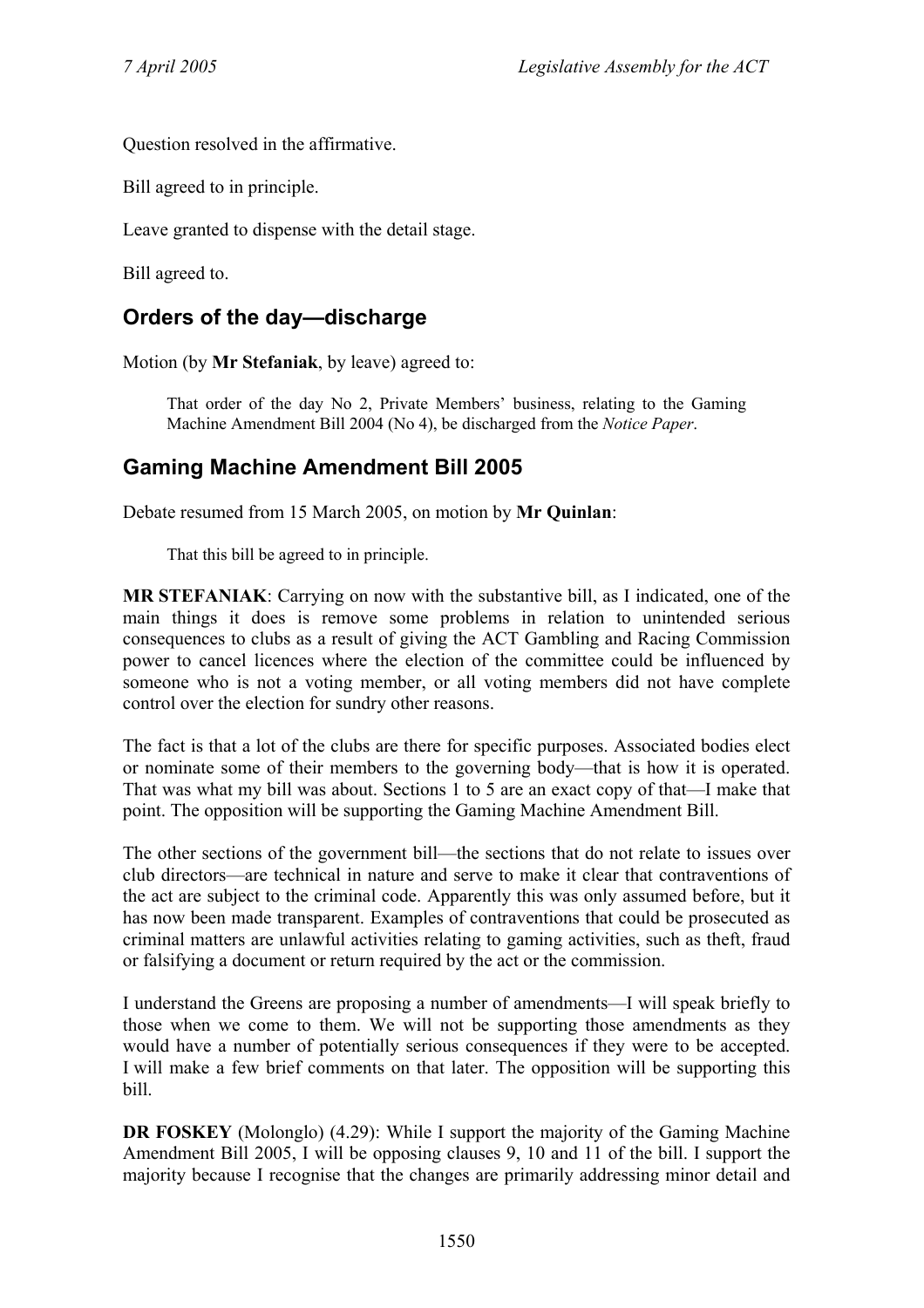unintended consequences of the Gaming Machine Act amendments of 2004. However, I believe that clauses 9, 10 and 11 constitute a more significant change—a change that should not occur.

The ACT Greens believe that the government should take every opportunity to support the socially responsible provision of gaming services and maximise harm minimisation strategies for people with gambling problems. Problem gambling is very serious here in the ACT. Recent research indicates that there are more than 5,000 problem gamblers in the ACT, and for every problem gambler an estimated five to 10 other people can be affected.

Proximity of gaming venues to places of community congregation such as shopping centres and the close location of gaming venues to residential areas of relative socio-economic disadvantage are factors influencing gambler behaviour, influencing both the frequency with which people use gaming machines and the amount spent on them.

The particular character of the gambling and social context in Canberra, especially the centrality of clubs to community life and convenient access to gambling, has contributed to the development of gambling problems for people who experience social isolation or a period of personal stress.

Problem gambling is a serious issue amongst young people, with an estimated four per cent of secondary students identified as problem gamblers—double the rate amongst adults. Changes to the Gaming Machine Act last year saw the introduction of important social impact assessments. As the government stated at the time:

The social impact requirements form part of an overall strategy for harm minimisation and are applicable to all applicants for gaming machines. These measures are consistent with the code of practice for gambling operators and will significantly address the risks to minors and others in the community associated with the issue of gaming machine licences.

That is a quote from Mr Quinlan from *Hansard* of 10 February 2004. We oppose the proposed changes to section 32 of the Gaming Machine Act contained in clauses 9, 10 and 11 of the Gaming Machine Amendment Bill 2005. I will leave it there and speak to that further in the detail stage.

**MR QUINLAN** (Molonglo—Treasurer, Minister for Economic Development and Business, Minister for Tourism, Minister for Sport and Recreation, and Minister for Racing and Gaming) (4.33), in reply: I thank the house for its support of the bill, in the main. Dr Foskey opposes a couple of the clauses.

I do not think the fears you have, Dr Foskey, are well founded. We are talking only about the transfer of licenses that are already in place which have all been subject to social impact examination before. We know there is movement within the club industry and, in fact, many of the club premises, club facilities and club services survive only because there has been transfer of ownership. It has become the case that it is the well-managed clubs and the clubs that can manage to a certain size and therefore introduce economies of scale into their operations that are, in the main, surviving.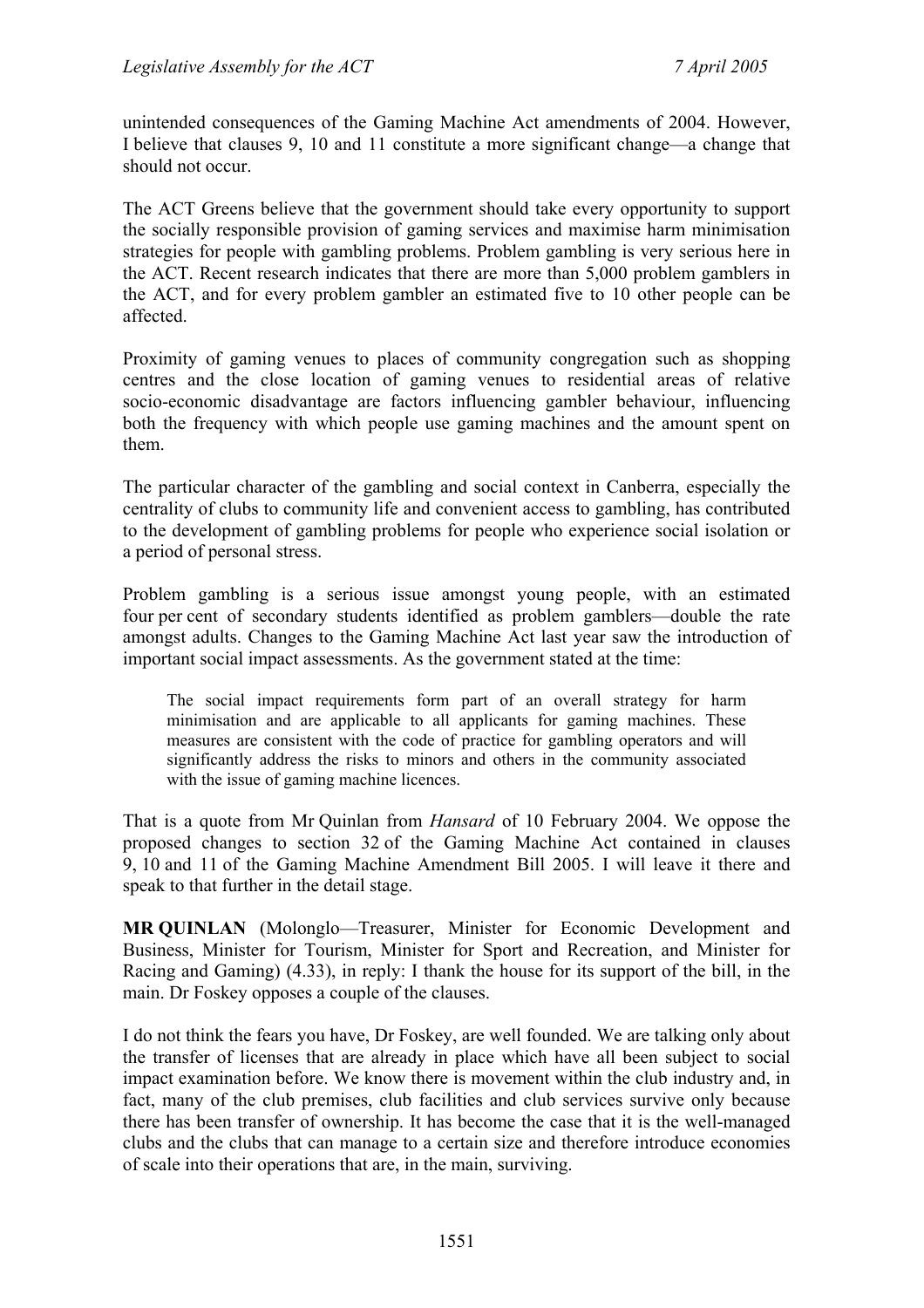Without a ready ability for licenses to be transferred, we would maybe see a whole raft of clubs like the Canberra City Bowling Club, the Canberra south bowling club, the Yamba club and the royals club out of business or held up for transfer of ownership, to the point of jeopardising the transfer deals that are done. We are only talking about not requiring a social impact statement or study in cases where there is effectively a transfer of ownership and the whole structure in existence. From the external point of view, there will effectively be no change.

We appreciate concerns in relation to problem gambling. I have said before in this place that I think the code of practice that applies in the ACT has been recognised as world standard. It has been recognised as probably the best in the nation. It was certainly the first of the best, if it is not the best these days. I think we have a very sensible balance between the prohibitions and the requirements that apply to those organisations that benefit from poker machines directly and the controls on one side and the freedoms of individuals on the other. We will, of course, be voting for the bill to be passed in its entirety.

Question resolved in the affirmative.

Bill agreed to in principle.

#### **Detail stage**

Clauses 1 to 8, by leave, taken together and agreed to.

Clauses 9 to 11, by leave, taken together.

**DR FOSKEY:** I will be opposing these three clauses. We oppose the proposed changes to section 32 of the Gaming Machine Act to contain clauses 9, 10 and 11 of the Gaming Machine Act Amendment Bill 2005. The proposed amendments would exclude applicants seeking to transfer a licence from one operator to another from undertaking a social impact assessment and prevent the Gambling and Racing Commission from considering social impact assessments and submissions when deciding to issue an initial licence in order to allow a transfer.

We believe that a transfer of a licence is an opportune time to conduct a social impact assessment and that it is appropriate for the Gambling and Racing Commission to consider an assessment before approving the transfer of a licence. There is no reason why an applicant seeking to secure an existing licence should not be subject to the same requirements as an applicant for a new licence. Some will argue that, in the majority of cases, the number of gaming machines, their type and location will not change as a result of a licence transfer and that there is therefore no need for a social impact assessment.

We have also heard the argument that conducting a social impact assessment is an impost on potential applicants for a transfer that may deter them from merging or acquiring a club, and that this may result in the loss of social facilities in the community. However, there are circumstances where the number of gaming machines might change following a transfer of the license. An example of this is the gaming licence issued to the Labor club for operating gaming machines at the swimming centre at Belconnen.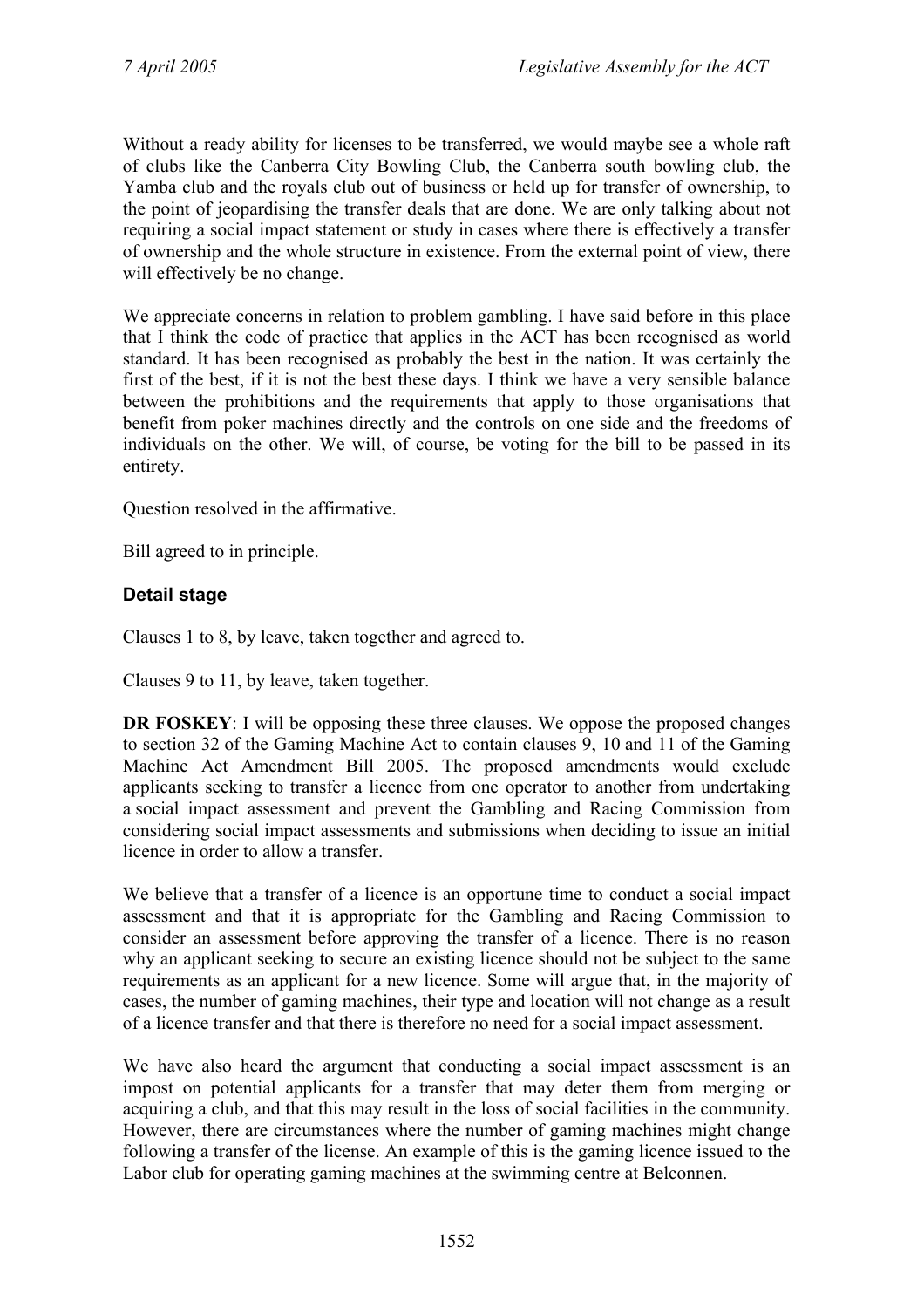We understand that this licence was issued prior to the social impact assessment requirements being introduced, despite substantial community opposition. To date no gaming machines have been installed at this facility. Any transfer of the licence to a new operator would be an opportune time to review the appropriateness of this licence being issued, and to examine the impact of gaming machines being installed in this facility.

It would also be useful for any new operator to hear community concerns about introducing gaming machines at the pool, and for the Gambling and Racing Commission to consider community submissions on the matter. In view of the rather alarming statistics about gambling amongst young people, I think this is particularly pertinent point.

Ideally we would like to see gaming licences issued for a maximum of five years and be subject to review. This was a recommendation of the Gambling and Racing Commission's review of the Gaming Machine Act conducted in 2002. The government, in its response to the review, did not support the recommendation. We assume this position has not changed. We have not heard that it has changed.

In the absence of time-limited licence approvals, the conduct of social impact assessments when applicants seek a transfer of licence creates an important opportunity to review the social impact of gaming within the local community. Furthermore, there is potential to use the social impact assessment to examine whether the change of ownership itself might have a detrimental impact on the use of the facility and the way in which gaming is promoted to the local community. It could also be used to examine any potential impact on specific groups, including cultural groups and young people. We recognise that this would require some amendment to the regulations governing social impact assessments—Gaming Machine Regulations part 3, 9-12.

Retaining the requirement of a social impact assessment is not likely to affect a large number of gaming machine operators. There are very few licence transfers each year. The estimate provided to us by the Gambling and Racing Commission is that, over the past three months, there have been three transfers, and this is fairly typical. Furthermore, Clubs ACT advises that it does not anticipate significant numbers of mergers or acquisitions in the foreseeable future. It is therefore reasonable to assume that this requirement is not likely to affect large numbers of licence applicants.

To date, just seven social impact assessments have been conducted—primarily by taverns applying for a gaming licence to operate two class B machines, and a small number of hotels. No clubs in the ACT have yet undertaken an assessment. There is no clear evidence that conducting an assessment is a substantial burden to operators.

Removing the requirement to undertake a social impact assessment from the process of considering an application for the transfer of a gaming machine licence from one operator to another will provide a minor benefit to operators at the cost of a very real opportunity to review the needs of the local community.

**MR QUINLAN** (Molonglo—Treasurer, Minister for Economic Development and Business, Minister for Tourism, Minister for Sport and Recreation, and Minister for Racing and Gaming) (4.42): I would like to say a few words in support of these clauses.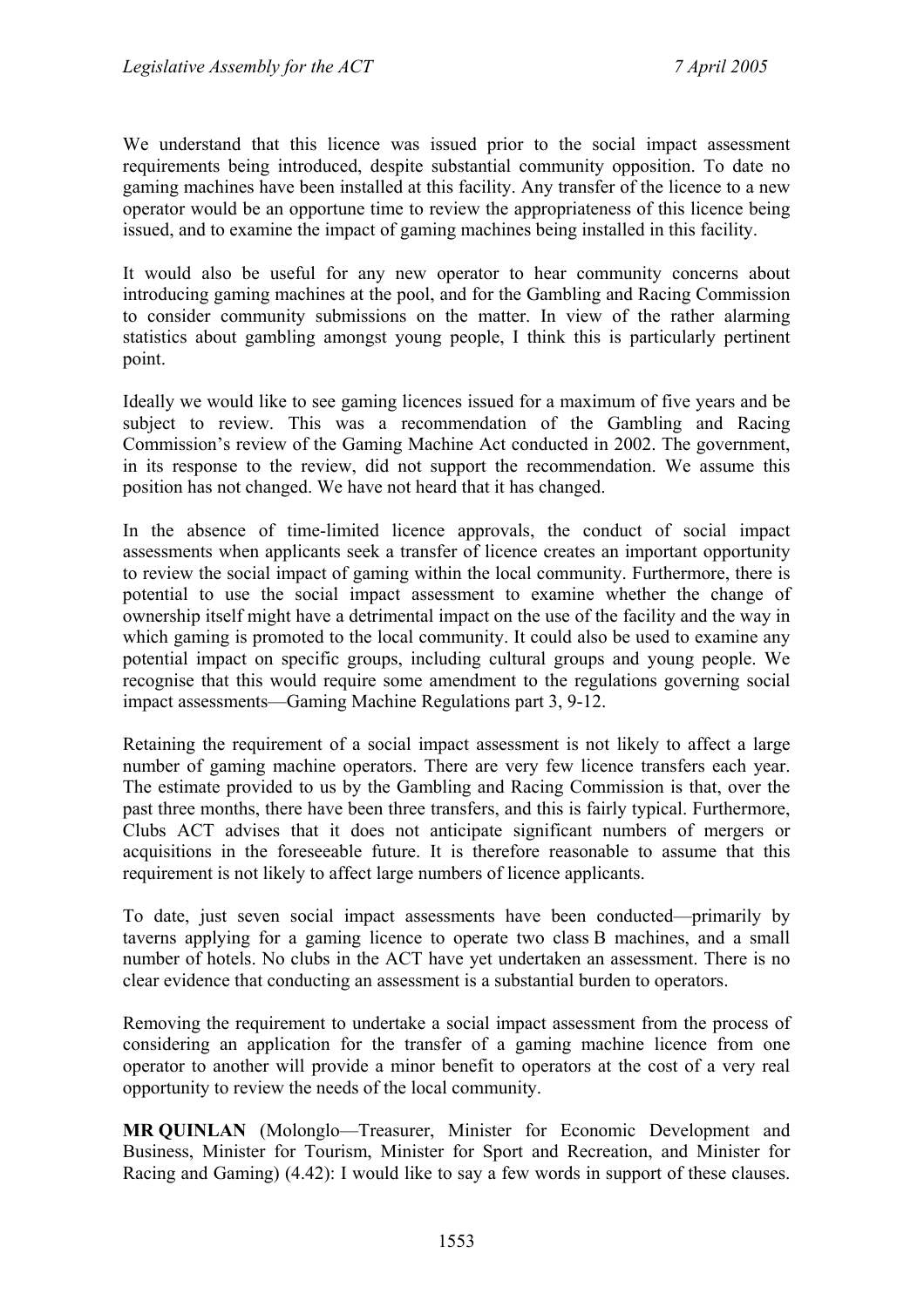To begin with, the swimming pool example does not apply. The legislation as amended will still allow for social impact assessment in relation to new licences, additional licences or relocation of the licence to another licensed facility. So we are really only talking about a change of ownership of an existing establishment.

In my past life I have been down the road of club amalgamation, and it is not as simple as it looks from the outside. There is usually at least one bank involved with a weather eye open as to exactly how they will try to recover funds they have at stake within the establishment that is struggling. If bureaucratic and administrative processes build up, that is likely to make the transfer of ownership that much more difficult. As I said earlier, there are a number of establishments that people use today that provide facilities within the community that are open today only because they have been able to be transferred into other ownership.

We might not like the idea that club groups have become bigger, but that is a different question. We are interested in making sure that, as with some of the clubs I mentioned that have been on the brink of closure which have been able to be rescued, this happens. Not all of those rescues have necessarily meant huge returns to the club that is amalgamating with them. Quite often they have still represented a marginal business, but some of them have been able to survive because they no longer have to carry layers of management because they are managed remotely from a larger organisation.

I think we ought to be ensuring that that can continue. I think the imposition of a social impact assessment at the time of change is a pretty random way of somehow testing the social impact of particular machines. It is a very random process, where maybe a cyclic process or something else might be a whole lot more relevant. I think that, given that the act will still allow for those statements to be required for new licences, additional licences or relocation, this is a reasonable provision.

**MR STEFANIAK** (Ginninderra) (4.45): As I indicated earlier, the opposition will not be supporting the Greens on this. Indeed I think the Treasurer has made quite a reasonable case in relation to why not. My colleague Mr Mulcahy made an aside to me saying that to do what Dr Foskey seeks is also a very expensive business. He has indicated some previous experience in relation to just how expensive that is.

The fact is that it seems to be unnecessary because there is no change of venue; there is only a change of ownership; and there are no additional machines; so the status quo will remain in the area in which the club is located. I understand Clubs ACT are estimating that, in the next 12 to 36 months, there is likely to be a contraction in the club industry as clubs merge to stay afloat financially. We have seen that.

I am one of those people who do not particularly like seeing club groups getting bigger. Not all of us like that, but it is a sad fact of life in the current economic climate. It would probably be a lot nicer if more of the smaller clubs had survived and provided the unique services they did. Having been involved with a couple myself, it is rather sad to see that change.

One of the problems with what Dr Foskey proposes is the expense. Anything that makes such mergers more difficult is not only not particularly helpful but might also be very disadvantageous. The Treasurer mentioned royals—I was a director there in the 1980s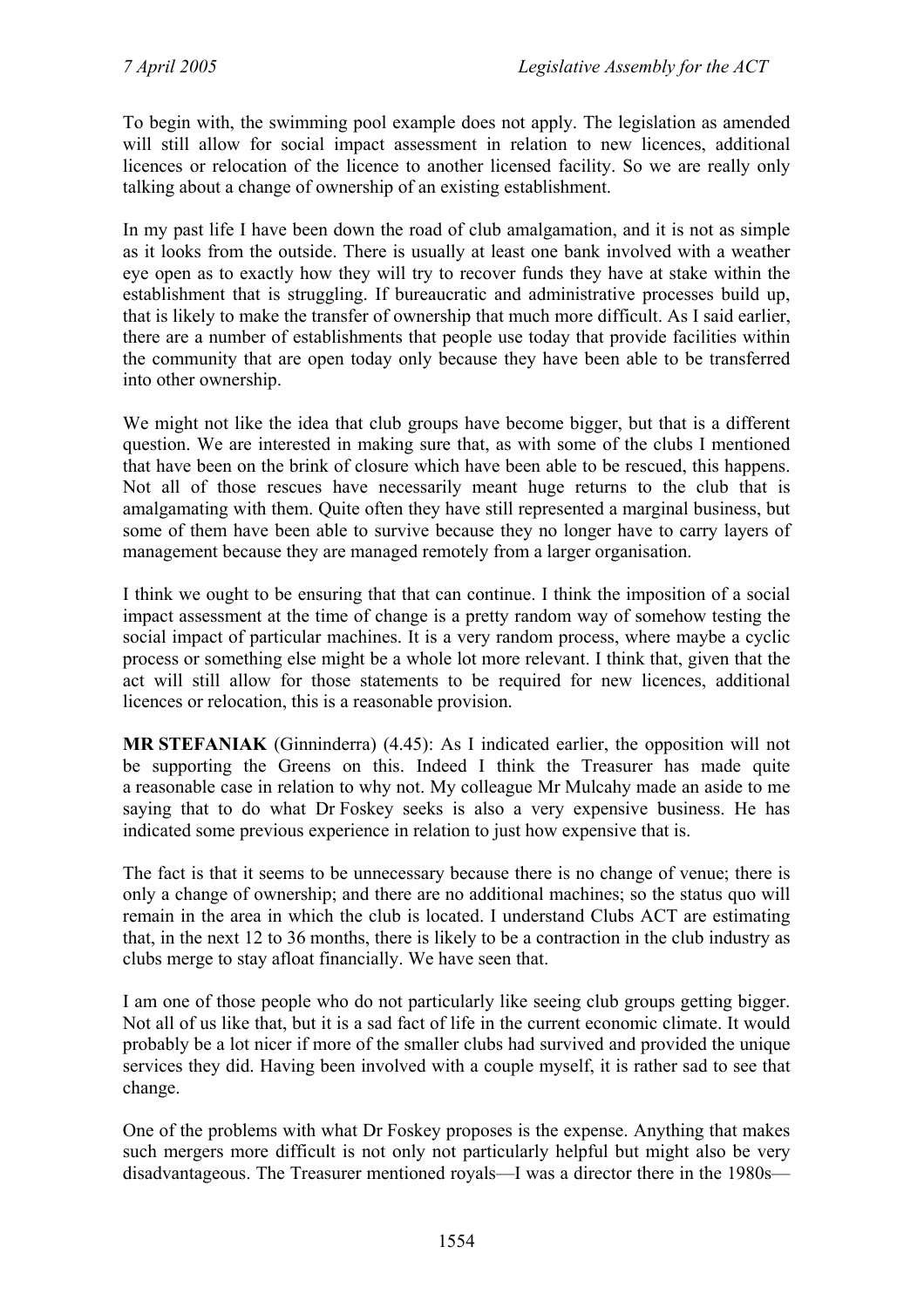an old club which went into administration with a view to being bought out so it could continue. The Raiders—a big group of clubs—bought it out and they have continued to operate its affairs successfully.

The football club and other sporting amenities are all continuing there as a result of the merger. I certainly hope they continue after the, I think, three-year period that has been agreed to by the parties involved. We will wait and see. At least at this stage they are all continuing and the club is providing a service to the local community.

It would also probably be the case, were Dr Foskey's amendment to succeed, that buyers would insist that the impact study should be a condition of sale. That would make it a costly impost on clubs already in a precarious financial situation. The requirement of a social impact study could end by costing the community dearly in loss of social and sporting amenities.

There is great fear that this would not help the industry, or indeed the community, but would actively dissuade new buyers or merger partners from taking on a club. The fact is that the clubs do a great deal of good in our community. Many sporting and social amenities have been provided as a result of the works of clubs in our territory.

It is costly running a business. The business is now more precarious than it has been at any time I can recall since the late 1970s or so when the poker machines came in, or indeed perhaps even earlier when they were not there. It is just a whole series of factors that make it more difficult for clubs and associations to operate, including the impact on what the Assembly sees as important legislation.

Accordingly, we will not be supporting Dr Foskey's amendments. We note, of course, that if a new club starts out, it has to have a social impact statement. There are other provisions in relation to social impact statements. I think generally the legislation that passed last year was the result of a lot of effort and thought and a lot of community consultation with various groups.

Clauses 9 to 11 agreed to.

Remainder of bill, by leave, taken as a whole and agreed to.

Bill agreed to.

# **Animal Diseases Bill 2005**

Debate resumed from 17 March 2005, on motion by **Mr Stanhope**:

That this bill be agreed to in principle.

**MRS DUNNE** (Ginninderra) (4.50): The Animal Diseases Bill is a companion bill to the Stock Bill, which will be debated later today. It is an important innovation, or an important bringing up to date of legislation that covers the handling of animals for agricultural purposes in the ACT.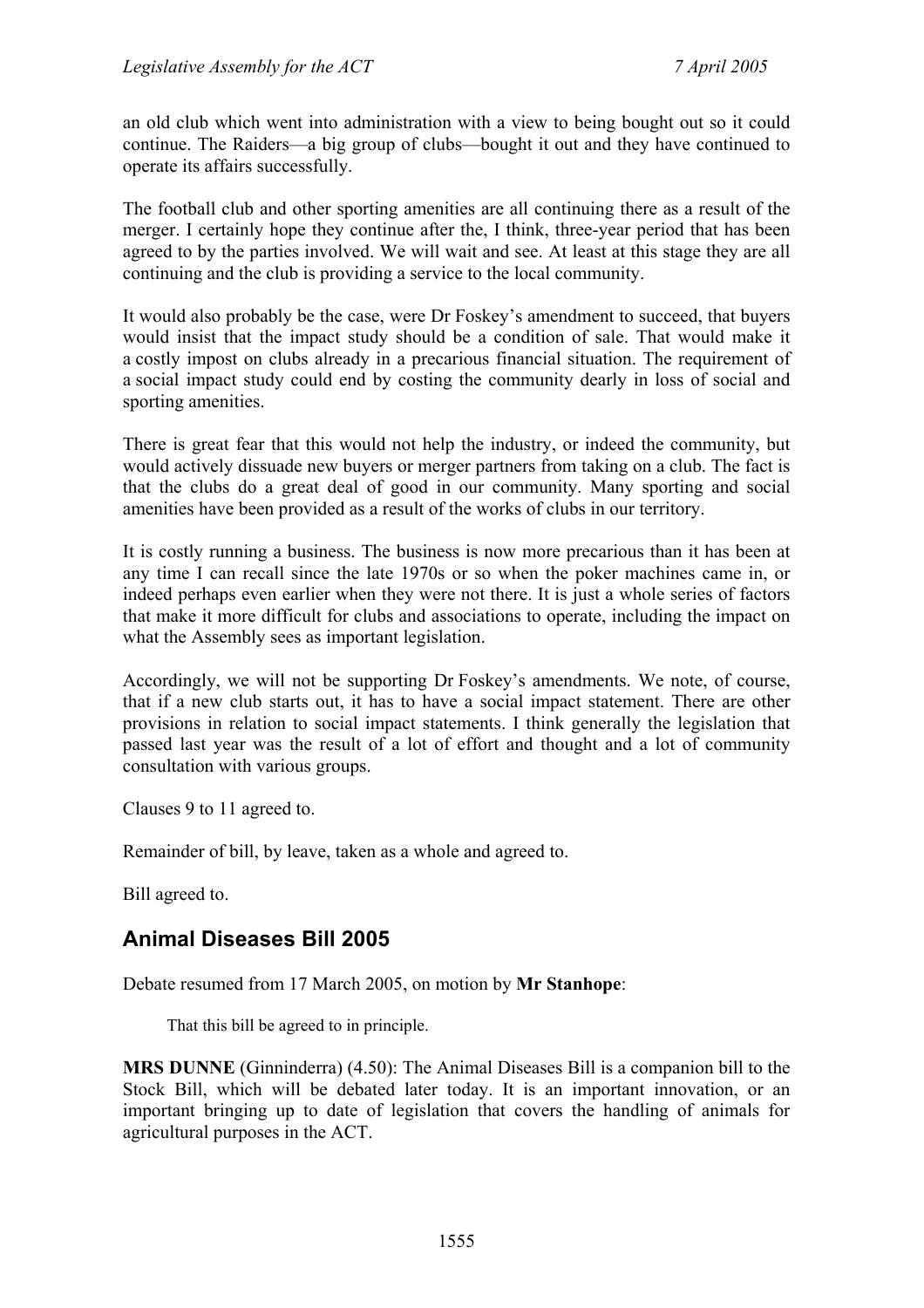The Animal Diseases Bill is a new bill which contains the provisions, brought up to date, of the old Animal Diseases Act 1993, along with animal health provisions in the old Stock Act and the Pound Act. The new Animal Diseases Bill takes into account developments in animal health issues, such as the national livestock identification scheme and the banning of feeding of swill to livestock.

The key elements of the bill, as I have said, are the implementation of the national livestock identification scheme—the NLIS—which has already happened in most states and, most importantly for us, in the ACT and New South Wales. ACT rural lessees are keen that ACT legislation complies with and is compatible with New South Wales legislation, because most of the stock we purchase is purchased in New South Wales.

This bill will build on the existing system of tracking stock transaction, through the monitoring of ear tags, tail tags and brands, and lead to a single national scheme of stock identification. It will ban the feeding of swill to livestock and will ensure that the risk of diseases, such as bovine spongiform encephalopathy, is significantly reduced by eliminating the possibility of feeding animal matter to animals of the same species.

It also provides for a stock standstill in response to emergencies. For example, this could be used upon diagnosis of a foot and mouth disease outbreak, or if an outbreak is strongly suspected. It will reduce the vectors of transmission of the disease while the source and likely areas of infection are identified. It will also, very importantly, make an offence of suppressing evidence of any animal disease by attempting to sell, move, dispose of, bury or hide a diseased animal.

These are very important provisions that relate to the economic wellbeing of a sector of the ACT economy. In talking about animal diseases today, somebody commented to me that they are sure they interest somebody but that they do not interest that person. They interest me on behalf of ACT rural lessees, and these are very important provisions.

While the opposition generally supports the intent of the bills and we will be supporting them in principle, we have a few concerns about the operation of the bills. Our principal concern is the haste with which this has been brought on. These bills were introduced on 17 March and are being debated today. That seems like a reasonable time, except when we take into account all the public holidays and the short weeks. There were, in fact, 11 working days between the introduction of this bill and the Stock Bill, which goes with it and is being debated today.

There are close on 100 pages of legislation, and some of it looks pretty straightforward. On first reading you think, "That's pretty straightforward; that's not too bad." But as you read it more than once, you find that there are questions. At this stage most of my concerns are questions which I have been attempting to obtain clarification on. If I could have obtained satisfactory answers, perhaps I would not be moving amendments here today.

In addition to my concerns, I did what I usually do when a piece of legislation comes up—I sent copies to people who might be interested. I sent copies of this piece of legislation to the ACT Rural Lessees Association, the conservation council and the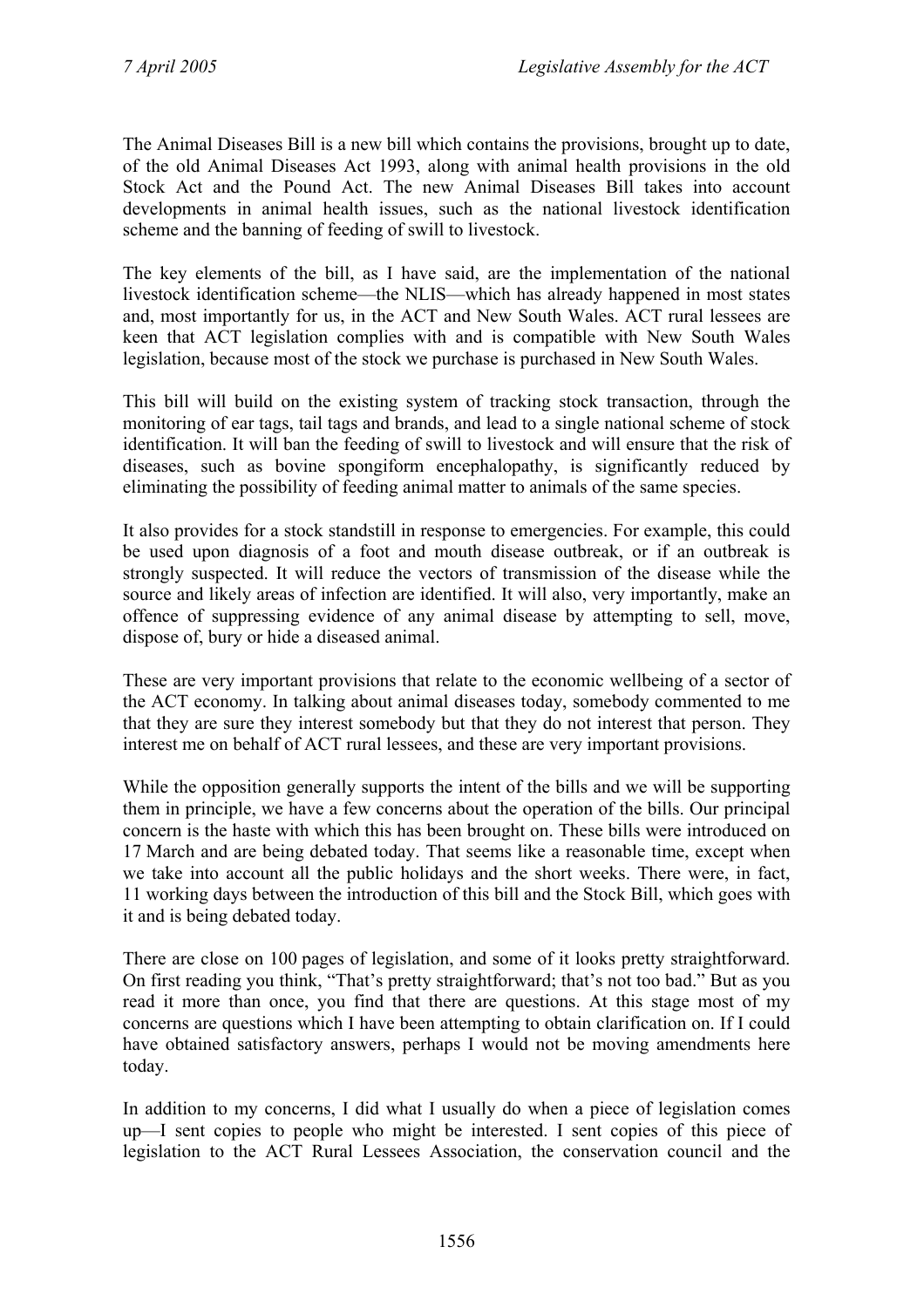National Farmers Federation. Subsequently, as a result of conversation, the cattle council approached me for a copy of the bill.

As a result of some of these groups looking at it and being given a polite hurry up by my office, when the government brought this bill on for discussion and seemed to be intractable in allowing sufficient time, the message came back loud and clear. The rural lessees association and the cattle council do not have an objection to this legislation in principle, but there are things about it that they are not sure about. I would like to raise some of those concerns.

The cattle council have said that while it does not appear at this time that there would be any interference, there are particular issues here, which I will raise. One is about the effectiveness of the national livestock identification scheme, and also what appears to be a blanket ban on the use of live vaccines to treat exotic diseases.

The principal message I am getting from the cattle council is that the importance of stakeholder consultation through peak bodies or representative farmer groups cannot be underestimated in ensuring that this legislation is effective. What we are being told by the cattle council is that they have not had sufficient time to work through their member bodies to ensure that this is proper legislation.

There is an admission by Mr Stanhope's own staff that there has not been sufficient time, when he talks to me in an email about consultation with the cattle council. The minister's office seems to have contacted the cattle council after I suggested it to them yesterday or the day before. He sums up the response to the cattle council and the New South Wales Farmers Association by saying that a preliminary response by the cattle council indicates no substantive issues have been identified, although a detailed analysis has not yet been undertaken.

A detailed analysis has not been undertaken because these organisations have known about the existence of this legislation since last Wednesday. The clear message that has come to me is: we do not have a problem with the principle, but there are a couple of issues in here that we really should address. There are two issues. The first is the effectiveness of the national livestock identification scheme, as outlined in the Animal Diseases Bill and in the Stock Bill.

It has been put to me by the cattle council that, on first glance, the first analysis from their perspective—and they have much more knowledge of these things than I do; I do not pretend to be an expert in any of these issues, just an interested amateur—is that the provisions in the ACT legislation are not as rigorous as those in the New South Wales legislation.

That could, of course, be resolved by regulation, but we have not seen those regulations. All I have asked of the minister's office is an opportunity for these people to sit down and go through their concerns with the relevant people so that we can be satisfied. If their concerns are not being met, I am prepared to move amendments, but I do not want to move amendments unnecessarily if their concerns can be addressed by speaking with responsible officers.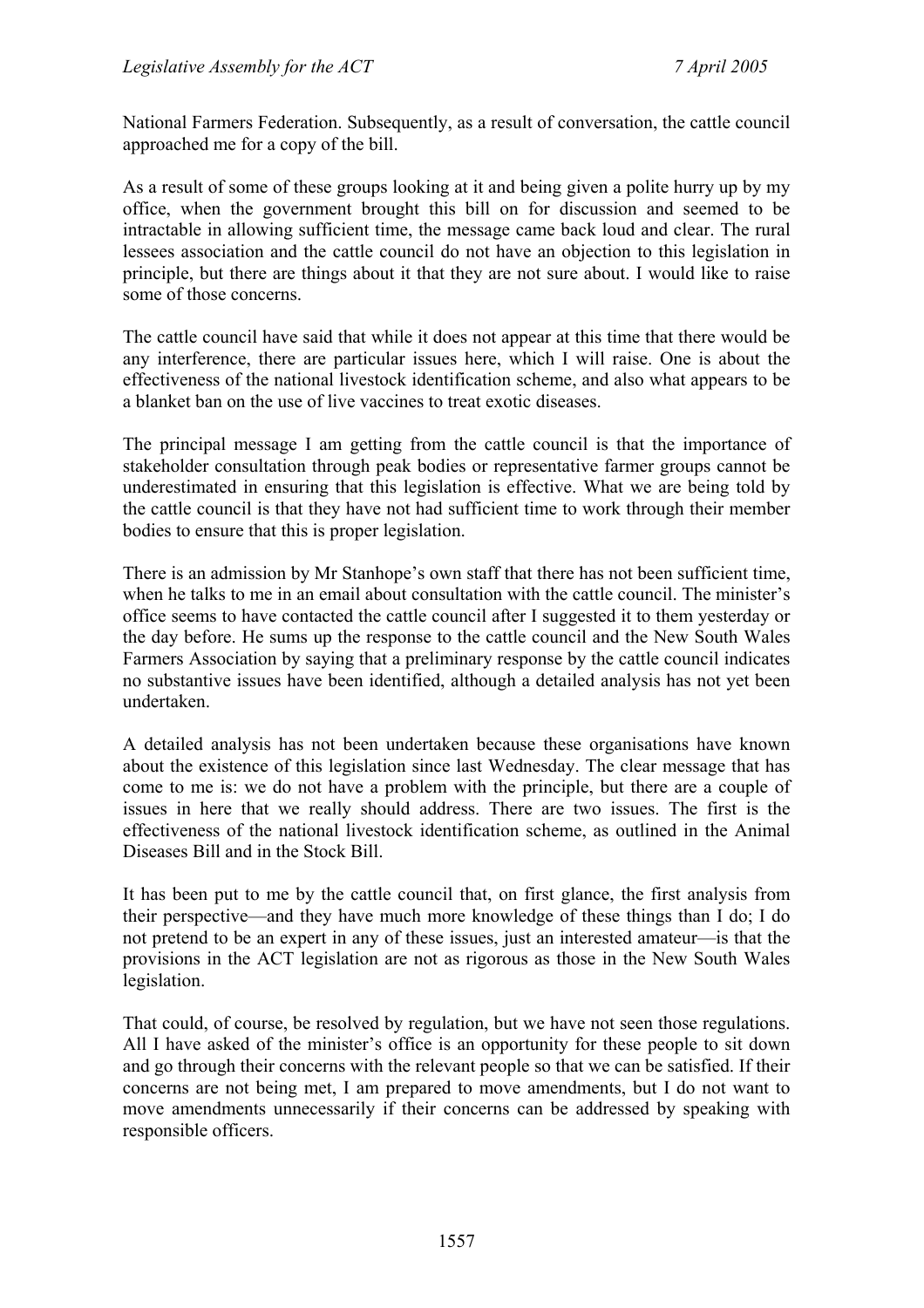Speaking with responsible officers is the issue I have found exceedingly difficult this week. The principal issue of concern raised with me by the ACT Rural Lessees Association—some 120-150 taxpayers in the ACT—and the cattle council is what appears, in section 33 of the Animal Diseases Act, to be a blanket prohibition on the use of live vaccines.

I do not claim to be a specialist in veterinary medicine, but all of us would know that live vaccines are used quite safely in human health, and that—we could work by extrapolation—in some cases they could be used appropriately in animal health. This provision seems to override any of the nationally agreed standards for implementing and using veterinary medicines.

There is an organisation called the Australian Pesticides and Veterinary Medicines Authority, which gives approval for the use of veterinary medicines. It is the sort of agricultural equivalent of the Therapeutic Goods Administration. If the Australian Pesticides and Veterinary Medicines Authority says it is all right to use it, I cannot see why a few bureaucrats in the ACT should write a blanket prohibition on its use.

In addition to that, for a range of endemic and exotic diseases that can have wide impacts, there are national veterinary implementation plans called AUSVET plans. In an AUSVET plan you will have bits that will say what the treatment is and what you can and cannot use in particular circumstances.

If you want to rule out using live vaccines—say a live vaccine for an anthrax outbreak you put it in the anthrax AUSVET plan; you do not put it in a piece of legislation as a blanket prohibition, because it is likely to be the case that you will end up with one piece of legislation—a nationally approved AUSVET plan—acting against the legislation in the ACT.

I think it is wrong-headed—I think it is muddle-headed—but I am open to being persuaded. I have asked at length, "Can I please speak to the government vet"—to get an understanding of where he was coming from, when we organised this. I spoke to the parliamentary drafters, who said that they drafted it like that because that was the way the government vet wanted it. I do not know how many emails I have sent to the minister's office saying: please may I speak to the government vet. At this time I have not had an opportunity to speak to the government vet.

My preferred outcome for today on this bill would be that we agree to the bill in principle and then adjourn it. I will so move when the time arises because I think that is the best way. If this comes back in three or four weeks time, we will then have had an opportunity to speak to the vet and there will have been an opportunity for the government to speak to the cattle council. It does not seem to have crossed their minds that they might do that. Then we might end up with everyone sitting around a table. We can work it out, everyone will be happy and we will have a better piece of legislation. This is not a bad piece of legislation; I just think it could be better.

There are a few other issues here of concern. The principal one is that raised by the scrutiny of bills committee and what seems to be their constant chorus of, "We are concerned about the creeping in of strict liability offences." I have been reading scrutiny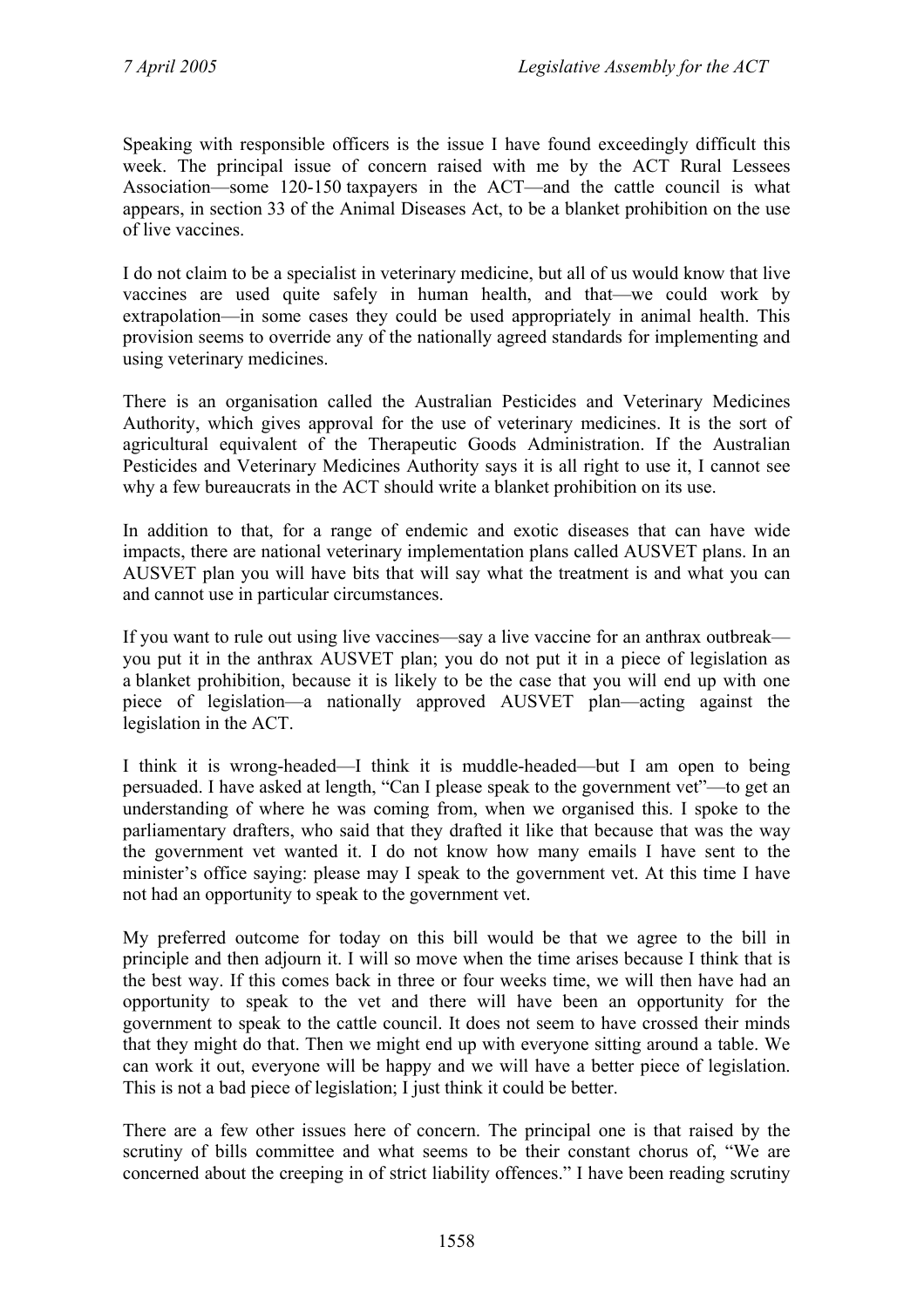reports in this place for a while and, as time goes by, taking increasing interest in what scrutiny of bills committees say. There has been a constant theme from scrutiny of bills about strict liability offences.

There is a range of strict liability offences in these two pieces of legislation—probably 30 in all. I propose, by amendment today, to delete some of those because I think they are inappropriate and needlessly draconian, especially in relation to attempts to stop the spread of exotic diseases like BSE or foot and mouth disease.

The fact is that some farm worker might inadvertently do something that contravenes a regulation that he probably does not know the existence of. Then you get slapped with a fine of 10, 20, 30 or 50 penalty units. That fine is not going to stop the spread of BSE or foot and mouth disease. If somebody does something unlawful or really stupid, of course, after we have sorted out the problem of the spread of foot and mouth disease, by all means take them to court but at least work out whether they intended to commit a crime before we fine them. That is my concern.

Another issue of concern has been raised about both bills by the scrutiny of bills committee. I will read from page 9 of the scrutiny report. It says that the committee notes that under subclause 90 (3) of the Animal Diseases Bill a regulation under the act may create offences and maximum penalties for those offences. That maximum penalty is only 10 penalty units; it is not very much. The scrutiny report goes on to say:

Given the significance of the power to create an offence, the Committee draws to the attention of the Assembly the question whether it is appropriate for a law of this kind to be made by regulation.

I am carrying out the will of the scrutiny of bills committee by drawing that to the attention of the Assembly. I do not propose to do anything about it on this occasion but I flag that it has long been the stated policy of the Canberra Liberals that we would not create offences in subordinate legislation.

I am not sure that we have always been absolutely squeaky clean in this but when it is drawn to my attention in such a blatant way, it is something that I will be much more vigilant about in future. While these are only small offences and small penalties, it is a matter of concern that we make regulations in this place so that we can hand on the power to create offences to someone in a bureaucracy. I think this is a bad turn of law and that we should be very careful about it.

In summary, the Liberal opposition supports the bill in principle. We would prefer that it were debated to the in principle stage today and adjourned so that we could have a better conversation with stakeholders. I think we should spell that stake with an a-k-e not an e-a-k! The most important thing is: this is good legislation; it is important legislation. I would like to make it better and I would hope the Assembly would agree to an adjournment so that we can make it better.

**DR FOSKEY** (Molonglo) (5.05): After listening to Mrs Dunne, I am inclined to agree with her proposal that we discuss this bill in principle today and adjourn the detail stage to probably the next sitting week. I was already a little concerned that these bills are being dealt with so quickly after being tabled—not a practice that I would encourage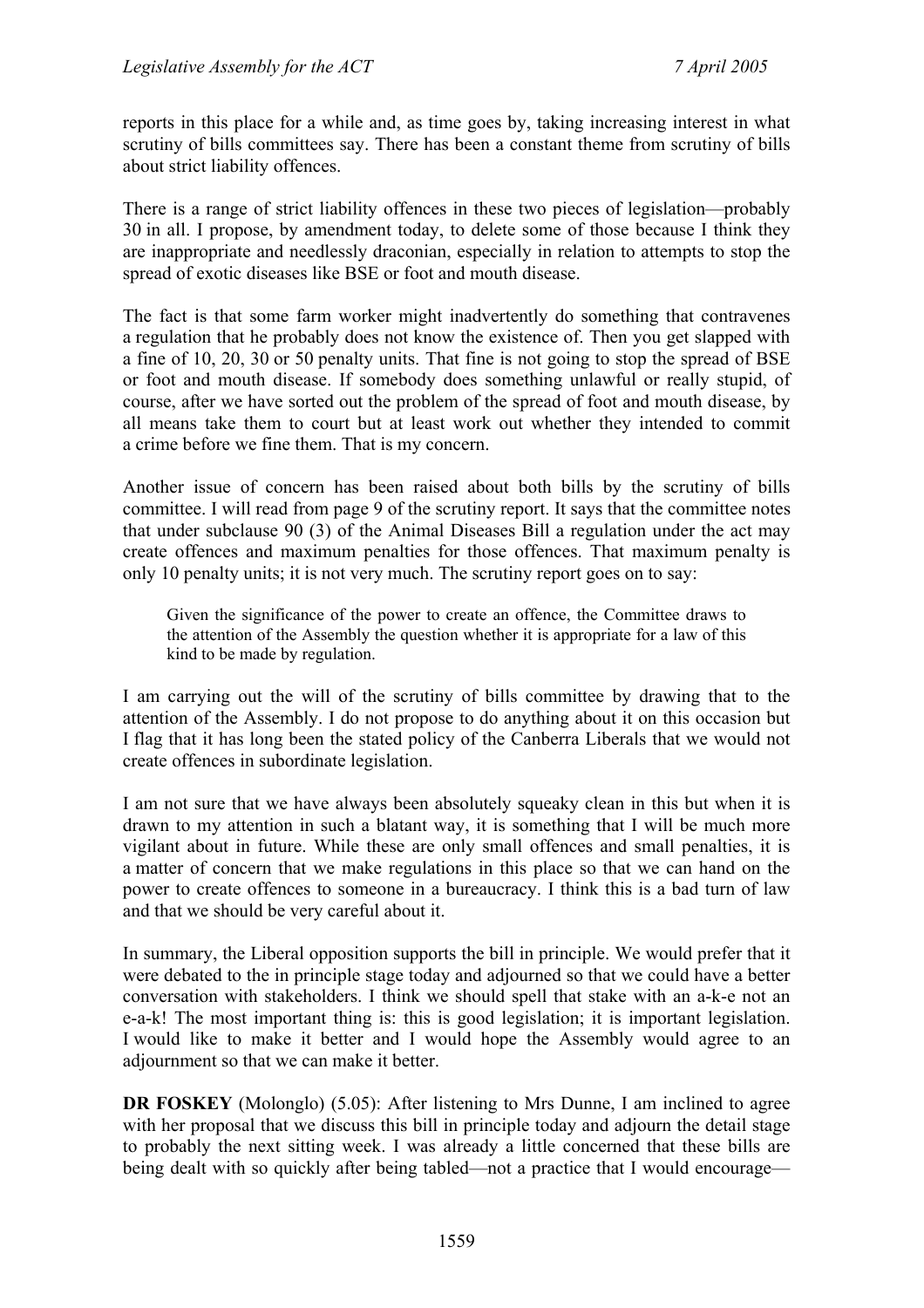but there is no way that my staff could have given these amendments the attention that they deserve in the very short number of hours that they have had them today. In that sense, I know that I will not be giving this bill the attention that it deserves, but that does not mean that I do not agree with it in principle.

In my statement I am going to discuss both the Animal Diseases Bill and the Stock Bill, because they are integrally related. As I understand it, these bills between them will allow for managing straying stock as well as managing animal diseases. In addition, the Animal Diseases Bill provides for the banning of swill feeding to livestock. These bills were tabled only three weeks ago and two of the weeks since then have been shortened by public holidays. Even though they are part of a national scheme, I do not think that they should necessarily receive less scrutiny by members in this place. I would prefer that we did not go into the detail stage today.

I have been advised that the two bills are consistent with New South Wales legislation, which is important. The Animal Diseases Bill reflects the national livestock identification system and I support that we have national standards and a consistent approach for managing animal diseases. I believe it important that our legislation is in line with that of other jurisdictions. Again I raise concerns regarding strict liability clauses in both bills. There are a significant number of strict liability offences in these bills. Some of them might be reasonable but, for others, members of the Assembly had tabled amendments to take them out.

The scrutiny committee made a number of comments relating to the absence of review provisions in regard to some decisions of both bills, as well as the provisions of the Animal Diseases Bill allowing entry without a search warrant. Capacity for review of decisions and proper processes is an area of high importance to the Greens. However, having looked at these provisions, I accept the arguments put forward by the government that in each instance these provisions are structured as such to allow timely decision making and are needed to ensure that there can be some certainty regarding necessary measures to control the spread of exotic diseases. I also accept the rationale in regard to the lack of review for decisions to grant travelling stock permits—that a review clause would delay the issuing of such permits.

**MR STANHOPE** (Ginninderra—Chief Minister, Attorney-General, Minister for the Environment and Minister for Arts, Heritage and Indigenous Affairs) (5.09), in reply: The effective management of stock disease is very important to the primary industry sector in terms of direct economic impact. What is not so apparent is the need for a consistent approach to the management of diseases that have national and international implications if detection, control and eradication measures are not adequate.

Australia has an enviable reputation for being free of major exotic diseases that have had disastrous consequences in other countries where outbreaks have occurred or where a disease-free status cannot be demonstrated. I am sure we all recall the mad cow disease outbreak in Europe and its cost to primary industry and the community generally. Apart from its direct effect on the cattle and dairy industry, there are important public health implications if the disease is not controlled.

We also know that foot-and-mouth disease can spread rapidly and be ruinous to affected industry sectors if not controlled effectively. These are the most prominent examples of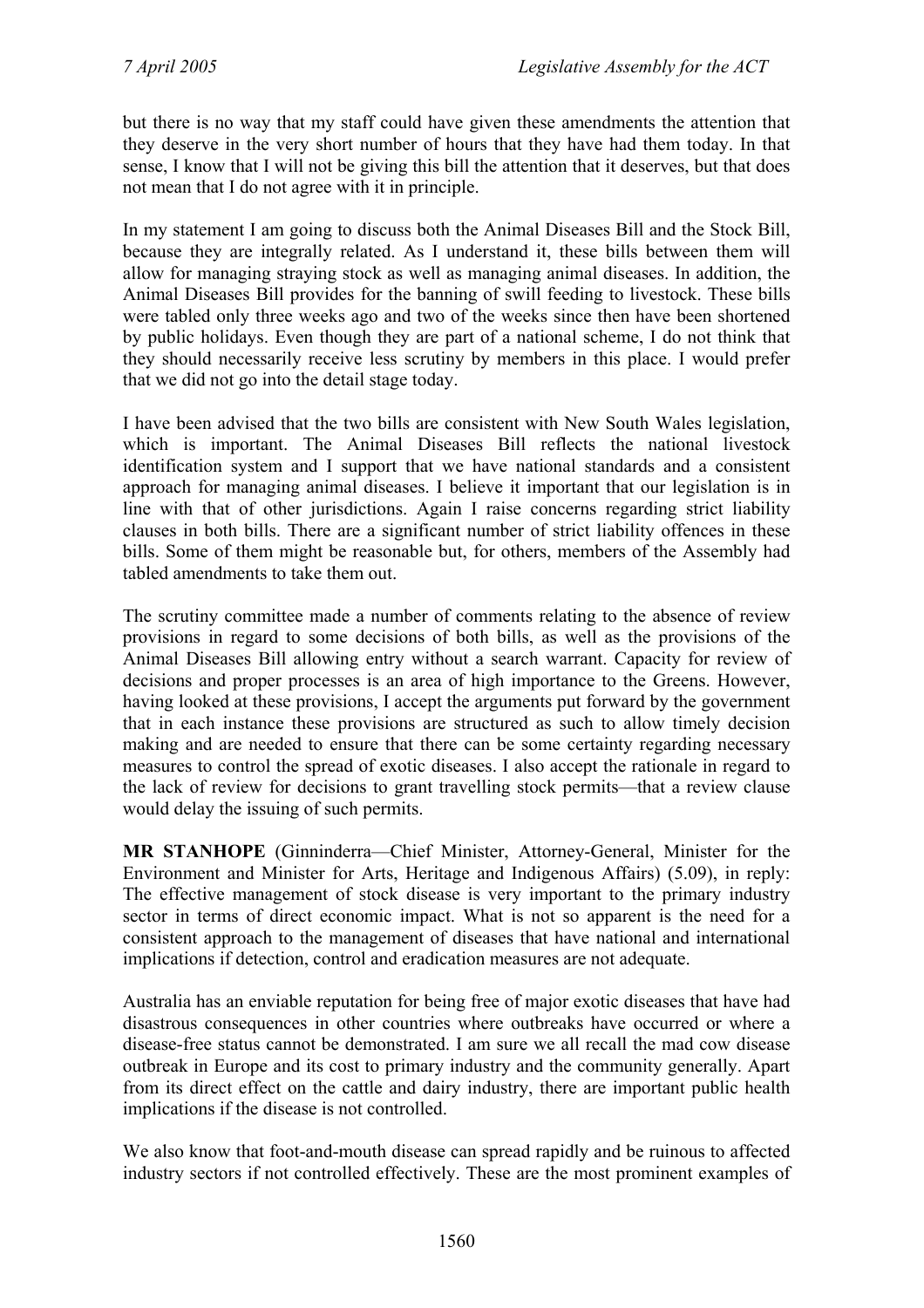animal diseases that have national and international significance. Australia is able to demonstrate its freedom from these and other exotic diseases and we benefit from trade advantages as a consequence. These advantages and associated public health implications should not be put at risk.

One of the ways that Australia can continue to protect and demonstrate its disease-free status is to have appropriate and effective legislation in place. That is why the Australian Quarantine and Inspection Service has such high standards. That is why the ACT is an active member of Animal Health Australia, a government/industry corporation that sets standards and emergency response measures for disease management.

By any measure the ACT primary sector is small. However, we are part of a region and animal movements occur regularly in the normal course of business. We are very dependent on surrounding New South Wales for our continued viability, and for this reason alone it is important to have consistency in the way we do business, including relevant underpinning legislation. The provisions of this bill are consistent with animal health measures being introduced nationally, particularly in New South Wales.

The Animal Diseases Bill 2005 will take account of national developments in the management of animal health issues in the primary industry sector that have implications for public health, trade and commerce. In particular, it will support implementation of the national livestock identification system, control the transmission of disease vectors through stockfeed, and enhance quarantine powers in the case of an animal health disease incident. A number of administrative reforms are also accommodated.

The national livestock identification system is a permanent whole-of-life identification system for stock, operated through a national database that enables individual animals to be tracked from property of birth to slaughter. This is an important disease management measure, especially in the face of increasing global concern about diseases such as mad cow disease that have public health and international trade implications. A whole-of-life traceability is essential for locating all cattle related to a case.

Consistent with legislation that has been introduced in New South Wales and Victoria, the provisions of this bill will enable the ACT to gradually move away from the current manual tagging and recording system to an electronic system where stock movement and ownership details will automatically be read from an ear tag as stock are handled. This will be done by regulation.

The amendments will also ban the feeding of particular meat products—swill—to pigs, so that they do not act as a reservoir of disease vectors that can be reintroduced to the national cattle herd. Other jurisdictions have banned the feeding of swill for some years, but until recently pig keeping was not permitted in the ACT. On a similar theme, the bill provides for the appropriate labelling of compounded stockfeed that contains meat products, so that health or disease implications for food animals are appropriately identified. Again, this provision has been agreed on a national basis.

The bill also provides for a minimum 72-hour stock standstill whereby all stock movement can be halted. This measure is an important emergency response and has been agreed in principle by all jurisdictions in Australia. A stock standstill will place an obligation on owners or controllers of stock to stop movement of stock for a defined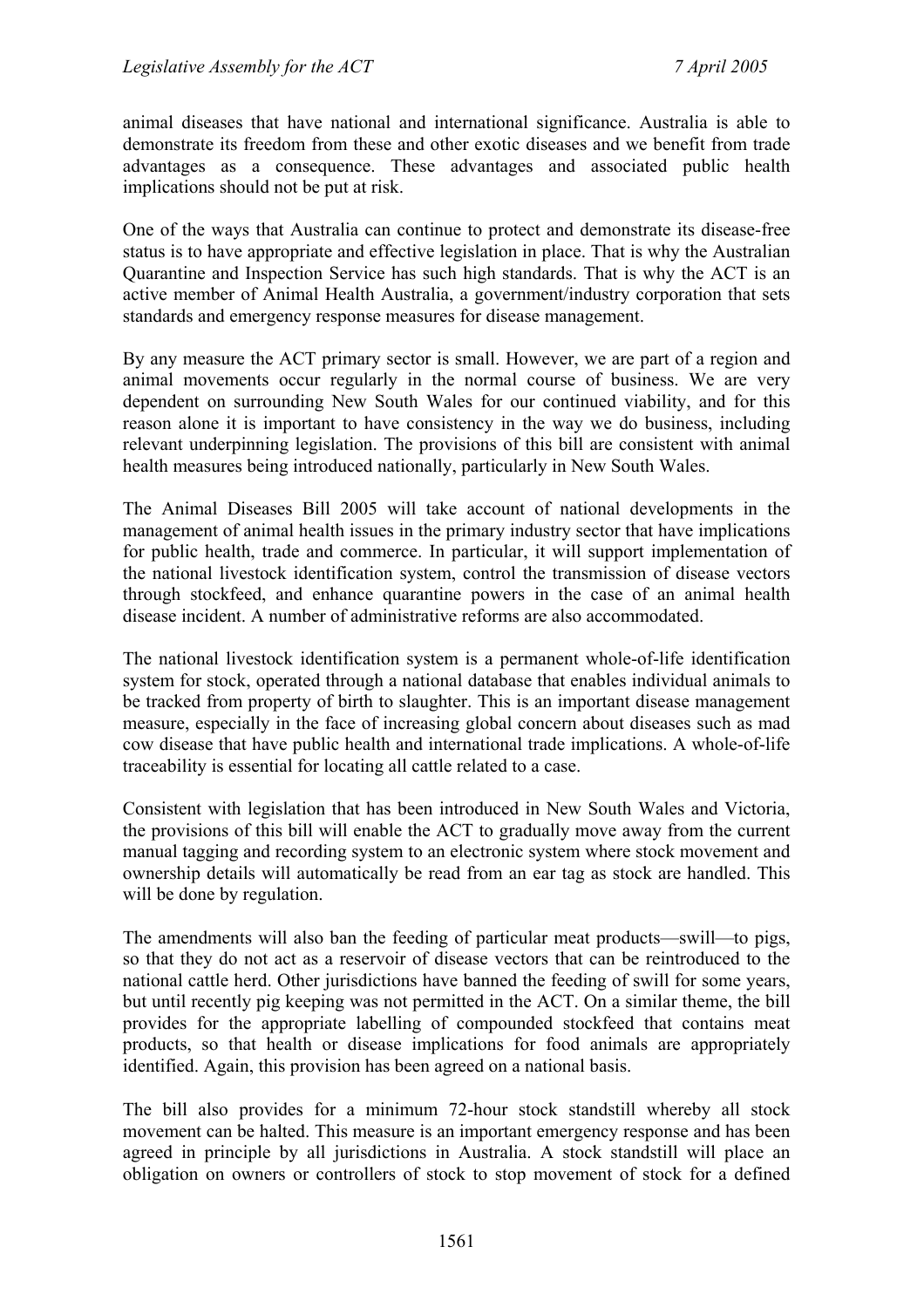period. This control can be used, for example, on the diagnosis of foot-and-mouth disease anywhere in Australia or as a precautionary measure if a foot-and-mouth disease infection is strongly suspected. It would reduce the vectors of transmission of the disease while the source and likely areas of infection are identified.

The bill will also provide for the prevention and control of exotic and endemic diseases by installing appropriate disease management practices. A declaration can be made to declare a stated area to be an exotic disease quarantine area if there are reasonable grounds to believe that an animal is infected with an exotic disease, and to prevent the spread of disease.

Directions can be given to a stock owner to enable control of an exotic disease. An exotic disease such as mad cow disease, which can also spread to humans, needs to be controlled immediately. It is vital that control action be initiated at the earliest possible moment. Hours can mean the difference between containment and eradication in a specific area or property and a major incursion with substantial economic implications.

To this end, a direction in relation to an exotic disease will not be reviewable. There is significant risk of spread of an exotic disease if a decision cannot be implemented immediately because it is subject to the delays inherent in a review process. A decision could relate to quarantine measures, animal destruction and disposal. Compensation is provided for.

A person who has reasonable grounds for believing that an animal is infected with an exotic disease or endemic disease commits an offence if they sell, move, dispose, bury, hide or otherwise attempt to suppress evidence of an animal. This will be in line with similar provisions in the New South Wales Stock Diseases Act and will ensure that animal diseases are disclosed to maximise the opportunity to deal with the disease and prevent losses to the wider community through the spread of the disease.

The bill also provides for authorised people to enter premises without a warrant if the authorised person believes on reasonable grounds that an animal or animal product is infected with a disease or that entry to the premises is necessary to prevent or control the spread of disease. The amendment will allow authorised people to enter premises where the owner of the premises is unable to be contacted, so that urgent disease management matters can be initiated.

The bill also addresses the use of live vaccines for disease control. The Animal Diseases Act 1993 currently prohibits the use of live vaccines. The use of live vaccines has inherent risks where more virulent forms may develop in the host animal, which may then become a source of infection. A false diagnosis can occur with an animal that has been vaccinated for the disease with a live vaccine.

Where diseases are declared because of their socioeconomic, public health or trade implications, it is vital that all sources of risk be managed effectively. However, some live vaccines have veterinary benefits without the associated risks. Vaccine for cat flu is an example. The Stock Diseases Bill amends the current provisions to remove controls over the use of live vaccines for diseases that are not declared as an endemic or exotic disease.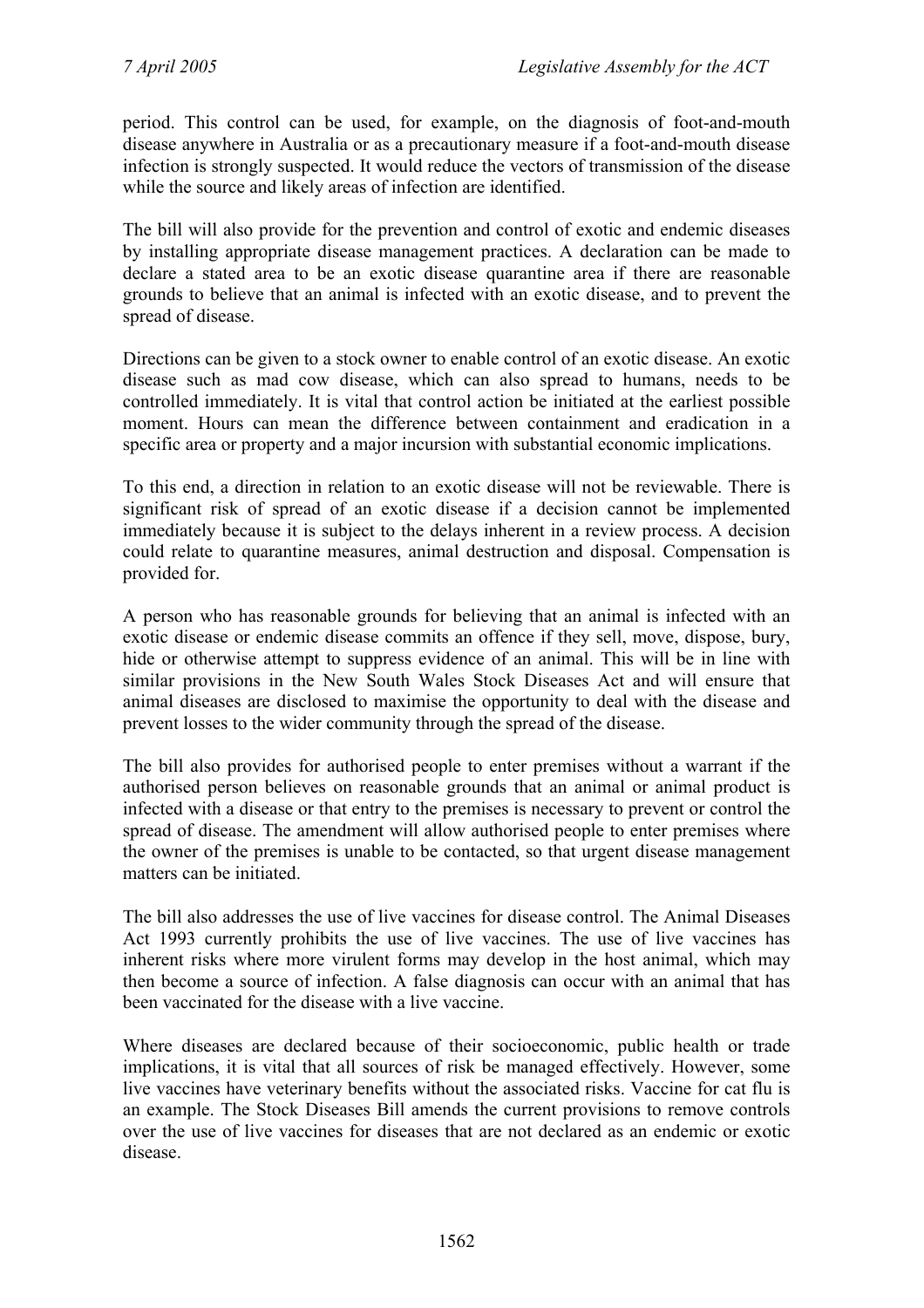The amendments will also provide for a system of compulsory vendor declaration that requires those selling stock to indicate chemicals and antibiotics used on the animals prior to sale and to provide a statement as to the health of animals to be sold. This requirement is already in place in New South Wales and, as with many stock-handling requirements, ACT farmers are already conversant with it, as they access New South Wales markets.

Finally, a few administrative amendments will ensure that the definitions of "tags" and "infected" are updated to take account of new technology and new diseases. A related matter is the Stock Bill 2005, which I will also be speaking to when we get to that—later today, hopefully.

I thank members for their contribution to the debate. I have heard members indicate that they would have liked more time. The bill was tabled some weeks ago. I believe there has been sufficient time for it to be considered and scrutinised to allow this debate to continue and conclude today. It is the government's intention that it do so. My office has been available at all times to all members and has answered rigorously and immediately every request for advice that it has received, has answered every question fully that has been asked of it, and has at all times stood ready to assist any member that required any more information in relation to the matter.

Issues have been raised in relation to comments made by the scrutiny of bills committee. They have been responded to. The government's position in relation to those is known, it is reasonable and I believe our response to all issues is now on the record. I once again thank the scrutiny of bills committee for the excellent work that it does in ensuring that our legislation and the provisions we include in it are appropriate.

I believe that the provisions that we have included in this legislation, having regard to the nature of the subject and its importance—the need for us to ensure that we do have in place the best possible controls in relation to the potential for animal diseases to spread and to decimate primary industry within the ACT and the nation—should be there. In the context of that, of course, there is a requirement on us to ensure, particularly in relation to some of the offences that can be committed through this particular legislation, that they are of the order and nature that they are and are as certain and as capable of implementation and, of course, control. I commend this bill and the Stock Bill to the Assembly. I thank members for their contribution and I look forward to their support.

Question resolved in the affirmative.

Bill agreed to in principle.

## **Detail stage**

Clause 1.

## Motion (by **Mrs Dunne**) put:

That debate be adjourned.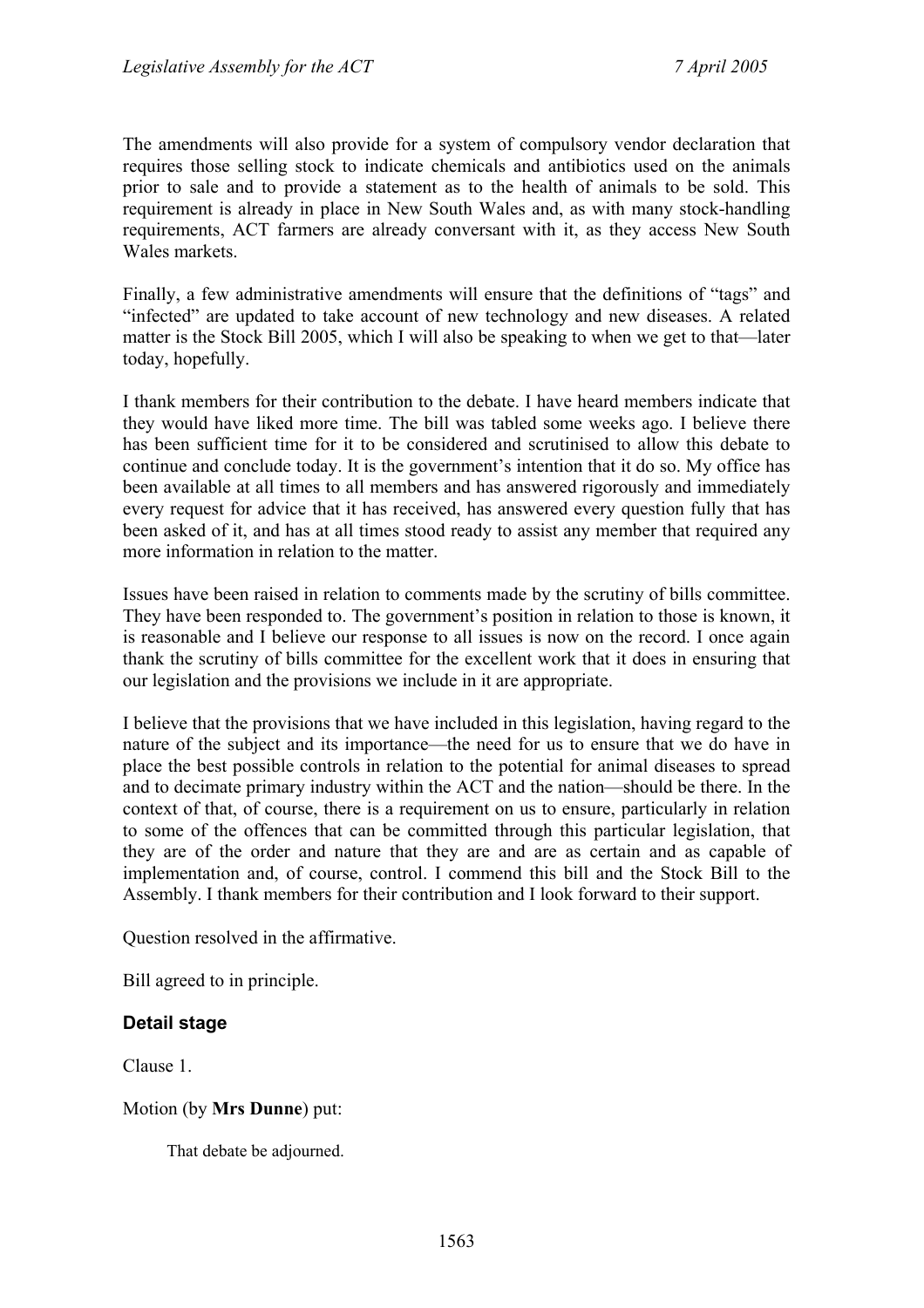The Assembly voted—

Noes 9

| Mr Seselja   | Mr Berry      | Ms MacDonald |
|--------------|---------------|--------------|
| Mr Smyth     | Mr Corbell    | Ms Porter    |
| Mr Stefaniak | Ms Gallagher  | Mr Quinlan   |
|              | Mr Gentleman  | Mr Stanhope  |
|              | Mr Hargreaves |              |
|              |               |              |

Question so resolved in the negative.

Clause 1 agreed to.

Clauses 2 to 32, by leave, taken together and agreed to.

Clause 33.

**MRS DUNNE** (Ginninderra) (5.23): I will be opposing this clause. This is the clause in the bill that deals with the blanket prohibition on live vaccines. The Chief Minister is correct in saying there has been considerable promptness in answering my inquiries. But the problem is that I am working through a mediator. The way things work at the moment is that I ask questions of an adviser in Mr Stanhope's office who knows about as much as I do about animal diseases and their treatment and there is a sort of backwards and forwards and then he goes away and asks somebody else some questions and sends me an email.

On two occasions, including last night, I asked for a meeting with the government vet so that I could discuss this and so that I am not put in this position of opposing what seems to be a needless implementation in this clause. As yet, I have not been allowed, afforded, a meeting with the government vet. The Chief Minister's office has been accommodating up to a point, and this is the principal sticking point with all of the interest groups. I will just quote from what has been sent to me by a representative of the Cattle Council:

While it does not appear at this time that there would be any interference on the use of the registered vet products I can reiterate the Cattle Council's view that the APVMA—

the Australian Pesticides and Veterinary Medicines Authority—

needs to be the final arbiter of product registration and regulations, and that State or Territory regulations should accommodate that.

What we actually see here in this clause, which I am opposing, is that it makes it an offence for any person to use essentially a live vaccine on an animal which has an exotic or endemic disease. But this can be overridden by a bureaucrat in the ACT bureaucracy somewhere, presumably in the Chief Minister's Department. My concern is that the Australian Pesticides and Veterinary Medicines Authority, the national animal health organisation and the registered veterinary plans for dealing with exotic diseases already address whether or not we should use live vaccines, or a whole range of other things.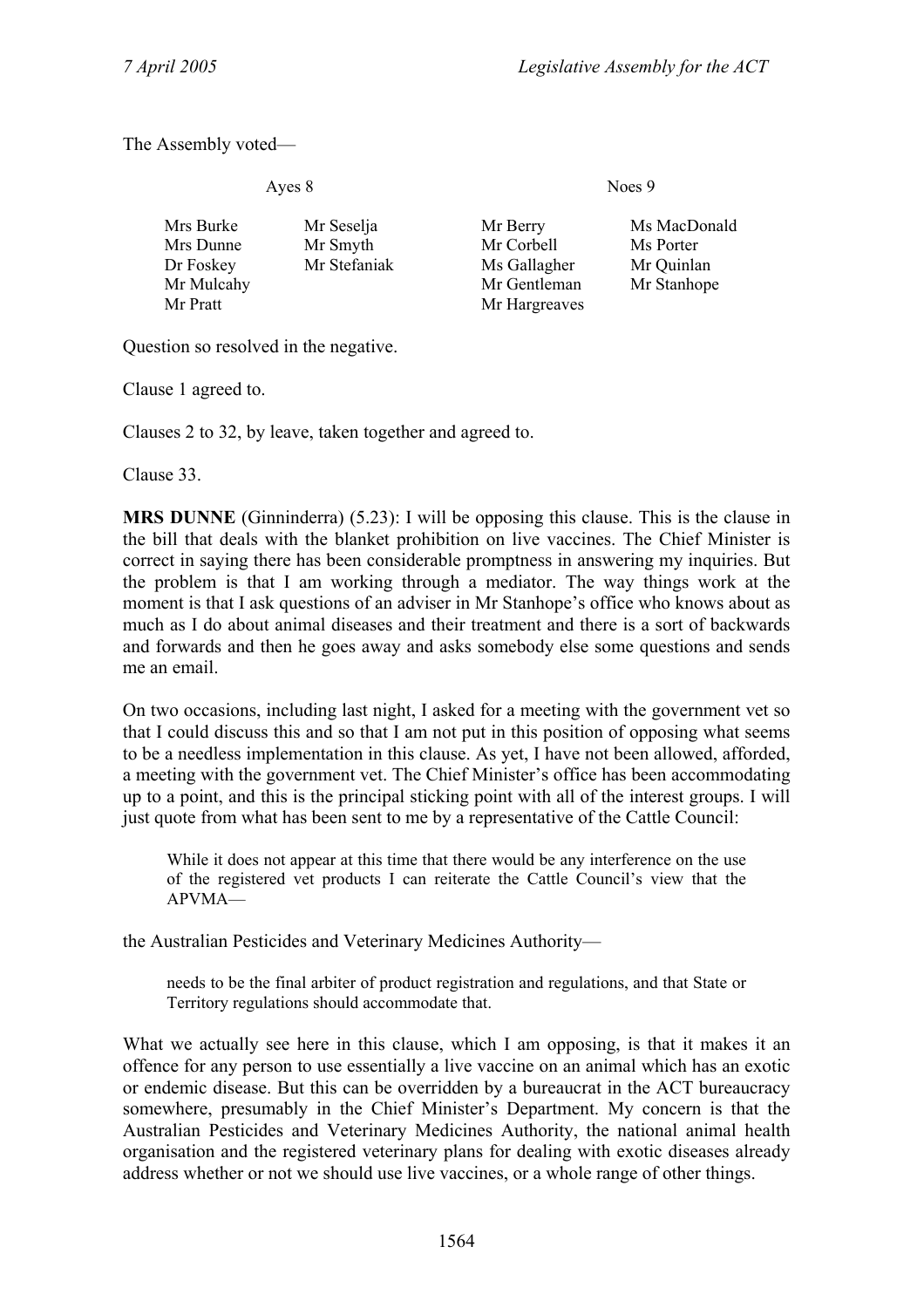Why have we just got a blanket ban on live vaccines? There may be times when it is entirely inappropriate to use live vaccines and we should not actually have that in legislation, because that is a matter that requires some flexibility and that is why it is in the vet plans and that is why we have highly-qualified veterinary medical organisations to say yea or nay—not us in this place here and not a bureaucrat in the Chief Minister's Department. This is why I must oppose this clause.

If we had actually had time and the full courtesy of the Chief Minister's office, we might not be in this situation. The Chief Minister can say, "Look, we've had plenty of time; this bill was introduced a number of weeks ago." It was introduced on 17 March. You do the maths, Mr Speaker: that is 11 working days from 17 March until today and there are national organisations associated with the important economic and social benefits of running a pastoral industry which were not consulted by this government, which have been asking for consultation by this government, which only found out about the existence of this legislation through the Liberal opposition—not through the government—and they are asking for time. If the government will not give them time, we must oppose what appears to be a problem in this legislation.

**MR STANHOPE** (Ginninderra—Chief Minister, Attorney-General, Minister for the Environment and Minister for Arts, Heritage and Indigenous Affairs) (5.28): The government does not support the proposal. It needs to be remembered in relation to this particular provision that the provision applies to declared endemic and exotic diseases. The clause states:

- (1) A person commits an offence if the person uses on an animal, or material derived from an animal—
	- (a) a virus, vaccine or other biological product containing living organisms for treatment or prevention of an exotic or endemic disease; or
	- (b) a biological product containing something derived from a living organism for diagnosis of an exotic or endemic disease.
- (2) This section does not apply if the person acts with the written approval of the director.

It is a very important provision designed to ensure that there is control over the use of live vaccines so that there will not be through their use any risk of more virulent forms of the disease developing within a host animal. It does, through the approval process required, enable a record of vaccinated animals to be maintained, most importantly so that false diagnoses are not made in relation to an animal that might present, and to ensure that which goes to the very heart of this legislation and our response to animal diseases—that there be a capacity for a national response where the use of live vaccines is an issue, and so that the national response and strategies can be complied with.

As I say, this is a provision that applies only to endemic and exotic diseases; it does not apply generally. It is a significant provision and the department has consulted with those organisations in Australia that are most directly affected, particularly the Cattle Council, and they have no issues with these provisions or with this legislation.

Clause 33 agreed to.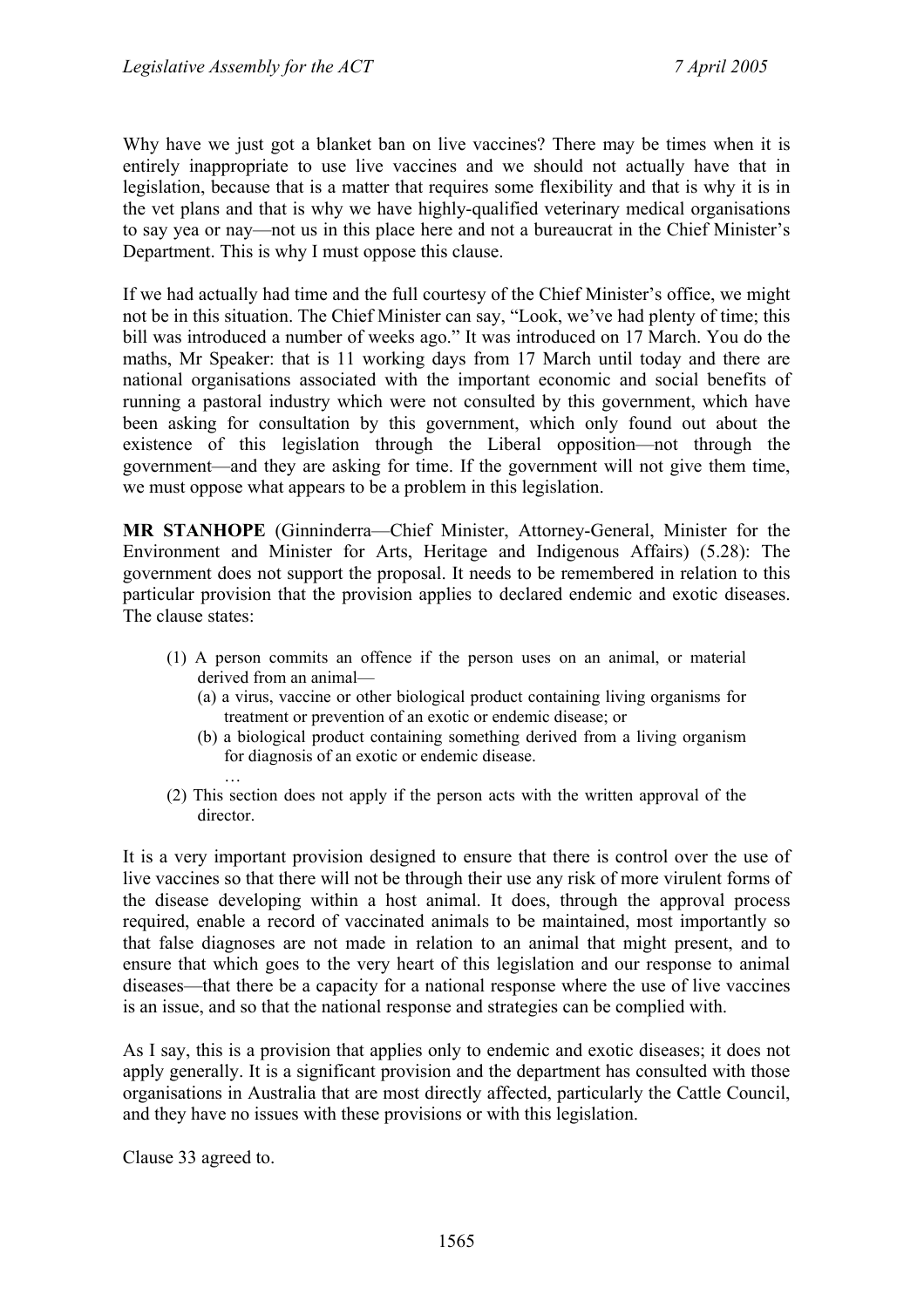Remainder of bill, by leave, taken as a whole.

**MRS DUNNE** (Ginninderra) (5.30): Mr Speaker, I seek leave to move amendments 2 to 7 circulated in my name together.

Leave granted.

**MRS DUNNE**: I move amendments 2 to 7 circulated in my name *[see schedule 1 on page 1583]*.

These six amendments relate to some of the dozen or so strict liability offences contained within this legislation. Some of these are pretty straightforward and quite simple and I do not have a particular problem with them. But, for instance, clause 46 makes it a strict liability offence to deface an identifying tag. I think anyone who has a rudimentary understanding of how things work in rural industries and the significance of brands, marks and tags would know that it is probably not a good idea to do that.

Often in the course of dealing with stock—and I have some experience in dealing with stock—ear tags and tail tags do get damaged. The thing is that this is a strict liability offence. If they are damaged and you could say who damaged them or who was around when they were damaged—they could be damaged in a crush and they could get damaged in loading and unloading—that person would be guilty of an offence, and there is no issue of whether he intended to damage them. This is the problem with strict liability offences, so I seek to omit that.

There is also an offence in clause 51 of failing to destroy a tag when it is necessary to do so. That again is a strict liability offence. If somebody writes to you and says, "Destroy the tag" and you do not do it, you are immediately guilty of an offence, for which there is a fine. But the thing is that it should, as far as I am concerned, be incumbent upon the authority that says "destroy the tag" to impress upon the person that they are instructing that that tag really does need to be destroyed, and why.

The thing is that people are busy around the farms. You see tail tags and ear tags—they do hang around the place—and that is an offence. The person responsible for that will be found guilty of an offence and fined, I think, 50 penalty units—but I will just check that—because he did not actually get around to destroying it. Yes, there are issues, but we should be really concerned about the intent—whether somebody really did intend to do something nefarious by not destroying a tail tag. There are problems with not destroying tail tags but the "you haven't done it so we'll have you for 50 penalty units" does not seem to be appropriate.

In clause 70 there is the issuing of a fine in an emergency situation. People can require you to do particular things in an emergency and, if you do not do it, you are subject to a strict liability offence. Slapping a fine on somebody in the middle of an emergency is not going to stop the spread of foot-and-mouth disease or BSE in this country. As I said before, afterwards if somebody is found to have done something wrong, by all means take them to court and establish intent. But slapping a fine on somebody in the heat of the moment is not actually going to solve the problem that we are facing. The problem that we would be facing is not whether someone does something stupid but whether or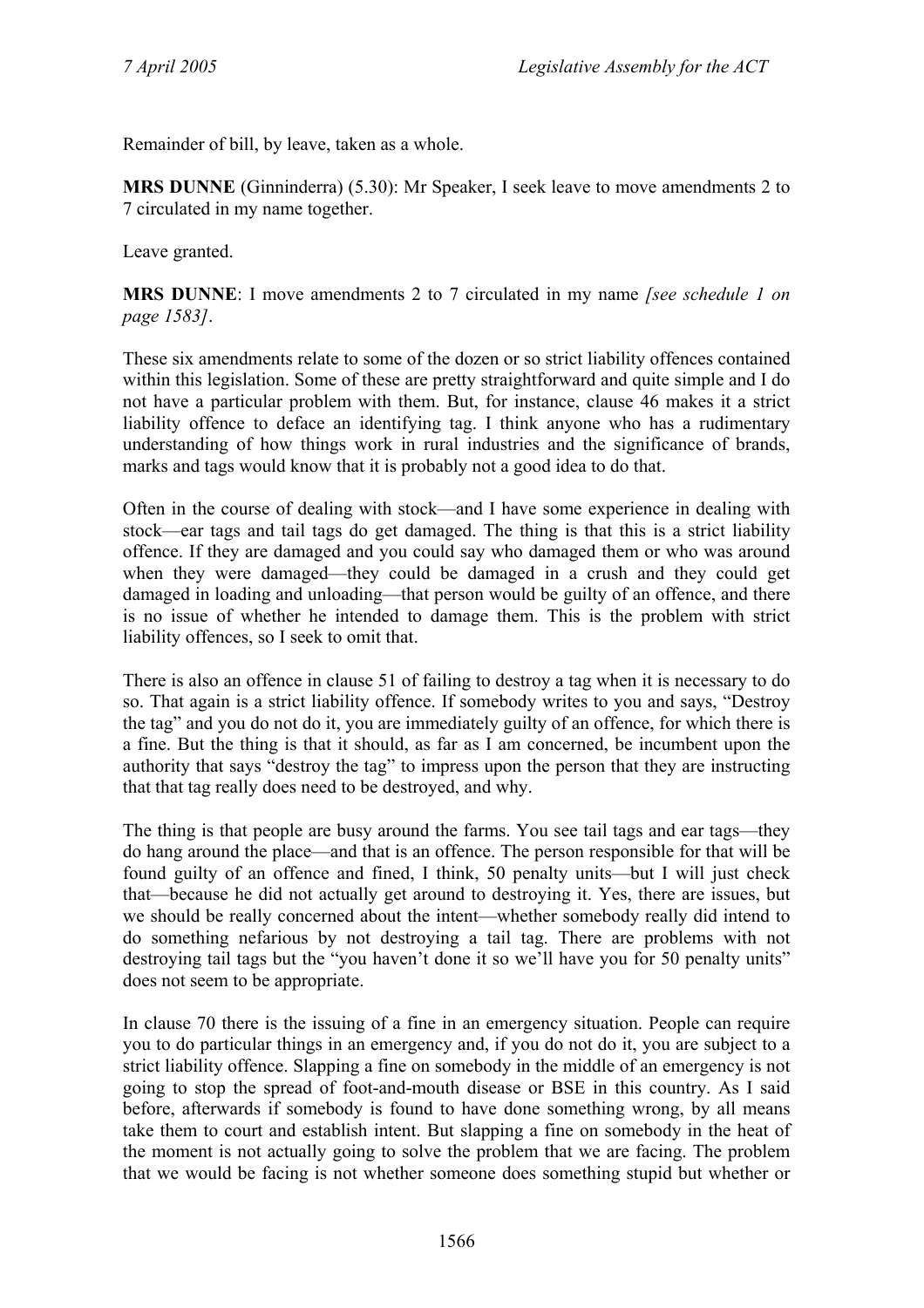not we are actually tackling an outbreak of a terrible disease like foot-and-mouth disease, BSE or avian flu—if it ever got here, heaven help us—or newcastle disease, which has happened in the past.

It just seems that these provisions are unnecessarily draconian and do not actually go to the heart of the issue that we are addressing. We should be winding back our reliance on strict liability offences and should not be using them as a means of bureaucrats "besting" people in times of adversity. Therefore, I would commend the amendments to the house.

**MR STANHOPE** (Ginninderra—Chief Minister, Attorney-General, Minister for the Environment and Minister for Arts, Heritage and Indigenous Affairs) (5.35): The government will oppose the amendments. I think the amendments, suggesting that it should not be an offence or a strict liability offence if a person deliberately alters an approved tag, to some extent reflect a rather blase attitude to the potential impact of, say, foot-and-mouth disease or mad cow disease in Australia. The whole scheme at the base of the legislation is that we have, to the extent that we can possibly achieve it under the national livestock identification system, a scheme that allows every single animal to be identified and tracked.

In order to do that, every animal will be tagged with an approved tag, and we have made it an offence to deliberately alter an approved tag. The Liberal Party believes that the system could be corrupted to that extent. Imagine the consequences of that: a tag on a particular animal is removed and altered and used on another animal. Just imagine the extent to which that corrupts the national identification system—corrupts it completely, absolutely corrupts a system designed to protect Australia against the spread of, say, foot-and-mouth or mad cow disease in the nation.

The Liberal Party does not think that it is serious enough to be regarded as a serious offence. I am absolutely flabbergasted that the Liberal Party would adopt such a blasé attitude to the possibility or the prospect of not having the level of control or management of an outbreak of, say, foot-and-mouth disease—heaven forbid—or mad cow disease that provisions such as this are designed to prevent.

The offence is to deliberately alter an approved tag, a tag that is used to identify a particular animal under a national scheme of livestock identification, to ensure that we know at all times the history of a particular animal. It is fundamental to the scheme and it is fundamental that it be regarded and acknowledged as a serious offence. Similarly, clause 51 states:

(1) A person who is issued a tag number commits an offence if—

… (b) the person fails to destroy each tag with the number as soon as practicable after being told about the cancellation.

Once again, it is the same issue. It is the same issue around the importance of ensuring that every step is taken to guarantee that the national livestock identification system is not corrupted. Mrs Dunne gave an example of tags lying around and becoming confused as between animals. That is the whole point of the system: you cannot just pick up a tag that you find lying on the ground, because you did not bother to destroy it, and then attach it to another animal on the basis that it might have lost its tag and you cannot be bothered chasing it up. Just imagine the mayhem and the confusion—and the danger that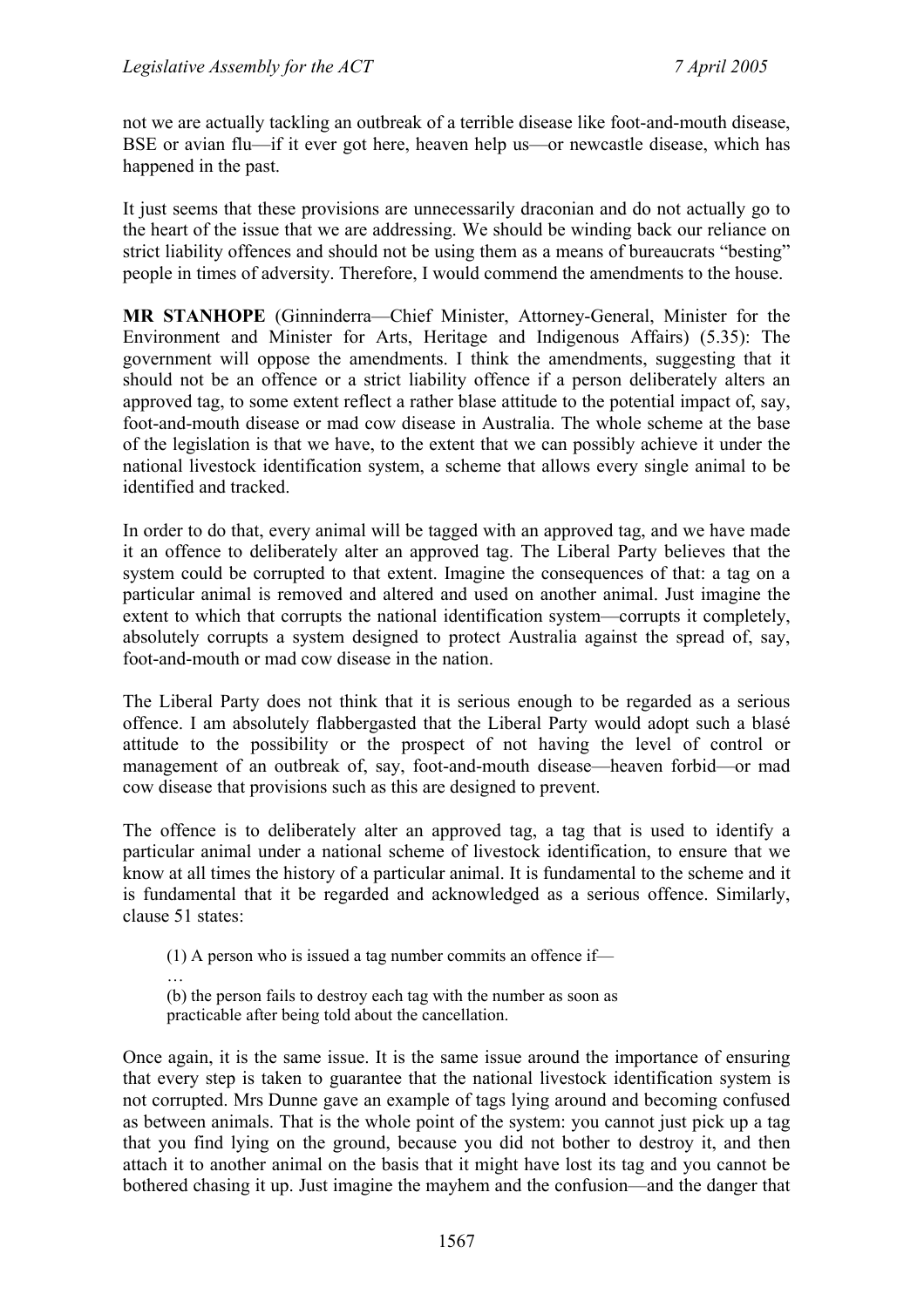that represents to Australia—if all of a sudden an animal that had been identified for the purposes of the identification scheme picked up another tag. The whole system would be corrupted.

We should have regard to the way in which Europe now deals with these issues. In places where foot-and-mouth unfortunately is a periodic occurrence, they now can track absolutely each animal within the nation, precisely; they can track its route through the country through a scheme such as this—and it is vitally important that it not be corrupted and that everybody understands how important it is. That is why these offences are of the nature they are. The scheme would be absolutely corrupted if the message was sent that this is really just like the good old days: you tag your cattle and, if one of them drops off or a few drop off, you just pick them up and reattach them; it does not quite matter to which animal as long as they are tagged. It does matter—it matters fundamentally to this scheme—and that is why these provisions are important and that is why the government will oppose these amendments.

**MRS DUNNE** (Ginninderra) (5.40): I have to respond to the constant burbling of the Chief Minister on this. There is no dispute between the Chief Minister and me about the seriousness of the offence. The offence is there and there are quite substantial fines. My contention is that, if an offence has been committed, take somebody off to court and prove their intent to do it. This is not about corrupting the scheme.

I think that the penalties should be strong and I want it on the record that I believe the penalty should be strong and that people, if they have done the wrong thing, should be prosecuted. But they should be given the full benefit of the Australian legal system which allows them to be innocent until proven guilty. All of this bluster of "I'm more interested in the authenticity of the system than is Mrs Dunne" is just nonsense; it is just bluster and burbling from the Chief Minister.

At no time has anyone in this place said that we think that the fines are too heavy or that there is too much emphasis on the penalties. These are serious offences and therefore a government agency should be prepared to take someone to court and prove their intent to do something wrong before they are fined in Australia.

Amendments negatived.

Remainder of bill, as a whole, agreed to.

Bill agreed to.

# **Stock Bill 2005**

Debate resumed from 17 March 2005, on motion by **Mr Stanhope**:

That this bill be agreed to in principle.

**MRS DUNNE** (Ginninderra) (5.42): As I said before, this bill works in concert with the Animal Diseases Bill just passed. Again, the Liberal opposition supports the general thrust of the Stock Bill, which repeals the old Pounds Act of 1928 and amends the Stock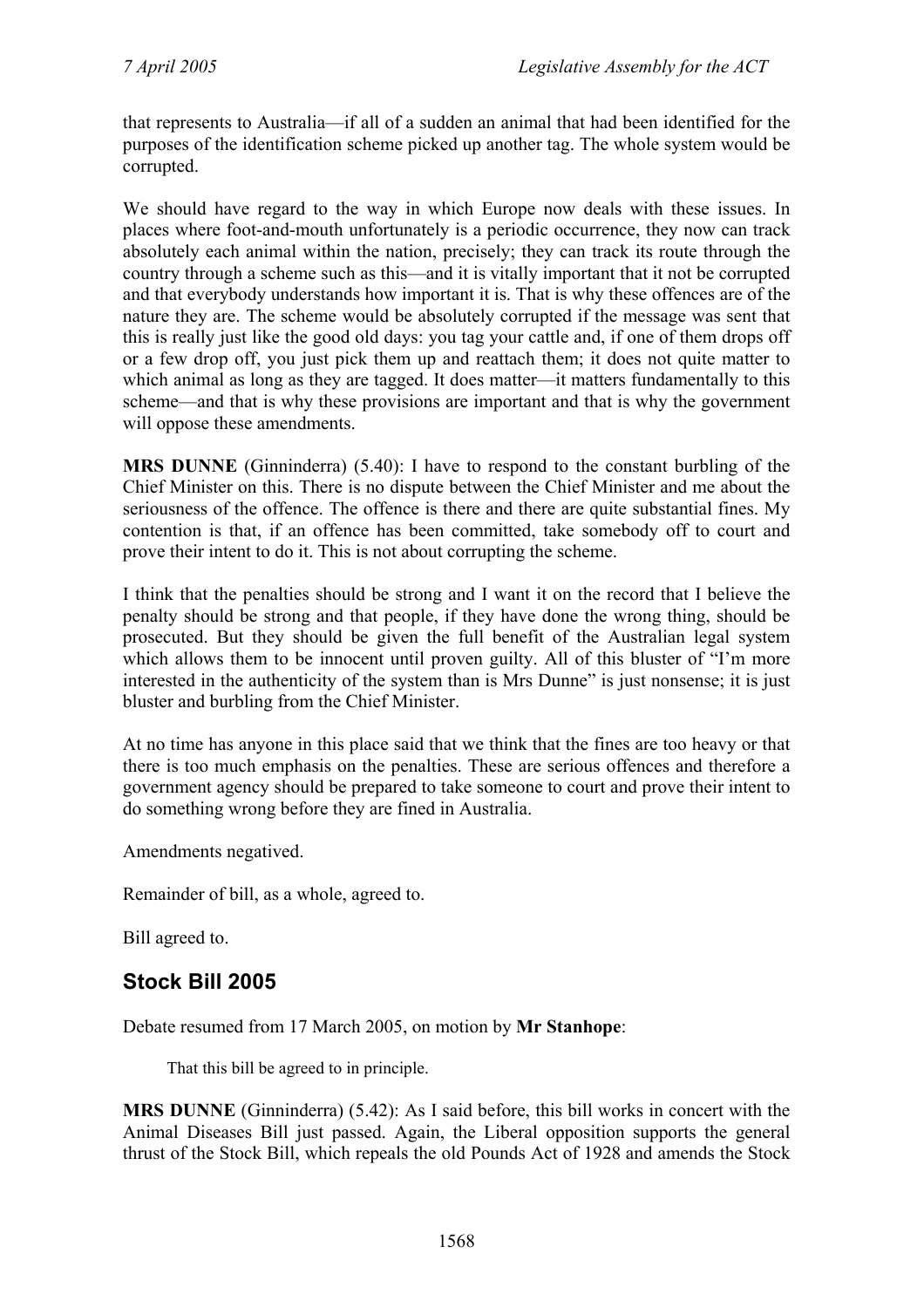Act of 1991. As we said before, we have taken all the animal diseases provisions out of these pieces of legislation and put them into the Animal Diseases Bill just passed.

It is, generally speaking, a brushing up and a bringing up to date, and again it deals with important issues. As I have said, the bill includes parts of the old Pounds Act 1928 and makes considerable changes to the measures for impounding stock which, generally speaking, are welcome. It allows a land-holder to impound stock that has trespassed onto its land and to have the chief executive arrange for the sale of impounded stock.

It also means that the chief executive—and this is a considerable innovation which makes it much easier for people to impound wandering stock—is responsible for impounding uncontrolled stock on unleased land, on a road verge or on a road. The chief executive may also make decisions about the destruction or disposal of stock in ways that he thinks appropriate. I had concerns with the provisions that the territory obtains the proceeds of sale of unidentified stock even if they are impounded on leased land but, after consultation with parliamentary counsel, I think my concerns in that regard have been overcome.

The bill also provides for more a flexible permit system for travelling stock to assist in managing disease issues. The bill also allows for the recognition of interstate permits, with appropriate checks. This will make it easier particularly for ACT graziers, who obtain most of their stock from interstate. I had some issues about stock permits but I have been assured that, if someone asks for a permit to move stock, they are basically issued on request.

The thing that I thought was a bit quirky was that, if I want to move a lot of stock, I can apply for a book full of stock permits. I have an open mind on this but I am not quite sure whether that provides any security to the proper handling of stock. If I have a book of stock movement permits, what is to stop me dumping a few cattle on the side? I have a permit for them because someone will have issued me with a book of them. I am not proposing to do anything about that at the moment but I think it is something that needs to be watched. Perhaps the book should not be too large in size and there should not be too many permits issued to the one person at a time. That is just a matter of caution.

As with the Animal Diseases Bill, there are issues in relation to strict liability offences which are of concern. As I have said before, I do not have a problem with the offences; I have a problem about the lack of requirement to prove that someone intended to do something wrong.

This is, I think, a considerable departure—an increasing departure—in ACT legislation, which I think we need to be wary of. I suppose I will continue to say this. We need to be wary of that. I think we should be grateful to the scrutiny of bills committee because of the thoughtful approach they have taken on this over a number of years. They have been very thoughtful on the issue of strict liability offences.

I think we have now broken with the process whereby we had offences that had jail terms that were made strict liability offences. I recall in the last Assembly amending out some jail terms that were strict liability offences. I do not have a problem with people being taken to trial because something is serious, but I think it is important that we do it in an appropriate way that looks to the conventions of our legal system.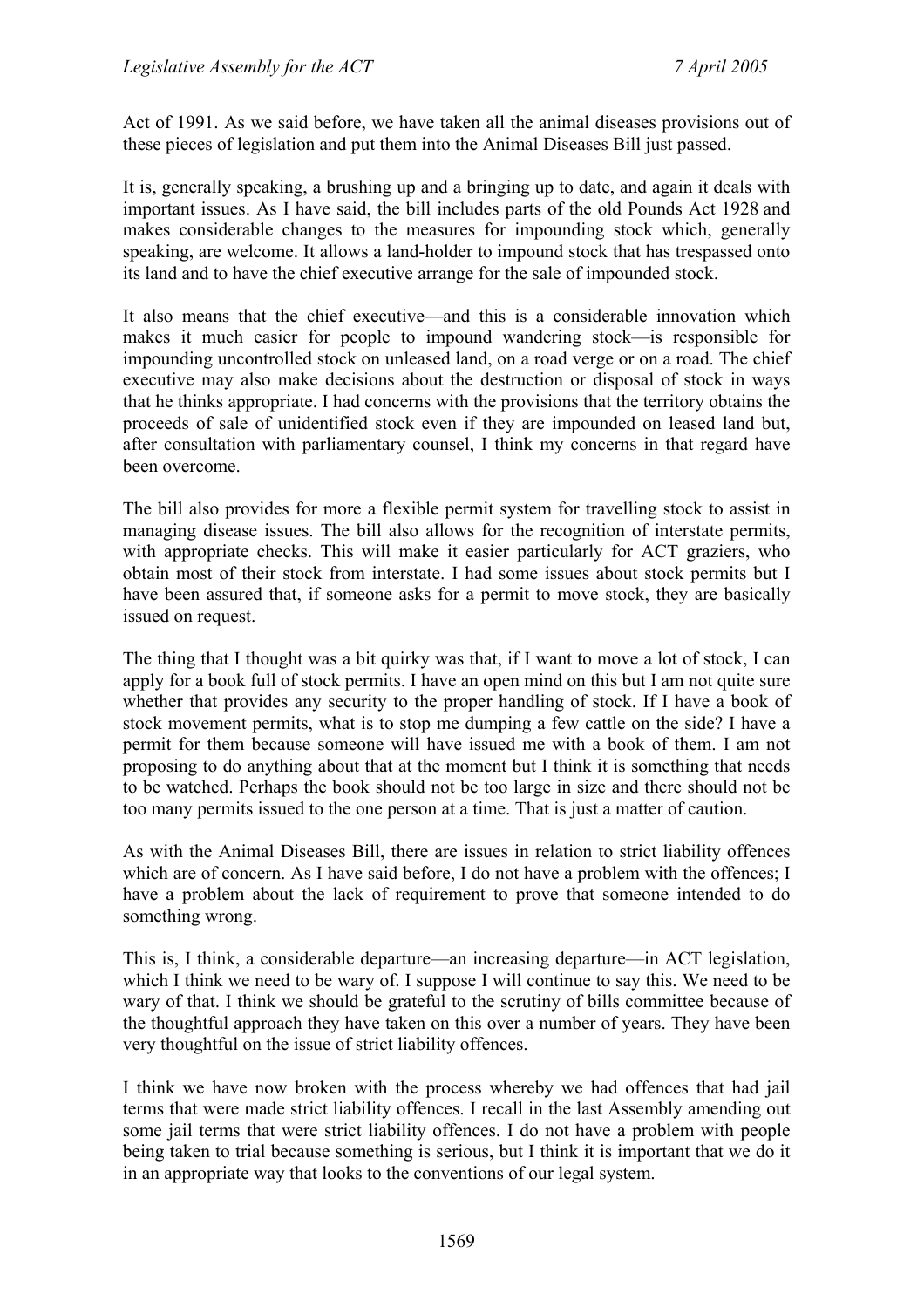I think it is worth quoting from page 3 of scrutiny report 6, where the scrutiny committee refers to previous decisions in relation to people's right to a fair trial. Quoting Mr Justice Kirby, it says:

Everyone has the right to have criminal charges, and rights and obligations recognised by law, decided by a competent, independent and impartial court or tribunal after a fair and public hearing.

That is why I have proposed a small number of amendments to address some of the more egregious strict liability offences in here. As I said, I also have a few concerns about the disposal of stock after impounding. I thought that some of the provisions in clause 39 were a little onerous for stock owners because it basically says that, once stock have been impounded and the owner identified, they must collect the stock within 14 days or the chief executive must sell the stock.

I understand the rationale behind that and have discussed changing the "must" to "may". I understand the reasons why we do not do that, but I would like to provide some leeway. Take the example someone who owns the stock and who is out on a stock route; there might be a drought, and most of the stock is a long way away. They are rung by somebody in the ACT who says, "You've got 14 days to collect your stock." They say, "Gee, I am in Gulargambone; I can't get back to collect my stock in 14 days. Can I have a bit of leeway?" As it currently stands, there is no leeway. The chief executive will sell the stock and the stock owner will bear the cost of that. I would like to provide some leeway. There is an amendment to address that issue.

Generally speaking, as I said, the opposition is supportive of this legislation. Generally, I think it is good legislation; it is an improvement; it makes life easier; and it is important that there is consistency across the jurisdictions. That very important issue was raised with me by the rural lessees association, but there are still a few matters of concern which I will address in the detail stage.

**MR STANHOPE** (Ginninderra—Chief Minister, Attorney-General, Minister for the Environment and Minister for Arts, Heritage and Indigenous Affairs) (5.50), in reply: Like the Animal Diseases Bill, the Stock Bill will support operations in the primary industry sector, particularly in respect of the management of animal diseases and issues arising from straying stock and stock movement.

The bill will replace the Stock Act by updating it and including key parts of the Pounds Act. The Pounds Act will be repealed. Some specific elements of the Stock Act associated with transmission of disease through stockfeed have been transferred to the new Animal Diseases Act. The Stock Bill addresses the need to effectively handle straying stock and to assist with the verification of ownership of stock that is being "travelled"—moved or transported from their normal place of holding.

The amendments will allow the government to take effective action to deal with straying stock. They will remove the ambiguities associated with what to do with straying stock and how to handle stock that trespass onto public or private land. For example, occupiers of land will be able to impound stock that trespass onto their land. This differs from the current legislation, where stock may be impounded only in officially declared pounds.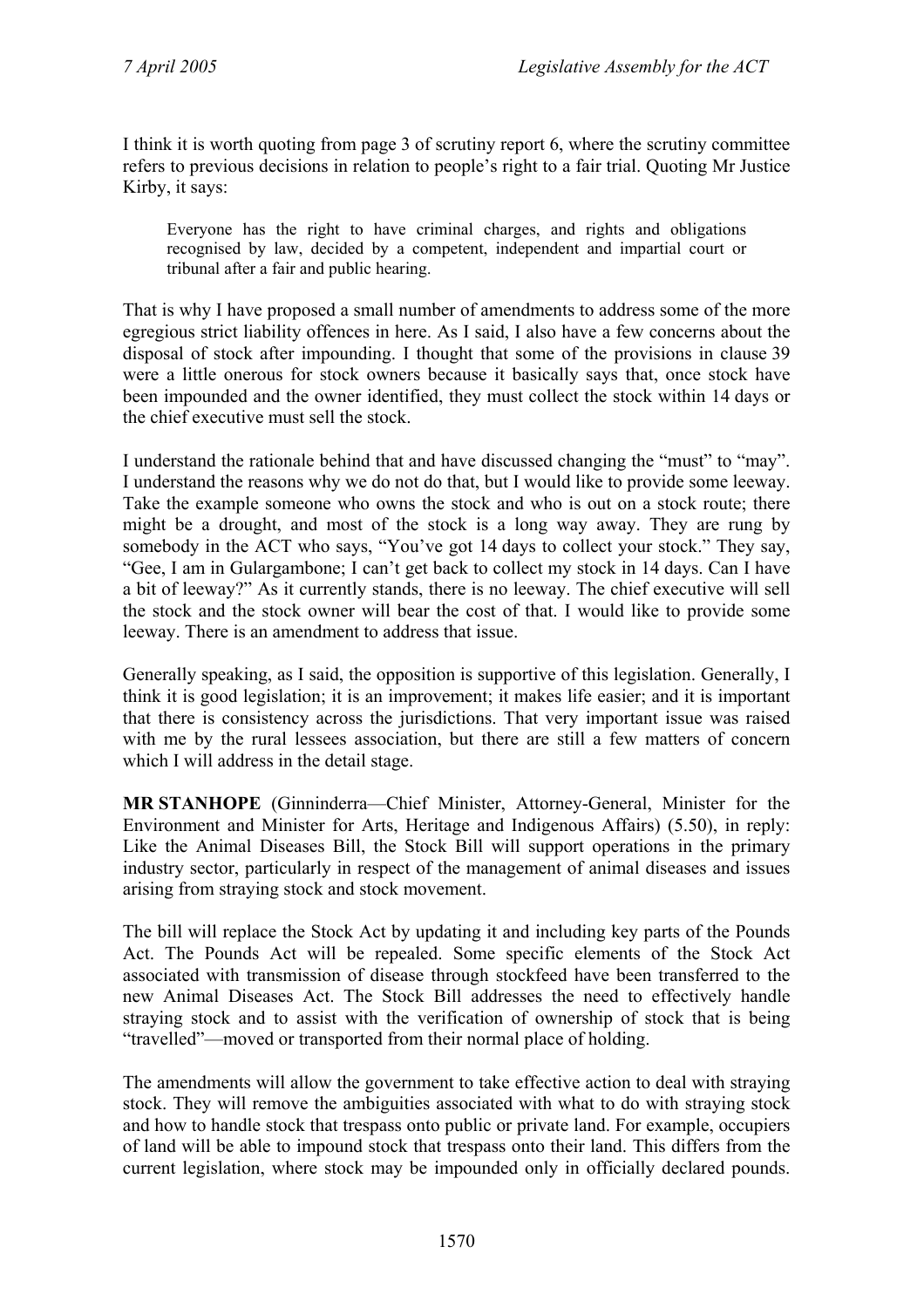This is an onerous provision where land-holders are required, at their own expense, to move stock to an official government pound before they can formally deal with it.

The amendments will also allow for recovery of costs associated with the management of straying stock, if the outcome of an impoundment is sale of the animals concerned because they cannot be returned to the owner. Sale proceeds will be able to be directed to recovering the costs of maintenance, transport and sale. If a land-holder who impounds straying stock cannot contact the owner, or if the owner does not retrieve the straying stock, management of the matter will be taken over by the government.

The bill will continue to provide for the issue of a travelling stock permit. Travelling stock permits are a longstanding and necessary process to ensure that ownership of stock that is being travelled can be satisfactorily demonstrated. It also provides a record of stock movements in the case of a disease incident, or where ownership of stock becomes a matter of dispute.

Travelling stock permits generally are a record-keeping device. Normally there is no reason to refuse an application, which can be received at short notice if unplanned stock movement is contemplated. However, on special occasions there may be justification to refuse a permit if the movement is linked to disease, to a disease incident or if stock ownership is in dispute.

For this reason a review of a decision to issue a permit is not provided for in the amendments. This is primarily due to the nature of the activity of travelling stock. An application for a travelling stock permit is usually made a couple of days before, or even the day before, the stock is due to travel, typically to a saleyard for auction. A review of a decision would delay this routine process unnecessarily. It would be a rare occurrence for a person to be denied a permit to travel stock.

Every owner has to sign a travelling stock permit and state that the stock are legally theirs. Travelling stock permits can also be used to trace back diseases in the journey. This includes any stopovers that would indicate if stock had been moved for agistment or sold in a paddock.

The bill provides for New South Wales stock permits to be recognised in the ACT. This is an efficiency measure that will reduce duplication of equivalent processes. The bill also continues existing provisions for the registration of stock marks. A mark may be a brand, a tattoo or an earmark. Marks are registered and may only be applied by the registered owner. This mechanism helps ownership of stock to be clarified and helps to identify stock. It is an offence for a registered mark to be used by anyone other than the registered owner of the mark.

The Stock Bill also contains provisions for the application of a stock levy to rural properties. An amendment allows the levy to be set so as to recover the costs of administering it. The stock levy is determined according to the stock-carrying capacity of a property. It is a contribution to the costs of providing government services to the primary industry sector, such as agronomic advice and veterinary services.

The Stock Bill 2005 brings our stock impounding and movement controls up to date. There is a high degree of consistency with New South Wales legislation, and efficiency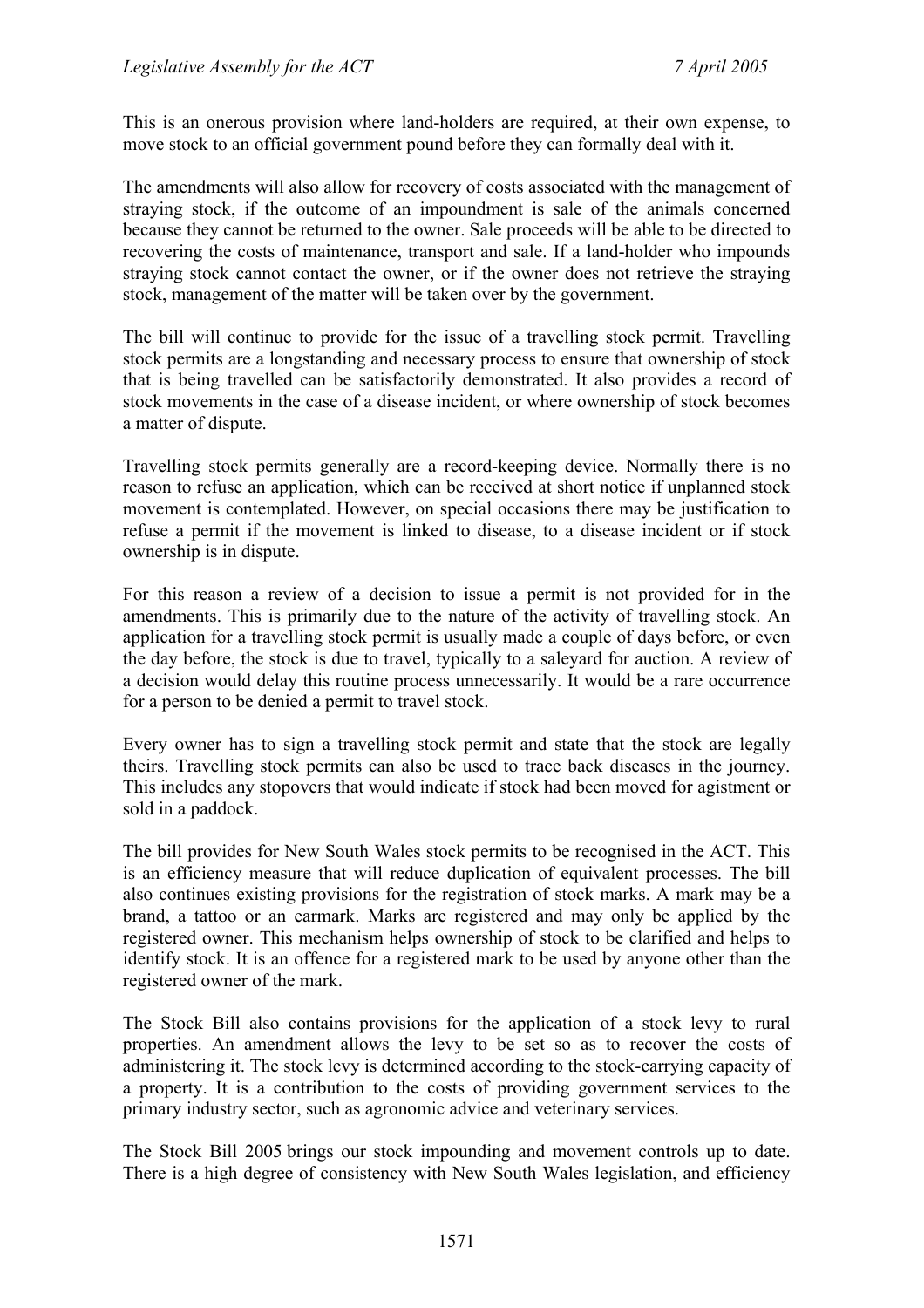measures have been introduced. Together with the Animal Diseases Act, important developments in a national approach to the management of stock disease can now be much better accommodated. I commend the Stock Bill 2005 to the Assembly.

Question resolved in the affirmative.

Bill agreed to in principal.

## **Detail stage**

Clauses 1 to 38, by leave taken together and agreed to.

Clause 39.

**MRS DUNNE** (Ginninderra) (5.55): I move amendment No 1 circulated in my name on the green paper *[see schedule 2 at page 1583]*. As foreshadowed in the in principle remarks, this is an amendment to clause 39 to allow some leeway to the chief executive in a case where a stock owner may not be able to collect his stock within 14 days.

As it currently stands, if the stock is not collected within 14 days, the chief executive must sell the stock. This amendment gives the chief executive some leeway if there are a few days either way, rather than going to the expense and inconvenience of a sale. I consulted at length with parliamentary counsel about how we might best tackle this, and this was their best advice. I commend the amendment, which would make everyone's life just a little easier.

**MR STANHOPE** (Ginninderra—Chief Minister, Attorney-General, Minister for the Environment and Minister for Arts, Heritage and Indigenous Affairs) (5.56): The government will oppose the amendment. The government's view is that an extension of time for the selling of impounded stock should be agreed to only if maintenance costs can be recovered from the owner. It is reasonable that the chief executive retain that discretion.

Amendment negatived.

Clause 39 agreed to.

Clause 40.

**MRS DUNNE** (Ginninderra) (5.57): I move amendment No 2 circulated in my name on the green paper *[see schedule 2 at page 1583].* I move this amendment because, I suppose in a way, I am concerned about the provisions whereby the territory basically, when all else fails, is in receipt of any benefits from the sale of impounded stock.

This is an amendment that will allow the owner of the stock more time to come forward and obtain the benefits of such a sale, if such benefits exist. It is consistent with some of the other sale of goods provisions in other legislation where the money is held in trust for a period longer than one year. I commend the amendment to the Assembly.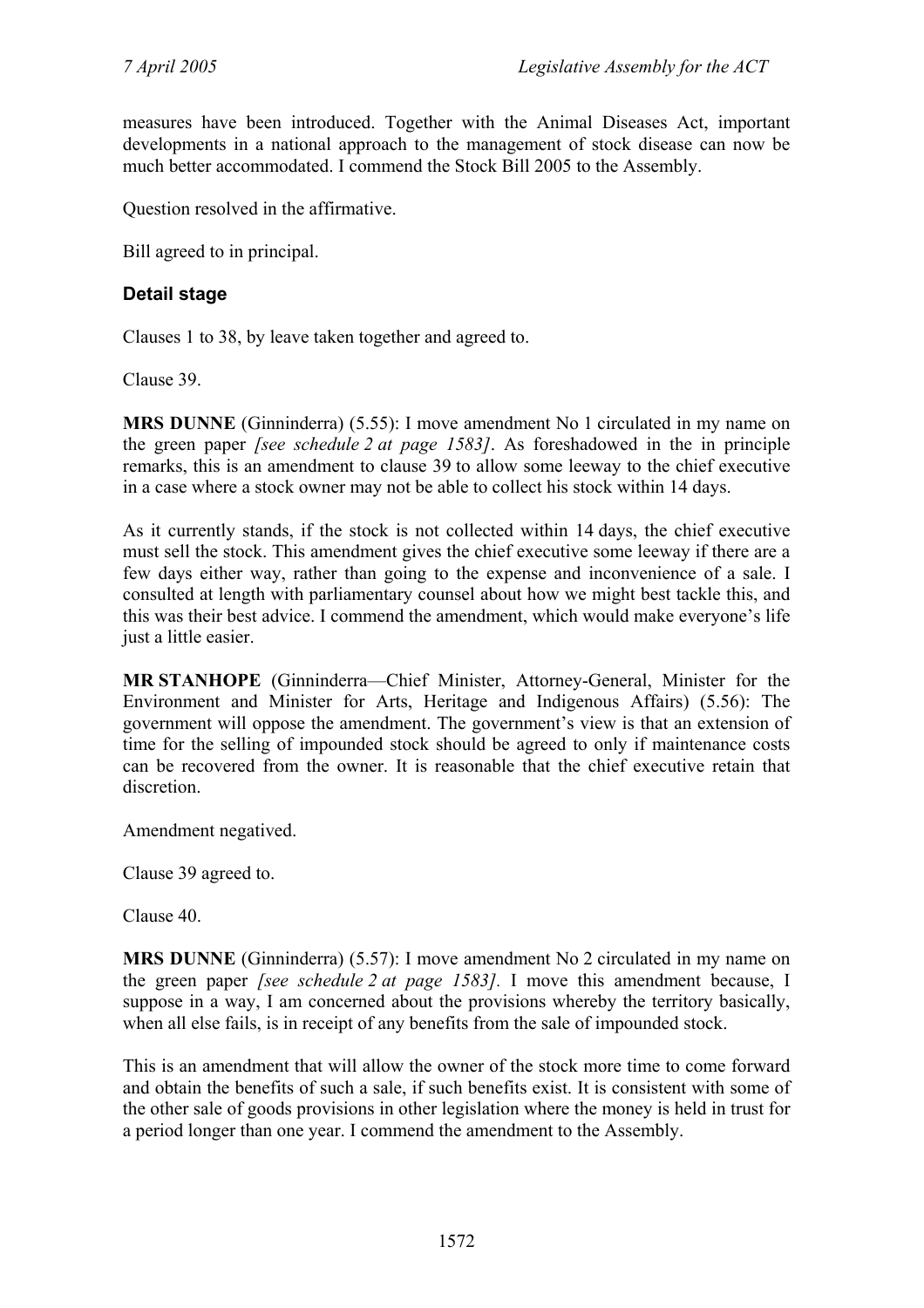**MR STANHOPE** (Ginninderra—Chief Minister, Attorney-General, Minister for the Environment and Minister for Arts, Heritage and Indigenous Affairs) (5.57): The government opposes the amendment. The government believes that one year is ample time for somebody to claim the proceeds of a sale.

Amendment negatived.

Clause 40 agreed to.

Remainder of the bill, by leave, taken as a whole.

**MRS DUNNE** (Ginninderra) (5.58): I seek leave to move amendments Nos 3 to 5 circulated in my name on the green paper together.

Leave granted.

**MRS DUNNE** (Ginninderra): I move amendments Nos 3 to 5 circulated in my name together *[see schedule 2 at page 1583]*. I do not think we need to have this debate again. These are other provisions because I think it is unreasonable that people should be fined sometimes substantial amounts without the right of anyone proving that they intended to commit a crime. These are crimes and, if they are crimes, they should be punished in the normal way. I commend the amendments to the house.

Amendments negatived.

*At 6.00 pm, in accordance with Standing Order 34, the motion for the adjournment of the Assembly was put and negatived.* 

Remainder of bill, as a whole, agreed to.

Bill agreed to.

# **Adjournment**

Motion (by **Mr Stanhope**) proposed:

That the Assembly do now adjourn.

## **Standing Committee on Estimates**

**MRS DUNNE** (Ginninderra) (6.00): Yesterday during its party room deliberations—and I have permission to discuss party room deliberations in this place—the Liberal Party room resolved as follows:

- (1) notwithstanding the numerical makeup of any Legislative Assembly, we will always ensure proper scrutiny of any executive business by Assembly committees;
- (2) specifically the Liberal Party will not flout the standing orders or disregard parliamentary practice to avoid scrutiny of major business, especially budgets;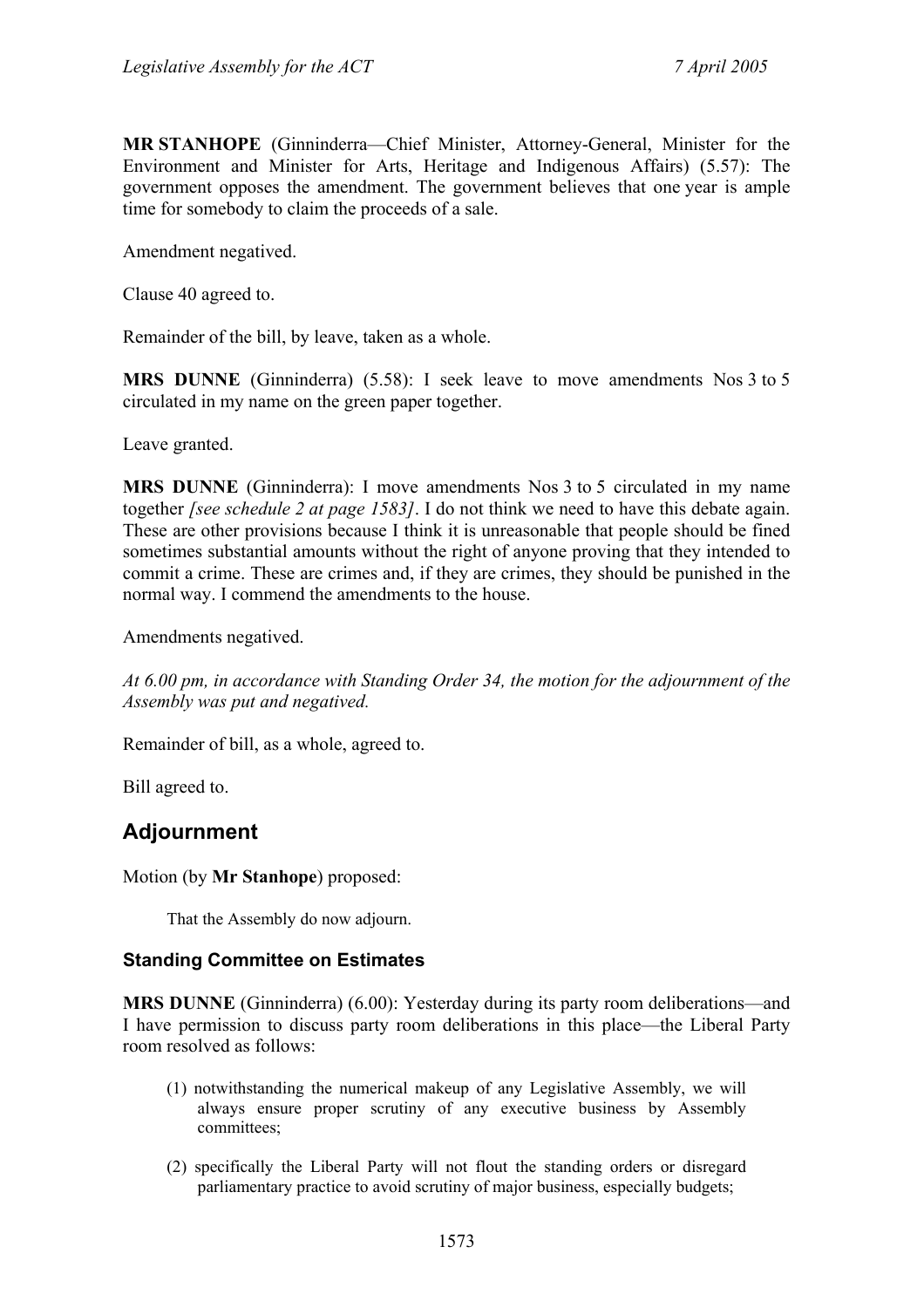- (3) committees should always reflect the makeup of the Legislative Assembly; and
- (4) the Leader of the Opposition's nominee should always chair a select committee on estimates; and, further, refers this to the ACT Liberal Party policy committee for consideration of appropriate measures to be inserted into the party's platform so as to bind future parliamentary parties.

I am proud that the ACT Liberal Party room unanimously passed that motion yesterday. I am proud to be able to stand here today and say that the ACT Liberal Party, on every occasion, is unafraid of scrutiny; and that the ACT Liberal Party, when it obtains the government benches next, will not take the opportunity of temporary felicitous numerical superiority to ride roughshod over the Legislative Assembly and the people of the ACT. We will always be prepared to have scrutiny of our budgets.

When you think about it, the government's manoeuvrings over the last couple of days by attempting to prevent Dr Foskey from becoming a part of the estimates committee and by clearly stating its intention to take unto itself the chairmanship and the majority of the estimates committee—are its attempt to close down scrutiny. Members of the estimates committee are going to have to be particularly careful this year that the government members do not spend a whole lot of time trying to stop them from asking questions and pursuing particular lines of questioning.

That is what estimates are about. They are very inconvenient to governments for two or three weeks. Sometimes estimates committees will say things in estimates reports that are very inconvenient to governments that they will have to wear. At the end of the day, this government will get its budget, irrespective of what is in it, because it is a majority government. Why do they have to be afraid of two or three weeks worth of scrutiny? What is this government afraid of, that it will go to the lengths to which it has gone this week in an attempt to control the estimates committee in such a way as to close down real scrutiny?

I commend the decision of the ACT Liberal Party. I challenge the ACT Labor Party to make a similar undertaking, have it entrenched in its platform and bind its future members. I also commend to my colleagues and crossbench members who will be on the estimates committee the need to be exceedingly vigilant this year to ensure that the government does not entirely close you down, so that the scrutiny we expect in estimates does not become a sham run by this government.

## **Greens' staff Ms Regan Field**

**DR FOSKEY** (Molonglo) (6.04): Every member of this house is beholden to their staff but I think that, as a lone crossbencher in this place and a new person, I am particularly in need of supportive and good people on my staff. Today I want to acknowledge the people who have helped me.

Often when I speak here I say "we". That "we" is not the royal "we"; it is the "we" referring to me and my staff. I do not have a party room here, but yet I do not feel as though I am on my own because I have staff who are just wonderful to work with. I want to name them here and mention one in particular.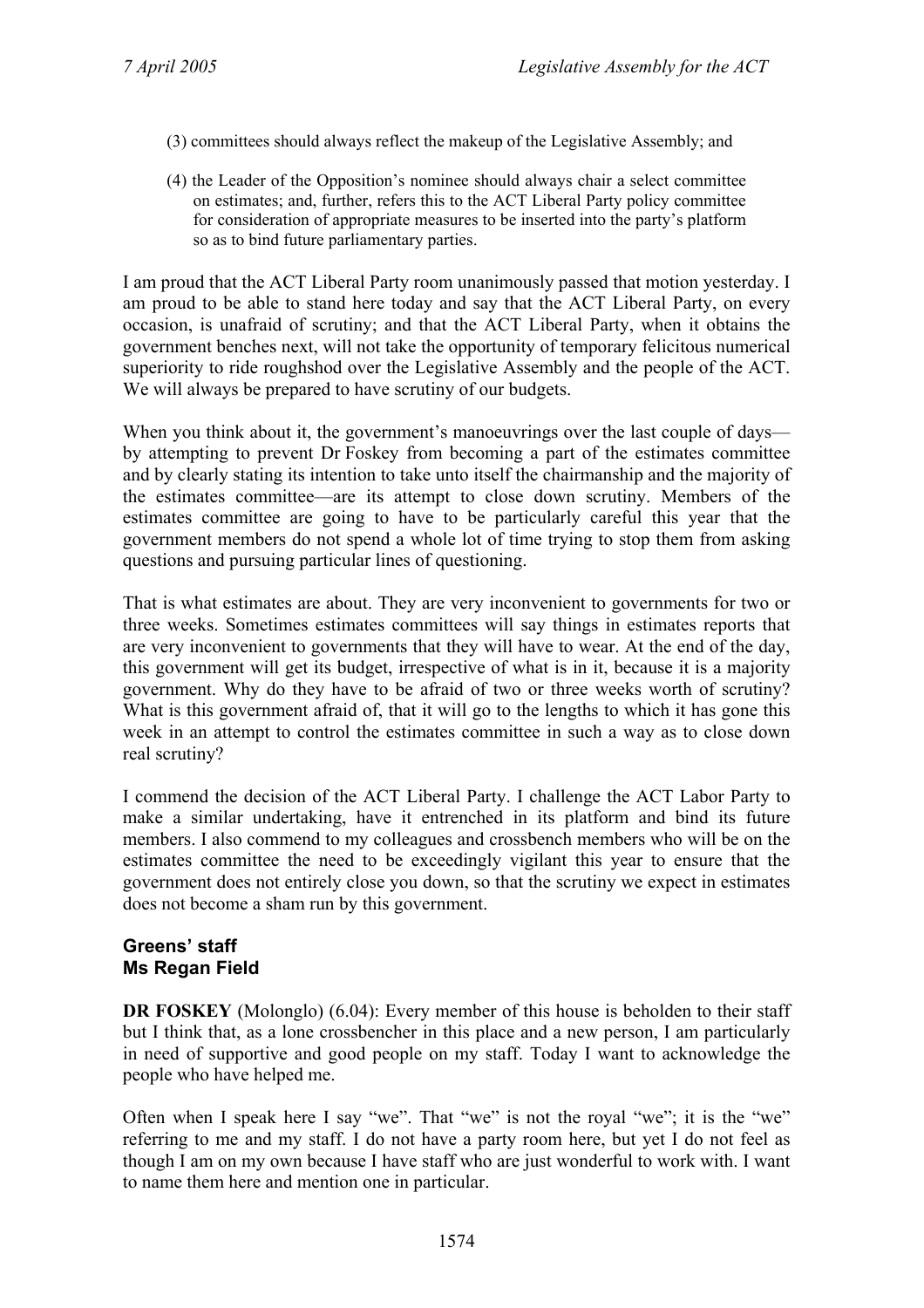During the time I have been here I have had, people will have noticed, a little bit of coming and going from my office. For a while I had Andrea Simmons helping me—she was our campaign coordinator. Since her passion is concern about people with a disability, she has moved on to work in that area. For a brief time I had Claire Holsinger. Everyone knows Roland Manderson, of course, who is currently travelling overseas. He will work with me until the end of my term and hopefully even for another, if I am so lucky.

In my office at the moment are Clare Henderson, Kate Taylor, Sam Page and Regan Field. I just want to say, in particular on a day like today, that I have really appreciated their advice. This is a bit of a special day because this is the last sitting day that I will have the support and help of Regan Field, who everyone has probably come to know and, I hope, appreciate as I do. I want to acknowledge her work in the Assembly over the last 20 months.

Regan began work with my predecessor, Kerrie Tucker. It was lucky for me that Regan was able to stay on and be part of my staff for the last six months. I absolutely needed the sort of advice and experience that she has been able to give me with, I have to say, her extreme integrity and her highly moral approach to every issue we have discussed.

Regan is finishing in the Assembly tomorrow because she has been wisely chosen as a youth ambassador for development. While Regan finishes being paid tomorrow, it is very likely that you will see her a little more over the next couple of weeks. I think she wants to make sure that everything she knows is implanted in the brains of everyone else before she takes off!

Youth ambassadors for development are skilled young Australians who are placed on short-term assignments in developing countries throughout Asia and the Pacific. The Australian youth ambassadors for development program is run by AUSAid and was launched in 1998 by the Minister for Foreign Affairs, Alexander Downer. The purpose of the program is to strengthen mutual understanding between Australia and the countries of the Asia-Pacific region and to make a positive contribution to development.

Regan will work as a project management officer with the Solomon Islands Development Trust. I am sure everyone here will join me in wishing her the best of luck over that year of work in the Solomon Islands. I hope we might see her back again in the future.

## **Ms Stephanie Mikac**

**MS MacDONALD** (Brindabella) (6.08): I rise this evening to give my thanks to somebody who has worked in this place for five years, because she will be leaving at the end of next week. That is Stephanie Mikac, who is the secretary of the public accounts committee. Stephanie leaves here next Friday for a new position at Parliament House. I, for one, will sorely miss her work in this place.

Stephanie has worked in a variety of positions in the Assembly over the past five years. She first started working in chamber support as a graduate administrative assistant in January 2000. In February 2000 she was appointed as a notice paper officer. Apparently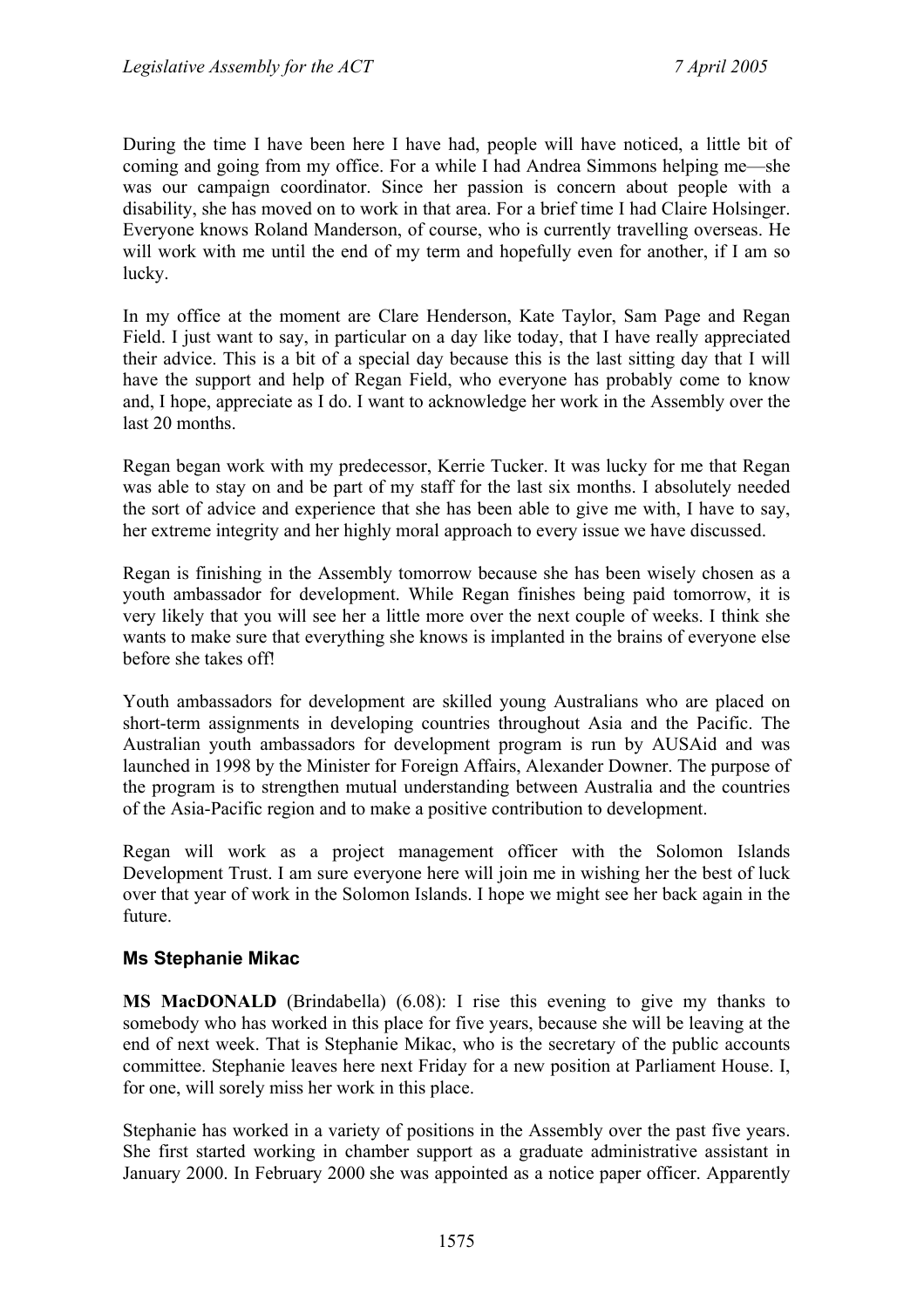she was working here for a couple of months in 1999, so she has been in and out of the place for more than five years.

In July 2002 Stephanie commenced a six-month secondment in the Chief Minister's Department and, in March 2003, joined the committee office as public accounts secretary. Stephanie also worked as the education officer from September last year to January this year.

As deputy chair of the public accounts committee in the Fifth Assembly, and as a member of the committee in this Assembly, I have had the privilege of working very closely with Stephanie. The contribution and assistance she has given the committee at all times has been greatly appreciated.

In the Fifth Assembly Stephanie worked on a large number of reports, including the inquiry into the Rates and Land Tax Amendment Bill 2003, revenue raising issues in the ACT, the General Agreement on Trade in Services—or GATs—with special reference to the ACT report, and of course a variety of Auditor-General's reports, just to name a few.

Her help with both this and the Fifth Assembly's public accounts committee has been invaluable, especially given her knowledge of the workings of this place and the ACT government. She has, of course, worked within a federal government department as well, and she has qualifications of a bachelor of economics and an MBA in government. I am quite sure those qualifications have assisted in providing the excellent advice she has at all times given the committee.

Stephanie organised for members of the PAC to attend the Australasian Council of Public Accounts Committees eighth biennial conference, held in Brisbane in early February this year. I know that her assistance and company was greatly appreciated. Stephanie has always been a professional. This was demonstrated again during the recent annual report hearings.

I should put on the record that I feel like I have been in public hearings forever, from what has taken place this year. Part of the reason I have had that feeling is that the public accounts committee has had seven public hearings in the space of the last two months.

Going back to Stephanie, she has not only been a valued work colleague but also a valued friend. I know I will sorely miss her advice and her excellent work in this place. I personally do not think you could find a better secretary for the public accounts committee. I wish her all the best for the future.

## **War Memorial ceremony**

**MR PRATT** (Brindabella) (6.12): I rise tonight to salute our veterans and war widows and particularly to talk about a group who yesterday attended a wreath-laying ceremony at the war memorial. I also want to salute the bonding that we increasingly see between our older veterans, the widows of others and our youth. The exercise yesterday really showed that interesting tie-in between those two different generations.

It is great to see this resurgence in interest in Anzac. This is something that has been raised here before but it seems to me to be getting stronger. I refer to a piece here in the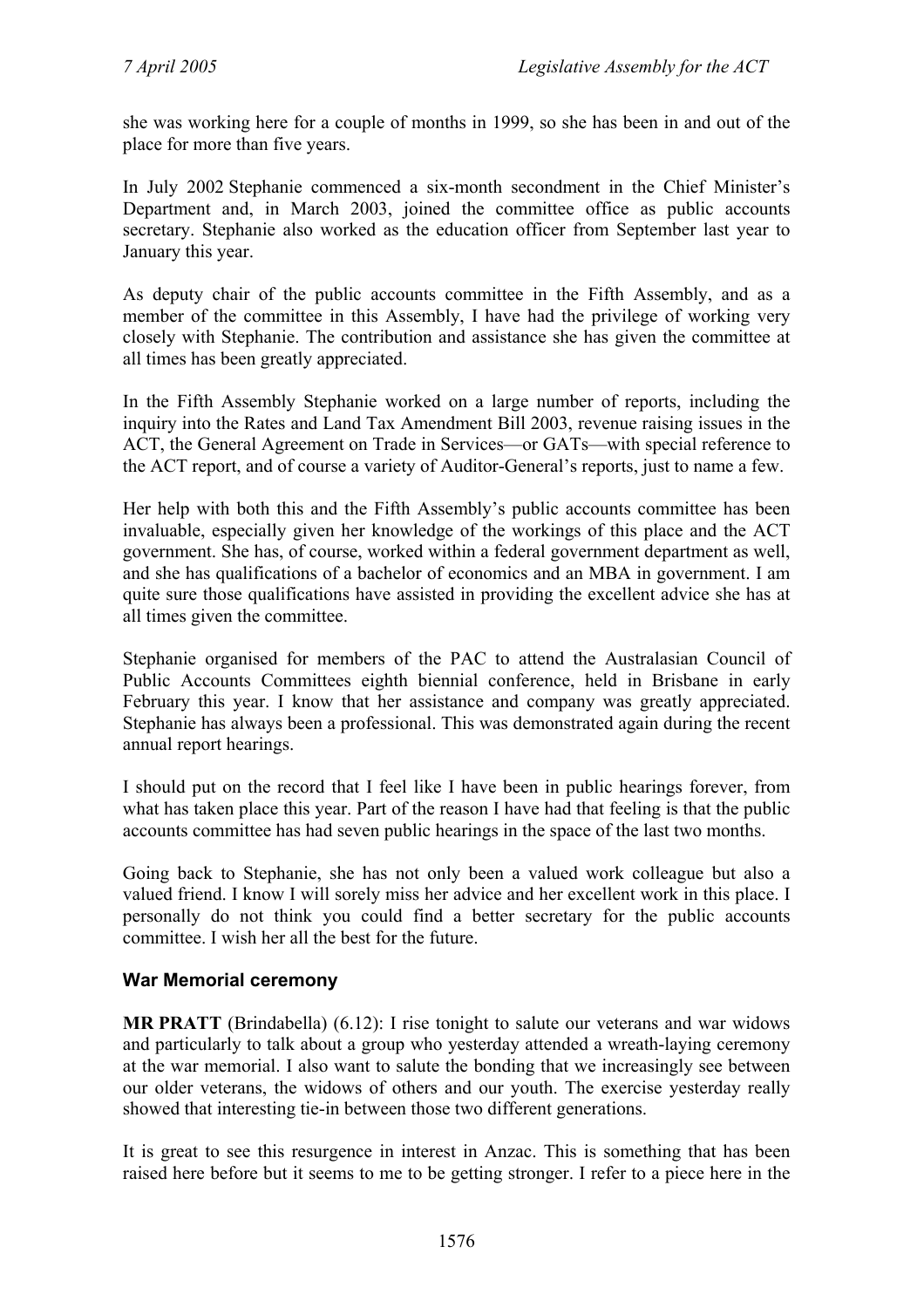paper. We had Sally Reynolds helping out a number of our older people. According to the *Canberra Times* yesterday World War II nurse Betty Stone, who participated in the wreath-laying ceremony, said that, for her, the day brought back a lot of memories, both good and bad, and was a great opportunity to reflect on her past service. Mrs Stone had spent four years in Borneo, where her duties included treating prisoners from the infamous Changi prisoner of war camp. The article reads:

 "It's a time to remember my mates and the days we had nursing the sick and trying to get them back to Australia as quickly as possible", the 87-year-old said.

The young winner of the Simpson prize for essay writing, Sally Reynolds, read the famous John McCrae poem *In Flanders Fields* as part of that ceremony. Sally Stone said that she was deeply touched to be involved in that experience. The paper then talks about a young female army officer cadet from Duntroon and another from ADFA, who were also participating. Young cadet Hoe said that it was a great privilege for her to be involved in the ceremony, and that she intended to go on representing and carrying on with the Anzac tradition.

I was reminded of my son and his five mates who last year, at great expense—and they do not have much money; I probably had to pay for it myself in the long run—traipsed their way through the Flanders Fields to pursue a little piece of Australian history. My son is treading in the footsteps of his great-granddad.

Despite the pressures against youth in recent years to not necessarily embrace the Anzac spirit, I am proud to say that our youth have simply shrugged that off. They have come back to that old spirit; they are driven to learn more about the Anzac tradition in a curious, calm, but respectful way. I think it is something we should be quite proud of.

Finally, I would like to salute Betty Stone, all of our remaining veterans and the widows of others who have given so much to this country. By the way, those people have a great deal to teach—by example, discussion and story telling—our younger people, who seem to be finding again an interest and driving a resurgence in learning much more about the Anzac spirit.

#### **Kootara Well promotion Ms Dianne Bradford**

**MS GALLAGHER** (Molonglo—Minister for Education and Training, Minister for Children, Youth and Family Support, Minister for Women and Minister for Industrial Relations) (6.16): I would like to inform the Assembly of the launch today of the Kootara Well promotion for 2005.

Kootara Well is a health and wellbeing project which was launched by the Chief Minister in April 2002 and is now entering its fourth successful year at Narrabundah primary school. Within Narrabundah primary school a clinic room and a health promotion room have been specially set up to provide a variety of free health and support services to students, their families and the local community.

As well as being vital to the physical health and wellbeing of the local community, the co-location of services at the school has helped to forge stronger ties between the school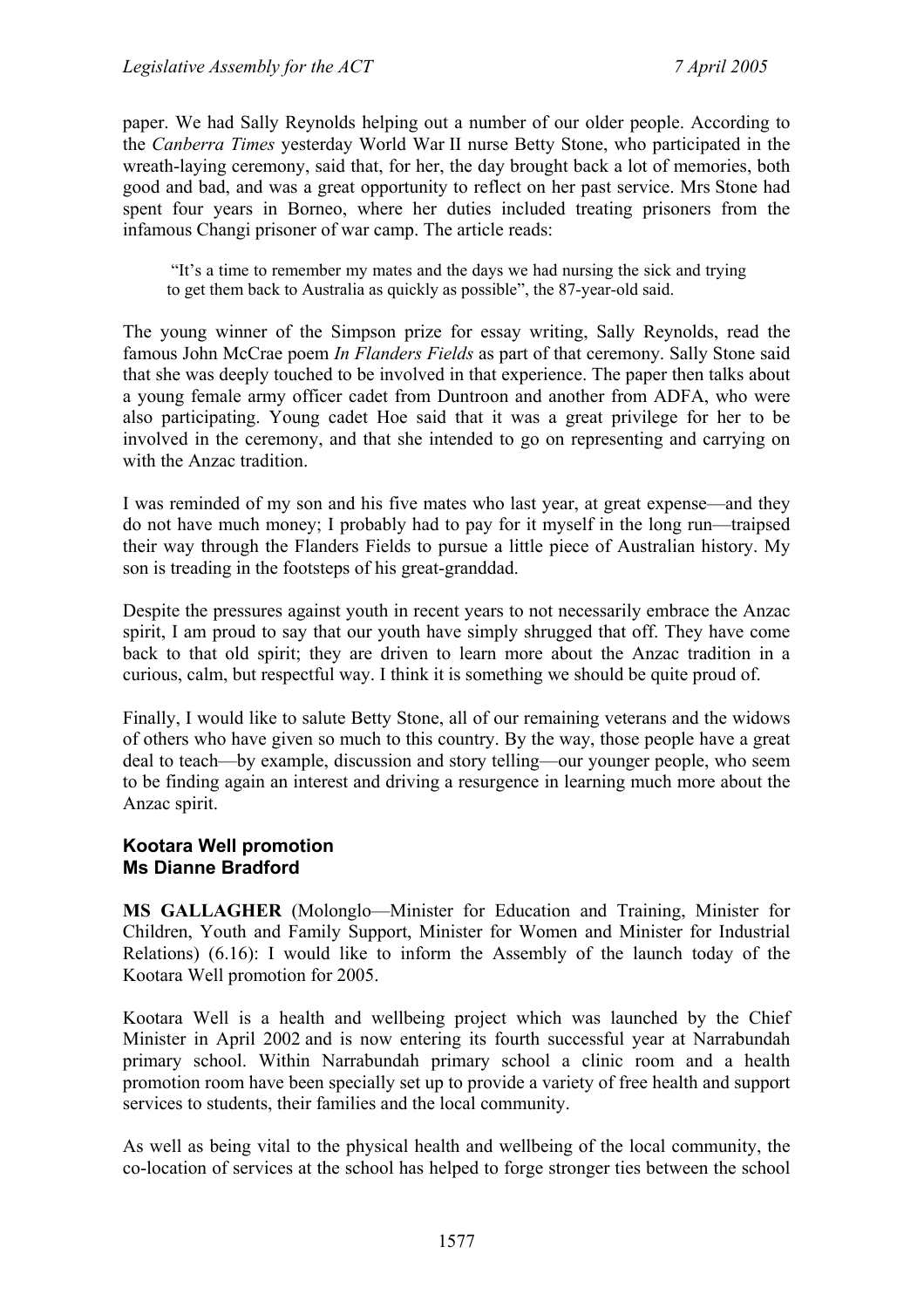and the people of Narrabundah. The health promotion room is a welcoming place where families can use the internet, have a cup of tea, or have a chat with the intake worker or the doctor on roster, all while picking up useful health information.

The facility is able to meet the needs of the community. Health services at Kootara Well are well used by parents, students, local residents and students from Narrabundah College. The variety and flexible delivery of services at Kootara Well is an invaluable resource and allows Narrabundah primary school to work with partner agencies to quickly identify and address health issues in the student population.

Kootara Well is a partnership of agencies between Narrabundah primary school, schools as communities, Winnunga Nimmityjah Aboriginal health services, ACT Community Care and Marymead. It is an excellent example of the ways in which our schools, working in partnership with other agencies, contribute to the long-term development and success of their students and the community as a whole.

The success of Kootara Well depends on the generosity and dedication of those involved—people like Dr Peter Sharp, senior medical director at Winnunga, who has been providing his services every Tuesday morning for many years. This year's Kootara Well promotion was launched by Professor Michael Sawyer, director of the research and evaluation unit at the children and adolescent mental health service of the Women's and Children's Hospital in Adelaide.

I would like to thank and congratulate all those involved, particularly Trish Keller, the principal of Narrabundah primary school, who has been a driving force behind enhancing services for the community involved in Narrabundah primary school. I would like to congratulate them for their ongoing work and their commitment to the students at Narrabundah primary school.

I would also like to congratulate Ms Dianne Bradford, the career adviser at Erindale College, for her significant achievement in being awarded a \$5,000 school career adviser scholarship for academic study. Ms Bradford is one of 54 school career advisers around Australia who have been awarded an Australian government scholarship to undergo either further professional development and study or an industry placement. She is the current president of the ACT Career Education Association.

Ms Bradford is very active in helping to organise the annual careers advisory service, which is a free four-day service, held in the January school holidays, for school leavers and mature aged workers seeking career advice. She will be undertaking a PhD through Edith Cowan University and will be looking at what variables impinge on students' career development plans.

We recognise that, in assisting students to find the best pathway for their transition from school to work, quality career guidance is critical to their futures. In the 2003-04 budget we provided more than \$1.8 million over four years for a career education support service for government and non-government schools. This initiative aims to assist schools to give effective guidance to students choosing a pathway to work, further study or training.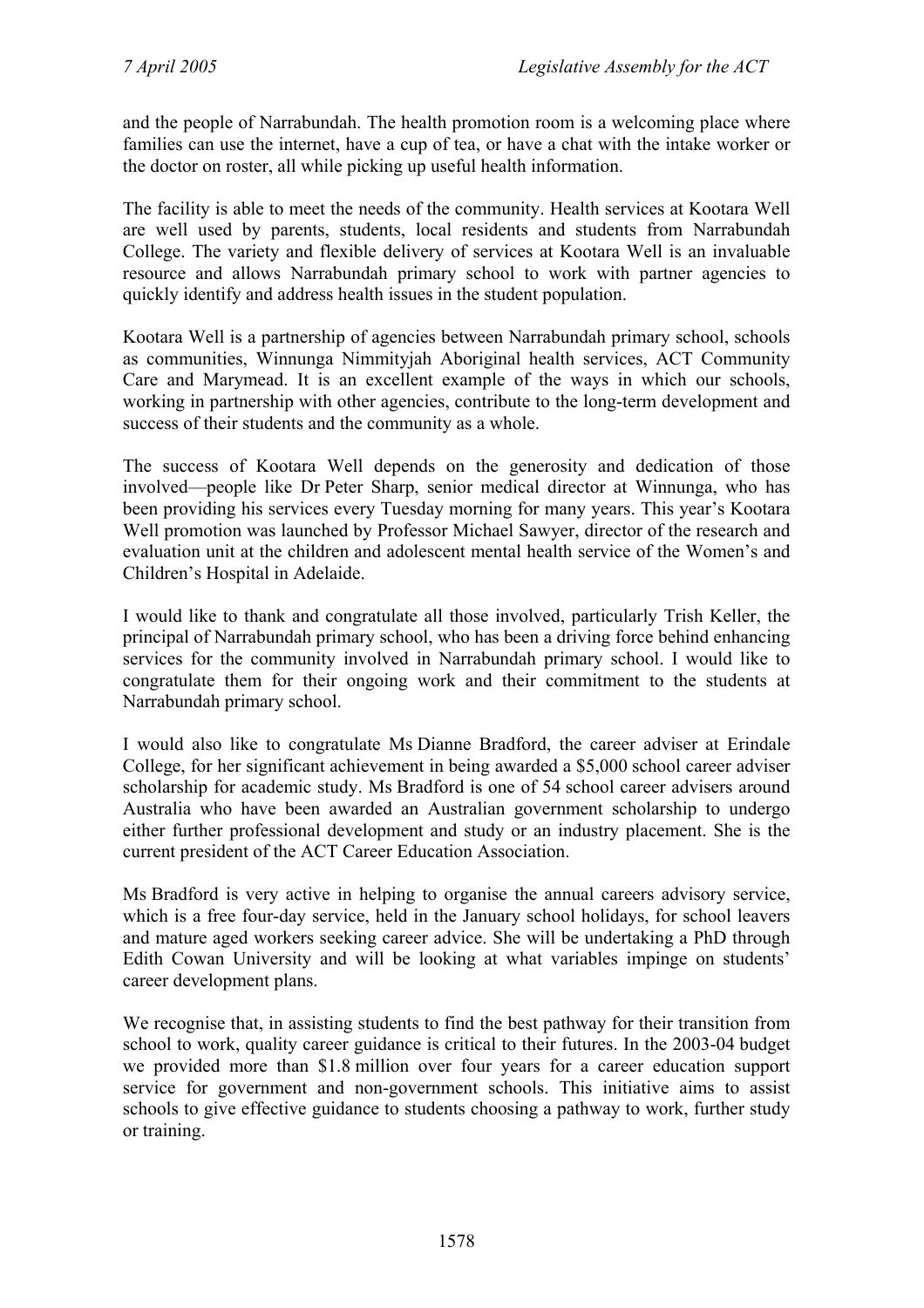The excellent work being done in ACT schools was also recognised in December last year when Stromlo high school received a \$10,000 career education lighthouse school grant. It was one of 70 schools across Australia providing best practice in career education in secondary schools. I would like to congratulate Ms Bradford again on this exciting opportunity in her career and wish her all the best for her studies. I know students she will work with will benefit greatly from her skills and knowledge.

## **National Youth Week**

**MR SESELJA** (Molonglo) (6.20): I would like to draw the attention of the Assembly to the upcoming National Youth Week, which has already been mentioned by Ms Gallagher and is being held from this Saturday until Sunday, 17 April 2005. The week is being launched tomorrow morning at the Gorman House Arts Centre at 9.30. I recommend that all members show their support for the youth of the ACT by endeavouring to attend functions that are being held during the week.

One function I will be attending is the Gungahlin youth centre's day at the Gungahlin skate park, Yerrabi Ponds, to be held on Saturday between 11 am and 3.30 pm. I am pleased to say that there will be a variety of entertainment on offer, with some of Canberra's well-known performers—Hayley Jensen and DJ Danielson from Koolism as well as other emerging local bands.

There will also be a barbeque, in-line skating demonstrations, jumping castles, a skateboarding contest, and the event which I am looking forward to the most—Sumo suit wrestling. I congratulate Anita O'Heir and the staff of the Gungahlin youth centre and the Gungahlin Regional Community Service for the great work they have done in organising this event and for their ongoing work with young people in this growing area of Canberra.

Young people in our society, and indeed in the Canberra community, are often looked down on or subjected to negative and critical images of them being presented through the media and other forums. National Youth Week is an important opportunity for us to celebrate the valuable contribution young people make to many different areas of our community.

Members may recall my inaugural speech in this place, when I highlighted the significant problem that youth suicide presents, particularly to young men, with rates of male suicide in the ACT about four times the rate for women—and that a young man is more likely to die as a result of suicide than in a car accident.

I think it should also be pointed out that, while rates of male suicide are much higher, I have seen recent figures showing young women presenting to hospitals with self-harm injuries. The rate of attempted suicide in women is much higher than that for men, so it is a significant issue among women. It is slightly different, but it is significant as well.

I also received figures from both Ms Gallagher's and Mr Hargreaves's offices relating to the number of young people thought to be subject to homelessness on any given evening in the ACT. I am told that the figure is around 30, although I understand it is pretty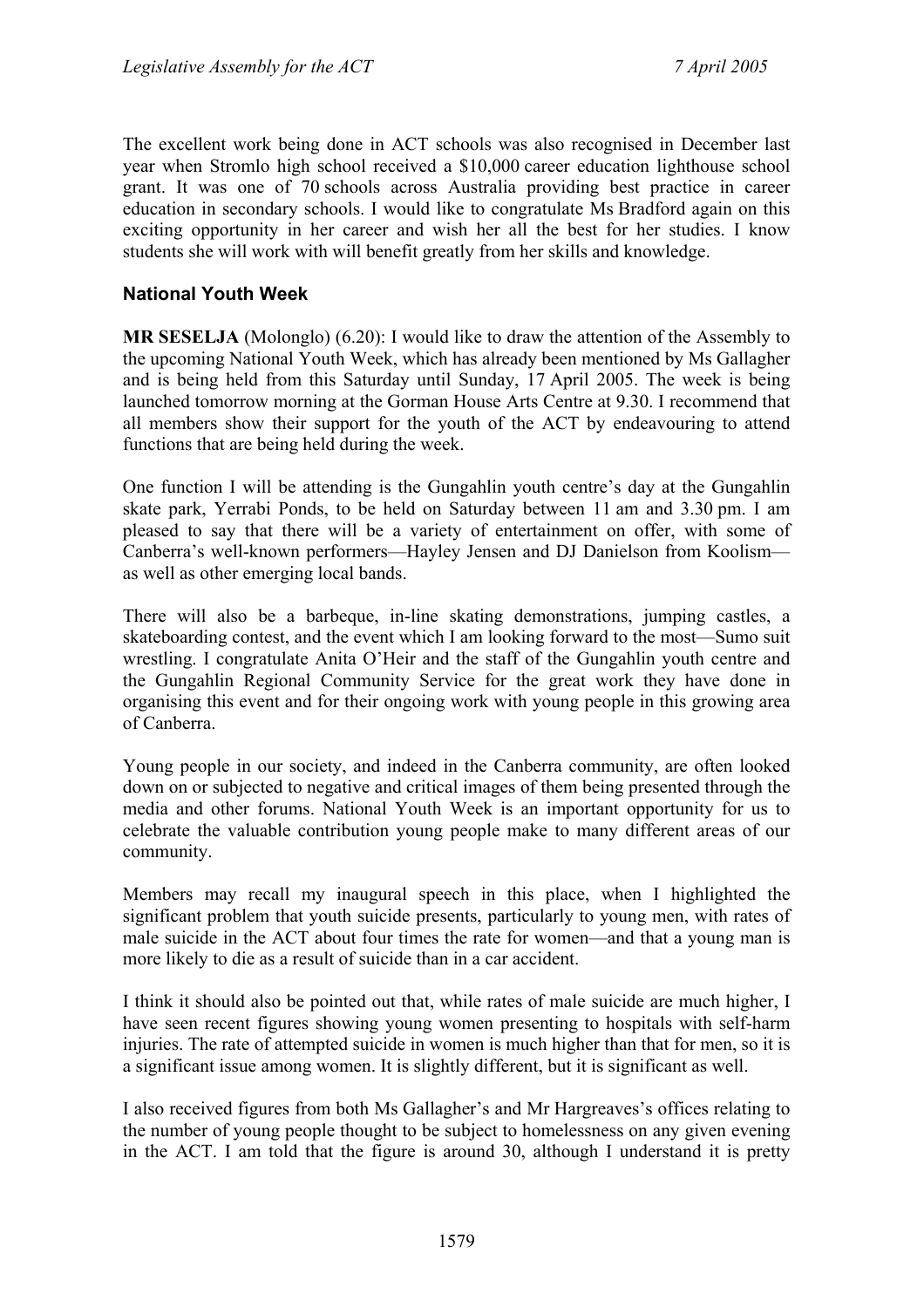difficult to gauge. Obviously, if it is 30 young people, it is 30 young people too many who are possibly cold, hungry and have nowhere to turn to on any given night.

These are significant issues without easy answers, but I think it is important that there be a public discussion about some of the serious issues affecting our youth. National Youth Week is an opportunity for us to address issues of this type, to consider the work we do in this place and how we might seek to solve these issues so that our youth receive the opportunities they deserve as they progress through life in our community.

## **Valley FM radio station Seniors Week**

**MR GENTLEMAN** (Brindabella) (6.23): I rise to commend the work of Tuggeranong radio station, Valley FM, in their engagement with Seniors Week celebrations. Valley FM makes an important contribution to the Tuggeranong community in broadcasting 24 hours a day, seven days a week, encompassing so many aspects of life in Tuggeranong.

Valley FM was successful in winning a grant for seniors under the Chief Minister's Seniors Week community grants program. This was announced on Monday, 4 April. With the assistance of this grant and with the commitment of the staff of Valley FM, Valley FM will now be able to train up to 40 senior radio announcers over the next few months. This will enable senior residents and members of the Tuggeranong community to become active in the community station and to be trained in public broadcasting skills.

The interest in this proposal and the support for the station by seniors in the community was evident on Saturday, when more than 55 senior citizens attended the seniors open day held at the station. Although not a senior yet, I too attended the station and thoroughly enjoyed hearing the history of its origin.

Chris Moy provided visitors with a tour of the station, refreshments and an introduction to some of the senior presenters on Valley FM. The community grants program associated with this opportunity provides a fantastic resource for the station. It allows the station and the community to reach out to seniors and facilitate their participation in such great opportunities for skilling and involvement.

Participation is a strong and recurring theme of Seniors Week. From 2 April to 10 April 2005 "Having the time of our life", as the theme of Seniors Week this year, is a great expression of the intention of the organisation of such events for senior citizens in our community.

Seniors Week has been discussed in the chamber this week. Mr Mulcahy spoke about it in his adjournment speech on Tuesday, and mention has been made of the excellent array of activities and festivities available in that week. Along with free ACTION bus rides for seniors, events include concerts, picnics, services and a range of activities. The Chief Minister's free concert at the Hellenic Club yesterday was booked out. Some 900 people attended and thoroughly enjoyed the function. These activities provide a great opportunity for seniors to be involved in an even greater array of activities in our community.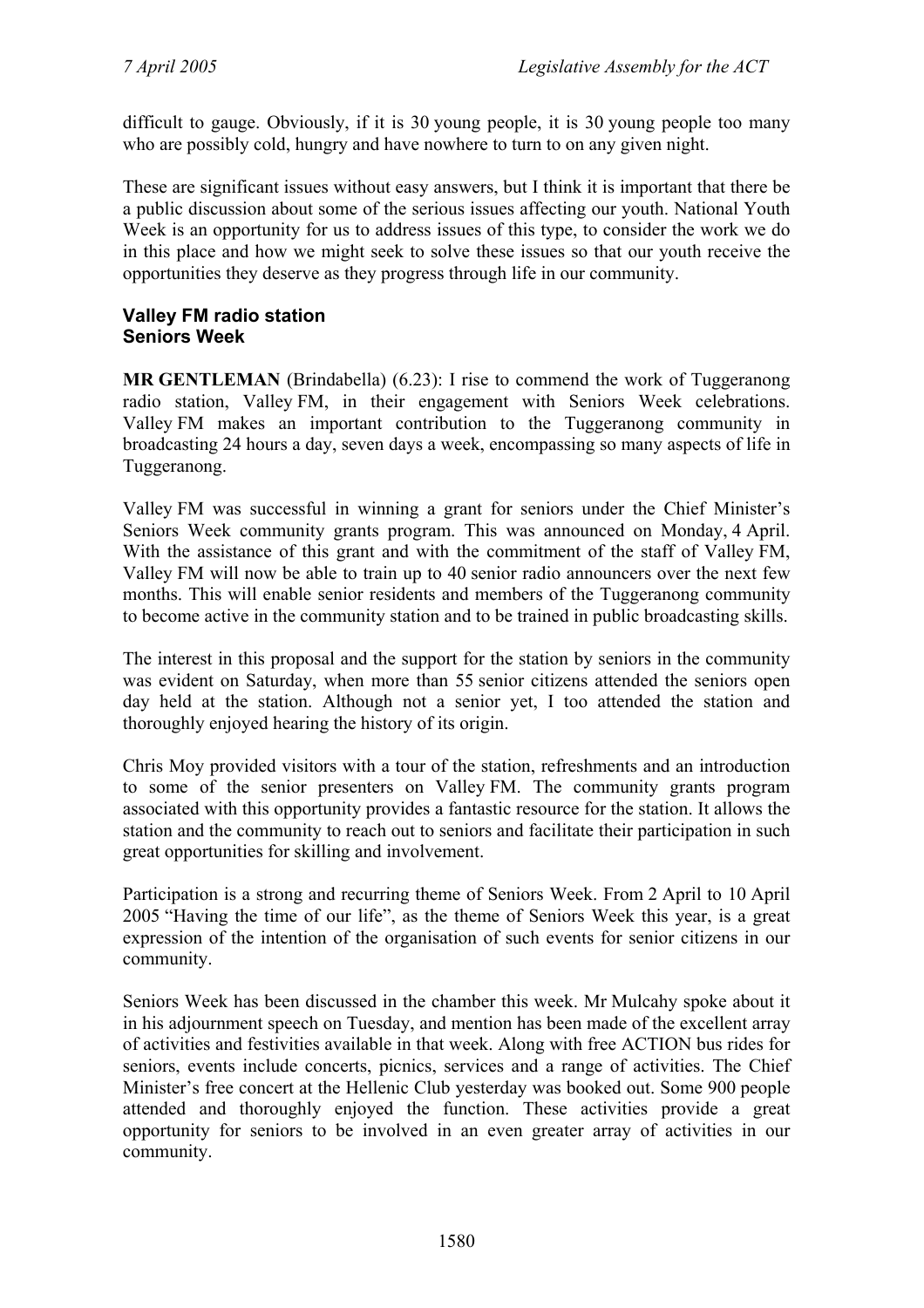As with the example of Valley FM, participation of senior citizens in our community is extensive. Seniors Week is a great showcasing of the events, activities and involvement of seniors in our community. It is the work of committed participant organisations like Valley FM in these activities that provides such excellent opportunities—together with the ongoing practical and financial support of the ACT government, in addition to the community grants initiative—to make such an outstanding contribution to our community.

## **Health—radiation oncology Hospital waiting lists**

**MR SMYTH**: (Brindabella—Leader of the Opposition) (6.26): I will use up the last couple of minutes to finish my speech from last night that I, unfortunately, did not get through. The final points of my speech are—and this is for Minister Corbell—about radiotherapy treatment.

This is what happened: in December 2001 the government appropriated money—some \$2.75 million—for various radiotherapy equipment. This included not one but two multileaf collimators, a CT simulator and new planning software. In July 2002 the estimates committee was told that the new equipment was installed "and we now have a planning system that is one of the best you can get". Remember, of course, that Mr Corbell had been blaming the failure to deliver radiotherapy services on the fact that the planning system had failed. This is what estimates was told—I will read it again. It says:

… we now have a planning system that is one of the best you can get. It's a three-dimensional system and it enormously improves our ability to plan the radiation therapy for our patients.

The fact that this is a 3D system indicates that, in 2002, it was already linked to the CT simulator; so Mr Corbell might like to seek some more information from his department on that score. In March 2005 the minister, under the hammer on radiotherapy services, made up some claptrap about a replacement planning system and was caught out by the opposition. I think the minister should come down and correct the record.

The other point that I would like to take up with the minister is that today in question time, in response to a question from Mrs Burke, Mr Corbell said:

The point I need to make is that those data have been affected by some changes in relation to measuring both outpatients and inpatients.

The gist of it seems to be that some services previously provided at the hospital and counted as in-patient services are now outpatient services. I think the minister needs to come down and tell us which elective surgeries—and I use the term "elective surgeries"—are being done as outpatient services. I suspect the answer is none. People are waiting for admission. If the surgery were being done when they were outpatients, they could have got the surgery. So the minister's answer this afternoon is incorrect yet again.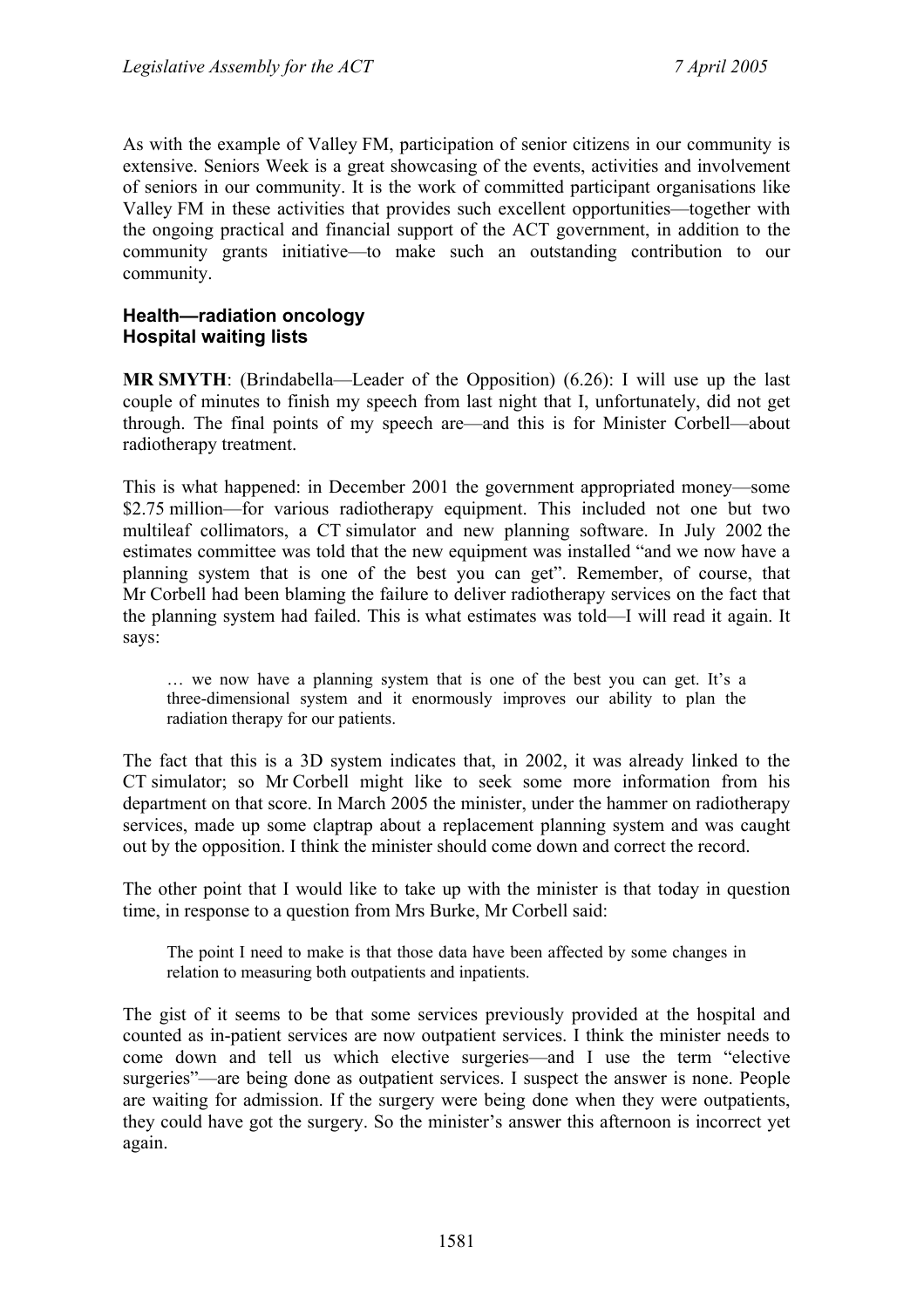The interesting thing is that in the year 2003-04 the total number of surgeries, both in-patient and outpatient, was 309,244. The estimated number of surgeries for the year 2004-05—the current year—is 299,981, a drop of 9,263 surgeries across the board. So when Mr Corbell said, "Oh, but we are doing an extra 200 surgeries" he forgot to tell the Assembly, forgot to tell the people of Canberra, that they have cut back the total number of in-patient and outpatient services by 9,263.

I think the minister should correct the record, because the reality is that elective surgery is declining in the ACT. Despite the minister's protests elective surgery, according to the latest figures, has dropped by 13 per cent at Calvary and by 8,000 surgeries at the Canberra Hospital.

## **The Assembly adjourned at 6.29 pm until Tuesday, 3 May 2005 at 10.30 am.**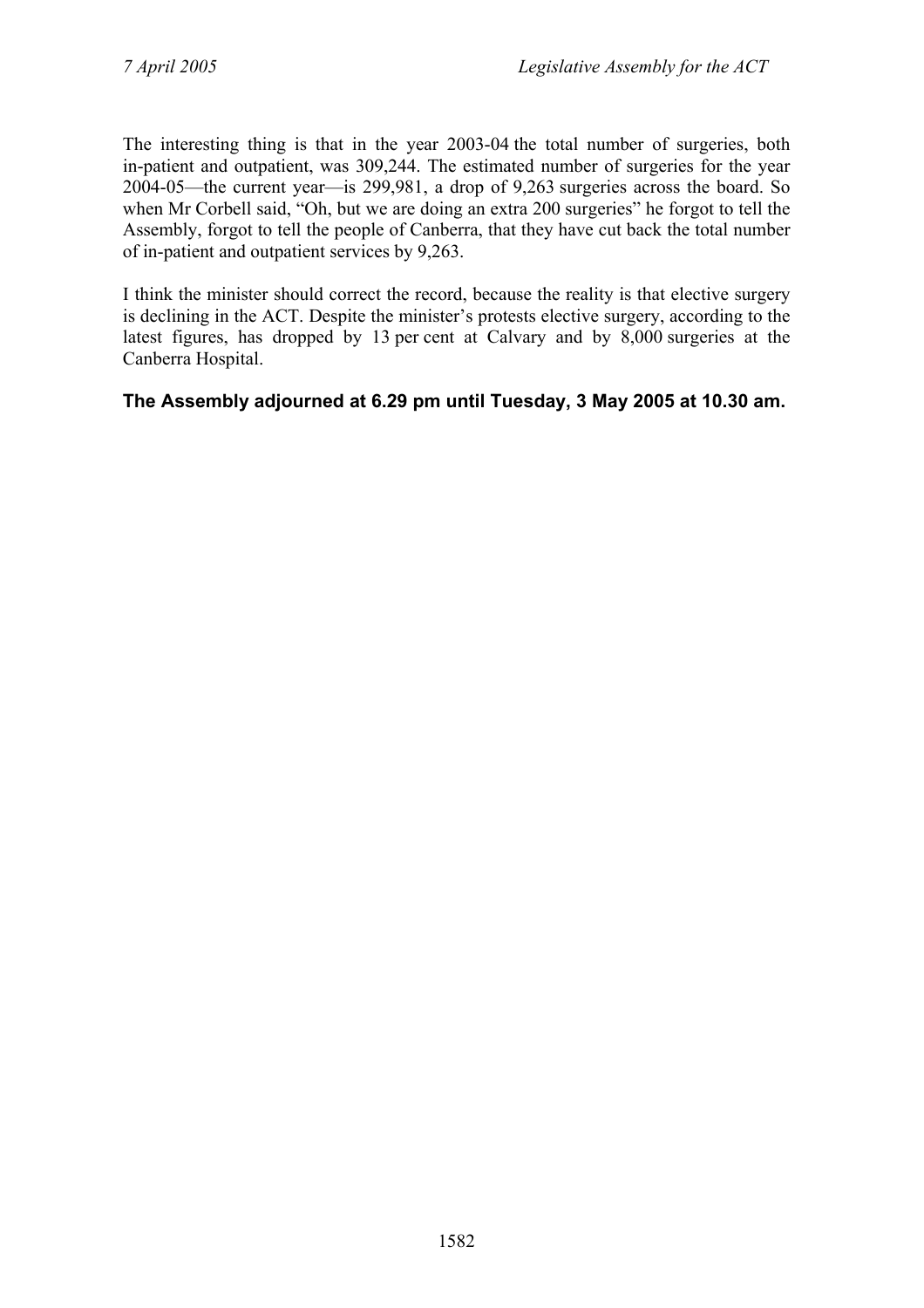# **Schedules of amendments**

## **Schedule 1**

## **Animal Diseases Bill 2005**

Amendments moved by Mrs Dunne **2 Clause 46 (2) Page 23, line 17**  *omit*  **3 Clause 51 (2) Page 25, line 23**  *omit*  **4 Clause 65 (4) Page 35, line 21**  *omit*  **5 Clause 70 (5) Page 40, line 19**  *omit*  **6 Clause 71 (6) Page 41, line 24**  *omit*  **7 Clause 72 (4) Page 42, line 16**  *omit* 

## **Schedule 2**

## **Stock Bill 2005**

Amendments moved by Mrs Dunne

**1 Proposed new clause 39 (1A) Page 19, line 7—** 

*insert* 

(1A) However, if the owner requests the chief executive not to offer the stock for sale until a further reasonable time, the chief executive must comply with the request.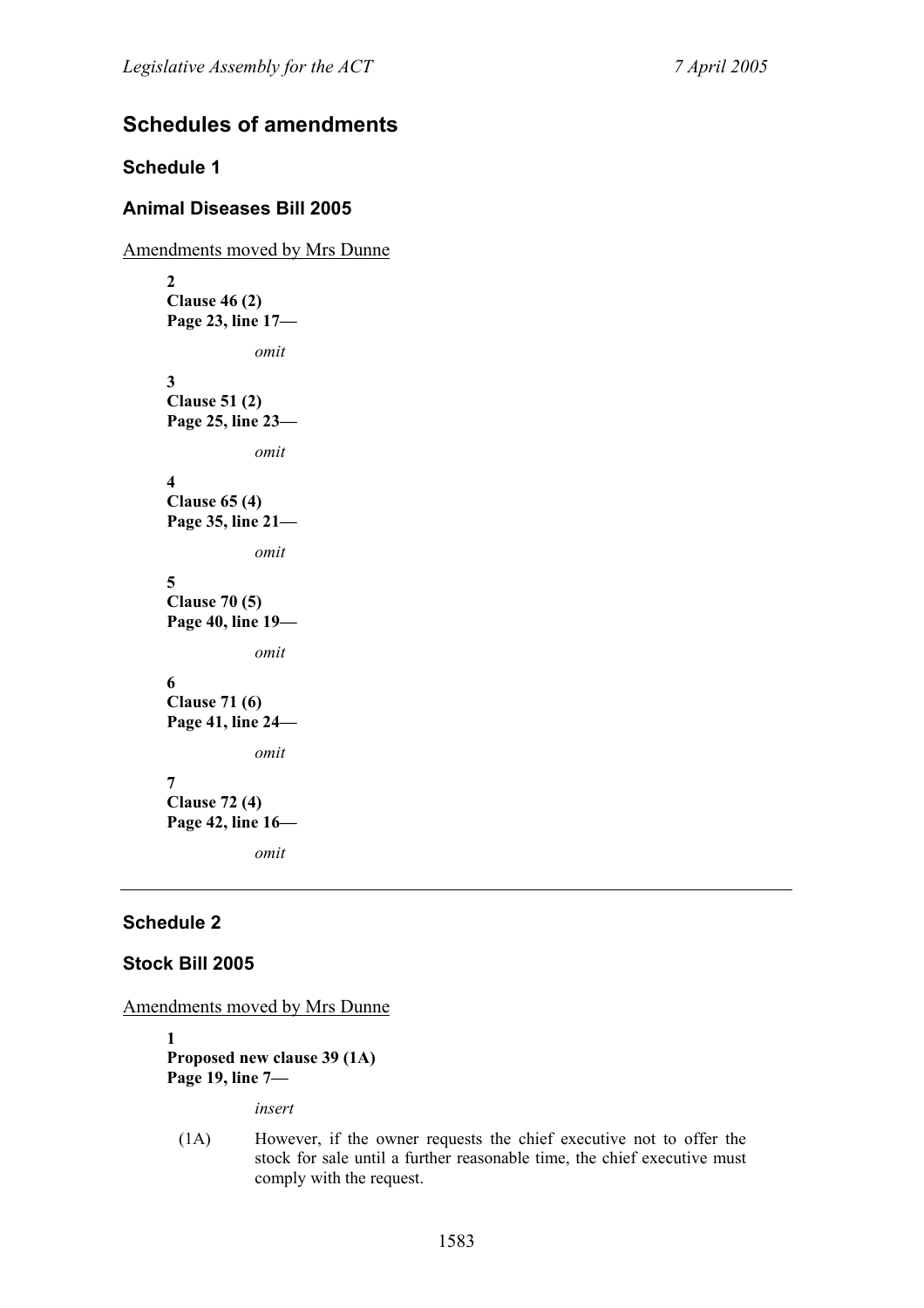## **2 Clause 40 (3)**

**Page 19, line 27—** 

*omit* 

1 year

*substitute* 

5 years

## **3**

**Clause 47 (4) Page 23, line 15—** 

*omit* 

## **4**

**Clause 52 (5) Page 27, line 4—** 

*omit* 

# **5**

**Clause 53 (6) Page 28, line 9—** 

*omit*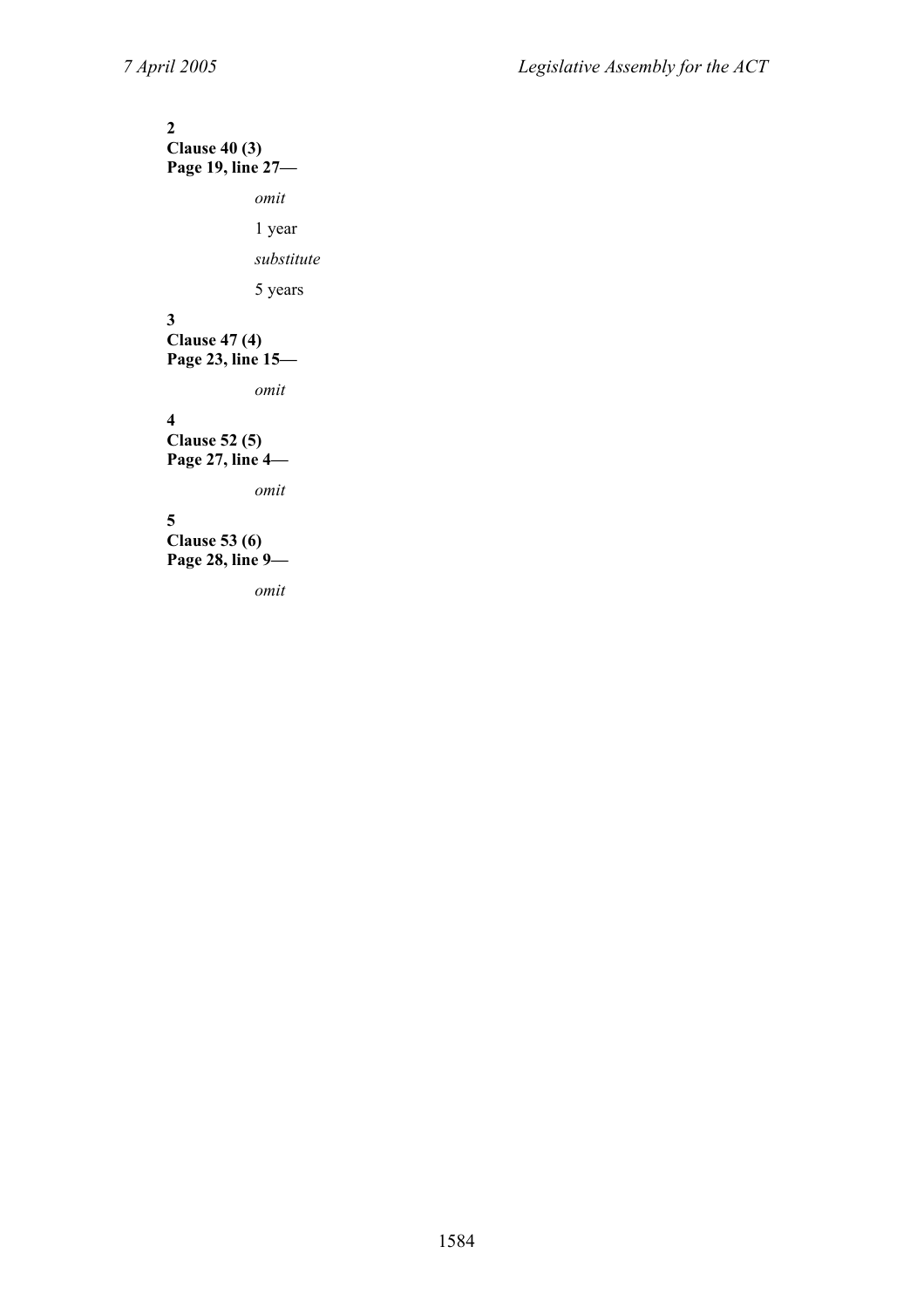## **Answers to questions**

#### **Public service—staff and services (Question No 72)**

**Mr Berry** asked the Minister for Economic Development, upon notice, on 15 February 2005:

For each agency for which the Minister is responsible for the financial year 2003-2004 could the Minister provide the following information:

- (1) total number of staff;
- (2) number of (a) staff expressed as full-time equivalent, (b) permanent part-time staff, (c) casual staff, (d) casual staff employed for one or more years, (e) casual staff employed for five or more years, (f) staff employed on AWAs, (g) staff employed as contractors and consultants, (h) staff employed for more than three months as contractors and consultants, (i) labour hire farms, (j) staff employed through labour hire firms, (k) staff employed for one or more years through hire firms, (l) staff employed for five or more years through hire firms, (m) contracts containing labour hire component, (n) contracts with no labour hire component, (o) services outsourced, whole, in part or unidentified, (p) contacts directing appropriate award usage, (q) contracts which involve subcontracting, (r) contacts with permission or non-permission clause for subcontracting and (s) contracts requiring award usage for subcontractors; and

(3) types of services provided.

**Mr Quinlan**: The answer to the member's question is as follows:

| 331.5,   |
|----------|
|          |
| 237.49,  |
| 12,      |
| 115,     |
| 71,      |
| 30,      |
|          |
| 11,      |
| 13,      |
|          |
| 28,      |
| Nil,     |
| Nil,     |
| 25,      |
| 11,      |
|          |
| Nil,     |
|          |
| Nil,     |
| Nil, and |
|          |

(3) Gambling research, computer software updating, database software development and maintenance, internet software development and maintenance, cleaning, landscaping,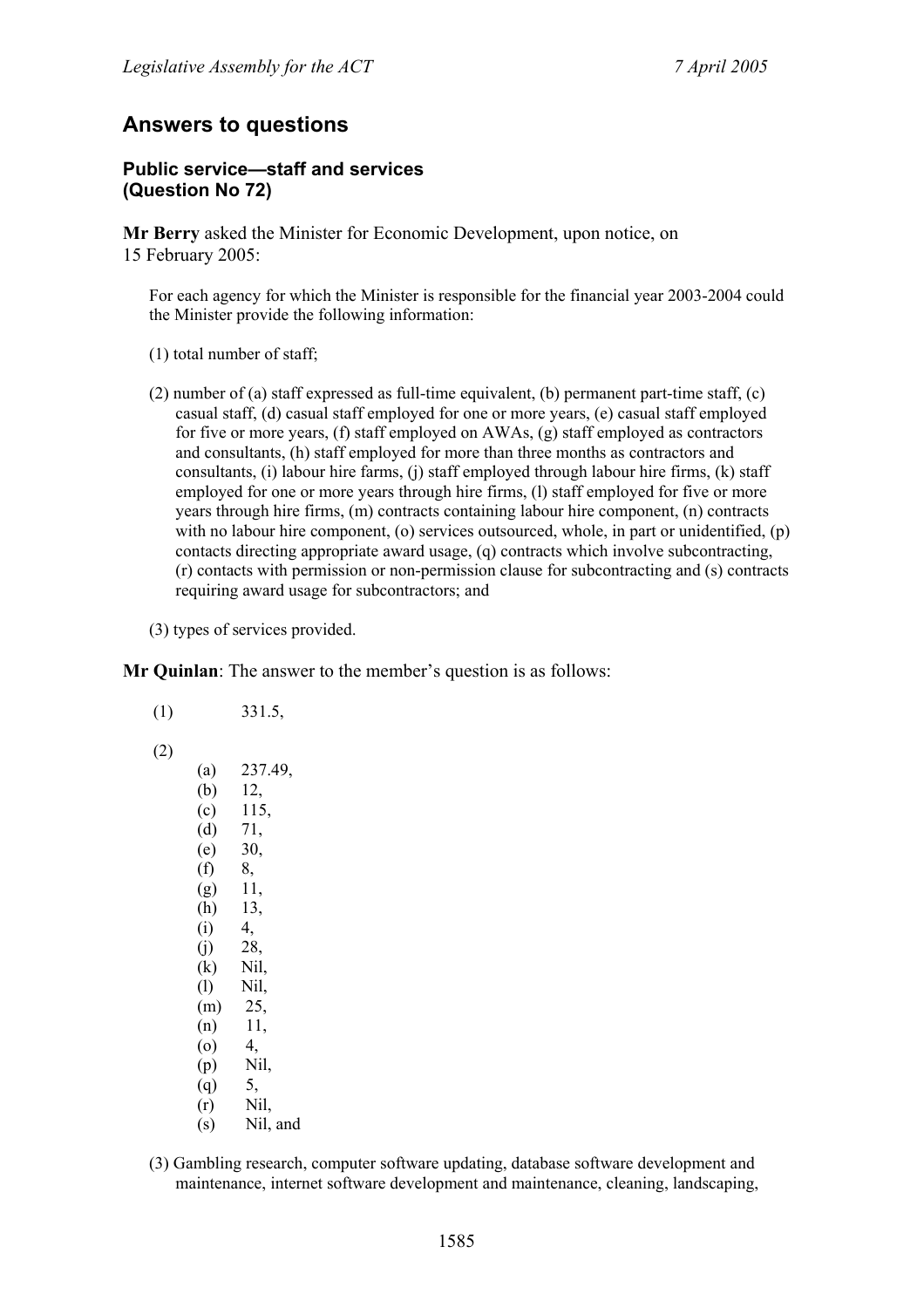horticultural, portable buildings, signage, event publicity, traffic management, research, provision of plant material, advertising and marketing, communication, catering at events, provision of merchandise, employment of Rally Clerk of the Course, temporary staff, crane hire, performers, sport and recreation programs, administration, facility management, business support and development services, phone operator, and consultancy and research.

#### **Public service—staff and services (Question No 80)**

**Mr Berry** asked the Minister for Urban Services, upon notice, on 15 February 2005:

For each agency for which the Minister is responsible for the financial year 2003-2004 could the Minister provide the following information:

- (1) total number of staff;
- (2) number of (a) staff expressed as full-time equivalent, (b) permanent part-time staff, (c) casual staff, (d) casual staff employed for one or more years, (e) casual staff employed for five or more years, (f) staff employed on AWAs, (g) staff employed as contractors and consultants, (h) staff employed for more than three months as contractors and consultants, (i) labour hire farms, (j) staff employed through labour hire firms,  $(k)$  staff employed for one or more years through hire firms, (l) staff employed for five or more years through hire firms, (m) contracts containing labour hire component, (n) contracts with no labour hire component, (o) services outsourced, whole, in part or unidentified, (p) contacts directing appropriate award usage, (q) contracts which involve subcontracting, (r) contacts with permission or non-permission clause for subcontracting and (s) contracts requiring award usage for subcontractors; and
- (3) types of services provided.
- **Mr Hargreaves**: The answer to the member's question is as follows:

In response to the above questions I refer you to pages 150 to 151 and pages 162 to 186 of the Urban Services Annual Report 2003-04 (copies of which have been tabled with the Chamber Support Office).

In relation to the residual information, after careful consideration of the questions, and advice provided by my Department, I have determined that the information sought is not in an easily retrievable form, and that to collect and assemble the information sought solely for the purpose of answering the question would be a major task, requiring a considerable diversion of resources. In this instance, I do not believe that it would be appropriate to divert resources from the provision of direct services to clients, for the purposes of answering the Member's question.

## **Birrigai (Question No 119)**

**Mrs Dunne** asked the Minister for Planning, upon notice, on 15 February 2005:

(1) In relation to proposals to build flexible accommodation at Birrigai, what is the total number of units proposed;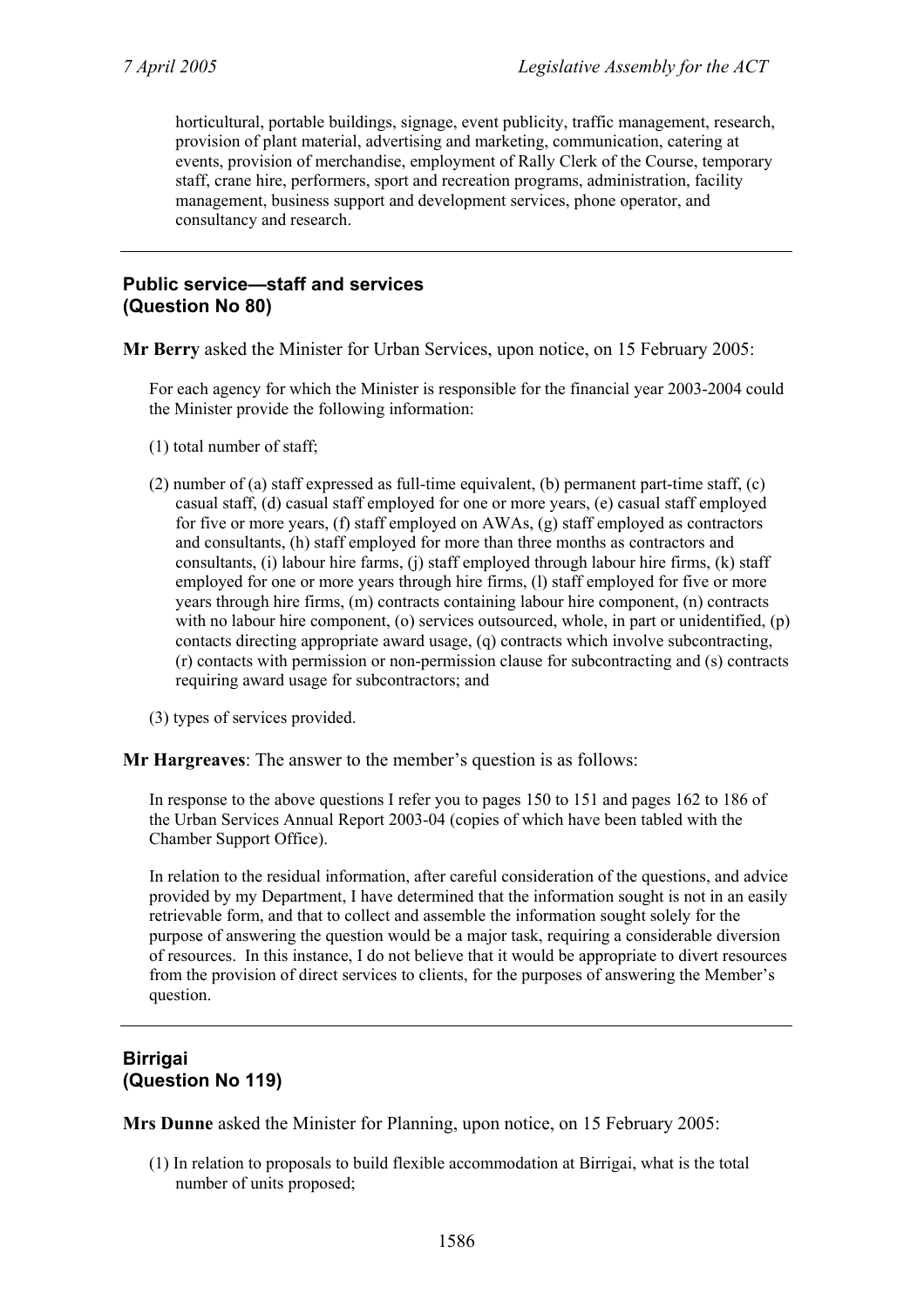- (2) How many (a) motel and (b) cabin units are proposed to be available;
- (3) When will this accommodation be completed;
- (4) Will this accommodation be operated by the ACT Department of Education and Training or subleased to private operators;
- (5) If it will be operated by the ACT Government, what is the estimated level of staffing;
- (6) Have the plans for this accommodation been finalised;
- (7) Have these proposals been approved by the Tidbinbilla Valley Board;
- (8) Has a development application been submitted to the ACT Planning and Land Authority (ACTPLA); if so, has ACTPLA approved the development application;
- (9) If a development application has been submitted but not yet approved, has ACTPLA advised of any concerns about the proposal;
- (10) Has any work been done to determine the financial viability of this proposal; if so, what was the outcome.

**Mr Corbell**: The answer to the member's question is as follows:

- (1) A total of seven (7) cabins is proposed.
- (2) Seven cabin units proposed to be available. There are no motel units.
- (3) This is an operational issue. A response will be provided under separate cover by the Minster for Education and Training. Notwithstanding, the *Land (Planning and Environment) Act 1991* requires completion within two years from the date of the approval.
- (4) This is an operational issue. A response will be provided under separate cover by the Minister for Education and Training.
- (5) This is an operational issue. A response will be provided under separate cover by the Minister for Education and Training.
- (6) In terms of the Development Application (DA), yes. However, this does not preclude the applicant from requesting an amendment or seeking approval for an alternative proposal at a later date.
- (7) A response will be provided under separate cover by the Minister for Education and Training.
- (8) Yes. Yes.
- (9) N/A.
- (10) This is an operational issue. A response will be provided under separate cover by the Minister for Education and Training.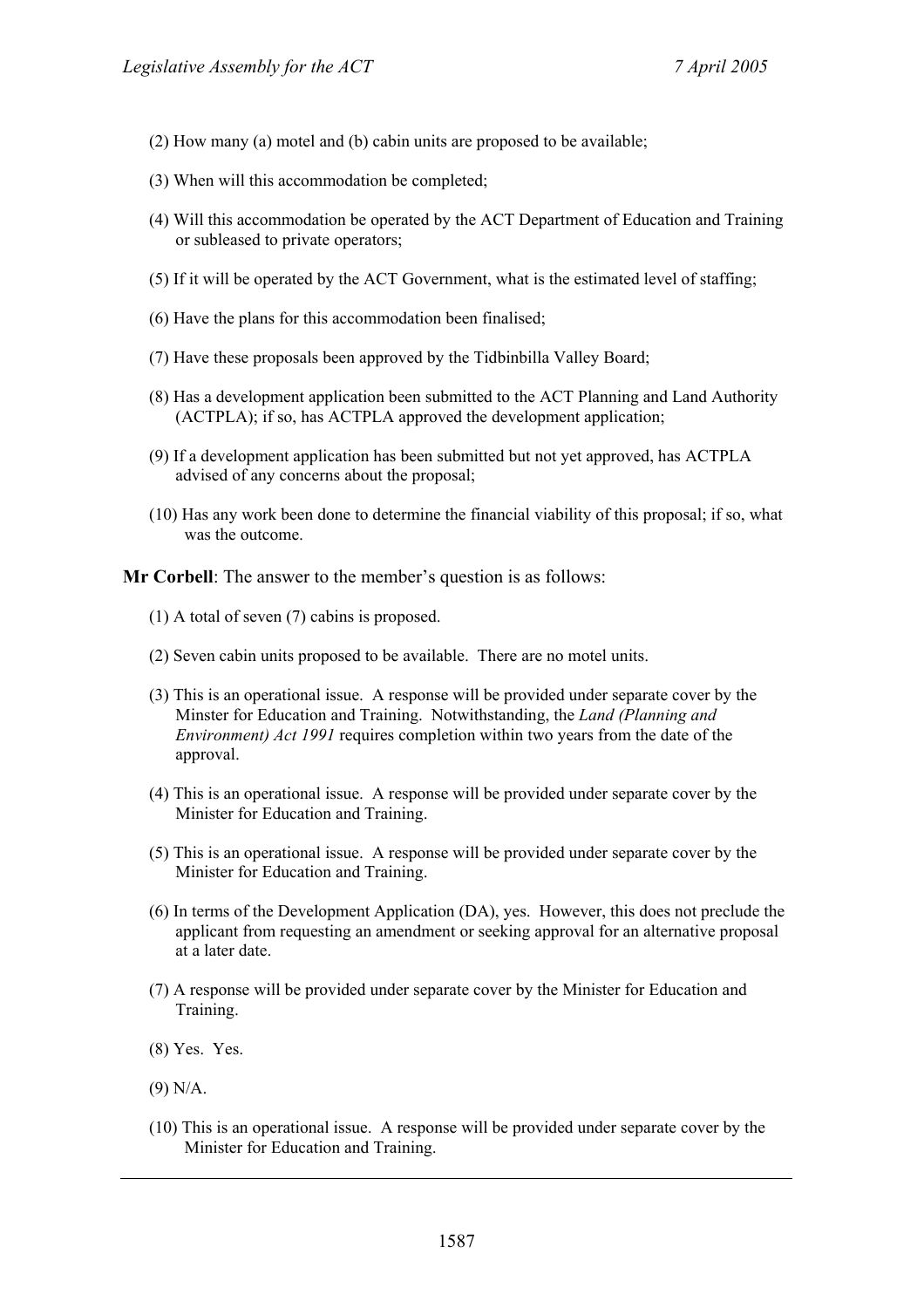## **Bushfires—recommendations (Question No 149)**

**Mr Pratt** asked the Chief Minister, upon notice, on 16 February 2005:

- (1) Will the Government adopt as its policy recommendations of the Council of Australian Governments (COAG) inquiry into Bushfire Management and Mitigation;
- (2) If so, (a) which recommendations will it adopt and (b) how will the implementation of these recommendations be carried out;
- (3) By what date will these recommendations be implemented;
- (4) Who will the Government appoint to coordinate the implementation of these recommendations;
- (5) By what means will the ACT Government liaise and interact with the Federal Government and other State and Territory governments to adopt the various cross jurisdictional recommendations contained in the COAG report.

**Mr Stanhope**: The answer to the member's question is as follows:

- (1) The ACT Government has formally indicated its support for both the COAG Bushfire report and the agreed jurisdictional response, which were released by the Prime Minister on 24 January 2005. These documents can be found at http://www.coagbushfireenquiry.gov.au
- (2)(a) See response to (1) above. The ACT Government's position forms part of the agreed jurisdictional response.
- (2)(b) Given the inquiry's focus on issues of national significance, many of the recommendations of the report require joint action or cooperation between Commonwealth, State and Territory Governments. As noted in the agreed interjurisdictional response, eight of the 29 recommendations have already been acted upon and were implemented before the 2004 bushfire season. Fourteen recommendations require further work and consideration by the Augmented Australasian Police Minister's Council. The remaining seven recommendations relate broadly to ongoing research needs, indigenous traditional burning practices, community bushfire education, national consistency in bushfire data collection, the updating of the *Australian Emergency Manual - Disaster Recovery* and the further development in jurisdictions of a structured risk management process.
- (3) While progress has been made on many of the recommendations, a number are of a strategic nature and outcomes will need to be pursued over the longer term. As noted above, eight recommendations have already been acted upon and were implemented before the 2004 bushfire season.
- (4) ACT implementation of recommendations will be overseen by the Emergency Services Authority, the Chief Minister's Department and the Department of Urban Services.
- (5) Liaison with Commonwealth and other State and Territory agencies will take place as appropriate.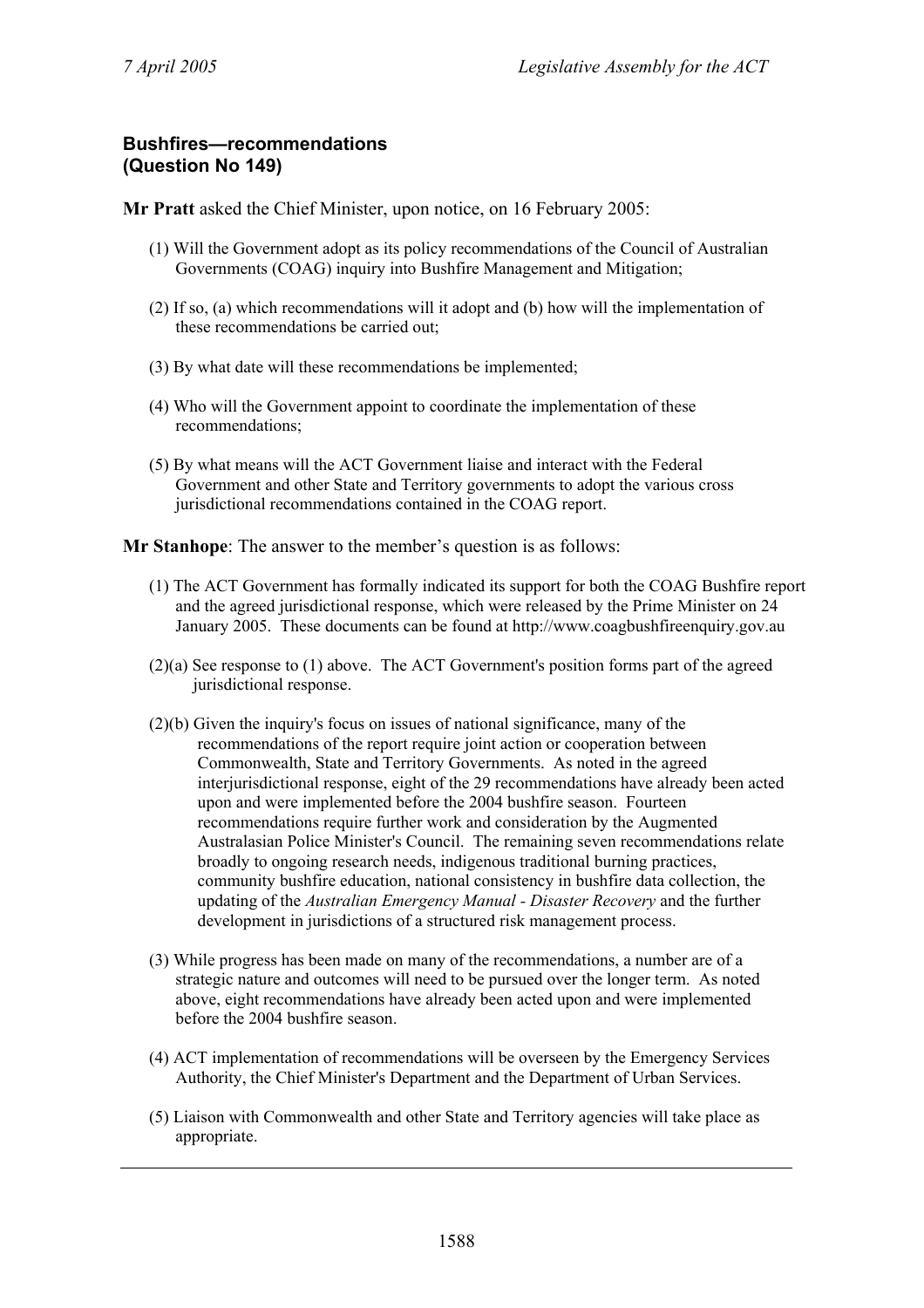# **Health—mental health (Question No 193)**

**Mr Smyth** asked the Chief Minister, upon notice, on 17 February 2005:

- (1) Would the ACT Government consider establishing a Ministry for Mental Health to better meet the needs of mental health services in the Territory;
- (2) If not, why not; if so, when will you progress this idea.

**Mr Stanhope**: The answer to the member's question is as follows:

- (1) No.
- (2) The Government does not believe creation of a separate administrative structure responsible for mental health is justified.

### **Health—mental health (Question No 194)**

**Mr Smyth** asked the Minister for Health, upon notice, on 17 February 2005:

- (1) Would the ACT Government consider establishing a Ministry for Mental Health to better meet the needs of mental health services in the Territory;
- (2) If not, why not; if so, when will you progress this idea.

**Mr Stanhope**: The answer to the member's question is as follows:

- (1) No.
- (2) The Government does not believe creation of a separate administrative structure responsible for mental health is justified.

### **Children—sexual assault (Question No 195)**

**Mr Smyth** asked the Minister for Health, upon notice, on 17 February 2005:

Is the Minister aware of the denied claims by the Western Australian Health Department that paedophiles were preying on children at Perth's Princess Margaret Hospital following reports four staff members were forced to resign amid allegations of sexual assault of young patients; if so, have any staff at The Canberra Hospital been dismissed amid similar allegations.

**Mr Corbell**: The answer to the member's question is as follows:

I am aware of media reports concerning the Princess Margaret Hospital.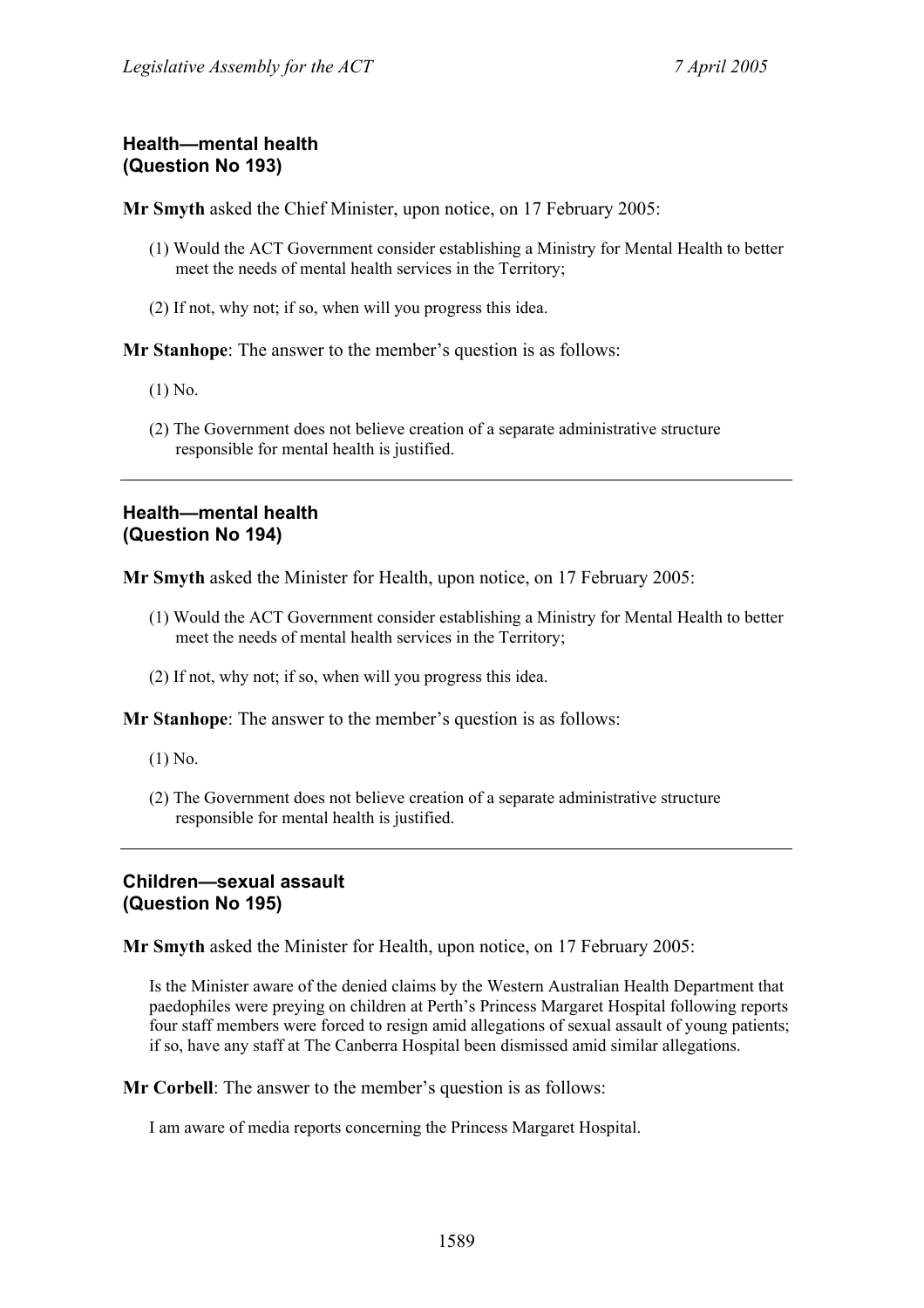I am advised no staff member has been forced to resign amid allegations of sexual assault of young patients at The Canberra Hospital.

### **Emergency services—communications (Question No 208)**

**Mrs Dunne** asked the Minister for Police and Emergency Services, upon notice, on 17 February 2005:

- (1) Were there any disruptions or incidents within the Emergency Services Authority Headquarters (ESAH) on the afternoon of Thursday, 13 January 2005; if so, (a) what are the details and (b) at what time did they occur;
- (2) Was there any disruption to (a) radio and (b) telephone communications between the Emergency Services Communications Centre (ESCC) and Emergency Services personnel, operational or otherwise that were on duty or 'stood up', on Thursday, 13 January 2005; if so, what, if any, units, appliances and personnel were uncontactable;
- (3) What protocols are to be observed amongst Emergency Services personnel in the event of disruption to, or failure of, the communications network;
- (4) Was there any disruption to the standard way in which 000 calls could be received by Emergency Services on Thursday, 13 January 2005;
- (5) Was the automated system detailing the location of ACT residents who called 000 affected; if so, what was the nature and extent of this;
- (6) If an ACT resident dialled 000 on Thursday, 13 January 2005, but due to the nature of their emergency was unable to speak, would the operator taking the call have been able to determine the location of the caller;
- (7) If there system was affected, was it possible to re-route 000 calls to the Police (Winchester) Communications Centre; if so, did this occur; if not, why was this the case;
- (8) If it was possible to re-route 000 calls to the Winchester Centre, would that centre have had a functioning automated system detailing the location of 000 callers to its operators;
- (9) Was there any disruption to electronic, computerised or automated dispatch or data systems at the ESCC; if so, what was the nature and extent of the disruption;
- (10) What effect, if any, did the disruption to any of these systems have on the overall operational effectiveness of the ESCC;
- (11) Could the ESCC be certain about the location of all the Rural Fire Service and Urban Fire Brigade units in the ACT, to the same degree of certainty that it would normally hold on any other given day of high bushfire readiness;
- (12) Was information about the location of all the Rural Fire Service and Urban Fire Brigade units in the ACT readily available to the ESCC radio dispatches or the duty coordinator at all times on Thursday, 13 January 2005; if not, why not;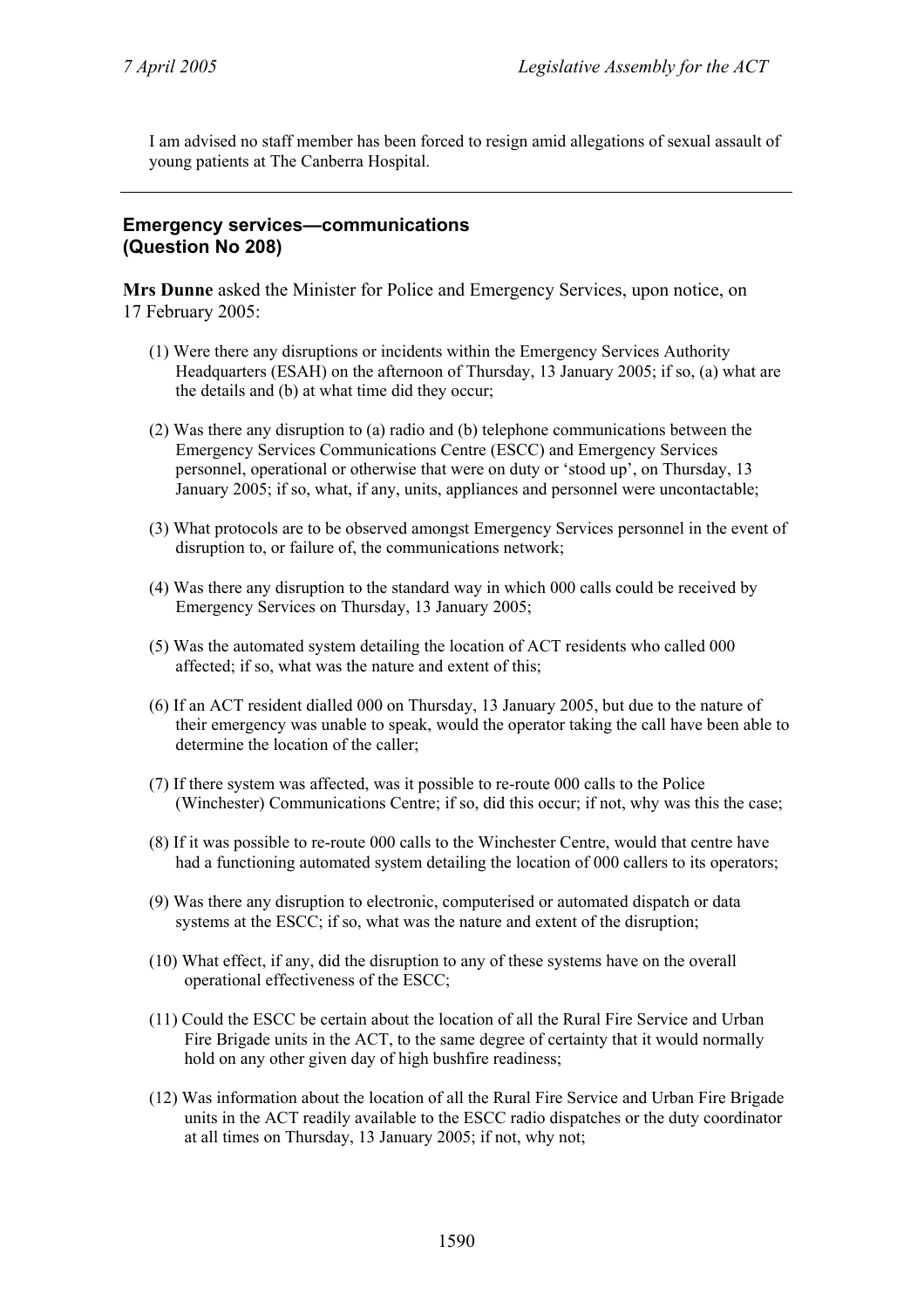- (13) Did the ESCC have information about which units were 'stood up' and readily available at all times on Thursday, 13 January 2005; if not, why not;
- (14) How many back-up generators were there at ESAH on Thursday, 13 January 2005;
- (15) Was there cause for, or a need for, a back-up generator to be activated or to 'kick in' at ESAH on Thursday, 13 January 2005; if so, did the back-up generator(s) activate or kick in; if not, why not;
- (16) Has there previously been a need for the back-up generator(s) to be activated or to kick in; if so, did the back-up generator(s) activate or kick in; if not, why not;
- (17) If the back-up generator(s) did activate or kick in, did the generator(s) cause any damage to any (a) communications system, (b) dispatch system and (c) data system; if so, what was the nature and extent of this damage;
- (18) If any damage has been caused by, or in relation to, the activation of back-up generators in the past, what has been the nature and extent of this damage;
- (19) Has the Emergency Services Authority conducted tests or trials on 'back-up' generators; if so, did the generators 'kick-in' when they were supposed to; if not, why not;
- (20) If the generators did not 'kick-in' when they were supposed to during a training exercise, what actions were taken to ensure that the generators would 'kick-in' where appropriate in the future;
- (21) How frequently have ESAH personnel engaged in training exercises simulating a power failure or communications failure;
- (22) Was the bulk of radio communication traffic between the Communications Centre operators and Emergency Services personnel conducted through hand-held radios at any time during Thursday, 13 January 2005;
- (23) If there was a disruption to the ESCC on Thursday, 13 January 2005, what were the four ACT fire-towers doing at the time of the disruption;
- (24) Did the fire towers have a direct line of communication with the ESCC all day on Thursday, 13 January 2005;
- (25) Were the fire towers monitoring any fires to the west of the ACT on Thursday, 13 January 2005;
- (26) Was the ability of the fire towers to convey information to the ESCC compromised or diminished at any stage on Thursday, 13 January 2005;
- (27) Did a communications operator in the ESCC advise Rural Fire Service units to go on patrol and 'look out' for fires as they had lost telephone communications and contact with the fire towers on Thursday 13 January 2005:
- (28) How much money has been spent upgrading the ESCC in the last three years;
- (29) What (a) initiatives, (b) equipment, (c) systems and (b) programs has this money been spent on;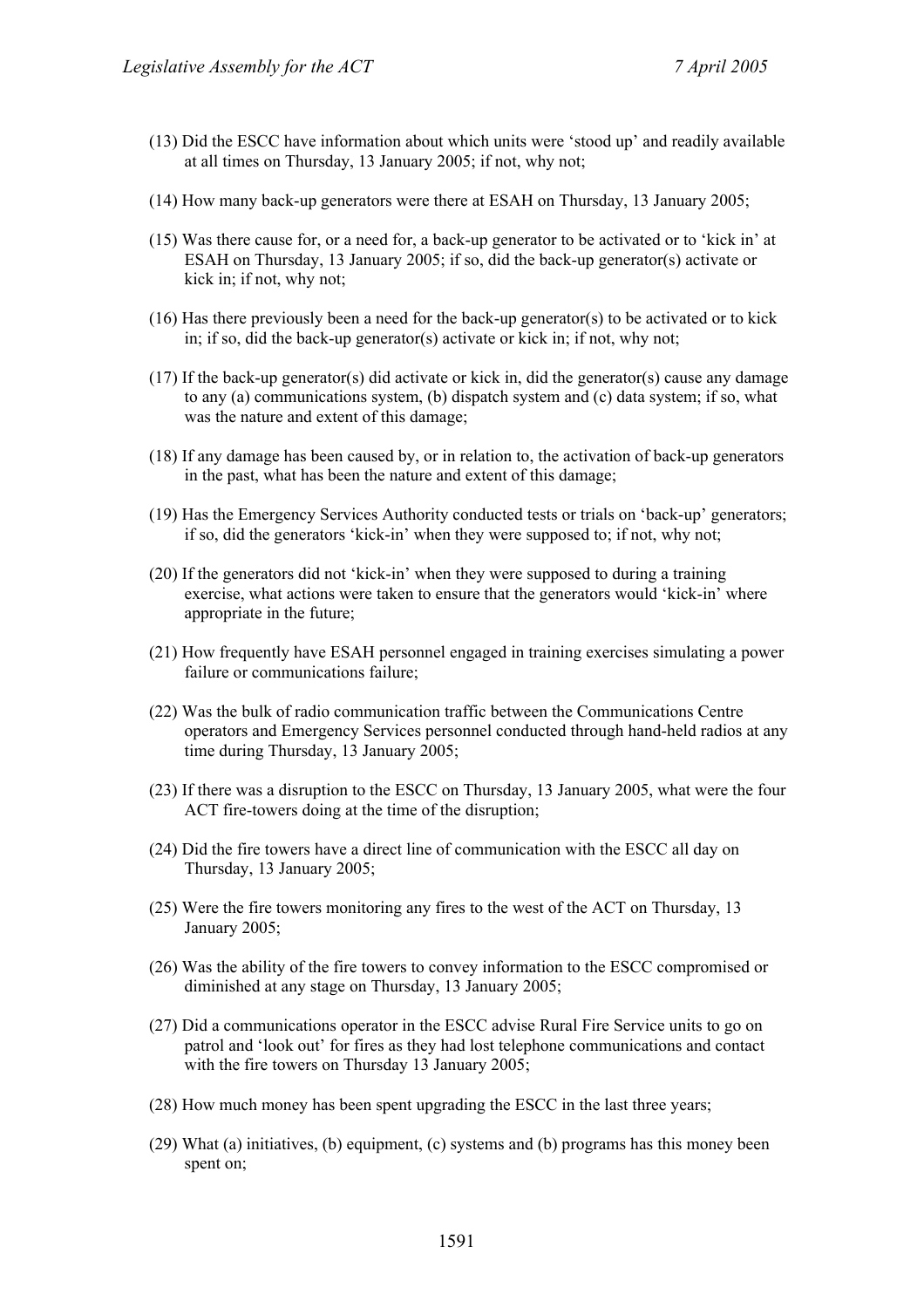- (30) How much money has been spent on (a) initiatives, (b) equipment, (c) systems and (b) programs;
- (31) Have plans been made to establish and occupy a new ESAH or substantially upgrade the current headquarters; if so, (a) what are they, (b) how long has this planning been underway, (c) how much progress has been made on these plans and (d) has any money been allocated in the ACT budget;
- (32) If money has been allocated, how much money has been (a) allocated and (b) spent thus far;
- (33) If any plans have been made to establish and occupy a new headquarters or to substantially upgrade the current headquarters, is there an expected date on which the Emergency Services Authority (ESA) can occupy its new premises or when a substantial upgrade will be completed;
- (34) Did a communications operator in the ESCC transmit a message to Rural Fire Service units on Thursday, 13 January 2005 stating that all systems had been restored; if so, at what time did this occur;
- (35) Was any section of the ESA contacted on Thursday, 13 January 2005 or Friday, 14 January 2005 by any members of the media and asked any questions in relation to a disruption at the Emergency Services Communications Centre; if so, what response did the Authority provide to the media.

**Mr Hargreaves**: The answer to the member's question is as follows:

- (1) The report on the 13 January 2005 power disruption provided to Ms Dunne provided by the Minister for Police and Emergency Services on 23 February 2005 provides the summary of events and actions taken. As highlighted in the report: The power disruption in question occurred at the ESA Headquarters between 1638hrs and 1708hrs on Thursday  $13<sup>th</sup>$  January 2005. The disruption to communications services at the ESA Communications Centre extended from approximately 1655hrs to 1715hrs. The cause of the disruption was an overloading of internal power demand on the building main power distribution panel, probably related to a surge from connected air conditioning units in the ESA area and possibly from the collocated kindergarten. The surge caused the circuit breaker to trip. There are no recorded similar outages.
- (2) Disruption to communications:

a) Radio communications through the new TRN system were not disrupted. Radio communications through the existing VHF system were disrupted momentarily until hand held radios were activated. There was no disruption to the remainder of the VHF networks, importantly from the bushfire towers to the RFS brigade units.

- b) Telephone communications were not disrupted.
- (3) Contingency procedures include measures for partial and complete loss of communications services at Curtin. System redundancy planning includes requirements for the evacuation of premises if required. Procedures comprise actions by both operators and technical staff.
- (4) The standard functioning of 000 calls was not affected and the alternate manual call taking capability was not activated.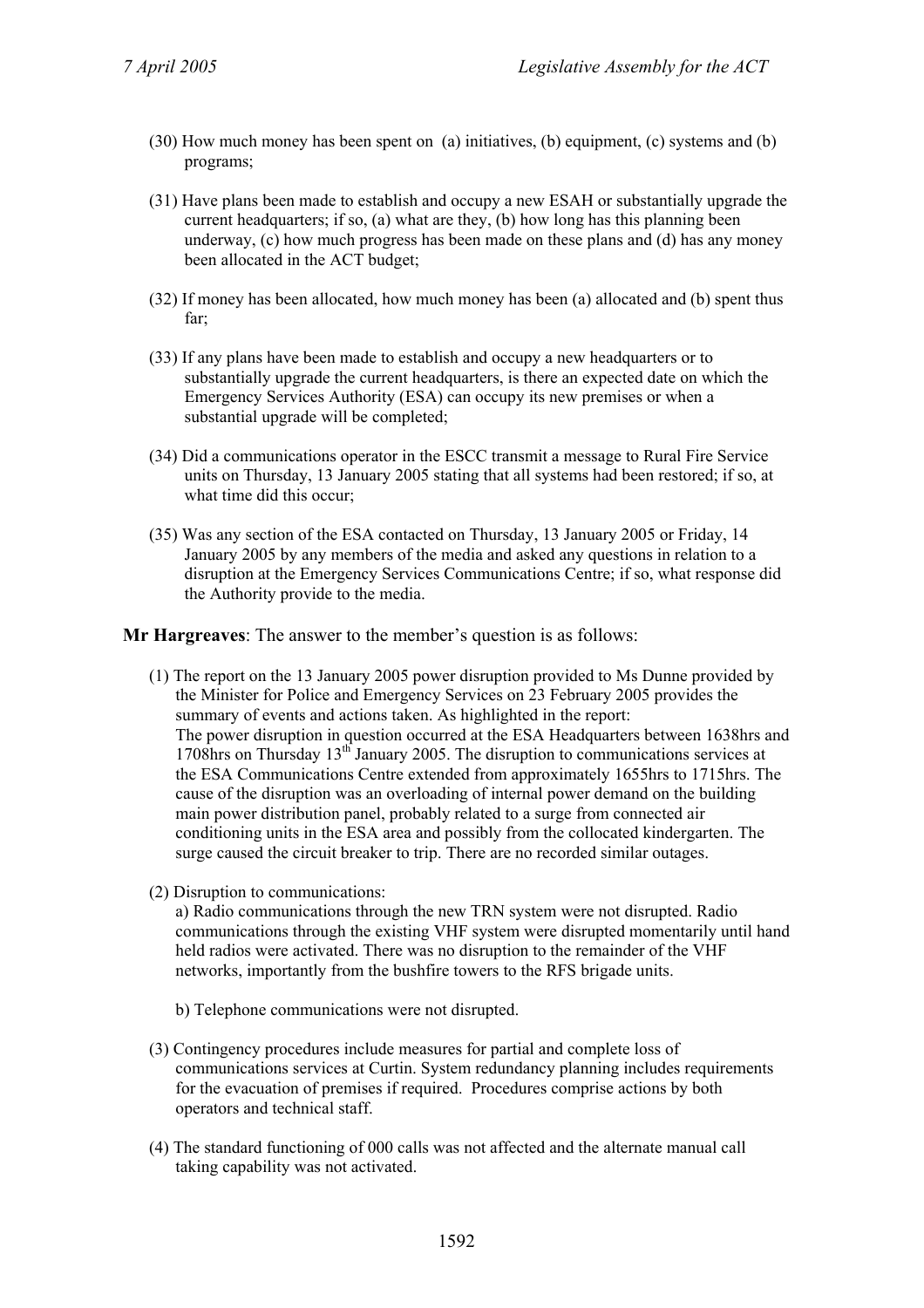- (5) There were no 000 calls received during the period. The capacity for automatic caller identification was disrupted, however operator procedures were in place for manual identification.
- (6) Comcen procedures include use of the Telstra National Relay Service to identify the location of callers in the event of failure of the automatic system or inability to speak.
- (7) No rerouting of 000 calls were required. Procedures exist for rerouting of calls through to the ACT Policing Communications Centre at the Winchester Centre. This can be initiated by the ESA or by Telstra when calls are not answered within a predetermined time. A similar arrangement exists from the Police to the ESA.
- (8) Identical capabilities exist at both the ESA and Police Communications Centres.
- (9) The ESCC is not a recognised acronym. The ESA Communications Centre (Comcen) is the title of the facility. The 20 minute disruption to essential services resulted in the loss of several aspects of the communications systems included the computerised despatch system (CAD). Manual procedures for Comcen operations were then activated under the direction of staff. This is a normal contingency measure.
- (10) The impact on operations of the ESA Comcen was minor. There was no impact on support to the community.
- (11) Locations of all RFS units are always tracked manually. Locations of ACTFB units were tracked manually during the system disruption. These are normal contingency procedures. Comcen operators are able to confirm locations using voice radio communications.
- (12) The ESA Comcen maintained location information of all units.
- (13) The ESA Comcen maintained information on the operational status of all units.
- (14) Two generators are maintained at ESA Headquarters.
- (15) The 40KVA essential services generator operated on the 13 January 2005. In this instance the generator failed to provide the necessary power input to the system. The 350KVA was not required to activate.
- (16) The emergency power system has worked in the past.
- (17) No damage was sustained to Comcen equipment.
- (18) Minor damage to equipment has been sustained in the past. Technical measures have been taken to ensure that this does not occur in the future.
- (19) Functioning of the power systems have been maintained through technical support arrangements. The ESA has reviewed these arrangements and introduced a revised schedule of testing and training.
- (20) Performance standards are reviewed following all testing and operational situations. This is a standard operational analysis practice for operational organisations such as the ESA. In this instance the analysis has resulted in remedial technical work to reduce the probability of a similar failure from occurring together with confirmation of Comcen procedures.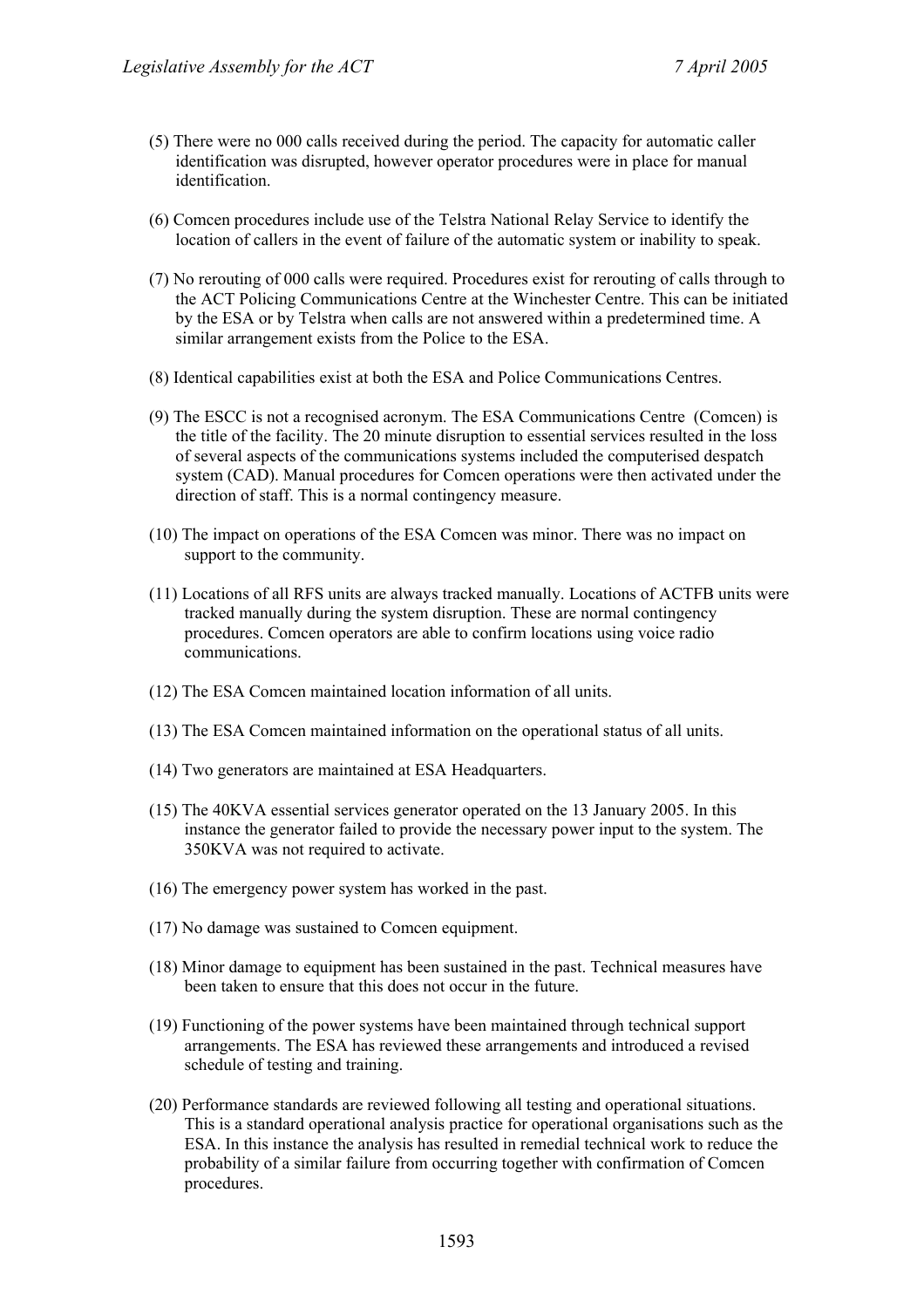$(20)$ 

- (21) The revised arrangements include monthly testing of full procedures in addition to routine maintenance performed by technical support contractors.
- (22) Radio communications through the new TRN system were not disrupted. Radio communications through the existing VHF system were disrupted momentarily until hand held radios were activated.
- (23) The four ACT fire towers were operating normally.
- (24) VHF radio communications to the towers from the Comcen was disrupted momentarily until hand held radios were activated.
- (25) A fire approximately 60kms away from the ACT in the Tumut area was being monitored, but remained under the control of the local authority.
- (26) VHF radio communications to the towers from the Comcen was disrupted momentarily until hand held radios were activated.
- (27) Normal RFS procedures, including the responsibilities of the fire towers, during a total fire ban day were maintained.
- (28) The overall communications capability of the ESA has been enhanced over the past three years through a number of projects. For 2002-03, 2003-04 and 2004-05 to end February total capital expenditure on relevant projects has been \$13.308m and recurrent expenditure \$1.969m.
- (29) The relevant enhancements are the Communications Upgrade project, Computer Aided Dispatch, Broadband data Links to Stations and Trunk Radio Network.

| JV J                                    |            |                |                  |
|-----------------------------------------|------------|----------------|------------------|
|                                         |            | <b>TOTAL</b>   | <b>TOTAL</b>     |
|                                         |            | <b>CAPITAL</b> | <b>RECURRENT</b> |
|                                         | (\$'000's) | (\$'000's)     | (\$'000's)       |
| <b>Communications Upgrade Project</b>   |            | 0              | 61               |
| <b>Computer Aided Dispatch Budget</b>   |            | 2,100          | 1,379            |
| <b>Initiatives</b>                      |            |                |                  |
| <b>Broadband Data Links To Stations</b> |            | 439            | 200              |
| <b>Trunk Radio Network</b>              |            | 10,769         | 329              |
| <b>Totals</b>                           |            | 13,308         | 1,969            |
| <b>Grand Total</b>                      | 15,277     |                |                  |

- (31) Options for future ESA Headquarters are being considered by government. Planning has been underway for over 12 months and \$0.9m was allocated in the 2004-05 budget for forward design for the new ESA headquarters. This project has subsumed the Joint Emergency Services Training Centre project, which had remaining authorisations of \$0.200m in 2004-05. Expenditure to the end of February on the combined project during 2004-05 has been \$0.146m. This includes a feasibility study by GHD Pty Ltd setting out options for the new headquarters. These options consider sitings and variation in scope.
- (32) The funding options for the future ESA Headquarters are being considered by government.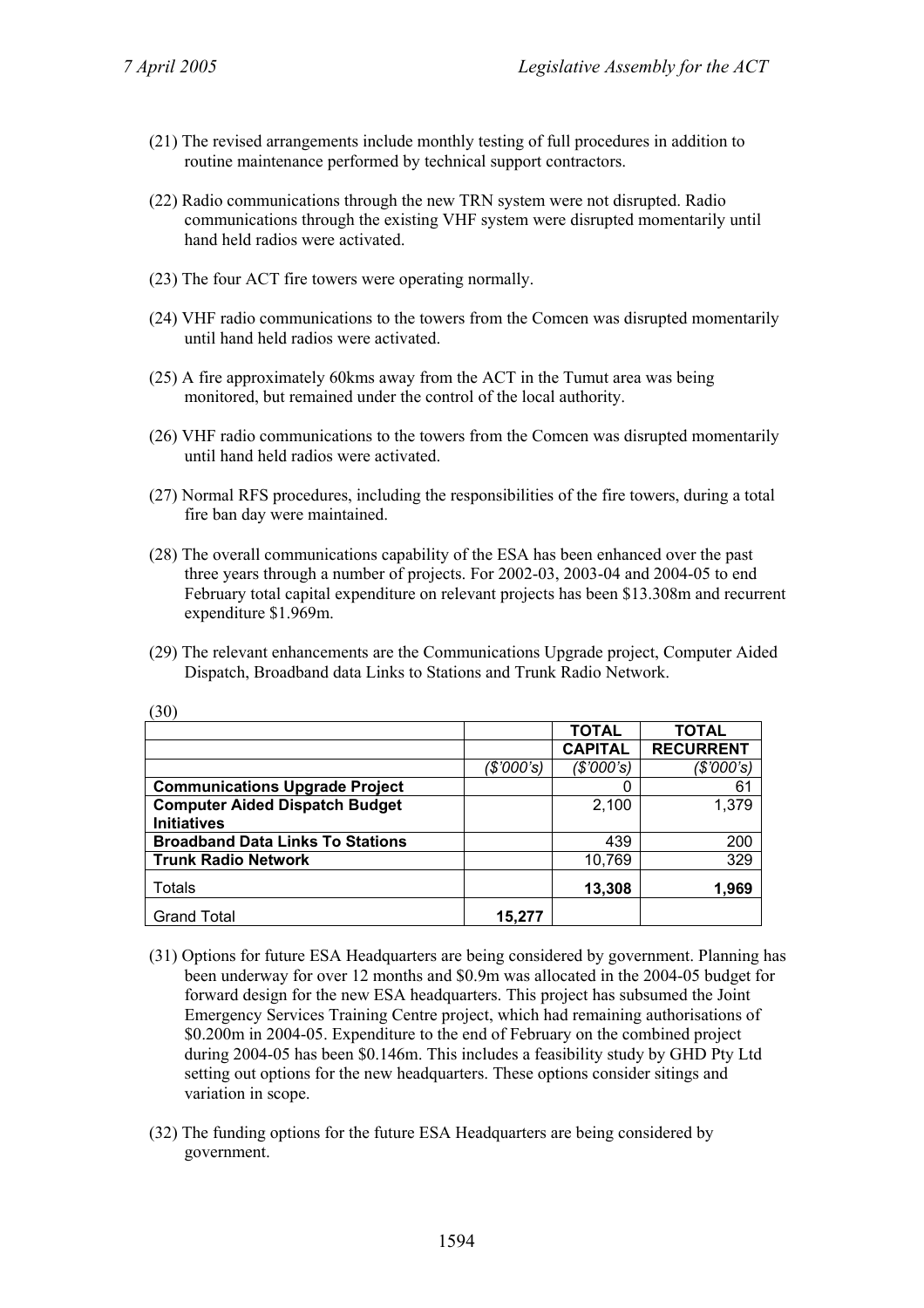- (33) Options for future ESA Headquarters are being considered by government.
- (34) At approximately 17:15 the Comcen followed procedures and informed all units that the full operations had been restored.
- (35) ABC Canberra reporter Kathryn Roberts contacted the ESA Manger of Media and Community Information at approximately 5:15pm on Thursday 13 January 2005. She stated that the ABC had been told the ESA had just had a blackout and that it had lost the ability to receive triple 000 calls for half an hour or an hour. She was advised that 'there has been a blackout or power problem of some sort at the ESA this afternoon but this has not resulted in the loss of ability to receive triple 000 calls.' The reporter was satisfied with this answer.

# **Land—leases (Question No 215)**

**Mrs Burke** asked the Minister for Planning, upon notice, on 8 March 2005:

- (1) What re-negotiations have been made relating to the ACT Division of the Australian Railway Historical Society's lease on the site adjacent to the Kingston Foreshore located in Section 49, Block 3;
- (2) How much will the increase in rent for the site be;
- (3) What will be the increase in costs associated with utility bills such as electricity;
- (4) Under what provisions can the Society utilise the former Canberra Rail Freight Centre.

**Mr Corbell**: The answer to the member's question is as follows:

- (1) The site in question is actually known as part Block 2 Section 47 Fyshwick which was surrendered on 1 November 2000 by NSW State Rail, with several occupants including the Australian Railway Historical Society (ARHS) to the Territory. In association with the planning studies for the East Lake area, which includes this site, the ARHS has been advised of the possibility of redevelopment of the area occurring in the medium to longer term. However, in the interim, a three-year licence with the option of a further three-year term is currently being negotiated with the ARHS. Should the need arise for the ARHS to relocate, an alternative site, Block 3 Section 19 Hume, has been tentatively identified and agreed by the ARHS as a possible future location for the railway museum.
- (2) The ARHS is currently occupying part Block 2 Section 47 Fyshwick without any licence arrangements and consequently, since November 2000, has not been paying rent to the Territory, all previous rent having been paid to NSW State Rail. Due to the ongoing negotiations, which are being delayed by the ARHS failure to finalise its insurance requirements, the Territory has not received any rent. However, the rental value based on the use of the site and temporary licence term has been obtained and a rental of \$ 500.00 pa will apply. The land value of the site being \$1,050,000.
- (3) The ARHS has not been charged for utilities since their occupation of the site as the electricity costs were previously paid by the tenant of the former Freight Centre, Robbo's Pet Barn, until that business relocated. NSW State Rail paid all other rates, including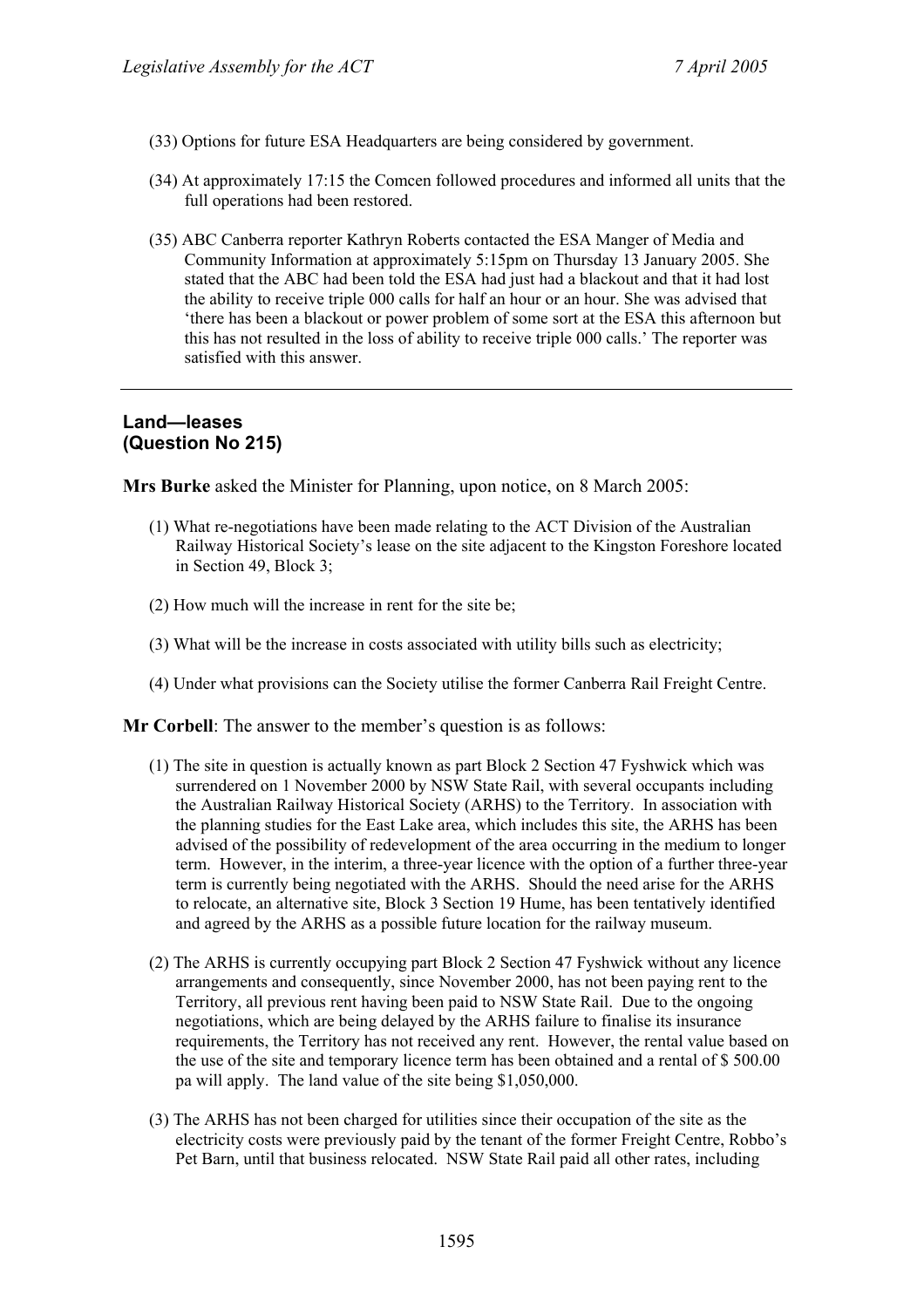water and sewerage. Currently, the Territory is paying all of these costs. Once the Licence is issued it is envisaged that the electricity costs based on previous bills paid by the Territory will be around \$50.00 per quarter which reflects the current use.

(4) The ARHS has been advised that the adjoining Canberra Rail Freight Centre, which is situated on another part of Block 2 Section 47 Fyshwick and consists of an area of 1.5ha including the building, is being transferred to Property ACT with a view to providing accommodation for a number of community groups including the ARHS. It is understood that ARHS has an interest only in part of the building for storage purposes which leaves the grounds and a number of individual office spaces on the top floor of the building available for other users. Any agreement by the Territory for use of the building will also be an interim arrangement whilst the East Lake studies are being undertaken.

# **Housing—long term market renters (Question No 216)**

**Mrs Burke** asked the Minister for Disability, Housing and Community Services, upon notice, on 8 March 2005:

- (1) What measures will be put in place to encourage high income, long term market renters to move into more appropriate forms of housing;
- (2) How will ACT Housing implement price signalling mechanisms to aid some market renters in public housing properties who do not take up incentives such as the Sales to Tenants Program to move into alternative housing options other than social housing.

**Mr Hargreaves**: The answer to the member's question is as follows:

- (1) This issue was canvassed in detail in the report on the Review of Housing ACT Market Renters, tabled in the Legislative Assembly on 26 August 2004. The Review found that market renters play an important role in the viability and sustainability of Housing ACT. These tenants provide a significant income source that helps pay for services the organisation provides, and are an important contributor to the broader role of public housing being more representative of the community and sustain long term tenancies.
- (2) Housing ACT has no plans to implement such mechanisms.

# **Children—autism (Question No 218)**

**Mrs Burke** asked the Minister for Disability, Housing and Community Services, upon notice, on 8 March 2005:

(1) Further to the *Diagnostic and Statistical Manual of Mental Disorders* fourth edition which describes Pervasive Developmental Disorders as "severe and pervasive impairment in several areas of development" and also defines these conditions as "clinical disorders", does the ACT Government accept that Pervasive Developmental Disorders, including autism and Asperger's disorder, are clinical disorders that require clinical attention;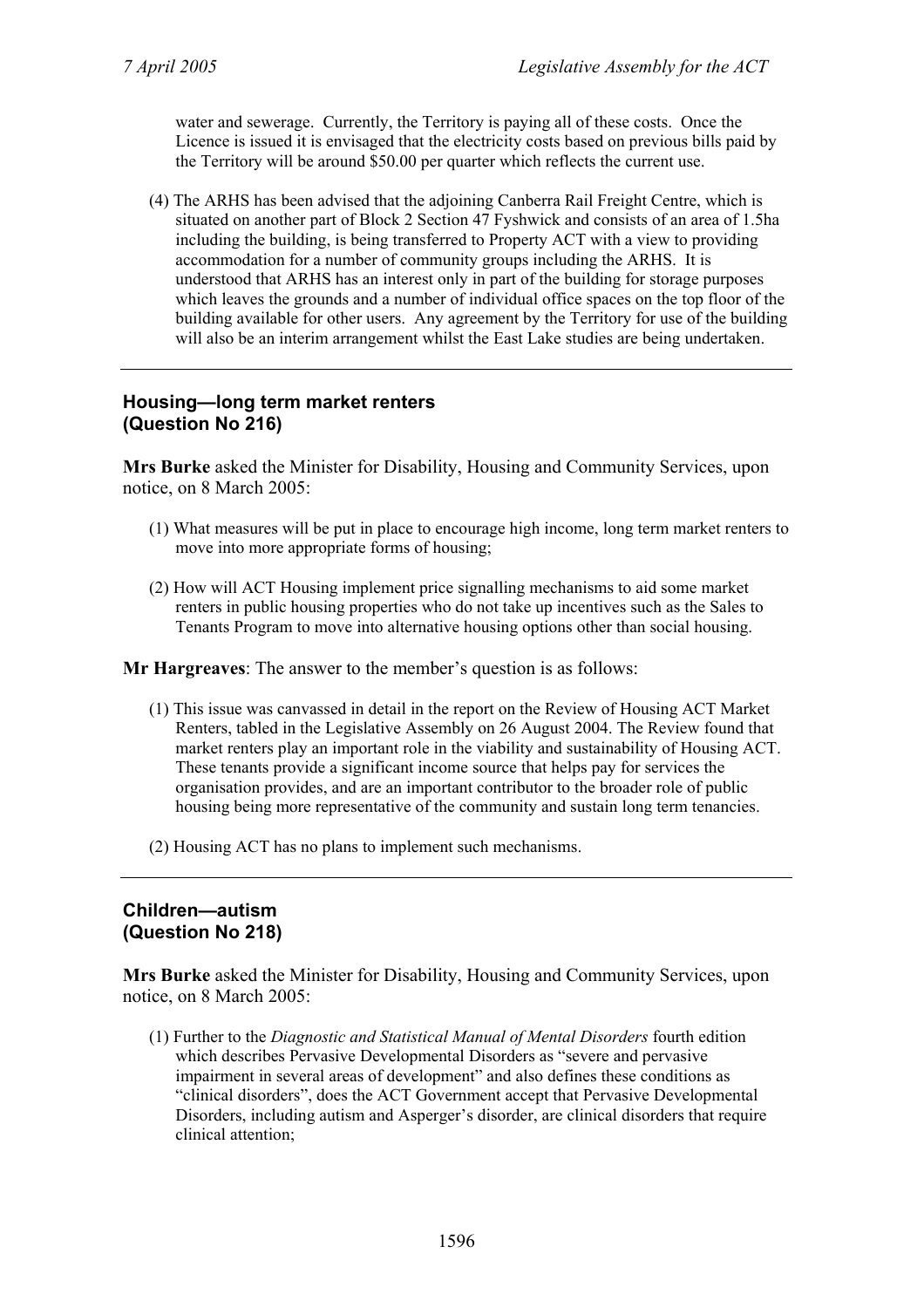- (2) What clinical services did the Government provide for children with autism in (a) 2000- 01, (b) 2001-02, (c) 2002-03 and (d) 2003-04;
- (3) What type and how much clinical service did the Government provide to treat children with autism;
- (4) How many children received clinical services for their autism;
- (5) What evidence and measures does the Government have that the clinical services it provided to treat autism were appropriate and effective;
- (6) What community services did the Government provide for children with autism in (a) 2000-01, (b) 2001-02, (c) 2002-03 and (d) 2003-04;
- (7) How many children with autism received community services;
- (8) What evidence and measures does the Government have that the community services it provided were appropriate and effective;
- (9) Did the 2000-01 Budget allocate \$250 000 per year for 2000-01 to 2003-04 for "clinical and community services for children with complex behavioural and support issues, in particular, for children with autism spectrum disorder and cerebral palsy and did it go on to say it will also provide funding for therapy services for children in special schools"; if so, what additional clinical services were provided from this Budget Initiative for children with autism in the years 2000-01 to 2003-04;
- (10) What evidence and measures does the Government have that the clinical services it provided to treat autism through this initiative were appropriate and effective;
- (11) What additional community services were provided from this Budget initiative for children with autism in the years 2000-01 to 2003-04;
- (12) What evidence and measures does the Government have that the community services it provided to treat autism through this initiative were appropriate and effective in the years 2000-01 to 2003-04.

**Mr Hargreaves**: The answer to the member's question is as follows:

- (1) Yes.
- (2) During the years 2001-04 children with autism received:
	- Therapy intervention and family support on a needs basis;
	- Consultation to families, teaching, childcare, after schoolcare staff, FaBRIC and respite staff;
	- Inservice and training as required to all people involved with the child with autism;
	- · Support groups such as "Fathers of children with Autism' Sibling Groups, parent networking opportunities such as coffee mornings "Motherhood and Me;" and
	- Training and information modules for parents were held.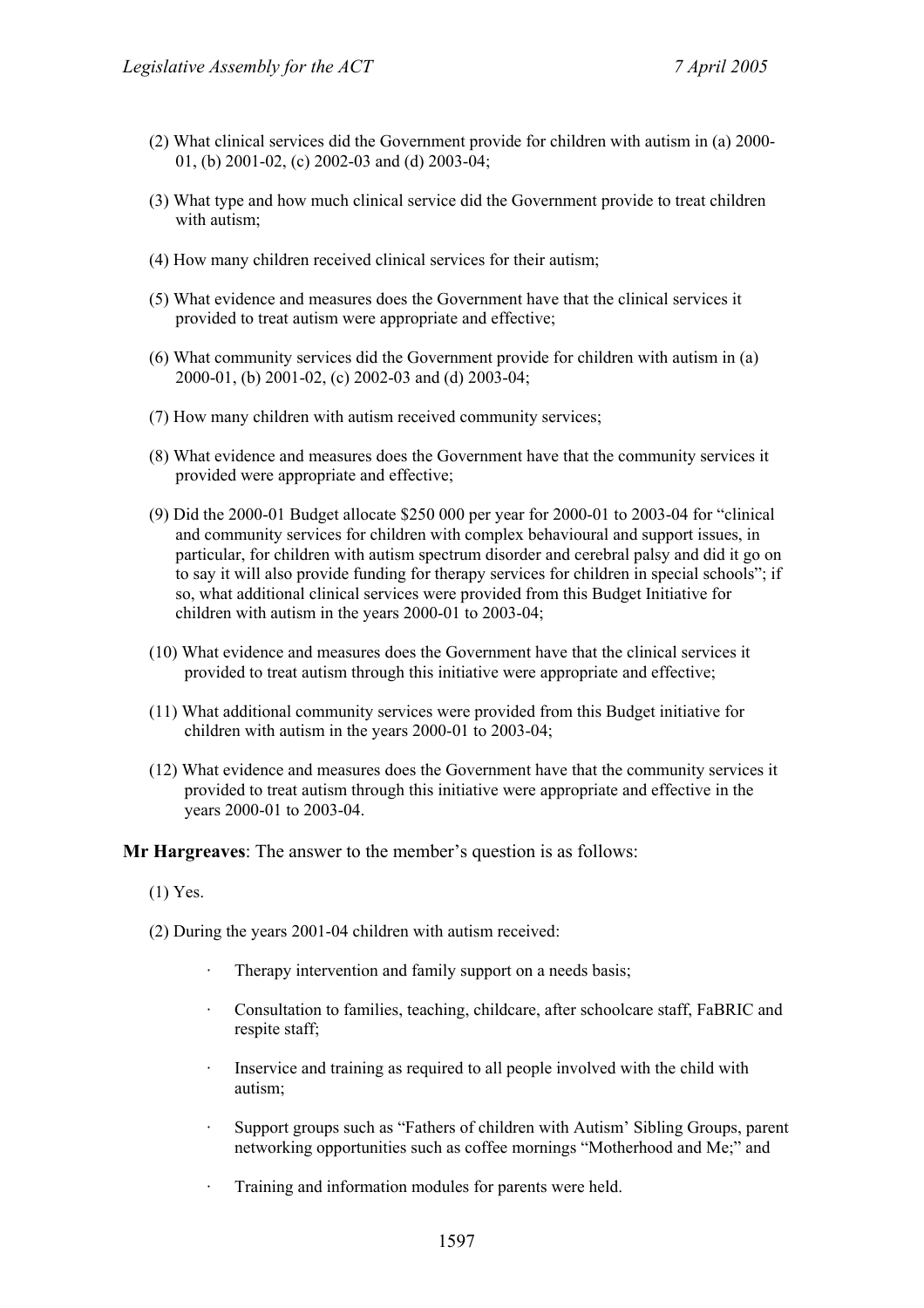In 2001-02 a specialised behaviour management program commenced servicing children with a diagnosis of autism, cerebral palsy or a syndrome who were in a mainstream school. Referrals were taken from the school for students with severe behavioural issues. This program provided:

- Intervention;
- Training; and
- Case management.

In 2002-03 the responsibility for autism assessment was moved from CAMHS to CHADS.

Respite services were provided through Kesse and Teen House. The Government also funded NGOs such as FaBRIC and Community Options, Carers Association and Community Connections to assist families.

An Intake service for Therapy ACT was developed to:

- Provide information regarding provision of services; and
- · Referral for clinical and support services.
- (3) Clients of the service are seen on a needs basis not on a diagnosis basis. No statistical data has been kept related to intervention to a specific client group. Statistical data is available in relevant Departments annual reports.
- (4) The data is not readily available. Some databases used during this time period did not record diagnosis.
- (5) The Government maintains output measures as to the number of hours of service provided, client satisfaction ratings, teacher satisfaction ratings, number of inservices given, evaluations of programs and training sessions. Individual families in conjunction with the therapy team, develop their own goals and each family evaluates the success.
- (6) The therapists provided support and training into various community organisations such as scouts, gym programs, Pegasus. Families accessed various support services such as respite, child and after school car, as part of their overall intervention.
- (7) Therapists provide input into a range of community settings as part of each client's overall intervention, according to the issues that are identified by the therapists, clients and their families. See answer 4.
- (8) Therapists provide information and training that reflects current professional standards and practice. The ACT Government has provided a range of professional development opportunities to Therapy ACT staff to ensure that their skills are developed and maintained in the area of autism. See answer 5.
- (9) Yes. Two staff positions were created for the special schools one speech pathologist and a physiotherapy position. These positions were used to service children with complex needs, including autism, who attended the special schools. Services were also provided in a range of community settings, including at home, childcare, afterschool, respite and other environments the client accessed.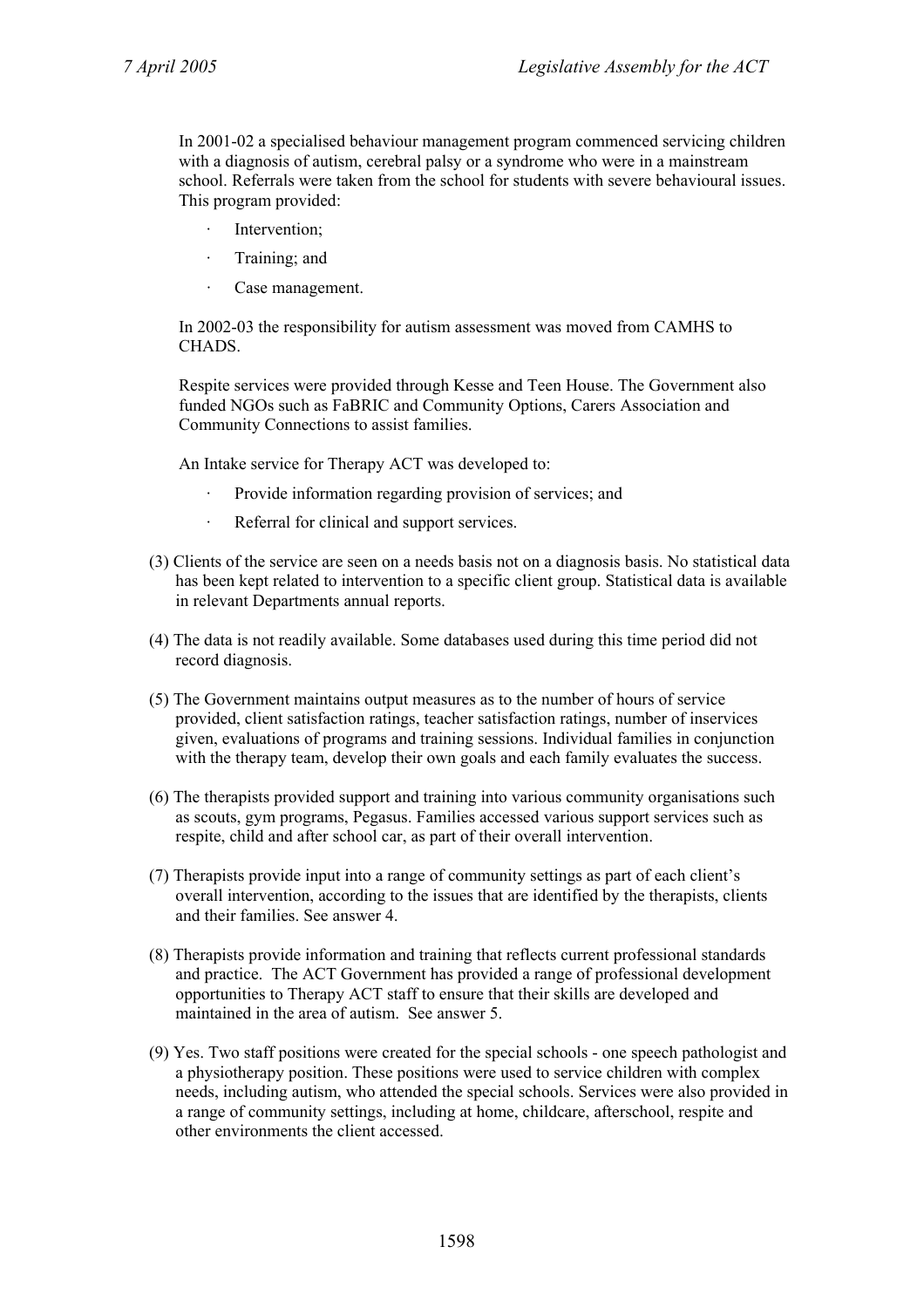- (10) Therapists working with children and families who attend special schools in the ACT have provided hours of service, evaluated programs and revised input based on feedback from parents and staff. Staff have developed and maintained skills in the area of autism through a range of professional development opportunities, many of which were funded by the ACT Government.
- (11) This funding was provided for children with complex care needs and as a result, services were provided to a range of clients with differing diagnosises.

Therapy ACT provided input into the clients' everyday community programs, such as their educational setting, recreational programs, respite services and childcare. Support is provided in a wide range of models and to a broad range of people involved with the child with autism and their family.

(12) See answer 5.

# **ACTION—dial-a-bus service (Question No 219)**

**Mr Pratt** asked the Minister for Planning, upon notice, on 8 March 2005:

- (1) Further to the introduction on 31 January 2005 of ACTION's dial-a-bus service in Weston Creek, what has been the average number of passengers per journey on these nightly bus services, both from Woden Interchange to the suburbs, and from the suburbs to Woden Interchange;
- (2) How many telephone calls have been received on average for booking each evening bus service and bus run out of Weston Creek suburbs into Woden interchange since the introduction of this service;
- (3) Have any complaints been received by ACTION or the ACT Government either from passengers or bus drivers since the introduction of the service; if so, how many complaints have there been and what has been their nature;
- (4) In how many instances have passengers not been picked up by an ACTION driver at or within a few minutes of the pre-arranged time due to re-routing of the bus service after subsequent phone calls by other passengers booking the same bus.

**Mr Corbell**: The answer to the member's question is as follows:

(1) Average number of passengers per journey per night from Woden Interchange to Weston Creek: 9.3

Average number of passenger per journey per night inbound to Woden Interchange: 1.6

- (2) Average number of calls for per night for bookings: 6.46 calls
- (3) No complaints have been received by ACTION or the ACT Government
- (4) There is no record of any such occurrence.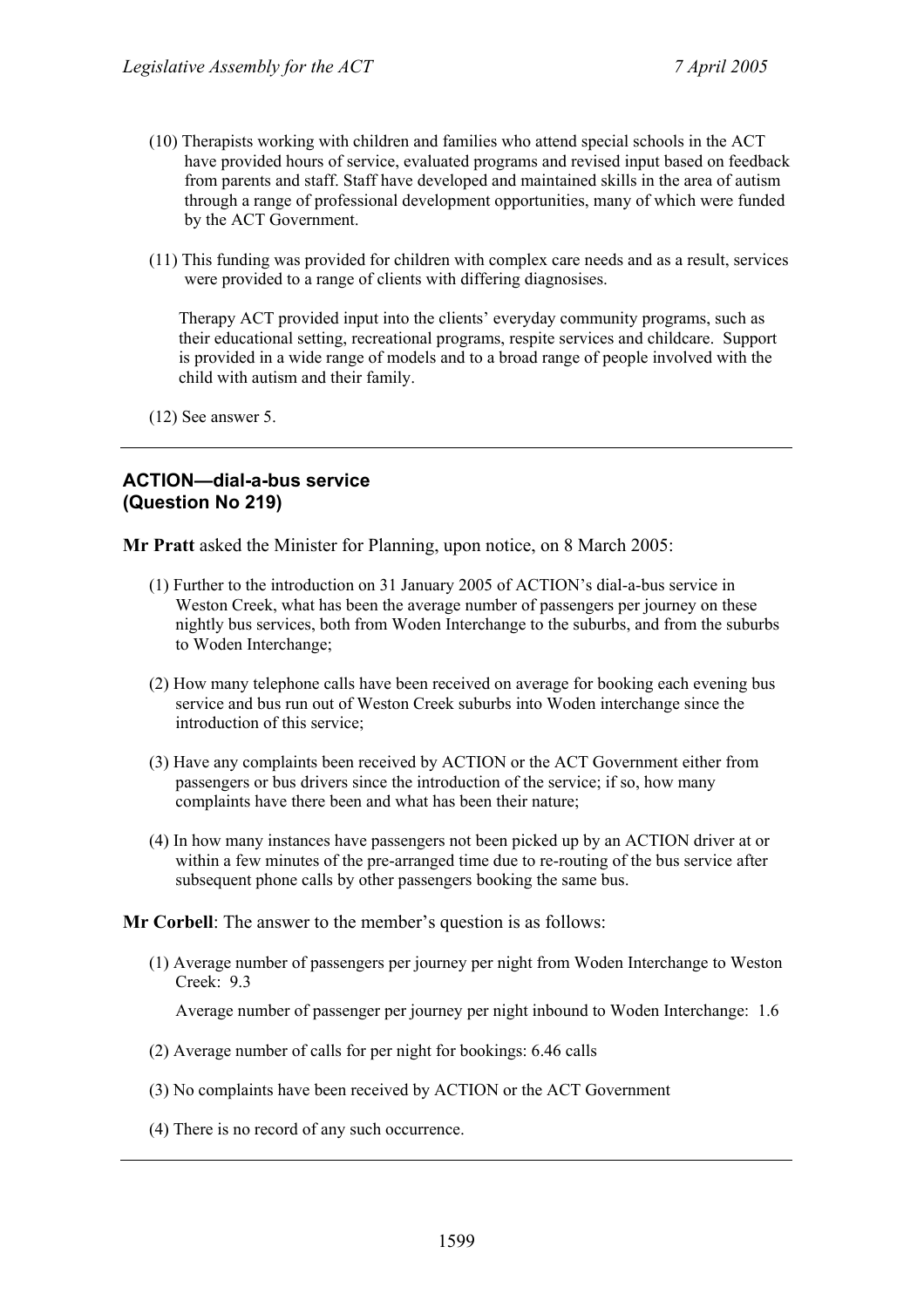# **Waste disposal—illegal dumping (Question No 220)**

**Mr Pratt** asked the Minister for Urban Services, upon notice, on 8 March 2005:

- (1) When is the Department of Urban Services going to remove a white washing machine dumped in the forest on Wednesday, 2 March 2005 at Denman Street, Yarralumla above the brickworks and visible from the road;
- (2) Will the Department be prosecuting the offender given that the dumping of this washing machine was seen by witnesses and the registration number of the vehicle driven by the offender noted and subsequently reported; if not, why not.

**Mr Hargreaves**: The answer to the member's question is as follows:

- (1) The washing machine in question was removed at 11:30am on Tuesday 8 March 2005.
- (2) The Department has no record of having received a report from a member of the community on the dumping of the machine. The Department will be pleased to receive and investigate any information concerning illegal dumping.

# **Crime—burnouts (Question No 222)**

**Mr Pratt** asked the Minister for Police and Emergency Services, upon notice, on 8 March 2005:

- (1) How many reports were received by police regarding burnout activity and or drag racing in the (a) Gungahlin, (b) Tuggeranong, (c) Belconnen, (d) City and (e) Woden areas (i) in 2003-04 and (ii) to date in 2004-05;
- (2) On how many occasions, when these reports were made to police, was a police car/officer despatched to address the report/s;
- (3) What were the response times for those instances when police were sent to address the report and from which police station were police sent;
- (4) For those instances where a car/officer was not despatched to the scene at the time of, or within a short period of time of, the report, why was this the case;
- (5) In how many cases were offenders (a) warned, (b) apprehended, (c) charged and (d) cars confiscated;
- (6) In how many cases were offenders not able to be located;
- (7) In how many cases were (a) vehicle registration numbers reported to police and (b) the offenders identified, apprehended and/or charged as a result of the follow up of these reported registration numbers;
- (8) What is the Government doing to increase the police presence in these areas to deter and prevent this sort of activity and other criminal activity.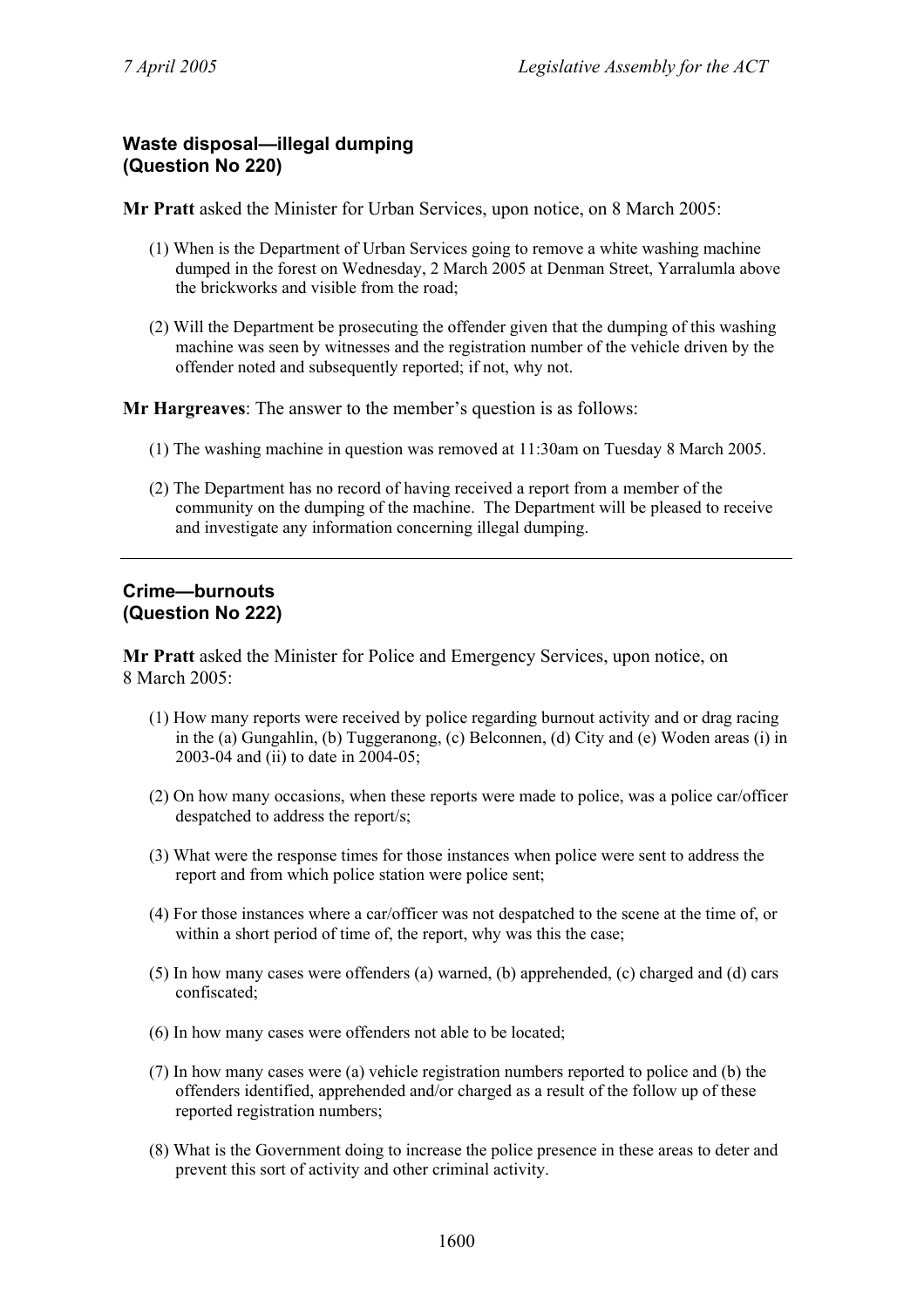**Mr Hargreaves**: The answer to the member's question is as follows:

(1) Information on drag racing is unavailable due to limitation on the recording methods of this offence, however figures for burnout offences are reported as follows:

**Number of reported burnout offences by area – 1 July 2003 to 28 February 2005.** 

|                       | 2003-2004 | 2004-2005 to<br>date |
|-----------------------|-----------|----------------------|
| <b>Belconnen</b>      | 14        | 8                    |
| City                  | 17        | 11                   |
| <b>Tuggeranong</b>    | 24        | 23                   |
| Woden                 |           |                      |
| <b>Other</b>          | 3         |                      |
| Gungahlin             | 2         |                      |
| <b>Total offences</b> | 67        |                      |

Source: **PROMIS** as at 14 March 2005

- (2) A patrol was dispatched to 44 offences in 2003-04 and 43 offences in 2004-05 to date.
- (3) It is too resource intensive to obtain data to provide an answer to this question. ACT Policing allocates resources based on a four-tier response model.
- (4) It is too resource intensive to obtain data to provide an answer to this question. ACT Policing allocates resources based on a four-tier response model.
- (5) The following table provides data on the number of warnings or apprehensions as a result of burnout and street racing activity.

| How proceeded against                         | 2003-2004 | 2004-2005 |
|-----------------------------------------------|-----------|-----------|
| Arrest                                        |           |           |
| <b>Summons</b>                                | 22        |           |
| Caution                                       |           |           |
| Charged before court                          |           |           |
| Traffic infringement (burnout offences)       | 138       |           |
| Traffic infringement (street racing offences) | 16        |           |
| Traffic caution                               | 14        |           |

Vehicles were seized in eight cases in 2003-2004, and in 17 cases in 2004-2005 to date.

- (6) It is too resource intensive to obtain data to provide an answer to this question.
- (7)(a) It is too resource intensive to obtain data to provide an answer to this question.
- (7)(b) It is too resource intensive to obtain data to provide an answer to this question.
- (8) ACT Policing proactively responds to burnouts and anti-social driving activities by using an intelligence approach which targets known 'blackspots'. ACT Policing Traffic Operations, undertake targeted operations, which focus on activities of this type and the potential areas for such activities. For example, ACT Policing liaised with ACT Road User Services about installation of a 'high traction' surface in Braddon to curb illegal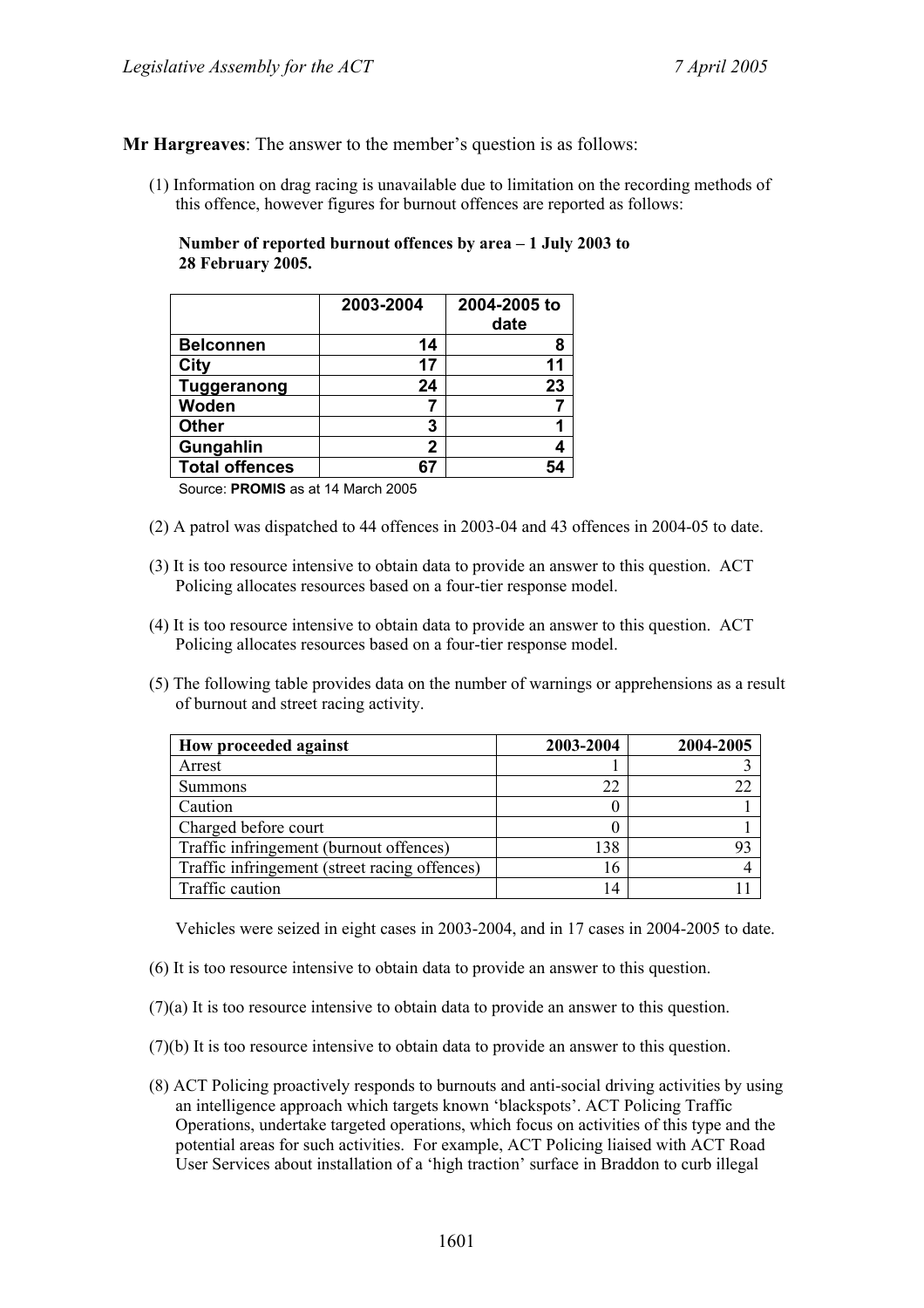activity in that area. Sustained targeting and high visibility on Friday and Saturday nights in this area has resulted in a substantial decrease in anti-social driving.

ACT Policing Traffic Operations is in the process of forming a specialised team to combat the increasing rate of illegal burnout and street racing activities within the ACT. Given the age specific nature of these offences ACT Policing continues to employ education to deter such driving and has issued 13 media releases since 2003 through the ACT Policing Media Team.

ACT Policing has ensured a co-ordinated response across a geographic region. The ACT Policing Traffic Operations, South District, North District and the Specialist Response and Security Team work in conjunction with New South Wales Police through the Monaro District Command.

# **Motor vehicles—home garaged (Question No 225)**

**Mrs Dunne** asked the Attorney-General, upon notice, on 8 March 2005:

- (1) How many cars in your department with ACT Government numberplates are homegaraged every day;
- (2) How many are garaged by officers on call;
- (3) Of those which are not garaged by officers on call, (a) how many cars are there, (b) in which suburbs are they garaged and  $(c)$  in the week commencing 7 March 2005, for each car how many kilometres were driven (i) to and from work and (ii) for work purposes.

**Mr Stanhope**: The answer to the member's question is as follows:

- (1) Three cars.
- (2) The officers are not on call. The vehicles were previously garaged at premises which have been broken into a number of times and vehicles vandalised.
- (3) (a) Three cars
	- (b) Hackett, Gilmore and Queanbeyan

| (c) | Registration number: $210744 - 96$ kms to and from work  |
|-----|----------------------------------------------------------|
|     | Registration number: $209156 - 136$ kms to and from work |
|     | Registration number: $210948 - 132$ kms to and from work |

 (ii) Registration number: 210744 – 231kms for work purposes Registration number: 209156 – 30kms for work purposes Registration number: 210948 – 123kms for work purposes

### **Motor vehicles—home garaged (Question No 226)**

**Mrs Dunne** asked the Minister for the Environment, upon notice, on 8 March 2005: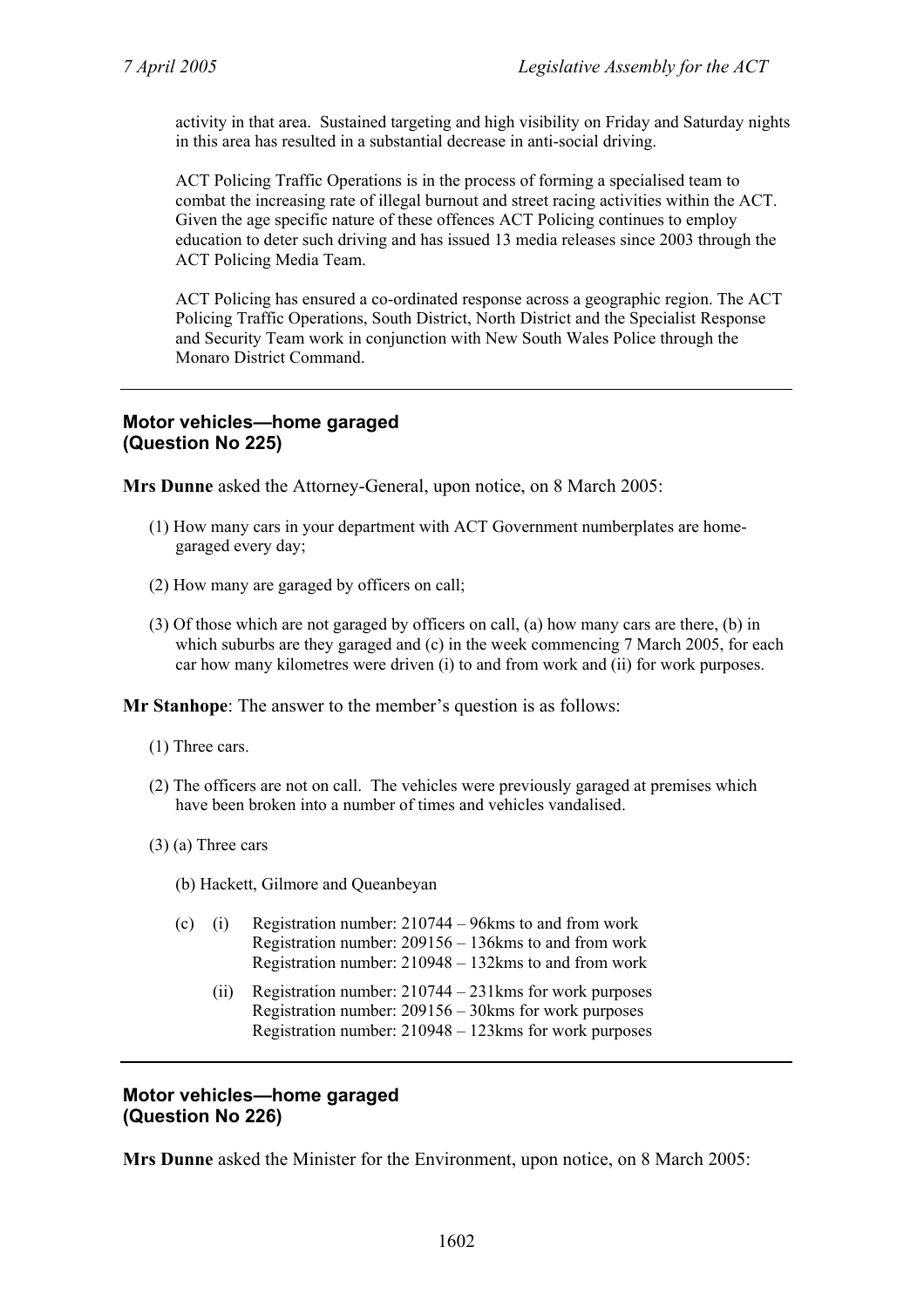- (1) How many cars in your department with ACT Government numberplates are homegaraged every day;
- (2) How many are garaged by officers on call;
- (3) Of those which are not garaged by officers on call, (a) how many cars are there, (b) in which suburbs are they garaged and (c) in the week commencing 7 March 2005, for each car how many kilometres were driven (i) to and from work and (ii) for work purposes.

**Mr Stanhope**: The answer to the member's question is as follows:

|               | <b>Parks and Conservation Vehicles</b>                                                                                                            |  |  |
|---------------|---------------------------------------------------------------------------------------------------------------------------------------------------|--|--|
| (1)           | 40 vehicles are home garaged irregularly throughout the year, depending on                                                                        |  |  |
|               | the duties of staff and roster arrangements.                                                                                                      |  |  |
| (2)           | 16                                                                                                                                                |  |  |
| $(3)$ a       | 24. Most of these vehicles are home garaged for security purposes. There are                                                                      |  |  |
|               | no secure storage facilities in remote locations such as Tidbinbilla Nature                                                                       |  |  |
|               | Reserve, Namadgi National Park, Cotter Reserve and Googong Foreshores.                                                                            |  |  |
| 3) b          | Depending on which officer home garages, the vehicles could be home                                                                               |  |  |
|               | garaged in the following suburbs: Kaleen, Aranda, Queanbeyan, Theodore,                                                                           |  |  |
|               | Banks, Gordon, Cook, Tharwa, Weston, McKellar, MacGregor, Cotter,                                                                                 |  |  |
|               | Chisholm, Gungahlin, Giralang, Greenway, Hall, Higgins, Jerrabomberra,                                                                            |  |  |
|               | Kambah, Macarthur, Mawson, Pialligo, Rivett, Ainslie, Page, Weston,                                                                               |  |  |
|               | Gilmore, Deakin, Gowrie and Garran.                                                                                                               |  |  |
| $(3)$ c $(i)$ | Due to the remoteness of Tidbinbilla Nature Reserve, Googong Foreshores,<br>Riverview and Glendale Depots (located at Namadgi National Park), the |  |  |
|               | majority of the Parks and Conservation vehicles have to travel long distances                                                                     |  |  |
|               | to and from work.                                                                                                                                 |  |  |
|               |                                                                                                                                                   |  |  |
|               | In the cases of Tidbinbilla and Googong Foreshores, the reserve areas are                                                                         |  |  |
|               | quite small which reduces the number of kilometres driven for work                                                                                |  |  |
|               | purposes. However, this does not reduce the need for vehicles. Furthermore,                                                                       |  |  |
|               | in some cases car-pooling occurs on a regular basis.                                                                                              |  |  |
|               |                                                                                                                                                   |  |  |
|               | Km's to and from work                                                                                                                             |  |  |
|               | 211 039 - 350 km                                                                                                                                  |  |  |
|               | 209 344 - 96 km                                                                                                                                   |  |  |
|               | 211 078 - 235 km                                                                                                                                  |  |  |
|               | 210 742 - 349 km                                                                                                                                  |  |  |
|               | 210 987 - 380 km                                                                                                                                  |  |  |
|               | $211025 - 265$ km                                                                                                                                 |  |  |
|               | $210687 - 279$ km                                                                                                                                 |  |  |
|               | 211 498 - 490 km                                                                                                                                  |  |  |
|               | 210 550 - 184 km<br>$210698 - 12$ km                                                                                                              |  |  |
|               | 210 976 - 180 km                                                                                                                                  |  |  |
|               | $211809 - 6$ km                                                                                                                                   |  |  |
|               | $211005 - 80$ km                                                                                                                                  |  |  |
|               | 210 588 - 104 km                                                                                                                                  |  |  |
|               | 210 916 - 71 km                                                                                                                                   |  |  |
|               | $210513 - 268$ km                                                                                                                                 |  |  |
|               | 211 445 – 59 km                                                                                                                                   |  |  |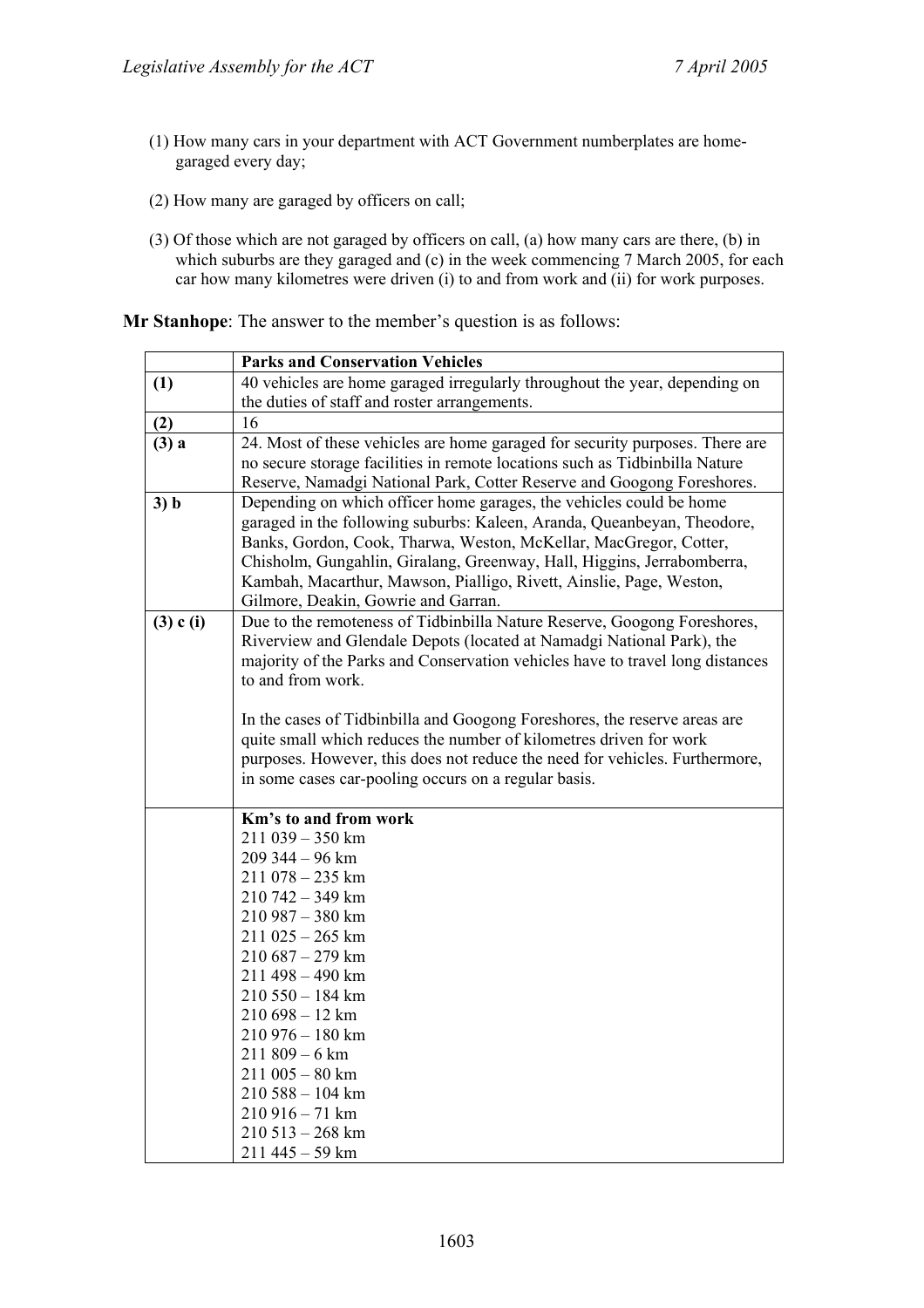|                | $211383 - 60$ km              |
|----------------|-------------------------------|
|                | $211064 - 206$ km             |
|                | $211680 - 289$ km             |
|                | 210 872 - 134 km              |
|                | $211063 - 80$ km              |
|                | $211227 - 14 \text{ km}$      |
|                | $211261 - 148$ km             |
|                |                               |
|                |                               |
| $(3)$ c $(ii)$ | <b>Km's for Work Purposes</b> |
|                | 211 039 - 474 km              |
|                | 209 344 - 505 km              |
|                | 211 078 - 418 km              |
|                | $210742 - 100$ km             |
|                | $210987 - 250$ km             |
|                | $211025 - 70$ km              |
|                | $210687 - 230$ km             |
|                | 211 498 - 320 km              |
|                | $210550 - 488$ km             |
|                | $210698 - 65$ km              |
|                | $210976 - 506$ km             |
|                | $211809 - 250$ km             |
|                | $211005 - 127$ km             |
|                | $210588 - 141$ km             |
|                | 210 916 - 419 km              |
|                | $210513 - 36$ km              |
|                | 211 445 - 844 km              |
|                | 211 383 - 438 km              |
|                | $211064 - 166$ km             |
|                | $211680 - 183$ km             |
|                | $210872 - 260$ km             |
|                | $211063 - 451$ km             |
|                | 211 227 - 564 km              |
|                | $211261 - 300$ km             |
|                |                               |

|               | <b>Wildlife Research and Monitoring Vehicles</b>                                                                                                                                                                                                                                  |
|---------------|-----------------------------------------------------------------------------------------------------------------------------------------------------------------------------------------------------------------------------------------------------------------------------------|
| (1)           | None, although permission is given to staff to home garage a vehicle when<br>this is required for operational reasons (eg efficient use of time, early start                                                                                                                      |
|               | and late finish).                                                                                                                                                                                                                                                                 |
| (2)           | None                                                                                                                                                                                                                                                                              |
| $(3)$ a       | 8                                                                                                                                                                                                                                                                                 |
| (3) b         | When vehicles are home garaged for operational reasons the location depends<br>on the officer involved. For the week beginning 7 March the suburbs were<br>Isabella Plains, O'Connor and Queanbeyan. Otherwise the vehicles are<br>garaged at the Lyneham Depot or Crace (CSIRO). |
| $(3)$ c $(i)$ | Km's to and from work<br>$211036 - 28$ km<br>$211037 - 152$ km<br>$209137 - 0$ km<br>$211\,165 - 7\,\mathrm{km}$<br>$210924 - 0$ km                                                                                                                                               |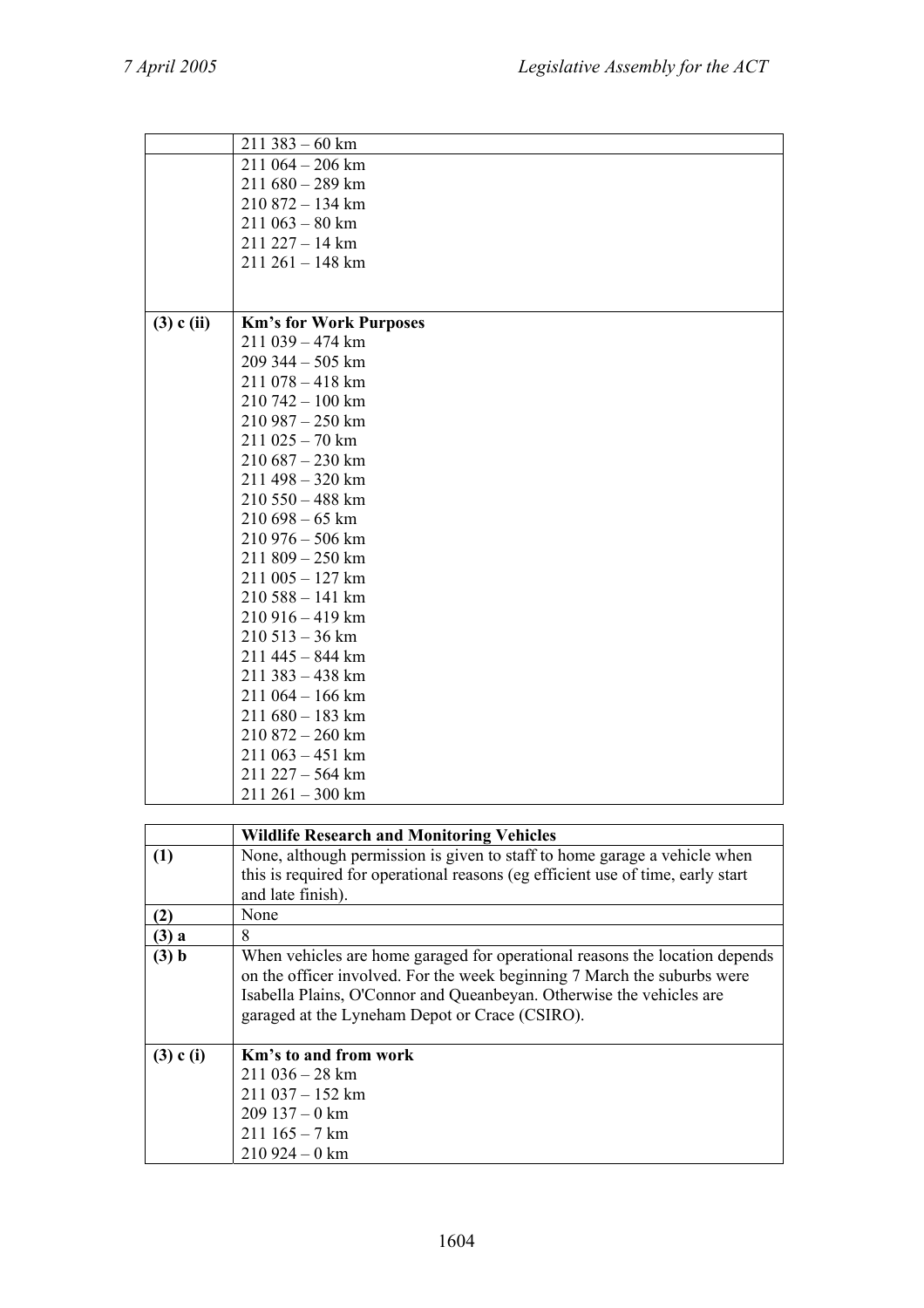|                | $210749 - 0$ km               |
|----------------|-------------------------------|
|                | $211060 - 5$ km               |
|                | $211286 - 188$ km             |
| $(3)$ c $(ii)$ | <b>Km's for Work Purposes</b> |
|                | $211036 - 248$ km             |
|                | $211037 - 152$ km             |
|                | $209137 - 315$ km             |
|                | $211\,165 - 309\,\mathrm{km}$ |
|                | $210924 - 105$ km             |
|                | $210749 - 0$ km               |
|                | $211060 - 198$ km             |
|                | $211286 - 318$ km             |

|                | <b>Environment Protection and Natural Resources and Legislation Vehicles</b> |
|----------------|------------------------------------------------------------------------------|
| (1)            | 8                                                                            |
| (2)            | Seven Cars are home garaged by on-call officers, however there are only      |
|                | three officers on call at any one time.                                      |
| $(3)$ a        | 5                                                                            |
| (3) b          | Florey, Kambah, Chisholm, Flynn and Rivett.                                  |
| $(3)$ c $(i)$  | Km's to and from work                                                        |
|                | $210,598 - 155$ km                                                           |
|                | $211442 - 18$ km                                                             |
|                | $211688 - 220$ km                                                            |
|                | $211453 - 115$ km                                                            |
|                | $211306 - 117$ km                                                            |
| $(3)$ c $(ii)$ | <b>Km's for Work Purposes</b>                                                |
|                | $210598 - 453$ km                                                            |
|                | $211442 - 370$ km                                                            |
|                | $211688 - 545$ km                                                            |
|                | $211453 - 325$ km                                                            |
|                | $211306 - 278$ km                                                            |

|                  | <b>Resource Management Unit</b> |
|------------------|---------------------------------|
| $\left(1\right)$ |                                 |
| $\mathbf{2})$    | None                            |
| $(3)$ a          |                                 |
| (3) b            | Kambah                          |
| $(3)$ c $(i)$    | Km's to and from work           |
|                  | $210990 - 239$ km               |
|                  | $210991 - Nil$                  |
| $(3)$ c $(ii)$   | <b>Km's for Work Purposes</b>   |
|                  | $210990 - 238$ km               |
|                  | $210991 - 472$ km               |

# **Motor vehicles—home garaged (Question No 227)**

**Mrs Dunne** asked the Treasurer, upon notice, on 8 March 2005:

(1) How many cars in your department with ACT Government numberplates are homegaraged every day;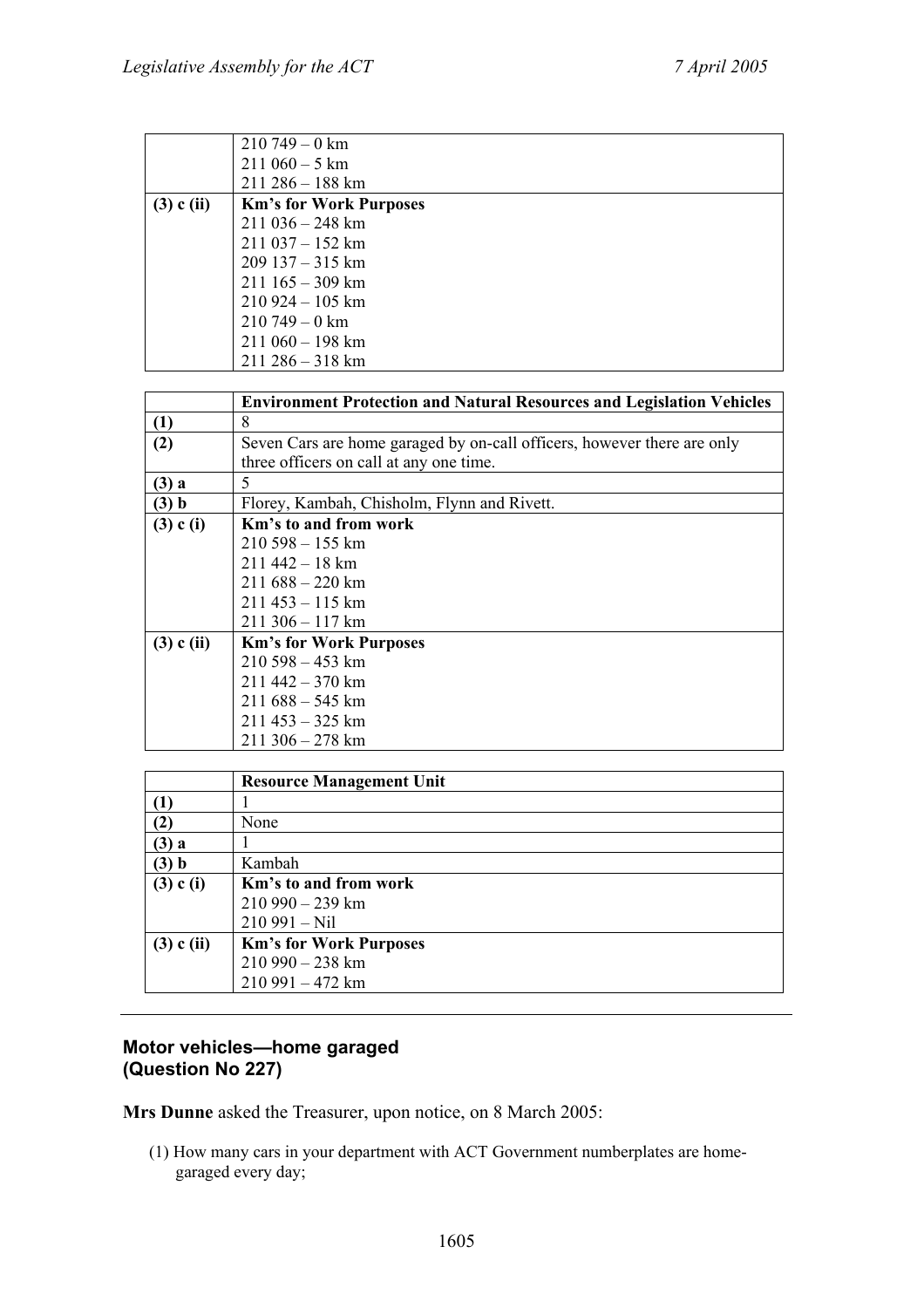- (2) How many are garaged by officers on call;
- (3) Of those which are not garaged by officers on call:
	- (a) how many cars are there,
	- (b) in which suburbs are they garaged and
	- (c) in the week commencing 7 March 2005, for each car how many kilometres were driven

(i) to and from work and

(ii) for work purposes.

**Mr Quinlan**: The answer to the member's question is as follows:

(1) 6;

 $(2)$  2;

- (3) (a) 4;
	- (b) Fadden; Griffith; Gowrie; Sutton; and
	- (c) (i) 250; 187; 228; 118; and
		- (ii) 143; 229; 7; 333.

### **Motor vehicles—home garaged (Question No 228)**

**Mrs Dunne** asked the Minister for Economic Development and Business, upon notice, on 8 March 2005:

- (1) How many cars in your department with ACT Government numberplates are homegaraged every day;
- (2) How many are garaged by officers on call;
- (3) Of those which are not garaged by officers on call,
	- (a) how many cars are there,
	- (b) in which suburbs are they garaged and
	- (c) in the week commencing 7 March 2005, for each car how many kilometres were driven
		- (i) to and from work and
		- (ii) for work purposes.

**Mr Quinlan**: The answer to the member's question is as follows:

- (1) 7;
- $(2)$  4;
- (3) (a) 3;
	- (b) Fraser, Amaroo and Chisholm,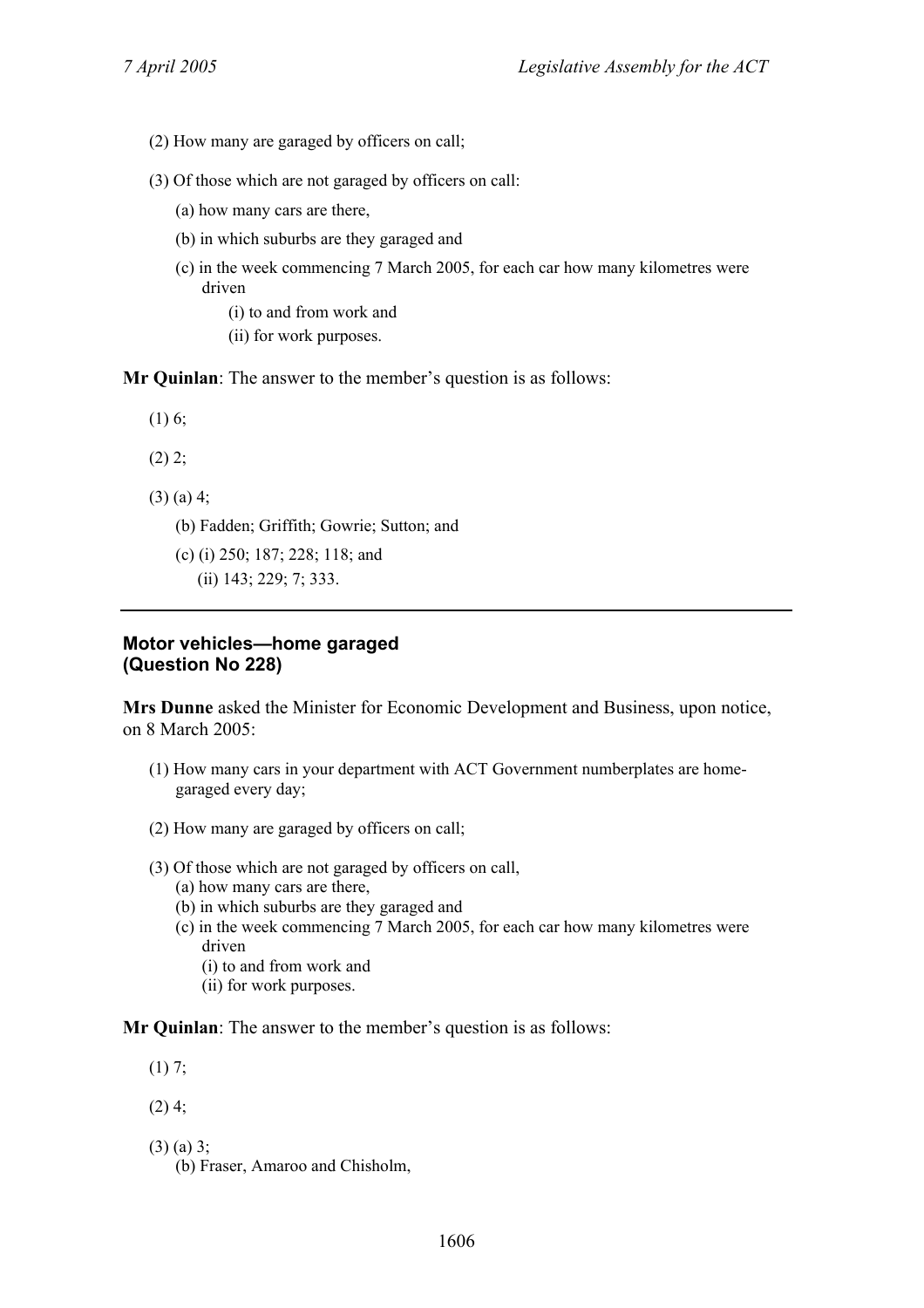(c) (i) Fraser (24km), Amaroo (292km), and Chisholm (278km), (ii) Fraser (295km), Amaroo (265km) and Chisholm (292km).

# **Motor vehicles—home garaged (Question No 230)**

**Mrs Dunne** asked the Minister for Planning, upon notice, on 8 March 2005:

- (1) How many cars in your department with ACT Government numberplates are homegaraged every day;
- (2) How many are garaged by officers on call;
- (3) Of those which are not garaged by officers on call, (a) how many cars are there, (b) in which suburbs are they garaged and (c) in the week commencing 7 March 2005, for each car how many kilometres were driven (i) to and from work and (ii) for work purposes.

**Mr Corbell**: The answer to the member's question is as follows:

- (1) The ACT Planning and Land Authority has 19 vehicles which are home garaged every day.
- (2) Of the 19 home garaged vehicles, 11 are home garaged by officers on call, predominantly plumbing, electrical and building inspectors.
- (3) The Authority has 8 vehicles which were home garaged by officers not on call. The primary reason for home garaging is due to the lack of secure overnight parking at Dame Pattie Menzies Building.

| Suburb in which vehicle<br>garaged | Kilometres travelled<br>to/from home in week<br>commencing 7 March<br>2005 | Kilometres travelled for<br>work purposes in week<br>commencing 7 March<br>2005 |
|------------------------------------|----------------------------------------------------------------------------|---------------------------------------------------------------------------------|
| Yarralumla                         | 160                                                                        | 19                                                                              |
| Melba                              | 110                                                                        | 377                                                                             |
| Kaleen                             | 60                                                                         | 332                                                                             |
| Melba                              | 130                                                                        | 195                                                                             |
| Fadden                             | 210                                                                        | 235                                                                             |
| Tharwa                             | 400                                                                        | 214                                                                             |
| Kambah                             | 210                                                                        | 248                                                                             |
| <b>Bruce</b>                       | 70                                                                         | 351                                                                             |

### **Motor vehicles—home garaged (Question No 231)**

**Mrs Dunne** asked the Minister for Education and Training, upon notice, on 8 March 2005:

- (1) How many cars in your department with ACT Government numberplates are homegaraged every day;
- (2) How many are garaged by officers on call;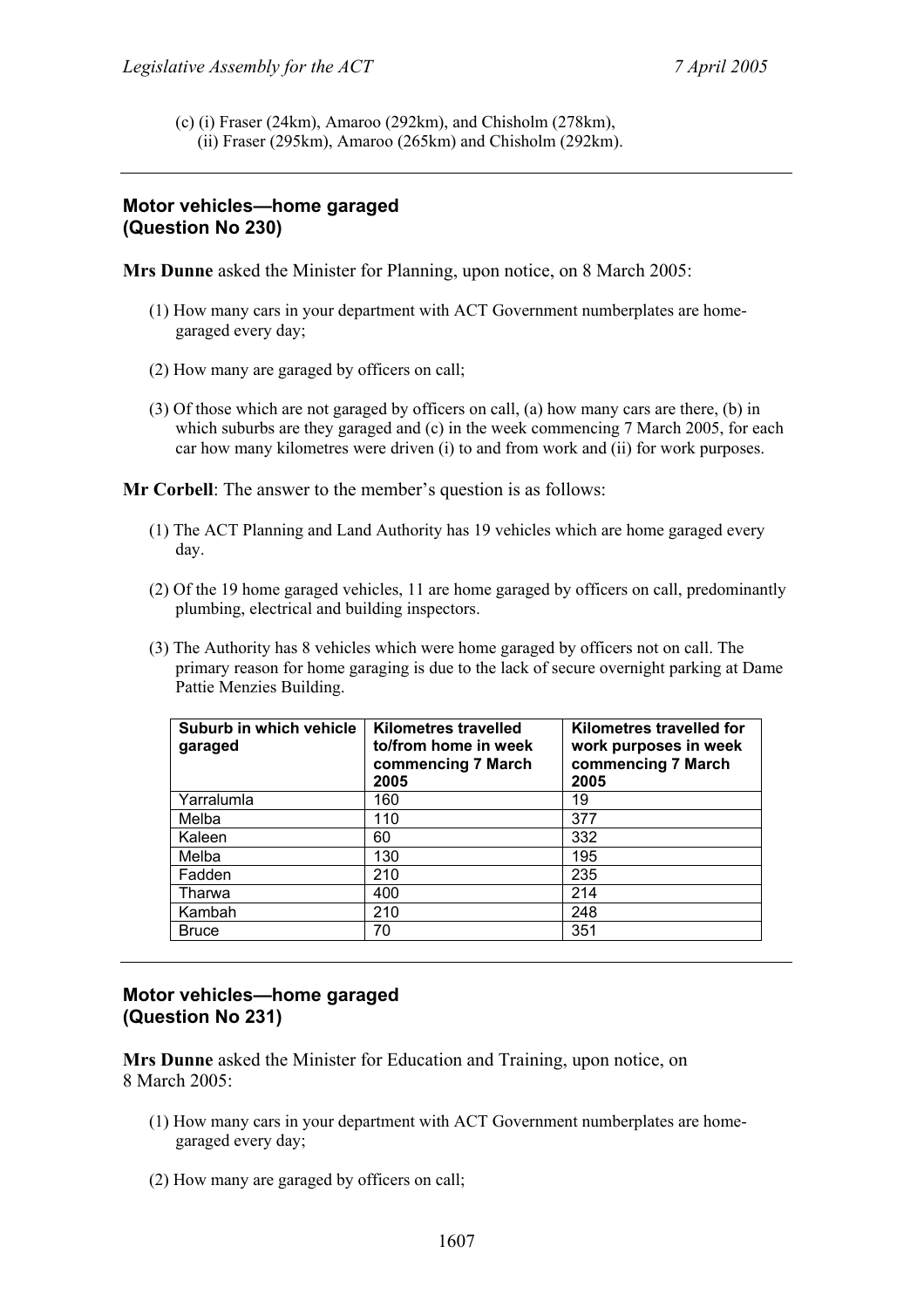(3) Of those which are not garaged by officers on call, (a) how many cars are there, (b) in which suburbs are they garaged and (c) in the week commencing 7 March 2005, for each car how many kilometres were driven (i) to and from work and (ii) for work purposes.

**Ms Gallagher**: The answer to the member's question is as follows:

- $(1)$  42
- $(2)$  3
- (3)
	- (a) 39
	- (b) Amaroo 1, Bonython 5, Bruce 1, Campbell 1, Chisholm 1, Conder 1, Cook 2, Duffy 1, Evatt 1, Fadden 1, Fisher 1, Florey 1, Flynn 2, Gordon 1, Gowrie 2, Gilmore 1, Hackett 1, Hawker 1, Isabella Plains 1, Jerrabomberra 1, Kaleen 1, Kambah 4, Latham 1, Lyneham 1, Lyons 1, McGregor 1, Melba 1, Ngunnawal 1, Nichols 2, Queanbeyan 2, Scullin 1, Wanniassa 1, Waramanga 1, Weetangera 2.

 The data shows that a number of vehicles were home garaged by more than one officer in the specified timeframe. This occurs when home garaging arrangements change and other staff are required to home garage the vehicle.

 $(c)$  (i) 240, 200, 21, 24, 211, 233, 170, 109, 171, 34, 25, 162, 172, 265, 318, 110, 291, 112, 68, 336, 175, 96, 119, 85, 220, 65, 206, 130, 45, 106, 74, 115, 108, 53, 117, 55, 70, 90, 75. (ii) 109, 274, 267, 358, 318, 300, 176, 117, 102, 296, 222, 676, 202, 310, 234, 296, 536, 396, 183, 51, 437, 281, 169, 254, 209, 430, 168, 49, 61, 288, 285, 57, 54, 504, 141, 201, 215, 149, 306.

### **Motor vehicles—home garaged (Question No 232)**

**Mrs Dunne** asked the Minister for Disability, Housing and Community Services, upon notice, on 8 March 2005:

- (1) How many cars in your department with ACT Government numberplates are homegaraged every day;
- (2) How many are garaged by officers on call;
- (3) Of those which are not garaged by officers on call, (a) how many cars are there, (b) in which suburbs are they garaged and  $(c)$  in the week commencing 7 March 2005, for each car how many kilometres were driven (i) to and from work and (ii) for work purposes.

**Mr Hargreaves**: The answer to the member's question is as follows:

(1) 12

All 12 vehicles are home garaged as there is no secure parking available on site.

(2) One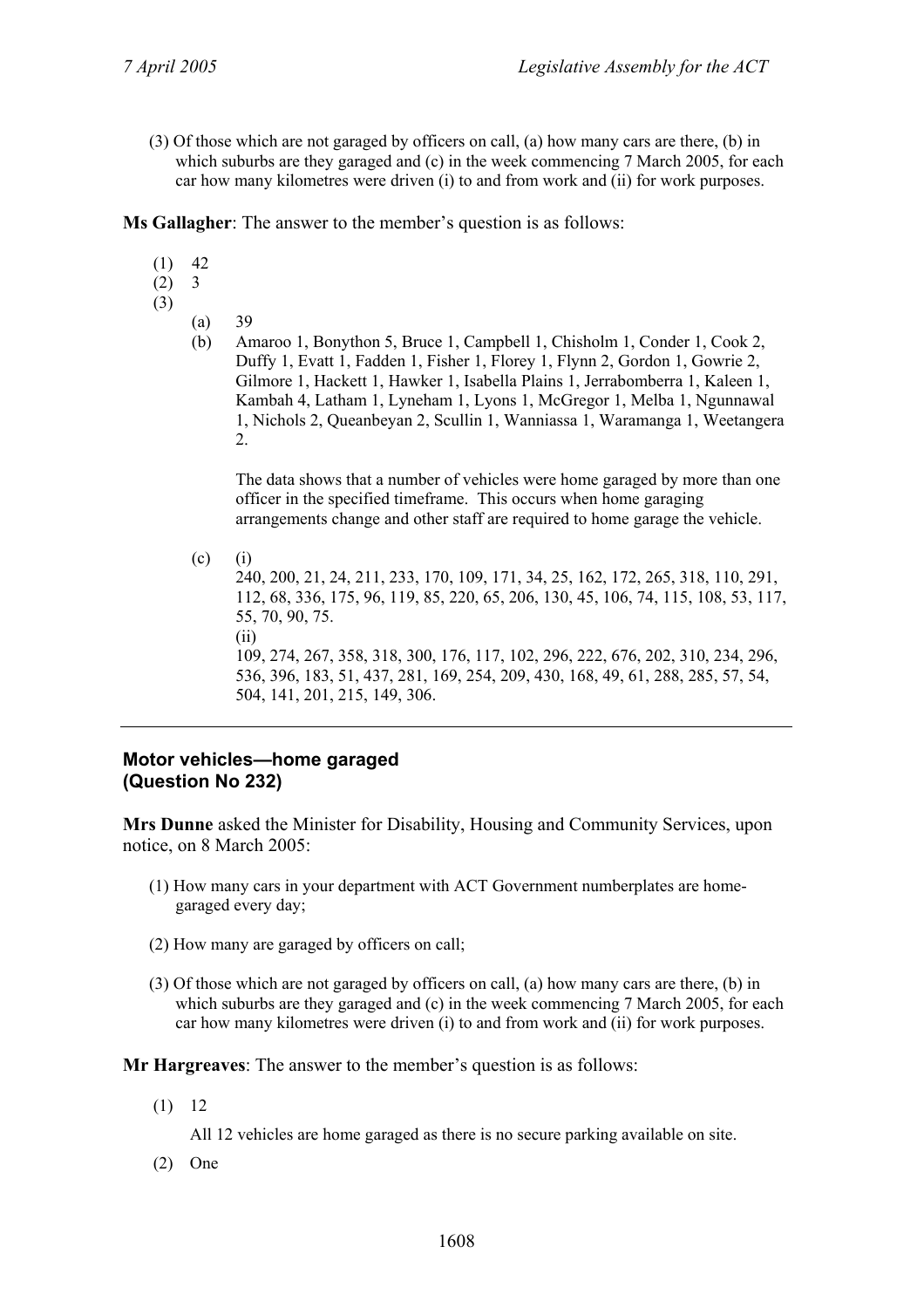(3) (a) 11

| (b) | Kaleen  |                 |                   |
|-----|---------|-----------------|-------------------|
|     |         | Palmerston      |                   |
|     | Spence  |                 |                   |
|     |         | Bonython        |                   |
|     | Holt    |                 |                   |
|     | Scullin |                 |                   |
|     |         | Wanniassa       |                   |
|     | Kaleen  |                 |                   |
|     |         | Macquarie       |                   |
|     |         | Belconnen       |                   |
|     |         | Nicholls/Curtin |                   |
| (c) | (i)     | Reg 211 212     | 17km              |
|     |         | Reg 211 573     | 331km             |
|     |         | Reg 211 430     | 150km             |
|     |         | Reg 211 026     | 175km             |
|     |         | Reg 211 451     | 267km             |
|     |         | Reg 211 682     | 85km              |
|     |         | Reg 210 900     | 122km             |
|     |         | Reg 210876      | 127km             |
|     |         | Reg 210 875     | 68km              |
|     |         | Reg 211 190     | 170km             |
|     |         | Reg 211 572     | 128km             |
| (d) | (ii)    | Reg 211 212     | 236km             |
|     |         | Reg 211 573     | 146km             |
|     |         | Reg 211 430     | 315km             |
|     |         | Reg 211 026     | 856km             |
|     |         | Reg 211 451     | 93km              |
|     |         | Reg 211 682     | 98km              |
|     |         | Reg 210 900     | 114km             |
|     |         | Reg 210876      | 141km             |
|     |         | Reg 210 875     | 131 <sub>km</sub> |
|     |         | Reg 211 190     | 170km             |
|     |         | Reg 211 572     | 167km             |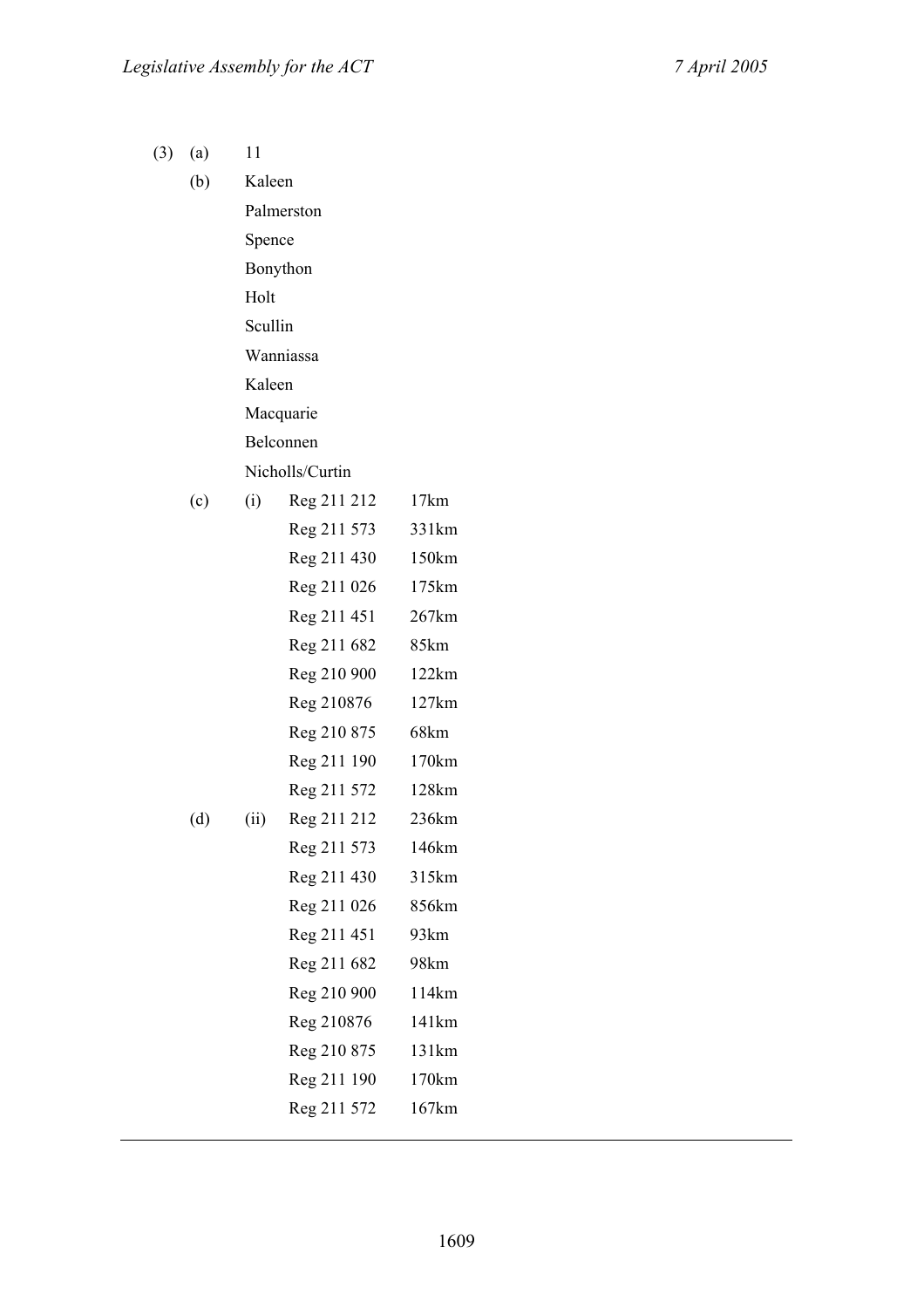# **Motor vehicles—home garaged (Question No 234)**

**Mrs Dunne** asked the Minister for Police and Emergency Services, upon notice, on 8 March 2005:

- (1) How many cars in your department with ACT Government numberplates are homegaraged every day;
- (2) How many are garaged by officers on call;
- (3) Of those which are not garaged by officers on call, (a) how many cars are there, (b) in which suburbs are they garaged and  $(c)$  in the week commencing 7 March 2005, for each car how many kilometres were driven (i) to and from work and (ii) for work purposes.

**Mr Hargreaves**: The answer to the member's question is as follows:

- (1) 27 vehicles.
- (2) 25 vehicles.
- (3) (a) Two vehicles.
	- (b) Kambah and Weetangera.
	- (c)(i) The number of kilometres driven to and from work was 60 kilometres for vehicle one and 200 kilometres for vehicle two.
		- (ii) The number of kilometres driven for work purposes was 297 kilometres for vehicle one and 483 kilometres for vehicle two.

# **Bushfires—hazard reduction (Question No 235)**

**Mrs Dunne** asked the Minister for the Environment, upon notice, on 8 March 2005:

- (1) How many bushfire fuel hazard reduction burn offs were planned between 2002-2004, the life of the previous bushfire fuel management plan;
- (2) How many bushfire fuel hazard reduction burns were conducted between 2002-2004;
- (3) How many planned bushfire fuel hazard reduction burns did not proceed or were postponed
	- (a) due to the conditions on or just before the time the burn was meant to proceed and
	- (b) because the perceived smoke pollution or smoke drift did not comply with any relevant regulations or guidelines.

**Mr Stanhope**: The answer to the member's question is as follows:

- (1) 29
- $(2) 8$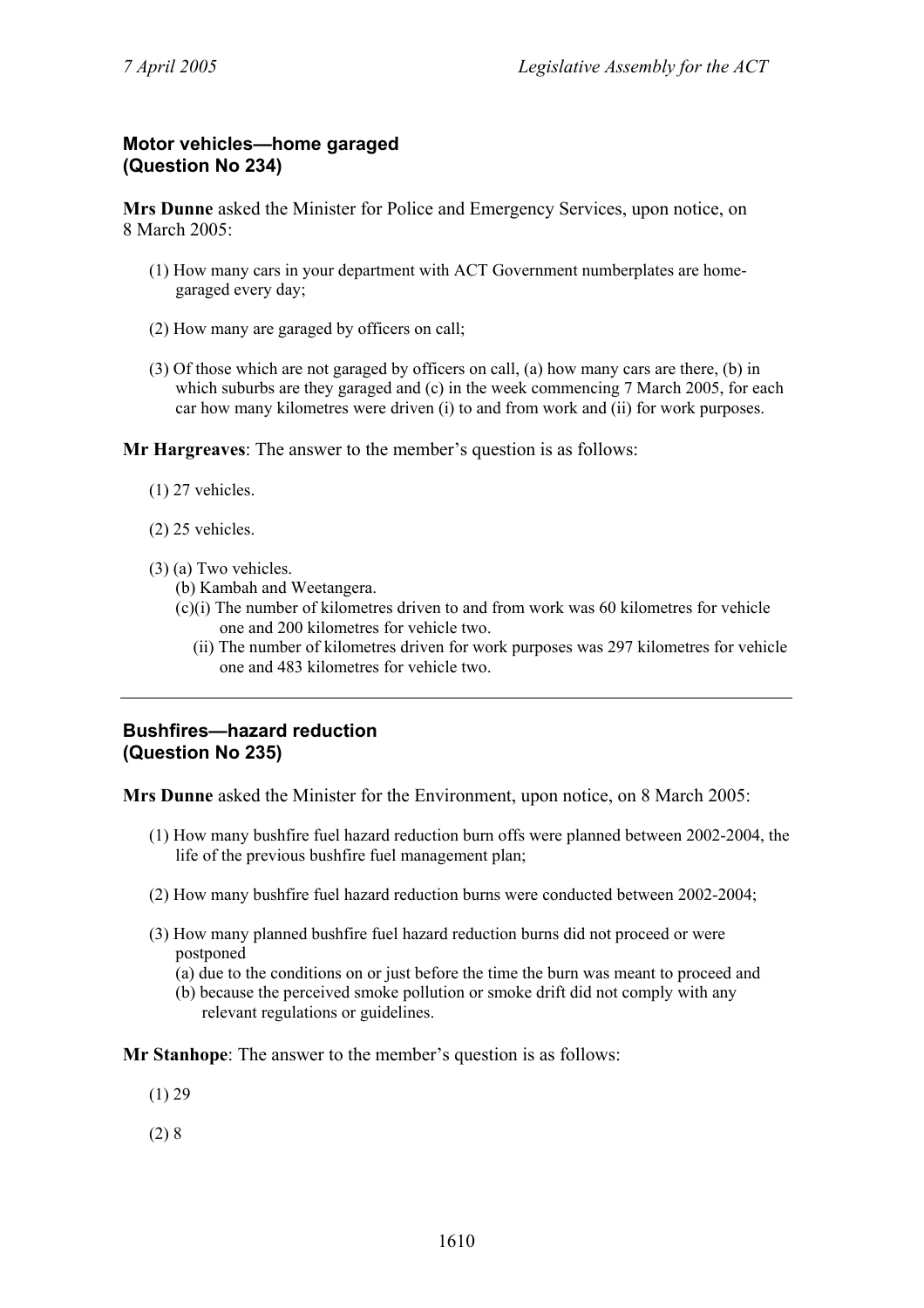(3) (a) 6 (b) 1

Please see further information at Attachment A.

### **ATTACHMENT A**

### **Question 1**

- Total Number of burns planned between 2002 and 2004 was 29.
- This includes burns derived both from the 2002-04 Bushfire Fuel Management Plan and the Addendum to the fuel management plan produced after the 2003 fires.

### **Question 2**

- Total number of burns undertaken between 2002 and 2004 was 8.
- The 8 burns completed were made up of 11 separate blocks.

In addition to the 8 burns completed:

- − 15 of the planned burn areas were burnt by the 2003 fires and hence did not require hazard reduction burning.
- − 1 of the planned burn areas was cleared as part of the GDE and hence did not require hazard reduction burning.
- − 1 of the planned burn areas was not undertaken because it was not considered necessary due to low fuel levels.

### **Question 3**

**(a)** 

- There were 6 burns that either did not proceed or were postponed due to inappropriate weather conditions (too hot, dry, windy) between 2002 and 2004. These include:
	- − 4 burns that were not completed at all during 2002-2004 and have subsequently been carried over to 2004/05 (one of these burns, on Black Mt, was postponed twice in 2004), and;
	- − 2 burns (on Black Mt and Gossan Hill) that were postponed but were subsequently completed before the end of 2004.

#### **(b)**

• 1 burn was postponed due to perceived unacceptable smoke impacts. This burn was on Gossan Hill on 15th October 2003 and was shut down after ignition at the request of the then Chief Fire Control Officer of the ACT Bushfire and Emergency Service. However, this burn was subsequently completed before the end of 2004.

# **Bushfires—hazard reduction (Question No 236)**

**Mrs Dunne** asked the Minister for Urban Services, upon notice, on 8 March 2005:

- (1) How many bushfire fuel hazard reduction burn offs were planned between 2002-2004, the life of the previous bushfire fuel management plan;
- (2) How many bushfire fuel hazard reduction burns were conducted between 2002-2004;
- (3) How many planned bushfire fuel hazard reduction burns did not proceed or were postponed (a) due to the conditions on or just before the time the burn was meant to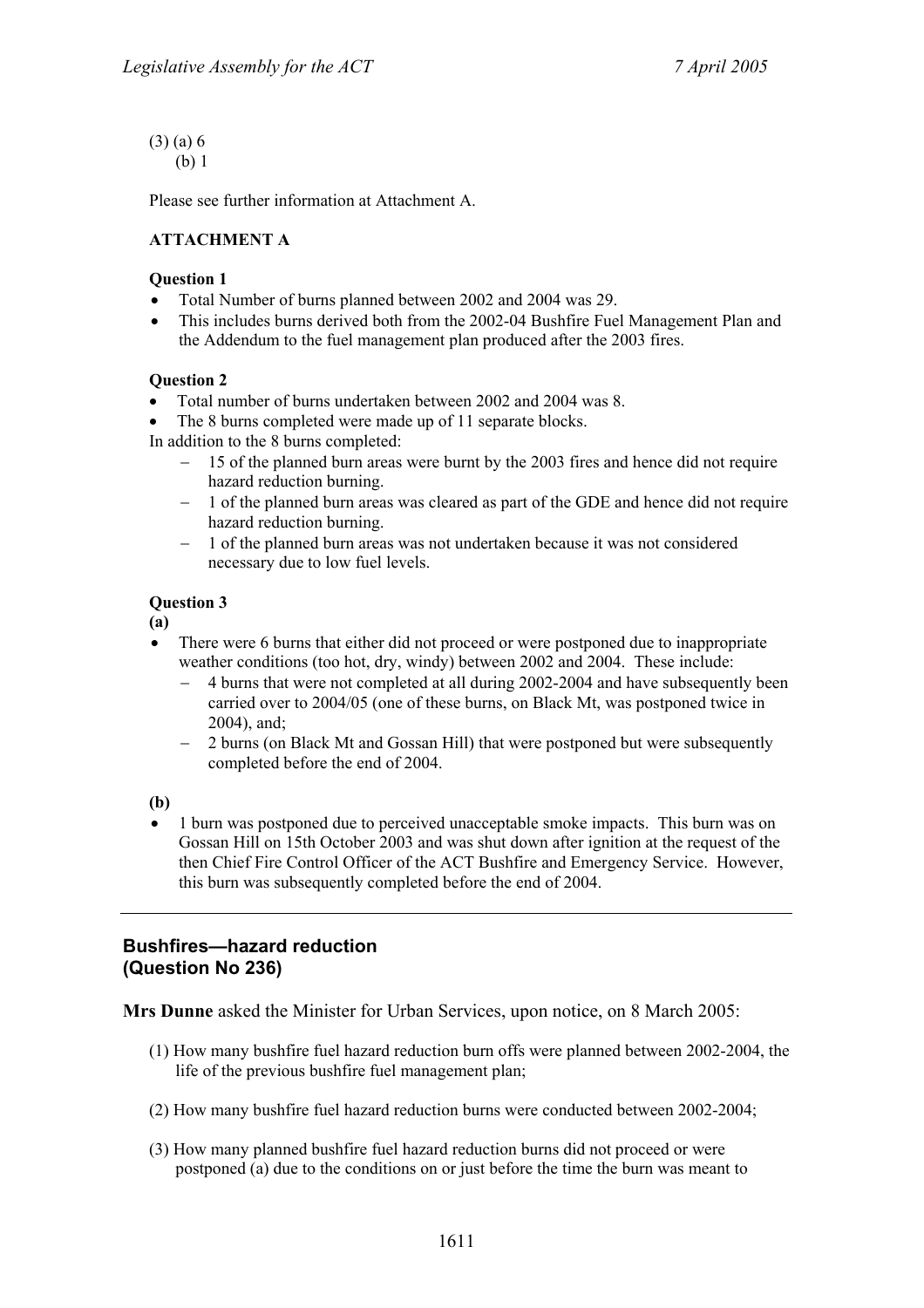proceed and (b) because the perceived smoke pollution or smoke drift did not comply with any relevant regulations or guidelines.

**Mr Hargreaves**: The answer to the member's question is as follows:

- (1) Ten burns were planned in the 2002-2004 bushfire fuel management plan and five additional burns in the Addendum 2003, including debris removal and windrow burning in Stromlo, Uriarra and Pierces Creek.
- (2) 15 burns were conducted.
- (3) a) Several burns were deferred due to changed weather conditions, they were:
	- Isaacs Ridge was deferred on 22 May 2003, later completed on 19 June 2003.
	- Kowen Escarpment was deferred on 30 April 2004, later completed 11 June 2004
	- Debris removal & windrow burning in Stromlo, Uriarra and Pierces Creek was postponed on two specific occasions after media notification, 25 March 2003 and 8 January 2004 due changed weather conditions.

b) When conducting prescribed burns a land manger will take into account the longer term weather patterns, four day weather forecast, fuel moisture and wind direction, they will only notify the community of the burn if the conditions are deemed suitable. As a result the prescribed burns can consistently be deferred during the planning phase.

# **Bushfires—hazard reduction (Question No 237)**

**Mrs Dunne** asked the Minister for Police and Emergency Services, upon notice, on 8 March 2005:

- (1) How many bushfire fuel hazard reduction burn offs were planned between 2002-2004, the life of the previous bushfire fuel management plan;
- (2) How many bushfire fuel hazard reduction burns were conducted between 2002-2004;
- (3) How many planned bushfire fuel hazard reduction burns did not proceed or were postponed (a) due to the conditions on or just before the time the burn was meant to proceed and (b) because the perceived smoke pollution or smoke drift did not comply with any relevant regulations or guidelines.

**Mr Hargreaves**: The answer to the member's question is as follows:

- (1) I have been informed that during the period of the Bushfire Fuel Management Plan 2002 – 2004 the ACT land management Agencies prepared 41 prescribed burn plans. This included the addendum and subsequent actions required in response to the January 2003 bushfire.
- (2) In the period 2002-04 a total of 18 prescribed burns were completed with a further 22 planned prescribed burn areas being burnt during the 2003 bushfire.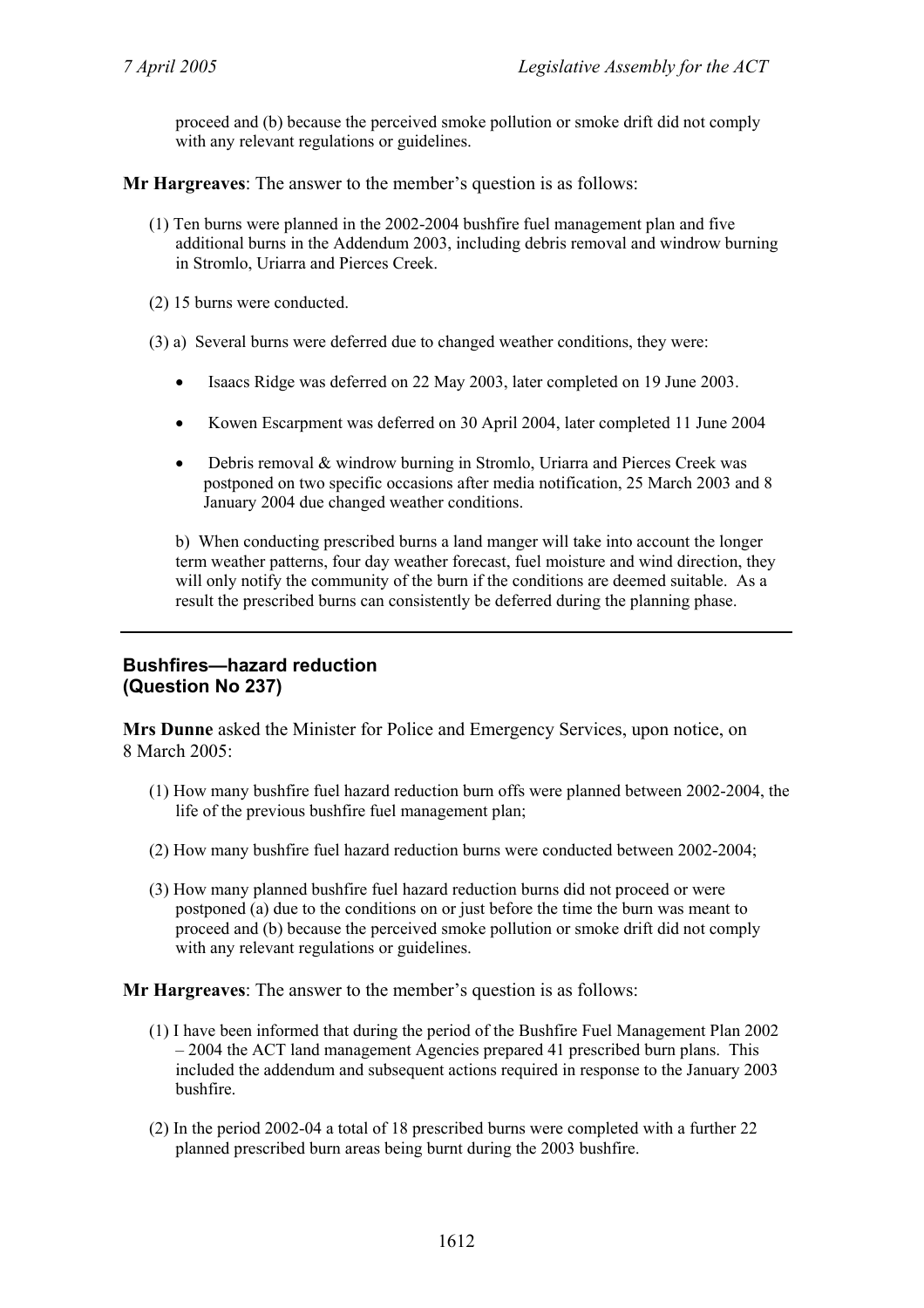(3) On the 15 October 2003 a prescribed burn at Gossan Hill planned by Environment ACT was postponed at the request of the Emergency Services Bureau, due to the potential for unacceptable smoke impact. This prescribed burn was subsequently completed in 2004.

A prescribed burn at Isaacs Ridge was deferred on 22 May 2003 due to changing weather conditions, the burns were later completed on 19 June 2003.

A prescribed burn at Kowen Escarpment was deferred on 30 April 2004 due to changing weather conditions the burns were later completed 11 June 2004.

Debris removal & windrow burning in Stromlo, Uriarra and Pierces Creek was postponed on two specific occasions after media notification, 25 March 2003 and 8 January 2004 due changed weather conditions.

### **Children—abuse reports (Question No 240)**

**Mrs Dunne** asked the Minister for Children, Youth and Family Support, upon notice, on 8 March 2005:

- (1) How many reports of child abuse or ill treatment of children were made or referred to the Office of Youth, Children and Family Support in the financial year 2003-2004;
- (2) Of those reports considered by the Office, on how many occasions did the Office:
	- (a) find a child or young person was in need of care and protection within the meaning provided in section 156 of the *Children and Young People Act 1999* and
	- (b) find or suspect that a report was made other than in good faith.

**Ms Gallagher**: The answer to the member's question is as follows:

- (1) In the 2003-2004 financial year the Office received 5322 Child Protection Reports. Reporting provisions in the *Children and Young People Act 1999* at sections 158 and 159 require that Child Protection Reports are 'caller-defined'. This makes the ACT definition of a Child Protection Report broader than just 'reports of child abuse or ill treatment'. A large number of Child Protection Reports relate to adolescent runaways, risk-taking behaviour by adolescents and other matters not limited to child abuse or ill treatment.
- (2) (a) Of the 5322 reports received in 2003-2004, 630 reports were substantiated following investigation. This measure, 'Substantiation' includes those reports where the child was found to be in need of care and protection (as defined by section 156 of the *Children and Young People Act 1999*).
	- (b) In order to ensure that all reports of suspected abuse and neglect are responded to in an appropriate fashion, the Office must always assume that Reports are made in good faith. The Australian Federal Police have the capacity (under section 160 of the *Children and Young People Act 1999*) to pursue people suspected of making vexatious claims.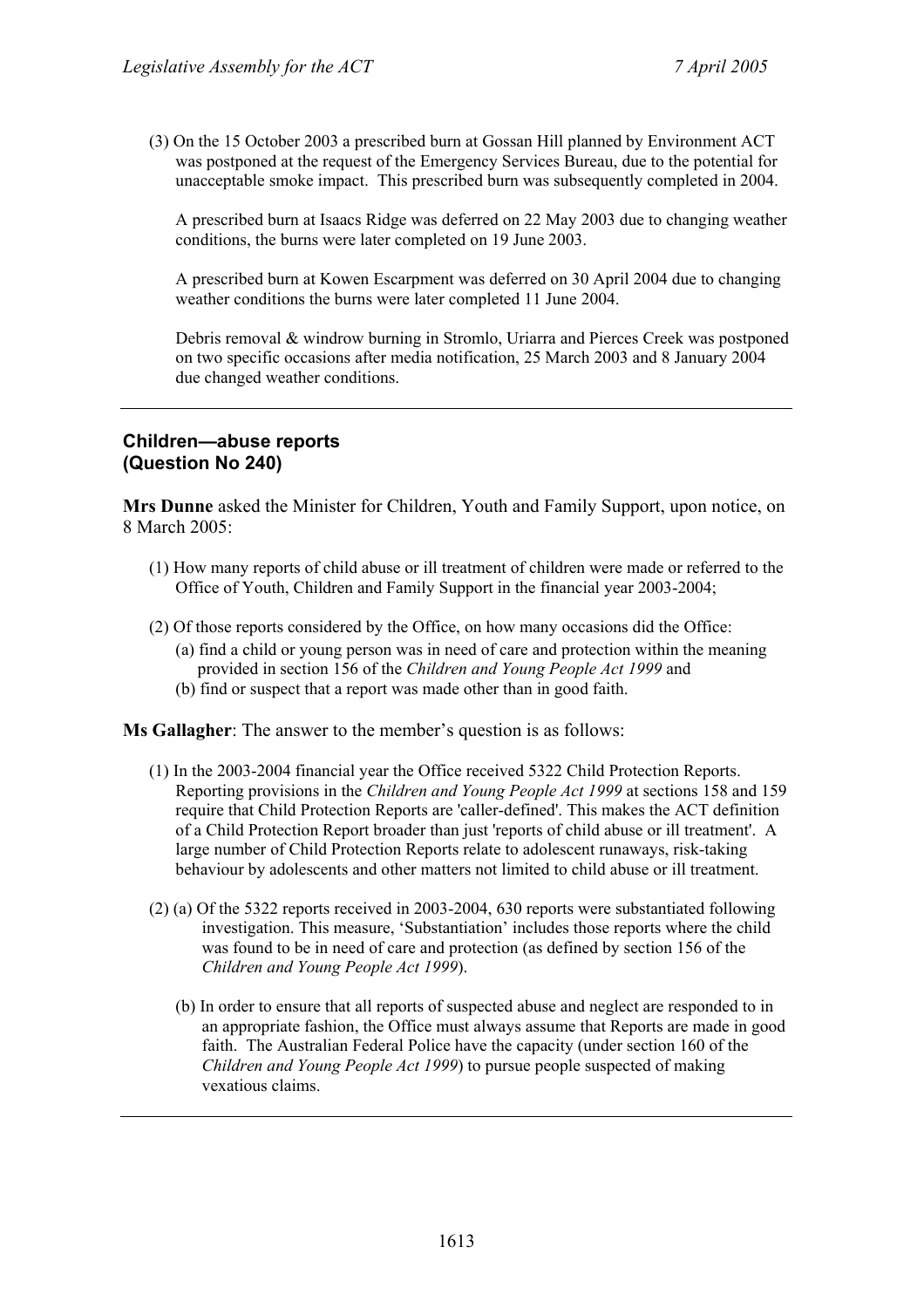# **Roads—cycle lanes (Question No 241)**

**Mr Seselja** asked the Minister for Planning, upon notice, on 8 March 2005, (redirected to the Minister for Urban Services):

- (1) What are the (a) total and (b) projected costs of cycle lanes;
- (2) Has there been an analysis of the usage of cycle lanes; if so, what are the costs benefits of this analysis;
- (3) If there has been an analysis, who conducted it and what were the outcomes.

**Mr Hargreaves**: The answer to the member's question is as follows:

(1) (a) The cost of cycle lanes varies, depending on whether they are delivered as part of the maintenance program or whether as a project specifically funded through the Capital Works Program.

As part of the maintenance program; cycle lanes are provided by a reallocation of available road pavement; the only cost being the cost of the associated line markings.

Where it is necessary to widen the pavement to provide on road cycle lanes these are delivered through the Capital Works Program.

In recent years over \$5.5million has been expended on cycle lanes, which have delivered through the Capital Works Program.

- (b) A master plan covering future cycle and pedestrian infrastructure requirements was developed during 2004. This master plan, which currently is being reviewed by Roads ACT projected funding requirements over the next ten years in the order of \$20.0million.
- (2) Data has not been collected on the use of cycle lanes, however it is proposed that this be collected over the next year at a number of locations throughout the ACT.
- (3) No analysis has been conducted to date in the ACT.

### **Development—Curtin (Question No 242)**

**Mr Seselja** asked the Minister for Planning, upon notice, on 8 March 2005:

- (1) Is there any plan by the Government or any of its agencies to develop currently unleased open space at (a) Block 9 Section 14 Curtin or (b) any other urban open spaces;
- (2) Did the Minister previously rule out any infill in urban open spaces; if so, will he again rule out any such development.

**Mr Corbell**: The answer to the member's question is as follows: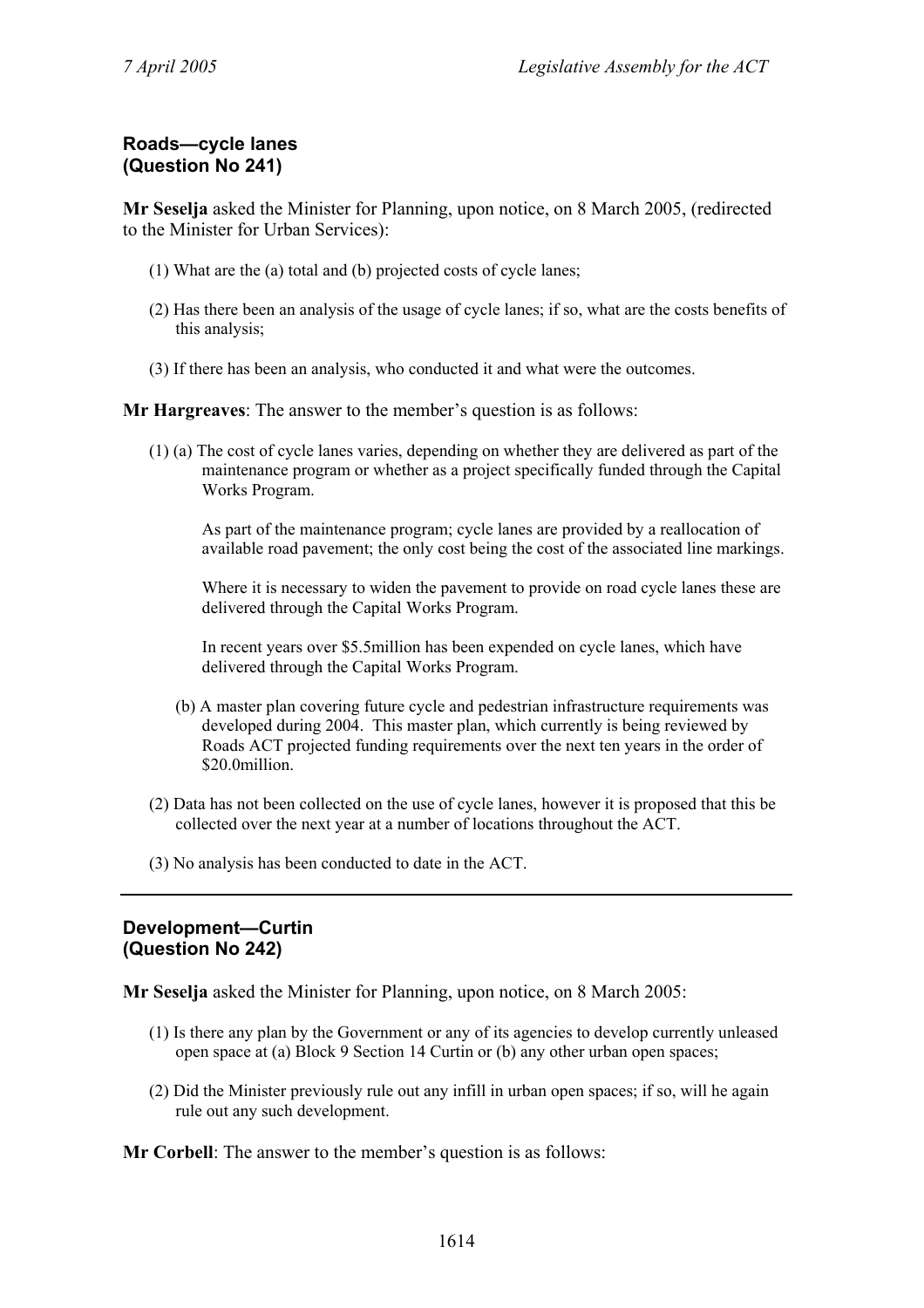(1) (a) - there are no plans by the Government or its agencies to develop open space at Block 9 Section 14 Curtin.

(b) - following consultation with the community and consideration by the Planning  $\&$ Environment Committee, two Territory Plan variations which vary urban open space in order to permit the development of aged persons accommodation have recently been tabled in the Assembly as disallowable instruments.

Variation No 243 (Aged Care Facility Monash) commenced on 14 March 2005 following tabling on 15 February. It provides 5.9 hectares of land in Monash for expansion of aged persons accommodation at Goodwin Village.

Variation No. 248 (Extension of St Andrews Village Part Block 12 Section 28 Hughes) was tabled on 10 March 2005. It provides 1.6 hectares of land in Hughes for expansion of aged care accommodation at St Andrews Village.

(2) The Government has a position that it will broadly not support development on areas designated as urban open space. It has also made a commitment to integrate a range of areas perceived as urban open spaces (but currently have other land use policies) that are valued by the community, into the formal urban open space network.

To give effect to this commitment, the ACT Planning and Land Authority has conducted an extensive review of unleased land in established urban areas and made recommendations for enhanced protection of 186 sites that have open space value. In summary, about 33 hectares of land that was previously available for development has been recommended for inclusion in the formal urban open space network and 125 hectares of land associated with the grounds and ovals of government schools have been recommended for increased protection by a specific Territory Plan overlay. A further 167 hectares of land that is functionally open space but does not have the maximum available statutory protection has been recommended for inclusion in the formal urban open space network.

The intent of the Government's policy on urban open space is to ensure that Canberra's open space network is not regarded as a land bank for future development. Notwithstanding this, I recognise that from time to time proposals will be made for individual development projects that affect urban open space but also provide substantial benefits to the community. Such proposals will be considered on their merits and subject to the full process of public consultation and Assembly consideration afforded by the statutory processes for varying the Territory Plan.

# **Business—China delegation (Question No 244)**

**Mr Smyth** asked the Chief Minister, upon notice, on 8 March 2005:

(1) Further to the Business Delegations to China and the UK in March 2004 which were led by the Chief Minister, did Mrs Stanhope accompany the Chief Minister for the full itinerary of both delegations; if not, for which parts of the itinerary did she accompany him;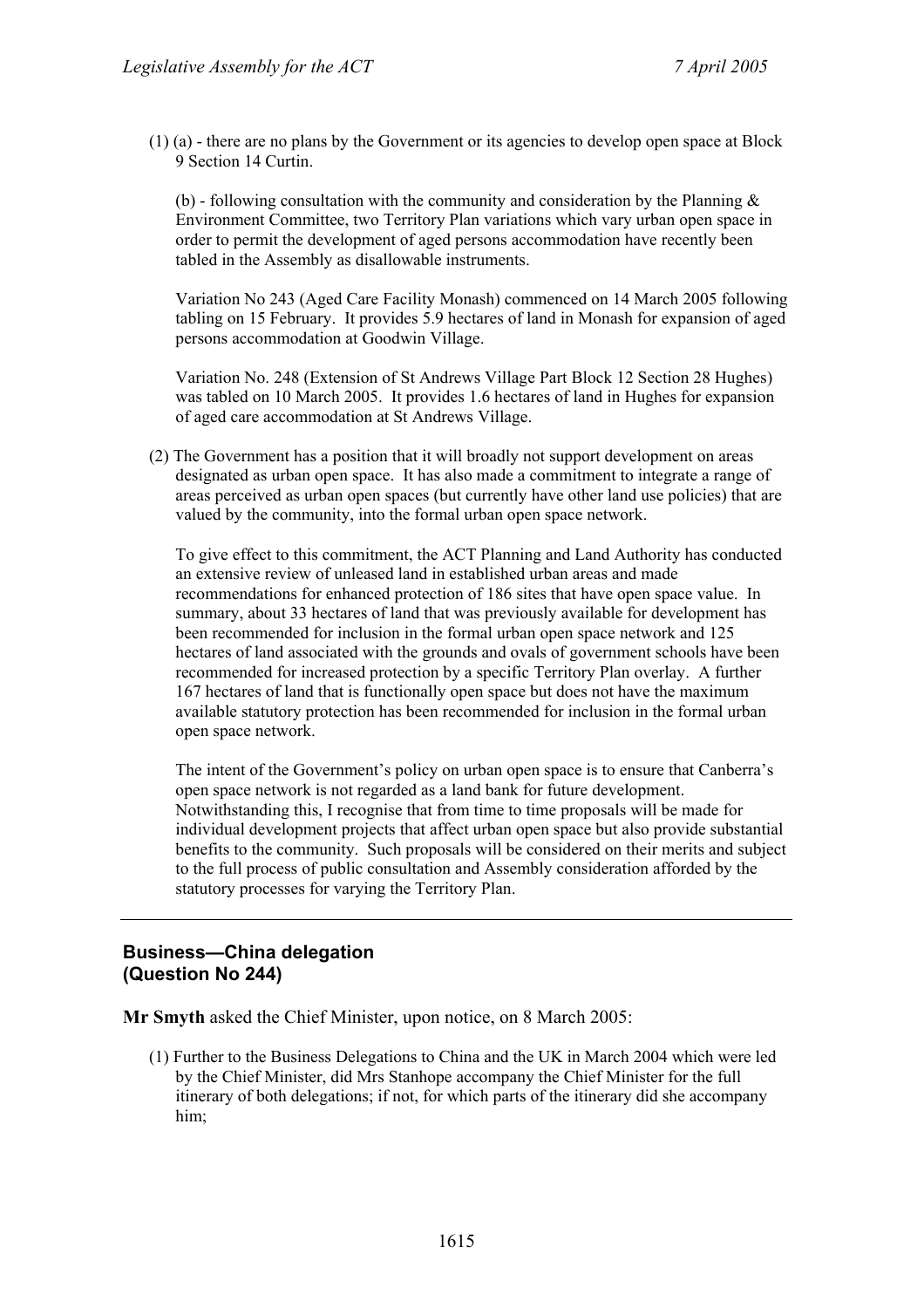- (2) Why is Mrs Stanhope not listed in the *ACT Government Ministerial Delegation to China and the United Kingdom 2004 - Tabling Package* which was tabled on 26 August 2004 that details the activities of the delegations;
- (3) What functions/events did Mrs Stanhope attend;
- (4) What class of travel did Mrs Stanhope fly in;
- (5) Did the Chief Minister, or any of the people accompanying him, receive any complimentary upgrades on any of the flights;
- (6) Why did the then 'Functions Coordinator, Chief Minister's Support, Cabinet Office', described in the travel report as 'Executive Assistant', join the delegation to the UK;
- (7) What (a) role did the Functions Coordinator/Executive Assistant perform in the delegation and (b) events did the Functions Coordinator/Executive Assistant attend and in what capacity;
- (8) What was the rationale for sending a junior officer from the Cabinet Office on such a small and highly specialised (business and sustainability) delegation;
- (9) Why did the Functions Coordinator/Executive Assistant arrive in Hong Kong on 16 March 2004 when the Delegation did not depart Hong Kong, in transit from mainland China, until 18 March 2004;
- (10) Since the Functions Coordinator/Executive Assistant was part of the delegation to the UK only, why did she rendezvous with the delegation in Hong Kong rather than fly direct to London and meet the delegation there;
- (11) Why did the Functions Coordinator/Executive Assistant, an Administrative Service Office Level 5, travel business class instead of economy class as required by *Public Sector Management Standard No. 6, Part 2, Travel – Domestic and International, and the CMD Guidelines for Corporate Travel and Related Services*;
- (12) Why is the Functions Coordinator/Executive Assistant listed as 'Executive Assistant' in Part B of the *ACT Government Ministerial Delegation to China and the United Kingdom 2004 - Tabling Package* when her Travel Form is a Chief Minister's Department template and supporting travel documents refer to her as 'Functions Coordinator, Cabinet Office';
- (13) If the Functions Coordinator/Executive Assistant was seconded to the role of Executive Assistant in the Chief Minister's Office for the duration of the trip, why were her expenses, accommodation and tickets paid for by the Chief Minister's Department;
- (14) Given that the Chief Minister signed a number of business and investment related agreements during the UK leg, why was there no member of BusinessACT in the delegation to the UK.

**Mr Stanhope**: The answer to the member's question is as follows:

(1) Mrs Stanhope's travel is a private matter. She did however, accompany the Chief Minister throughout the full itinerary of both delegations to China and the United Kingdom, i.e. China from 13 March 2004 – 18 March 2004; England from 19 March 2004 – 23 March 2004; and Cardiff from 23 March 2004 – 26 March 2004.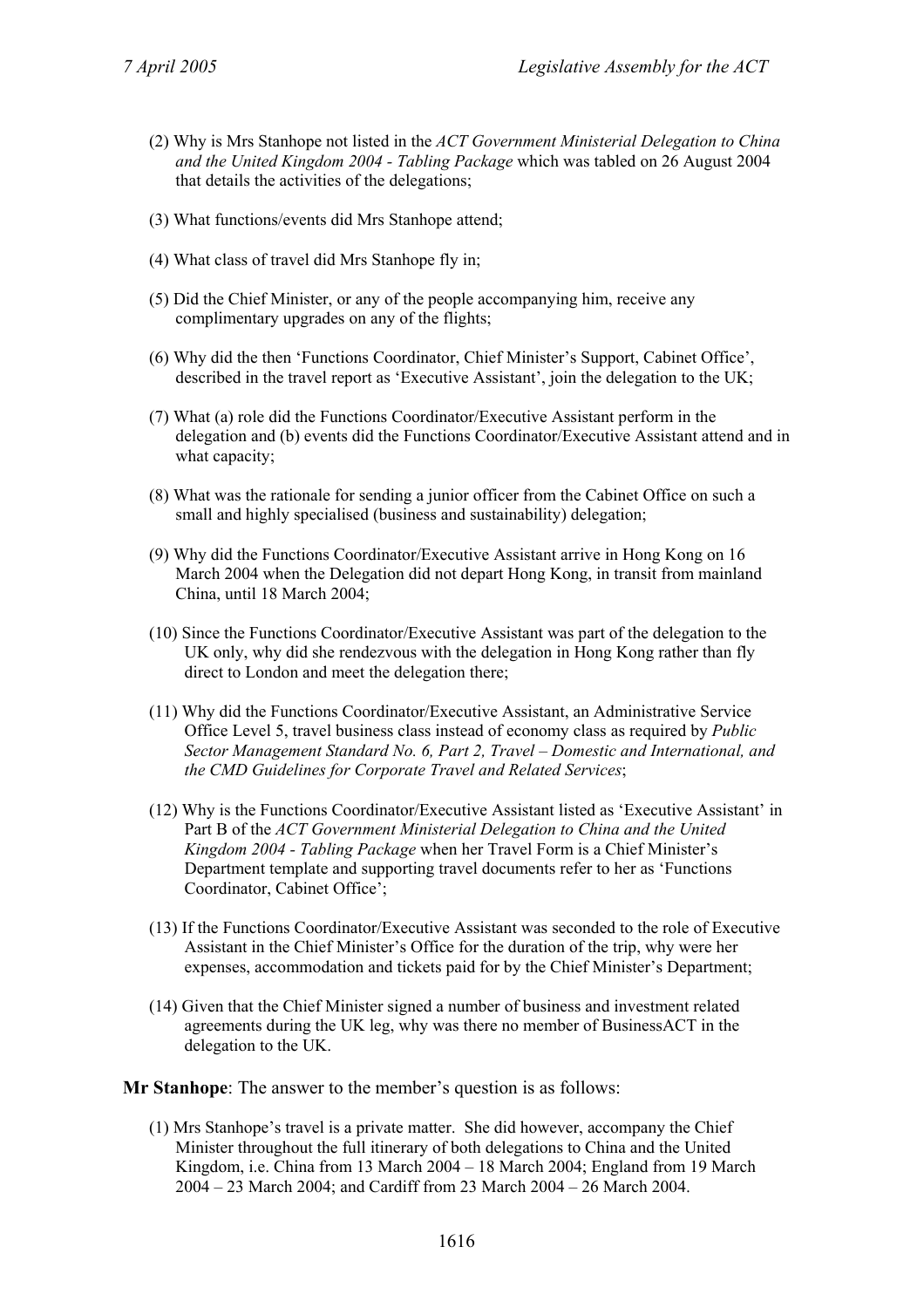She accompanied the Chief Minister to China and the United Kingdom consistent with Remuneration Tribunal Determination No.118, permitting spouse/partner-accompanied travel to the sum of \$2,000 per year. All costs over and above the \$2,000 limit incurred by Mrs Stanhope while travelling with the Chief Minister in China and the United Kingdom were met by her.

Mrs Stanhope was not an official member of the delegation and while she travelled in a private capacity, she did attend various events as a guest of the Mayors of Beijing and Hangzhou among others, whilst in China. Mrs Stanhope also accepted official hospitality from the First Minister of Wales whilst in Cardiff and the British Government in London.

Mrs Stanhope together with the Chief Minister, were accorded the honour of being official guests of the British Government during their stay in England.

- (2) See (1) above.
- (3) See (1) above.
- (4) See (1) above.
- (5) There were no upgrades for myself or any government officials in the delegation.
- (6) To assist in the coordination and management of travel, transport, accommodation, communications, appointments and timetables for the Chief Minister and his delegation.
- $(7)$  (a) refer (6) above
	- (b) The Functions Coordinator attended meetings and functions as required by me as an officer supporting the official delegation.
- (8) See (6) above.
- (9) Refer to answer QON Number 299. The Functions Coordinator took one days leave in Hong Kong (Wednesday 17 March 2004) the day preceding the arrival of the delegation from China. She met all her personal expenses, including accommodation on the nights of 16 and 17 March 2004, while in Hong Kong.
- (10) The Functions Coordinator joined the UK delegation in Hong Kong on 18 March 2004, the day of its arrival in Hong Kong from China. The delegation departed Hong Kong on that same day i.e. 18 March 2004. As noted in (9) above, the Functions Coordinator had one days leave in Hong Kong, at her own expense, while she awaited the arrival of the delegation from China.
- (11) It is common practice for officials travelling on delegations with the Chief Minister to travel in the same class of travel as the Chief Minister.
- (12) It was an oversight by the department. When the ACT Government Ministerial Delegation to China and the UK 2004 was tabled in August 2004, the officer's role was Executive Assistant to the Chief Minister.
- (13) The Functions Coordinator was not seconded.
- (14) Refer to the travel report tabled by the Chief Minister in the Assembly in August 2004. Mr Mike Harris, the Chief Executive of the Chief Minister's Department was, at the time of the delegation administratively responsible for BuisnessACT.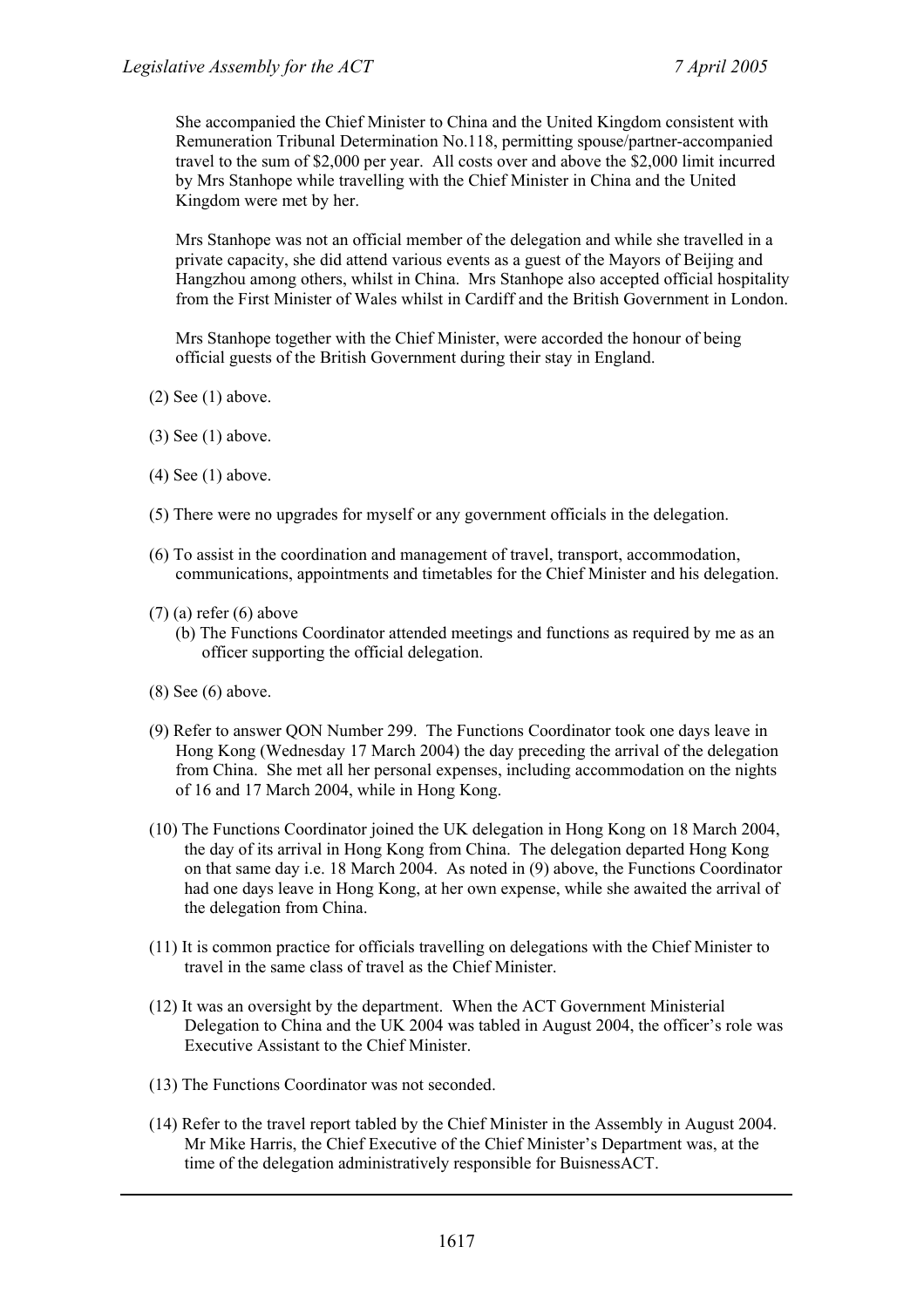### **Drugs—diversion program (Question No 245)**

**Mr Smyth** asked the Minister for Health, upon notice, on 8 March 2005:

- (1) Further to the reply to Question on notice No 11, have the funds requested for the drug diversion program for the period 10 October 2004 to 9 October 2005 been approved by the Australian Government Department of Health and Ageing;
- (2) If so, when was the funding approved and how much was approved; if not, when do you expect a response from the Commonwealth.

**Mr Corbell**: The answer to the member's question is as follows:

- (1) No.
- (2) The 2002-2003 agreement has been extended until 30 June 2005. I expect a new Agreement to be finalised by 30 June 2005.

### **Hospitals—inpatient facilities (Question No 246)**

**Mr Smyth** asked the Minister for Health, upon notice, on 8 March 2005:

- (1) Further to the reply to Question on notice No 41, have the sketch plans been finalised for the sub and non-acute inpatient facility;
- (2) If so, when will they be released publicly; if not, why not and when will they be finalised given in response to Question on notice No 41 it was stated that they would be finalised in the new year.

**Mr Corbell**: The answer to the member's question is

- (1) The sketch plans have not yet been finalised.
- (2) The sketch plans have not yet been finalised as additional time has been allocated to this part of the process in order to ensure that the design of the new facility will meet user requirements. It is anticipated that the plans will be finalized in the near future and they will be publicly available at that time.

### **Roads—speeding fines (Question No 247)**

**Mr Pratt** asked the Minister for Urban Services, upon notice, on 9 March 2005:

(1) Further to the recent announcement of the reduction of fines for speeding and other traffic offences in NSW, why will the ACT Government not be considering reducing fines for speeding and other traffic offences and offsetting of these fines with an increase in demerit point penalties in line with the announcement to do so in NSW;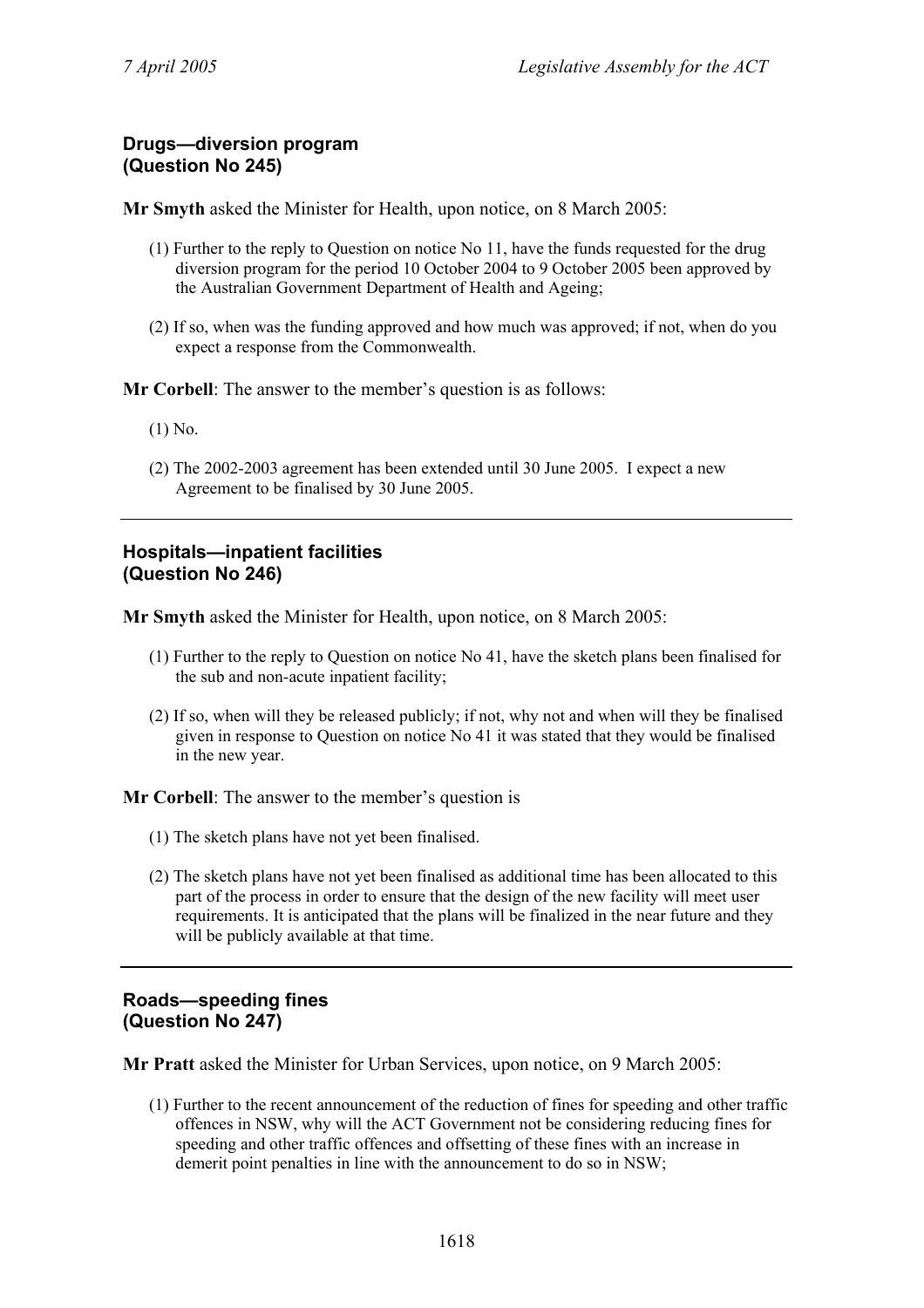(2) What would be the potential loss of revenue to the ACT Government per annum if it was to follow the NSW example.

**Mr Hargreaves**: The answers to the member's questions are as follows:

(1) I am advised that the NSW State Government is planning to introduce changes for speeding offences up to 15 km/h above the speed limit with the penalty amount being reduced from \$130 to \$75. Under these proposed NSW changes, offences in this range will incur three demerit points rather than the current two. I understand that these changes were made on 4 April 2005.

While the ACT, in setting traffic penalties, has regard to any benefits of alignment with those in NSW, other factors are also relevant, including national implications and local ACT factors.

Currently the ACT applies demerit points for speeding offences, which are aligned to the National Demerit Point Schedule. The national schedule designates 1 demerit point for speeding offences up to 15 km/h, rather than the 2 (or proposed 3) in NSW for this offence.

Although there are no plans to reduce ACT speeding fines at this stage, the ACT will be interested in any information on the impact on driving behaviour of the proposed NSW change.

(2) As this is a hypothetical position I am not prepared to divert resources to provide a response.

# **Roads—speed limits (Question No 248)**

**Mr Pratt** asked the Minister for Urban Services, upon notice, on 9 March 2005:

- (1) In relation to the reduction by the end of April of the speed limit outside Gungahlin Children's Centre from 60 km/h to 50km/h, why cannot this speed limit be introduced immediately;
- (2) Why should the speed outside childcare centres not be reduced to 40 km/h in keeping with the speed limit outside ACT schools.

**Mr Hargreaves**: The answer to the member's question is as follows:

- (1) The speed limit outside Gungahlin Children's Centre will be reduced from 60km/h to 50km/h immediately after the production of the traffic plans necessary to locate the signs in the correct location. These plans are expected to be completed by the end of March 2005.
- (2) In August 2004 the report "Review of School Crossings and Traffic Issues at Schools, Childcare and Older Person's Facilities" was tabled in the Legislative Assembly outlining the rationale for speed limits outside child care centres.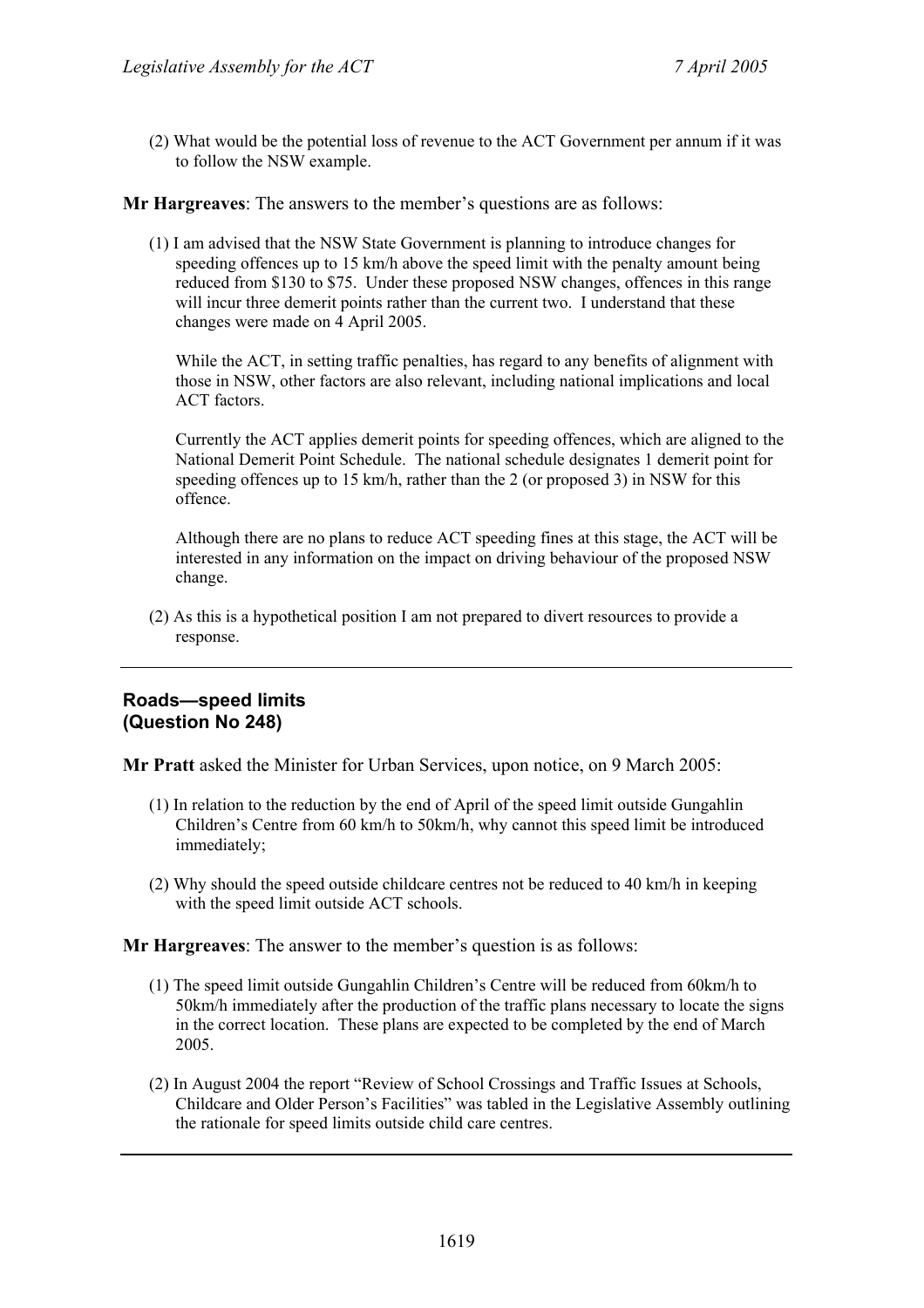# **Crime—drink spiking (Question No 250)**

**Mr Pratt** asked the Minister for Police and Emergency Services, upon notice, on 9 March 2005:

- (1) How many cases of drink spiking were reported to police each month from February 2004 to February 2005;
- (2) How many of these cases were followed up by police;
- (3) Were any offenders identified; if so, in how many cases;
- (4) Were any arrests or charges laid; if so, in how many cases;
- (5) What ongoing work is being undertaken to reduce the incidence of drink spiking, particularly with the start of the new university year.

**Mr Hargreaves**: The answer to the member's question is as follows:

| (1)              |                                             |
|------------------|---------------------------------------------|
| <b>Month</b>     | <b>Number of drink</b><br>spiking incidents |
|                  | reported                                    |
| February 2004    |                                             |
| March 2004       | 10                                          |
| April 2004       | 5                                           |
| May 2004         | 6                                           |
| June 2004        | 4                                           |
| <b>July 2004</b> | 4                                           |
| August 2004      | 6                                           |
| September 2004   | 10                                          |
| October 2004     | 7                                           |
| November 2004    | 5                                           |
| December 2004    | 11                                          |
| January 2005     | 4                                           |
| February 2005    |                                             |

- 
- (2) All complaints where victims are identified and wish to speak with police are followed up.

(3) No.

(4) No.

(5) ACT Policing has a Drink Spiking DVD and lesson plans for delivery at high schools and colleges. ACT Policing also has a "Party Smart" pack which has information on drink spiking. These packs are distributed at all road shows and other display venues. They have been distributed at the Orientation Weeks at the universities. These packs have also been given to organisations with youth interest.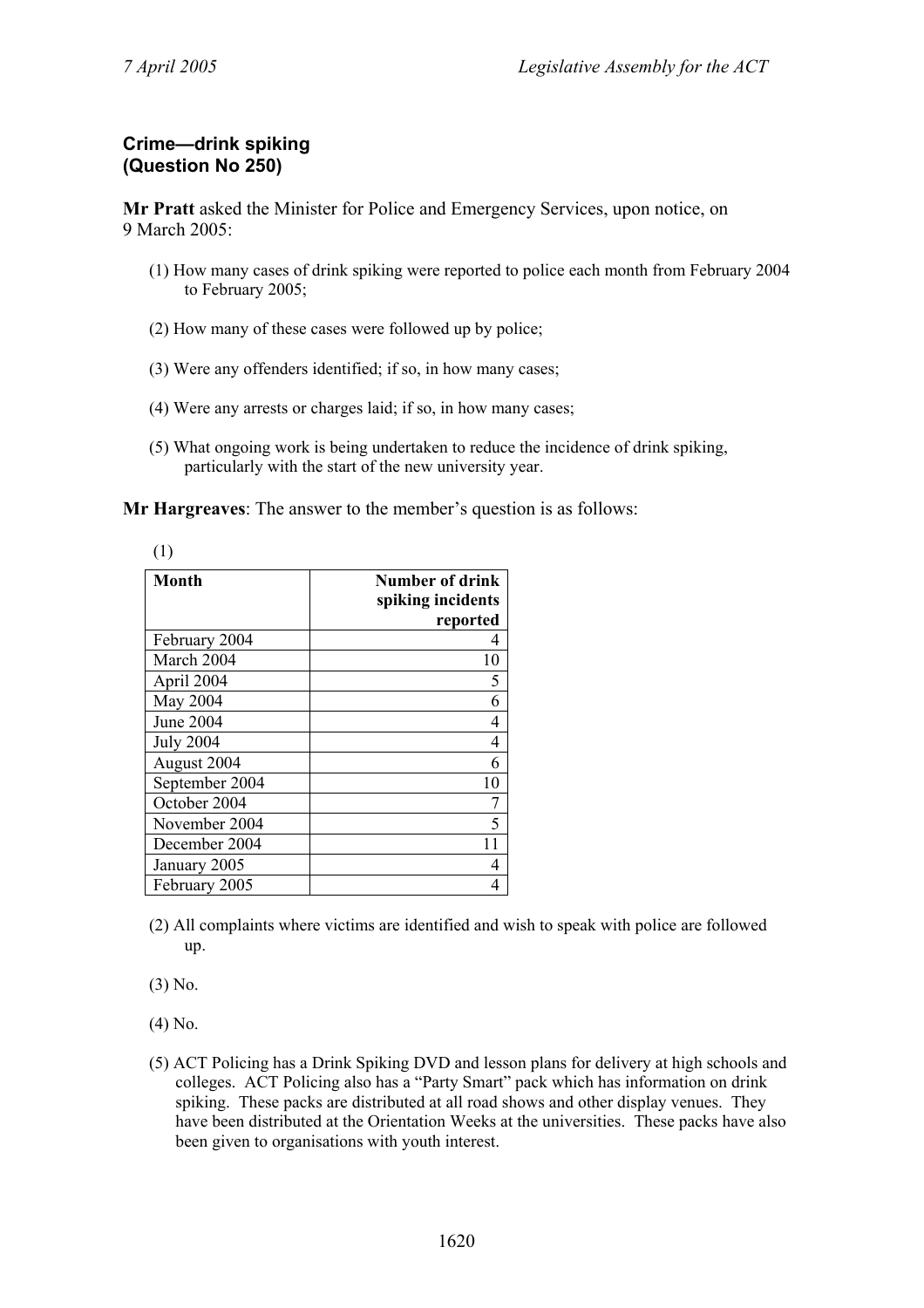ACT Policing recently launched a new DVD entitled "Stay Safe", which contains a section about being safe at parties or when going out. This DVD is to be circulated to schools for teachers to deliver to the students. The DVD is at the testing phase and focus schools will be providing feedback shortly.

On 23 March 2005, ACT Policing provided input to *The Canberra Times* for a feature article on drink spiking.

ACT Policing also conducts covert initiatives in nightclubs as required or where intelligence indicates drink spiking may be occurring.

### **Policing—Tuggeranong (Question No 251)**

**Mr Pratt** asked the Minister for Police and Emergency Services, upon notice, on 9 March 2005:

- (1) Are police officers and/or civilians rostered onto administrative/station based duty at the Tuggeranong police station 24 hours a day in order to respond to telephone calls and other inquiries and incident reports;
- (2) If not, for what hours each day is this station attended and how many staff are rostered on station duty each shift;
- (3) Why have there been claims that on many occasions telephone calls to Tuggeranong police station have not been answered, or if having been answered, there is only one staff member rostered on duty who is unable to assist the caller;
- (4) When will the ACT Government ensure there are enough police resources to have Tuggeranong police station operating efficiently at all times.

**Mr Hargreaves**: The answer to the member's question is as follows:

- (1) Tuggeranong police station is staffed 24 hours a day, seven days a week by two front office police officers, as a minimum staffing requirement of the shift. During normal business hours the front office is further supplemented by a civilian member.
- (2) Please refer to answer in Question (1)
- (3) Every effort is made to promptly answer telephone enquiries at police station front counters, however at times, given the volume of telephone calls and enquiries made in person to police stations, this is not always possible.

ACT Policing has been trialing options to improve public contact with police stations. These include diversion of telephone calls from police stations to central assistance centres and the development of online contact points such as those used by Crime Stoppers and ACT Traffic Intelligence posted on the Australian Federal Police (AFP) website at http://www.afp.gov.au/afp/page/.

Members of the public have been made aware through a range of mediums that, should they require urgent police attendance/assistance they should contact the AFP by the police attendance line 131444, or if urgent assistance is required via '000'.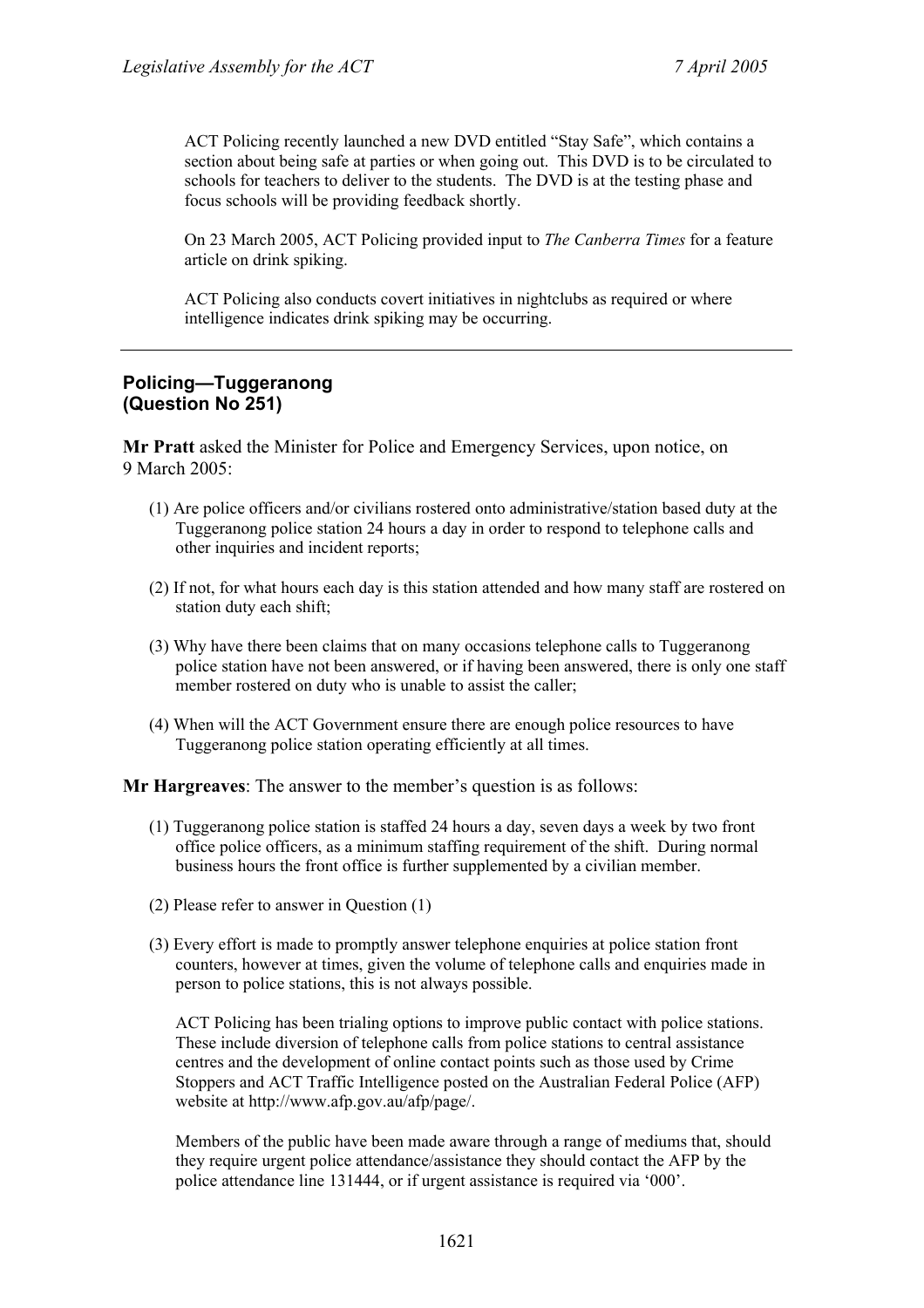(4) Resource levels at ACT Police stations are subject of ongoing review. The Tuggeranong station is operating efficiently within current resource levels.

# **Health—breast screening (Question No 252)**

**Mrs Burke** asked the Minister for Health, upon notice, on 9 March 2005:

- (1) Further to the ACT Health December 2004-05 quarterly performance report, Output 1.3, Community Health Services, why have breast screening services continued to fall below pro-rata;
- (2) How many (a) new radiologists will be recruited into the ACT in 2005 to conduct screenings and (b) contract renegotiations have occurred with ACT radiologists;
- (3) How much will it cost to send screenings to Sydney radiologists and what impact will this have on turnaround time of the assessments.

**Mr Corbell**: The answer to the member's question is as follows:

(1) As the ACT Health Quarterly Report states, targets were not met in the first part of the financial year due to a shortage of radiologists and that has been addressed through an active recruiting campaign. There is a world wide shortage of radiologists.

Contract renegotiations with radiologists are now complete, and the Department has successfully negotiated with a group of radiologists in Sydney to read between 250 and 300 cases per week. As a result, more screening will take place in the second half of the financial year.

It is of interest to note that the most recent Australian Institute of Health and Welfare Report released in February 2005 shows that the ACT participation rate for women in the 50-69 year old target group was above the national average in 2001-2 at 59.2%.

- (2) ACT Health has now successfully negotiated new contracts with six ACT Radiologists and a group of three Sydney based radiologists. Six other ACT radiologists were approached in 2004 to do screen reading and declined.
- (3) The extra costs associated with sending films to Sydney radiologists to be read are approximately \$2.70 per client. The impact on the wait time for assessment by sending films to Sydney is approximately three calendar days. If films were not sent to Sydney, BreastScreen ACT would be unable to meet its targets and the wait time to assessment would increase dramatically.

# **Education—indigenous scholarships (Question No 254)**

**Mrs Dunne** asked the Minister for Education and Training, upon notice, on 9 March 2005: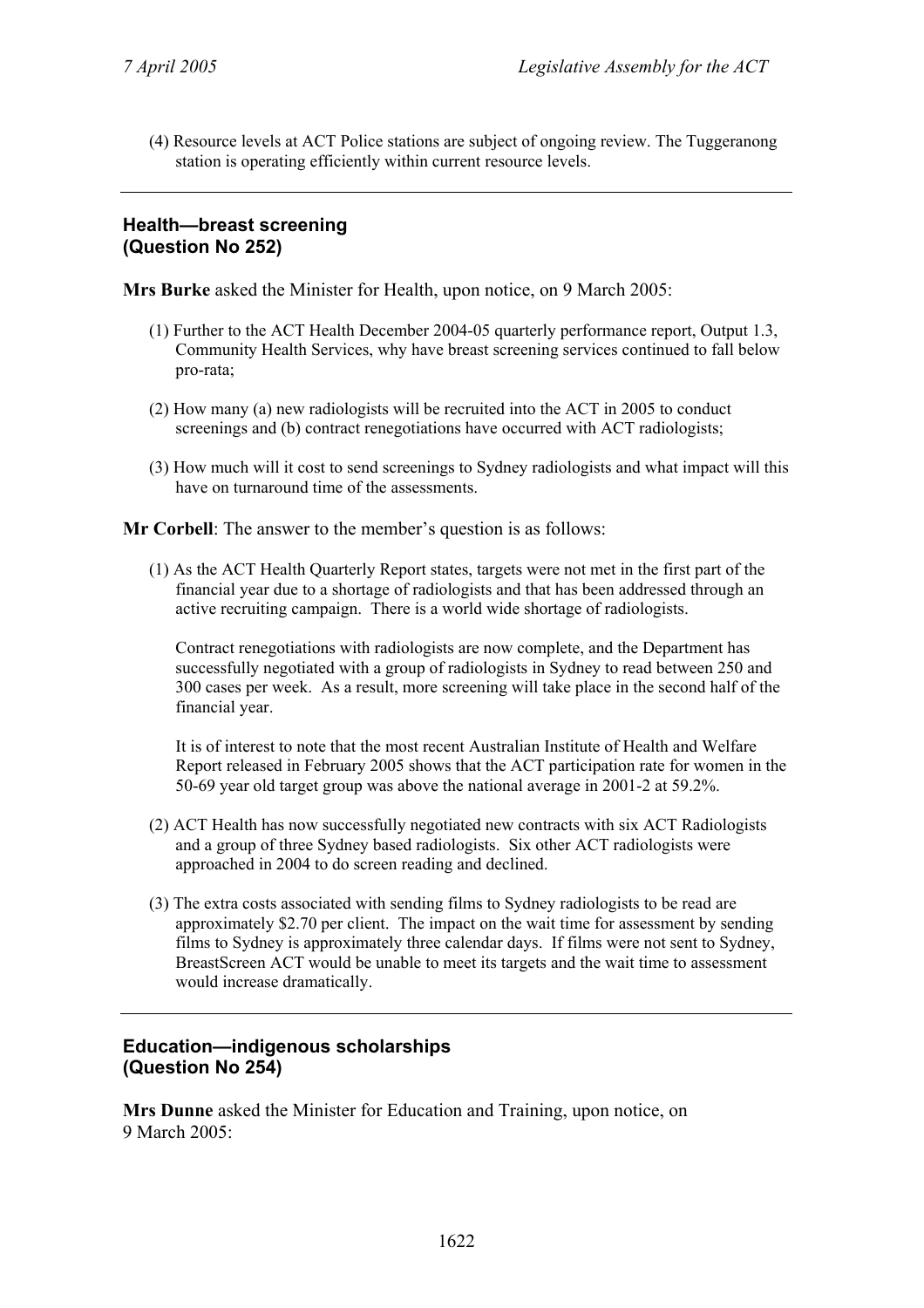- (1) Further to the reply to question on notice No 29, why has the number of scholarships offered to indigenous students in Year 12 dropped from six in 2000-01 to two in 2002, 2003 and 2004;
- (2) Will the Government consider increasing the number of scholarships on offer back to the six originally offered in the program when introduced by the former Liberal Government in 2000; if so, will this be considered in the context of the 2005-06 budget; if not, why not.

**Ms Gallagher**: The answer to the member's question is as follows:

(1) The nature of the scholarships for indigenous students funded by the Department of Education and Training has changed significantly since 2000.

The original *Charlie Perkins Scholarship* funded by the department offered six scholarships of \$500 to Indigenous students completing Year 12 over two years (\$1500 per year). Owing to difficulties in attracting applicants the *Charles Perkins Scholarships*  was established in 2002 in conjunction with the University of Canberra. These new scholarships are jointly funded by the department and the university. They provide two scholarships at \$2000 per person per year (total value of \$4000 per year) for Indigenous undergraduate students.

(2) An agreement has been made with the Ngunnawal Centre and University of Canberra to continue the Charles Perkins Scholarship for another three years (2005-2007).

# **Education—indigenous students (Question No 255)**

**Mrs Dunne** asked the Minister for Education and Training, upon notice, on 9 March 2005:

Further to the reply to question on notice No 57, what further analysis as mention in paragraph 2(b) will be undertaken to assist schools in providing supportive learning environments for indigenous students.

**Ms Gallagher**: The answer to the member's question is as follows:

There was no intent to undertake further analysis of the suspension data. What was proposed was future research about supportive learning environments. The department is exploring the possibility of establishing a partnership with a university to examine this issue and that of Indigenous student engagement in schooling.

# **Australian Technical College (Question No 256)**

**Mrs Dunne** asked the Minister for Education and Training, upon notice, on 9 March 2005:

(1) What negotiations, if any, has the Government had with the several stakeholders involved in discussions about the proposed Australian Technical College at Queanbeyan;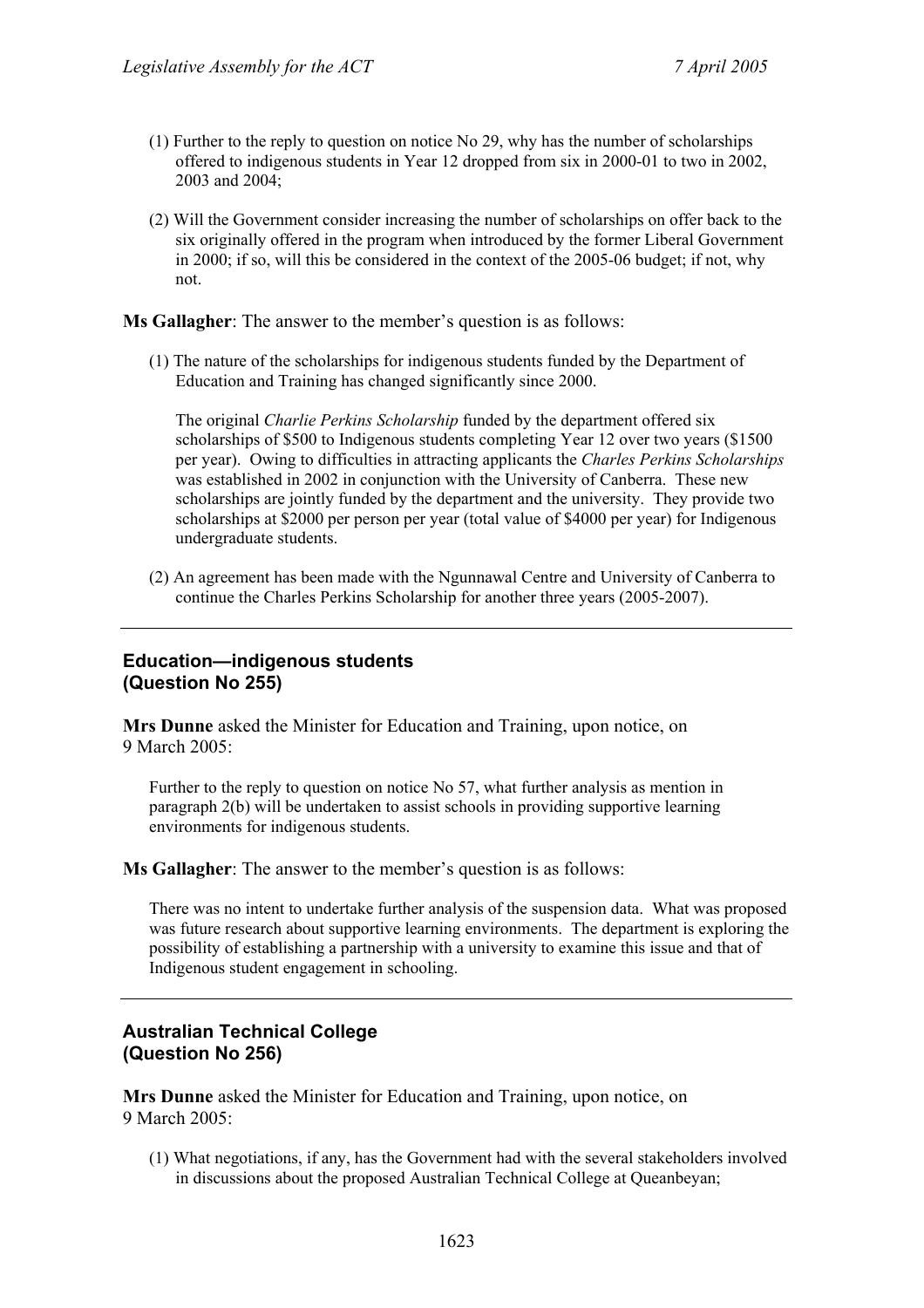(2) What commitments, if any, has the Government made to those stakeholders.

**Ms Gallagher**: The answer to the member's question is as follows:

- (1) I have met with one prospective applicant and Departmental representatives have attended three information sessions.
- (2) No commitments have been made. As the Australian Technical College in question is to be located in Queanbeyan, it comes under the jurisdiction of New South Wales.

# **Education—school-based apprenticeships (Question No 257)**

**Mrs Dunne** asked the Minister for Education and Training, upon notice, on 9 March 2005:

- (1) How many students registered for school-based New Apprenticeships in ACT schools and colleges have been resident in NSW since the scheme was introduced in 1998;
- (2) What is the geographical breakdown of the residence of these students.

**Ms Gallagher**: The answer to the member's question is as follows:

(1) 85

(2)

| Banksia Beach      | 1              |
|--------------------|----------------|
| <b>Bredbo</b>      | $\mathbf{1}$   |
| Bungendore         | 9              |
| Burra              | $\overline{2}$ |
| <b>Burra Creek</b> | $\overline{3}$ |
| Bywong             | $\mathbf{1}$   |
| Carwoola           | $\mathbf{1}$   |
| Currawong          | $\mathbf{1}$   |
| Gundaroo           | 3              |
| Jerrabomberra      | 11             |
| Murrumbateman      | 9              |
| Queanbeyan         | 22             |
| Royalla            | 1              |
| Sutton             | $\overline{4}$ |
| Wamboin            | $\overline{7}$ |
| Williamsdale       | $\overline{2}$ |
| Yass               | $\overline{7}$ |
|                    |                |

### **Children—foster carers (Question No 258)**

**Mrs Dunne** asked the Minister for Children, Youth and Family Support, upon notice, on 9 March 2005: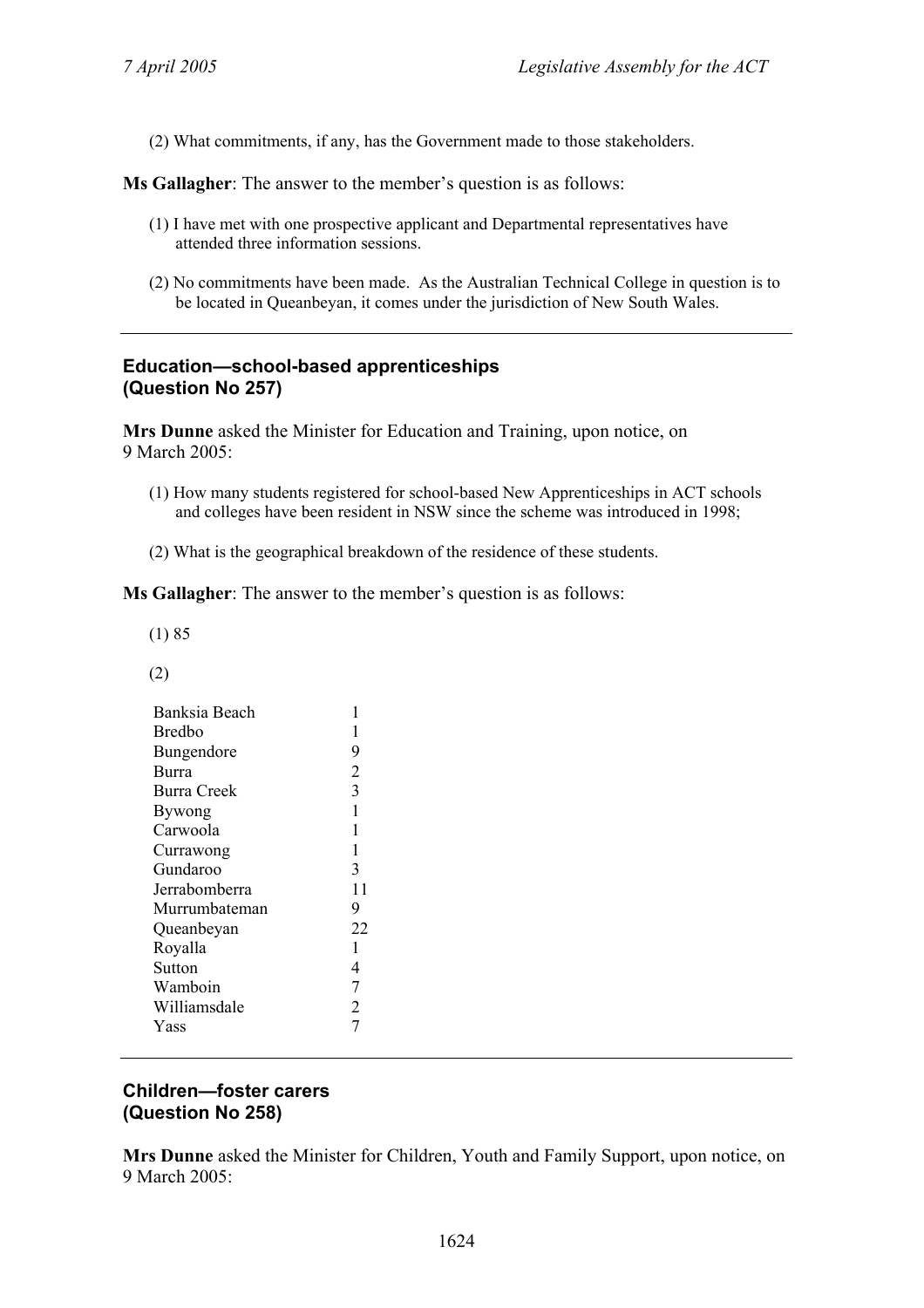- (1) How many, if any, sex-abuse allegations have been made against foster carers in the ACT since 2001;
- (2) How many such allegations have been shown to be false;
- (3) How many, if any, foster carers have refused to take more children since 2001;
- (4) How many, if any, homeless children have been housed in motel or comparable accommodation with social workers while awaiting placement since 2001.

**Ms Gallagher**: The answer to the member's question is as follows:

- (1) Since 2001 there has been one recorded allegation of sexual abuse by a foster carer.
- (2) There have been no substantiated allegations of sexual abuse by a foster carer.
- (3) The Office for Children, Youth and Family Support does not recruit foster carers. The provision of foster care in the ACT is managed by contractual arrangement between the Office for Children, Youth and Family Support and approved out-of-home care providers in the Territory. The information requested would require the non-government foster care agencies to re-direct resources to undertake an extensive search of their records. Further, Open Family who was contracted is no longer a provider of out-of-home care services.
- (4) Emergency hotel accommodation for a child and paid carer has been arranged by the Office for approximately four children since 2001, while an appropriate placement was sought.

#### **Public service—consultants (Question No 260)**

**Mr Smyth** asked the Chief Minister, upon notice, on 10 March 2005:

- (1) Have any consultants been used to date this financial year in your portfolio; if so, what was the
	- (a) name of the consultant
	- (b) address of the consultant
	- (c) cost of the consultancy and
	- (d) service provided by the consultants;
- (2) Has or will a report been prepared by the consultant/s; if so, where may copies be obtained.

**Mr Stanhope**: The answer to the member's question is as follows:

The answer to the Member's question in relation to the Chief Minister's portfolio is detailed in the following attachment.

*A copy of the attachment is available at the Chamber Support Office.*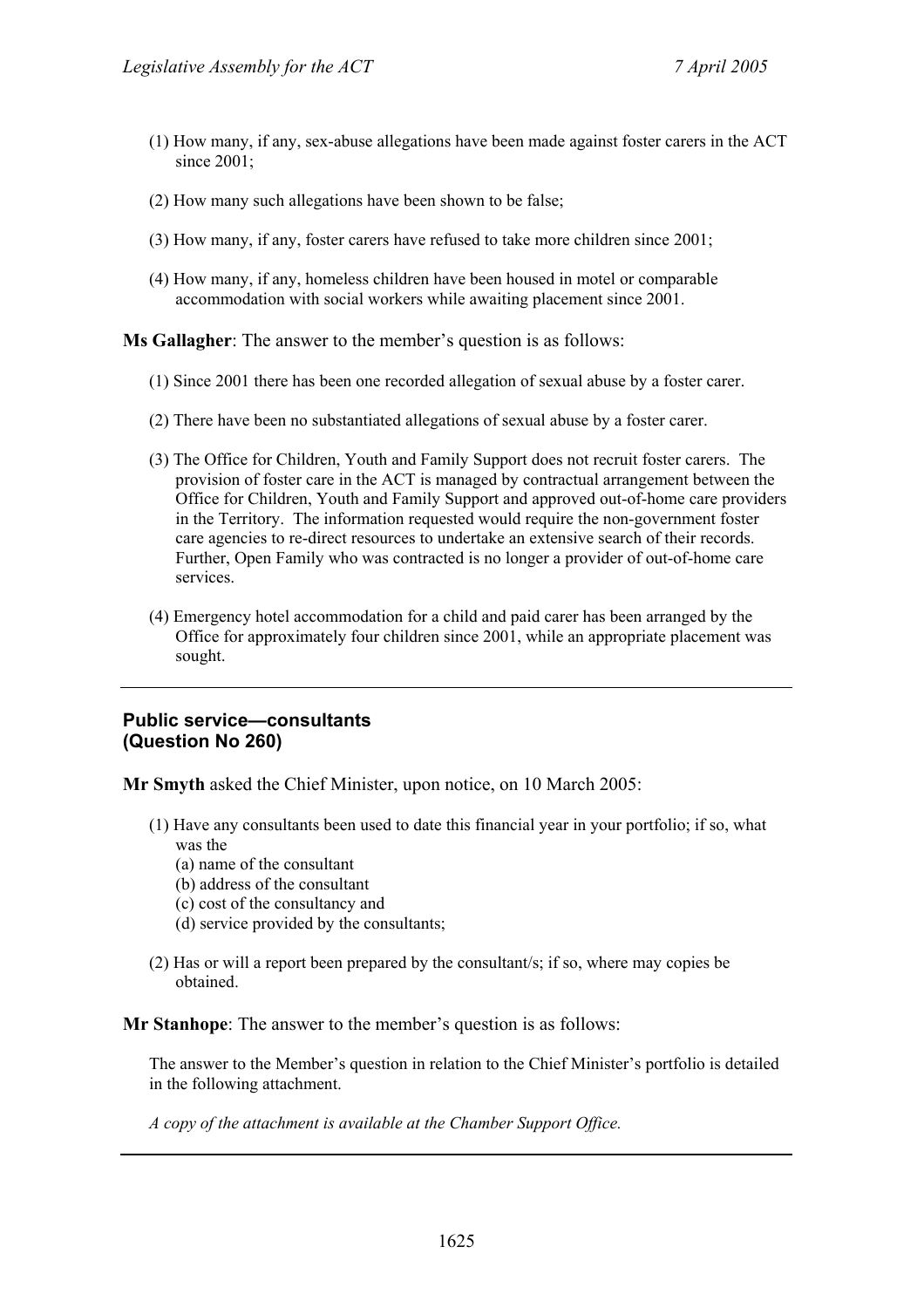# **Public service—consultants (Question No 262)**

**Mr Smyth** asked the Minister for the Environment, upon notice, on 10 March 2005:

- (1) Have any consultants been used to date this financial year in your portfolio; if so, what was the<sup>:</sup>
	- (a) name of the consultant;
	- (b) address of the consultant;
	- (c) cost of the consultancy; and
	- (d) service provided by the consultants.
- (2) Has or will a report been prepared by the consultant/s; if so, where may copies be obtained.

**Mr Stanhope**: The answer to the member's question is as follows:

The answer to the Member's question in relation to the Minister for the Environment's portfolio is detailed in the following attachment.

*A copy of the attachment is available at the Chamber Support Office.* 

# **Public service—consultants (Question No 263)**

**Mr Smyth** asked the Minister for Arts, Heritage and Indigenous Affairs, upon notice, on 10 March 2005:

- (1) Have any consultants been used to date this financial year in your portfolio; if so, what was the;
	- (a) name of the consultant;
	- (b) address of the consultant;
	- (c) cost of the consultancy; and
	- (d) service provided by the consultants.
- (2) Has or will a report been prepared by the consultant/s; if so, where may copies be obtained.

**Mr Stanhope**: The answer to the member's question is as follows:

The answer to the Member's question in relation to the Minister for Arts, Heritage and Indigenous Affairs' portfolio is detailed in the following attachment.

*A copy of the attachment is available at the Chamber Support Office.* 

#### **Public service—consultants (Question No 264)**

**Mr Smyth** asked the Treasurer, upon notice, on 10 March 2005: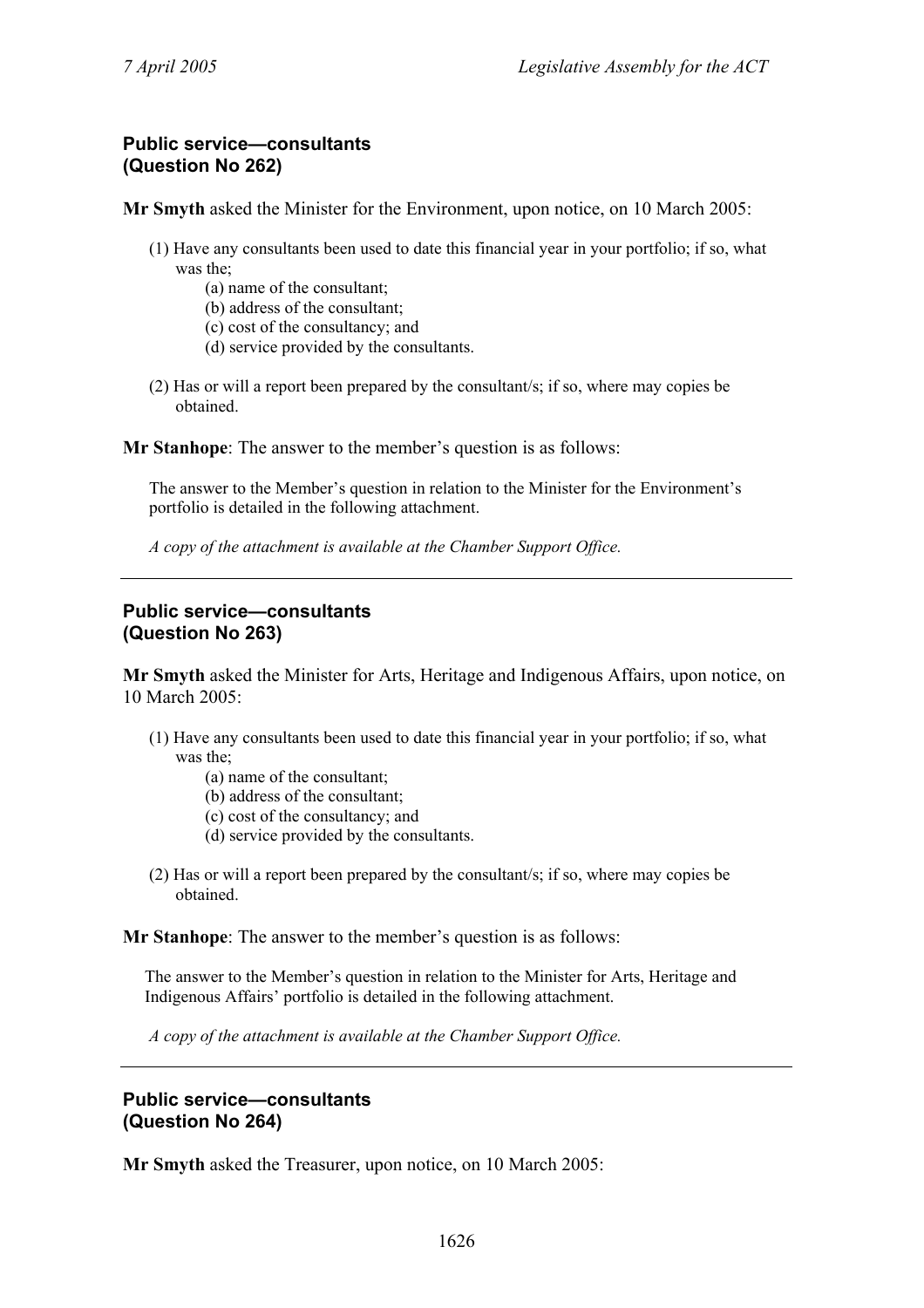- (1) Have any consultants been used to date this financial year in your portfolio; if so, what was the (a) name of the consultant (b) address of the consultant (c) cost of the consultancy and (d) service provided by the consultants;
- (2) Has or will a report been prepared by the consultant/s; if so, where may copies be obtained.

**Mr Quinlan**: The answer to the member's question in relation to the Treasurer's portfolio is detailed in the following attachment:

*A copy of the attachment is available at the Chamber Support Office.* 

#### **Public service—consultants (Question No 265)**

**Mr Smyth** asked the Minister for Economic Development and Business, upon notice, on 10 March 2005:

- (1) Have any consultants been used to date this financial year in your portfolio; if so, what was the
	- (a) name of the consultant
	- (b) address of the consultant
	- (c) cost of the consultancy and
	- (d) service provided by the consultants;
- (2) Has or will a report been prepared by the consultant/s; if so, where may copies be obtained.

**Mr Quinlan**: The answer to the member's question is as follows:

- (1) Yes, consultants have been used to date this financial year in my portfolio.
	- (a) The names of the consultants are:
		- (i) Mark Harrison.
		- (ii) KPMG.
		- (iii) Maxicom.
		- (iv) Access Economics.
		- (v) Ernst & Young.
		- (vi) Turallo Consulting.
		- (vii) Accumen Alliance.
		- (viii) Global Strategy Group.
		- (ix) University of Canberra.
		- (x) Murray Geddes.
		- (xi) Jane Boardman.
		- (xii) Directions for Change.
		- (xiii) Mercer Human Resources Consulting Pty Ltd.
		- (xiv) William Mutton Consultant.
		- (xv) James Venn & Associates.
		- (xvi) Don Scott-Kemmis Consultant.
		- (xvii) Something Ventured Pty Ltd.
		- (xviii) Phillips Fox.
		- (xix) Cox Humphries Moss.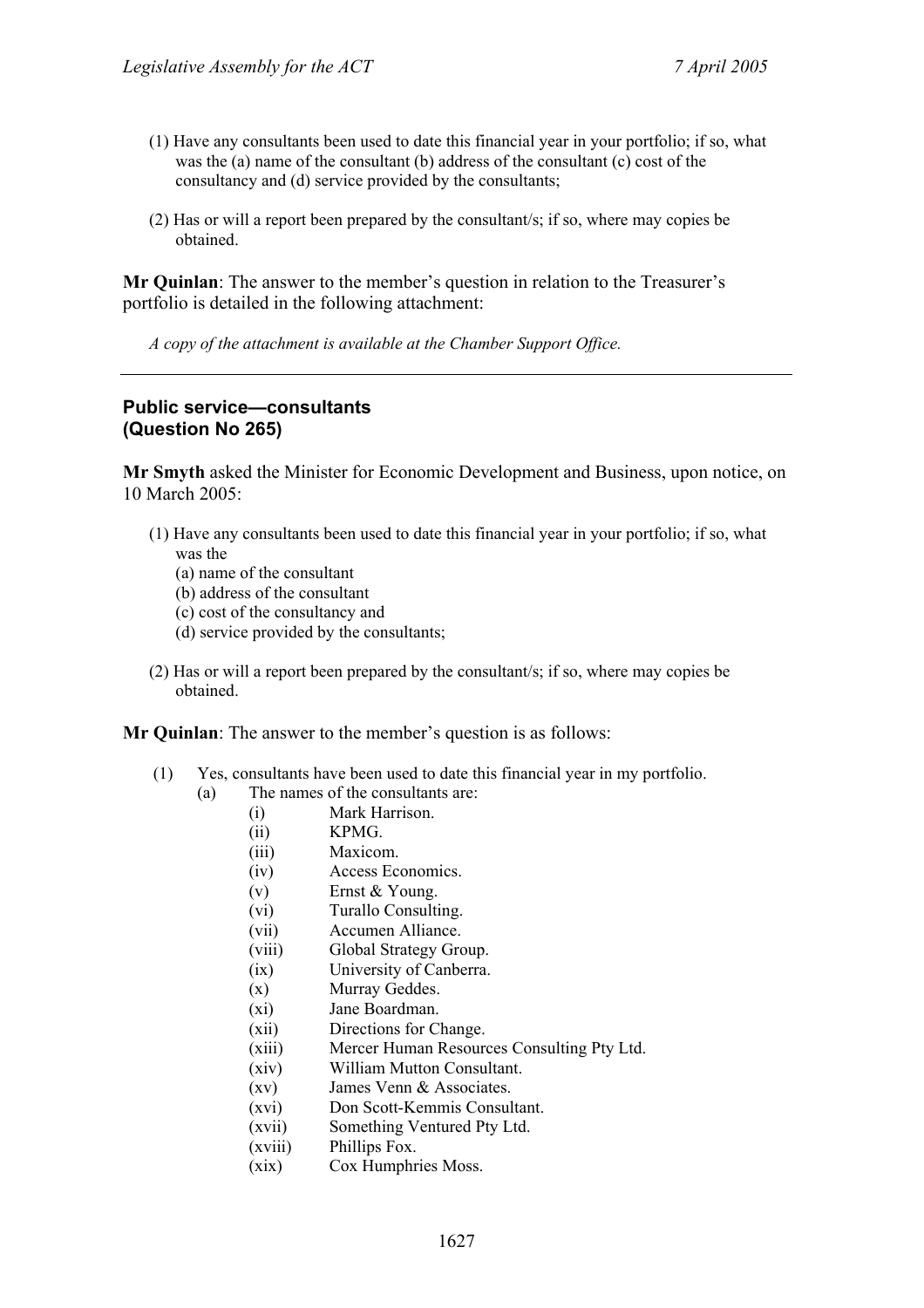- (xx) Cox Richardson.
- (xxi) John Ranieri and Associates.
- (xxii) Face Value Solutions.
- (xxiii) Wilde and Woollard.
- (xxiv) TLC Business Consulting.
- (xxv) Realtime Technology Systems.
- (xxvi) Opticon Australia.
- (b) The addresses of the consultants are:
	- (i) Aranda ACT.
	- (ii) Brisbane QLD.
	- (iii) Sydney NSW.
	- (iv) Barton ACT.
	- (v) Melbourne VIC.
	- (vi) Queanbeyan NSW.
	- (vii) Canberra ACT.
	- (viii) Manuka ACT.
	- (ix) Canberra ACT.
	- (x) Dickson ACT.
	- (xi) Kingston ACT.
	- (xii) Manuka ACT.
	- (xiii) Brisbane QLD.
	- (xiv) Kambah ACT.
	- (xv) Wanniassa ACT.
	- (xvi) Deakin ACT.
	- (xvii) Braddon ACT.
	- (xviii) Canberra ACT.
	- (xix) Kingston ACT.
	- (xx) Sydney NSW. (xxi) Fyshwick ACT.
	-
	- (xxii) Queanbeyan NSW.
	- (xxiii) Kingston ACT.
	- (xxiv) Macgregor ACT.
	- (xxv) Isabella Plains ACT.
	- (xxvi) Canberra ACT.
- (c) The cost of the consultancies were:
	- $(i)$  \$13,200. (ii)  $$60,500.$  (iii) \$5,000.  $(iv)$  \$33,000. (v)  $$31,500.$  $(vi)$  \$6,000. (vii) \$9,999. (viii) \$19,000.  $(ix)$  \$20,000.  $(x)$  \$2,350.
	- $(xi)$  \$2,000.
	- (xii) \$2,600 and \$1,550.
	- (xiii) \$1,576.
	- (xiv) \$5,000 and \$3,562 and \$10,000.
	- $(xv)$  \$7,640.
	- $(xvi)$  \$20,250.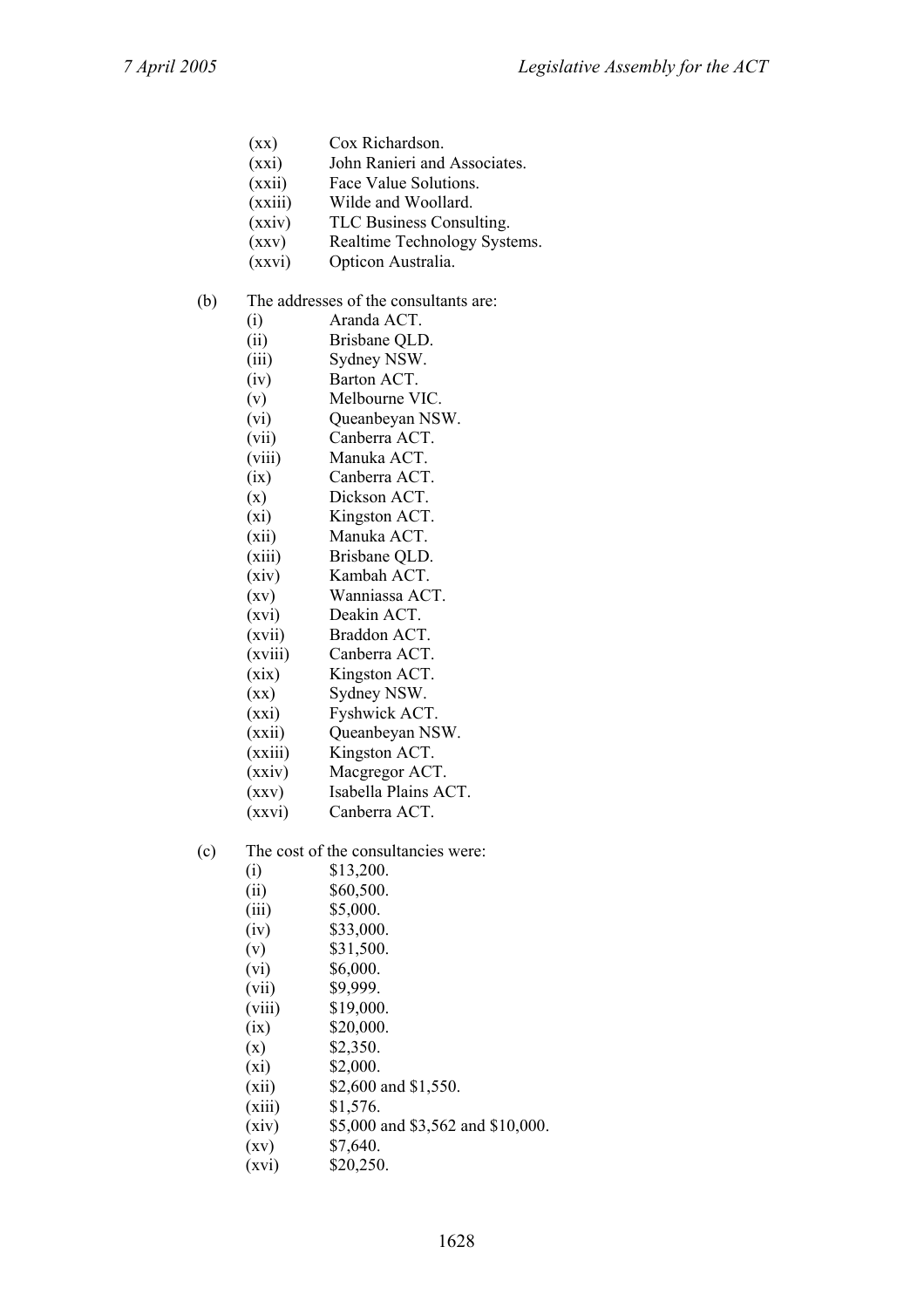- $(xvii)$  \$6,325.
- (xviii) \$1,209 and \$756.60.
- $(xix)$  \$68,600.
- $(xx)$  \$12,800.
- $(xxi)$  \$30,800.
- (xxii) \$60,000 and \$30,000 and \$10,000.
- (xxiii) \$83,000.
- $(xxiv)$  \$22,831.
- $(xxy)$  \$39,000.
- $(xxyi)$  \$30,000.

#### (d) The services provided by the consultants were;

- (i) The development of a business case for Floriade Permanent Site.
- (ii) Review of tourism signposting in the ACT.
- (iii) Provide project management advice and consolidation of documentation for Project SCAN (Snowy Mountains, Capital Country, ACT and NSW Regional Tourism Partnership Program).
- (iv) Estimation of the economic contribution of tourism to the ACT.
- (v) Analysis on the economic contribution of events and exhibitions to the ACT.
- (vi) Development of ACTC's Certified Agreement and advocacy services at the Industrial Relations Commission.
- (vii) Review of National Capital Education Tourism Program.
- (viii) Preparation of Business Plan, BusinessACT.
- (ix) Economy Wide Risk Analysis and Risk Management Research Project.
- (x) Specialist assistance for the preparation, design and provision of a workshop on micro business issues.
- (xi) Strategic planning session for Policy Unit, BusinessACT, Department of Economic Development.
- (xii) Consultant Fees for BusinessACT Planning Days.
- (xiii) Work Value Assessment Small Business Commissioner.
- (xiv) Review of Business Migration Program arrangements. Development of ACT Business Migration Policy Statement. Developing a Best Practice Model for ACT Business Migration Program Arrangements.
- (xv) Business Migration Unit Investigation.
- (xvi) Feasibility Study for a Business Incubator Comprising of a Business Plan Competition for University Students and an Enterprise Development Facility.
- (xvii) Business Plan for the Canberra Business Promotion Centre.
- (xviii) National Convention Centre Upgrade Consulting Fees for Probity **Issues**.
- (xix) Architectural design and documentation for ACTTAB's new Head Office.
- (xx) Loose furniture and records storage requirements brief, furniture recommendations and associated design and documentation for ACTTAB.
- (xxi) Design, documentation and post tender services for a generator, UPS, security system, sound and vision system and associated mechanical and electrical works for ACTTAB. Watching brief in relation to mechanical and fire services to be provided by the Lessor.
- (xxii) Design and documentation, construction oversight, commissioning,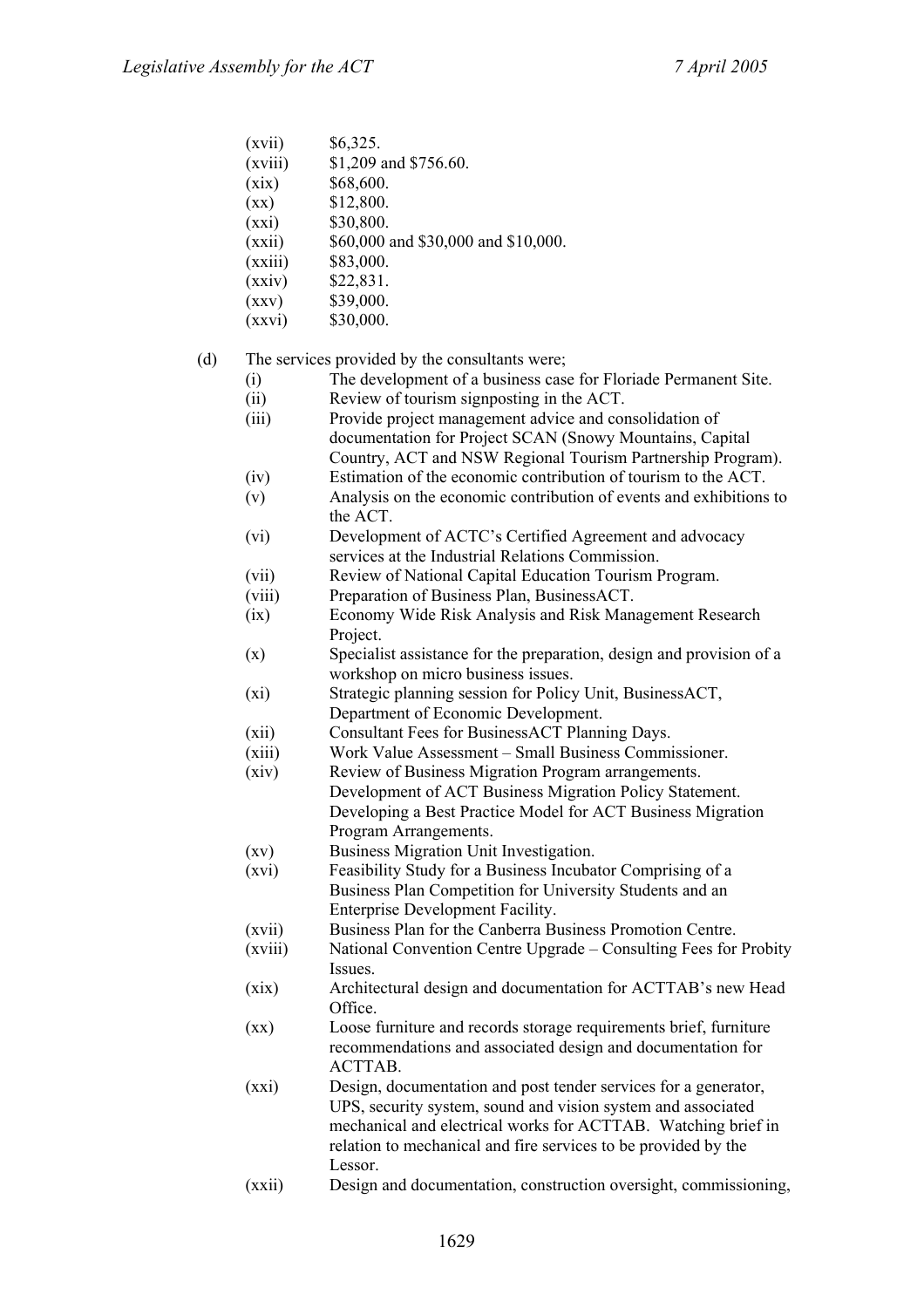testing, and training of communication facilities and coordination with building constructors for ACTTAB.

- (xxiii) Surveyor services for ACTTAB.
- (xxiv) Database software development, maintenance and advisory services for customized finance, administration and management IT systems for ACTTAB.
- (xxv) Software development, maintenance and advisory services for web site for ACTTAB.
- (xxvi) IT administration systems review for ACTTAB.
- (2) Has or will a report been prepared by the consultant/s; if so, where may copies be obtained.
	- (i) Yes. Copies may be obtained from the Chief Financial Officer, Australian Capital Tourism.
	- (ii) A draft report has been received and will be presented to stakeholders. A final report will be available in early April 2005 from the Product and Industry Development Manager, Australian Capital Tourism.
	- (iii) No actual report will be prepared. Revised documentation will be provided for Project SCAN.
	- (iv) Yes. Summary document available on the Australian Capital Tourism corporate web site. Copy of the full document available from the Research Manager, Australian Capital Tourism.
	- (v) Yes. Copy of the document available from the Research Manager, Australian Capital Tourism.
	- (vi) Certified Agreement available from Corporate Services Manager, Australian Capital Tourism.
	- (vii) Yes. Copies may be obtained from the Chief Financial Officer, Australian Capital Tourism.
	- (viii) Yes available from BusinessACT.
	- (ix) Currently being prepared.
	- (x) No. Given the nature of the work undertaken, reports were not prepared.
	- (xi) No. Given the nature of the work undertaken, reports were not prepared.
	- (xii) No and no. Given the nature of the work undertaken, reports were not prepared.
	- (xiii) Yes available from BusinessACT.
	- (xiv) Yes and yes and yes and all available from BusinessACT.
	- (xv) Yes available from BusinessACT.
	- (xvi) Yes available from BusinessACT.
	- (xvii) Yes available from BusinessACT.
	- (xviii) No and no. Given the nature of the work undertaken, reports were not prepared.
	- (xix) No. Given the nature of the work being undertaken, reports are not being prepared. There have been numerous versions of the architectural plans produced and continue to evolve.
	- (xx) No. Given the nature of the work being undertaken, reports are not being prepared.
	- (xxi) No. Given the nature of the work being undertaken, reports are not being prepared. Schematic design documentation has been created for the mechanical and electrical work.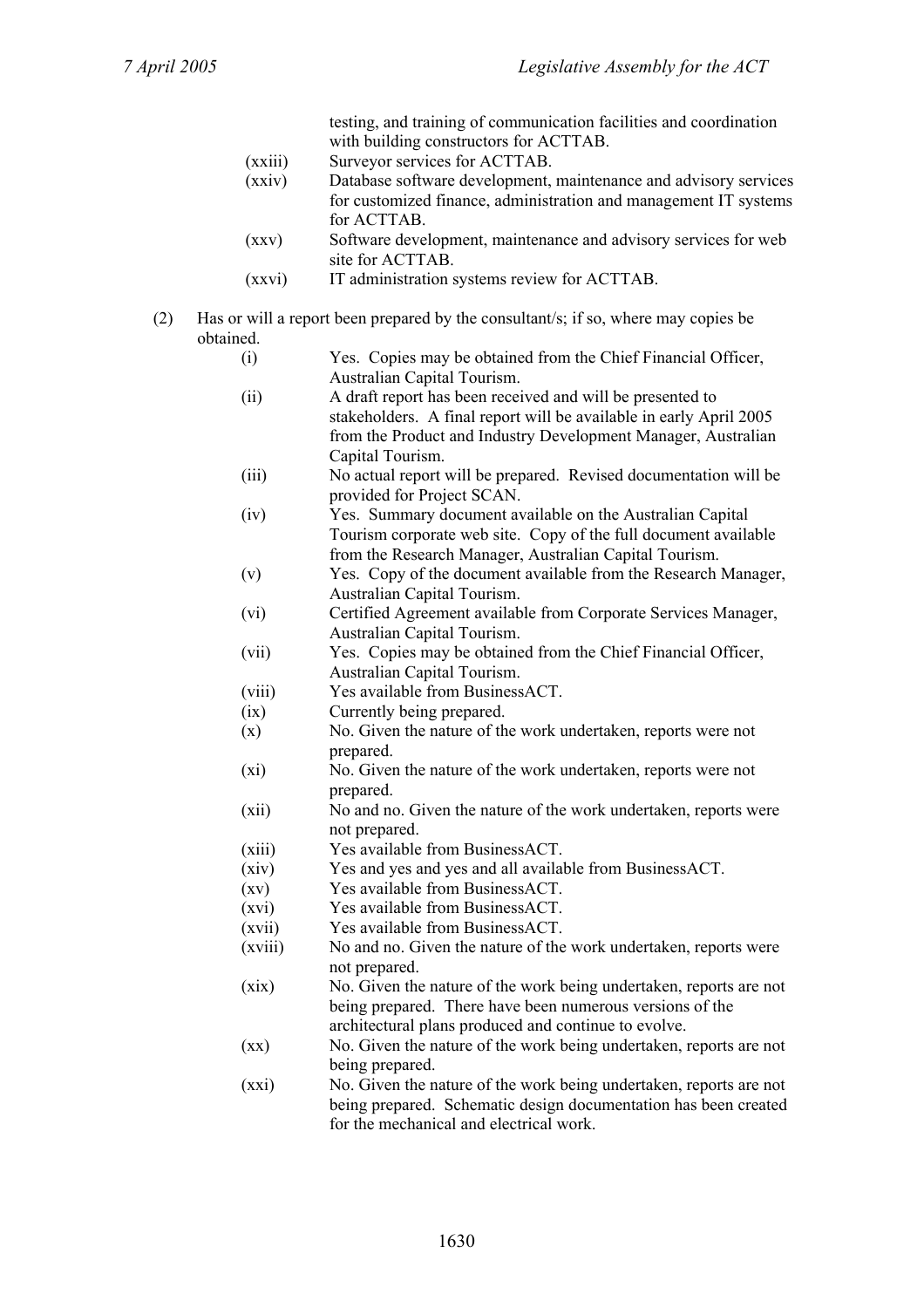| (xxii)  | No. Given the nature of the work being undertaken, reports are not  |
|---------|---------------------------------------------------------------------|
|         | being prepared. Schematic design documentation has been created     |
|         | for the communication facilities.                                   |
| (xxiii) | No. Given the nature of the work being undertaken, reports are not  |
|         | being prepared.                                                     |
| (xxiv)  | No. Given the nature of the work being undertaken, reports are not  |
|         | being prepared.                                                     |
| (xxy)   | No Given the nature of the work being undertaken, reports are not   |
|         | being prepared.                                                     |
| (xxvi)  | Yes. Copy cannot be obtained as the report is for internal purposes |
|         | and of no public interest.                                          |
|         |                                                                     |

#### **Public service—consultants (Question No 268)**

**Mr Smyth** asked the Minister for Education and Training, upon notice, on 10 March 2005:

- (1) Have any consultants been used to date this financial year in your portfolio; if so, what was the (a) name of the consultant (b) address of the consultant (c) cost of the consultancy and (d) service provided by the consultants;
- (2) Has or will a report been prepared by the consultant/s; if so, where may copies be obtained.

**Ms Gallagher**: The answer to the member's question is as follows:

(1)  $\&$  (2) The Department of Education  $\&$  Training has used consultants in 2004-05. Attachment A provides details of the department's usage of consultants during this period.

*A copy of the attachment is available at the Chamber Support Office.* 

## **Public service—consultants (Question No 269)**

**Mr Smyth** asked the Minister for Children, Youth and Family Support, upon notice, on 10 March 2005:

- (1) Have any consultants been used to date this financial year in your portfolio; if so, what was the (a) name of the consultant (b) address of the consultant (c) cost of the consultancy and (d) service provided by the consultants;
- (2) Has or will a report been prepared by the consultant/s; if so, where may copies be obtained.

**Ms Gallagher**: The answer to the member's question is as follows:

(1) Yes. The attached table provides the name, address, cost and the service provided by the consultant.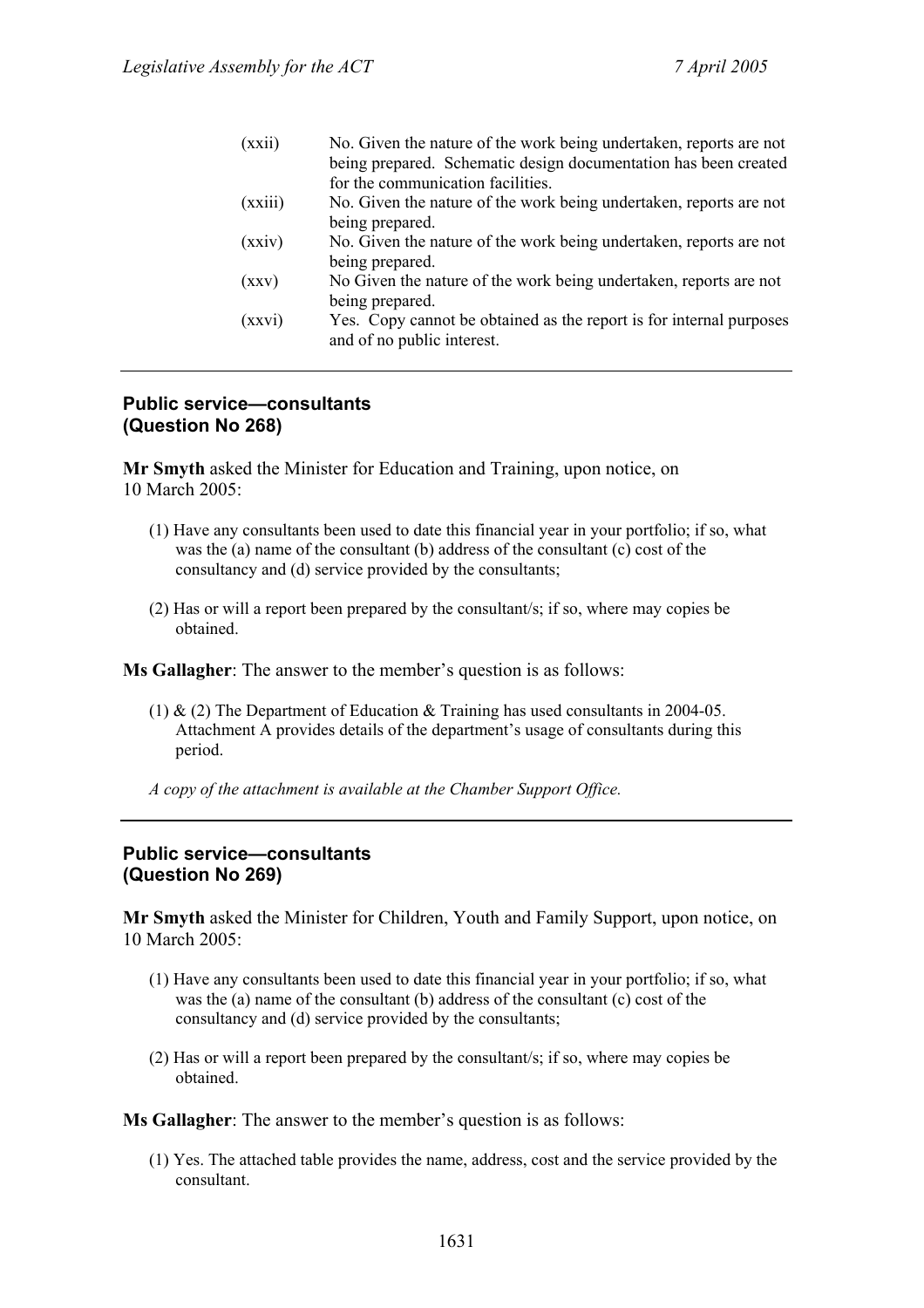- (2) The attached table identifies which consultants have prepared a report and where copies may be obtained.
- *A copy of the attachment is available at the Chamber Support Office.*

## **Public service—consultants (Question No 270)**

**Mr Smyth** asked the Minister for Women, upon notice, on 10 March 2005:

- (1) Have any consultants been used to date this financial year in your portfolio; if so, what was the (a) name of the consultant (b) address of the consultant (c) cost of the consultancy and (d) service provided by the consultants;
- (2) Has or will a report been prepared by the consultant/s; if so, where may copies be obtained.

**Ms Gallagher**: The answer to the member's question is as follows:

- (1) No.
- (2) No.

#### **Public service—consultants (Question No 271)**

**Mr Smyth** asked the Minister for Industrial Relations, upon notice, on 10 March 2005:

- (1) Have any consultants been used to date this financial year in your portfolio; if so, what was the
	- (a) name of the consultant
	- (b) address of the consultant
	- (c) cost of the consultancy and
	- (d) service provided by the consultants
- (2) Has or will a report been prepared by the consultant/s; if so, where may copies be obtained.

**Ms Gallagher**: The answer to the member's question is as follows:

The answer to the Member's question in relation to the Minister for Industrial Relations' portfolio is detailed in the following attachment.

*A copy of the attachment is available at the Chamber Support Office.* 

#### **Public service—consultants (Question No 272)**

**Mr Smyth** asked the Minister for Disability, Housing and Community Services.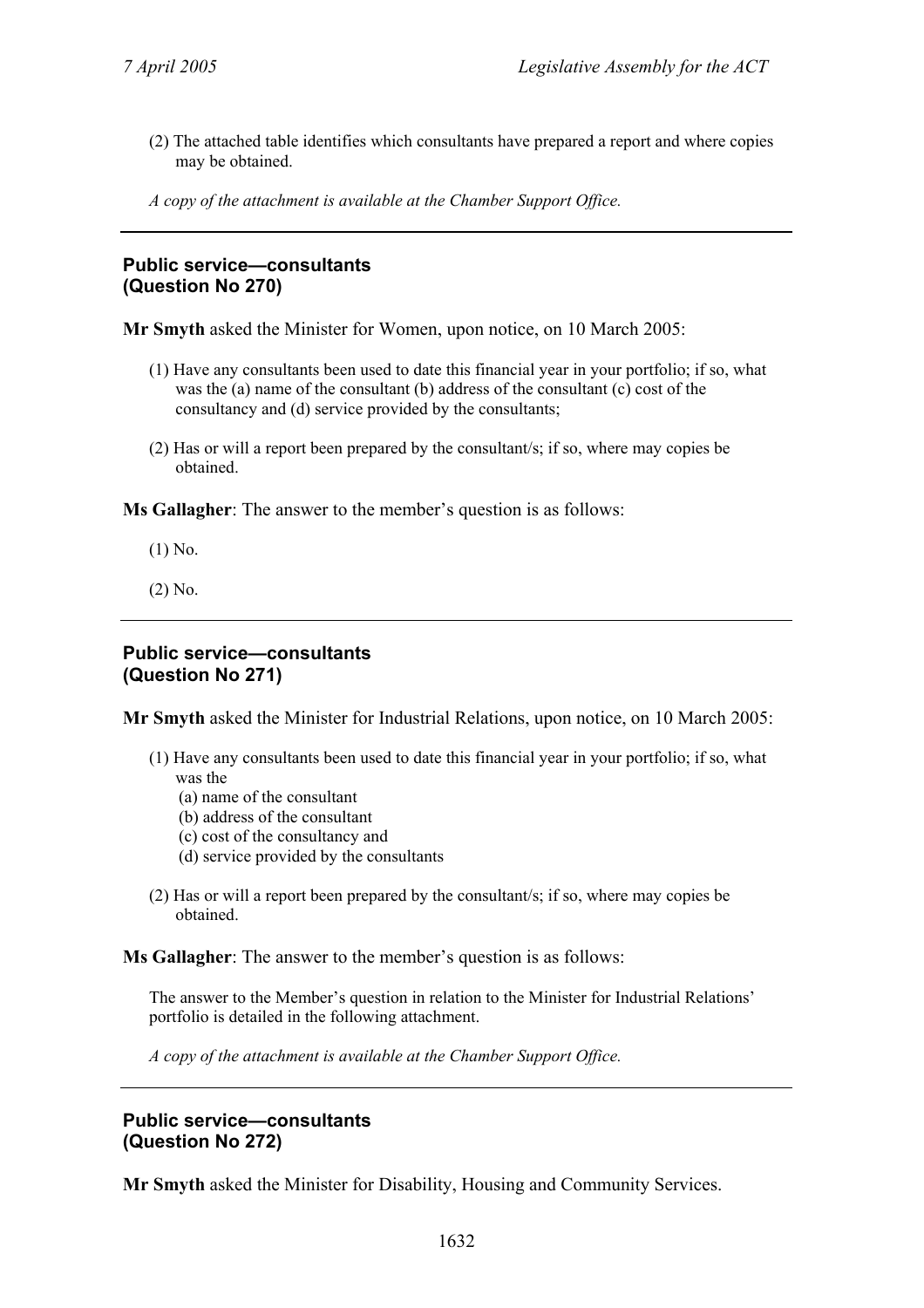- (1) Have any consultants been used to date this financial year in your portfolio; if so, what was the (a) name of the consultant (b) address of the consultant (c) cost of the consultancy and (d) service provided by the consultants;
- (2) Has or will a report been prepared by the consultant/s; if so, where may copies be obtained.
- **Mr Hargreaves**: The answer to the member's question is as follows:

Much of this information is being prepared for the 2004-05 Annual Report of the Department of Disability, Housing and Community Services, and will be available in line with the Government's guidelines and timetable for production of that report.

In relation to the residual information, the Government is not prepared to invest the significant time required to address such a question.

# **Public service—consultants (Question No 275)**

**Mr Smyth** asked the Minister for Sport and Recreation, upon notice, on 10 March 2005:

- (1) Have any consultants been used to date this financial year in your portfolio; if so, what was the (a) name of the consultant (b) address of the consultant (c) cost of the consultancy and (d) service provided by the consultants;
- (2) Has or will a report been prepared by the consultant/s; if so, where may copies be obtained.

**Mr Quinlan**: The answer to the member's question is as follows:

- (1) No consultants have been used to date this financial year.
- (2) N/A.

#### **Hospitals—ambulance bypass (Question No 277)**

**Mr Smyth** asked the Minister for Health, upon notice, on 10 March 2005:

- (1) What is the full list of measures that must be implemented before a hospital can be approved for ambulance bypass;
- (2) Does this list of measures include telling staff that they need to or should skip meal breaks and work harder; if not, why would this have been a measure discussed in an email between the Deputy Director General of the Canberra Hospital, the Director of Emergency Medicine and an Emergency Department Doctor.

**Mr Corbell**: The answer to the member's question is as follows: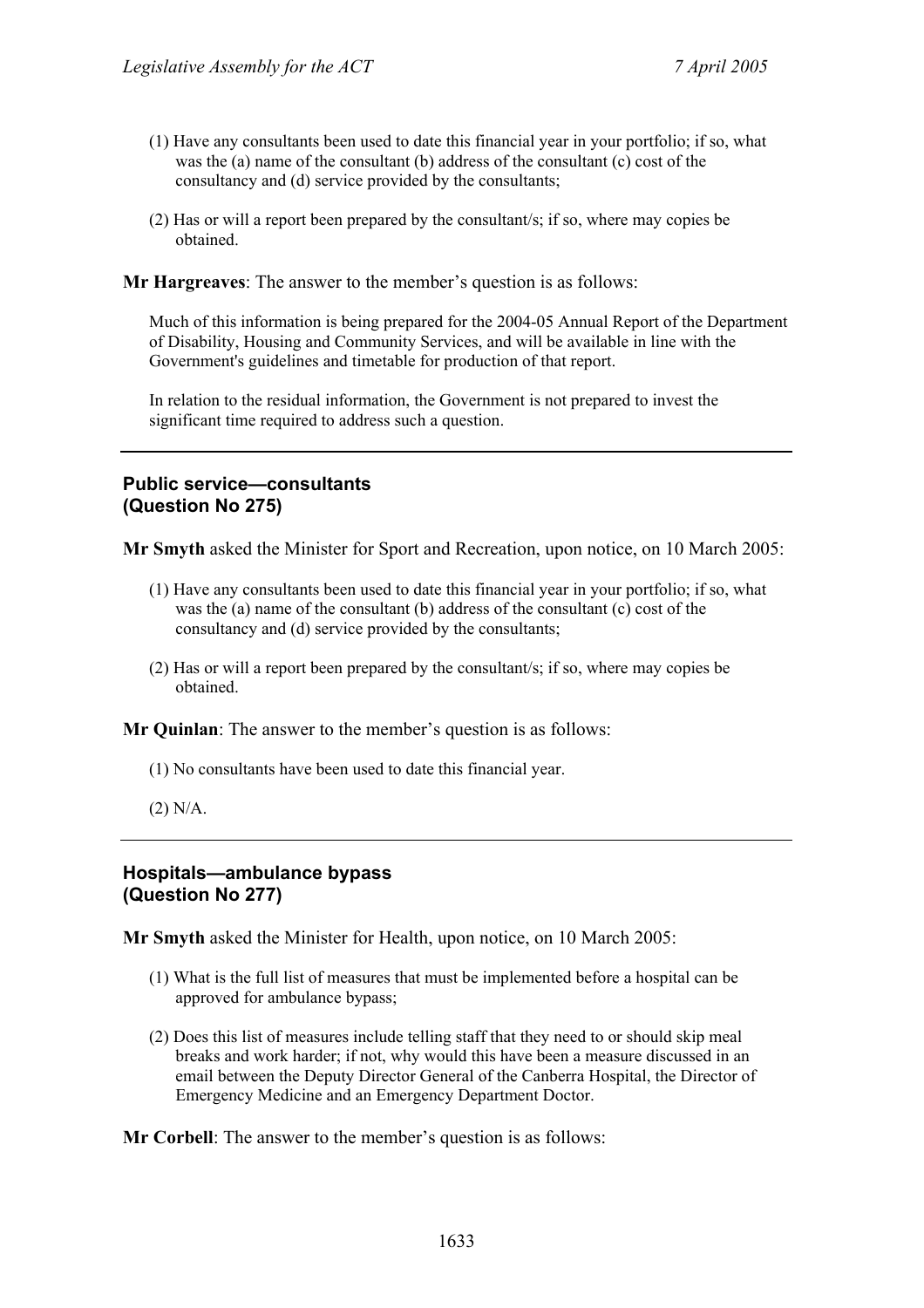- (1) The list of measures implemented at The Canberra Hospital (TCH) prior to ambulance bypass (load sharing) are described in the attached memo "Emergency Department Load Sharing (Bypass)" of 22 November 2004.
- (2) This list of measures does not include telling staff that they need to or should skip meal breaks and work harder.

The leaked email from the Deputy General Manager TCH was a personal email to the duty Admitting Officer (and the Director) summarizing a conversation with the Admitting Officer a few minutes prior to the email. The duty Admitting Officer was responsible for overseeing the operations of the Emergency Department at that time. In that conversation the Deputy General Manager had asked the duty Admitting Officer to personally work harder and organize his staff to resolve the situation that he perceived had developed. The Deputy General Manager had also asked the Admitting Officer to ensure that staff return promptly from breaks (meaning at the completion of the breaks).

Staff were not told to skip meal breaks.

There was no intention to imply that staff were not working hard.

*A copy of the attachment is available at the Chamber Support Office.* 

## **Kangaroos—culling (Question No 278)**

**Mr Stefaniak** asked the Minister for the Environment, upon notice, on 10 March 2005:

- (1) Has the ACT had a system of "accredited kangaroo cullers";
- (2) What is the legal basis for such "accreditation";
- (3) Have all such cullers had their accreditation cancelled recently;
- (4) What is the legal basis for such action;
- (5) What is the (a) minimum and (b) maximum calibre of rifle allowed by law for the culling of kangaroos in the ACT;
- (6) What is the legal basis for such restriction;
- (7) May kangaroos be legally culled in daylight in the ACT;
- (8) Are the current accuracy tests for cullers in the ACT conducted at night;
- (9) How many public officials, including police officers, are involved in each test;
- (10) Apart from police officers, what other officials are involved in each test;
- (11) Are accredited cullers required to restrict themselves to the firearm with which they passed the test, even if re-barrelled; if so, under what legal basis;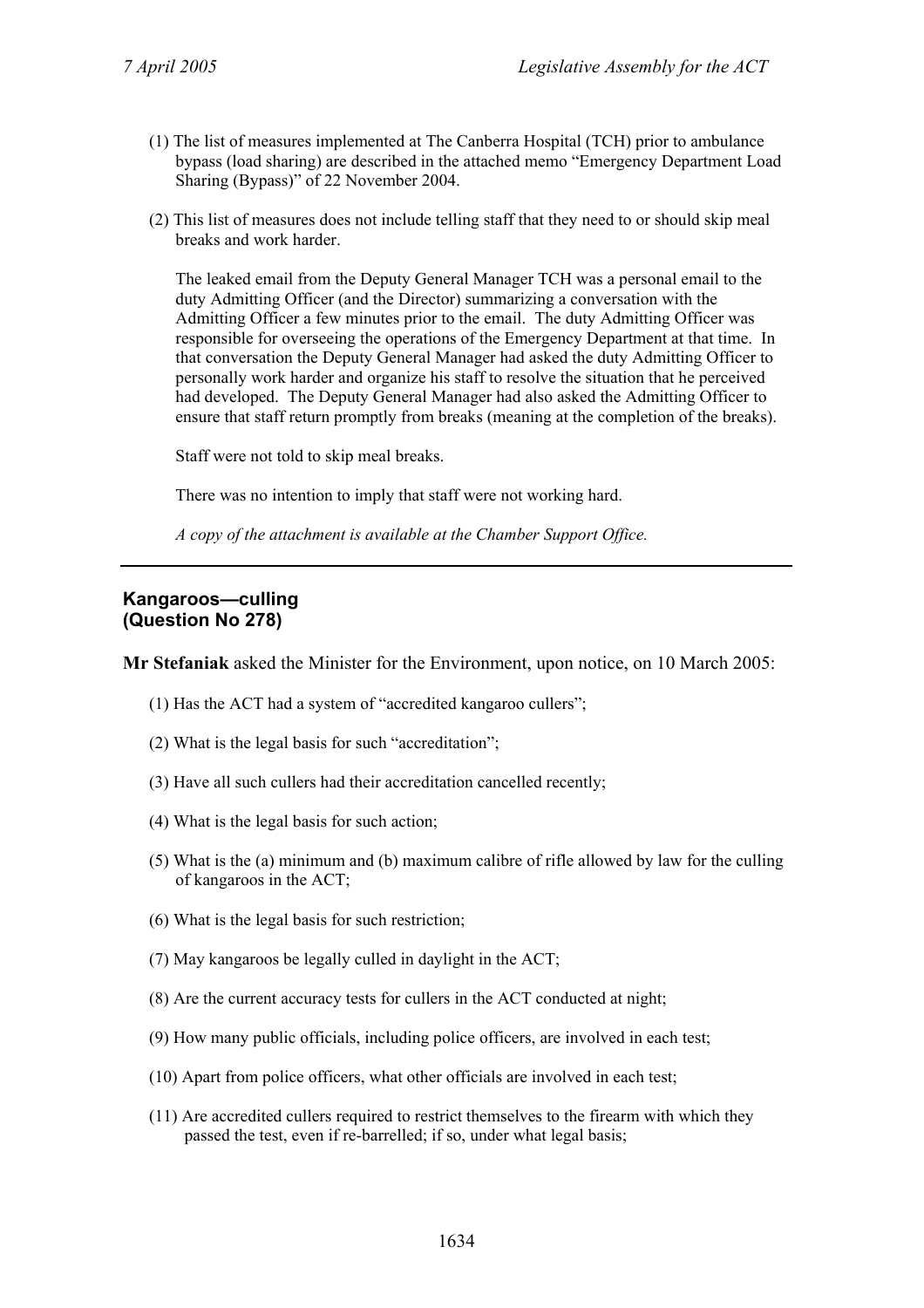- (12) Is it proposed that accredited cullers be randomly checked that they are using only the firearm with which they passed the test; if so, under what legal basis;
- (13) If these random checks are proposed, how will they be carried out and by whom;
- (14) Is it proposed that AFP resources will be diverted from crime fighting to driving around paddocks at night to check the firearms used by cullers;
- (15) How frequently is it proposed that future tests for accreditation will take place.

**Mr Stanhope**: The answer to the member's question is as follows:

- (1) Yes
- (2) It is a condition of the Licence to Kill native animals issued to the rural lessee under Section 44 of the Nature Conservation Act 1980, that shooters undertaking the killing must be accredited. An accreditation process also ensures that humane death of target kangaroos is achieved in accordance with the Animal Welfare Act 1992.
- (3) No. Shooters are accredited for a finite period, after which they are required to re-qualify. The accreditation period for all shooters previously permitted to undertake culling expired prior to the commencement of the 2005 culling period.
- (4) As mentioned in (2) above.
- (5) The Code of Practice for the humane destruction of kangaroos in the ACT prescribes the minimum specification for firearms used to cull kangaroos *as "a centrefire rifle, fitted with a telescopic site, Nominal bore size .596 cm (.224") and centrefire case capacity of at least .222 Remington".*

There is no maximum calibre of rifle specified within the Code. However, for reasons of public safety, the Australian Federal Police have deemed the maximum calibre as being .243.

- (6) Adherence to the Code of Practice, unless otherwise stated, is a condition of the Licence to kill native animals issued under the Nature Conservation Act 1980. The Firearms Act 1996 requires shooters and firearms to meet conditions that may be specified by the Registrar of Firearms and particular requirements may be applied for shooting near a public place.
- (7) Yes, unless otherwise specified in the conditions of the Licence.
- (8) Yes. This acknowledges that culling on rural leases mainly occurs outside daylight hours when kangaroos are likely to be feeding and are most visible.
- (9) Five public officials were present at the last accreditation session.
- (10) Two officers from Environment ACT were present but not part of the testing process. Two firearms instructors who are not public officials were present and involved in testing.
- (11) Accredited cullers will be restricted to the calibre of weapon as specified in their licence conditions.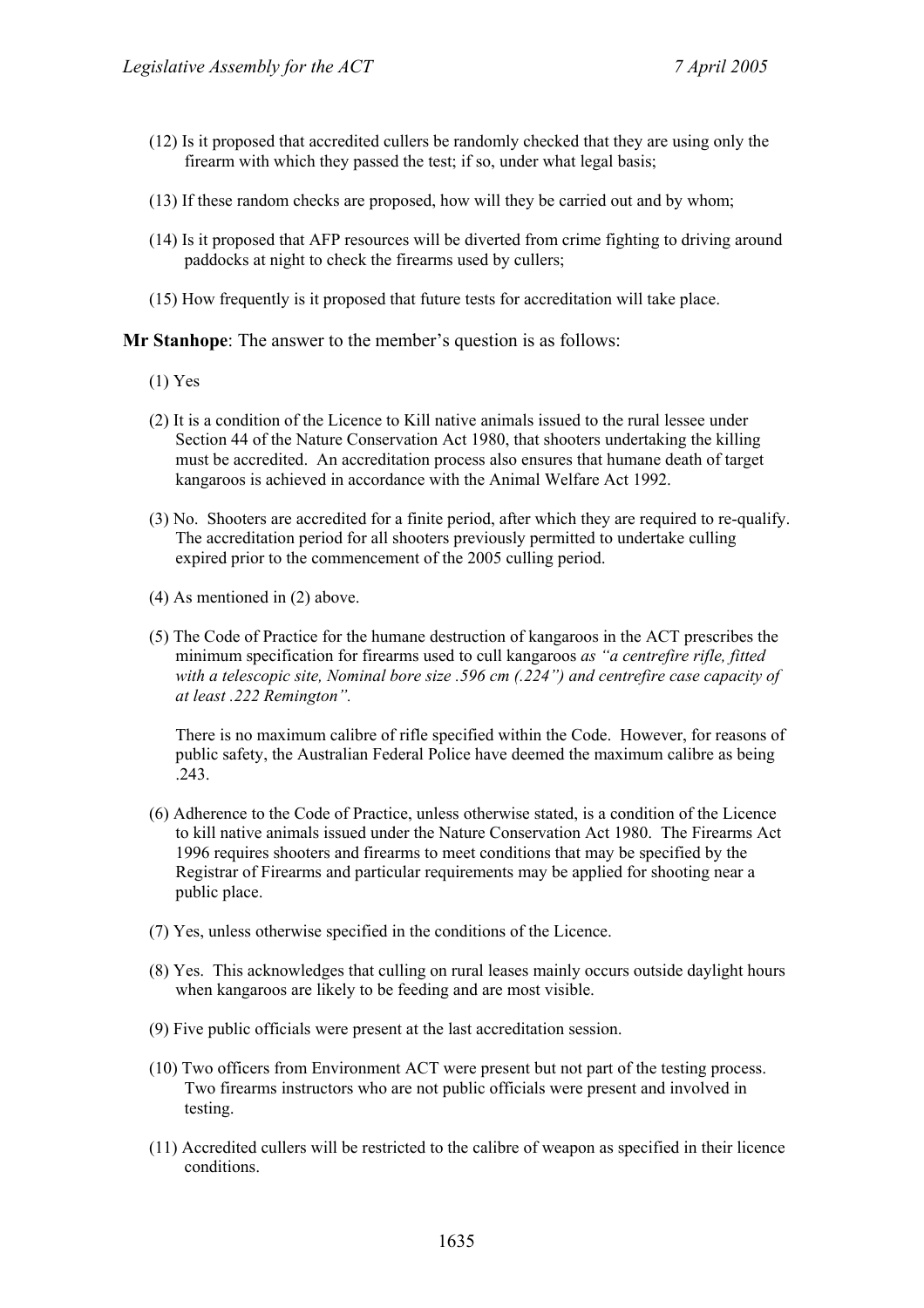- (12) Random inspections may be undertaken to ensure compliance with Licence conditions.
- (13) Property inspections may be undertaken jointly by the AFP and staff from Environment **ACT**
- (14) No. The AFP currently has rural patrol officers who service the rural community through proactive patrolling. The inspections can be incorporated into their routine patrols.
- (15) Accreditation will last for two years. Future tests may be arranged at other intervals if necessary.

## **ACT Forests—use of herbicides (Question No 280)**

**Mrs Dunne** asked the Minister for Urban Services, upon notice, on 10 March 2005:

- (1) Does ACT Forests use residual herbicides such as atrazine and hexazinone in their operations; if so, which herbicides;
- (2) What is the half-life of each of the residual herbicides used;
- (3) Were residual herbicides regularly used in the Lower Cotter forests prior to the 2003 fires; if so, (a) what studies were done into the concentrations of residual herbicides in the soil following the 2003 fires in the Lower Cotter catchment, (b) what work was done to assess the impact of the erosion of soils containing residual herbicides on the water catchment, (c) what work was done to ensure that soils containing concentrations of residual herbicides were not washed into Canberra's water supply or washed downstream into the Murrumbidgee River and (d) what impact would soils laden with residual herbicides have on the breeding grounds of the endangered two spine black fish.

**Mr Hargreaves**: The answer to the member's question is as follows:

(1) ACT Forests does not use the residual herbicide atrazine. ACT Forests uses hexazinone as both Velpar DF and Velmac CR.

As a general policy position, ACT Forests favours the use of low residual chemicals in preference to more aggressive herbicides – especially within the water catchment. An example is the use of Roundup in preference to Grazon.

(2) Hexazinone has a representative half-life of 90 days, measured field values range from 30-180 days (Extoxnet- Pesticide Information Profiles).

(3) No

#### **Schools—bullying (Question No 281)**

**Mrs Dunne** asked the Minister for Education and Training, upon notice, on 10 March 2005: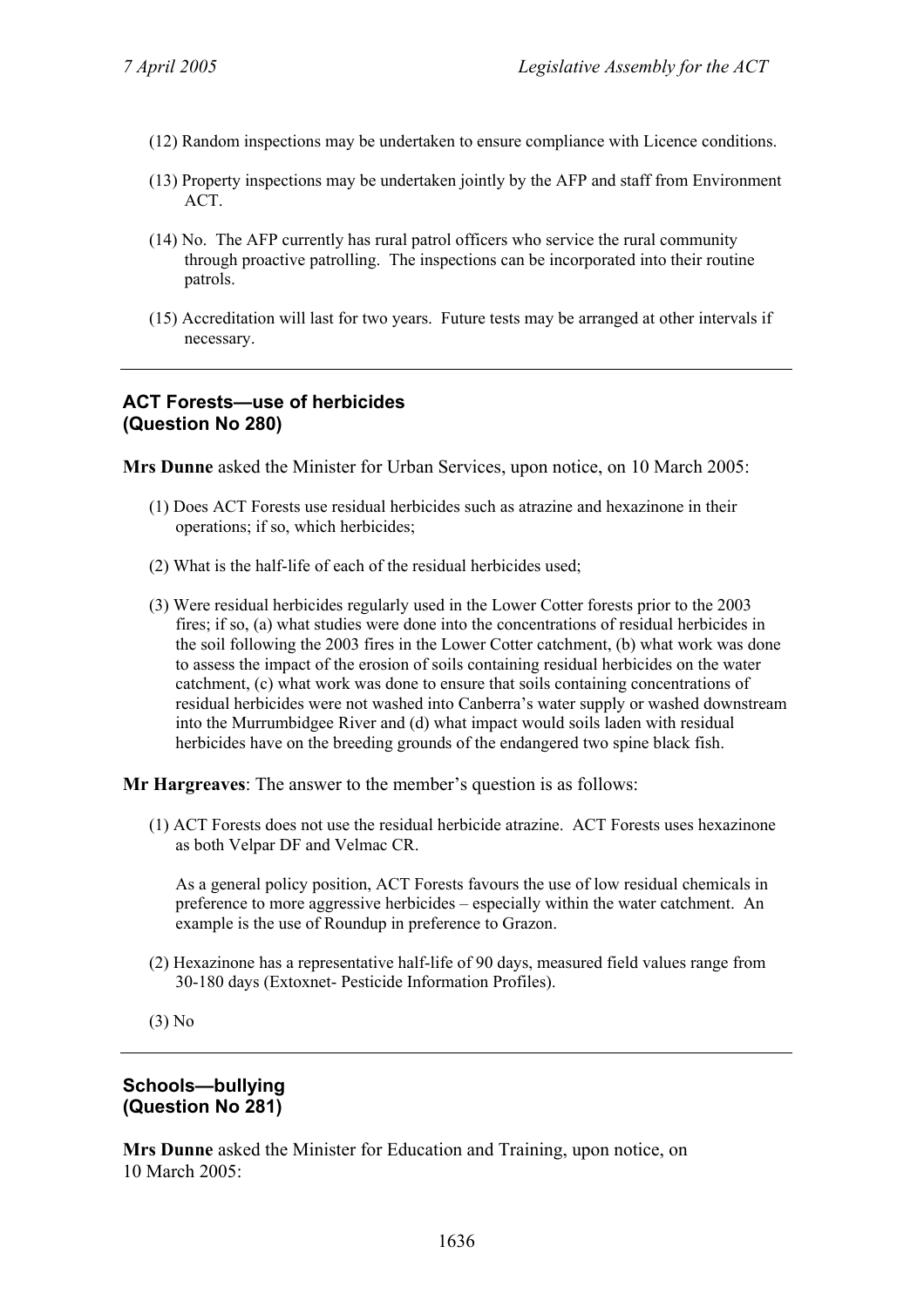How many cases of bullying of (a) students by students, (b) teachers by students, (c) students by teachers and (d) teachers by teachers were referred to and/or investigated by the Department of Education and Training in (i) 2002-2003, (ii) 2003-2004 and (iii) 2004 to the end of February 2005.

**Ms Gallagher**: The answer to the member's question is as follows:

(a) students bullying students

Schools investigate and resolve instances of bullying in the context of their student management and welfare protocols and policies.

Schools are not required to label incidents or to report day to day management issues to the department.

(b) students bullying teachers This is dealt with as for (a).

#### (c) teachers bullying students

This is generally managed at the local level or through the department's complaints process. The department does not have aggregated data on bullying however the following are the recorded investigations into teacher conduct that might be considered by some as bullying:

- (i)  $2002 2003 2$  (two)
- (ii)  $2003-2004-1$  (one)
- (iii) 2004 28 February 2005 2 (two)

#### (d) teachers bullying teachers

The department does not have aggregated data on bullying however the following are the recorded investigations into conduct that might be considered by some as bullying:

- (i)  $2002 2003 1$  (one)
- $(ii)$  2003-2004 1 (one)
- (iii) 2004 28 February 2005 0 (zero)

#### **Schools—bullying (Question No 282)**

**Mrs Dunne** asked the Minister for Industrial Relations, upon notice, on 10 March 2005:

How many cases of bullying of teachers by teachers were referred to and/or investigated by ACT WorkCover in:

- (a) 2002-2003,
- (b) 2003-2004 and
- (c) 2004 to the end of February 2005.

**Ms Gallagher**: The answer to the member's question is as follows:

(a), (b) and (c) - ACT WorkCover does not collect such specific data.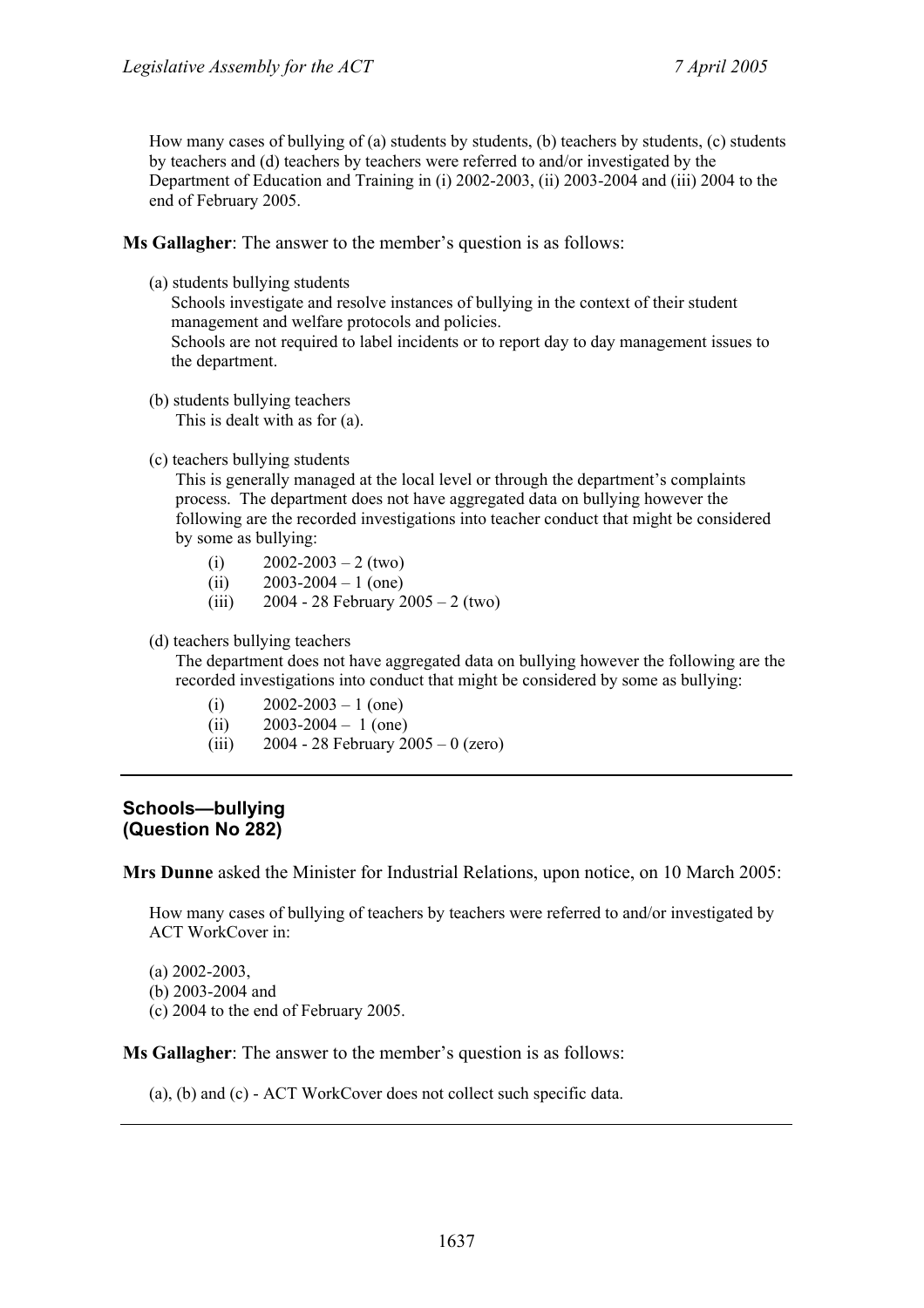# **Development—multi-units (Question No 284)**

**Dr Foskey** asked the Minister for Disability, Housing and Community Services, upon notice, on 10 March 2005, (redirected to the Minister for Planning):

- (1) How many multi-unit developments have been approved since 1 July 2004;
- (2) How many individual units/apartments/townhouses are in those developments;
- (3) How many of these units were (a) public housing, (b) community housing or (c) another form of affordable housing.

**Mr Corbell**: The answer to the member's question is as follows:

- (1) There have been 27 Development Applications (DA) for three or more units, approved in the period since 1 July 2004.
- (2) The approved DAs relate to 616 units/apartments/townhouses.
- (3) The Development Approval Register Tracking System (DARTS) used by the Authority is unable to split the types of units into individual categories such as public, community or affordable housing.

## **Bushfires—pine replanting (Question No 285)**

**Dr Foskey** asked the Chief Minister, upon notice, on 10 March 2005:

- (1) How much natural re-growth has actually been cleared by ACT Forests in order to allow for planting of pines in the Lower Cotter catchment;
- (2) Are the re-forestation strategies based around minimal soil disturbance;
- (3) What assessments have been made of the likely impact of pesticides and herbicides used on water quality and were they independently reviewed; if so, can these be made publicly available;
- (4) What studies were undertaken to assess the impact of re-planting with pines on water yields and will these be made available.

**Mr Stanhope**: The answer to the member's question is as follows:

(1) Following the January 2003 bushfires, 4,300 ha of plantation land in the Lower Cotter Catchment was burnt. Of this area, it is planned that about 3,500 ha will be returned to pines. Approximately 2,000 ha of land has already been cleared and/or planted as of March 2005. It is envisaged that there will be in excess of an additional 700 ha added to existing native buffer areas.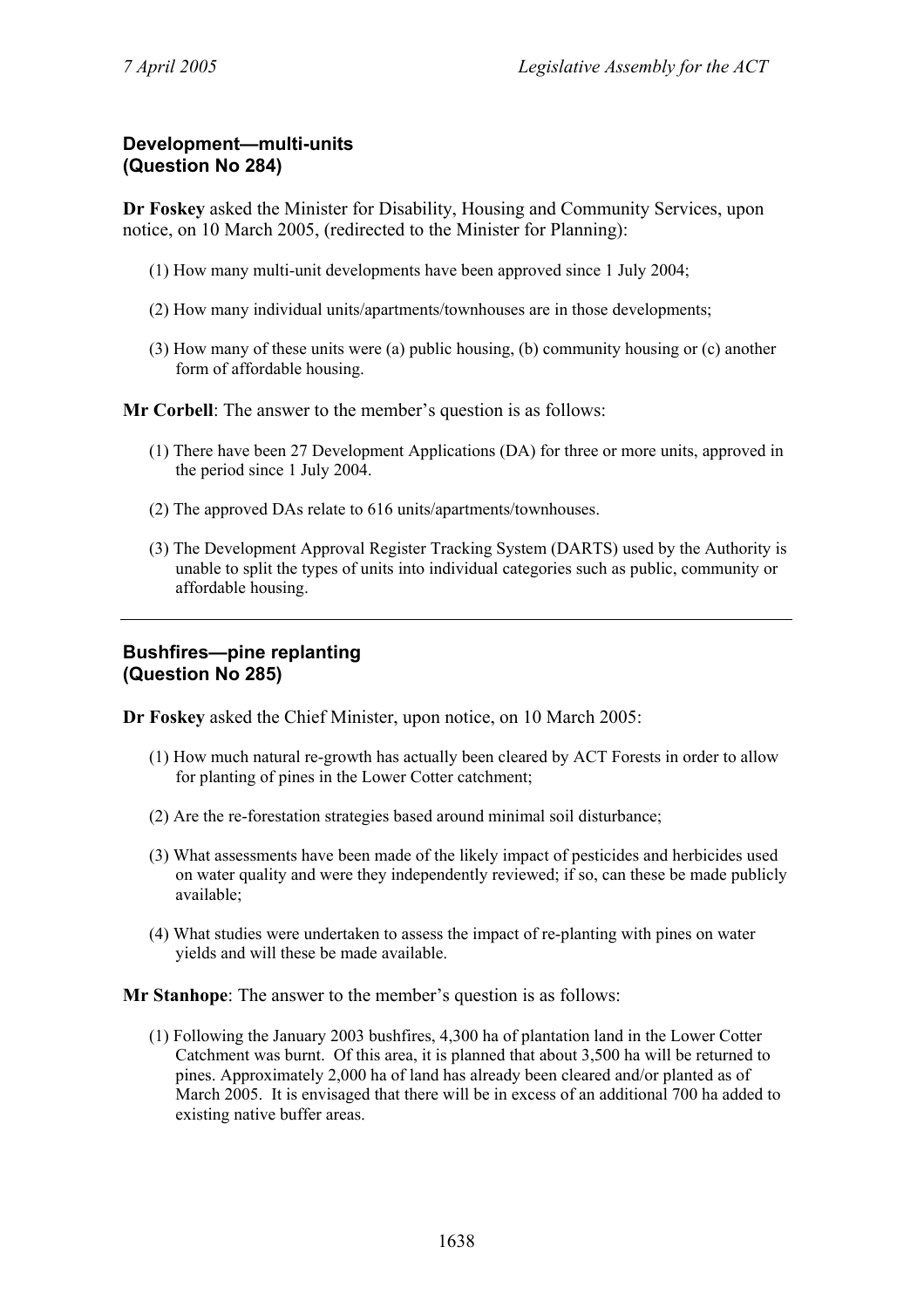In order to re-establish appropriate vegetation in these areas, site preparation must be undertaken. This may involve the removal of weeds, pine wildlings and native re-growth in areas where burnt pines are being cleared and where planting is due to occur.

ACT Forests have sought to minimize disturbance in these areas, and where possible will be leaving re-growth of appropriate species where it has naturally occurred.

- (2) Yes. Independent expert advice has confirmed that the methods employed by ACT Forests are best practice.
- (3) ACT Forests hold an Environmental Authorisation for the commercial application of pesticides and inform ACTEW of proposed spraying activities in the Catchment.

All pesticides used are registered under the National Registration Scheme and have been subject to an assessment and approvals process by the Australian Pesticides and Veterinary Medicines Authority.

ACTEW tested raw water from Lower Cotter for a variety of parameters before considering it suitable for abstraction. These included a standard suite of known pesticides and herbicides, which were tested for on 7 May 2004 and 2 December 2004. No pesticides or herbicides were detected. Following these clear results, water was drawn from the Lower Cotter up to end February 2005.

Further testing was conducted by ACTEW on 8 March 2005, with no pesticides or herbicides detected.

ACTEW publicly report that the Canberra water supply meets all the agreed water quality standards, as specified in the Australian Drinking Water Quality Guidelines.

(4) No studies specific to the ACT have been undertaken within Government to date to assess the impact of re-planting with pines on water yields. However, evidence from other catchments and the Murray Darling Basin Commission have indicated that for all vegetation types, water yields decrease during re-generation.

The replanting of pines in the Cotter catchment was considered in detail by the Non-Urban Study Steering Committee. The Committee's report, *Shaping Our Territory; Final Report: Opportunities for Non-Urban ACT* is a matter of public record.

## **Bushfires—pine replanting (Question No 286)**

**Dr Foskey** asked the Minister for the Environment, upon notice, on 10 March 2005:

- (1) How much natural re-growth has actually been cleared by ACT Forests in order to allow for planting of pines in the Lower Cotter catchment;
- (2) Are the re-forestation strategies based around minimal soil disturbance;
- (3) What assessments have been made of the likely impact of pesticides and herbicides used on water quality and were they independently reviewed; if so, can these be made publicly available;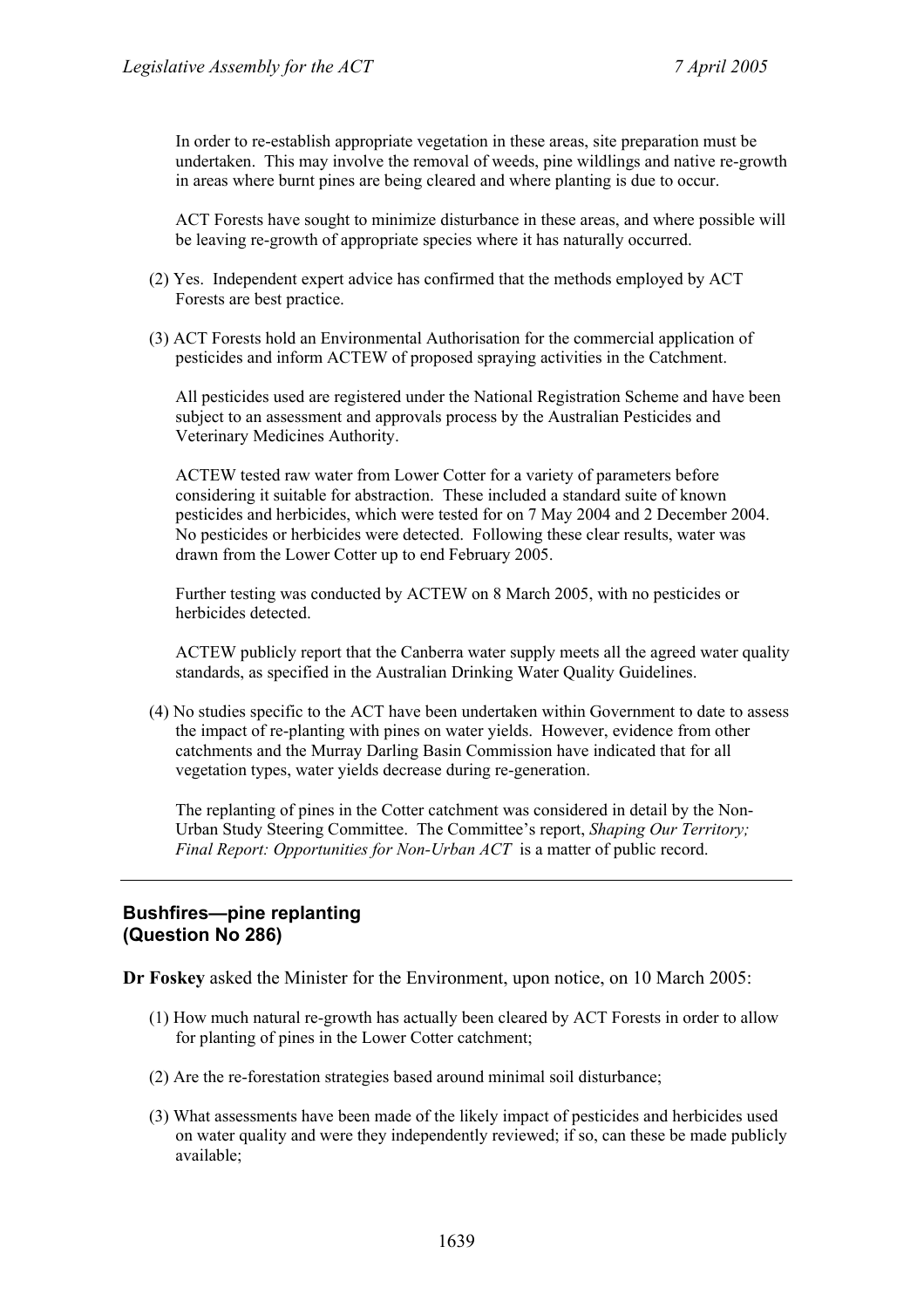(4) What studies were undertaken to assess the impact of re-planting with pines on water yields and will these be made available.

**Mr Stanhope**: The answer to the member's question is as follows:

(1) Following the January 2003 bushfires, 4,300 ha of plantation land in the Lower Cotter Catchment was burnt. Of this area, it is planned that about 3,500 ha will be returned to pines. Approximately 2,000 ha of land has already been cleared and/or planted as of March 2005. It is envisaged that there will be in excess of an additional 700 ha added to existing native buffer areas.

In order to re-establish appropriate vegetation in these areas, site preparation must be undertaken. This may involve the removal of weeds, pine wildlings and native re-growth in areas where burnt pines are being cleared and where planting is due to occur.

ACT Forests have sought to minimize disturbance in these areas, and where possible will be leaving re-growth of appropriate species where it has naturally occurred.

- (2) Yes. Independent expert advice has confirmed that the methods employed by ACT Forests are best practice.
- (3) ACT Forests hold an Environmental Authorisation for the commercial application of pesticides and inform ACTEW of proposed spraying activities in the Catchment.

All pesticides used are registered under the National Registration Scheme and have been subject to an assessment and approvals process by the Australian Pesticides and Veterinary Medicines Authority.

ACTEW tested raw water from Lower Cotter for a variety of parameters before considering it suitable for abstraction. These included a standard suite of known pesticides and herbicides, which were tested for on 7 May 2004 and 2 December 2004. No pesticides or herbicides were detected. Following these clear results, water was drawn from the Lower Cotter up to end February 2005.

Further testing was conducted by ACTEW on 8 March 2005, with no pesticides or herbicides detected.

ACTEW publicly report that the Canberra water supply meets all the agreed water quality standards, as specified in the Australian Drinking Water Quality Guidelines.

(4) No studies specific to the ACT have been undertaken within Government to date to assess the impact of re-planting with pines on water yields. However, evidence from other catchments and the Murray Darling Basin Commission have indicated that for all vegetation types, water yields decrease during re-generation.

The replanting of pines in the Cotter catchment was considered in detail by the Non-Urban Study Steering Committee. The Committee's report, *Shaping Our Territory; Final Report: Opportunities for Non-Urban ACT* is a matter of public record.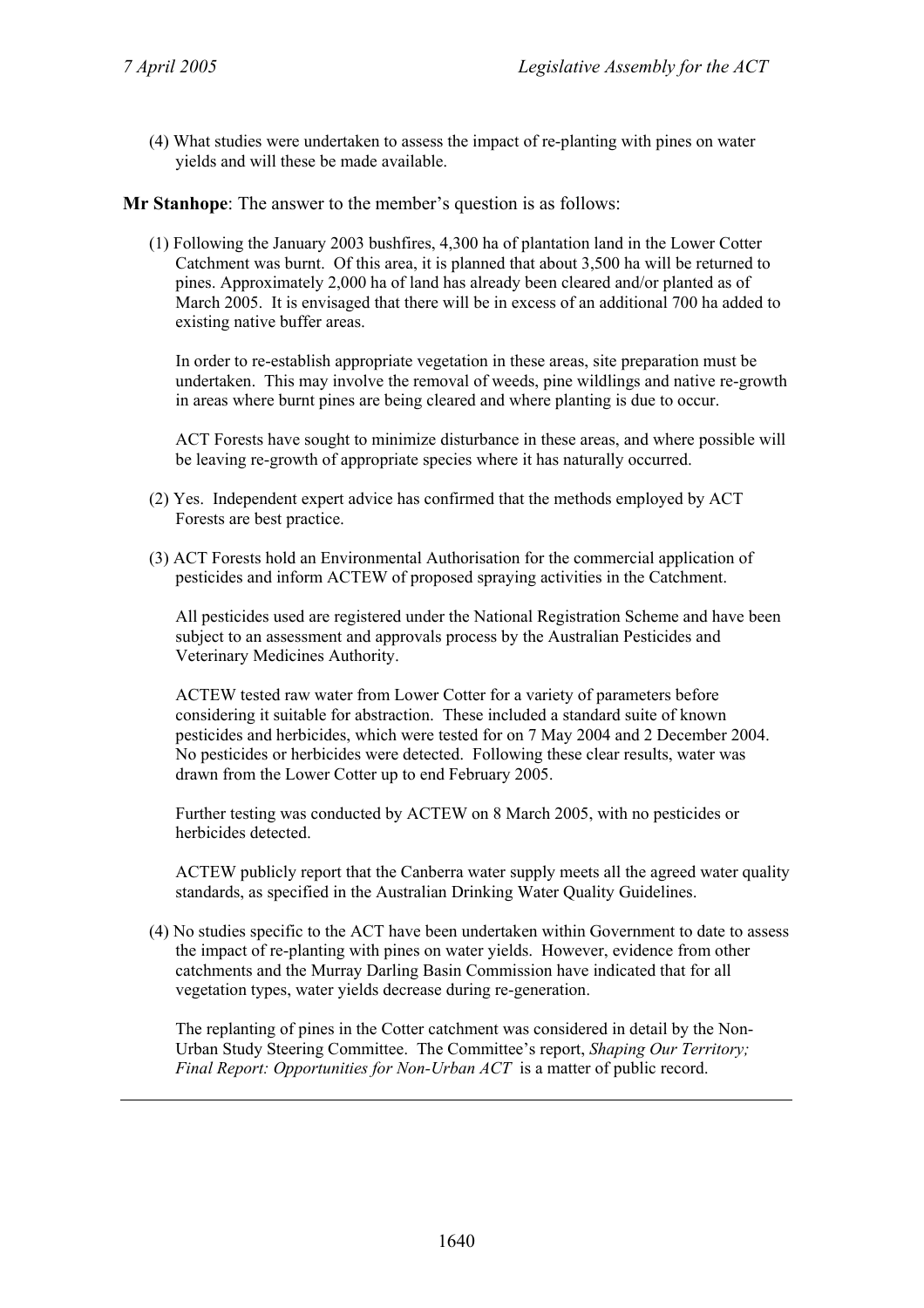## **Social welfare—support services (Question No 287)**

**Mrs Burke** asked the Minister for Disability, Housing and Community Services, upon notice, on 10 March 2005:

- (1) How is the Government measuring the success of the Individual Support Services Team;
- (2) Against what Key Performance Indicators is the Team measured;
- (3) What is the level of client satisfaction to date.

**Mr Hargreaves**: The answer to the member's question is as follows:

- (1) The Government is measuring the success of the Individual Support Services (ISS) team in the following ways, by:-
	- · Reporting on a six monthly basis to the ACT Legislative Assembly on the progress achieved against the Government Response to the Recommendations of the *Board of Inquiry into Disability Services*. The fourth and final report was tabled in the Assembly on 15 February 2005;
	- · Conducting an audit into the implementation of agreed recommendations of the *Board of Inquiry into Disability Services* and two Coroner's Inquiries. The recommendations of this audit are being implemented;
	- · Incorporating the 13 key challenges and priority areas highlighted in *Steps to Reform: Reform and Action Strategy for Disability Services in the ACT 2002-2005* into the *Future Direction: A framework for the ACT 2004-2008*;
	- · Implementing a management plan for ISS that aligns with the Department's strategic direction and *Future Directions* Framework which sets out key priorities, targets and qualitative and quantitative key performance indicators (KPI);
	- · Undertaking key reviews into respite services, Community Linking and Needs Assessment Service (CLANAS) pilot and the aCe Recreation Program; and
	- · Undertaking internal periodical audits and checks (Periodic Service Review (PSR) audits) of regular tasks.
- (2) The ISS team is measured against the following Key Performance Indicators:
	- · PSR Audits regular assessments of performance on a house basis against a comprehensive set of criteria including client participation in activities, record and financial management and property maintenance;
	- · Performance Management Plans (PMPs) which have been completed by Senior Management, ISS Network Managers and individual houses. They include assessment against a set of ten Key Result Areas (KRAs);
	- · The ISS Management Plan 2005-2008 has a comprehensive set of Key Performance Indicators against which the performance of the ISS team will be measured;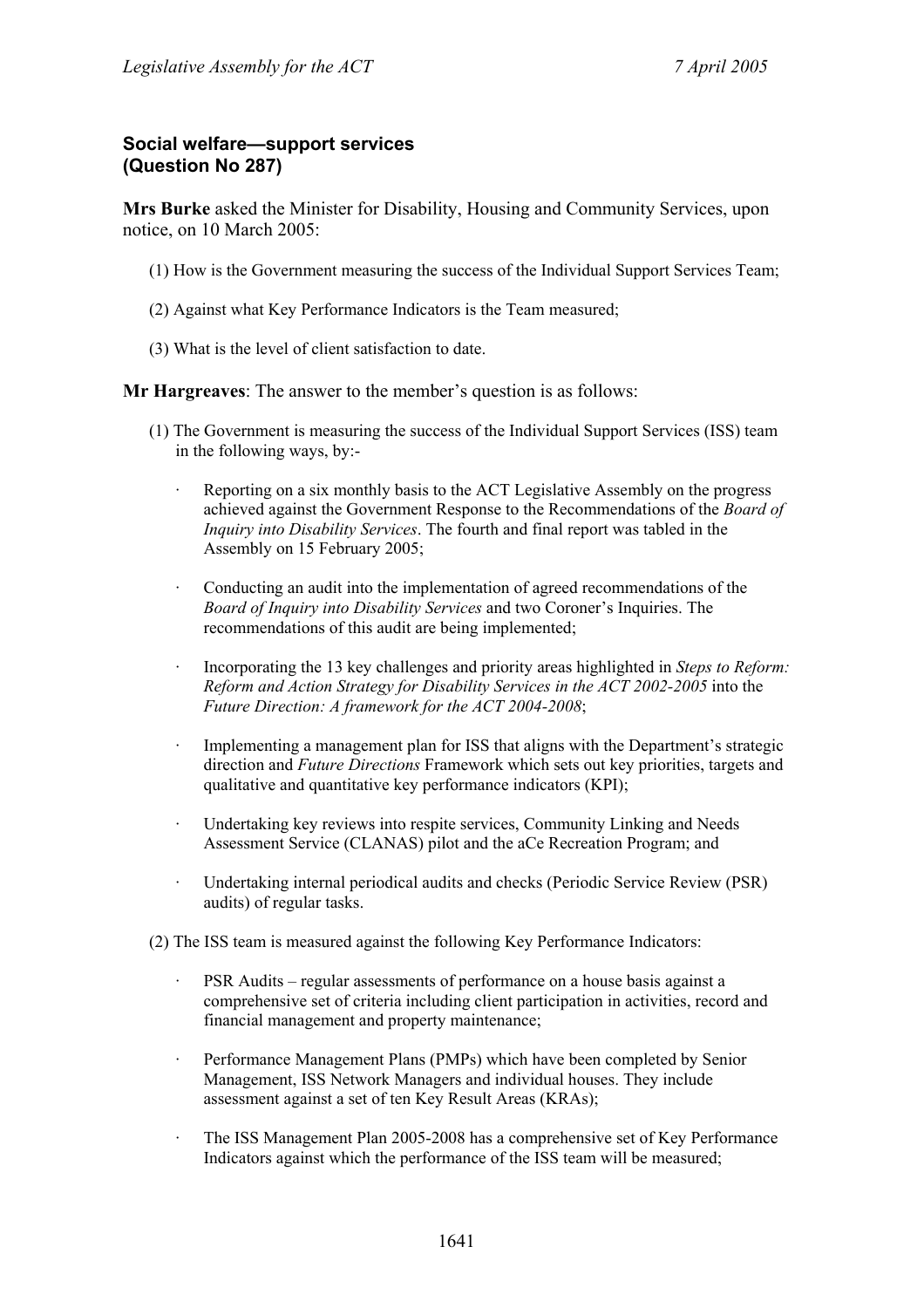- Informal measures of performance include client and family feedback for example their support for the Active Support Model and strategies to stabilising staffing; and
- · Monitoring the current mandatory training for staff.
- (3) Client satisfaction is monitored on an individual basis through the development of an Individual Plan (IP), which is reviewed on a quarterly basis with clients, parents and guardians or advocates, to ensure the current needs and aspirations of individuals are being met.

The Department also has a complaints process and refers any issues raised by clients, parents or guardians.

A client satisfaction survey is currently being finalised and this will provide a comparative measure against the last survey conducted in 2002.

# **Community Housing Canberra (Question No 288)**

**Mrs Burke** asked the Minister for Disability, Housing and Community Services, upon notice, on 10 March 2005:

- (1) Has the steering committee of officials from the Department of Housing, Disability and Community Services, Treasury, Chief Minister's Department and the Department of Justice and Community Safety, Community Housing Canberra (CHC), concluded that CHC's constitution, funding agreement and accountability arrangements did not provide safeguards to protect the public interest; if so, have these changes occurred and what steps have been taken to rectify and ensure these changes have occurred;
- (2) If the ACT Government is now a member of the company associated with the CHC, what are the special rights that enable the ACT Government to protect the public interest in the assets invested in the company;
- (3) What objectives of the company have been revised to strengthen the focus on community housing for low income households and alleviating poverty;
- (4) What are the skills and experience required of directors of the board of CHC;
- (5) Has CHC produced a business plan for all of its activities;
- (6) What limitations (a) have been placed on the CHC company's borrowings from private financial institutions and (b) are in place to restrict the CHC company from participating in joint venture and disposal of any of its assets without the approval of the ACT Government.

**Mr Hargreaves**: The answer to the member's question is as follows:

- (1) Yes. No, the changes have not occurred. The Department of Disability, Housing and Community Services is working with Community Housing Canberra to introduce a new Constitution and new funding agreement by June 2005.
- (2) The ACT Government is not currently a member of the company.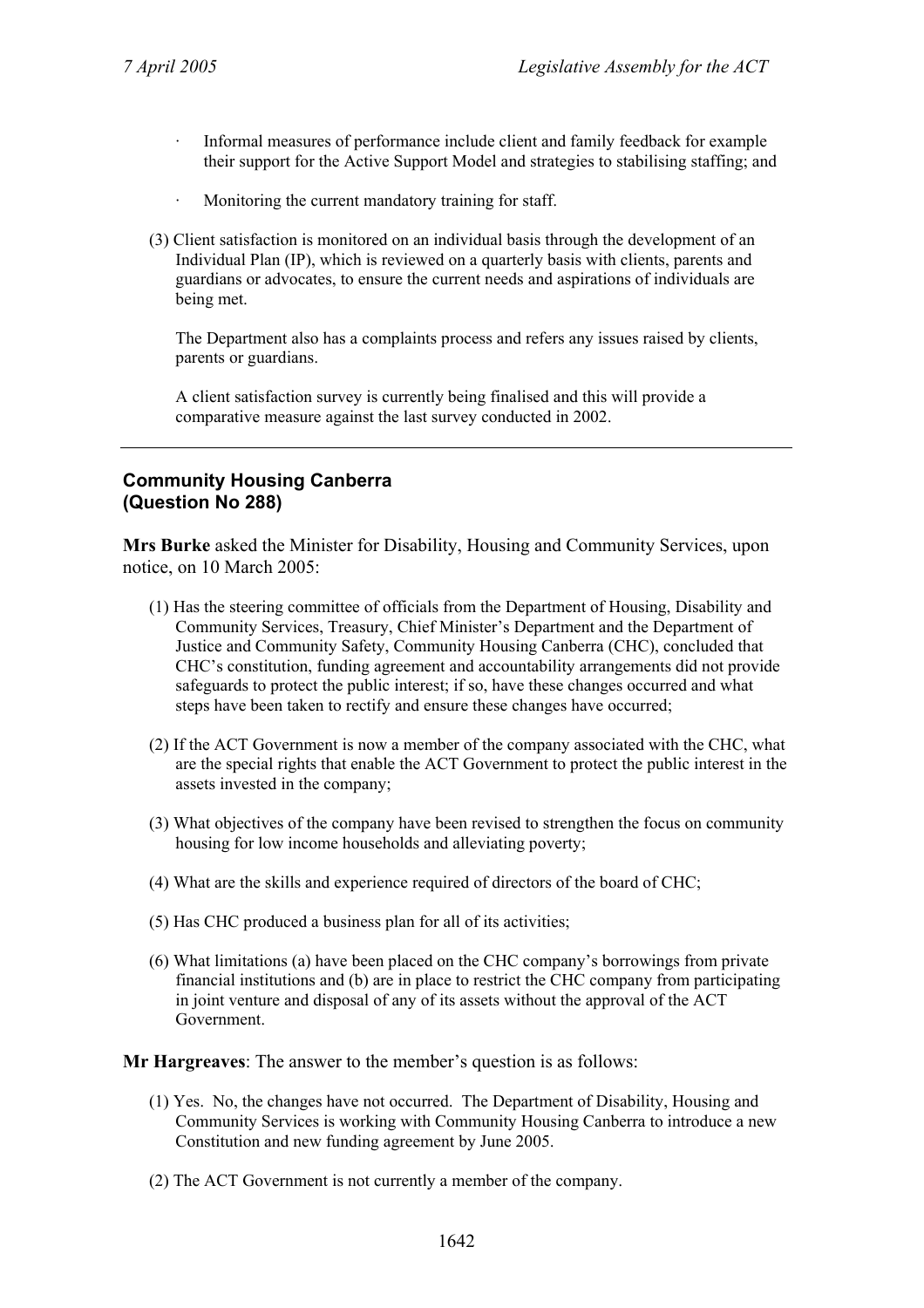- (3) Proposed new objectives include: "promote the relief of poverty by providing community and affordable housing to people in the Australian Capital Territory who are in need, including members of low income households", and "facilitate equitable, non discriminatory access to community and affordable housing in the Australian Capital Territory for people in housing need".
- (4) Commitment to and an understanding of community and affordable housing and the Company's objects.

Expertise in housing development and procurement, asset management, social housing management, community development, social policy development, law, accounting or corporate finance.

- (5) No. The requirement to produce a business plan for all activities will be a condition of the new funding agreement from July 2005.
- (6) None. These will be included in the new funding agreement.

### **Children—disabled (Question No 290)**

**Mrs Burke** asked the Minister for Disability, Housing and Community Services, upon notice, on 10 March 2005:

What options are available in relation to accessing carer services for a family with a severely disabled child, particularly after the child leaves school.

**Mr Hargreaves**: The answer to the member's question is as follows:

#### Community Services

All people with disabilities in the ACT are eligible to access a range of government funded community services. These include:

- Youth services such as provided by regional Youth or Community Centres, the YMCA, the YWCA, Scouts etc.
- · Therapy Services, such as Physiotherapy, Occupational Therapy, Speech Therapy etc.

Department of Education - Support for School Leavers

With regard to services for school leavers, I am advised that the Department of Education is currently in its second year of implementing a Student Pathways Planning program across all high schools and colleges in the ACT including special education schools such as Black Mountain. Student Pathways Planning works with students to explore their unique capabilities across a range of areas including future life planning.

#### Post School Services

After they leave school, many students with disabilities are able to gain access to employment assistance and vocational training programs.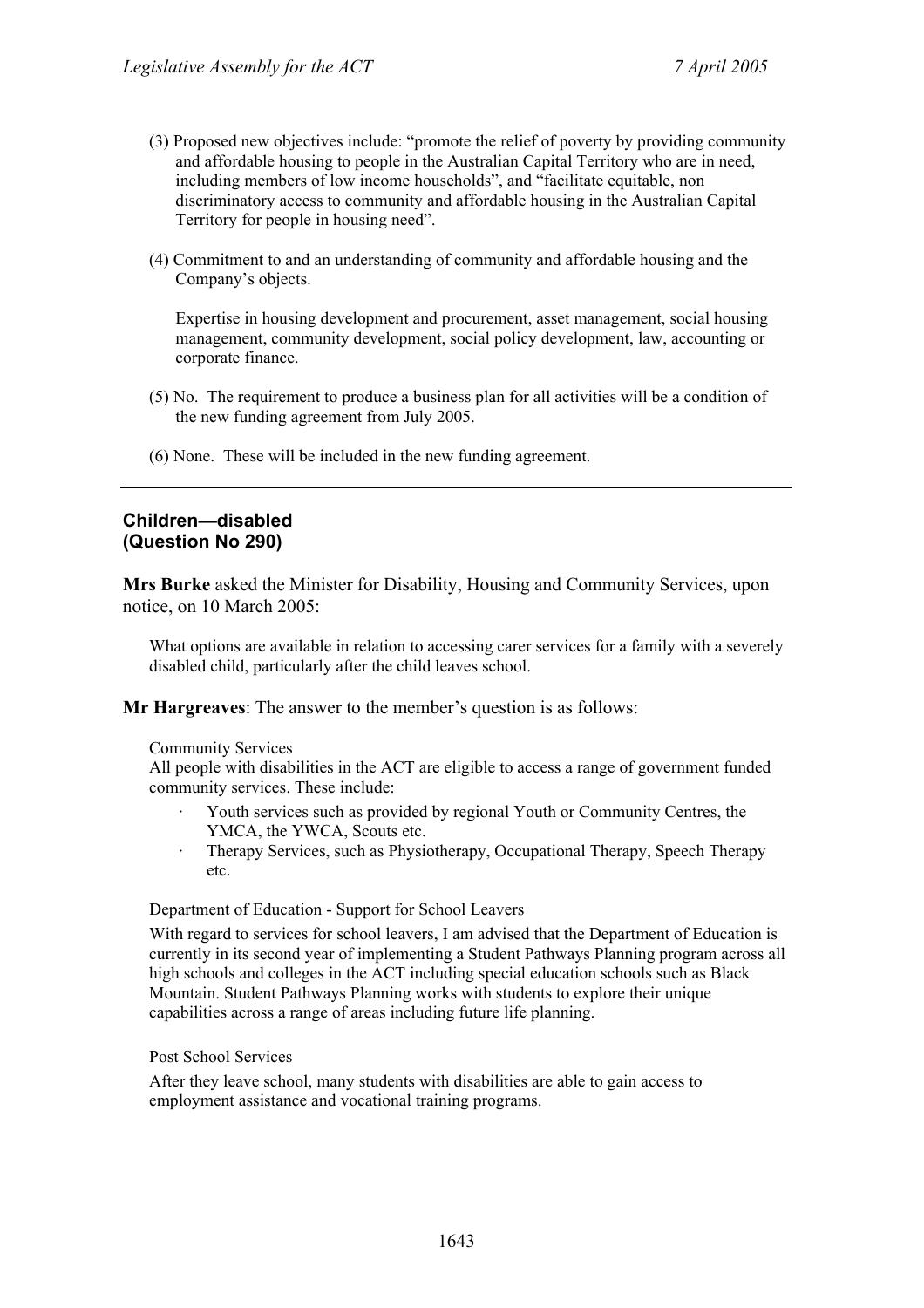For those students with disabilities who are not able to immediately seek employment, training, or further education, the ACT Government offers a Post School Options (PSO) Program.

The PSO program works with young people and their families to further develop their plans for the future, and may also provide short-term transitional funding (up to three years) to assist people with disabilities to make this transition.

Respite Services include centre based respite and in-home respite and provide short term and time limited breaks for families and other voluntary care givers while providing a positive experience for the person with a disability.

Individual Funding

The ACT Government also offers individualised funding (also known as an Individual Support Package (ISP)) which enables people to develop their own support arrangements to meet individual circumstances. The ACT Government allocates \$4.215 million in ISP's annually (brokered through non government agencies).

In 2004/05 Disability ACT conducted a Disability Support Funding Process, which enabled school leavers to apply for the PSO program, specialist disability services and ISP's (or a combination of all three) through a single application process. An additional \$1.576 million was allocated through this process, which assisted 56 people with disabilities in need, including 12 school leavers and their families. A further three school leavers with lesser support needs were offered the assistance of Post School Options transitional planning services but were not prioritised for additional funding.

## **Children—therapy (Question No 292)**

**Mrs Burke** asked the Minister for Disability, Housing and Community Services, upon notice, on 10 March 2005:

- (1) Was \$1 million allocated in the 2000-01 Budget Paper No 3, page 59, provided for "appropriate and integrated clinical and community services for children with complex behavioural and support issues, in particular, for children with autism spectrum disorder and cerebral palsy" and to "also provide funding for therapy services for children in special schools."; if so, did the Department use half the allotted funds to increase the number of therapy staff providing services to special schools;
- (2) In each year over the last ten years, and for each of the ACT special schools (a) how many therapy staff provided services to students at each school, (b) how many staff providing services at each special school were qualified in each allied health discipline, (c) how many students overall received therapy services, (d) how much therapy did each discipline provide, (e) how many students with autism received therapy services at each school funded by the Department and (f) how much therapy did each discipline type provide for these students;
- (3) In each year since 2000, what increase in therapy services for students with autism is due to the budget initiative of 2000-01 referred to in part (1);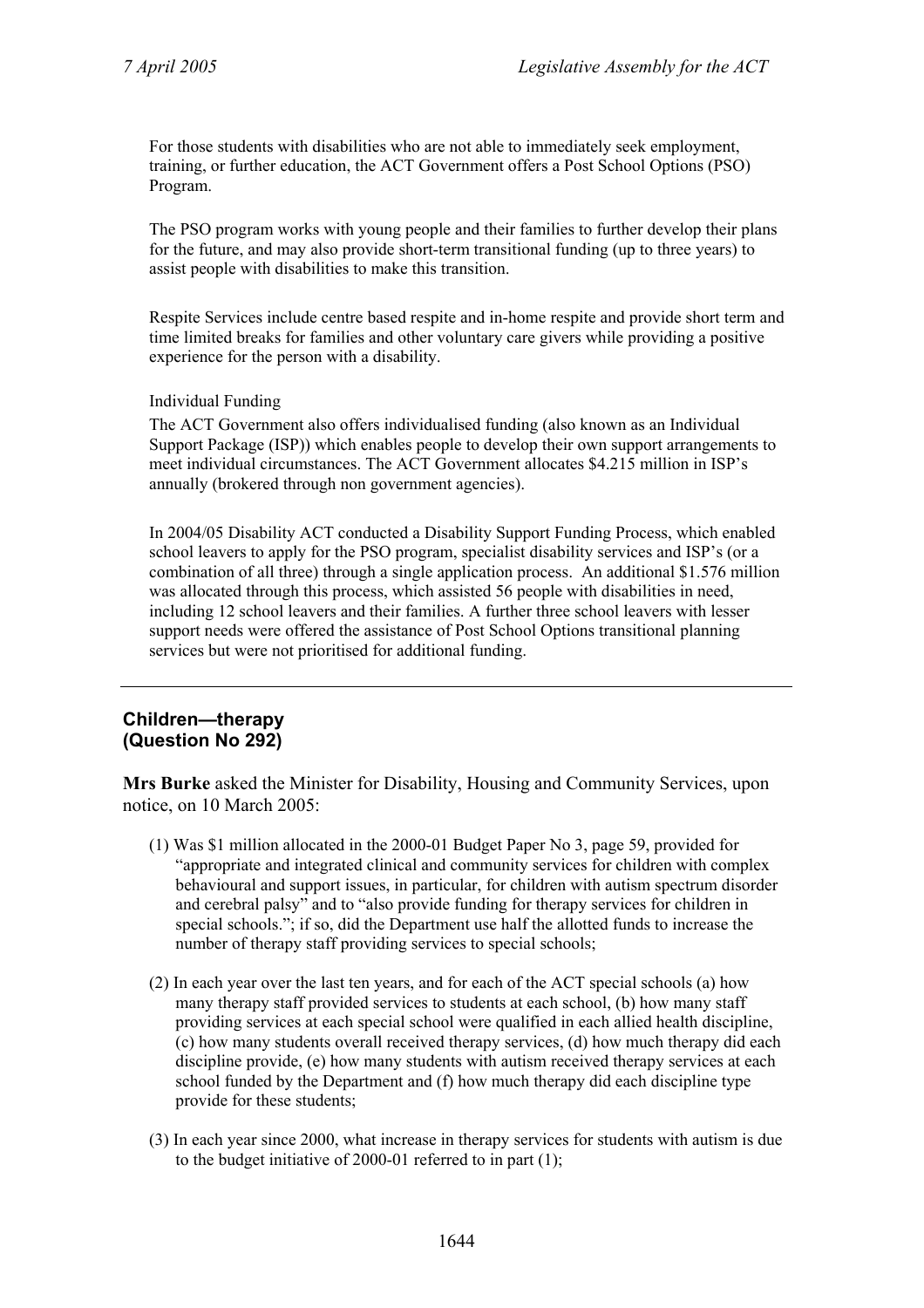- (4) What autism-specific methods did the staff use when providing therapy for students with autism given that autism is a specific clinical diagnosis that requires autism-specific therapy;
- (5) How did the Department measure and report the outcomes of this initiative (a) for children with complex behavioural and support issues and (b) for children with autism;
- (6) In the last five years has the difficulty in recruiting appropriately qualified staff affected the delivery of therapy services in any way; if so, how;
- (7) In the last five years, has the delivery of therapy services been limited or decreased either as a whole or to students with autism.

**Mr Hargreaves**: The answer to the member's question is as follows:

- (1) Yes.
- (2) After careful consideration of the question and advice provided by my Departments, I have determined that the information sought is not in an easily retrievable form, and that to collect and assemble the information sought solely for the purpose of answering the question would be a major task, requiring a considerable diversion of resources. In this instance, I do not believe that it would be appropriate to divert resources from the provision of direct services to clients, for the purpose of answering the Member's question.
- (3) Therapy ACT provides service on a needs basis. Some teams of staff provide input to all the children that attend a special education unit, in order to assist with communication with the teacher. Up until the formation of Therapy ACT, the Disability Program serviced special schools. The eligibility of this service was that the client must have had an intellectual disability under 70 IQ.
- (4) Children with autism spectrum disorder have certain traits and behaviours associated with the condition. An individual child will vary according to their environment, education setting and individual differences of personality and temperament.

Intervention is individualised and may involve:

- Assessment and intervention for sensory modulation and sensory processing issues;
- Visual communication systems such as Picture exchange System;
- Visuals, social stories to assist with change, transitions and provide structure; and
- Behaviour analysis and modification strategies.

(5)

- (a) The program measures were:
	- Number of hours of service;
	- Number of clients:
	- · Teacher satisfaction; and
		- Parent satisfaction.
- b) The measures were not specifically compiled for children with autism. See Annual Report – Department of Health and Community Care 2000/01.
- (6) There is a national shortage of allied health professionals. This shortage has affected recruitment of staff. In times of staff shortage, clients' needs are prioritised and only life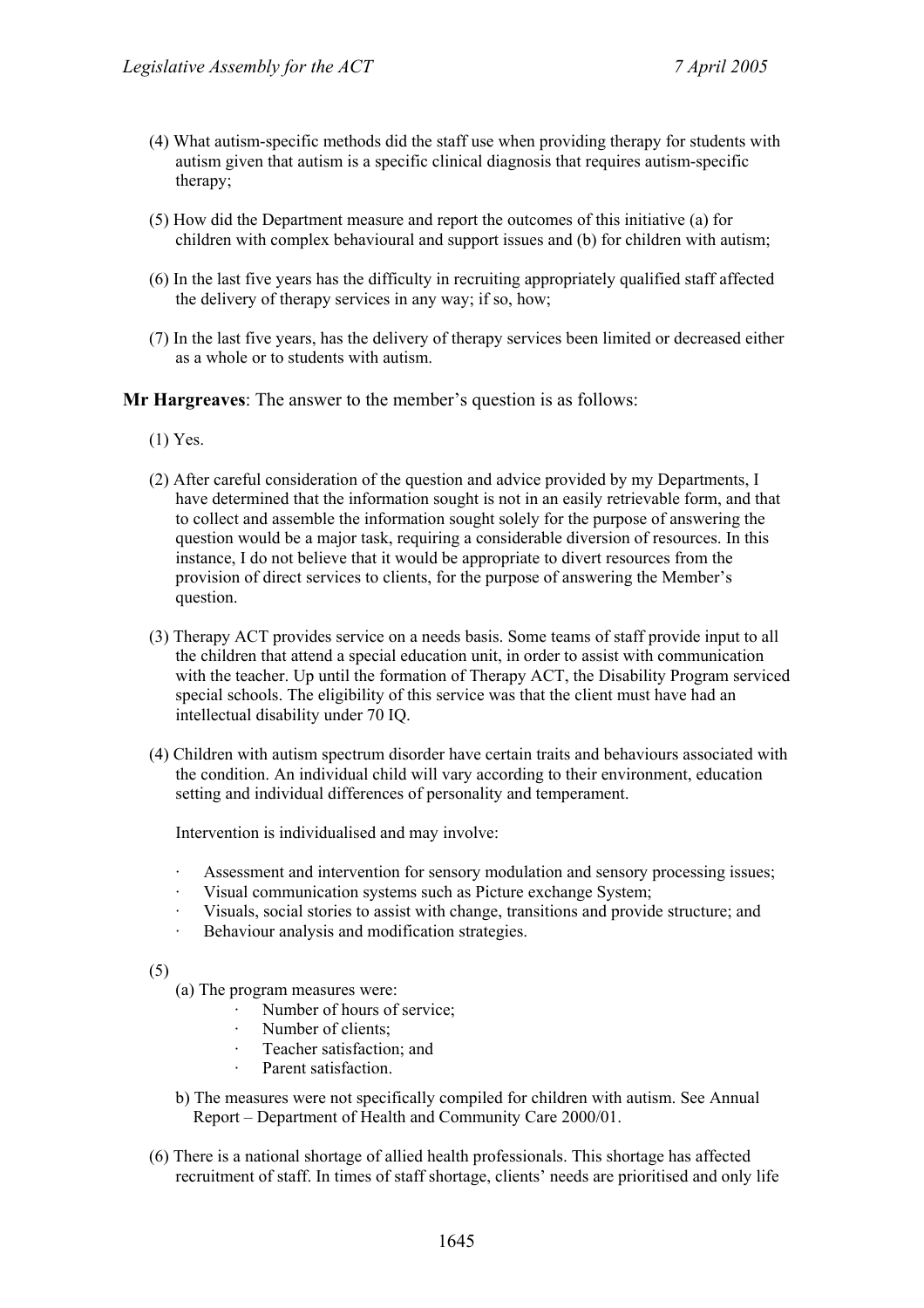threatening and severe impact issues can be attended to. During times of acute shortages consultation, training and information is provided to those caring or involved with clients. There is also a shortage of staff with specialised training and skills in the area of autism. Staff of Therapy ACT have received inservices and workshop training, attended autism conferences and undertaken training in the autism assessment procedures that are considered best practice. Professional development for all staff is ongoing.

- (7) Services to students with autism have increased over the last five years. The increase has been in:
	- · Diagnostic assessments 144 since Therapy ACT started the service;
	- Development of the Autism Assessment and Family Support team 2005;
	- Assessment and intervention as require;
	- Support and input to children with autism in mainstream classes;
	- Input to teachers in the increased number of education units for children with autism - Communication and Social Awareness Group (children under 3 years), Autism Intervention Units (3-5 year olds) and Learning Support Units- Autism Specific (Primary school age);
	- · Disability ACT provides funding of \$32,000 for the Applied Behaviour Analysis (ABA) Program for four students with autism who attend the Woden School. This involved the contracting of 'Autism Partnership' from Victoria to provide specialist training and supervison for the Woden School staff who worked in the ABA classroom. This program is also being funded for 2005 and is currently being evaluated by 'PSI Consulting' through a joint funding arrangement between DHCS and the Department of Education and Training. The evaluation is to be completed by the end of April 2005; and
	- Intervention and family support.

## **Health—asbestos (Question No 293)**

**Mr Pratt** asked the Minister for Industrial Relations, upon notice, on 10 March 2005:

- (1) Further to a briefing held on Tuesday, 8 March at the Reid Canberra Institute of Technology (CIT) to inform industry of the requirements of the new asbestos legislation to be introduced from 16 January 2006 and at which a number of questions were raised but not adequately answered, is a new asbestos report required, at a forecast cost to the owner of approximately \$600 for each renovation, repair, sale etc of a property;
- (2) At what level of minor property renovation, maintenance or repair undertaken, for example minor plumbing repairs, removal and/or installation of inbuilt household electrical equipment etc, is a report not required;
- (3) If there is no minimum level, why not;
- (4) How long will the asbestos report be valid and is it considered to be along the same lines as a building report in that respect; if not, why not;
- (5) Can the asbestos report be done as part of a building report; if not, why not;
- (6) Is it possible to register a one-off asbestos report to be updated after any renovation, maintenance, repair work, or sale of the property; if not, why not;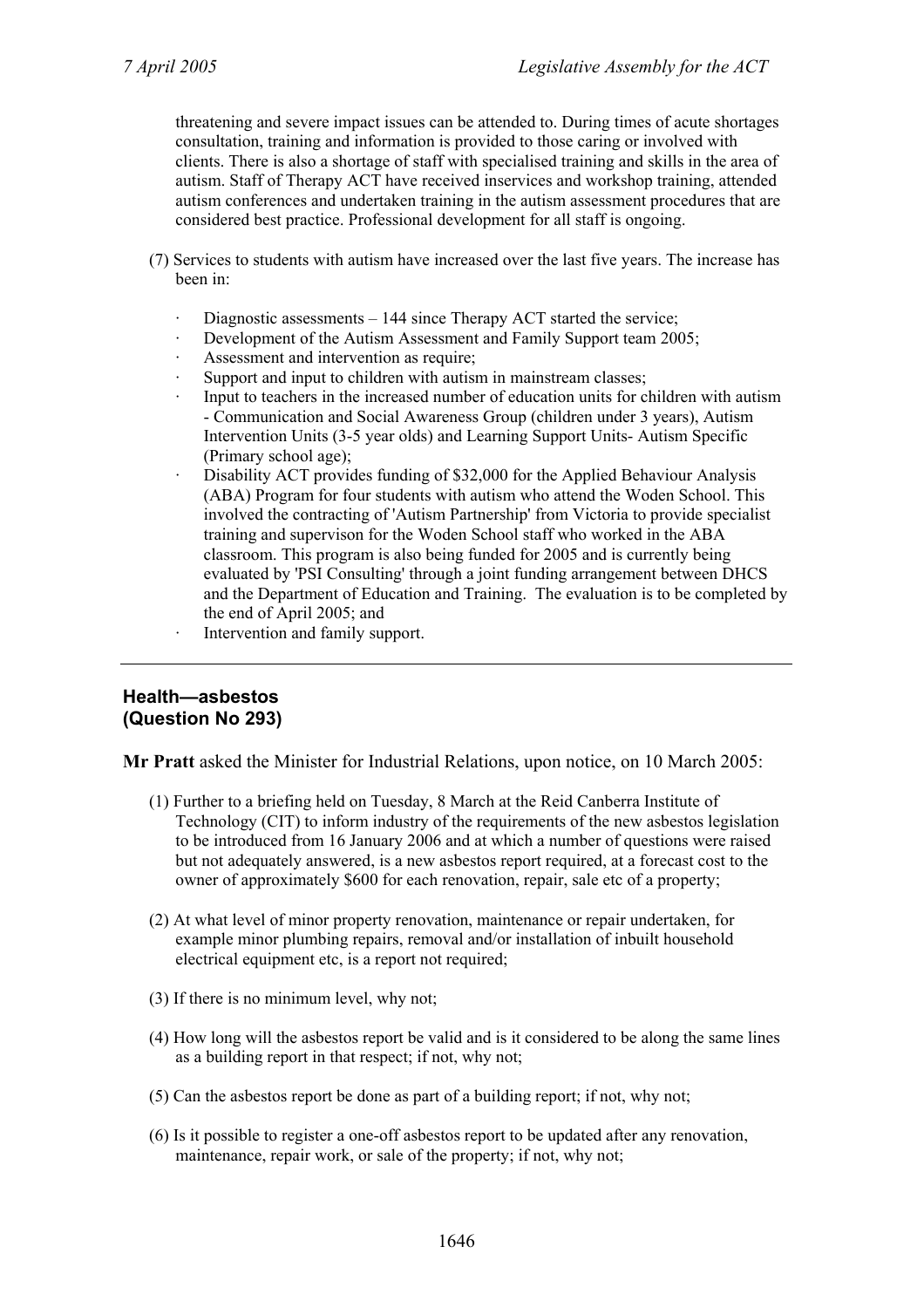- (7) If an asbestos report has an expiry date but no renovation, maintenance or repair work has been undertaken on that property, is the owner required to have another report prepared at additional and unnecessary expense; if so, why;
- (8) Will a copy of all asbestos reports undertaken in the ACT be maintained by a central register; if so,
	- (a) by whom,
	- (b) how much will it cost the ACT Government or industry per annum to manage and (c) how will it be policed or monitored; if not, why not;
- (9) In relation to tenanted properties, is a new asbestos report required for each subsequent tenancy; if so, why; if not, why not;
- (10) Will a landlord be required to provide a tenant, at the landlord's expense, with alternative accommodation during any renovation, repair or maintenance work if the property they occupy has been shown to contain asbestos; if not, why not;
- (11) Who can undertake to prepare the required asbestos reports and how many such asbestos inspectors are there or will there be by the time the legislation comes into effect in the ACT;
- (12) How will these inspectors be trained and what qualifications will they be required to have;
- (13) In relation to property costs, how will the added expense to the owner of having to undertake these asbestos reports and/or a subsequent finding of asbestos affect the (a) value of property in the ACT,
	- (b) cost of selling a property,
	- (c) cost of each incidence of renovation, maintenance or repair work to a property, and thus the overall cost of living,
	- (d) cost of rental properties for tenants, for example will rents rise to compensate for the increased cost of these reports,
	- (e) cost of housing, whether tenanted or owner-occupied, for people on low-incomes and
	- (f) reluctance of purchasers to pay full market price for a property due to ongoing asbestos reporting obligations and costs, and thus the effect on ACT property values;
- (14) As one of the biggest landlords in the ACT is ACT Housing prepared, at an additional cost to the ACT Government, to survey each of its properties for asbestos in line with the introduction of the new asbestos legislation;
- (15) Will ACT Housing be required to undertake an asbestos report for each of its properties after each change of tenant and for each incidence of renovation, repair and maintenance work; if so, why; if not, why not;
- (16) How much will this cost the ACT Government per annum and will this cost be passed onto the ACT taxpayer or will ACT Housing pass this increase in cost onto its tenants;
- (17) How many asbestos reports is it estimated will be undertaken on ACT Housing properties per annum once the legislation comes into effect.

**Ms Gallagher**: The answer to the member's question is as follows: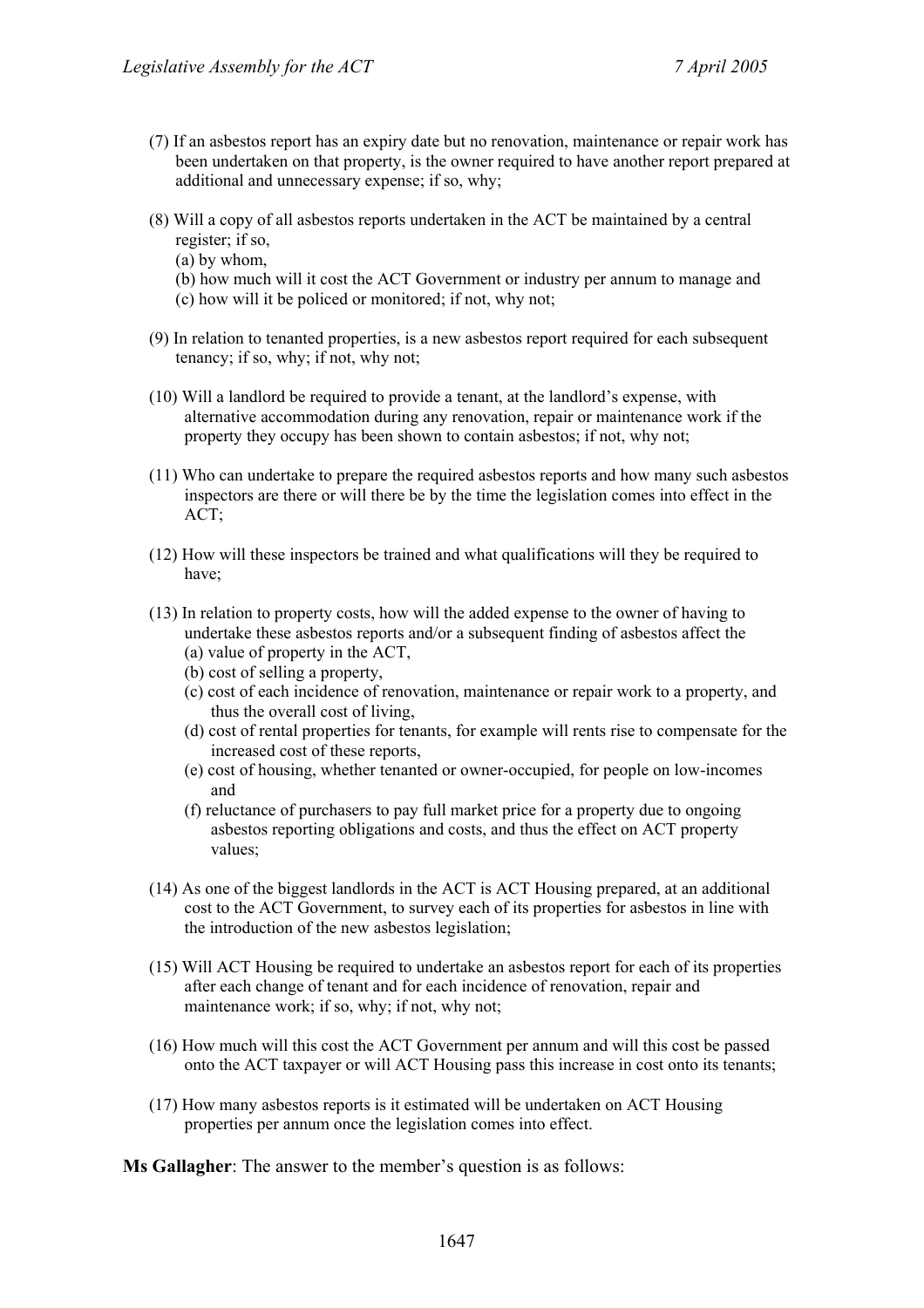- (1) to (13) Refer to the operation of Sections 47K and 47L of the *Dangerous Substances (Asbestos) Amendment Act 2004*. These sections of the Act do not commence until 2006.The Asbestos Assessment Task Force is considering these issues as part of its report to the Legislative Assembly, due in August this year. It is appropriate that we await the advice of the Task Force.
- (14) Housing ACT is not required to survey each of its properties for asbestos. The new legislation requires all property owners, including Housing ACT, to inform tenants or prospective tenants or tradespeople or anyone who is asked to work on the property what they know about materials containing asbestos at the property.
- (15) Housing ACT will comply with the legislation, which does not currently require an asbestos report to be undertaken. Once the formal requirements of Sections 47K and 47L of the legislation commence, Housing ACT will obtain asbestos reports as required.
- (16) The cost of undertaking asbestos reports is not known yet. Housing ACT undertakes condition audits on its properties. Audits done as part of the rolling program will in future include visual identification of asbestos. It is not anticipated that this will significantly add to the cost of the reports. Tenants of Housing ACT properties will continue to pay rent based on market rent or 25% of their income, whichever is the lesser amount.
- (17) There is currently no requirement to undertake asbestos reports. Once Section 47 K of the legislation becomes effective Housing ACT, when it is engaging in a "high-risk activity in relation to asbestos", will be required to find out whether there is asbestos at the premises if it does not already know. There are no figures available on the number of asbestos reports that would be required for high risk activities. Once Section 47L of the legislation becomes effective, Housing ACT will be required to obtain an asbestos inspection report for any property that it sells. In the 2003-04 financial year, Housing ACT sold 126 properties.

# **Environment and conservation—litter infringements (Question No 294)**

**Mr Pratt** asked the Minister for Urban Services, upon notice, on 10 March 2005:

- (1) Regarding littering in general and being mindful of the tonnes of litter collected across the ACT during the latest Clean Up Australia campaign, how many (a) individuals, (b) businesses and (c) others have been issued warnings or been fined for littering in the ACT during (i) 2004-05 to date, (ii) 2003-04 and (iii) 2002-03;
- (2) Who, besides Urban Services inspectors, can issue infringement notices for littering in the ACT;
- (3) How many official inspectors, dedicated to watching out for littering in the ACT, are employed or rostered on, on a daily basis;
- (4) If there are no inspectors specifically dedicated to this task, why not.

**Mr Hargreaves**: The answer to the member's question is as follows: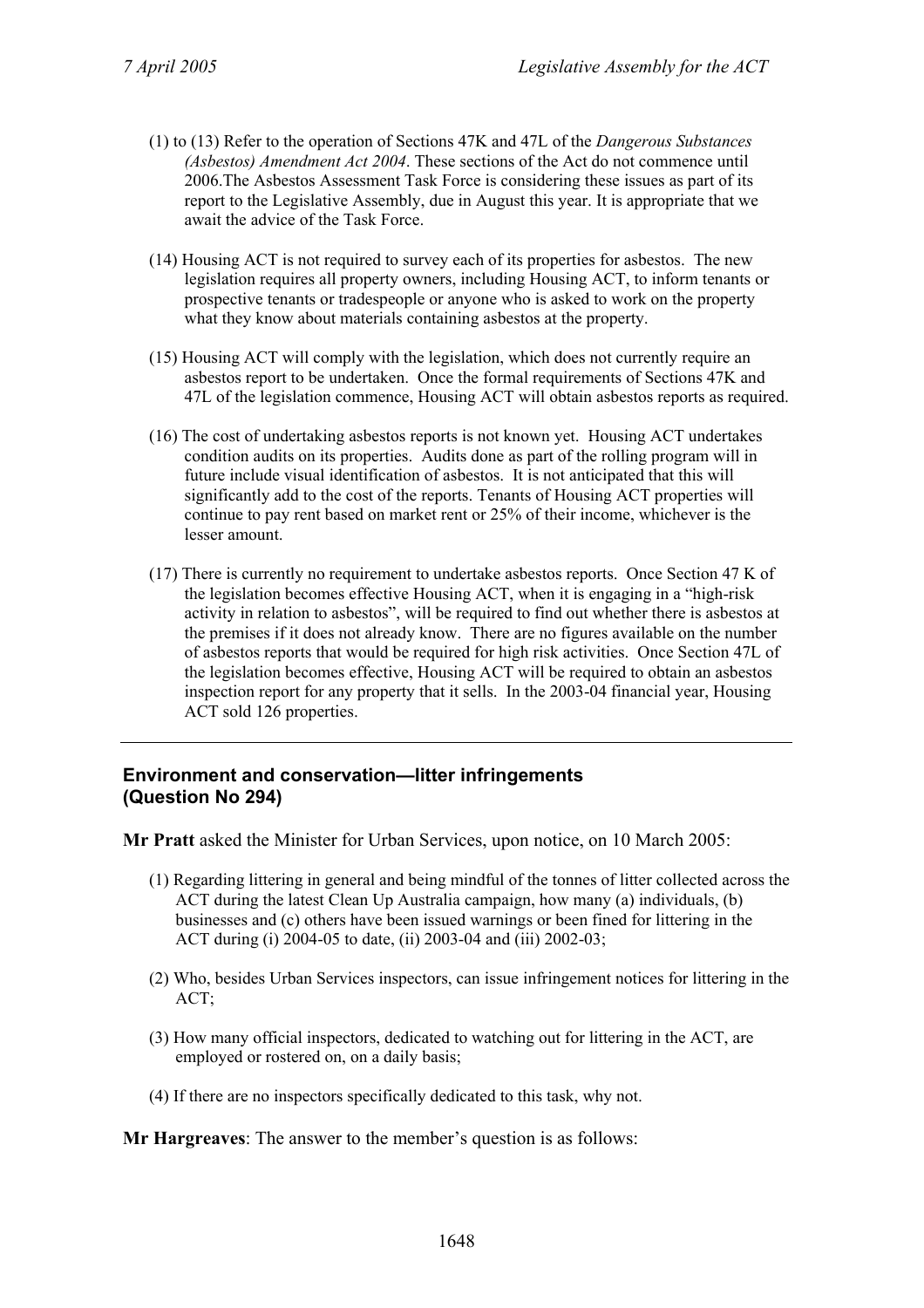| (1) | a) | individuals |                 |    |
|-----|----|-------------|-----------------|----|
|     |    | (i)         | 2004-05 to date | 8  |
|     |    | (ii)        | 2003-04         | 37 |
|     |    | (iii)       | 2002-03         | 64 |
|     | b) |             | companies       |    |
|     |    | (i)         | 2004-05 to date | 8  |
|     |    | (ii)        | 2003-04         | 18 |
|     |    | (iii)       | 2002-03         | 15 |
|     |    |             |                 |    |

- c) other Not applicable
- (2) Urban Services inspectors are the only personnel authorised under the Act to issue infringement notices in the ACT.
- (3) There are six City Rangers rostered on duty, on a daily basis.
- (4) Enforcement of littering is one of many regulatory activities the City Rangers are responsible for on a daily basis.

# **Roads—Aikman Drive extension (Question No 295)**

**Mr Pratt** asked the Minister for Urban Services, upon notice, on 10 March 2005:

- (1) In relation to the recently completed extension of Aikman Drive from Emu Bank to the intersection of Eastern Valley Way and Cameron Avenue in Belconnen, what was the total (a) funding budgeted for this project and (b) expenditure on this project at completion;
- (2) If this completed project cost more than was budgeted, why;
- (3) Was this project completed in the forecast time for completion; if not, why not.

**Mr Hargreaves**: The answer to the member's question is as follows:

- (1) The total funding for the Aikman Drive Extension project was \$1.8m and the project has expended this budget.
- (2) No, the project was completed on budget.
- (3) Yes, the project was scheduled for completion in February 2005 and was opened by Mary Porter, MLA on 25 February 2005.

## **Waste disposal—illegal dumping (Question No 296)**

**Mr Pratt** asked the Minister for Urban Services, upon notice, on 10 March 2005: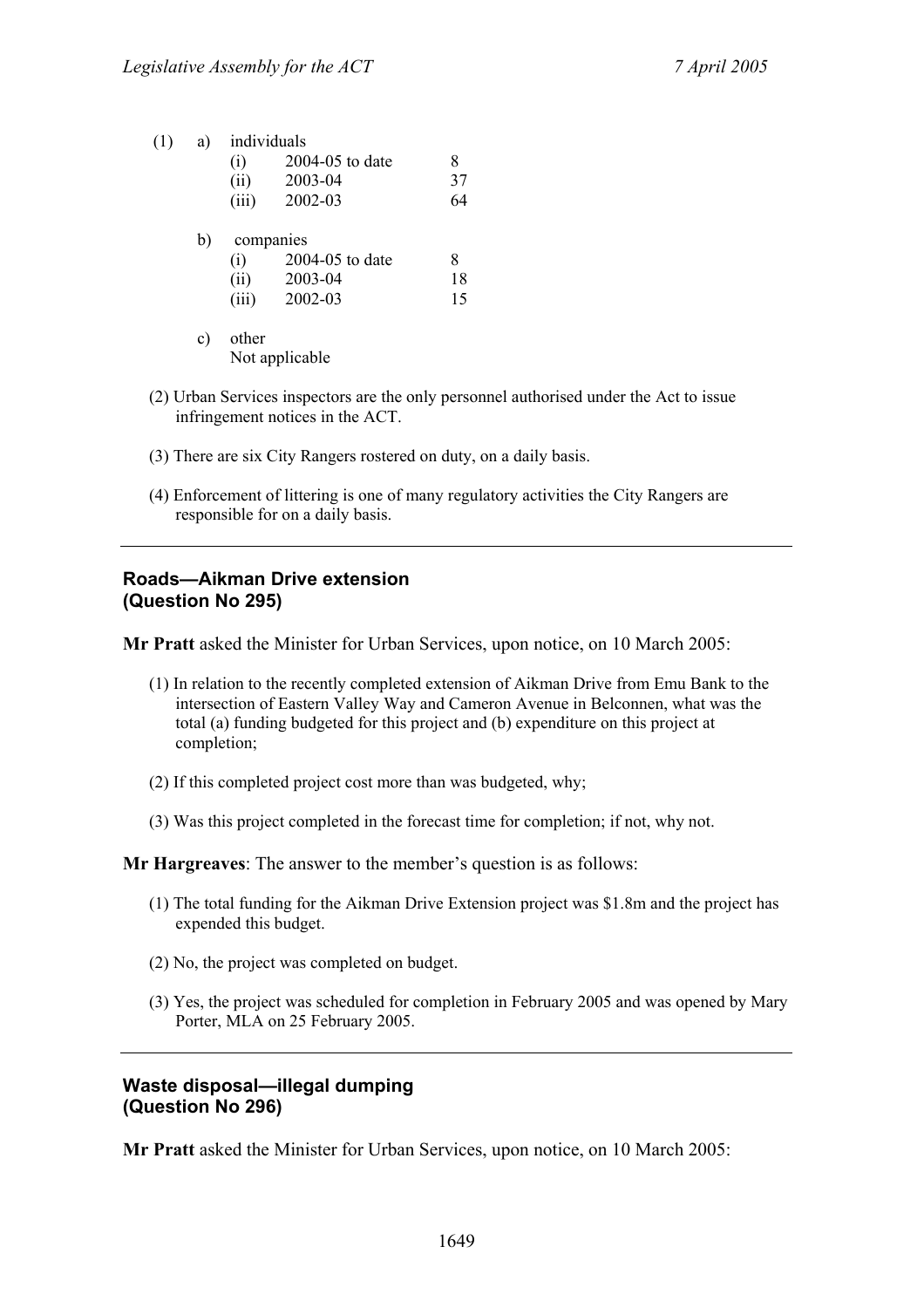- (1) How many (a) individuals, (b) companies and (c) others have been fined or prosecuted for illegal waste dumping in the ACT during (i) 2004-05 to date, (ii) 2003-04 and (iii) 2002- 03;
- (2) How many reports in total of illegal waste dumping in the above categories were made, including those which did not result in prosecutions or fines;
- (3) Is there any noticeable correlation between the cost of tip fees and the rates of illegal dumping of waste in the ACT; if so, what is the nature of that trend;
- (4) Are charitable organisations in the ACT required to pay for tip fees; if so, why, when often the rubbish for those charities accumulates as the result of inappropriate donations from people who are dumping unusable goods with the charity in order to avoid the cost of tip fees, thus placing the burden of the fees upon the charity.

**Mr Hargreaves**: The answer to the member's question is as follows:

(1) Fines and Prosecutions for Illegal Dumping

|                    | 2004-05 to date | 2003-04 | 2002-03 |
|--------------------|-----------------|---------|---------|
| <b>Individuals</b> |                 | 20      |         |
| <b>Companies</b>   |                 |         |         |
| Others             | N/A             | N/A     | N/A     |

(2) Unless a fine is issued, there is no distinction made between private and commercial illegal dumping. Therefore it is not possible to provide a breakdown on the total number of reports of illegal dumping. However for the three years in question the following applies:

|                               | 2004-05 to date | 2003-04 | $2002 - 03$ |
|-------------------------------|-----------------|---------|-------------|
| Total number of               | 416             | 443     | 559         |
| reports of illegal<br>dumping |                 |         |             |

(3) No.

(4) Charities in the ACT can apply for an exemption from landfill charges on the basis that they are non-profit, they don't compete directly with private sector business, they do not receive funding from either the Commonwealth or ACT Governments and the waste generated is associated with an established recycling process. I am advised that all charities with clothing bins in the ACT have applied for and received exemptions from landfill fees for unwanted materials left with the charities.

# **Policing—calls (Question No 297)**

**Mr Pratt** asked the Minister for Police and Emergency Services, upon notice, on 10 March 2005:

(1) How many phone calls have been received to the 131 444 police communications line (a) to date in 2004-05 and (b) 2003-04;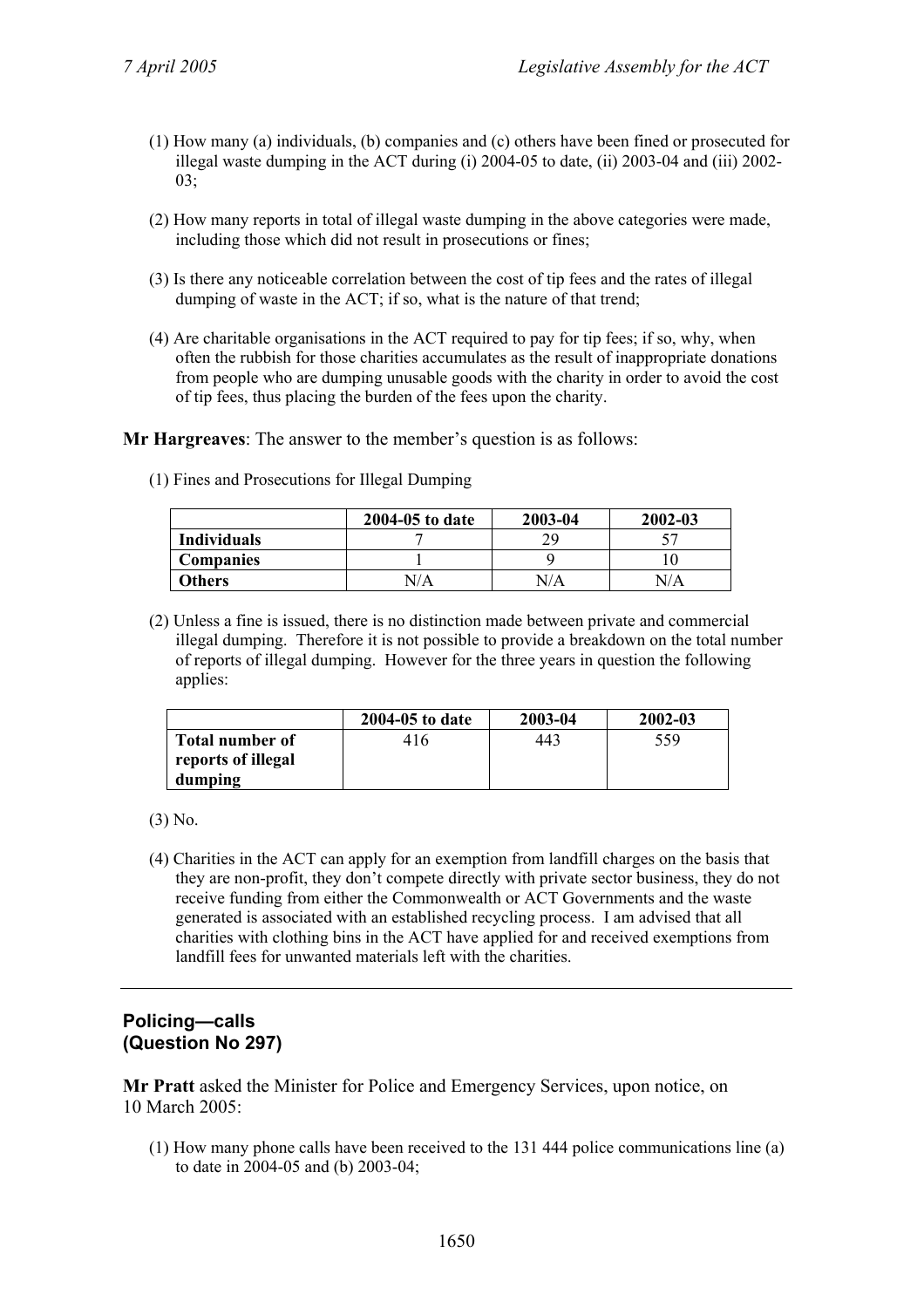- (2) What is the suburb by suburb breakdown of calls for (a) and (b) above;
- (3) For each call that was received and assistance was required, how many occasions was a car and officer sent to investigate;
- (4) On how many occasions when a car and officer should have been despatched was it unable to do so due to lack of police vehicles of manpower or other reasons.

**Mr Hargreaves**: The answer to the member's question is as follows:

- (1)(a) There were 56 123 calls to 131 444 during the period July 2004 to February 2005.
	- (b) There were 78 759 calls to 131 444 during the period July 2003 to June 2004.
- (2)(a) This information is not recorded.
	- (b) This information is not recorded.
- (3) As data is not recorded on the source of each call attended, this is unable to be supplied. ACT Policing provides a response to calls using a four-tier response system, and patrols are allocated to incidents as required.
- (4) As data is not recorded on the source of each call attended, this is unable to be supplied. ACT Policing provides a response to calls using a four-tier response system, and patrols are allocated to incidents as required.

## **Roads—Ginninderra Drive (Question No 298)**

**Mr Stefaniak** asked the Minister for Urban Services, upon notice, on 15 March 2005:

- (1) What is the purpose of the stone wall recently constructed at the intersection of Coulter and Ginninderra Drives;
- (2) Was any notice given to residents;
- (3) What is the cost of construction of the wall to date;
- (4) How was the tender process undertaken and which company was awarded the contract;
- (5) Are any further works planned in relation to these building works; if so, what is the projected cost.

**Mr Hargreaves**: The answer to the member's question is as follows:

(1) The stone wall constructed to the north east of the intersection of Coulter and Ginninderra Drives is associated with the Lake Ginninderra Dam Protection Measures project. A range of measures have been constructed to protect the dam in the Probable Maximum Flood event. This flood event has a very low probability of ever occurring, approximately once in 500,000 years, however as the dam is classified as a large dam it should be protected against this event. The rainfall data used to calculate the flood associated with this event has been revised since the dam was constructed in 1971 and the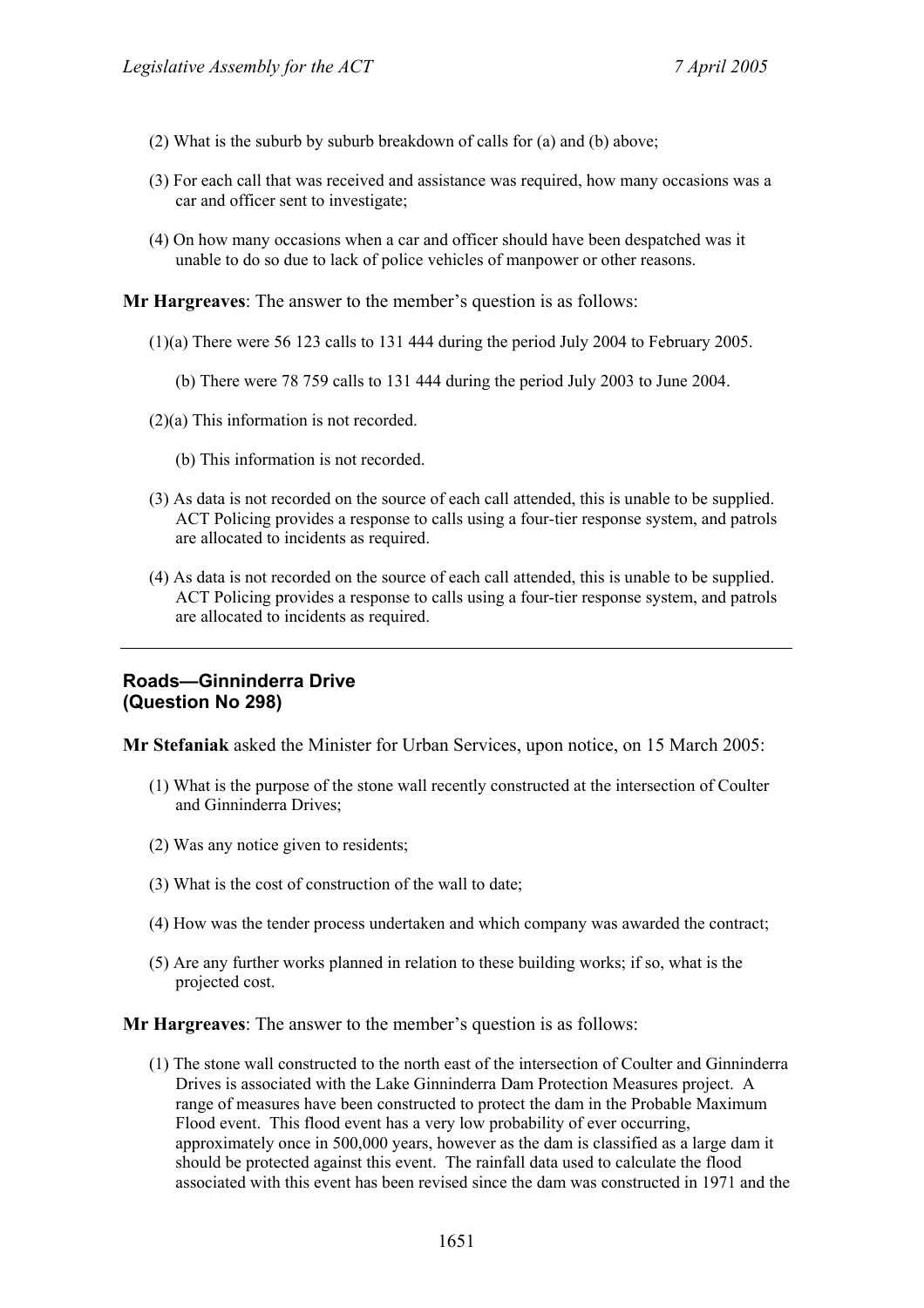works are in response to the new requirements. The stone wall itself forms part of a channel to direct any spill flow into Ginninderra Creek in the very unlikely event that the new crest wall constructed along the median of Ginninderra Drive is overtopped.

- (2) Notice was not directly given to residents however the project was publicised through an article in the Chronicle on 11 June 2004 and a sign explaining the project was also placed near the works.
- (3) The channel is part of the works associated with the Lake Ginninderra Dam Protection Measures construction contract. The total contract value is \$947,278.00.
- (4) The construction contract was competitively tendered and awarded to Dale and Hitchcock Civil Engineering and Landscaping Pty Ltd.
- (5) The other works that have been constructed as part of the Lake Ginninderra Dam Protection Measures project include a crest wall along the median of Ginninderra Drive to improve dam safety against overtopping and a raised Coulter Drive levee to protect Florey from dam diverted spills. The works have been constructed as part of the \$947,278.00 contract sum.

#### **Business—China delegation (Question No 299)**

**Mr Smyth** asked the Chief Minister, upon notice, on 15 March 2005:

- (1) Further to the Business Delegations to China and the UK in March 2004 which were led by the Chief Minister, why did the then Functions Coordinator, Chief Minister's Support, Cabinet Office, described in the relevant travel report as "Executive Assistant", spend two days in Hong Kong before joining the Delegation to the UK;
- (2) What official duties did the Functions Coordinator/Executive Assistant perform while in Hong Kong;
- (3) Why did the Government pay for the Functions Coordinator/Executive Assistant's accommodation in the Kowloon Hotel in Hong Kong;
- (4) Why did the Functions Coordinator/Executive Assistant stay in 4 star accommodation instead of 3.5 star accommodation as required by *Public Sector Management Standard No. 6, Part 2, Travel – Domestic and International and the CMD Guidelines for Corporate Travel and Related Services.*

**Mr Stanhope**: The answer to the member's question is as follows:

- (1) The Functions Coordinator was on leave in Hong Kong while she awaited the arrival of the Chief Minister and other members of the Delegation from China.
- $(2)$  See  $(1)$  above
- (3) The Government did not pay for the Function Coordinator's Hong Kong accommodation. She was on leave and met all her own personal expenses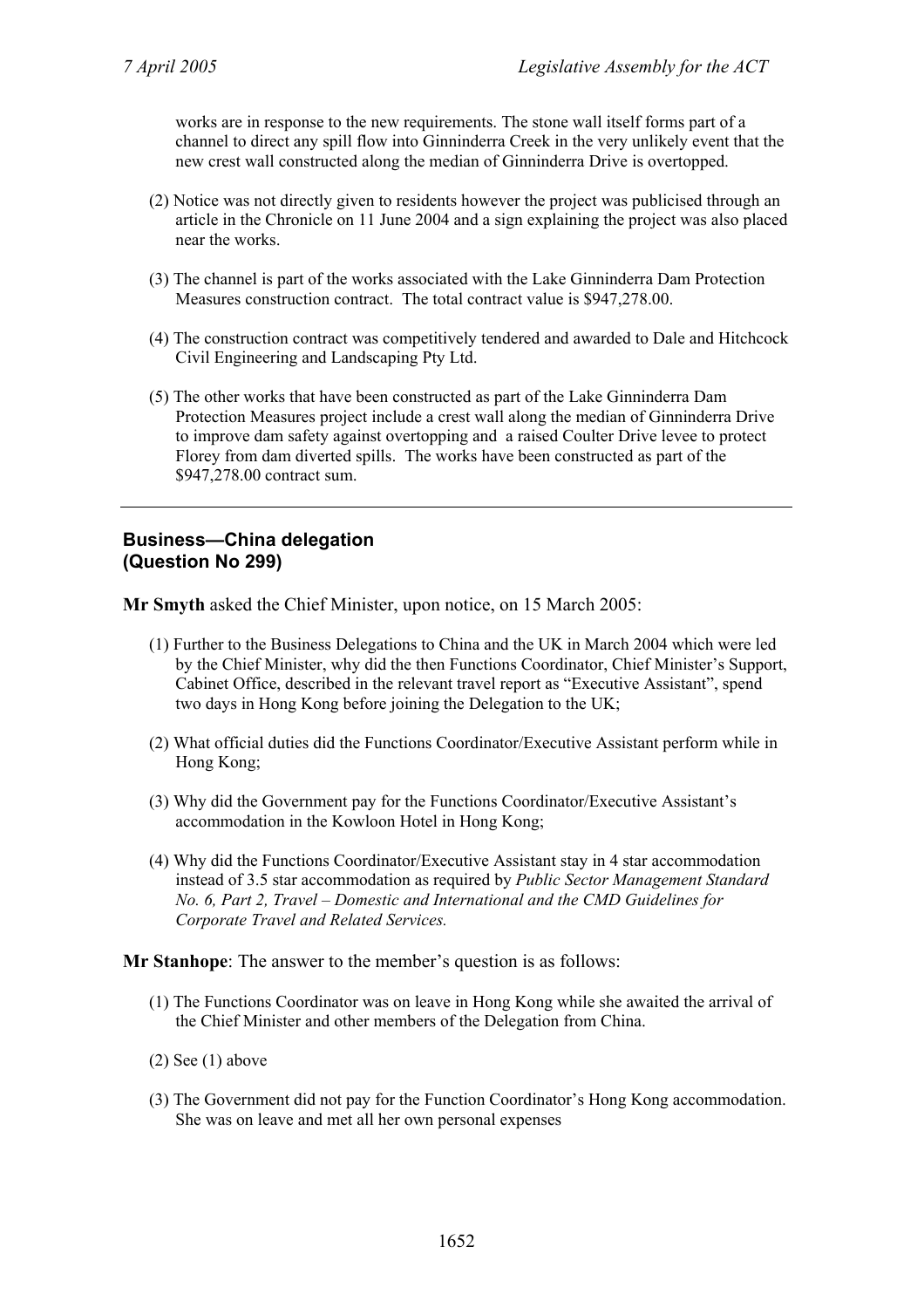(4) The reasoning for the Functions Coordinator's choice of accommodation while on leave are personal. The question involves a serious invasion of her privacy to which the Government will not be a party

#### **Environment and conservation—weed control (Question No 300)**

**Mrs Dunne** asked the Minister for the Environment, upon notice, on 15 March 2005, (redirected to the Minister for Urban Services):

How much money was (a) allocated for and (b) spent on weed control in the ACT in (i) 2002-2003, (ii) 2003-2004 and (iii) 2004-2005.

**Mr Hargreaves**: The answer to the member's question is as follows:

The information provided below relates to allocations and expenditure by ACT Government agencies only. No information is available for Commonwealth agencies or private land managers.

| $2002 - 2003$    |              | $2003 - 2004$    |              | $2004 - 2005$    |              |
|------------------|--------------|------------------|--------------|------------------|--------------|
| <b>ALLOCATED</b> | <b>SPENT</b> | <b>ALLOCATED</b> | <b>SPENT</b> | <b>ALLOCATED</b> | <b>SPENT</b> |
| \$816,000        | \$688,000    | \$1,093,000      | \$1,149,000  | \$1,068,000      | \$920,000    |

#### **Environment and conservation—noise complaints (Question No 301)**

**Mrs Dunne** asked the Minister for the Environment, upon notice, on 15 March 2005:

- (1) How many noise complaints were received by the Environment Protection Authority in (a) 2002-2003, (b) 2003-2004 and (c) 2004-2005 to date;
- (2) What is the breakdown (a) of reasons for and (b) by suburb of, complaints received by the Environment Protection Authority in (i) 2002-2003, (ii) 2003-2004 and (iii) 2004-2005 to date;
- (3) How many warnings were issued by the Environment Protection Authority in (a) 2002- 2003, (b) 2003-2004 and (c) 2004-2005 to date;
- (4) What is the breakdown (a) of reasons for and (b) by suburb of, warnings issued by the Environment Protection Authority in (i) 2002-2003, (ii) 2003-2004 and (iii) 2004-2005 to date;
- (5) How many court actions were issued against noise polluters in (a) 2002-2003, (b) 2003- 2004 and (c) 2004-2005 to date;
- (6) How many noise complaints about construction noise have been received from residents in town centre apartment buildings in (a) 2002-2003, (b) 2003-2004 and (c) 2004-2005 to date.

**Mr Stanhope**: The answer to the member's question is as follows: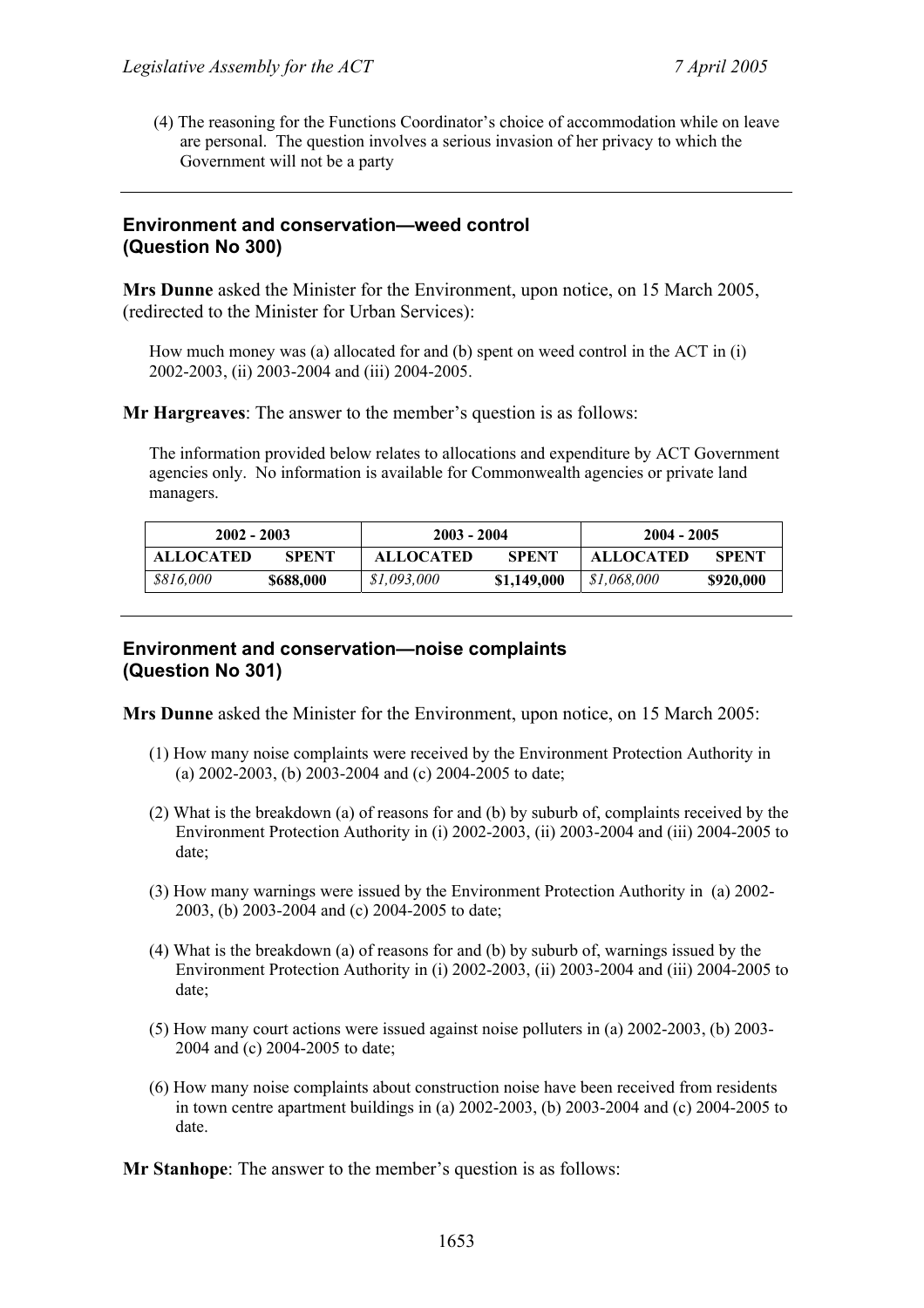- (1) The number of noise complaints received by the Environment Protection Authority in: (a) 2002-2003 was 340; (b) 2003-2004 was 399; and
	- (c) 2004-2005 to date is 231.
- (2) (a) Noise complaints received by the Environment Protection Authority are not categorised by the particular source of noise.

(b) Records of the suburbs from which complaints were received by the Environment Protection Authority in (i) 2002-2003, (ii) 2003-2004 and (iii) 2004-2005 to date are set out in Attachments 1, 2 and 3 respectively.

- (3) The Environment Protection Authority in: (a) 2002-2003 issued 18 warnings about excessive noise; (b) 2003-2004 issued 19 warnings about excessive noise; and (c) 2004-2005 to date; has issued 30 warnings about excessive noise.
- (4) The reasons for the warnings issued by the Environment Protection Authority for emitting excessive noise and the suburbs in which the noise emissions occurred in 2002-2003 and 2003-2004 are at Attachment 4 and in 2004-2005 to date are at Attachment 5.

#### (5) In the year:

- (a) 2002-2003 there were no court actions against noise polluters;
- (b) 2003-2004 there was one court action against a noise a polluter; and
- (c) 2004-2005 to date there has been no court action against a noise polluter.

(6) The number of complaints received by the Environment Protection Authority, about construction noise, from residents in town centre apartment buildings in: (a) 2002-2003 was zero; (b) 2003-2004 was zero; and

(c) 2004-2005 to date is one.

## **ATTACHMENT 1**

#### **Notice Paper of 15 March 2005 Question No. 301**

#### *2002-2003*

| <b>SUBURB</b>        | Number of         | <b>SUBURB</b>          | Number of         | <b>SUBURB</b>      | Number of         |
|----------------------|-------------------|------------------------|-------------------|--------------------|-------------------|
|                      | <b>Complaints</b> |                        | <b>Complaints</b> |                    | <b>Complaints</b> |
| <b>AINSLIE</b>       |                   | <b>GARRAN</b>          | $\mathfrak{D}$    | <b>MITCHELL</b>    |                   |
| <b>AMAROO</b>        | 6                 | <b>GILMORE</b>         | $\mathfrak{D}$    | <b>MONASH</b>      | 5                 |
| <b>BANKS</b>         | 4                 | <b>GIRALANG</b>        | $\mathfrak{D}$    | <b>NARRABUNDAH</b> |                   |
| <b>BARTON</b>        |                   | <b>GORDON</b>          |                   | <b>NGUNNAWAL</b>   | 17                |
| <b>BELCONNEN</b>     | 10                | <b>GOWRIE</b>          |                   | <b>NICHOLLS</b>    | 4                 |
| <b>BRADDON</b>       | 5                 | <b>GREENWAY</b>        |                   | <b>NICHOLS</b>     |                   |
| <b>BRUCE</b>         | 5                 | <b>GRIFFITH</b>        | 4                 | <b>O'CONNOR</b>    |                   |
| <b>CALWELL</b>       | 4                 | <b>GUNGAHLIN</b>       |                   | <b>O'MALLEY</b>    | $\mathfrak{D}$    |
| <b>CAMPBELL</b>      | 4                 | <b>HACKETT</b>         | $\mathfrak{D}$    | <b>OXLEY</b>       |                   |
| <b>CANBERRA CITY</b> | 13                | <b>HIGGINS</b>         | 4                 | <b>PAGE</b>        | $\overline{2}$    |
| <b>CHAPMAN</b>       | 8                 | <b>HOLDER</b>          |                   | <b>PALMERSTON</b>  | 3                 |
| <b>CHARNWOOD</b>     |                   | <b>HOLT</b>            | 9                 | <b>PARKS</b>       |                   |
| <b>CHIFLEY</b>       | $\mathfrak{D}$    | <b>HUGHES</b>          | $\mathfrak{D}$    | <b>PEARCE</b>      |                   |
| <b>CHISHOLM</b>      | 5                 | <b>HUME</b>            | 5                 | <b>PHILLIP</b>     | $\mathfrak{D}$    |
| <b>CONDER</b>        | 3                 | <b>ISAACS</b>          |                   | <b>OUEANBEYAN</b>  | 3                 |
| <b>COOK</b>          | 8                 | <b>ISABELLA PLAINS</b> |                   | <b>RED HILL</b>    | 3                 |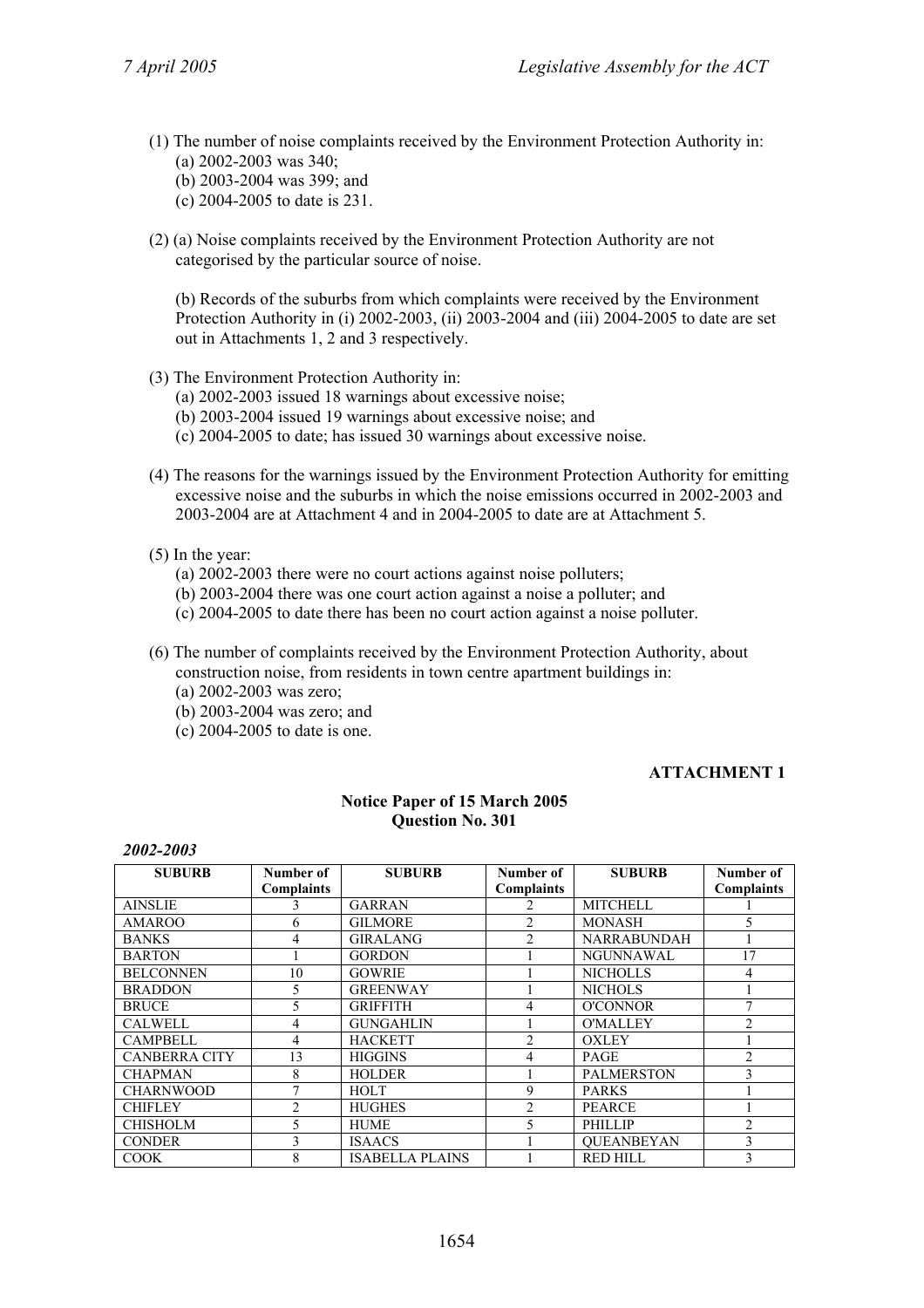| <b>CURTIN</b>   |                | <b>JERRABOMBERRA</b> |                | <b>RICHARDSON</b> | 2              |
|-----------------|----------------|----------------------|----------------|-------------------|----------------|
| <b>DEAKIN</b>   |                | <b>KALEEN</b>        |                | <b>RIVETT</b>     | $\mathfrak{D}$ |
| <b>DICKSON</b>  | 2              | <b>KAMBAH</b>        | 8              | <b>SCULLIN</b>    | 2              |
| <b>DOWNER</b>   | 5              | <b>KINGSTON</b>      | 8              | <b>STIRLING</b>   |                |
| <b>DUFFY</b>    | 10             | <b>LATHAM</b>        | $\mathfrak{D}$ | <b>SYDNEY</b>     |                |
| <b>DUNLOP</b>   | 4              | <b>LYNEHAM</b>       |                | <b>THEODORE</b>   | 3              |
| <b>EVATT</b>    | 5              | <b>LYONS</b>         | 4              | <b>TURNER</b>     | 12             |
| <b>FADDEN</b>   |                | <b>MACGREGOR</b>     |                | <b>UNKNOWN</b>    | $\mathfrak{D}$ |
| <b>FARRER</b>   | 3              | <b>MACOUARIE</b>     | ↑              | <b>WANNIASSA</b>  | 3              |
| <b>FLOREY</b>   | 4              | <b>MAJURA</b>        |                | WARAMANGA         | 2              |
| <b>FLYNN</b>    | 4              | <b>MANUKA</b>        | 3              | <b>WATSON</b>     | 9              |
| <b>FORREST</b>  | 4              | <b>MAWSON</b>        | $\mathfrak{D}$ | <b>WESTON</b>     | 9              |
| <b>FRASER</b>   | $\mathfrak{D}$ | MC KELLAR            |                | <b>WODEN</b>      | $\mathfrak{D}$ |
| <b>FYSHWICK</b> |                | <b>MELBA</b>         | 6              | YARRALUMLA        |                |

#### **ATTACHMENT 2**

#### **Notice Paper of 15 March 2005 Question No. 301**

| 2009–2004            |                   |                        |                         |                     |                   |
|----------------------|-------------------|------------------------|-------------------------|---------------------|-------------------|
| <b>SUBURB</b>        | Number of         | <b>SUBURB</b>          | Number of               | <b>SUBURB</b>       | Number of         |
|                      | <b>Complaints</b> |                        | <b>Complaints</b>       |                     | <b>Complaints</b> |
| <b>ACTION</b>        | 4                 | <b>FYSHWICK</b>        | 5                       | <b>MELBA</b>        | 3                 |
| <b>AINSLIE</b>       | $\overline{4}$    | <b>GARRAN</b>          |                         | <b>MITCHELL</b>     | 1                 |
| <b>AMAROO</b>        | 6                 | <b>GILMORE</b>         | 1                       | <b>MONASH</b>       | $\overline{4}$    |
| <b>BANKS</b>         | 3                 | <b>GIRALANG</b>        | 3                       | NARRABUNDAH         | 6                 |
| <b>BARTON</b>        | $\overline{2}$    | <b>GORDON</b>          | $\overline{7}$          | <b>NGUNNAWAL</b>    | 11                |
| <b>BELCONNEN</b>     | $\overline{12}$   | <b>GREENWAY</b>        | 1                       | <b>NICHOLLS</b>     | $\overline{7}$    |
| <b>BONYTHON</b>      | $\overline{2}$    | <b>GRIFFITH</b>        | $\overline{7}$          | <b>O'CONNOR</b>     | $\overline{7}$    |
| <b>BRADDON</b>       | $\overline{4}$    | <b>GUNGAHLIN</b>       | 3                       | <b>O'MALLEY</b>     | $\mathbf{1}$      |
| <b>BRUCE</b>         |                   | <b>HACKETT</b>         | 3                       | <b>PAGE</b>         | $\overline{2}$    |
| <b>CALWELL</b>       | $\overline{c}$    | <b>HALL</b>            | 1                       | <b>PALMERSTON</b>   | 6                 |
| <b>CAMPBELL</b>      | 3                 | <b>HAWKER</b>          | $\overline{7}$          | <b>PEARCE</b>       | $\overline{2}$    |
| <b>CANBERRA CITY</b> | 19                | <b>HIGGINS</b>         | 6                       | PHILLIP             | $\overline{4}$    |
| <b>CHAPMAN</b>       | $\overline{2}$    | <b>HOLDER</b>          | 3                       | <b>PIALLIGO</b>     | 1                 |
| <b>CHARNWOOD</b>     | $\overline{4}$    | <b>HOLT</b>            | $\overline{\mathbf{4}}$ | <b>OUEANBEYAN</b>   | $\mathbf{1}$      |
| <b>CHIFLEY</b>       | 3                 | <b>HUGHES</b>          | 3                       | <b>RED HILL</b>     | $\overline{4}$    |
| <b>CHISHOLM</b>      | $\overline{c}$    | <b>HUME</b>            | 6                       | <b>REID</b>         | $\overline{2}$    |
| <b>CONDER</b>        | 9                 | <b>ISAACS</b>          | $\overline{2}$          | <b>RICHARDSON</b>   | $\overline{12}$   |
| <b>COOK</b>          |                   | <b>ISABELLA PLAINS</b> | 3                       | <b>RIVETT</b>       | $\overline{4}$    |
| <b>CURTIN</b>        | $\overline{4}$    | <b>JERRABOMBERRA</b>   | $\overline{2}$          | <b>SCULLIN</b>      | $\overline{2}$    |
| <b>DEAKIN</b>        | 5                 | <b>KALEEN</b>          | 8                       | <b>SPENCE</b>       | $\overline{2}$    |
| <b>DICKSON</b>       | 3                 | <b>KAMBAH</b>          | $\overline{27}$         | <b>STIRLING</b>     | $\mathbf{1}$      |
| <b>DOWNER</b>        | $\overline{2}$    | <b>KINGSTON</b>        | 5                       | <b>SUTTON</b>       | 1                 |
| <b>DUFFY</b>         | 6                 | <b>LATHAM</b>          | $\overline{c}$          | <b>SWINGER HILL</b> | 1                 |
| <b>DUNLOP</b>        | 6                 | <b>LYNEHAM</b>         | $\overline{7}$          | <b>THEODORE</b>     | $\overline{2}$    |
| <b>EVATT</b>         | $\overline{4}$    | <b>LYONS</b>           | 6                       | TUGGERNONG          | $\overline{2}$    |
| <b>FADDEN</b>        | 5                 | <b>MACARTHUR</b>       | 4                       | <b>TURNER</b>       | $\overline{7}$    |
| <b>FARRER</b>        | 5                 | <b>MACGREGOR</b>       | 1                       | <b>WANNIASSA</b>    | $\overline{8}$    |
| <b>FISHER</b>        |                   | <b>MACOUARIE</b>       | $\overline{4}$          | <b>WATSON</b>       | $\overline{12}$   |
| <b>FLYNN</b>         | 3                 | <b>MAJURA</b>          | 6                       | WEETANGERA          | 1                 |
| <b>FORREST</b>       | 6                 | <b>MAWSON</b>          | 1                       | <b>WESTON</b>       | 5                 |
|                      |                   | <b>MC KELLAR</b>       | 1                       | <b>WODEN</b>        | $\overline{2}$    |
|                      |                   |                        |                         | <b>YARRALUMLA</b>   | 5                 |

# *2003-2004*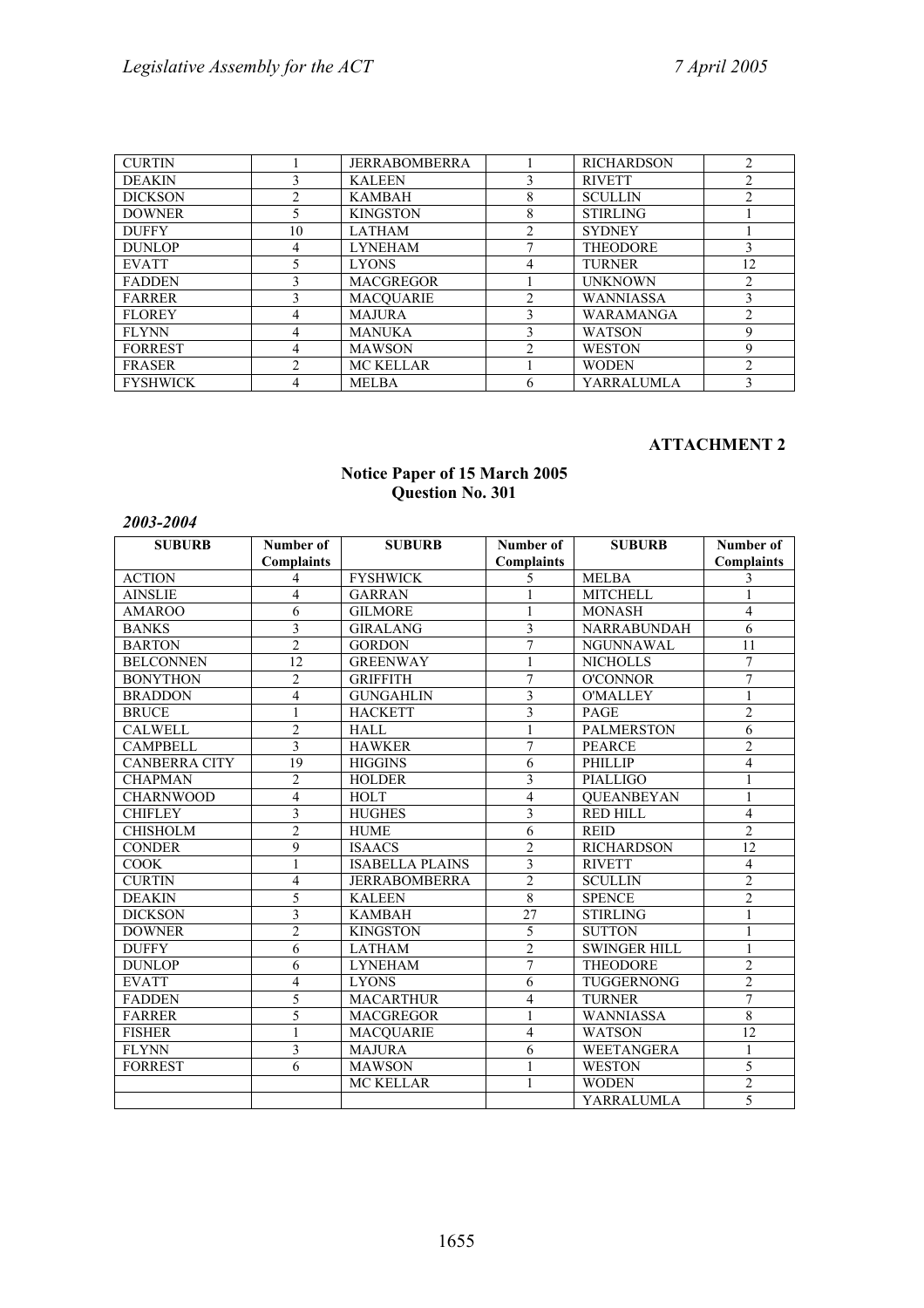#### **ATTACHMENT 3**

| 2004-2005            |                   |                        |                          |                     |                   |
|----------------------|-------------------|------------------------|--------------------------|---------------------|-------------------|
| <b>SUBURB</b>        | Number of         | <b>SUBURB</b>          | Number of                | <b>SUBURB</b>       | Number of         |
|                      | <b>Complaints</b> |                        | <b>Complaints</b>        |                     | <b>Complaints</b> |
| <b>AINSLIE</b>       | 4                 | <b>FARRER</b>          |                          | <b>MAWSON</b>       |                   |
| AMAROO               |                   | <b>FISHER</b>          |                          | <b>MCKELLAR</b>     |                   |
| <b>ARANDA</b>        |                   | <b>FLOREY</b>          | 3                        | <b>MELBA</b>        | 3                 |
| <b>BANKS</b>         | 3                 | <b>FLYNN</b>           | 3                        | <b>MITCHELL</b>     | 7                 |
| <b>BARTON</b>        |                   | <b>FORREST</b>         |                          | <b>MONASH</b>       | $\overline{2}$    |
| <b>BELCONNEN</b>     | $\overline{2}$    | <b>FYSHWICK</b>        | 4                        | <b>NGUNNAWAL</b>    | 6                 |
| <b>BONYTHON</b>      | $\overline{2}$    | <b>GARRAN</b>          | $\overline{2}$           | <b>O'CONNOR</b>     | 8                 |
| <b>BRADDON</b>       | 6                 | <b>GILMORE</b>         |                          | <b>OXLEY</b>        | $\overline{4}$    |
| <b>BRUCE</b>         | 4                 | <b>GIRALANG</b>        | 5                        | <b>PAGE</b>         | 1                 |
| <b>CALWELL</b>       |                   | <b>GORDON</b>          | $\overline{\mathcal{L}}$ | <b>PALMERSTON</b>   | $\overline{2}$    |
| <b>CAMPBELL</b>      | $\mathbf{3}$      | <b>GOWRIE</b>          | 3                        | <b>PEARCE</b>       |                   |
| <b>CANBERRA CITY</b> | 4                 | <b>GRIFFITH</b>        | 6                        | PHILLIP             | $\overline{2}$    |
| <b>CHARNWOOD</b>     | $\overline{c}$    | <b>GUNGAHLIN</b>       |                          | <b>RED HILL</b>     |                   |
| <b>CHIFLEY</b>       | $\overline{2}$    | <b>HACKETT</b>         | $\overline{c}$           | <b>REID</b>         | $\overline{c}$    |
| <b>CHISHOLM</b>      |                   | <b>HAWKER</b>          | $\overline{2}$           | <b>RICHARDSON</b>   |                   |
| <b>CONDER</b>        | $\overline{2}$    | <b>HIGGINS</b>         | 1                        | <b>RIVETT</b>       | $\mathbf{1}$      |
| <b>COOK</b>          |                   | <b>HOLT</b>            | 5                        | <b>SCULLIN</b>      | 3                 |
| <b>CURTIN</b>        | $\overline{2}$    | <b>HUGHES</b>          |                          | <b>SPENCE</b>       | $\overline{c}$    |
| <b>DEAKIN</b>        | 5                 | <b>HUME</b>            | 5                        | <b>SWINGER HILL</b> | $\mathbf{1}$      |
| <b>DICKSON</b>       |                   | <b>ISABELLA PLAINS</b> | 4                        | <b>TURNER</b>       | $\overline{c}$    |
| <b>DOWNER</b>        |                   | <b>KALEEN</b>          | 5                        | <b>UNKNOWN</b>      |                   |
| <b>DUFFY</b>         | $\overline{7}$    | <b>KAMBAH</b>          | 15                       | <b>WANNIASSA</b>    | 9                 |
| <b>DUNLOP</b>        | 5                 | <b>KINGSTON</b>        | 10                       | <b>WATSON</b>       | $\overline{4}$    |
| <b>EVATT</b>         |                   | <b>LATHAM</b>          |                          | <b>WEETANGERA</b>   |                   |
| <b>FADDEN</b>        | 4                 | <b>LYNEHAM</b>         | $\mathbf{3}$             | <b>WESTON</b>       | $\mathbf{1}$      |
|                      |                   | <b>LYONS</b>           | 3                        | YARRALUMLA          | 3                 |
|                      |                   | <b>MACGREGOR</b>       | $\overline{c}$           |                     |                   |

#### **Notice Paper of 15 March 2005 Question No. 301**

#### **ATTACHMENT 4**

#### **Notice Paper of 15 March 2005 Question No. 301**

Warnings issued by the Environment Protection Authority for emitting excessive noise and the noise source and suburb in which the noise emissions occurred in 2002-2003.

| <b>Suburb</b> |                        | <b>Noise Source/Noise Type</b> |                              |  |  |  |  |  |
|---------------|------------------------|--------------------------------|------------------------------|--|--|--|--|--|
|               | <b>Amplified Music</b> | <b>Building Work</b>           | Air conditioner/Fans/Heaters |  |  |  |  |  |
| Dunlop        |                        |                                |                              |  |  |  |  |  |
| Erindale      |                        |                                |                              |  |  |  |  |  |
| Fadden        | $\overline{2}$         |                                |                              |  |  |  |  |  |
| Forest        |                        |                                | $\overline{2}$               |  |  |  |  |  |
| Kambah        | $\overline{2}$         |                                |                              |  |  |  |  |  |
| Kingston      | 3                      |                                |                              |  |  |  |  |  |
| Lyneham       |                        |                                |                              |  |  |  |  |  |
| Ngunnawal     |                        |                                |                              |  |  |  |  |  |
| Palmerston    |                        |                                |                              |  |  |  |  |  |
| Swinger Hill  |                        |                                |                              |  |  |  |  |  |
| Watson        |                        |                                |                              |  |  |  |  |  |
| Yarralumla    |                        |                                |                              |  |  |  |  |  |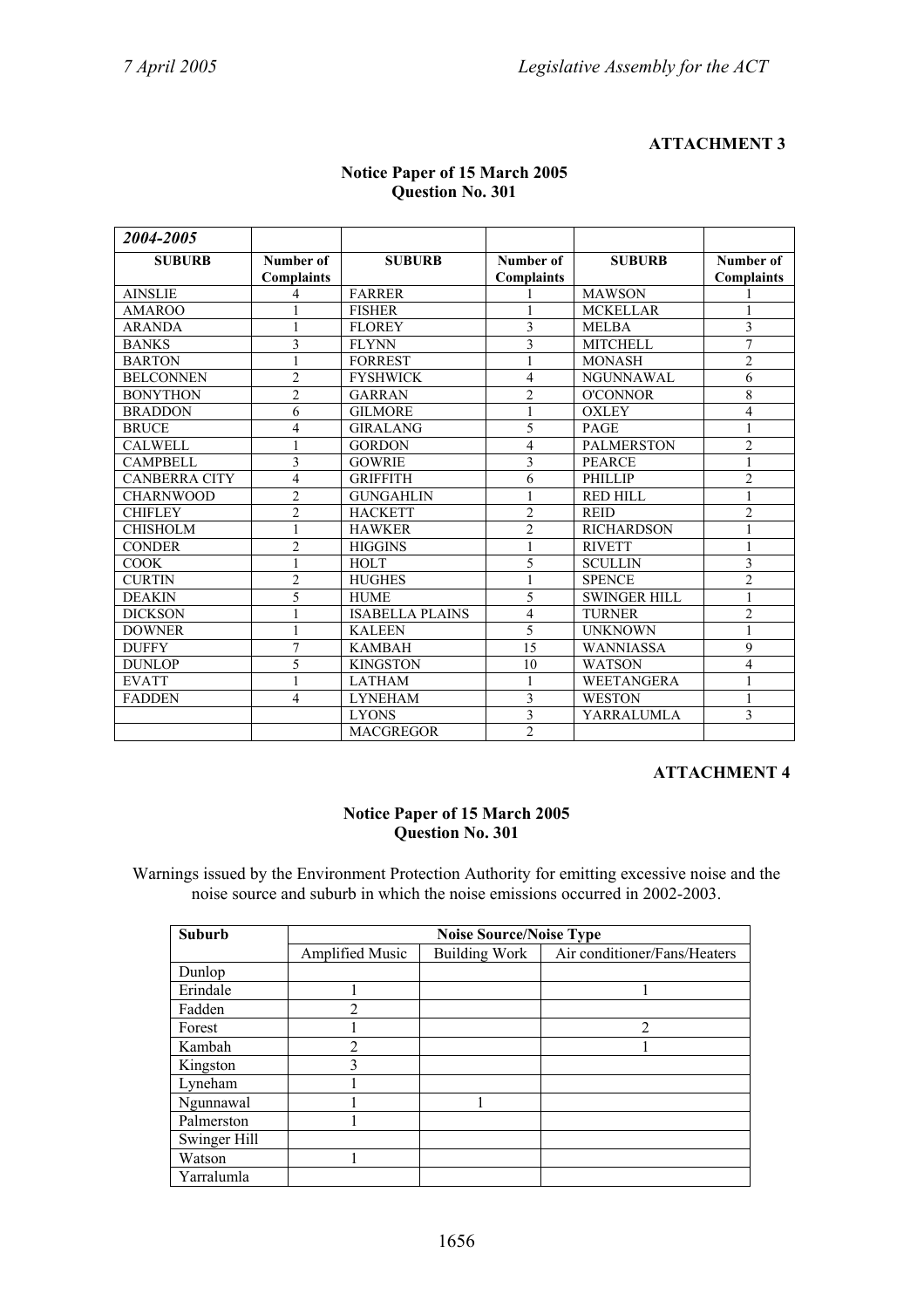Warnings issued by the Environment Protection Authority for emitting excessive noise and the noise source and suburb in which the noise emissions occurred in 2003-2004.

| <b>Suburb</b>   | <b>Noise Source/Noise Type</b> |                      |                              |  |  |
|-----------------|--------------------------------|----------------------|------------------------------|--|--|
|                 | <b>Amplified Music</b>         | <b>Building Work</b> | Air conditioner/Fans/Heaters |  |  |
| Amaroo          |                                |                      | 2                            |  |  |
| Civic           | $\overline{2}$                 |                      |                              |  |  |
| Conder          |                                |                      |                              |  |  |
| Downer          |                                |                      |                              |  |  |
| Griffith        |                                |                      |                              |  |  |
| Kambah          | 3                              |                      |                              |  |  |
| Kingston        |                                |                      |                              |  |  |
| Lyons           |                                |                      |                              |  |  |
| Ngunnawa        |                                |                      |                              |  |  |
| <b>Nicholls</b> |                                |                      |                              |  |  |
| O'Connor        |                                |                      |                              |  |  |
| Wanniassa       |                                |                      |                              |  |  |
| Warramanga      |                                |                      |                              |  |  |
| Yarralumla      |                                |                      |                              |  |  |

## **ATTACHMENT 5**

#### **Notice Paper of 15 March 2005 Question No. 301**

Warnings issued by the Environment Protection Authority for emitting excessive noise and the noise source and suburb in which the noise emissions occurred in 2004-2005 to date.

| Suburb          | <b>Noise Source/Noise Type</b> |                 |                              |            |  |
|-----------------|--------------------------------|-----------------|------------------------------|------------|--|
|                 | Amplified                      | <b>Building</b> | Air conditioner/Fans/Heaters | Waste      |  |
|                 | Music                          | Work            |                              | Collection |  |
| Ainslie         |                                |                 |                              |            |  |
| Aranda          |                                | 3               |                              |            |  |
| Belconnen       | 1                              |                 |                              |            |  |
| Chisholm        | 3                              |                 |                              |            |  |
| Civic           | 1                              |                 | 1                            |            |  |
| Dunlop          |                                |                 |                              |            |  |
| Forrest         |                                | 3               |                              |            |  |
| Giralang        | $\overline{2}$                 |                 |                              |            |  |
| Gordon          | $\overline{2}$                 |                 |                              |            |  |
| Griffith Centre | 1                              |                 |                              |            |  |
| Hackett         | 1                              |                 |                              |            |  |
| Hawker          |                                |                 |                              |            |  |
| Higgins         | 1                              |                 |                              |            |  |
| Kaleen          |                                |                 | 1                            |            |  |
| Kambah          |                                |                 |                              | 1          |  |
| Lyons           | $\mathbf{1}$                   |                 |                              |            |  |
| Monash          | 1                              |                 |                              |            |  |
| O'Connor        |                                |                 |                              |            |  |
| Page            |                                |                 |                              |            |  |
| Wanniassa       |                                |                 |                              |            |  |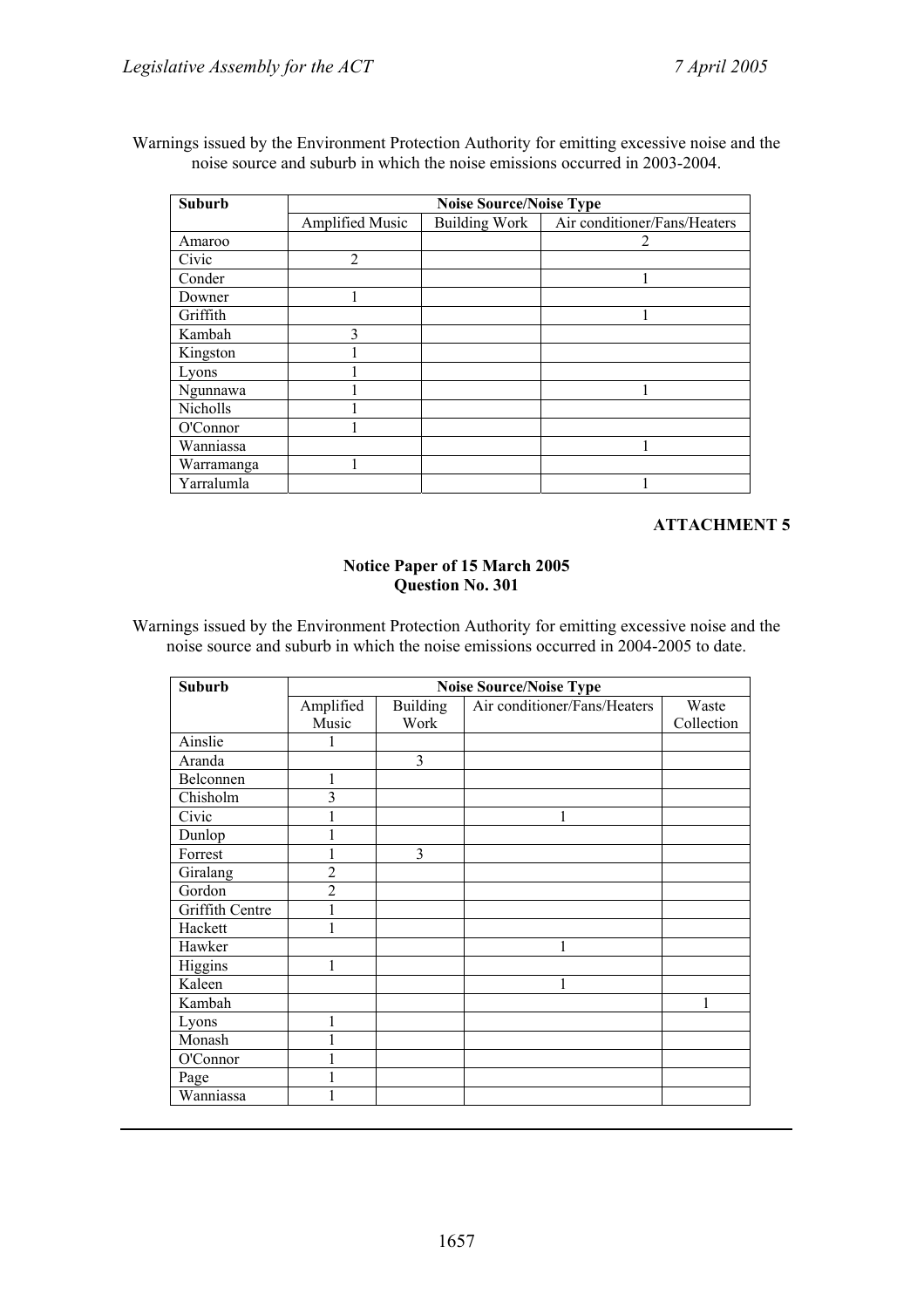# **Graffiti—complaints (Question No 302)**

**Mrs Dunne** asked the Minister for Urban Services, upon notice, on 15 March 2005:

- (1) Further to the reply to question on notice No 124 in relation to graffiti, how long was the fax transmission line malfunctioning;
- (2) When was the malfunction first noted;
- (3) How long did the malfunction take to repair;
- (4) How many complaints, excluding my own, were made to the Minister's office and on what days, in relation to the graffiti outside Sts Peter and Paul Primary School on Wisdom Street in Garran.

**Mr Hargreaves**: The answer to the member's question is as follows:

- (1) The transmission line was inoperative from approximately midday to 5.00 pm on November  $29<sup>th</sup> 2004$ .
- (2) The malfunction was first noted around midday on November  $29<sup>th</sup> 2004$ .
- (3) The repairs occurred after normal operating hours on the evening of November  $29<sup>th</sup>$ . The fax line was functioning at the commencement of operations at 8.30 am the next day.
- (4) Two other complaints were received at the minister's office. One on the  $2<sup>nd</sup>$  of December and one on the  $6<sup>th</sup>$  of December.

## **Roads—parking inspectors (Question No 303)**

**Mrs Dunne** asked the Minister for Urban Services, upon notice, on 15 March 2005:

(1) Further to the reply to question on notice No 125 in relation to trainee parking inspectors, why do identifying badges worn by trainee parking inspectors not identify their status regardless of the fact that they are not issuing infringements or exercising delegations.

**Mr Hargreaves**: The answer to the member's question is as follows:

(1) There is no legislative or Departmental requirement to do so. There appears to be little benefit in trainee parking inspectors notifying their status to motorists when, as trainees, they have limited and supervised interaction with motorists.

# **Roads—Tharwa Drive (Question No 306)**

**Mr Pratt** asked the Minister for Urban Services, upon notice, on 16 March 2005: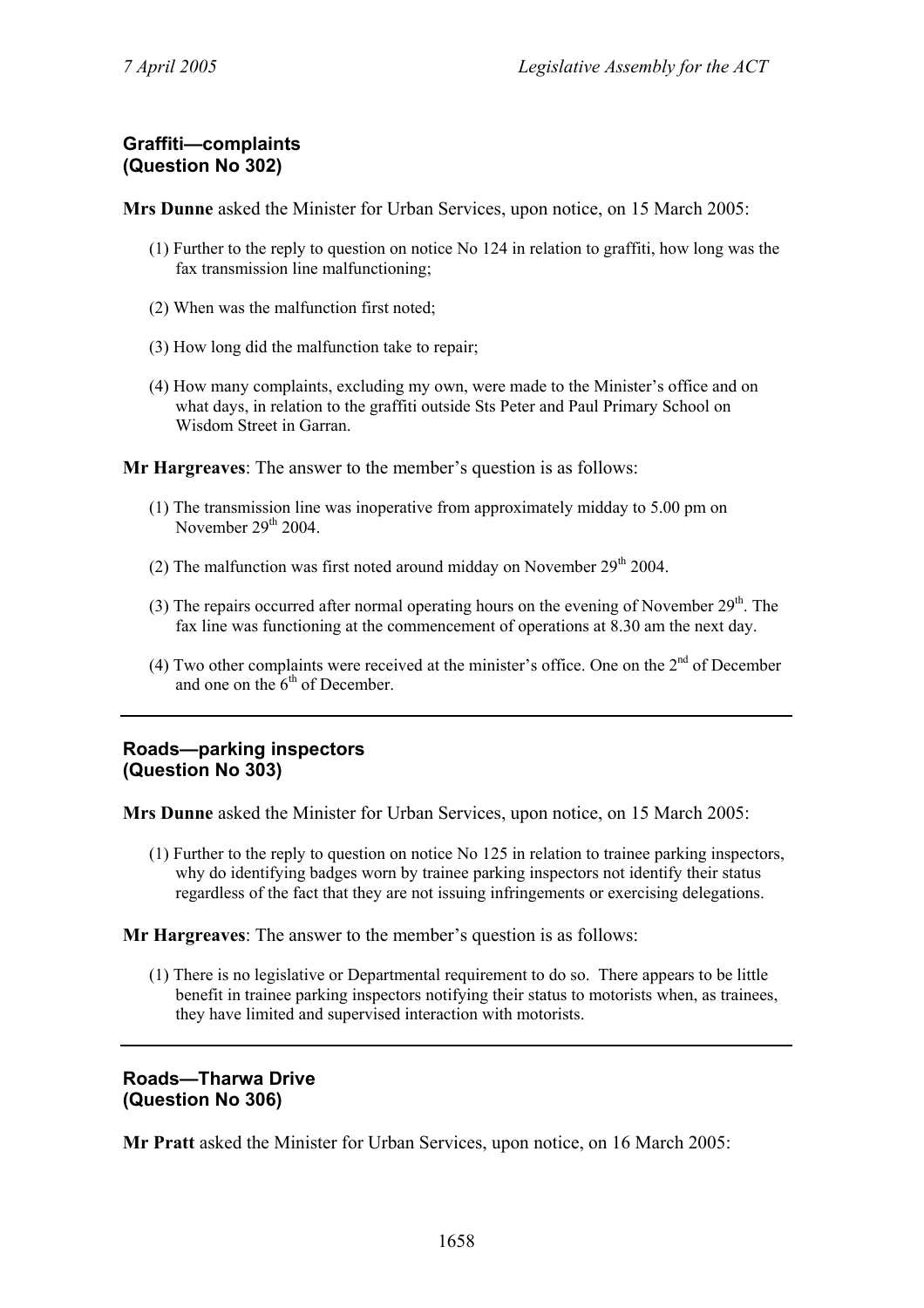- (1) In relation to Tharwa Drive between the roundabout at the junction of Drakeford Drive and Tharwa Drive, at least up to and including the junction with Box Hill Avenue at Banks, when will the ACT Government commit to this section of carriageway being upgraded from one lane each way, to two lanes each way, to cope not only with the increase in daily traffic due to growing development in the area, but in order to facilitate evacuation procedures in the event of a bushfire or other disaster;
- (2) Will funding be set aside in the 2005-06 budget for this upgrade; if not, why not.

#### **Mr Hargreaves**: The answer to the member's question is as follows:

- (1) A feasibility study considering the options for and costs associated with an upgrade of Tharwa Drive from Drakeford Drive to Box Hill Avenue has been included in the draft 2005/06 Capital Works Program.
- (2) While no funds will be set aside for construction of any upgrade work on Tharwa Drive in the 2005/06 budget, funding to undertake a feasibility study covering an upgrade of Tharwa Drive will be sought in the 2005/06 budget, subject to the normal budget considerations and approval by the ACT Legislative Assembly.

### **Rallying—complaints (Question No 309)**

**Mr Pratt** asked the Minister for Urban Services, upon notice, on 16 March 2005:

- (1) Have complaints been made to ACTPLA and DUS in relation to alleged highly disturbing, disruptive and extremely noisy activities undertaken by the Subaru Rally Team on a regular and ongoing basis at a residence in Kambah and the unacceptable and possibly illegal (breach of residential land use policy) activities; if so, what has been done by the ACT Government or its agencies to address the problem;
- (2) Have the perpetrators of this activity been warned or fined; if so, when and what was the nature of the offence;
- (3) Is this type of activity generally permitted in suburban residential areas, for example large numbers of cars, trucks and groups of people coming and going, testing of racing cars, maintaining a large scale racing car/motor workshop and the operation of such activities from early hours of the morning until late at night; if so, under what circumstances is this allowed and to what level of activity is this confined;
- (4) Is it the case that the use of residential land for the purposes of carrying on a profession, trade, occupation or other activity must not cause any noticeable adverse impact on neighbours in the area; if so, why has 'Team Subaru' been allowed to carry on its disruptive activities in this area for a such long period of time without having to comply with these requirements despite the workshop being located only some two to three metres from a neighbour's living room and despite being reported on several occasions to the relevant agencies;
- (5) What action has been or will be taken by the ACT Government in relation to this matter to ensure that nearby residents are once again able to comfortably enjoy the peace and amenity of their residences.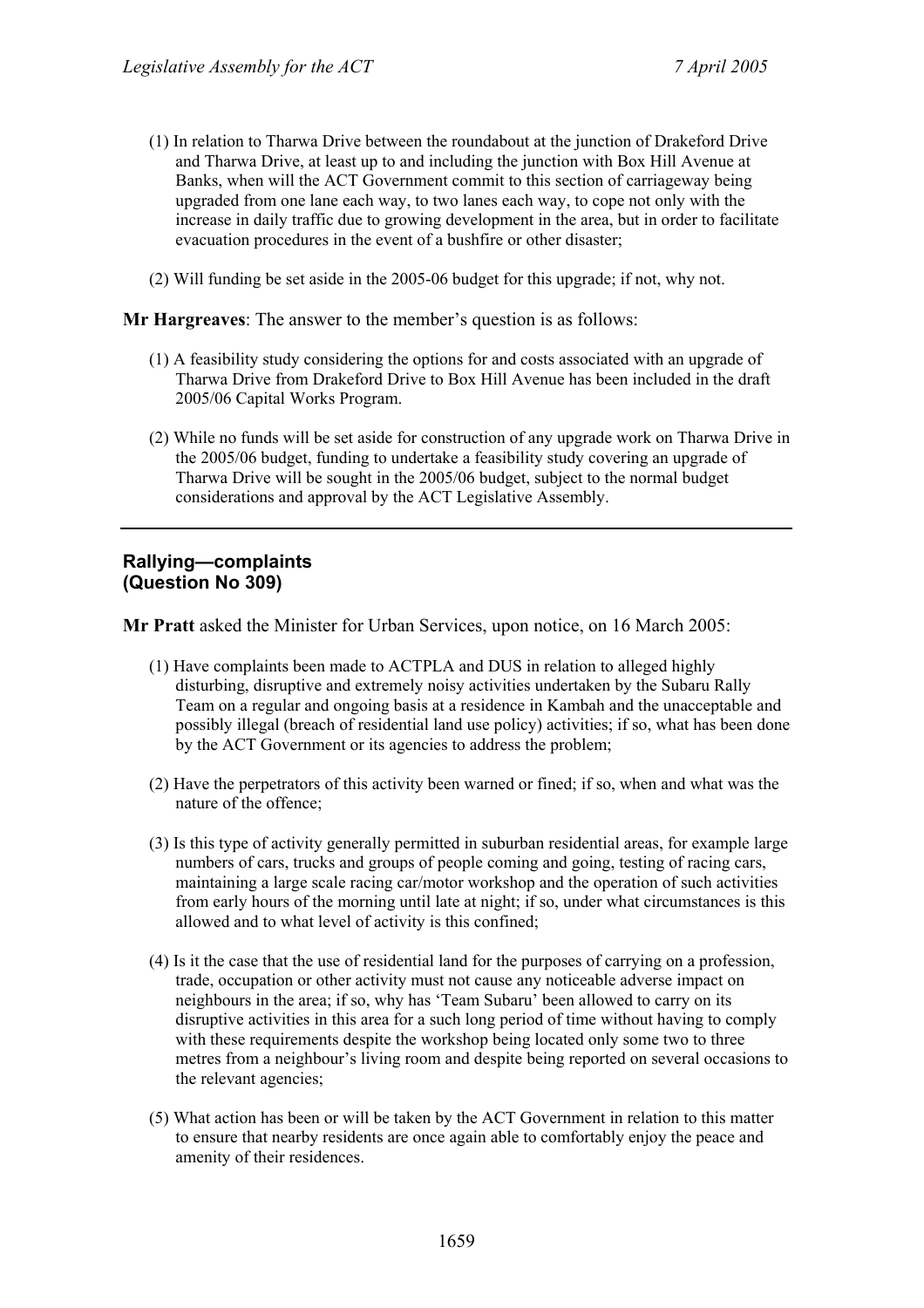**Mr Hargreaves**: The answer to the member's question is as follows:

I understand the information is being made available through the Minister for Planning.

## **Emergency services—fire tankers (Question No 310)**

**Mr Pratt** asked the Minister for Police and Emergency Services, upon notice, on 16 March 2005:

- (1) Are there currently, or have there been in any of the last three calendar years, any overweight fire tankers in service in the ACT; if so, how many have weighed in over the safety limit and when did these breaches occur;
- (2) How many of those tankers are currently in service and have their weights been reduced to the safety limit or below;
- (3) What has been done to ensure that fire tankers do not exceed their weight above the required safety limit;
- (4) How often are ACT fire tankers inspected to ensure they comply with weight safety requirements.

**Mr Hargreaves**: The answer to the member's question is as follows:

- (1) There are currently no overweight fire tankers, nor have there been in the last three calendar years;
- (2) There are no overweight tankers in service in the ACT;
- (3) All tankers are manufactured against detailed technical specification including requirements to ensure the tankers comply with Australian Design Rules and must not exceed the manufacturers Gross Vehicle Mass. The tankers are tested prior to acceptance by the Authority to ensure compliance with the specification. All tankers have a common inventory and individual Brigades are not authorised to alter the inventory without approval from Rural Fire Service Management, therefore, ensuring compliance with all weight limitations;
- (4) All tankers have an annual safety inspection prior to the renewal of registration. There is no requirement to re-weigh tankers after the initial registration. Please refer to answer 3.

## **Cycling—infringements (Question No 311)**

**Mr Pratt** asked the Minister for Urban Services, upon notice, on 16 March 2005:

(1) How many cyclists in the ACT, both on and off-road, have been fined or prosecuted during (a)  $2002-03$ , (b)  $2003-04$  and (c)  $2004-05$  to date for (i) failing to wear a safety helmet, (ii) failing to have adequate lighting and (iii) breaking any other road or traffic rules.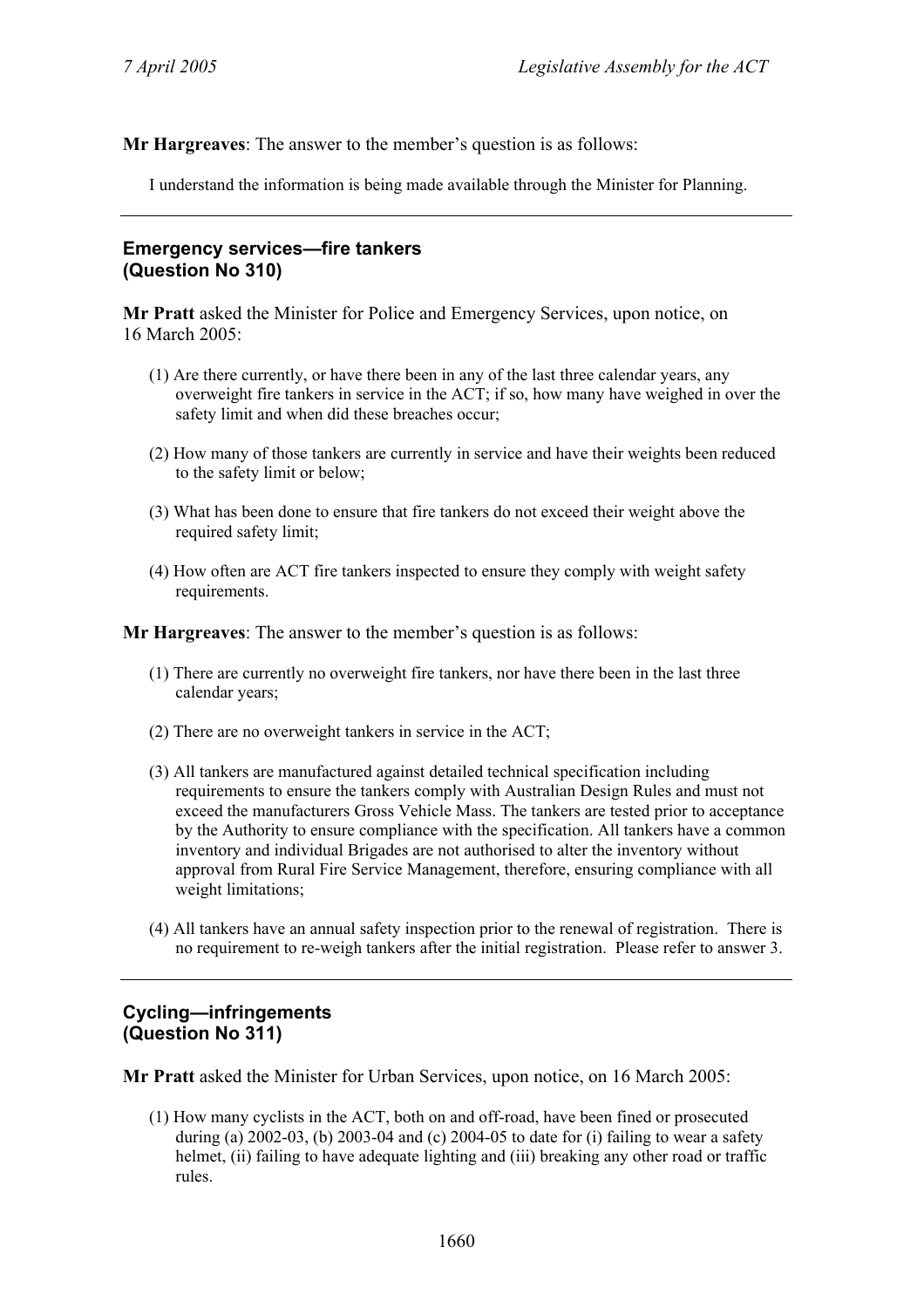### **Mr Hargreaves**: The answer to the member's question is as follows:

(1) (a),(b) and (c) Table 1 - Number of Traffic Infringements Notices issued where vehicle type is a bicycle by date of offence and type of violation from 2002 to 20 March 2005

|                                      |         |         | 2004-05 |
|--------------------------------------|---------|---------|---------|
| Violation                            | 2002-03 | 2003-04 | to date |
| Failing to wear a safety helmet      | 72      | 40      |         |
| Failing to have adequate lighting    |         |         |         |
| Breaking other road or traffic rules | 10      |         |         |
| Total                                | 88      |         |         |

Source: **BRIO Autocite** as at 24 March 2005

\* These figures include notices issued where the passenger was not wearing a safety helmet or where the bicycle did not have a working warning device.

During 2002 -2005, ACT Policing issued 105 cautions to cyclists in relation to the various offences and made five apprehensions for failing to wear a safety helmet. Data cannot be extracted in response to apprehensions for questions (ii) and (iii) as these offences are not recorded in such a way that cyclists can be readily distinguished from other road users.

### **Environment and conservation—watering of public spaces (Question No 313)**

**Mr Pratt** asked the Minister for Urban Services, upon notice, on 16 March 2005:

- (1) Which parks, playing fields, and other public spaces in the ACT are now being watered by the ACT Government that were previously not being watered under Stage 3 restrictions;
- (2) How many such areas are now considered beyond repair due to die-off and thus watering will not re-commence for these urban assets and where are they located;
- (3) What has damage to such urban assets cost the ACT Government in terms of asset loss and what would each of these lost urban assets cost the ACT Government to replace or repair if such work could be undertaken.

### **Mr Hargreaves**: The answer to the member's question is as follows:

- (1) Page Neighbourhood Oval and Downer Neighbourhood Oval are now being watered as they are the only two grounds that are capable of being brought back to a playable condition for the 2005 winter sport season. Some parkland areas such as lower priority areas in Town and District Parks, National or Significant Roads and Shopping Centres, have gone from no watering to a watering regime equivalent to approximately 50% of normal rates.
- (2) No areas are considered beyond repair and when water restrictions are lifted and weather conditions are favourable restoration work will be carried out.
- (3) There has been no loss of assets, with their condition temporarily degraded while affected by the water restrictions. Areas affected by Level 3 restrictions totalled 117 hectares of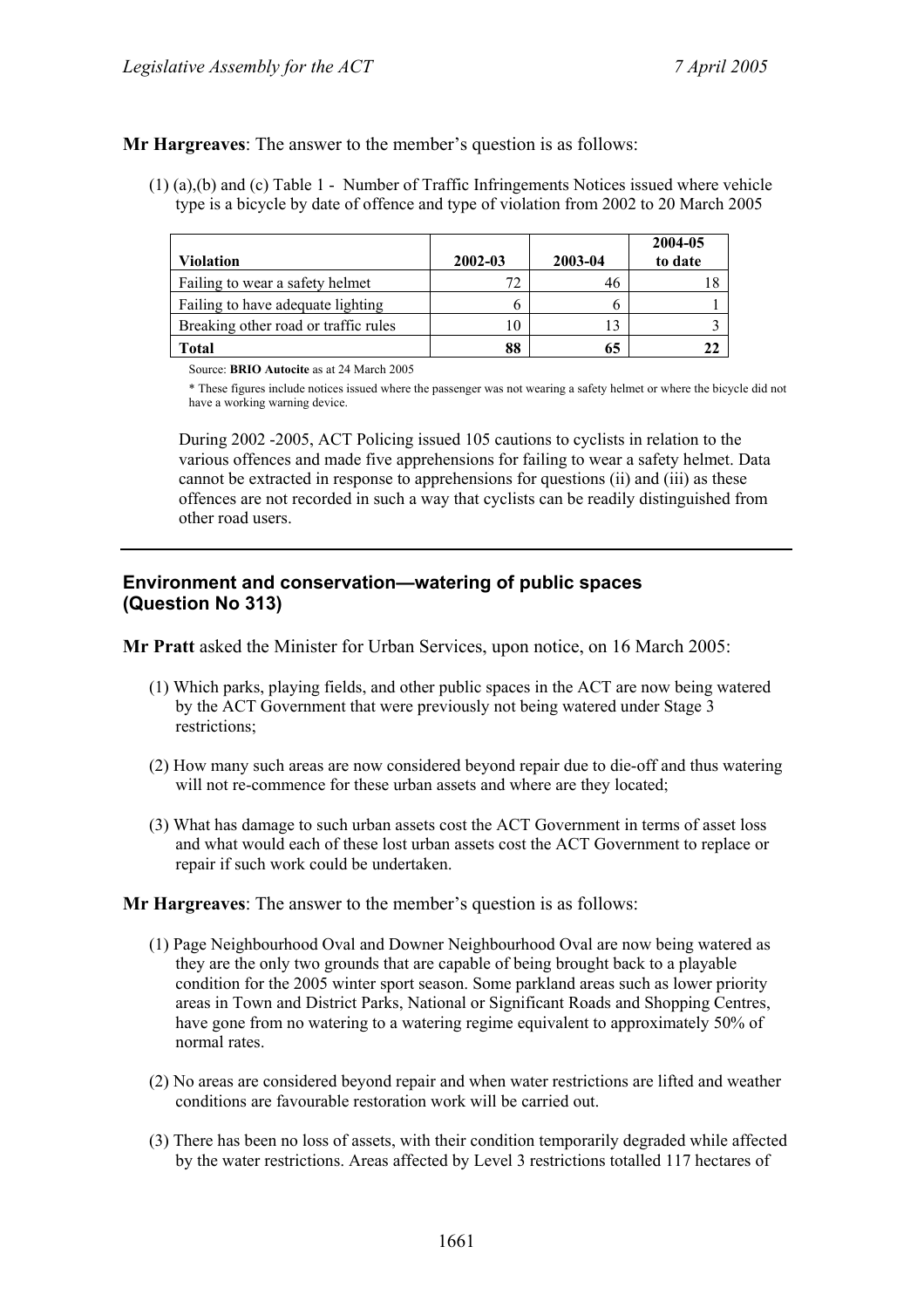parkland and 63 hectares of sportsgrounds. Repair costs will be up to \$10,000 per hectare, depending on the degree of deterioration.

# **Transport—taxi licences (Question No 314)**

**Mr Pratt** asked the Minister for Urban Services, upon notice, on 16 March 2005:

- (1) In relation to the suspension of approximately 22 ACT taxi driver licences by the ACT Road Transport Authority (RTA), how is it that these drivers were issued with taxi driving licences by the RTA despite not having held an Australian driving licence for the required 12 months;
- (2) What background checks were actually performed on each of these taxi drivers prior to the issuing of their licences;
- (3) When was this matter brought to the attention of the RTA and by whom;
- (4) When were suspension notices issued for each of the breaches of requirement;
- (5) What will now happen to the suspended drivers and will they be prosecuted for a breach of requirement;
- (6) What procedures did the RTA have in place for processing such licence requests in the past;
- (7) What will the new arrangements and procedures be for the issuing of such licences in the future.

**Mr Hargreaves**: The answer to the member's question is as follows:

(1) Section 62 of the Road Transport (Driver Licensing) Regulation 2000 contains the eligibility criteria for the issue of a public vehicle driver licence. Subsection 62 (3) (h) requires the applicant for a taxi licence to hold a provisional or full car licence, or a driver licence of a higher class, and to have held such a licence for at least 1 year.

This section was interpreted as including a licence from another country. However, the dictionary in the Road Transport (Driver Licensing) Act 1999 defines a driver licence as a licence issued under this Act authorising the holder to drive a motor vehicle on a road or road related area. Section 11 of the Act provides for mutual recognition of Australian Driver licences.

- (2) Each applicant was required to meet the following criteria:
	- Demonstrate they have the skills to drive a taxi;
	- Be a suitable person to hold a taxi licence. This is verified by a police character check;
	- Be medically fit; and
	- Successfully complete an approved driver training course.
- (3) The matter was brought to the attention of the RTA in October 2004 when Canberra Cabs raised concerns that one driver had not held an Australian driver licence for at least 1 Year.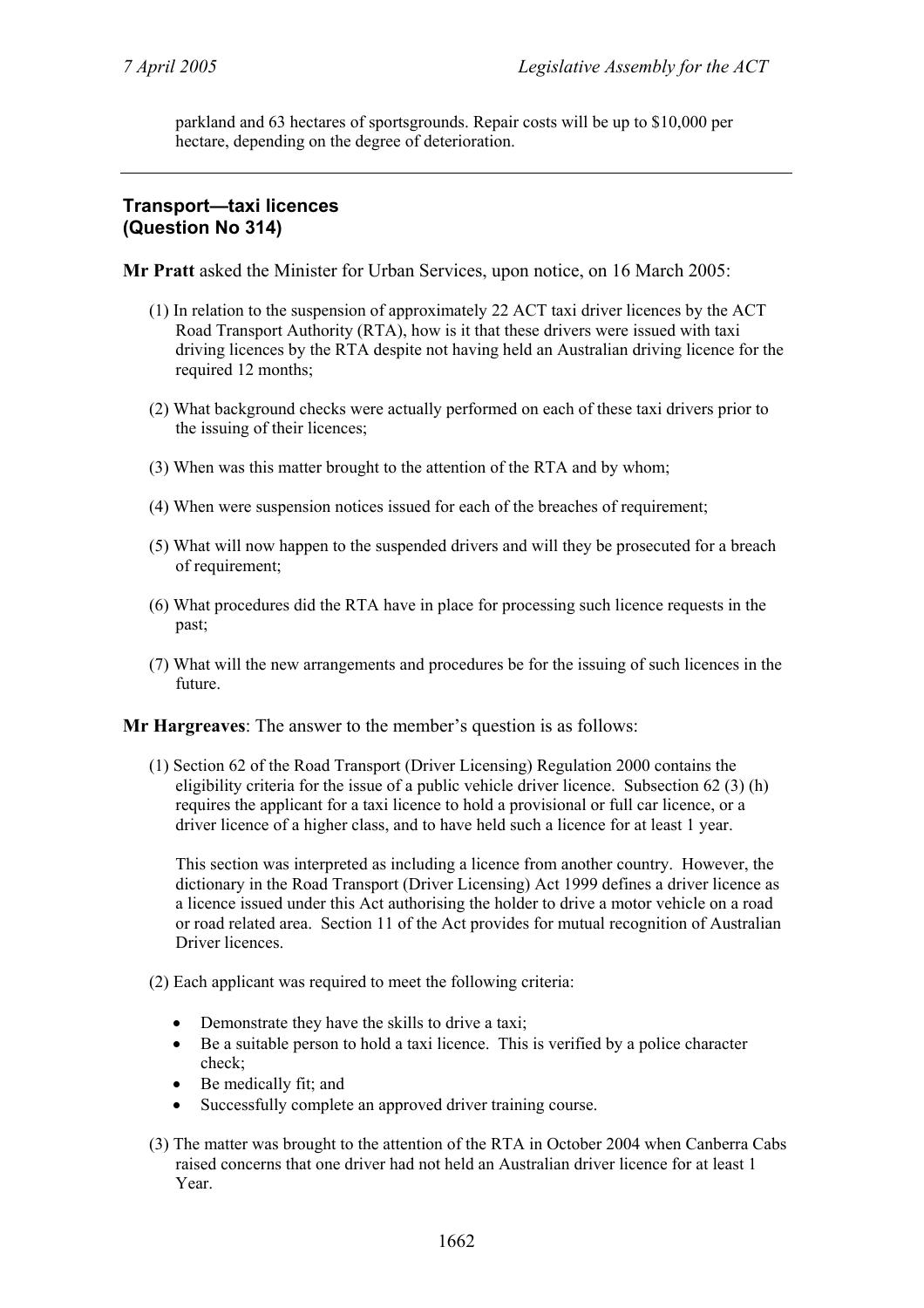- (4) Each of the licence holders have had their taxi driver licence cancelled. The cancellation notices were issued progressively as each of the drivers were identified. The cancellation notice advised the date of cancellation that was not more than 14 days from the date of the notification. The last cancellation date being 17 March 2005.
- (5) Each of the drivers will be able to re-apply for a taxi driver licence once they have held an Australian driver licence for at least 1 year. No prosecution action will be taken against any of the drivers.
- (6) In the past applicants had their medical reports and police character checks assessed by the Registration and Licence Section of the RTA. Customer service officers at shopfront counters assessed other criteria.
- (7) Under the new arrangements the Registration and Licence Section will assess all public vehicle licence applications. Once the applicant has met all criteria for the issue of a public vehicle licence they will be sent a letter advising their application has been approved and they are able to attend a shopfront to have the licence issued.

### **Horse Farms—agistment agreement (Question No 315)**

**Mr Pratt** asked the Minister for Urban Services, upon notice, on 16 March 2005:

- (1) In relation to ACT Horse Farms, were horse owners notified by ACT Horse Farms, during several periods of very hot days in February this year, that there was a problem with a shortage of water for horses held in a number of paddocks at the Parkwood complex; if not, why not;
- (2) Was there a sign placed on the communal notice-board by ACT Horse Farms to advise owners of the problem; if not, why not;
- (3) Was a sign placed on the notice-board during this time warning owners that horses left in Paddock 8, a paddock with water, since the recent paddock rotation would be fined if they were not moved to a new paddock, one without water; if so, why;
- (4) Were horses in several paddocks left for periods of days without water during the hot summer; if so, why;
- (5) Did Horse Farms breach its agistment agreement in relation to the above; if so, how;
- (6) Has there been a loss of confidence of horse owners to leave their horses at these paddocks in the future without any assurance that horses will not suffer any future distress through lack of essential services.

**Mr Stanhope**: The answer to the member's question is as follows:

(1) The period was from late Tuesday to late morning Wednesday. While horses do require continuous access to water this single episode of having no water for approximately 14 hours is not in any way injurious or health threatening to the horses. Particularly as the majority of the period with no water was during night when horses normally consume the least amount of water due to lower temperatures and sleep periods. During February the water supply to Parkwood was disrupted for less than 1 day. During this period Horse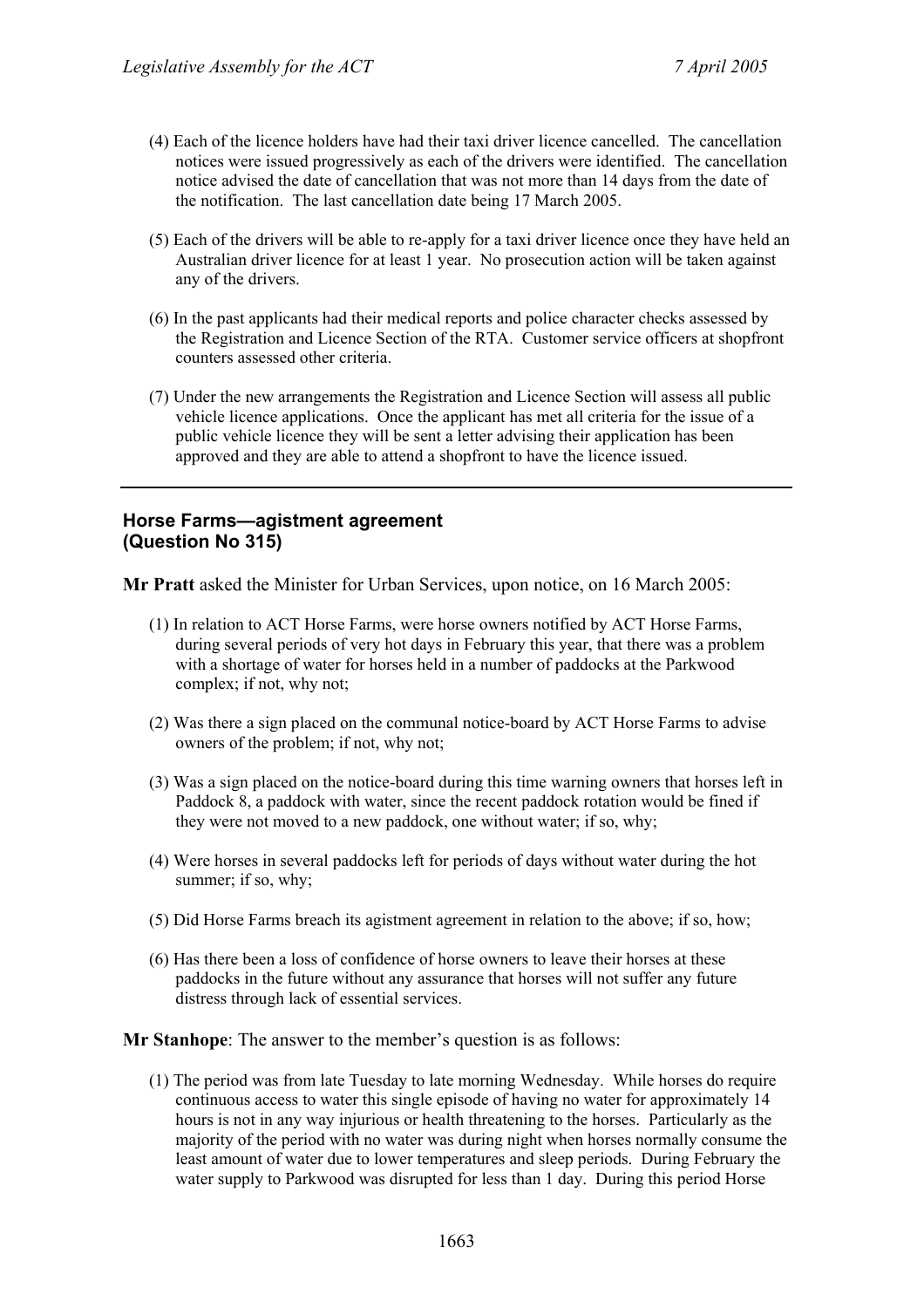Farms advised horse owners verbally to move their horses to paddock 8 when it became known, that, there were water supply problems in paddock 7.

- (2) No. As the disruption to water supply was for a short period only, verbal advice was considered the most appropriate action in advising horse owners of the lack of water. Verbal advice is readily or quickly passed through the client network as many clients do not read the notice board each day nor do they attend to their horses every day.
- (3) The reference to the fining system with regard to the water being tuned off for the halfday period is a misrepresentation of the reason and use of this process. Horse Farms permitted horse owners to graze their horses in paddock 8 until the water problem was rectified. Several days later up to 15 horses had failed to be relocated back into paddock 7. Horse Farms identified those horses and attempts were made to contact their owners to request they be moved back into paddock 7. In accordance with established paddock rules Horse Farms placed a notice on the paddock notice board informing horse owners with horses still in paddock 8 that unless they move their horses to the correct paddock they would be fined a late movement fee.
- (4) No.
- (5) No.
- (6) No.

### **Housing—loan repayments (Question No 316)**

**Mr Smyth** asked the Treasurer, upon notice, on 16 March 2005:

(1) What procedures does the ACT Revenue Office undertake when people paying off a government housing loan fall behind in their payments.

**Mr Quinlan**: The answer to the member's question is as follows:

(1) If a borrower falls behind in his or her payments, the ACT Revenue Office undertakes recovery action in accordance with existing debt recovery guidelines.

The borrower is requested in writing to repay the outstanding amount, or contact the ACT Revenue Office in order to discuss alternative repayment arrangements.

The ACT Home Loan Portfolio provides financial advice through arrangements with Care Financial Services where appropriate to assist clients.

Ultimately, if the borrower does not respond to the ACT Revenue Office's requests, the matter will be referred to the ACT Government Solicitor's Office for the commencement of legal action to recover the outstanding amount, which will end when:

- The amount of arrears is received; or
- The balance of the loan is written off because the cost of legal recovery exceeds the outstanding amount.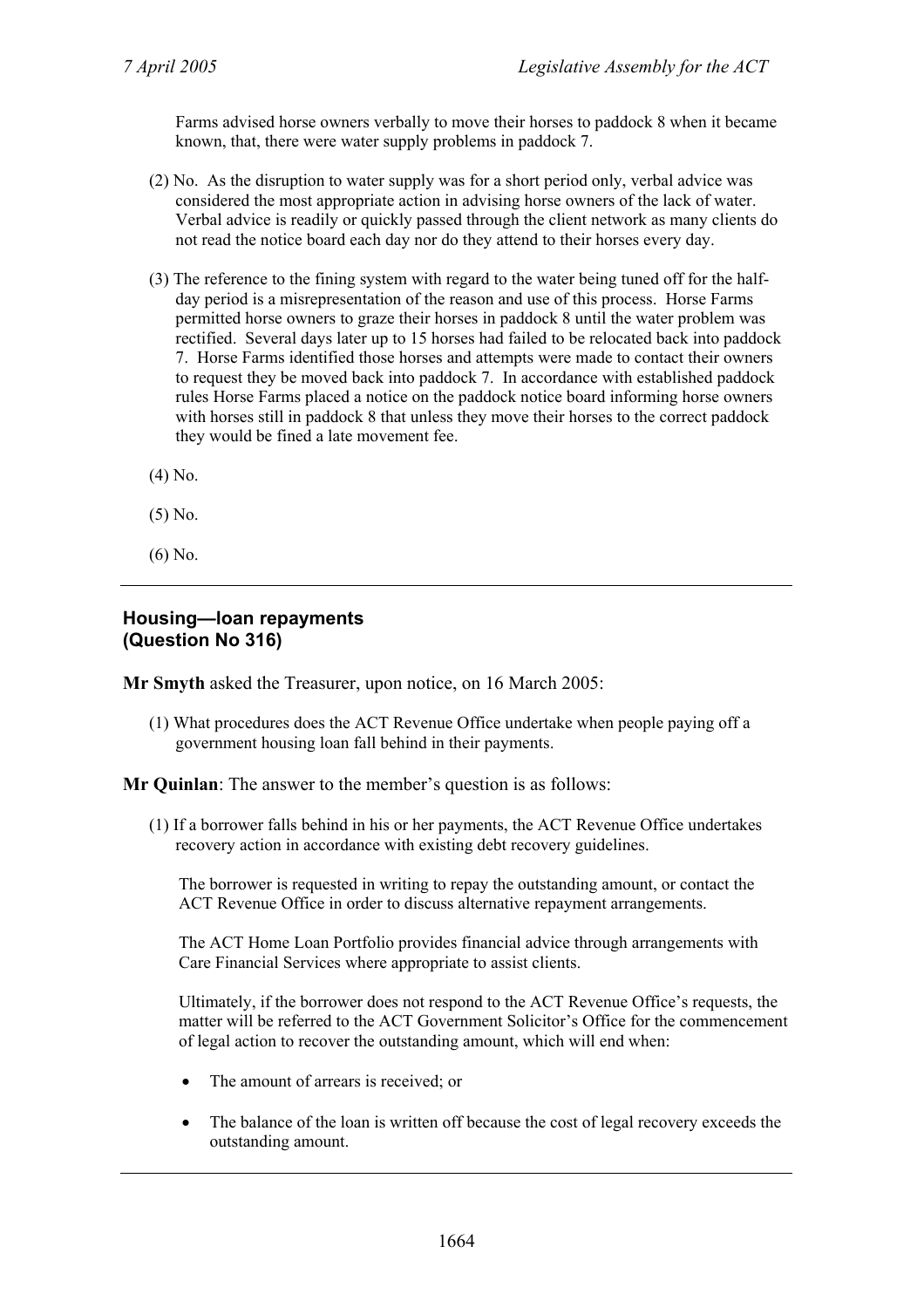### **Hospitals—overseas locum recruitment (Question No 317)**

**Mr Smyth** asked the Minister for Health, upon notice, on 16 March 2005:

- (1) Is the Government still trying to recruit locums and doctors from overseas for The Canberra Hospital and Calvary Hospital; if not, why not;
- (2) How many (a) locums and (b) doctors were recruited from overseas to work at (i) The Canberra Hospital and (ii) Calvary Hospital in (A) 2004 and (B) 2005;
- (3) For the overseas (a) locums and (b) doctors recruited in 2004 and 2005 to date, what was the total cost of recruitment;
- (4) What countries did the overseas (a) locums and (b) doctors come from;
- (5) Have any of the qualifications of (a) locums and (b) doctors recruited from overseas in this Government recruitment campaign ever been questioned as being false or not entirely accurate; if so, on how many occasions and what action has been taken.

**Mr Corbell**: The answer to the member's question is as follows:

(1) Both Calvary and The Canberra Hospital have been actively recruiting from overseas in the past and have been successful however at present we are not actively recruiting overseas. The 'Make a difference – Join ACT Health' DVD is distributed to Australian Consulates and Embassies overseas by ACT Health in which Calvary Health Care ACT and The Canberra Hospital is represented.

Overseas recruitment is conducted on a case by case basis for hard to recruit areas after positions have been exhaustively advertised within Australia without success.

### (2)

### (i) **Calvary Hospital**

- (a) Locums
	- (A) **2004** Nil used from overseas.
	- (B) **2005** One locum used for a period of 2 weeks during January 2005.
- (b) Doctors recruited

(A) **2004** – One Intensive Care Registrar recruited for a period of 12 months commencing July 2003.

(B) **2005** – Nil recruitment to date.

### (ii) **The Canberra Hospital**

#### Junior Doctors

At present there are approximately 30 junior doctors from overseas working at The Canberra Hospital. All junior doctors are on temporary employment contracts and as such we do not distinguish between locums and doctors.

Senior Doctors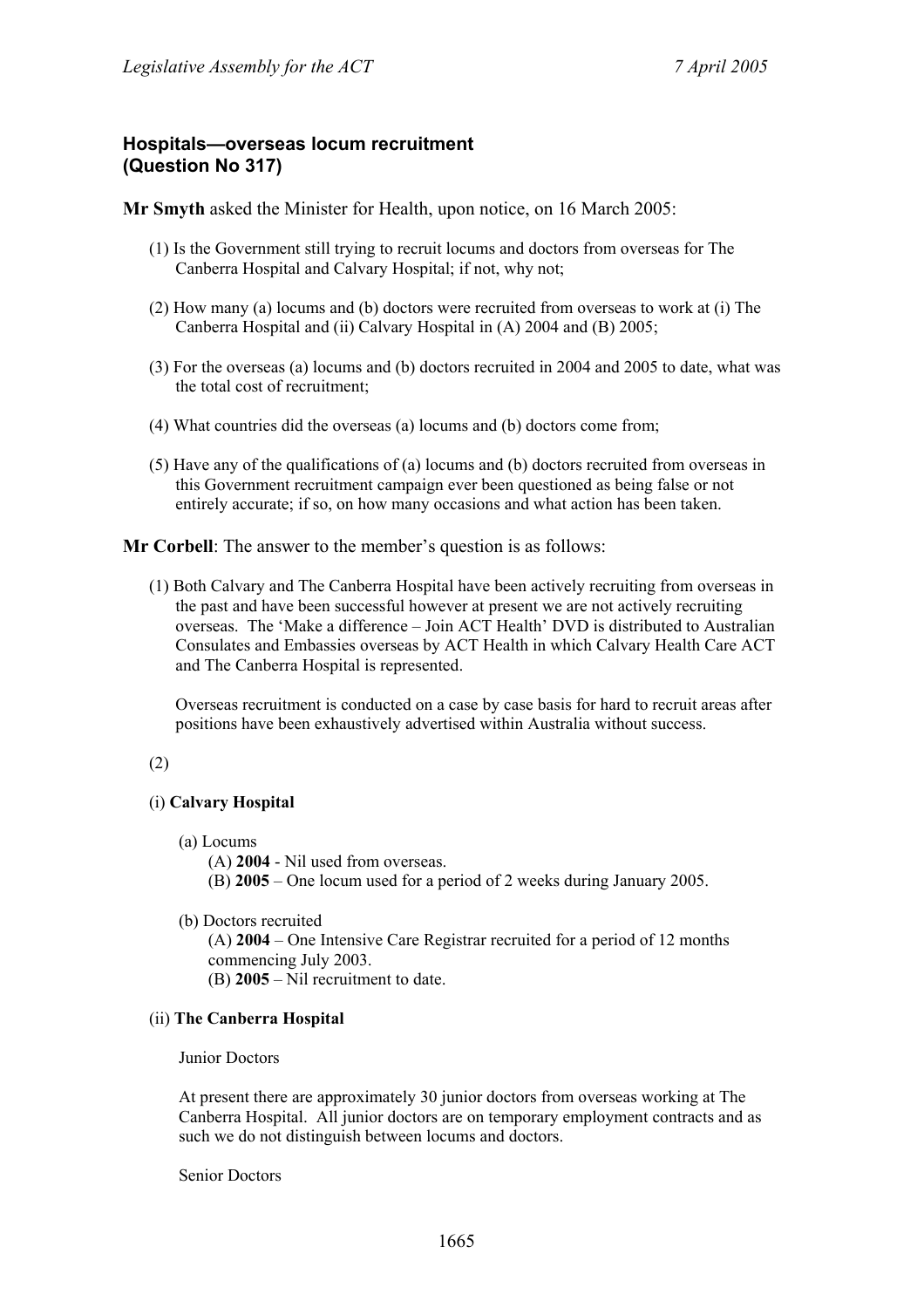(a) Locums

(A) **2004** – One staff specialist Neonatologist for a 4 week period.

(B) **2005** – Nil recruitment to date.

- (b) Doctors recruited
	- (A) **2004** 2 Specialists
	- (B) **2005** 3 Specialists

A number of doctors trained overseas and domiciled in Australia apply for advertised positions and are not included in this response.

(3)

### **Calvary Hospital:**

(a) Locums \$2,772.00 (b) Doctors recruited \$13,458.60

#### **The Canberra Hospital:**

(a) Locums \$6,000 (approx) (b) Doctors recruited \$80,000 (approx)

The above figures for Doctors relate to fees paid to recruitment agencies.

(4)

Locums – New Zealand, United Kingdom Doctors recruited – South Africa, United Kingdom, India and Germany.

Many other doctors originate from Ireland, Phillipines, Iran, Iraq, Poland, Libya, China, Pakistan, Nepal, Sri Lanka, Colombia, Canada, Oman and Bangladesh although there has been no active recruitment in these countries.

(5) Verification of doctors qualifications, references and documentation follow strict procedures that are identical to those required for Australian qualified doctors. Calvary and The Canberra Hospitals only appoint doctors who meet the registration requirements set by the ACT Medical Board. From time to time ACT Health questions the validity of documentation provided by doctors prior to appointment, and all such matters are fully investigated in conjunction with the ACT Medical Board.

### **Women—action plan (Question No 320)**

**Mrs Burke** asked the Chief Minister, upon notice, on 16 March 2005, (redirected to the Minister for Women):

In relation to the ACT Women's Action Plan 2004-05, what are the gender analysis tools to support policy makers when considering acknowledging women's issues.

**Ms Gallagher**: The answer to the member's question is as follows:

The development of gender analysis tools to support policy makers is not identified in the Action Plan as a specific action for 2004-05, but as an action to be developed in the future.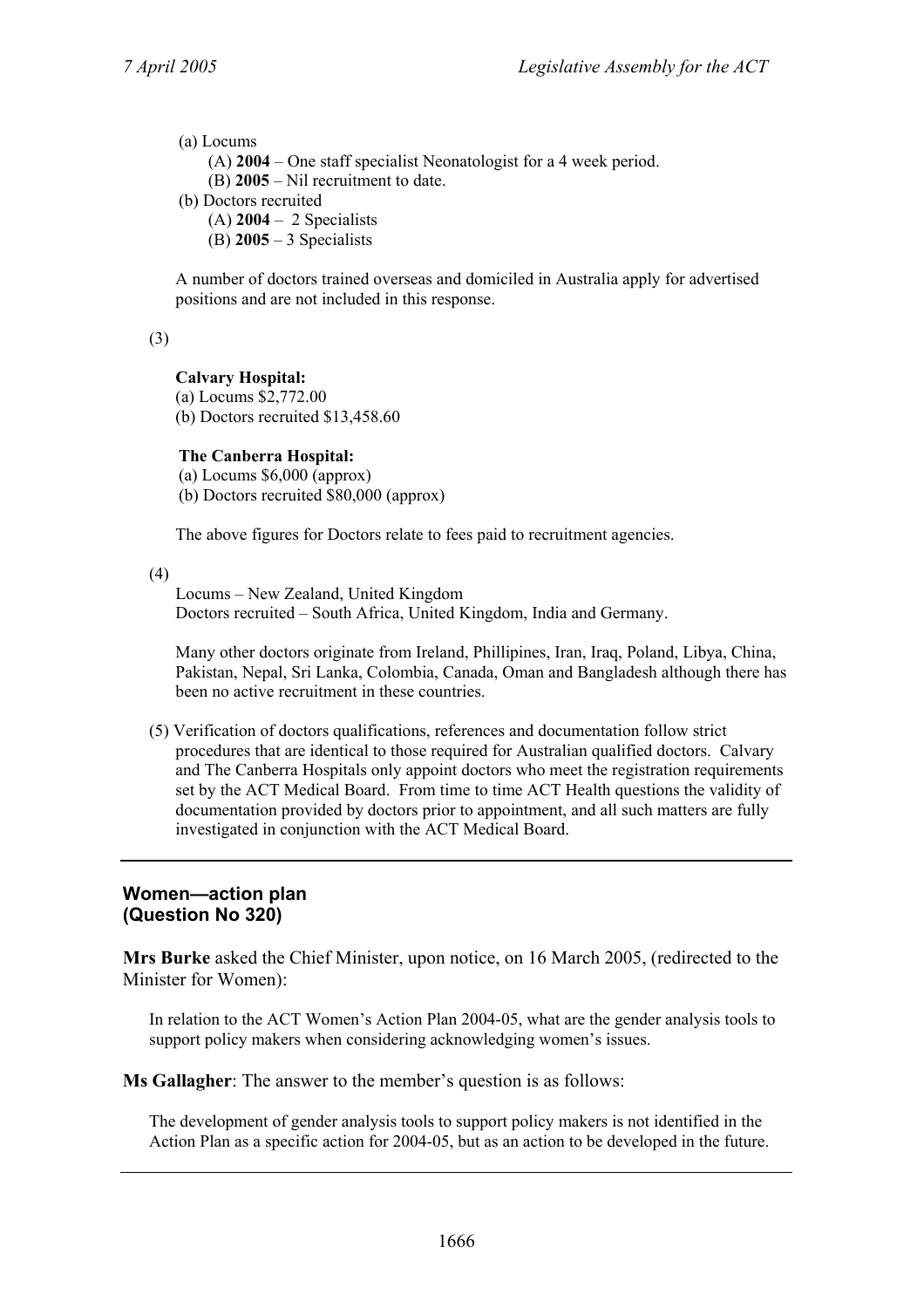# **Housing ACT—staff (Question No 327)**

**Mrs Burke** asked the Minister for Disability, Housing and Community Services, upon notice, on 16 March 2005:

- (1) What mechanisms and opportunities do all staff at Housing ACT, between the Administrative Service Officer 1 and 6 levels, have to provide feedback to senior management between the levels of Senior Officer Grade C and A;
- (2) What steps are then taken to provide a response to the feedback provided by staff to senior management.

**Mr Hargreaves**: The answer to the member's question is as follows:

(1) It is an ACT Public Service wide requirement to enter into Performance Agreements with all staff which enables managers to evaluate staff performance. In this context staff are given the opportunity to raise issues of concern with their manager.

In Housing ACT staff are given the opportunity to raise issues at regular staff meetings and by other mechanisms such as:

- specific issues forums; and
- comments on draft policy and procedure papers.

(2) The steps taken vary according to the nature of the feedback.

### **Finance—act of grace payments (Question No 328)**

**Mr Smyth** asked the Treasurer, upon notice, on 17 March 2005:

- (1) On how many occasions in (a) 2003-04 and (b) 2004-05 to date have act of grace payments been authorised and paid by Treasury;
- (2) What are the reasons for each act of grace payment in (a) and (b) above.

**Mr Quinlan**: The answer to the member's question is as follows:

- (1) (a) The Member is referred to the Department of Treasury Annual Report 2003-2004 Volume 2, page 78, Notes 47 and 48 (http://www.treasury.act.gov.au/documents.html). In addition, Treasury authorised three payments, funded by ACT Health.
- (1) (b) 43 payments. In addition, Treasury authorised two payments, one funded by the Office for Children, Youth and Family Support and the other from public money.
- (2) The Act of Grace payments in 2003-04 relate to the reimbursement of and / or payment of: debits tax paid by a credit union on accounts held by non-ACT residents; debits tax on payroll fund accounts; motor vehicle duties, rates, land tax and conveyance charges paid by victims of the 2003 bushfire; and rates paid by pensioners; an at-risk remuneration supplement to an executive officer; and supply of oxygen to patients. A more detailed list is attached.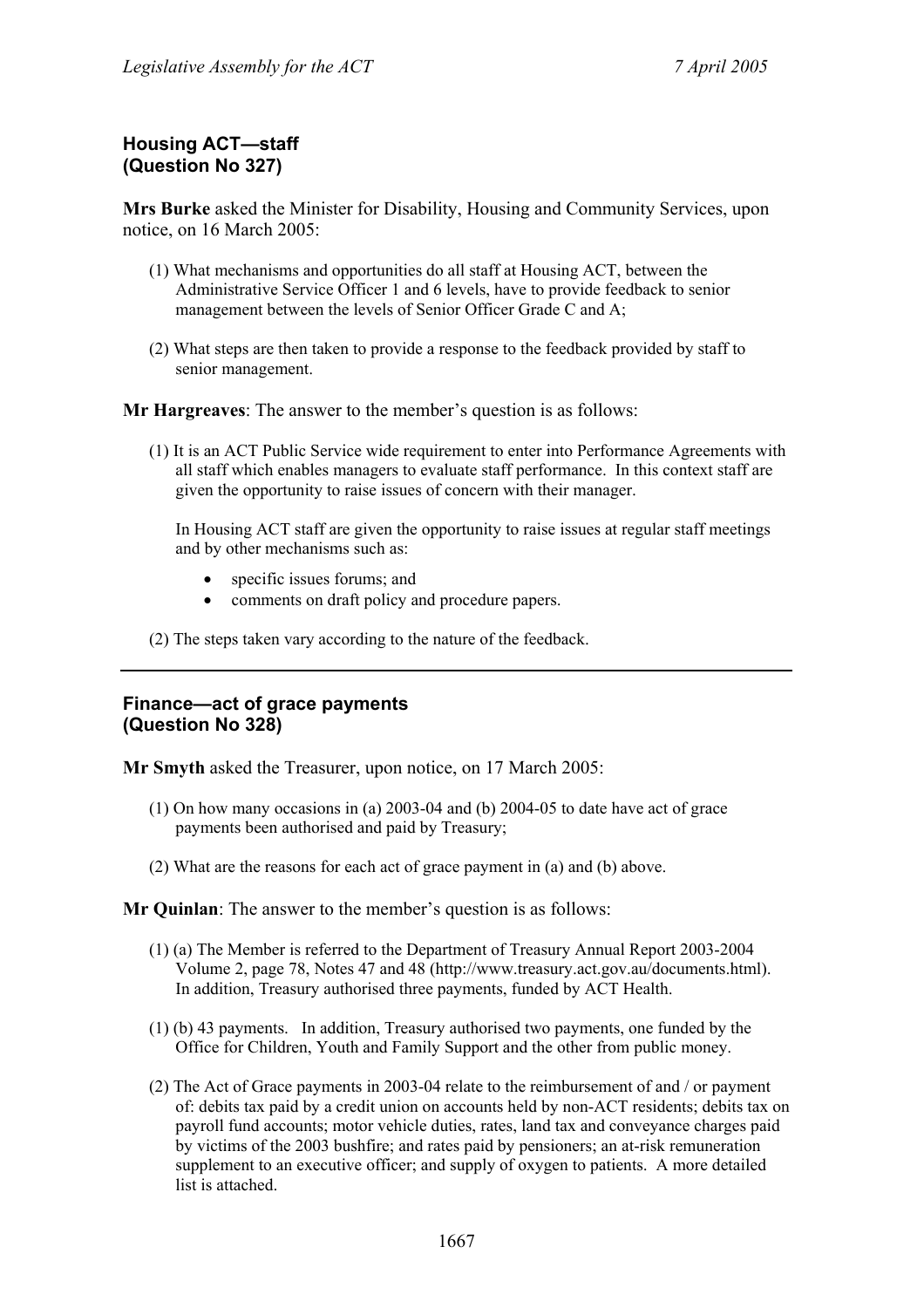The Act of Grace payments in 2004-05 relate to the reimbursement of and / or payment of: debits tax paid by a credit union on accounts held by non-ACT residents; debits tax on payroll fund accounts; motor vehicle duties, rates, land tax and conveyance charges paid by victims of the 2003 Bushfire; first home owner grant; first home owners concession; and negotiated settlements of legal matters. A more detailed list is attached.

| Tax                      | Date                     | Reason (multiple rebates may be approved by one instrument)                                                     |  |
|--------------------------|--------------------------|-----------------------------------------------------------------------------------------------------------------|--|
| Conveyance               | 04/07/2003               | Duty paid on the purchase of a land/house to replace a home that                                                |  |
|                          |                          | was destroyed by the Bushfires                                                                                  |  |
| Debits Tax               | 10/07/2003               | Rebate to Credit Union Customers                                                                                |  |
| Debits Tax               | 10/07/2003               | Rebate to Credit Union Customers                                                                                |  |
| Debits Tax               | 15/07/2003               | Rebate to Credit Union Customers                                                                                |  |
| Debits Tax               | 15/07/2003               | Rebate to Credit Union Customers                                                                                |  |
| Rates                    | 24/07/2003               | Consolidated amount for Bushfire                                                                                |  |
| Motor Vehicle            | 28/07/2003               | <b>Bushfire</b>                                                                                                 |  |
| Motor Vehicle            | 28/07/2003               | Bushfire                                                                                                        |  |
| Motor Vehicle            | 28/07/2003               | Bushfire                                                                                                        |  |
| Conveyance               | 31/07/2003               | Duty paid on the purchase of a land/house to replace a home that                                                |  |
|                          |                          | was destroyed by the Bushfires                                                                                  |  |
| Debits Tax               | 31/07/2003               | Rebate to Credit Union Customers                                                                                |  |
| Debits Tax               | 31/07/2003               | Rebate to Credit Union Customers                                                                                |  |
| Debits Tax               | 31/07/2003               | Rebate to Credit Union Customers                                                                                |  |
| Debits Tax               | 31/07/2003               | Rebate to Credit Union Customers                                                                                |  |
| Debits Tax               | 31/07/2003               | Rebate to Credit Union Customers                                                                                |  |
| Conveyance               | 07/08/2003               | Duty paid on the purchase of a land/house to replace a home that                                                |  |
|                          |                          | was destroyed by the Bushfires                                                                                  |  |
| Conveyance               | 08/08/2003               | Duty paid on the purchase of a land/house to replace a home that                                                |  |
|                          |                          | was destroyed by the Bushfires                                                                                  |  |
| Debits Tax               | 20/08/2003               | Rebate to Credit Union Customers                                                                                |  |
| Debits Tax               | 20/08/2003               | Rebate to Credit Union Customers                                                                                |  |
| Debits Tax               | 20/08/2003               | Rebate to Credit Union Customers                                                                                |  |
| Debits Tax               | 20/08/2003               | Rebate to Credit Union Customers                                                                                |  |
| Debits Tax               | 20/08/2003               | Rebate to Credit Union Customers                                                                                |  |
| Debits Tax               | 28/08/2003               | Refund on payroll fund accounts for May/June/July 2003                                                          |  |
| Debits Tax               | 25/09/2003               | Rebate to Credit Union Customers                                                                                |  |
| Motor Vehicle            | 28/10/2003               | Diplomat                                                                                                        |  |
| Debits Tax               | 30/10/2003               | Amount covers debits tax incurred by a Credit Union for the period                                              |  |
|                          |                          | 13 Nov 2002 - 31 July 2003                                                                                      |  |
| Debits Tax               | 31/10/2003               | Rebate to Credit Union Customers                                                                                |  |
| Executive                | 06/11/2003               | Payment of at risk remuneration                                                                                 |  |
| Remuneration             |                          |                                                                                                                 |  |
| Rates                    | 06/11/2003               | <b>Bushfires</b>                                                                                                |  |
| Debits Tax               | 19/11/2003               | Rebate to Credit Union Customers                                                                                |  |
| Debits Tax               | 19/11/2003               | Refund on payroll fund accounts for Aug/Sep/Oct 2003                                                            |  |
| Debits Tax               | 01/12/2003               | Amount incurred by a Credit Union for Aug/Sept/Oct 2003                                                         |  |
| Debits Tax               | 16/12/2003               | Amount incurred by a Credit Union for December 2003                                                             |  |
| Debits Tax               | 14/01/2004               | Amount incurred by a Credit Union for Dec 2003                                                                  |  |
| Debits Tax               | 12/02/2004               | Amount incurred by a Credit Union for February 2004                                                             |  |
| Land Tax                 | 19/02/2004               | <b>Bushfire</b>                                                                                                 |  |
| Land Tax                 | 19/02/2004               | <b>Bushfire</b><br>Consolidated amount for Bushfire                                                             |  |
| Rates                    | 19/02/2004               |                                                                                                                 |  |
| Motor Vehicle            | 03/03/2004               | <b>Bushfire</b>                                                                                                 |  |
| Debits Tax               | 11/03/2004               | Amount incurred by a Credit Union for January 2004<br>Amount incurred by a Credit Union for Mar 2004            |  |
| Debits Tax<br>Debits Tax | 19/04/2004               | Amount incurred by a Credit Union for April 2004                                                                |  |
|                          | 12/05/2004               |                                                                                                                 |  |
| Debits Tax               | 25/05/2004<br>15/06/2004 | Amount incurred on payroll fund accounts for Feb/Mar/Apr 2004<br>Amount incurred by a Credit Union for May 2004 |  |
| Debits Tax<br>Rates      | 23/06/2004               | Pensioner Rebate                                                                                                |  |
| Conveyance               | 02/07/2004               | Duty paid on the purchase of a land/house to replace a home that                                                |  |
|                          |                          | was destroyed by the Bushfires                                                                                  |  |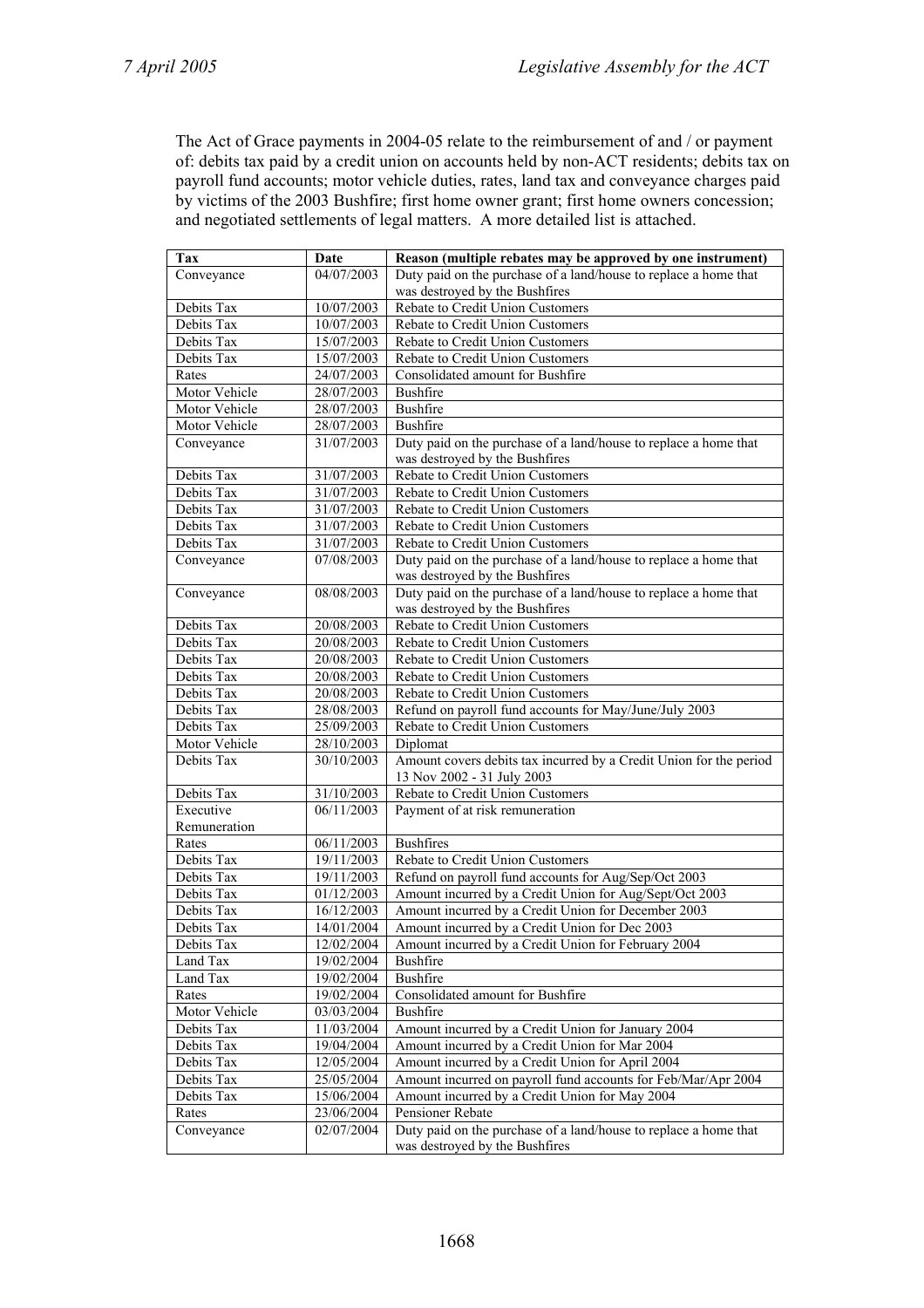| Conveyance            | 19/07/2004 | Duty paid on the purchase of a land/house to replace a home that                                   |
|-----------------------|------------|----------------------------------------------------------------------------------------------------|
|                       |            | was destroyed by the Bushfires                                                                     |
| Debits Tax            | 19/07/2004 | Amount incurred by Credit Union for June 2004                                                      |
| Debits Tax            | 03/08/2004 | Rebate to Credit Union Customers                                                                   |
| Debits Tax            | 16/08/2004 | Amount incurred by Credit Union for July 2004                                                      |
| Debits Tax            | 26/08/2004 | Rebate to Credit Union Customers                                                                   |
| Debits Tax            | 01/09/2004 | Refund on payroll fund accounts for May/June/July 2004                                             |
| Debits Tax            | 14/09/2004 | Rebate to Credit Union Customers                                                                   |
| Debits Tax            | 15/09/2004 | Amount incurred by a Credit Union for August 2004                                                  |
| Debits Tax            | 20/10/2004 | Amount incurred by Credit Union                                                                    |
| Debits Tax            | 12/11/2004 | Amount incurred by Credit Union                                                                    |
| Debits Tax            | 12/11/2004 | Rebate to Credt Union Customers                                                                    |
| Home Concession       | 29/11/2004 | <b>Income Tested</b>                                                                               |
| Home Concession       | 08/12/2004 | <b>Income Tested</b>                                                                               |
| Home Concession       | 08/12/2004 | <b>Income Tested</b>                                                                               |
| Conveyance            | 13/12/2004 | Duty paid on the purchase of a land/house to replace a home that<br>was destroyed by the Bushfires |
| Debits Tax            | 01/01/2005 | Amount incurred by Credit Union                                                                    |
| Debits Tax            | 09/02/2005 | Amount incurred by Credit Union                                                                    |
| Debits Tax            | 23/02/2005 | Refund on payroll fund accounts                                                                    |
| Debits Tax            | 09/03/2005 | Amount incurred by Credit Union                                                                    |
| <b>FHOG</b>           | 11/03/2005 | Development not completed within timeframe as set out in contract                                  |
| Debits Tax            | 14/03/2005 | Amount incurred by a Credit Union for February 2005                                                |
| Debits Tax            | 16/03/2005 | Amount incurred by Credit Union                                                                    |
| <b>Objection Fees</b> | 30/03/2005 | Objection fee refund for First Home Owner Grant                                                    |

| <b>Agency / Public Funded - Authorised by Treasury</b> |            |                              |
|--------------------------------------------------------|------------|------------------------------|
| <b>ACT</b> Health                                      | 12/03/2004 | Supply of oxygen to patients |
| <b>ACT</b> Health                                      | 03/05/2004 | Supply of oxygen to patients |
| <b>ACT</b> Health                                      | 03/05/2004 | Supply of oxygen to patients |
| <b>OCYFS</b>                                           | 07/07/2004 | Negotiated settlement        |
| Public Money                                           | 10/11/2004 | Negotiated settlement        |

# **Canberra Institute of Technology (Question No 334)**

**Mrs Burke** asked the Minister for Education and Training, upon notice, on 17 March 2005:

What efforts are being made by the ACT Government to assist the Canberra Institute of Technology to reinstate the Diploma of Interpreting (AUSLAN).

**Ms Gallagher**: The answer to the member's question is as follows:

(1) This Diploma continues to remain within the Canberra Institute of Technology (CIT) range of current curricula and therefore any future delivery of the program will not require reinstatement.

The ACT Government has supported CIT previously to conduct this Diploma and will continue to do so as soon as student numbers are sufficient and qualified staff become available. Training and Adult Education (TAE) Branch within the Department of Education and Training remains committed to funding this Special Purpose Program as soon as current circumstances improve. This is not, however, expected in the near future.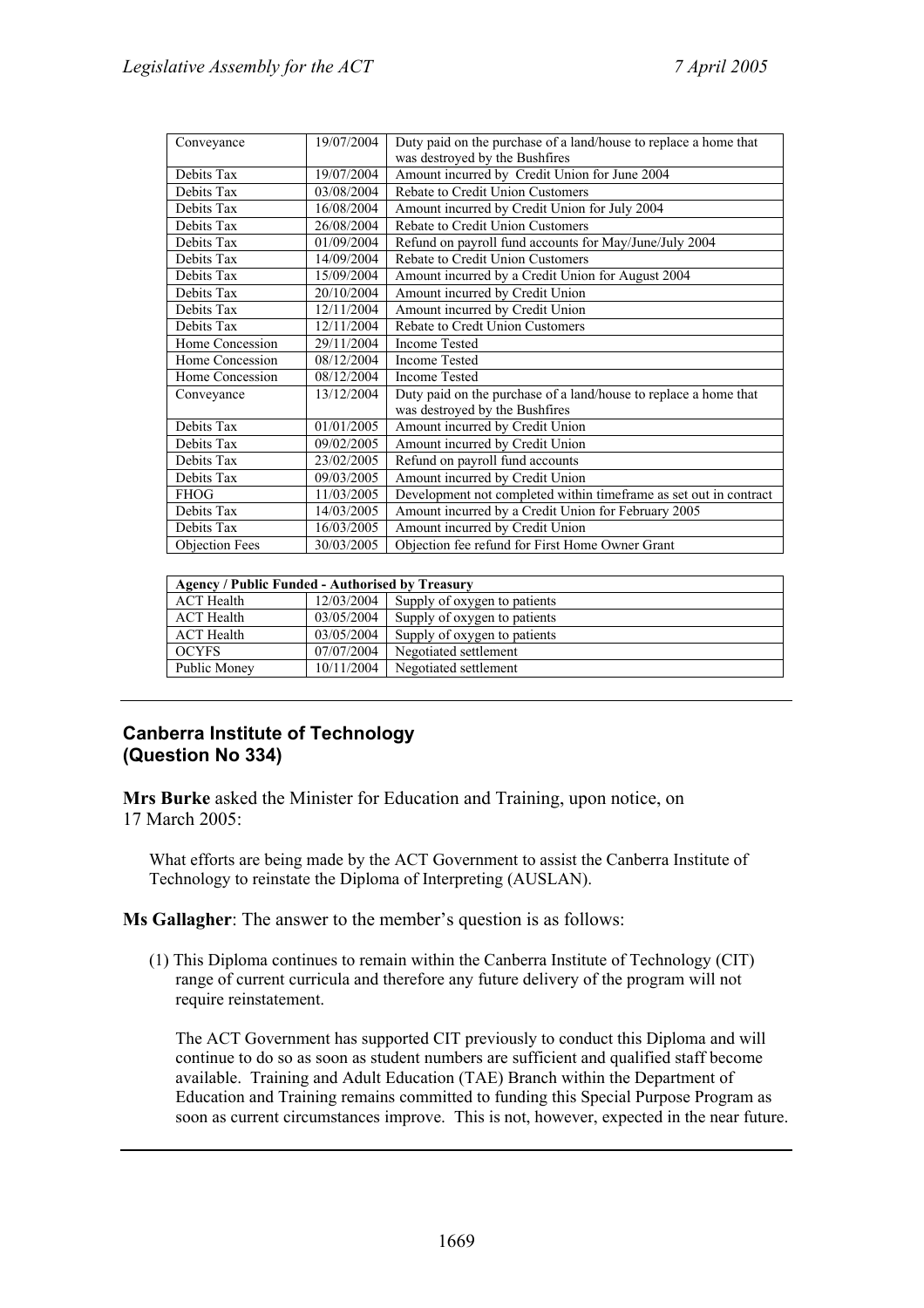# **Nursing homes—disabled residents (Question No 336)**

**Mrs Burke** asked the Minister for Disability, Housing and Community Services, upon notice, on 17 March 2005:

- (1) How many people with any form of disability under the age of 60 were residing in nursing homes in Canberra as at the end of February 2005, due to no alternative methods of care being available to them;
- (2) What additional forms of support are being offered to those with a disability living in a nursing home from departmental services of Disability ACT.

**Mr Hargreaves**: The answer to the member's question is as follows:

- (1) Australian Government figures indicate that there were 9 people between the ages of 45 and 54 and a further 7 individuals aged between 54 and 59, making a total of 16 under the age of 60, living in nursing homes in the ACT as at the end of February 2005. The reasons for those living arrangements are many and various.
- (2) There are no services provided directly to people with disabilities in nursing homes by Disability ACT.

# **Children—autistic (Question No 337)**

**Mrs Burke** asked the Minister for Disability, Housing and Community Services, upon notice, on 17 March 2005:

What assistance is being offered by Therapy ACT to Ms Amanda Martynow, a Housing ACT tenant residing in Red Hill, to cope with the specific needs of her autistic child.

**Mr Hargreaves**: The answer to the member's question is as follows:

Due to provisions set out in the Privacy Act 1988 (Commonwealth), I am unable to provide details about Ms Martynow.

# **Housing—disputes (Question No 338)**

**Mrs Burke** asked the Minister for Disability, Housing and Community Services, upon notice, on 17 March 2005:

(1) How many cases of tenant disputes or neighbourhood confrontations has Housing ACT referred to the Conflict Resolution Service (CRS) in (a) 2002, (b) 2003, (c) 2004 and (d) 2005 year to date;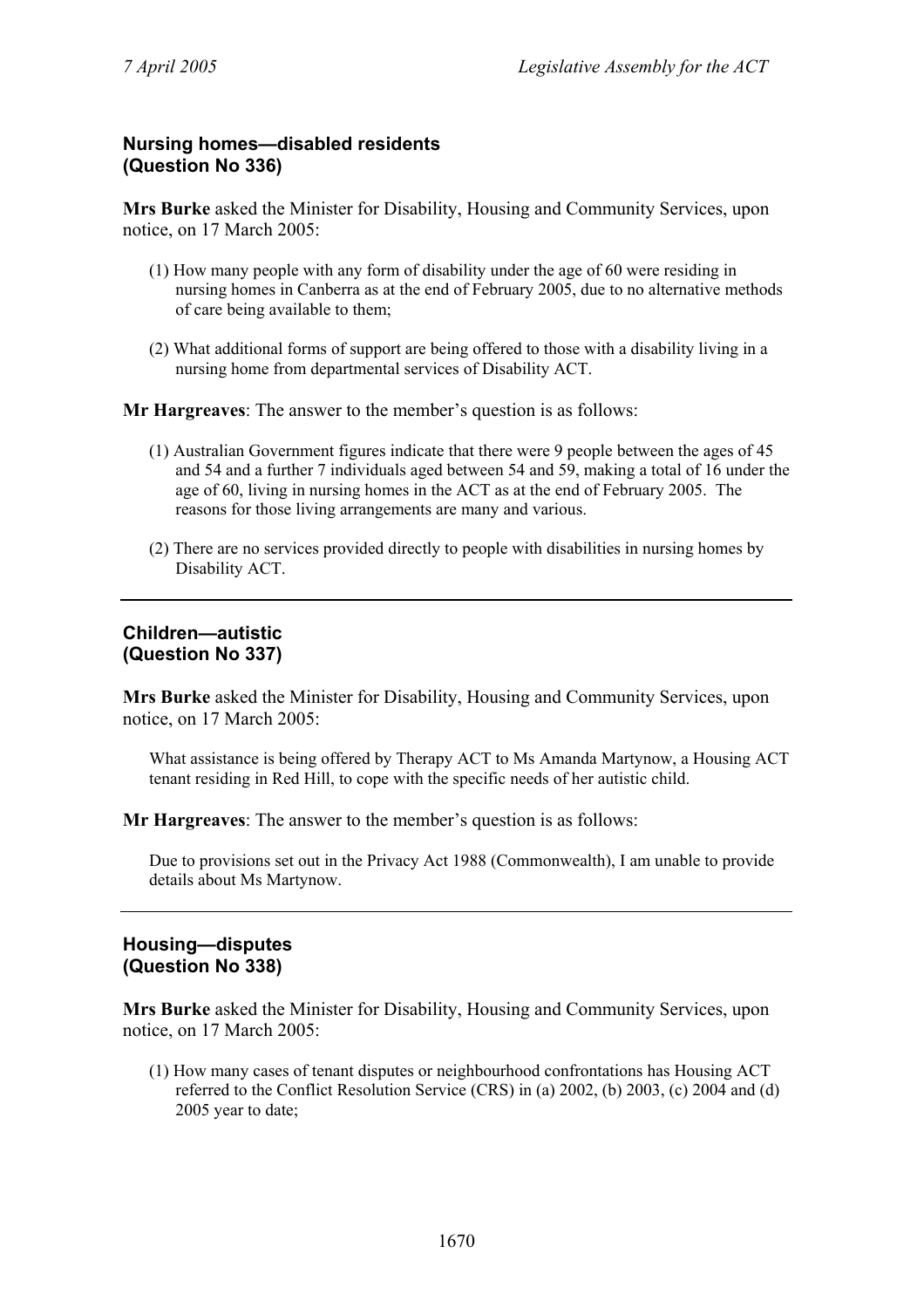(2) How does Housing ACT track the progress of any cases it refers to CRS and does it implement any information or recommendations offered by CRS on cases involving Housing ACT tenants.

**Mr Hargreaves**: The answer to the member's question is as follows:

(1) As Housing ACT does not formally refer tenants to the CRS, no statistics are available.

(2) See above.

# **National Multicultural Festival (Question No 339)**

**Mrs Burke** asked the Minister for Disability, Housing and Community Services, upon notice, on 17 March 2005:

- (1) From which organisations did the Government receive additional funds as donations to assist in the funding of any activities at the National Multicultural Festival in 2005, in addition to ACT Government support of \$427 000;
- (2) How much was received from each of the organisations as donations to support the Festival in 2005;
- (3) How were the funds sourced from donations utilised to organise and implement the events at the 2005 National Multicultural Festival.

**Mr Hargreaves**: The answer to the member's question is as follows:

- (1-2) Fyshwick Fresh Food Markets (\$33,000); ActewAGL - (\$10,000); Labour Club - (\$2,500); and Australian Amusements Management Pty Ltd - (\$10,000).
- (3) The sponsorship funds were used to meet costs associated with staging the overall Festival program of events.

# **Freedom of information requests (Question No 340)**

**Mrs Dunne** asked the Chief Minister, upon notice, on 5 April 2005:

- (1) What is the total number of Freedom of Information requests received by ACT Government departments and agencies for (a) 2002-2003, (b) 2003-2004 and (c) 2004- 2005 to date;
- (2) What is the breakdown of requests amongst ACT Government departments and agencies for (a) 2002-2003, (b) 2003-2004 and (c) 2004-2005 to date;
- (3) What is the month by month breakdown of requests amongst ACT Government departments and agencies for (a) 2002-2003, (b) 2003-2004 and (c) 2004-2005 to date;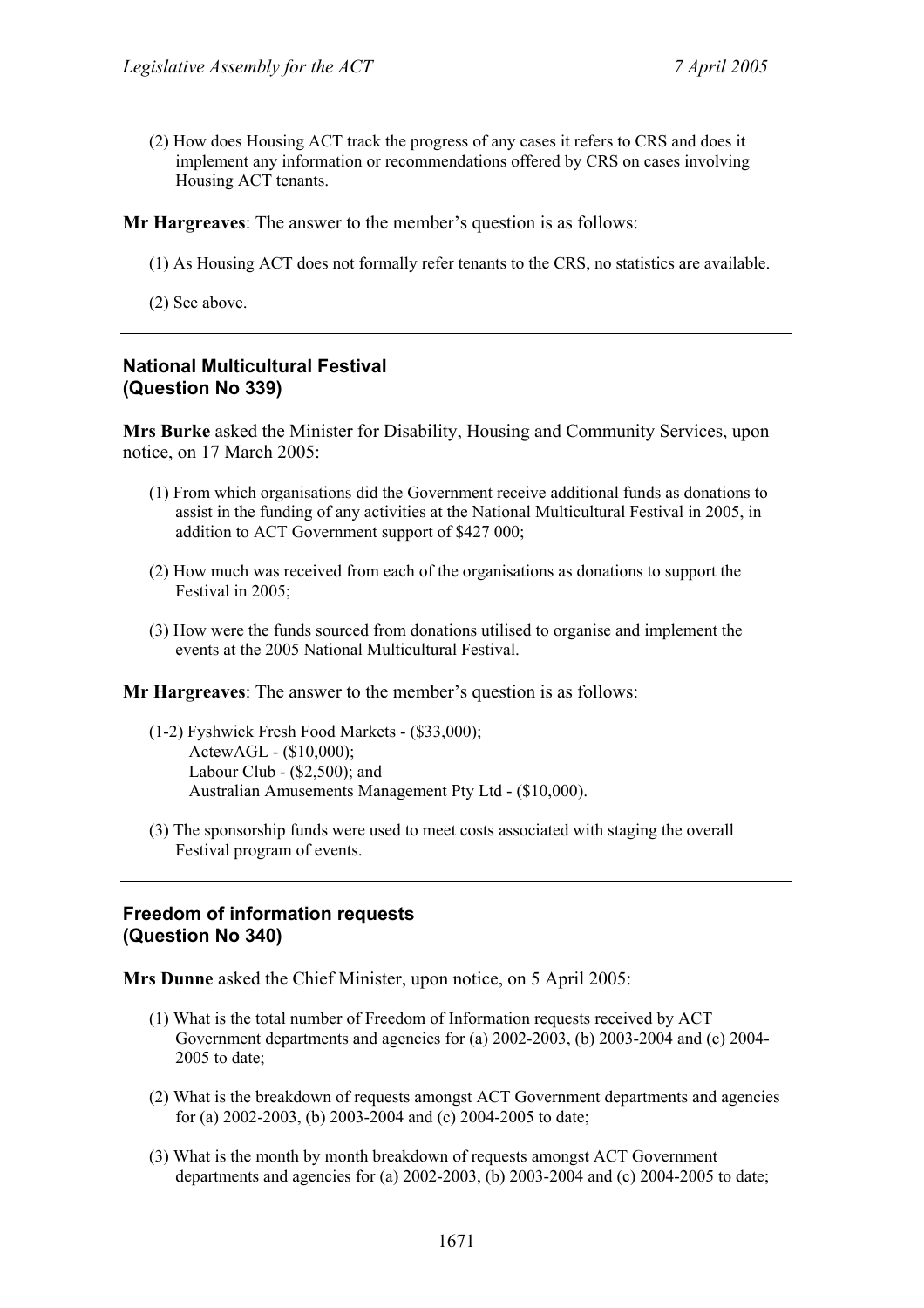(4) Have any ACT Government departments or agencies been found to not be complying with their obligations in meeting requests; if so, what action has been taken to ensure that these departments or agencies do comply with their obligations.

**Mr Stanhope**: The answer to the member's question is as follows:

- (1) Details of the number of Freedom of Information requests are reported in annual reports each year. Consolidated information is provided in the report of the Department of Justice and Community Safety.
- (2) As above. Figures for 2004-05 will be available in 2004-05 annual reports. Consolidated information is provided in the report of the Department of Justice and Community Safety.
- (3) Given annual figures are reported in agency annual reports, collection of more detailed month by month breakdowns is considered an unreasonable diversion of resources.
- (4) The *Freedom of Information Act 1989* provides for internal review and AAT review of decisions. Annual reports include details of internal review and AAT review requests, although these review requests or decisions do not necessarily reflect non-compliance with the Act. The Freedom of Information Act also provides for complaints to the Ombudsman about handling of requests by Government agencies. The Ombudsman reports on this in his annual report. The annual report of the Department of Justice and Community Safety also provides consolidated information on the number of days taken to process requests after receipt. The number of days taken does not necessarily reflect non-compliance with time limits. No other data is collected on compliance with the Act.

### **Ministerial councils (Question No 341)**

**Mrs Dunne** asked the Chief Minister, upon notice, on 5 April 2005:

- (1) What ministerial councils do ACT Ministers belong to;
- (2) What meetings of these councils have been held since the formation of the 6th Assembly and where were they held;
- (3) What meetings were (a) attended and (b) not attended and why;
- (4) Have any meetings been scheduled and then called off; if so, why;
- (5) What meetings are scheduled in the next six months.

### **Mr Hargreaves**: The answer to the member's question is as follows:

- (1) 1. Community and Disability Services Ministers' Conference
	- 2. Housing Ministers' Conference
	- 3. Ministerial Council on Immigration and Multicultural Affairs
- (2) 1. Housing Minister's Conference, 3 December 2004, Adelaide. 2. Community and Disability Services Ministers' Conference, 11 March 2005, Melbourne